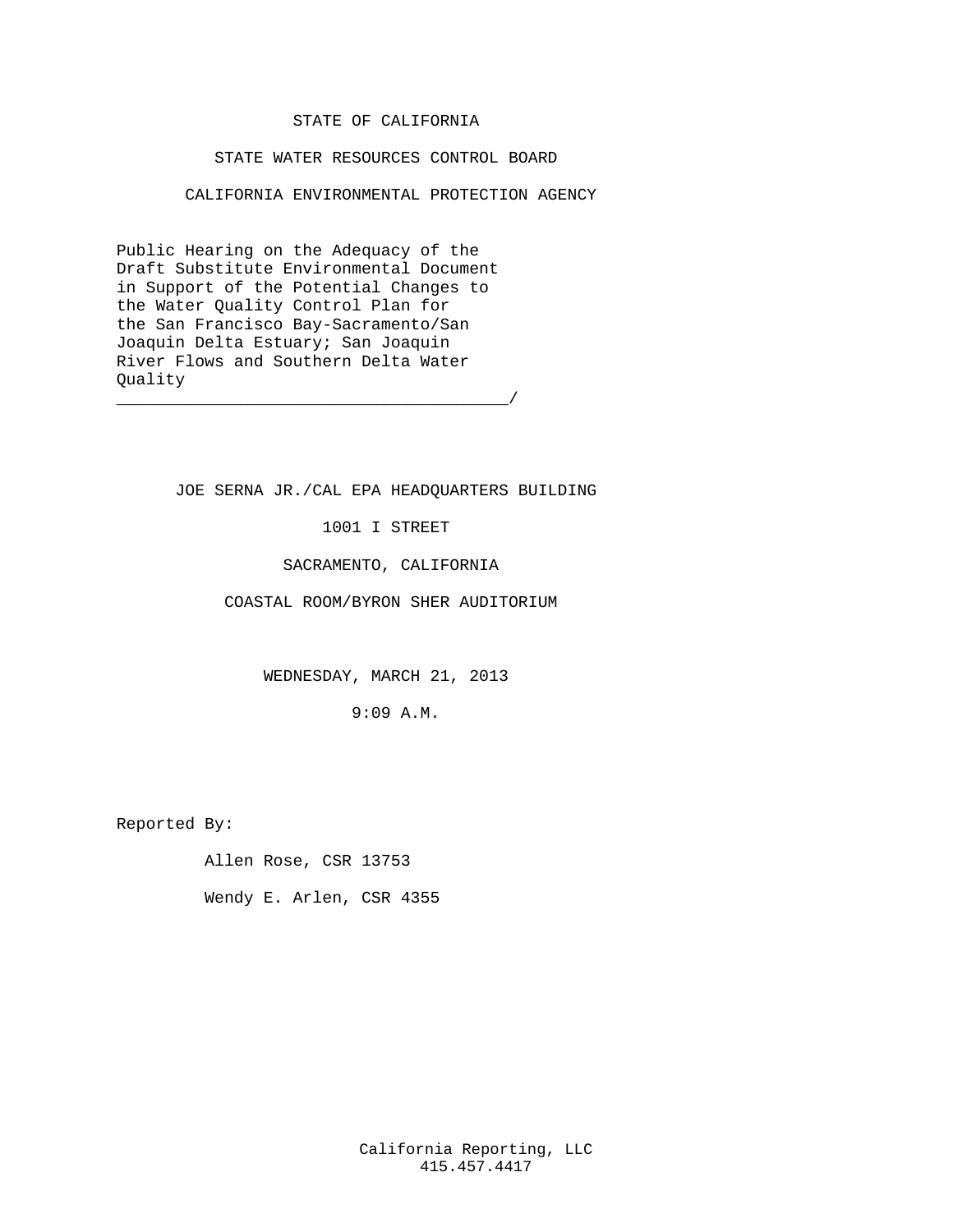### APPEARANCES

Chairman Charles R. Hoppin Vice Chairperson Frances Spivy-Weber Board Member Tam M. Doduc Board Member Steven Moore Board Member Felicia Marcus

### STAFF:

BOARD MEMBERS

Diane Riddle, Environmental Program Manager Mark Gowdy, Senior WRCE Caren Trgovcich, Chief Deputy Director Tom Howard, Executive Officer Erin K.L. Mahaney, Senior Staff Counsel Les Grober, Assistant Deputy Director of Water Rights Larry Lindsay, Senior WRCE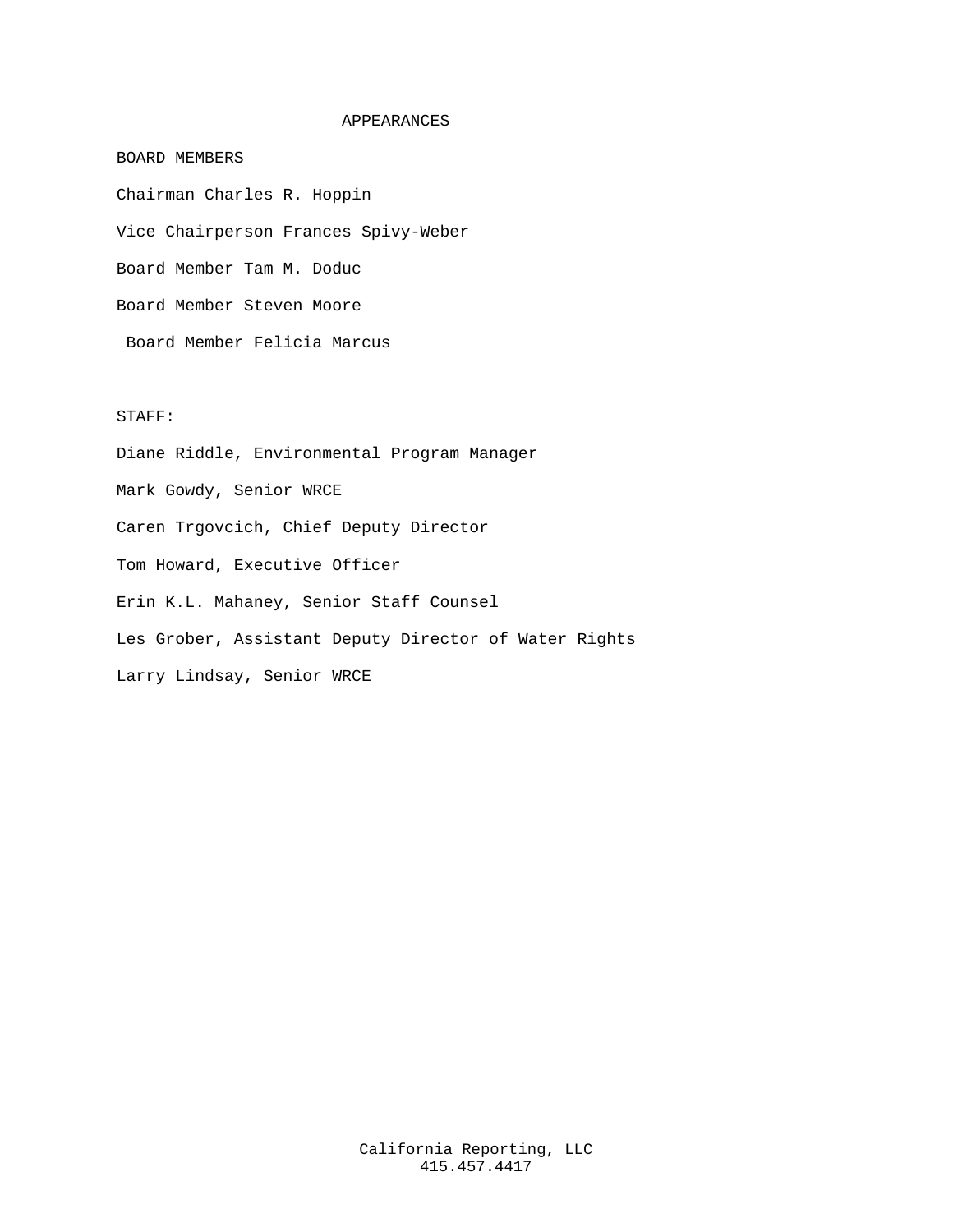# INDEX

| <b>OPEN REMARKS</b>                                                                                                                              | $\mathbf{1}$             |  |
|--------------------------------------------------------------------------------------------------------------------------------------------------|--------------------------|--|
| Mary Johannis, Bureau of Reclamation                                                                                                             | 8                        |  |
| Bryan Kelley, Merced Irrigation District                                                                                                         | 27                       |  |
| Roger VanHoy, Modesto Irrigation District                                                                                                        | 49                       |  |
| Steven Boyd, John Lazar, and Mike Brem<br>Turlock Irrigation District                                                                            | 61                       |  |
| Donn Furman, Ellen Levin, and Dan Steiner,<br>City and County of San Francisco                                                                   | 74                       |  |
| Katherine Kelley, and Mark Holderman<br>California Department of Water Resources                                                                 | 112                      |  |
| Joint Presentation The Bay Institute,<br>Natural Resource Defense Council,<br>American Rivers, Trout Unlimited:                                  |                          |  |
| Doug Obegi, Natural Resourse Defense Council<br>John Rosenfield, The Bay Institute<br>John Cain, American Rivers<br>Rene Henery, Trout Unlimited | 129<br>133<br>162<br>176 |  |
| Reporter's Certificates                                                                                                                          | 321, 322                 |  |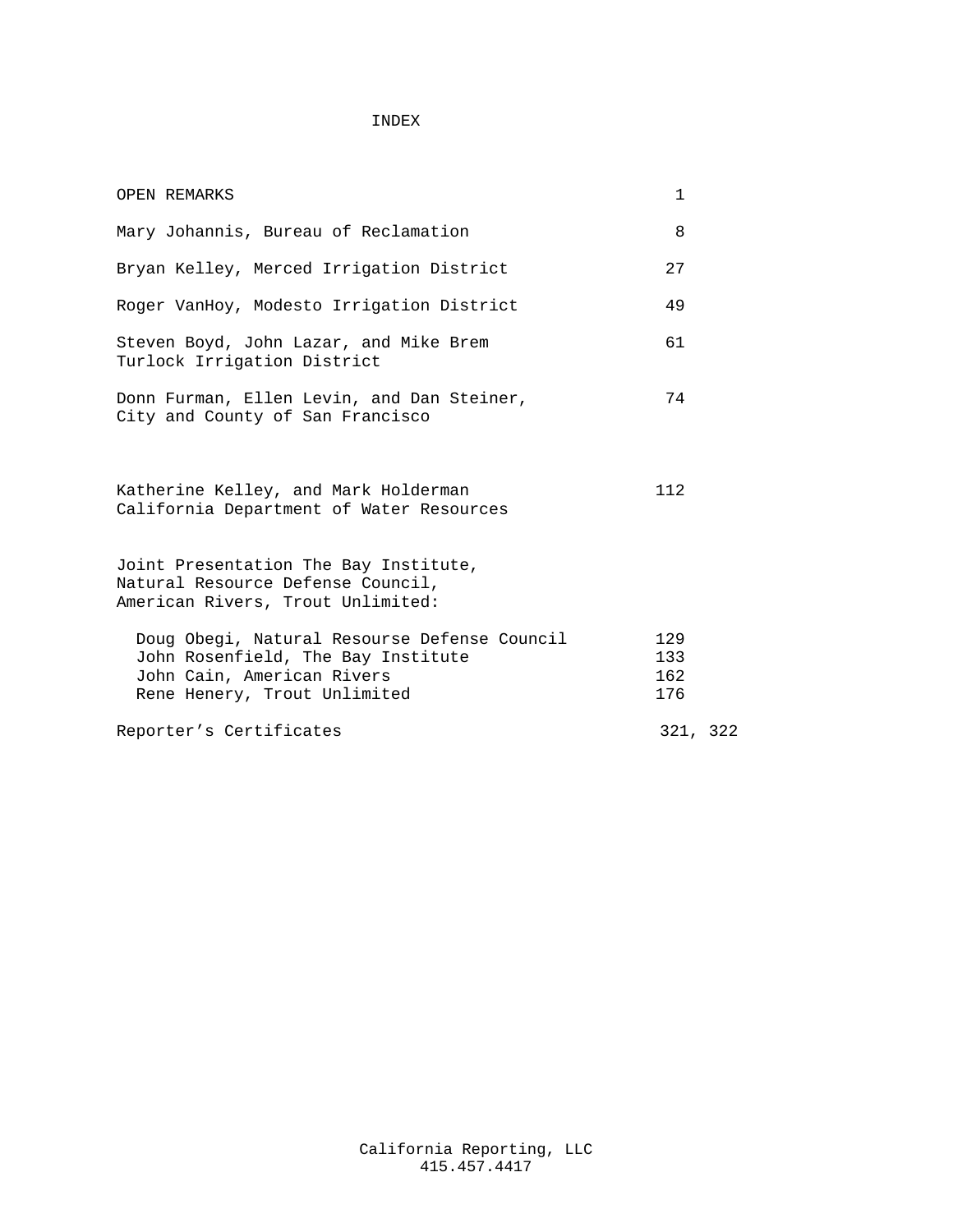THURSDAY, MARCH 21, 2013, SACRAMENTO, CALIFORNIA 9:10 A.M.  $3 - -000 = -$  CHAIRMAN HOPPIN: Welcome to second day of our hearing on the adequacy of the Substitute Environmental Document cornering the potential changes to Bay-Delta Water Quality Control Plan. I was very gratified after yesterday's hearing to realize that nobody liked what he we had proposed. I didn't hear anybody come out and say there was anything about it that they liked. I was pleased that I was only called a zealot once, and I say that a little tongue-in-cheek. But to all of you that aren't used to coming before us, it's very important that you do. No, not to call us zealots, but to come before

us. That is the purpose of these hearings.

 What we have in front of us is a draft, and drafts always change and the input that comes from people is important. Some people deliver their message well; others don't deliver their message well. But as I look back at my almost seven years of being here, one of the nice things about it is we don't just hand the public a piece of paper and say, "Guys that is the way the world is going to work. Hope you can live with it." We do things like this to try and make things work from both sides of the aisle. Very seldom do we just reach a moment where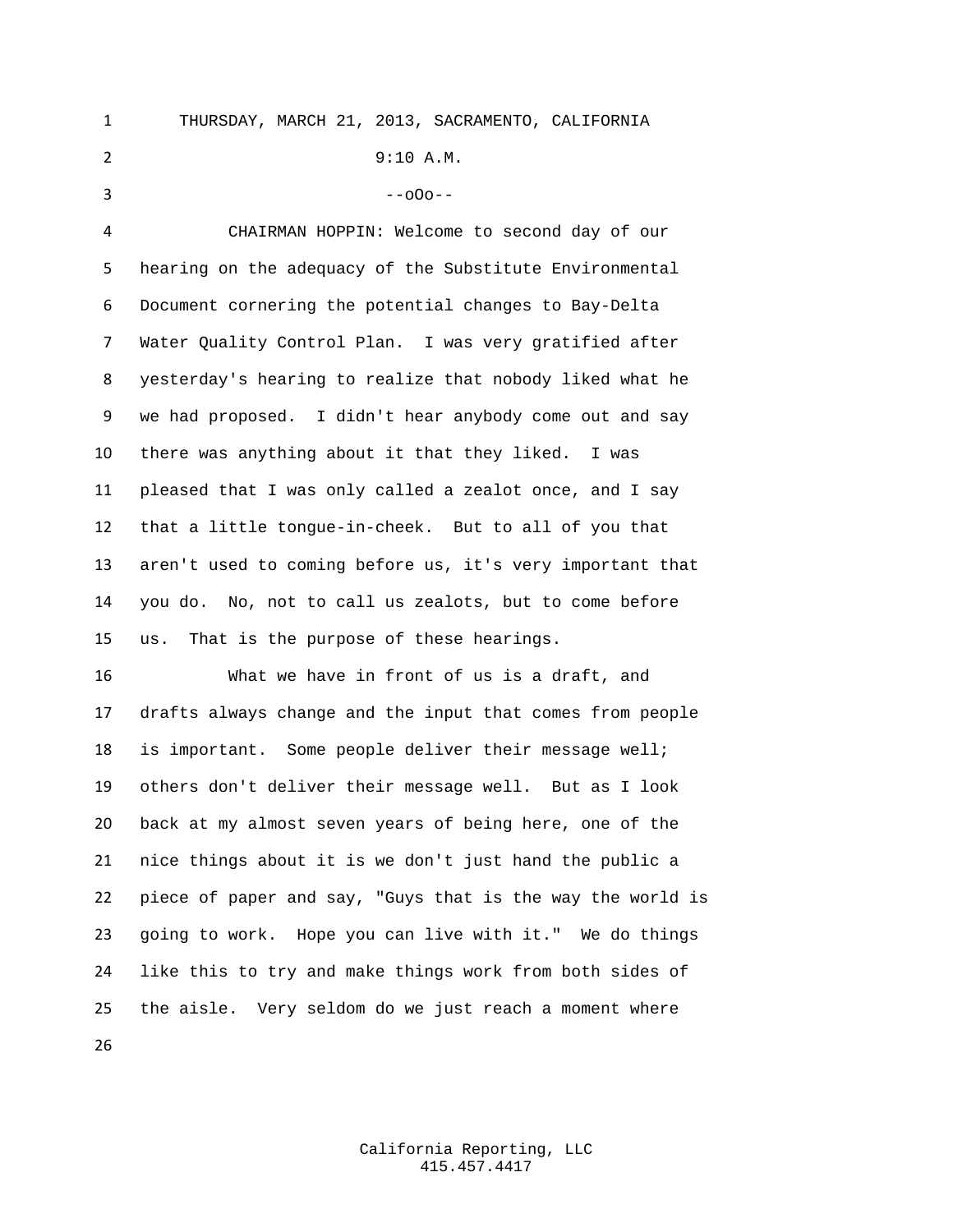Kumbaya is playing in the back of the room and everybody is hugging and smiling, but it's our attempt to get as close to that as we can. So I realize there are strong emotions on either side of it. This is an enormous effort and has potentially enormous consequences. And before I go on with my script, I just want to tell you all how important this is. So thank you so much.

 In my last board meeting, our staff prepared a video of all the sarcastic remarks I made about the evacuation procedures, and I didn't really realize I had been that sarcastic. But they are very important, so you're going to have to bear with me. This is going to be the last evacuation procedure I am going to deliver, and I honestly don't have anything original or clever to say about it. I am just going to go through the evacuation because, quite honestly, if we did have a fire and you didn't know you were supposed to evacuate, all your heirs would sue us for everything that we have left. It would make our job even tougher.

 So with that, if you look at the back of the room, there are two exit signs. I honestly don't know what the evacuation siren or horn sounds like, but I am sure it's very ominous and people are going to look at each other, and you're going to know you need to get the hell out of here. So if you hear that, in an orderly way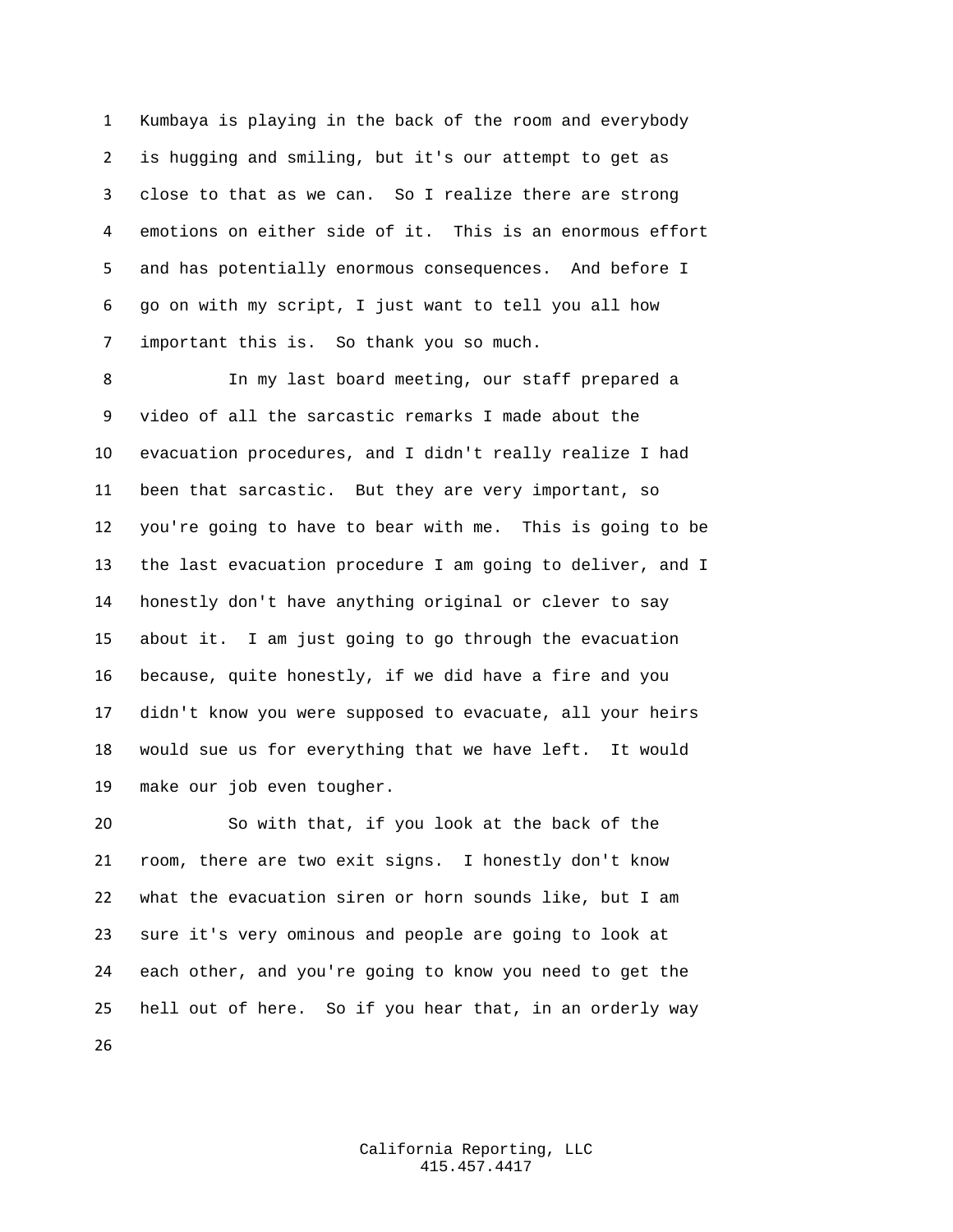if you'll head down the stairs and across the street to Chavez Park, which isn't really where you're supposed to go, but I don't know where this other J Dewey Duncan Park at "F" and 11th street are. The important thing is to get out of the building and get away, so I am sure you could follow the crowd and be fine.

 We are broadcasting this hearing in the Internet and recording by both audio and video. The court reporter is also present to prepare a transcript of the proceedings. To assist the court reporter and to be sure those listening to the webcast can hear you, make sure you always speak in the microphone and identify yourself and whom it is you're representing. And I will say it again for those of you who are not here a lot, these microphones are very poor. So when you come to the podium, really center up on it or he's not going to be able to hear you. Your comments on the webcast and audio will be very mumbled. So I know it's a nuisance, but that's what we have to work with here.

 We will begin the presentation by the Bureau of Reclamation followed by a joint presentation lead by the San Joaquin Tributaries Authority. We will then have an opportunity for three minute public comments to hear from people we missed yesterday. If you intend to present a three minute comment, please submit a blue speakers card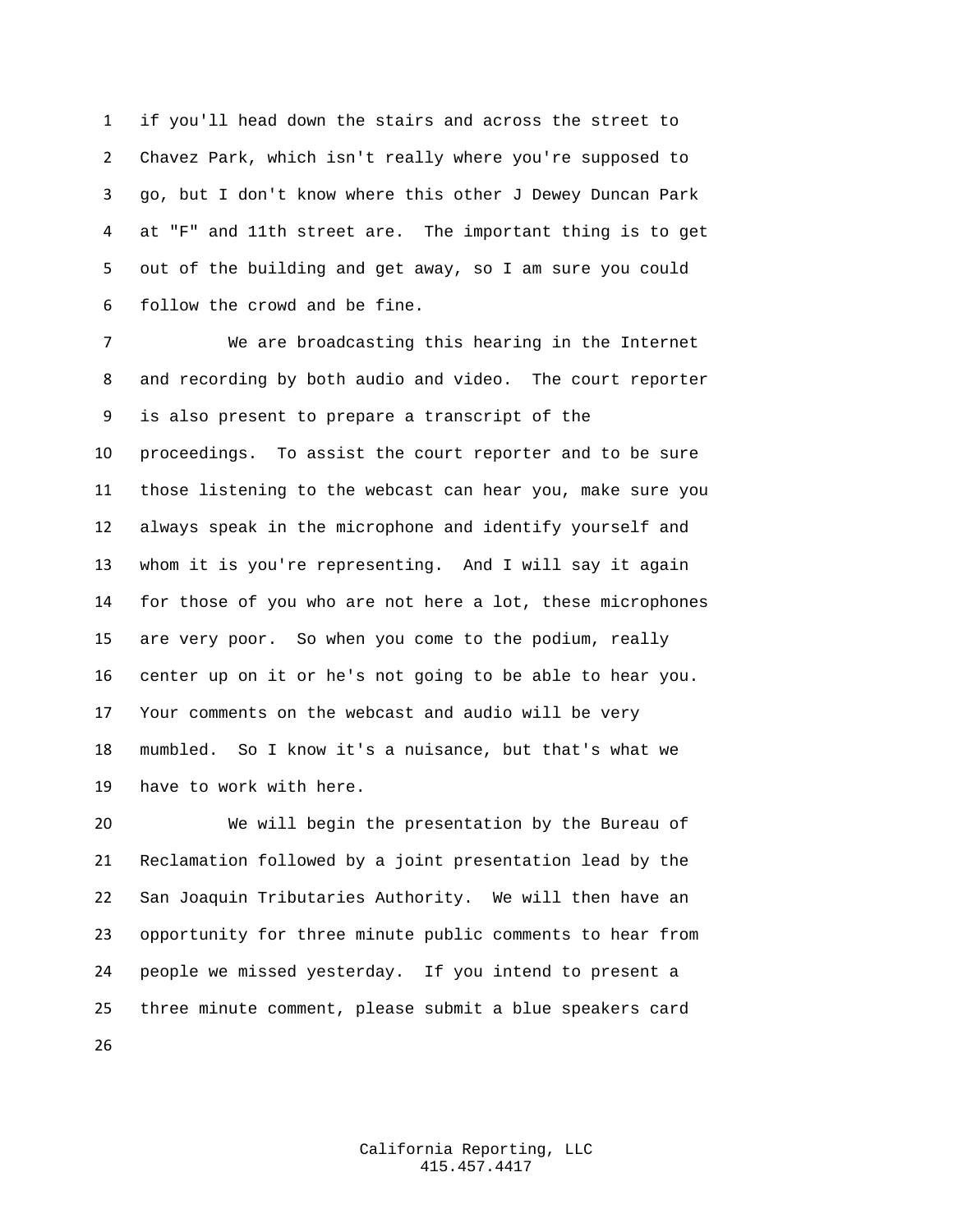to staff. What we did is Board Member Marcus yesterday went through the stack. I wasn't very organized quite frankly. I pulled out Mr. Erik and some of the time allotted folks that didn't speak yesterday but some of the public members that did not speak or were not here when I called them, I put their card back in the stack, which I shouldn't have done. I think Felicia has those pulled out, but if you were here yesterday for public comment and you did not hear when your name was called, it's probably a safe idea to submit another blue speaker card so we're sure we don't miss you.

12 I expect the three minute comment opportunities to start about 1:00 o'clock if the first two presentations are as long as we expected. And I guarantee with O'Laughlin, they'll be every bit as long as we expected. We will then hear from the remaining presentations in the following order: The California Department of Water Resources, joint presentation by the Bay Institute, Natural Resources Defense Council, American Rivers, and Trout Unlimited; South Delta Water Agency; joint presentation by California Sport Fishing Protection Alliance, California Water Impact Network, and Aqua Alliance. We do not need blue cards from the joint panels and participants that I just listed.

 We have a very full agenda, so we will proceed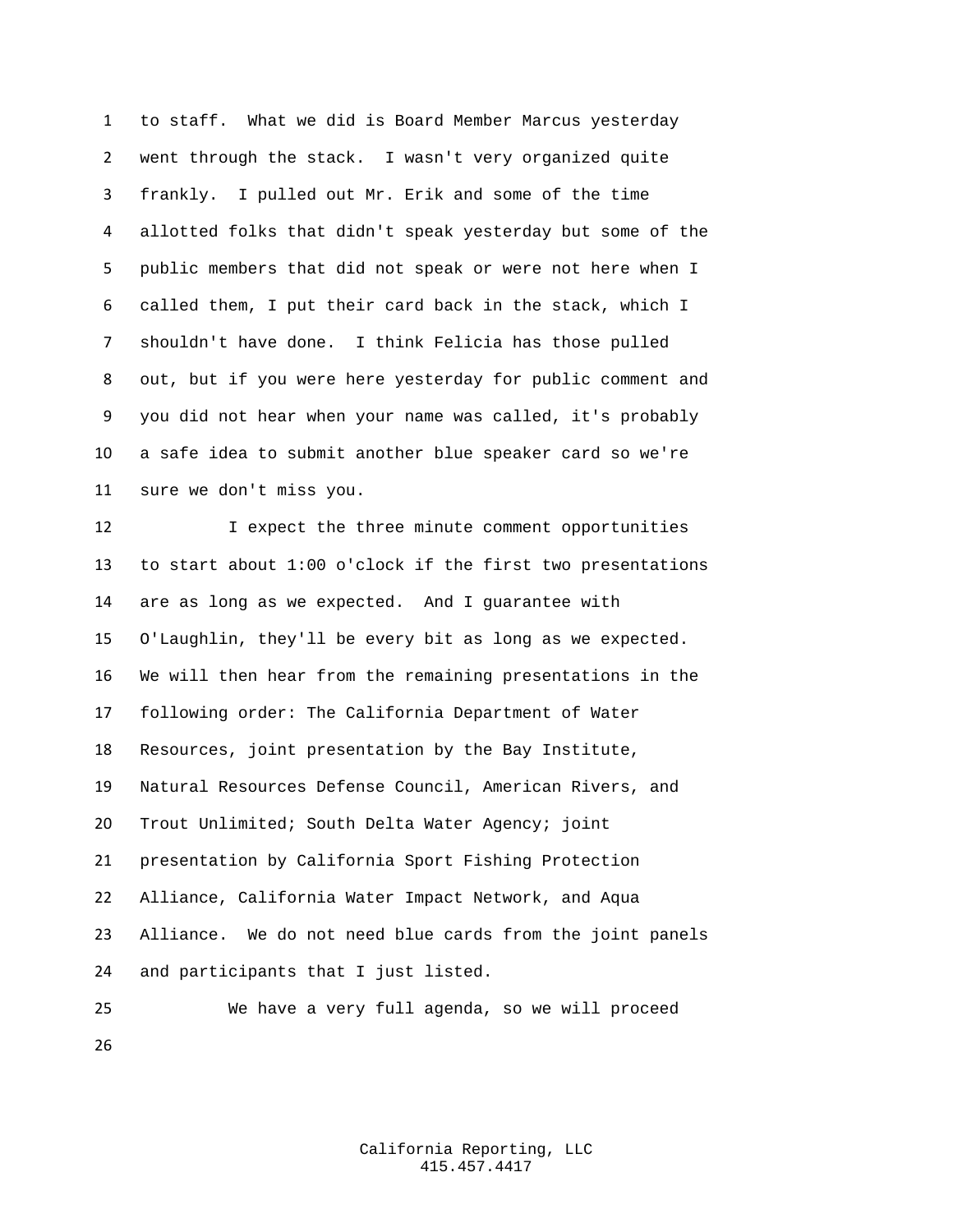without a lunch break today. Any breaks we have will be very short and just in the interest of the humanity and the court reporter. We will begin with the Bureau of Reclamation. Thank you for being prepared and ready to go. Please identify yourself even though we know who you're. MS. JOHANNIS: My name is Mary Johannis. CHAIRMAN HOPPIN: And I forgot, if you would all of these. If you would turn them off, please. MS. JOHANNIS: How about that? And let me see if my -- let me get back to the beginning of my slides here. CHAIRMAN HOPPIN: We've got a really annoying background noise some place. So can you round whoever is in charge of that and try to. MS. JOHANNIS: Can you get it back to the beginning? And I'll just say next slide. CHAIRMAN HOPPIN: You've got another two minutes (laughter). MS. JOHANNIS: Well, why don't I go ahead and introduce myself while we're waiting for the PowerPoint to come out. My name is Mary Johannis. I'm the deputy regional planning officer with the Bureau of Reclamation, and I am here to present our, I guess, our analysis. And I've had a lot of help in putting this together, and some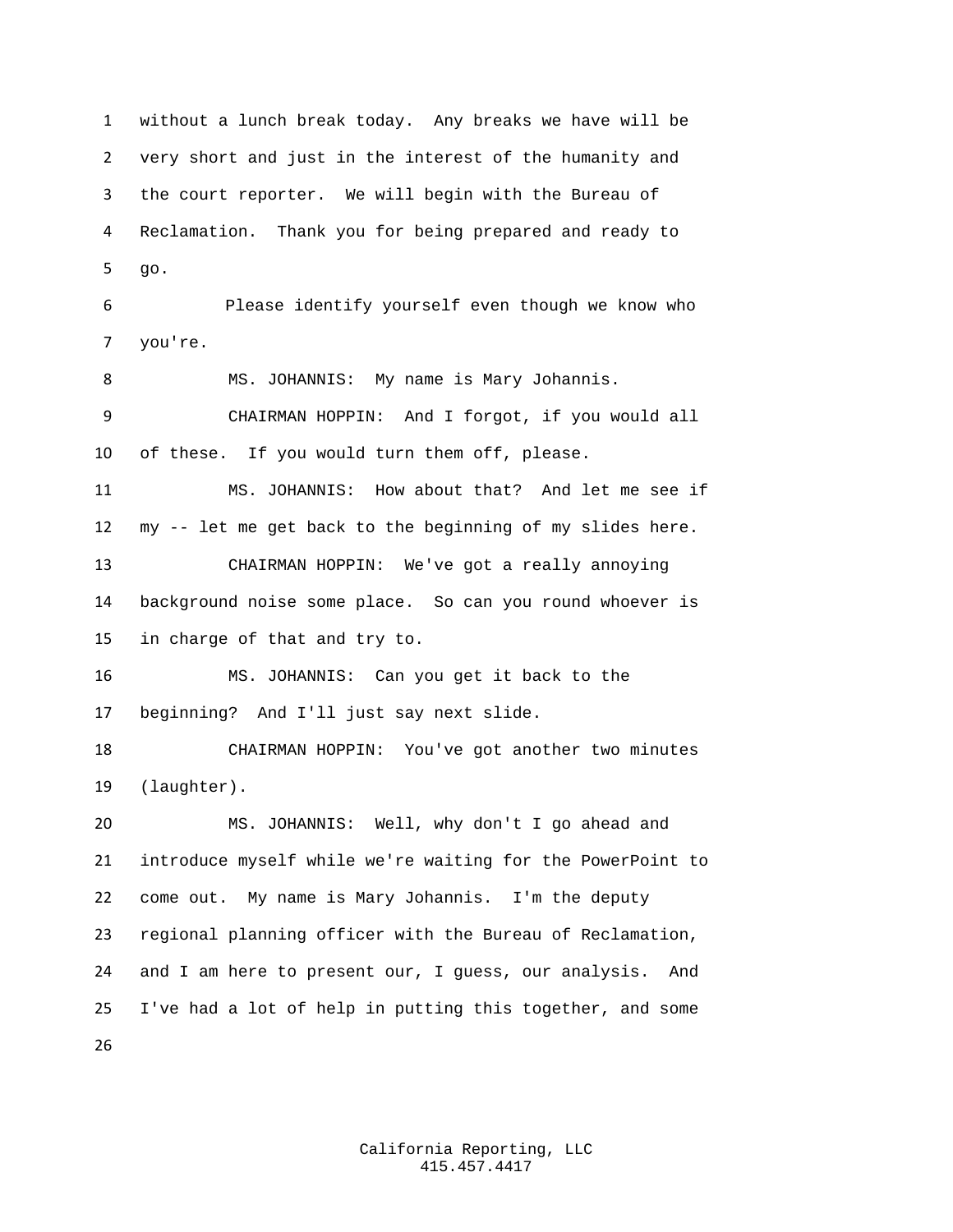of the folks that are helping with it are in the audience in case there are questions. So I also wanted to let you know I was the resource adequacy policy manager with Bonnieville Power Administration, and reason I say that is because part of my presentation has to do with electrical resource adequacy, an area that you did not touch upon in the environmental document. So I am considered a subject matter expert having testified to FERC, NERQ, and WECC, and having been on a number of their committees in my previous position.

 So as you requested, Chairman Hoppin, and by the way, thank you so much for accommodating my request to be first today, and we really do appreciate the opportunity to present. We will be focusing on CEQA inadequacies of the document, and we've been collaborating closely in our modeling with your staff and have the highest appreciation for their modeling expertise. Just because our assumptions may be different doesn't mean that we are in any way denigrating their expertise.

 We're going to be presenting on the San Joaquin River Flow Standard, talking about that we do appreciate having been heard because you have gone to the tributary approach. We will be talking about those differences in assumptions that we believe masks the impacts of the proposal, and we do believe there are some significant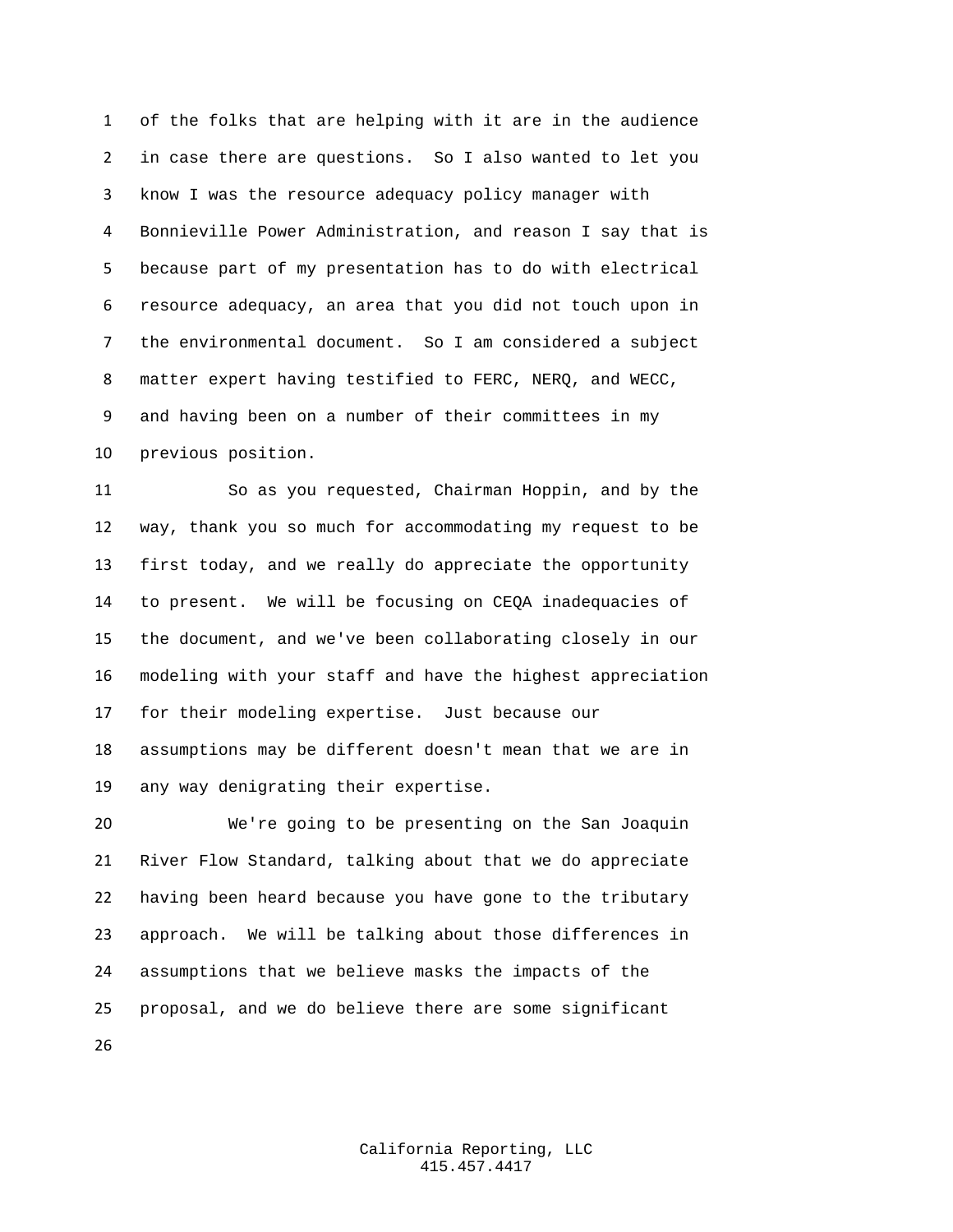impacts. We're also going to be talking about our water rights analysis and why we feel that what is proposed doesn't really comport with at least water rights are operated today. And then finally, we're going to assert that because of all these issues, you don't really have enough information to do that balance of beneficial uses that is, you know, I guess, your mandate. And then we'll also being talking a little bit about the South Delta salinity standard and kind of the lack of alternatives that we see in that standard. So next slide.

 As the agency that is now, I guess, on the hook for Vernalis Flow Standards, but I'll talk a little more about that later. We do appreciate that your new proposal apportions responsibility among all three tributaries of the Tuolumne, Merced and Stanislaus. It just seems to make sense from a fish standpoint that you'd need water on all three tributaries. Though we are a little puzzled by the continuation of a 1,000 cfs base flow standard at Vernalis because we just don't see how you're going to achieve that. If your compliance points are at the mouth of the tributaries, of the three tributaries, it's hard to understand how that would be implemented. And while I'm on the subject of implementation, today's presentation focuses on CEQA issues, but we want to say that our previous comments where we questioned how the standard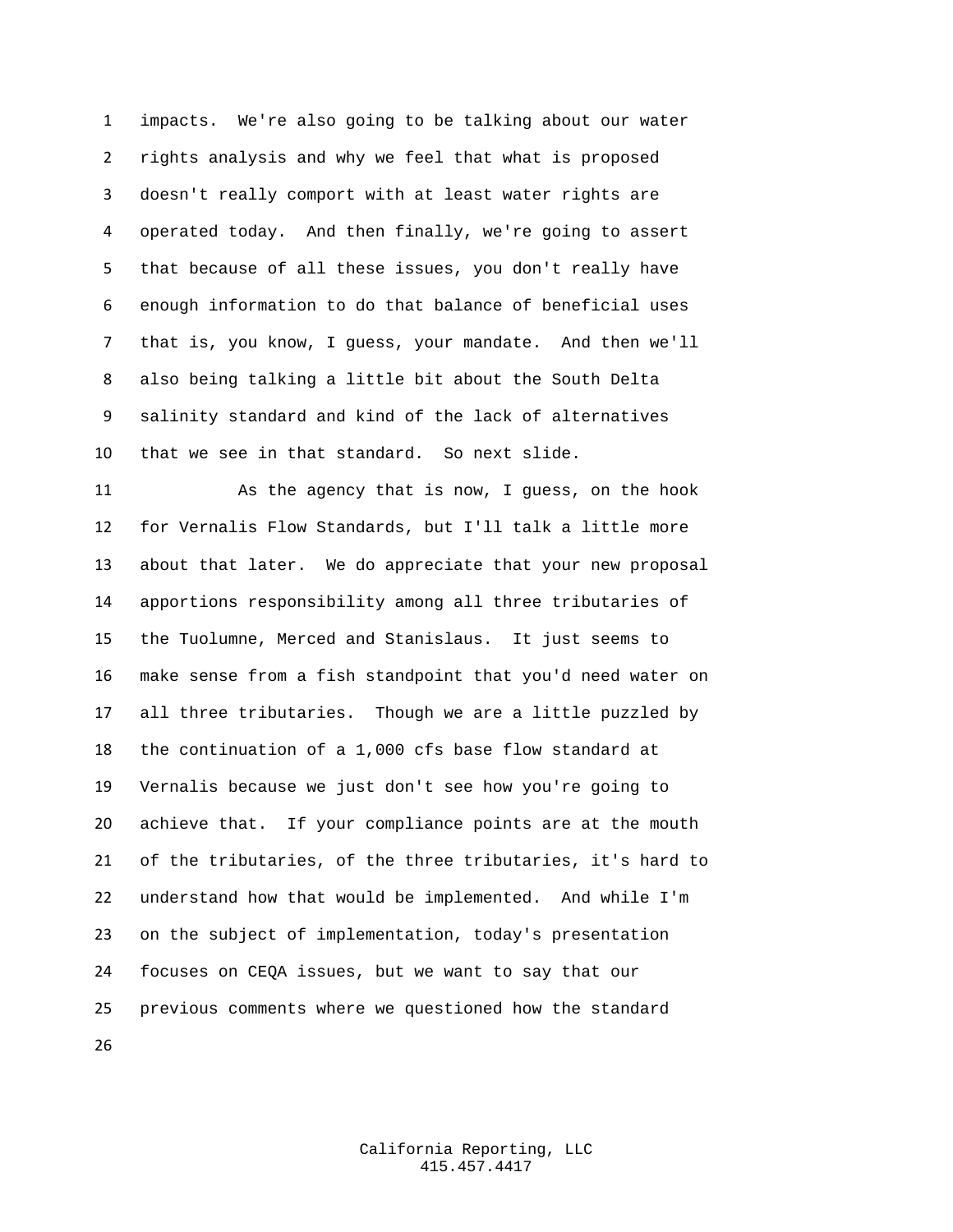would be implemented, those kinds of comments do carry forward. We still have some questions. Next slide.

 So to start out with some of the areas of disagreement and some of the areas where we believe maybe CEQA even gets in the way of a good analysis. Neither the baseline nor the no project alternative reflects current operations. Now, we did have a meeting with your staff, and they informed us that they have to tie the baseline operation to, I believe, the year 2009 because that's when the notice of intent was issued. But that's not the way we operate anymore. We were still under VAMP during those times, so it just makes it very difficult if you're comparing your impacts to a baseline that is no longer in effect. But then we also disagree with your no project alternative, so why don't we get into that.

 What we've done is we've done our own set of analyses, and then we'll compare with what you folks have done with what we've done and why we believe there are some CEQA inadequacies in your document. So first of all, as we have informed the Board on a number of occasions, we don't believe that the Bureau of Reclamation is legally or practically responsible for meeting full D-1641 table flows from New Melones.

 CHAIRMAN HOPPIN: We'll talk about that later, Mary.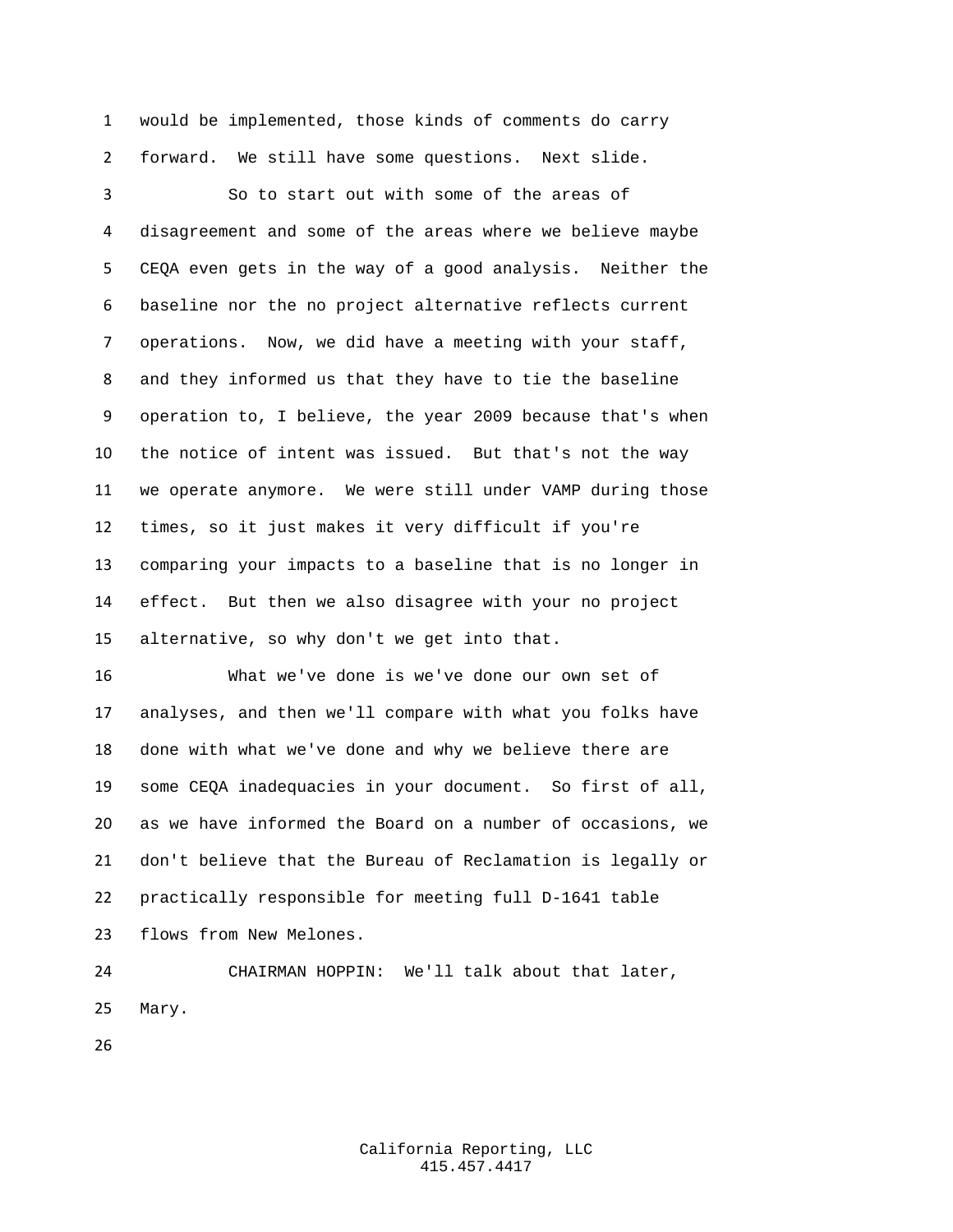MS. JOHANNIS: Okay. Well, there are some legal arguments, but there's also some very, very practical arguments that we believe we cannot do it. So legally, we see that there's kind of a void after VAMP ends that there was really no condition in the permit that really applies after VAMP ended. And just in case folks don't know, the San Joaquin River Agreement expired in December of 2011, and so we don't see that Table 3 as the fallback position. Next slide.

 But probably more importantly is we just don't believe we can operate New Melones in a sustainable fashion and meet Table 3. Your analysis in the 1995 Water Quality Control Plan, Alternative 2 was the alterative that placed all the responsibilities for D-1641 on New Melones. And as you can see, storage tanks. And that's really what our studies show. In a meeting with the Delta Water Master, we presented an analysis that indicates that if we had to operate New Melones to full Table 3 that we would have 42 months at minimum pool, which is 80,000 acre feet, and 84 months at 300,000 acre feet or less. In other words, you heard Rhonda Reed day of National Marine Service Fisheries yesterday talk about life cycle needs of fish and the flow and temperature needs, we certainly could not meet the temperature needs for the steelhead if we had to operate to full Table 3 flows. And in fact, in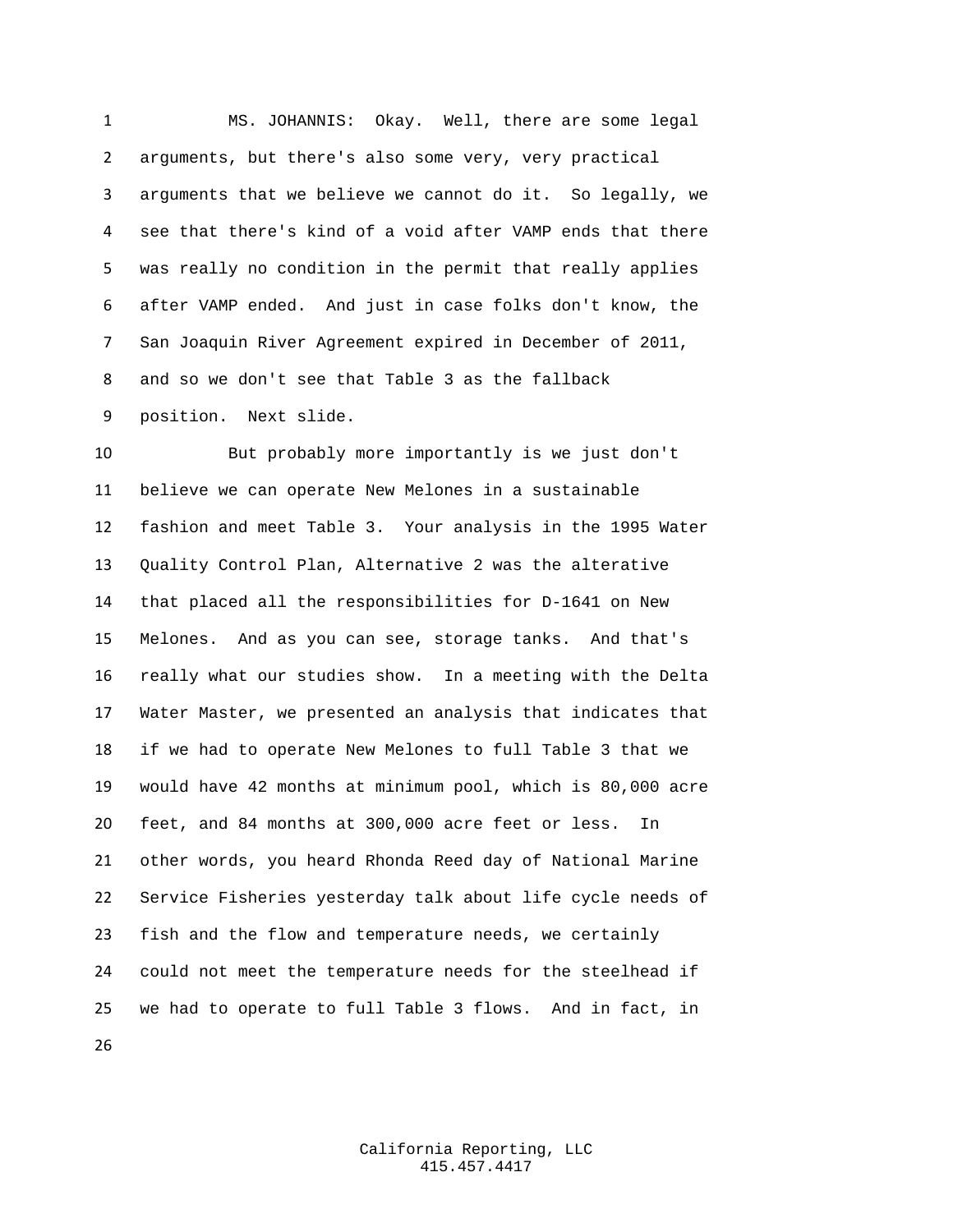the 2009 biological opinion, that is stated in that biological opinion. The quote is on the slide up there. Next slide.

 So we also -- your own studies show that you would have to reduce water supply from New Melones in 50 percent of the time, and in 50 percent of those cases, you would have to reduce water supply by over half. And you've lumped the senior water right holders their 600,000 acre-feet together with the CVP contractors of 155,000 acre-feet. The senior water right holders hold pre-1914 rights for diverting from the Stanislaus River. Their water rights are not conditioned to meet D-1641, and we have a 1988 stipulation agreement, which governs operation at New Melones, which provides that they get their up to 600,000 acre-feet for beneficial use in all the years expect when inflow to New Melones is less than 600,000 acre-feet. So your modeling is just not consistent with the 1988 stipulation agreement.

 There's a number of other issues. I think that's the very major modeling issue. The other issues are that we do not specifically operate currently to meet the South Delta salinity objectives. Now, we do operate New Melones to meet the Vernalis salinity objective, and I think in most cases that then allows the South Delta salinity standards to be met, but it is a difference in the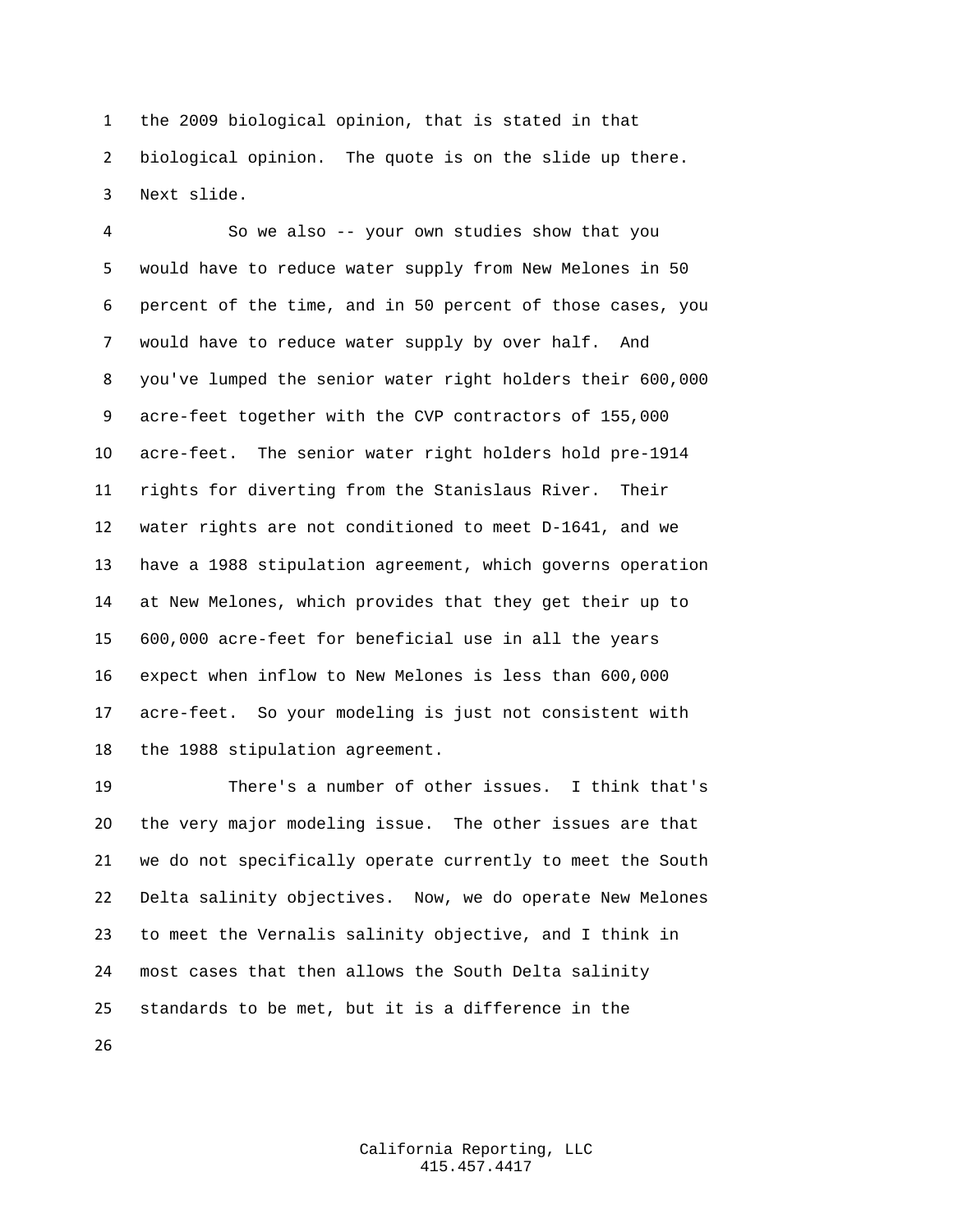operation.

 We also see the dissolved oxygen check isn't made, and we do have to operate New Melones for dissolved oxygen. And your prolonged drought operations are inconsistent with at least the way we read the NMFS Biological Opinion. Not to say there isn't some relaxation available, but we're not sure that it's to the point that you're modeling shows. Next slide. So then we also have some fairly significant problems with the alternative analysis, and I think your staff noted it, that there's really no basis for not modeling the RPAs. So we know that we are bound by the RPA requirements. We don't think that those are going to go away, and so that in our opinion masks some of the impacts when you look at say the 35 percent preferred alternative to the baseline. So we'll be presenting some graphics to illustrate our point later on. Again, the modeling is inconsistent with the 1988 stipulation agreement. So why don't we go to the next slide. So this is the slide that we really disagree with from the Substitute Environmental Document. The red line there shows, you know, that's the no project condition. And as we stated, if we operated that way, the senior water right holders would have us in court the next day. It's just not reflective of our 1988 stipulation agreement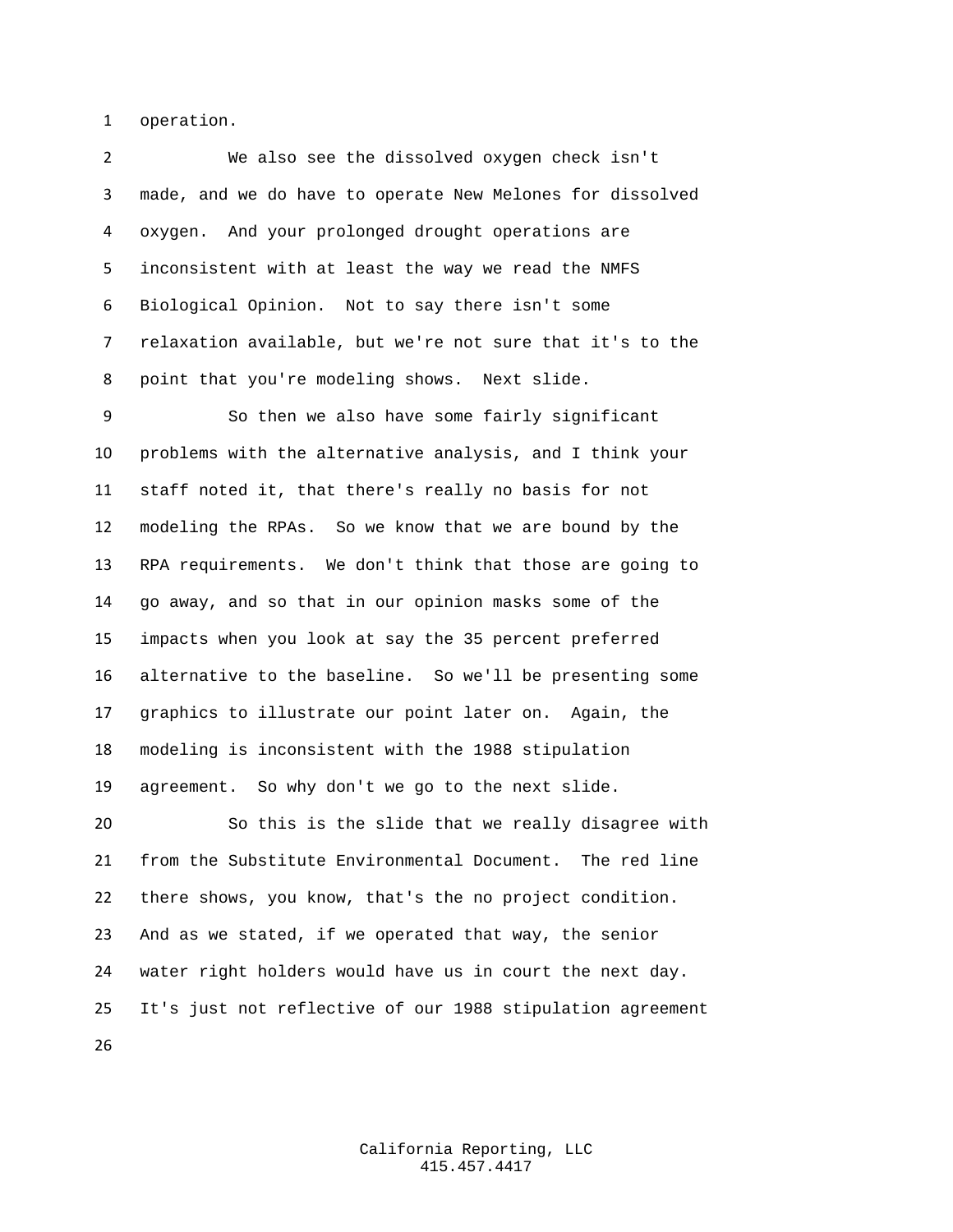with them. And because of the modeling of the no project alternative, the other alternatives look like water supply is not impacted at all, and we would assert that that's not the case. Next slide.

 So what we have done is we have done a set of modeling studies to compare your results to our results. So under your modeling, under no project, it's the D-1641, Table 3 is the Vernalis standard, and under the preferred alternative it's the 35 percent unimpaired inflows February through June. Under our modeling, we are modeling the way we operate currently, and that is we are modeling substantially to the VAMP standard, and we have an agreement with Merced Irrigation District to help us do that. We do not make incremental releases from New Melones to meet the Vernalis standard, but we do meet the full Table 3 -- Table E flows, I'm sorry -- that is in the RPA. And for the preferred alternative, it's the 35 percent. Now, under your modeling in the no project alternative, you do satisfy the Bi Op requirements, but you don't in the preferred alternative. We satisfy the Bi Op requirements under both sets of studies.

 In terms of senior water right holder shortages, we abide by the 1988 stipulation agreement, and you use the New Melones index to short the water right holders. Dissolved oxygen check; no for you, yes for us. And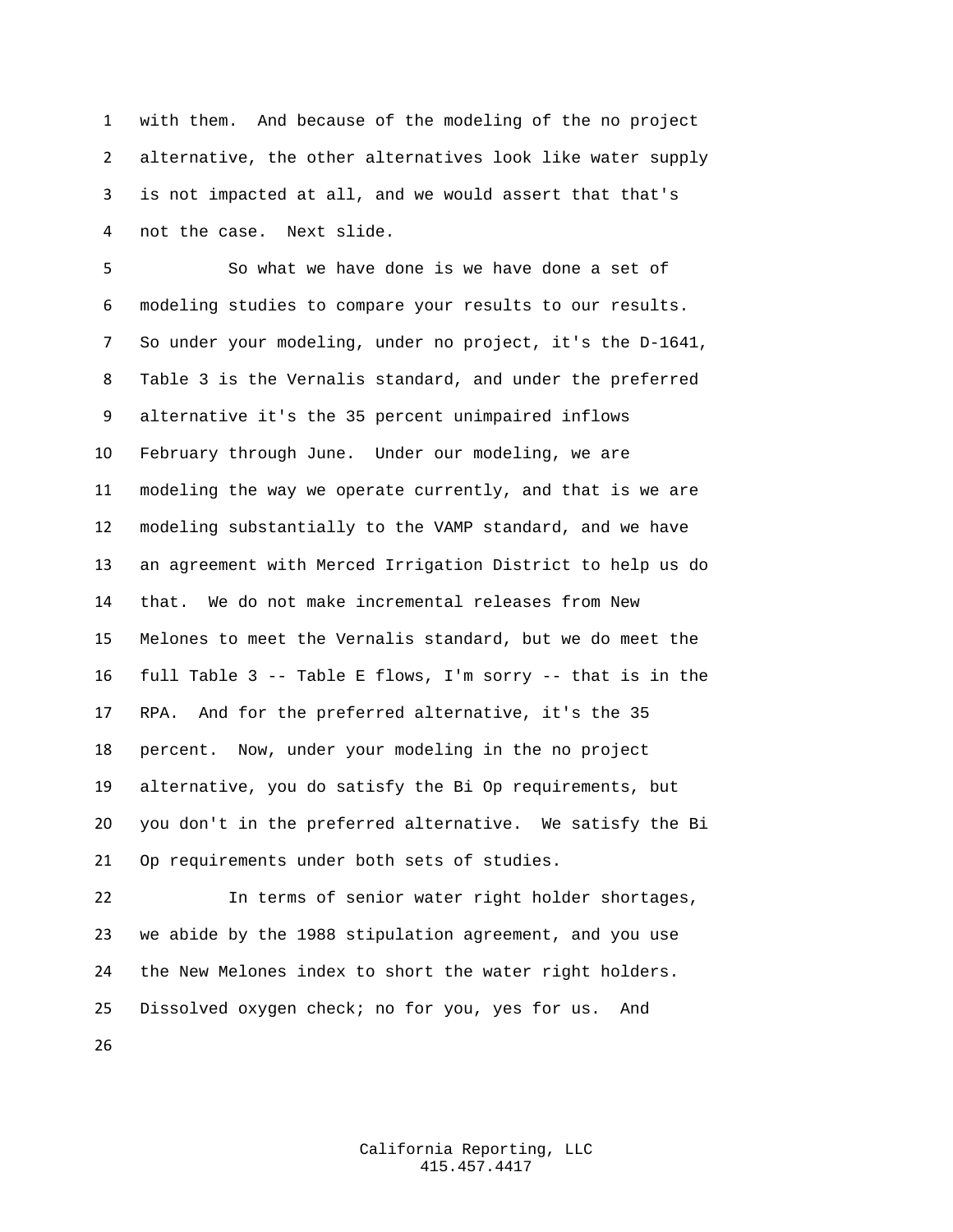prolonged drought relaxation; yes under your studies, no under our studies. Next slide.

 So in terms of water supply impacts, you know, averaged over all the years, it doesn't seem to look that bad, but our results do show that the average contract amount or the average delivery to CVP water right -- excuse me, CVP contractors -- is use reduced from 115,000 acre-feet to 100,000 acre-feet. But then we need to remember that their contract amount is 155,000 acre-feet. So that's a pretty significant impact averaged over all years.

 In the dry period, their delivery is reduced from 36.8 thousand acre-feet to 23.9 under the 35 percent, the preferred alternative, so that means they'd be getting 15 percent of their contract supply. And we disagree with your analysis that groundwater would not be impacted because we do believe that if surface deliveries are shorted, the districts would have to turn to groundwater to meet their water supply needs. Next slide So this is really a major slide for us because this shows that storage is significantly impacted, especially in dry years with the preferred alternative. The preferred alternative is the orange lines for folks that are looking at the screen. And so because of these impacts -- the impact of the preferred alternative on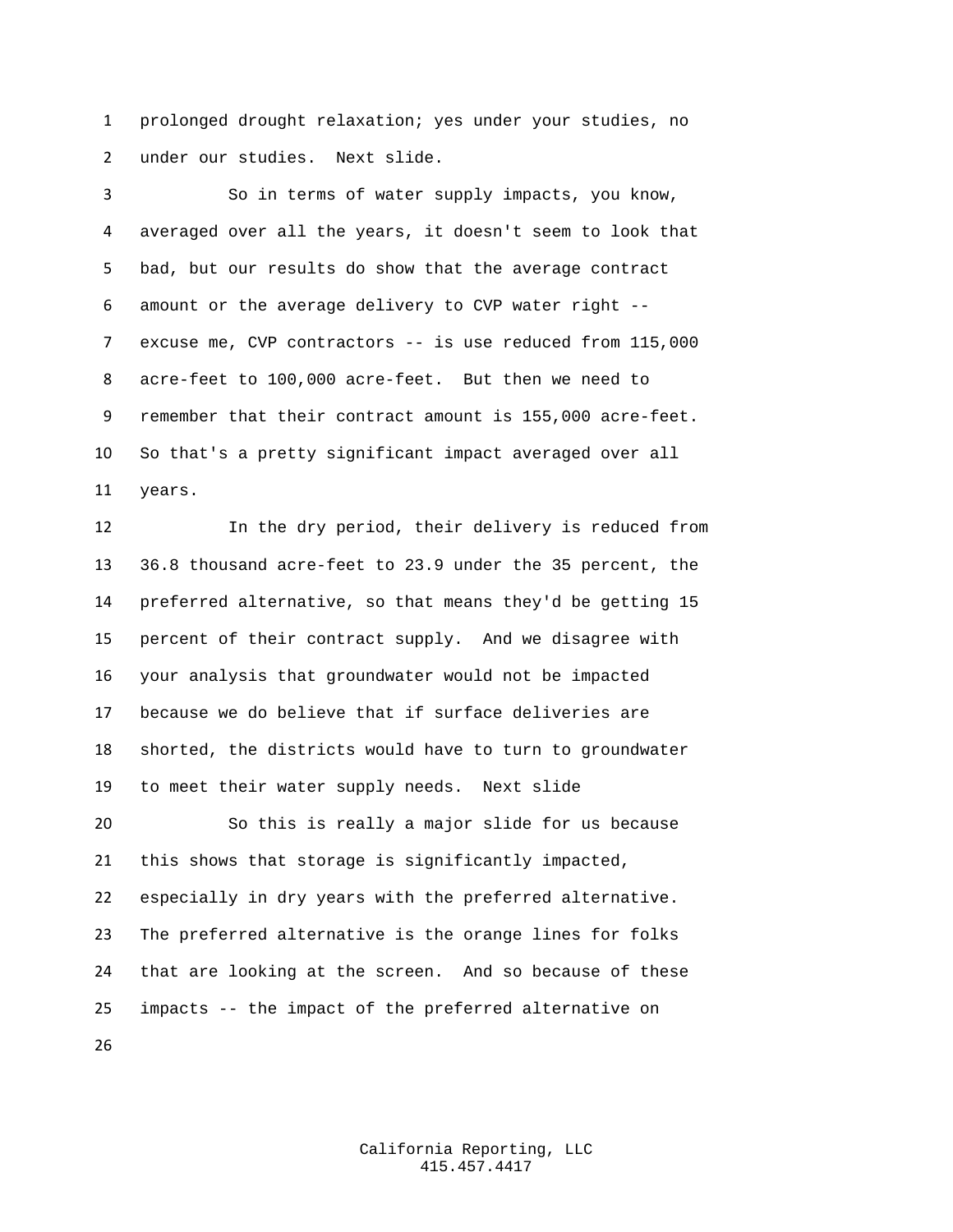storage, that means power, cold water pool, and recreation are significant impacted. Next slide

 So I'd like to talk a little bit about power because I know that your Appendix J was intended to look at the impacts to the liability, but NERC and WECC -- NERQ is the -- under the 2005 Energy Policy Act, they are now the energy reliability organization. So they are responsible for implementing mandatory standards to assure reliability and adequacy of the bulk power system. California does have a mandated resource adequacy standard of 15 percent reserve margin. And you did not look at resource adequacy, and so for that reason we believe that this part of the document is inadequate from a CEQA standpoint. Next slide.

 So here -- so it's actually the responsibility of the California Public Utility Commission to make sure that each of the entities that provide power in the state meet the mandate, and so they prepare periodic reports to that effect. If the you look at the slide, it's really the months of the July and August that are most important for meeting resource adequacy requirements. Next slide.

 And so what happens then, on average storage is lowered in New Melones, but it would likely be lowered in the other reservoirs too, is that it just isn't about generation, but it's about the ability, the machine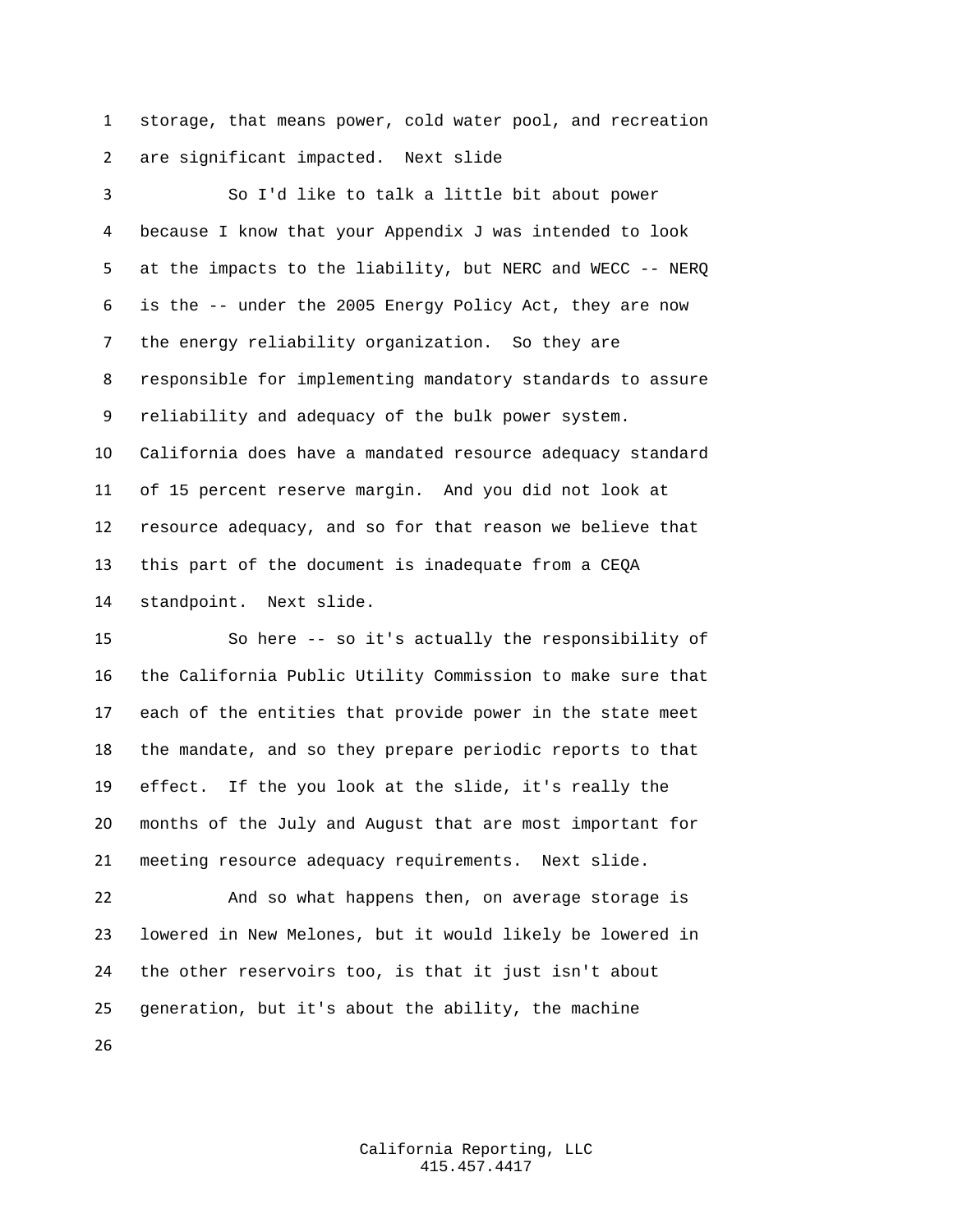capability, to generate at peak. So when we look at the average reduction in storage at New Melones, we see that it goes down from -- I apologize, I forgot my glasses -- the capability is reduced from 310 megawatts to 280 megawatts. So even though -- like the last major heat wave that kind of stressed resource adequacy was in California July 2006. So what happens during those times is that you need -- you need that capability at the peak hours, and you know, certainly there's a little bit of over generation is possible at power plants, but on average you're reducing that capability by the hydro plants, and so you may -- you know, the reason for the 15 percent reserve margins is when load is more than you anticipate and maybe some machines are down. And wind certainly cannot help you during those times because in 2006, I think of the wind plants that were online, less than one percent were generating. So when it gets really hot, it get really wind still.

 Now solar might be able to help here and it probably could, but if a thin vapor mist goes across the solar plants, they drop the capacity too. So hydro plants are just so important to being able to meet resource adequacy requirements. Next slide.

 So what happens is that at New Melones on average, storage is reduced from 1.36 million acre-feet to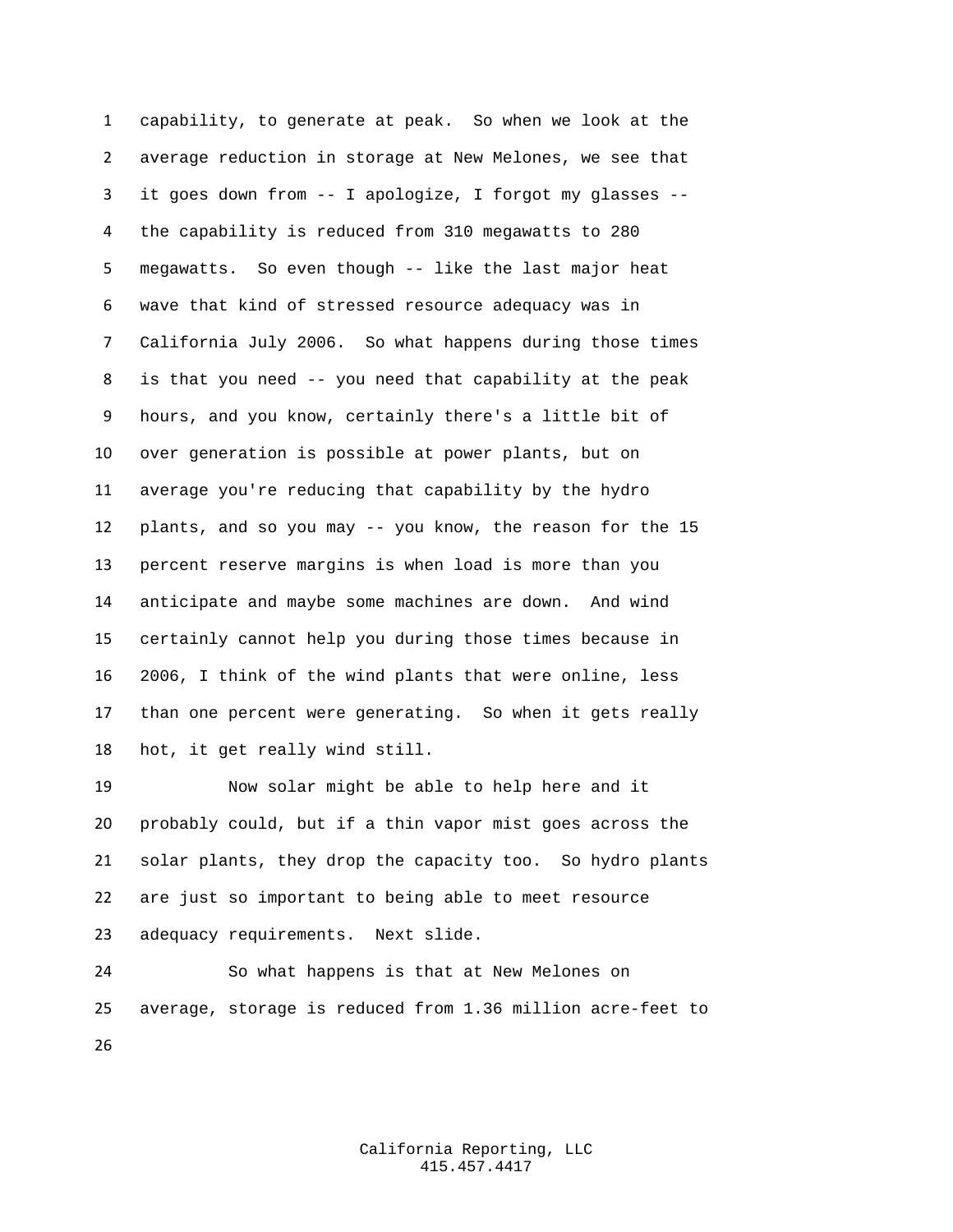1.12 million acre-feet during the summer period. But then in the dry period, it's even more pronounced. If you remember the 2011 electricity crisis, part of the reason for that may be because of a failed market design, but part of it was not only was California in a drought situation, the Northwest was also in a drought situation. So it was also a resource adequacy issue at that time, and so this is going to -- the preferred alternative will impact resources adequacy, especially during drought periods.

 Now in terms of generation going down in the summer time, under average conditions you lose about 10 gigawatt hours at New Melones. But under drought conditions, you go from 70 gigawatt hours to 52 gigawatt hours. So you lose 22 gigawatt hours during drought periods. So next slide.

 So other impacts. As I mentioned before, the preferred -- our study show there are significant impacts to summer elevation, summer storage in New Melones, and the lesser volume in New Melones means that those temperatures get higher. And I remember there was a comment yesterday on climate change, and it's those cold water pools that are going to be even more important as climate change progresses. Next slide

 There are also potentially fairly significant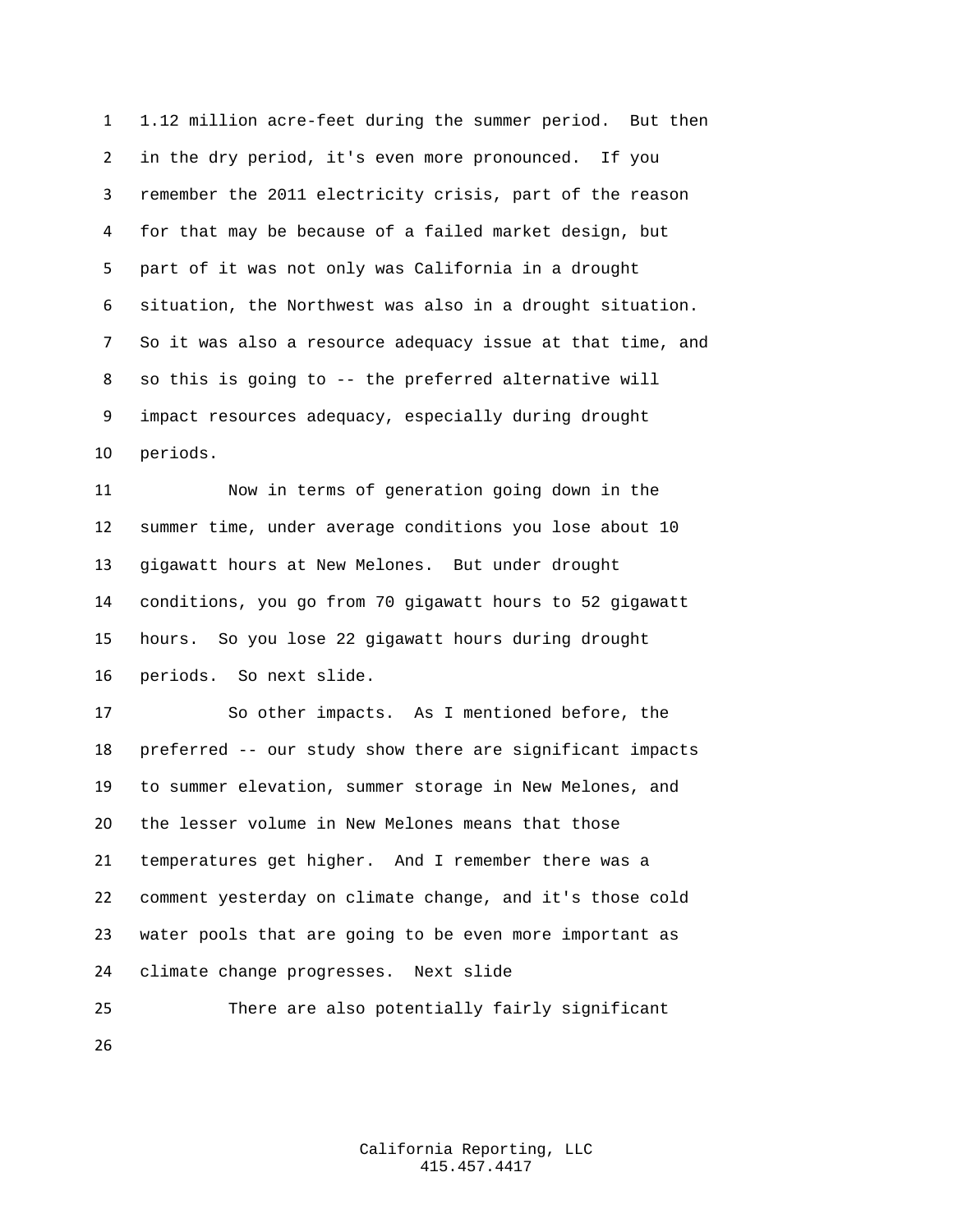impacts to recreation. I was talking to your recreation manager at New Melones, and what he indicated was that when -- below elevation 975, which is equivalent to 1.2 million acre-feet, the Angel Creek boat ramp becomes unusable. But then between 900 and 975, so between 720,000 acre-feet storage and 1.25 million acre-feet storage, most of the other ramps become unusable. So there would be a significant impact to recreation because, as you see, in the baseline the storage in August is 1.28 million acre-feet on average over all years. Under the preferred alternative, it would be about just a little over a million acre-feet by the end of August averaged over all years. Next slide

 So then this gets us to the other part of our analysis, and you know, the whole standard talks about a bypass of unimpaired inflow. So when we did our water rights analyses, which I believe was submitted to the Board and will certainly be part of our written comments, we found that in 26 percent of the times, less than full natural flow reaches New Melones during the February through June period. So upstream reservoirs, some of which are junior and have junior water rights to our water rights, impede -- you know, they store that water, and so that water doesn't even reach New Melones. And even though it's called a bypass of unimpaired inflow standard,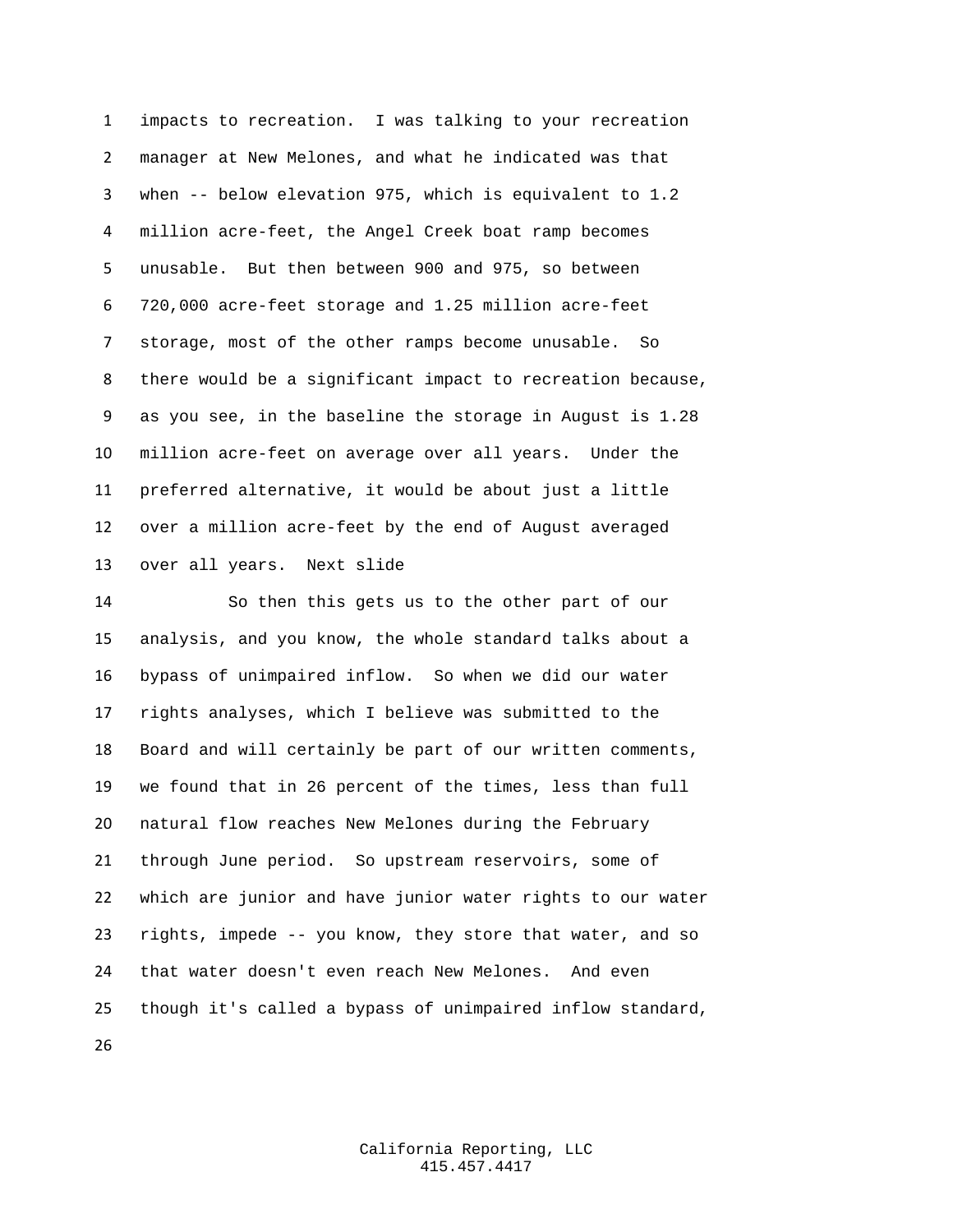it stresses the storage at New Melones significantly. So next slide

 So you'd think that a reservoir that has 2.4 million acre-feet, which is the size of New Melones, would have quite a bit of flexibility, but the consumptive yield of New Melones is only 16 percent of its physical capacity. So what we have done -- I was involved in some studies in the past where we showed that New Melones had a 17-year refill cycle, so it's a much bigger reservoir than the flow on the river is basically what it ends up being CHAIRMAN HOPPIN: Mary, when you submit your written comments, I think it will be very important to clarify the difference between the gross capacity and consumptive yield because it's not something that people intuitively understand. And I'll put myself on that list, but the capacity versus the yields are strikingly different numbers, not just here. So I think it would be good to make sure that you really expand on that point in your written comments. MS. JOHANNIS: Yes. And the yield is an annual

 number, but yes, we will be clarifying that further in the written testimony. I just don't want to impinge on the next speakers time.

 CHAIRMAN HOPPIN: No. Go ahead. It's not a problem at all. We'll take care of it.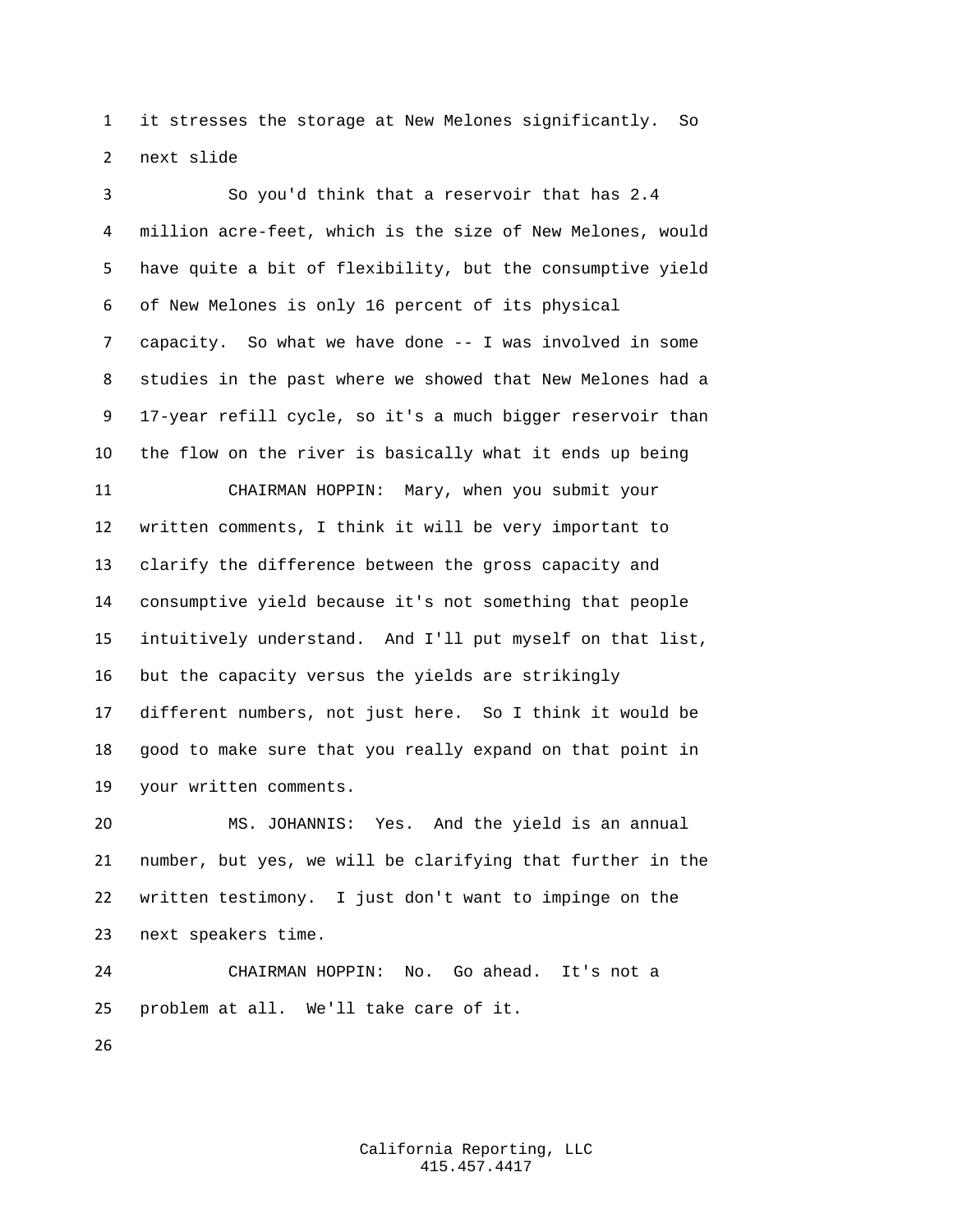MS. JOHANNIS: Next slide. So the next number of slides really make that point that what the average inflow and storage at New Melones is just an awful lot less than 2.4 million acre-feet. So these slide shows when we're storing and when we're depleting. And so generally we store in the very wet periods, and then we draw on the reservoir. And by the way, this is based on historical analysis. This is not looking at either the no project or the preferred alternative. This is just based on how we have operated New Melones since the 1980s. And so only 39 percent of time do we actually increase storage at New Melones. So the next slide.

 This is kind of complicated, but what we're trying to show here is that if we -- this is again based on historical analysis, and it is -- so 28.3 percent of the time do we actually store water. The senior water right holders actually divert their water directly 42.3 percent of the time. But the CVP contractors on average only divert 1.2 percent of their water directly. So a lot more of their water depends on storage, and then the red is where we bypass flows for, it can be flood control reasons, or it can be to meet the environmental water needs of the river. Next slide.

 So we're presenting similar information but in different ways to really bring home that New Melones is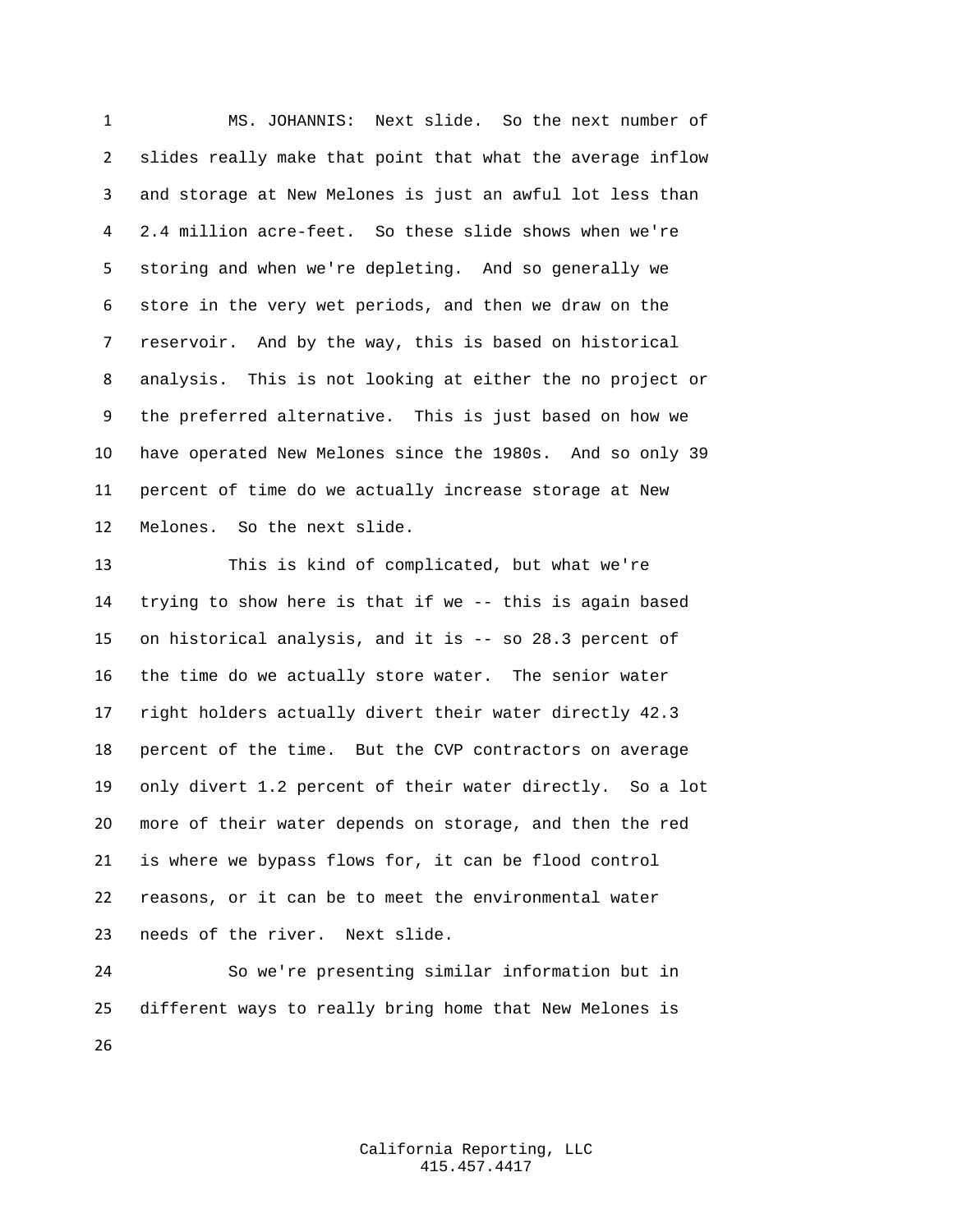already an oversubscribed reservoir, and under the preferred alternative, it would just be more oversubscribed. So in this slide what you see is that this is use of New Melones storage. So the last slide looked at directly meeting needs, here we show that a lot less of the senior water rights are met by storage. And even if they are met by storage in New Melones, it's on a seasonal basis. And it is with accordance with the '88 stipulation agreement. Before the '88 stipulation agreement, there was the '72 one, which was a little bit less flexible in terms of storage. And then the green line is the use of stored water for environmental needs and other needs, you know, like flood control releases. And it's only the orange water that is for CVP contractors. So even though Reclamation is the reservoir operator, our CVP contractors really only get a very small portion of the total water supply from that reservoir. And then again, next slide.

 More ways of looking at the various demands on New Melones. Up at the top left-hand graph is the nonconsumptive use and riparian demand graph. The top right-hand graph is the senior water right holders, and the bottom graph is carry over storage and CVP contractor use. So next slide.

 So what we're asserting here is because your no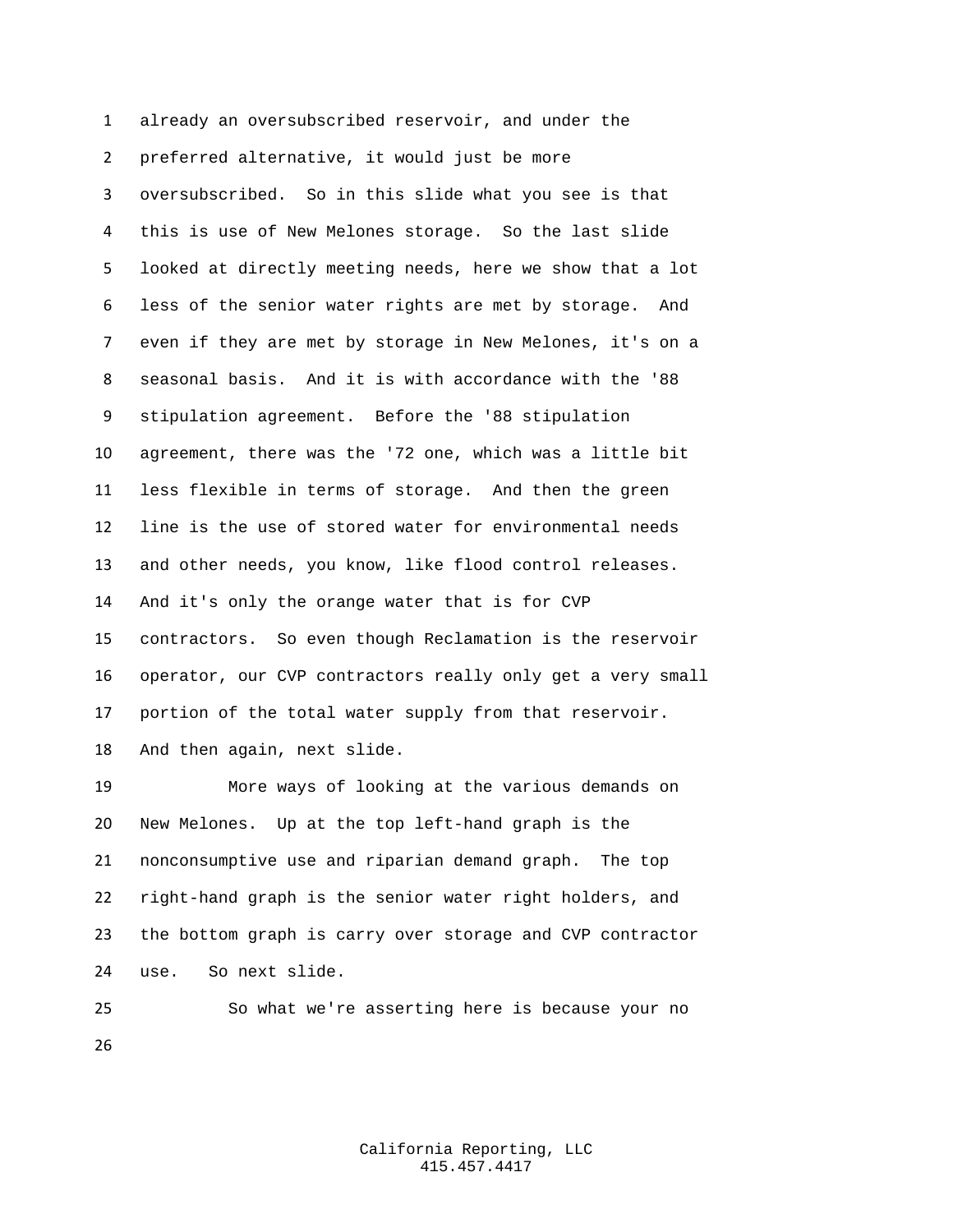project analysis and your 35 percent preferred alternative analysis, that your assumptions did not comport with at least the way we see the world, that you really don't have enough information to balance beneficial uses. A member of fish agency had talked about the lack of the connection between 35 bypass unimpaired inflow standard and the viable native fish production objective. We also are puzzled why June is included in the pulse flow requirements because at least in our existing requirements, you know, we do have base flow requirements in June, but the pulse flow period ends in May. So we see that being a fairly significant water supply cost, and we don't really see what the environmental benefits are, or at least we don't see in the document a demonstration of those environmental benefits. And then finally, because of the difference in the analysis, we believe there are very significant impacts to storage which affects water supply, power, cold water storage, and recreation. So we don't see at this point that you can do that trade-off analysis that you need to do. Next slide.

 So in terms of South Delta salinity standards we certainly applaud the Board for not including the interior standards anymore. We do believe that the deciSiemens per meter standard is more purportable based on some of the crop science reports that have come out, but we're puzzled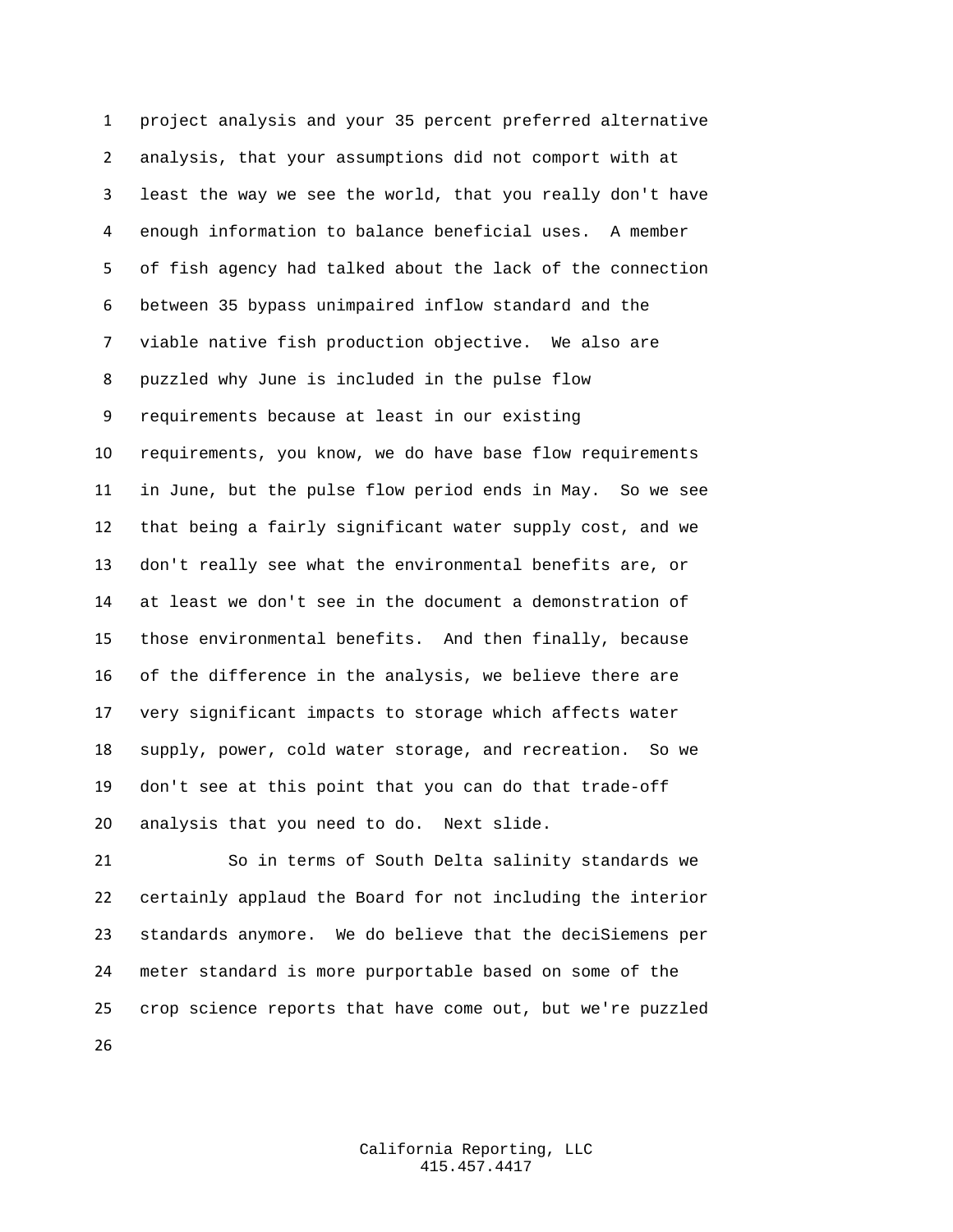because all of the alternatives still call for the .7 standard, at least during irrigation season, for Vernalis operations on New Melones and the temporary barriers. So there doesn't seem to be any differentiation in the alternative which is a major CEQA inadequacy, and we believe that that could result in releases from New Melones which don't really serve the purpose for which they are intended and so result in non-beneficial use of water. And we also note there is no analysis of impact of from dilution flows. So in concussion, next slide. The major CEQA inadequacies we see are in the

 definitions of the baseline, the no project, and the alternative. We didn't get much into the baseline analysis because it seems like the way CEQA is set up to define a baseline year as when the NOI was issued, skews results, but I don't know if we have any ability to deal with that issue. But the unrealistic modeling assumptions result in a lack of the analysis of the impacts, and we believe that your next round of CEQA will need to evaluate those impacts.

 And so because of that and the insufficient water rights analysis, we believe you still need more information to be able to balance beneficial uses in the San Joaquin River basin. And again, we think you need more alternatives for the South Delta water quality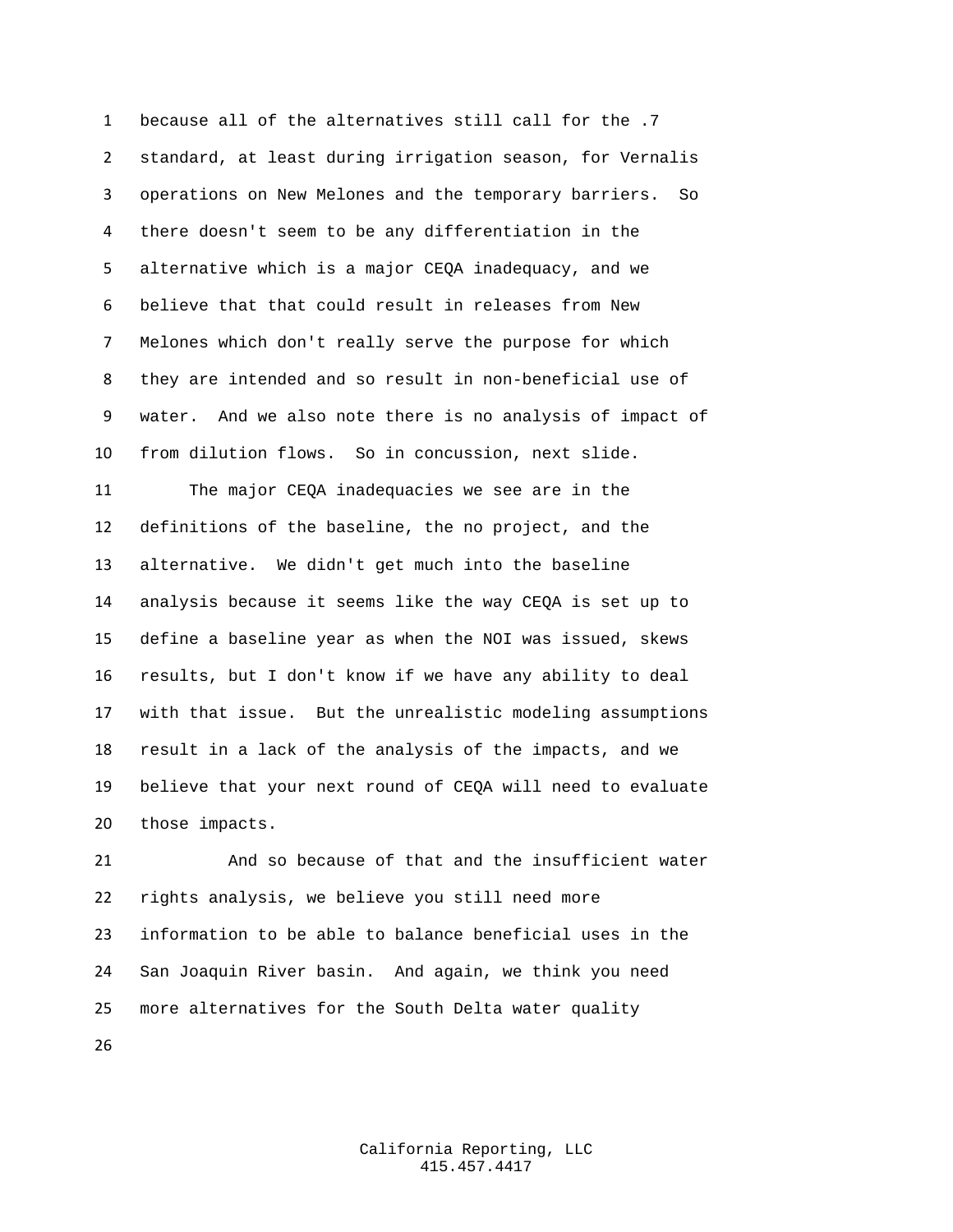standard. And I appreciate the time to present. Are there any questions?

 THE COURT: Mary, you always, including today, use your time very well and very concisely, so thank you for your presentation. I have always found them to be very credible. Today is certainly no exception.

 BOARD MEMBER SPIVY-WEBER: I do have a question, and it's about more information. It's my understanding that the Bureau is currently doing an evaluation, assessment of down scaled climate information in this -- in your region. Is that -- are you familiar with what's going on?

 MS. JOHANNIS: We do have a number of efforts underway to look at climate information. We have what are called our basin studies. The Secure Water Act provided funding for basin studies, and the main objective in those studies is too look at the gap between water supply water, water demand, and all of the associated needs but from a climate change perspective. So we have received some fairly significant funding to do a Sacramento-San Joaquin basin study, but it's just getting off the ground. There's a lot of analysis, both that's been done by the Department of Water Resources as well as our own folks, that can then fit into that basin study, but it's -- I think, we just initiated it this year.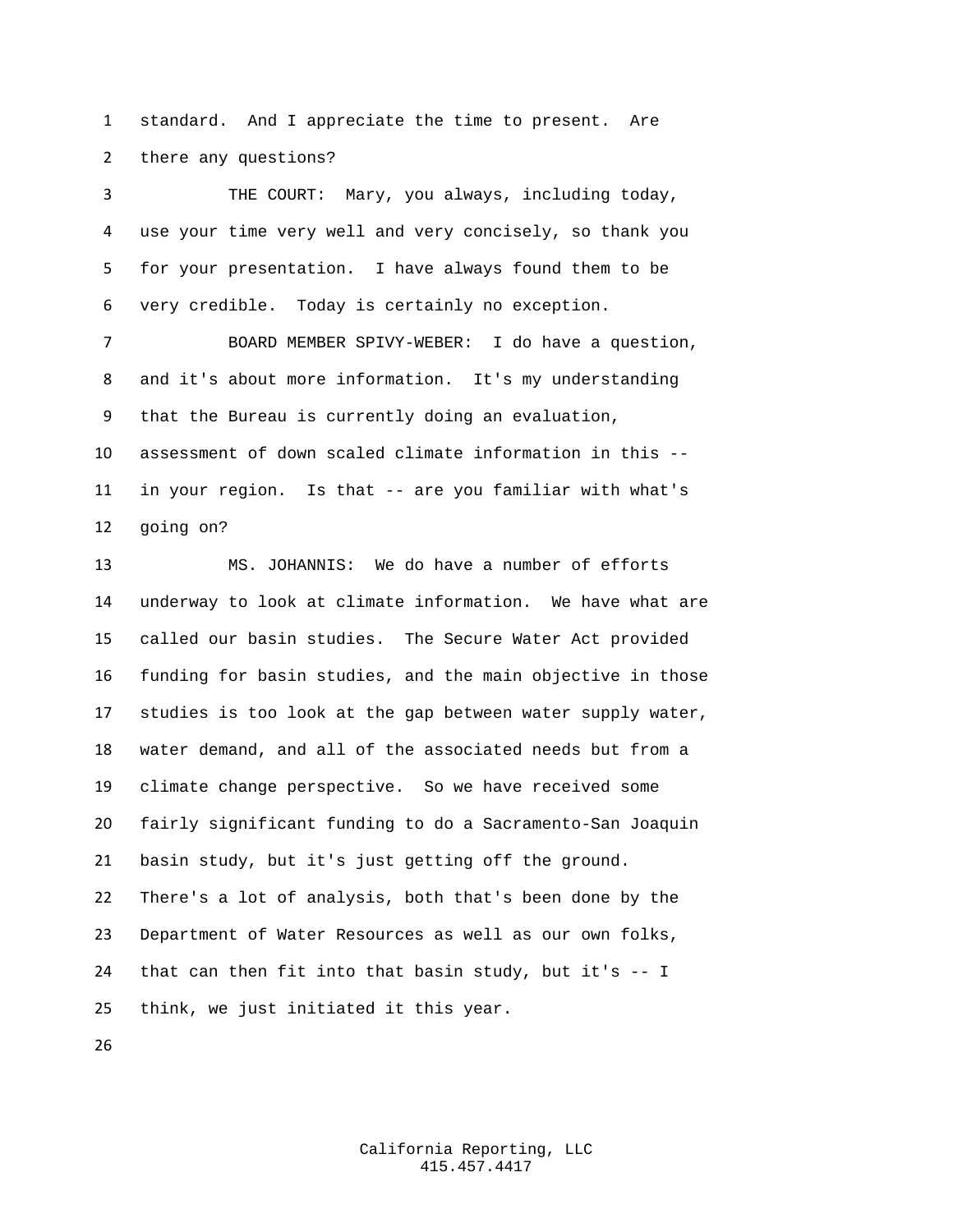BOARD MEMBER SPIVY-WEBER: No, I think you did too. But do you have some idea as to what the time frame is for gathering that information because this will be certainly important from a baseline perspective.

 MS. JOHANNIS: Yeah. We're hoping to complete that work within a two-year period. So hopefully we can have some fairly substantive work then this year that we could work with your staff onto to get that into the next round of analysis.

10 P3: Thank you.

11 THE COURT: Thank you, Mary.

MS. JOHANNIS: Thank you.

 THE COURT: Mr. Lot of you Lynn. I know you have a lot of fast of what you want to do. I am going to leave it to you. You're the ringleader.

 MR. O'LAUGHLIN: Thank you very much. Just to let the Board know what we're planning on doing, we're going to start first and give you an insight into how the SED would be impacting the individual districts on the Merced, the Tuolumne, and the Stanislaus Rivers, and then in the afternoon, we're going to give a more high-level overview of the economics, the fishery, and the biology in the afternoon. So what we're going to do is start with Merced Irrigation District first today, and then we'll move to the Tuolumne River, and we'll have Modesto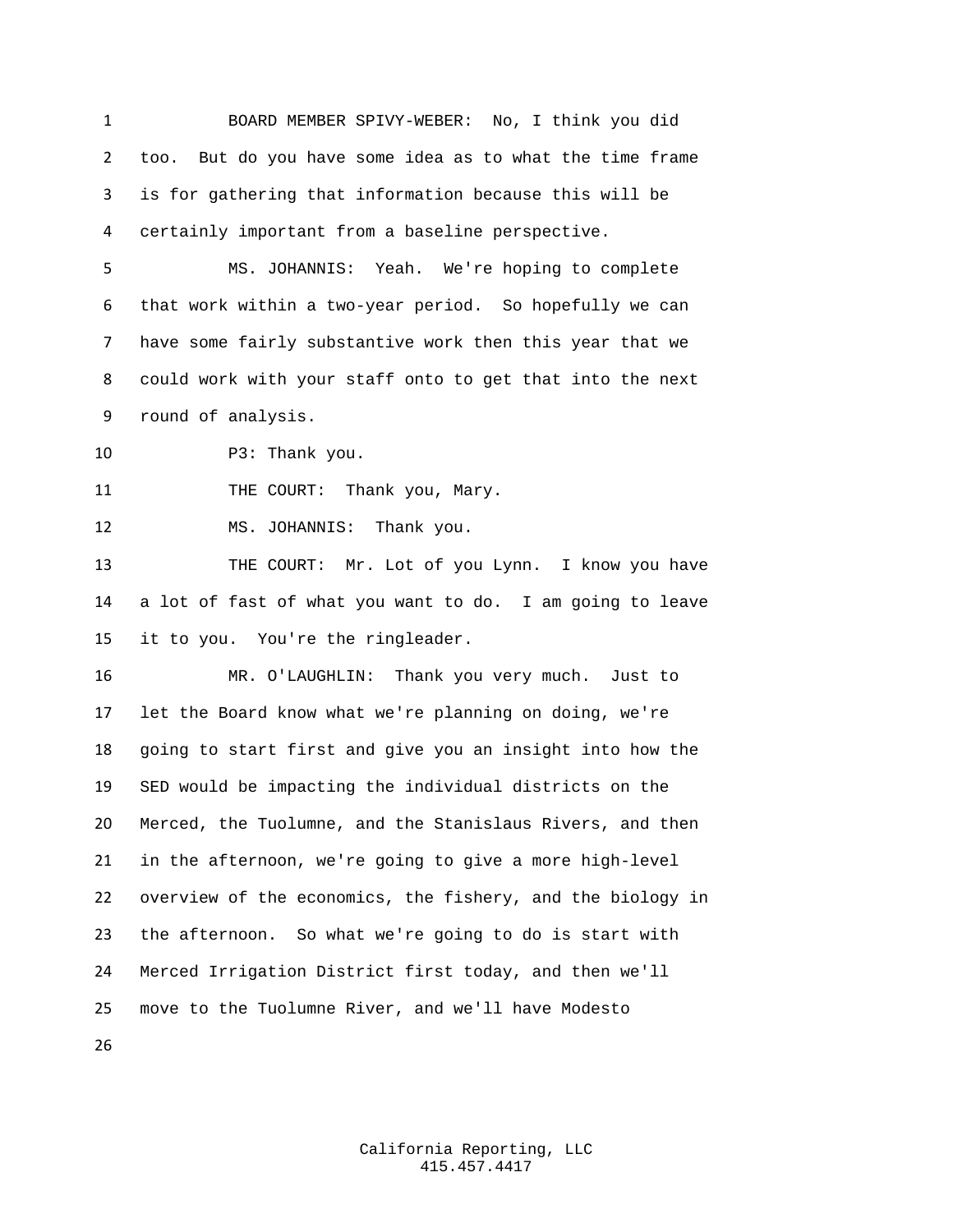Irrigation District after them. Then we'll have the Turlock Irrigation District after them, and even though they are not part of the current project plan, the City and County San Francisco will be making a presentation after those two entities. Then we are going to turn back to the Stanislaus River, which will be kind of interesting because you'll get a district perspective on the Stanislaus River from Oakdale Irrigation District, South San Joaquin Irrigation District and Stockton East Water District, which is a CVP contractor from the Bureau. So that's the lineup for today, and we'll call up Merced Irrigation District first. Mr. Bryan Kelly? MR. KELLEY: Good morning, Board. My name is Bryan Kelly, and I am the with Merced Irrigation District. I'm the deputy general manager for water resources. Today I am going to give you a brief presentation on the Merced irritation District and how we see the draft SED impacting our district. You heard a lot from the folks yesterday. You could tell there's a lot of fear out there. People are scared. They are very concerned, and I want to show why and bring you some numbers. Can I control the PowerPoint from here? Okay. So before I go into the presentation, I want to talk Merced Irrigation District a little bit. We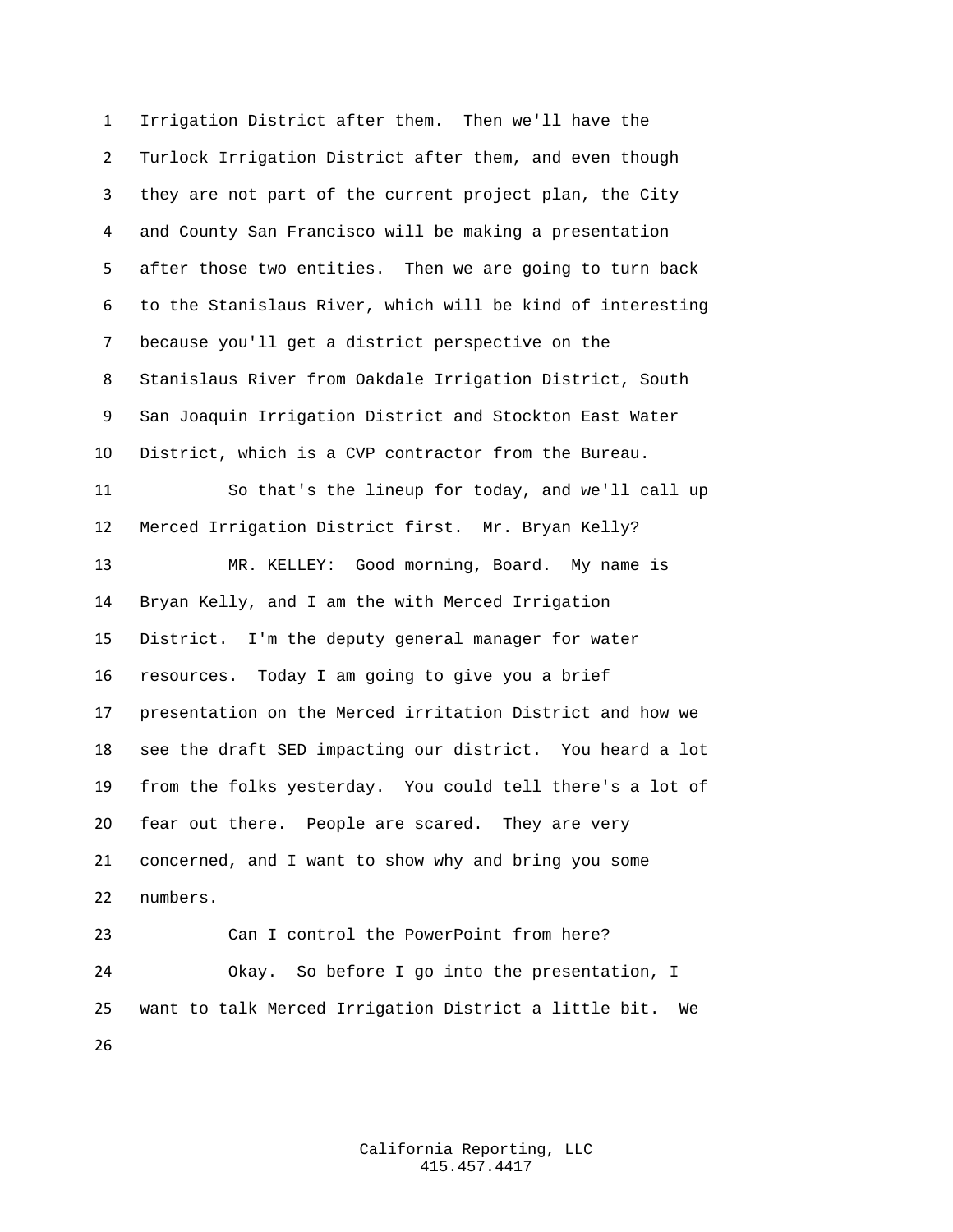do a lot. We do a lot more than deliver water to farmers, although I consider that my primary responsibility. That's why we exist. We do irritation. We have a retail electric system which provides retail electricity to the residents in are our district. It's for the urban areas. We actually provide competition against PG&E which is very beneficial to the businesses and the residents in our area. So they actually have a choice. We compete head- to-head with PG&E almost for every customer. It's a very friendly competition but it is a competition, and it benefits our area.

 Of course where we run a you hydroelectric facility. We form a drainage district, not a flood control district. It's just a drainage district which helps the cities. Instead of having to build infrastructure and run storm drainage out nearest creeks and natural water bodies, we allow them to use our facilities under certain terms and conditions to convey that water to the nearest creek. It saves on a lot of duplicate infrastructure. And of course we run a large parks and recreation department. We have five recreation areas along Lake McClure and Lake McSwain.

 Our watershed is the Yosemite National Park. We love that, and we are very proud of that. And basically the water flows down through the Merced River, and you can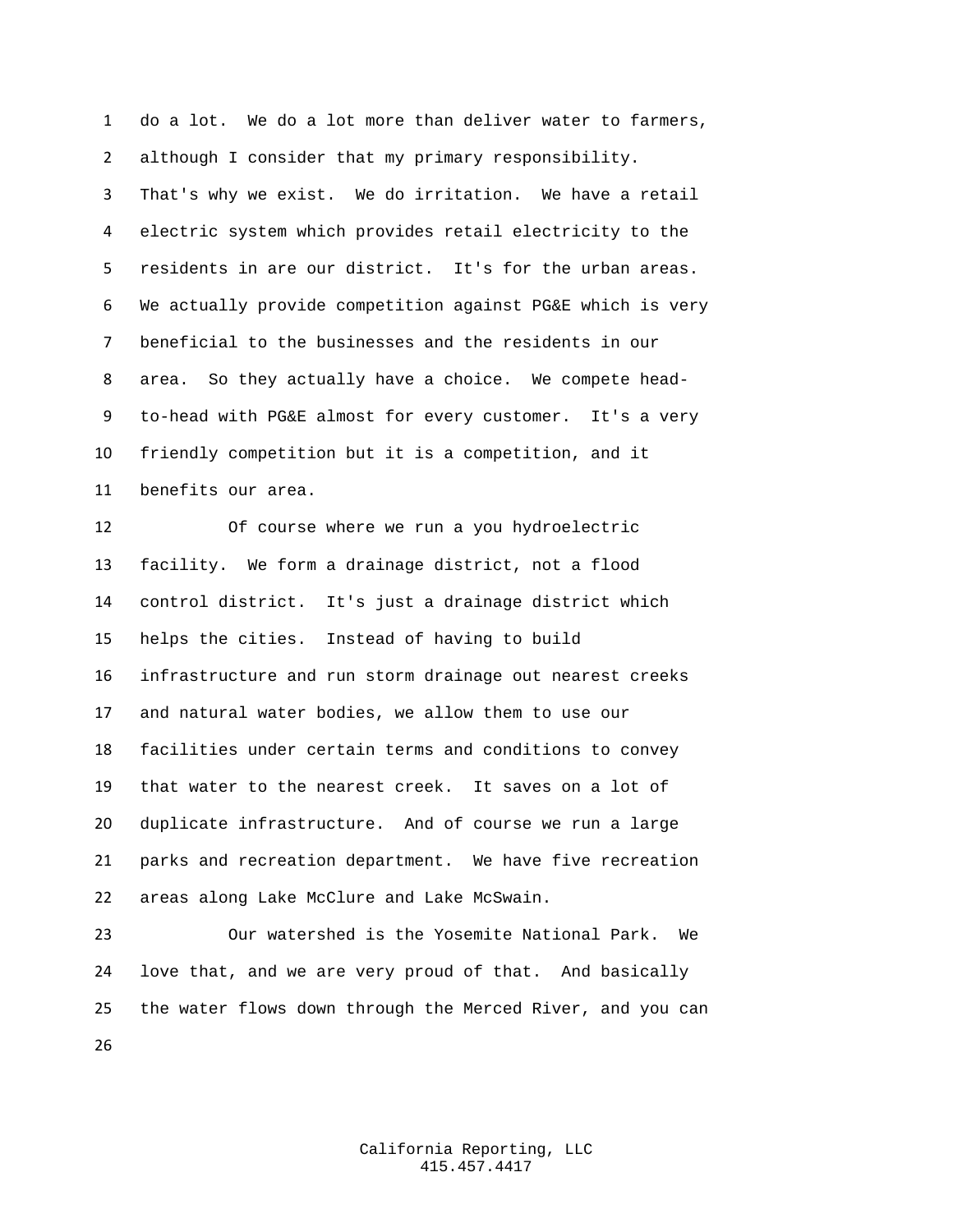see the orange, the entire Merced River from the headwaters down to our lake is a wild and scenic designated river which provides some of the cleanest, purest water in the State. We love our water source, and we're very proud of it. It's very good.

 From the lake, we take it down into our district, and we serve numerous folks, which I'll show in a second. But to give you some statistics, our district boundary is about 154,000 acres. We have about 115,000 acres irrigated in that, and that changes every year. A little bit up, a little bit down depending on the year. And we also serve surrounding communities, and you'll hear about this when I talk about conjunctive use of groundwater. And that's very important to the surrounding areas outside of our district.

 We have about 2,200 water users, 700 miles canals, 140 miles of pipelines. We have a lot infrastructure. This is a district that's been around a long time since it was formed, you know, in the early '20s. But our predecessor build a lot of this, and were a private company. This is been around for a long time. We serve, in addition to the all the rural communities and the ag, which includes the cities of Merced, Atwater, Livingston -- you all heard from the city manager of Livingston yesterday, and he's very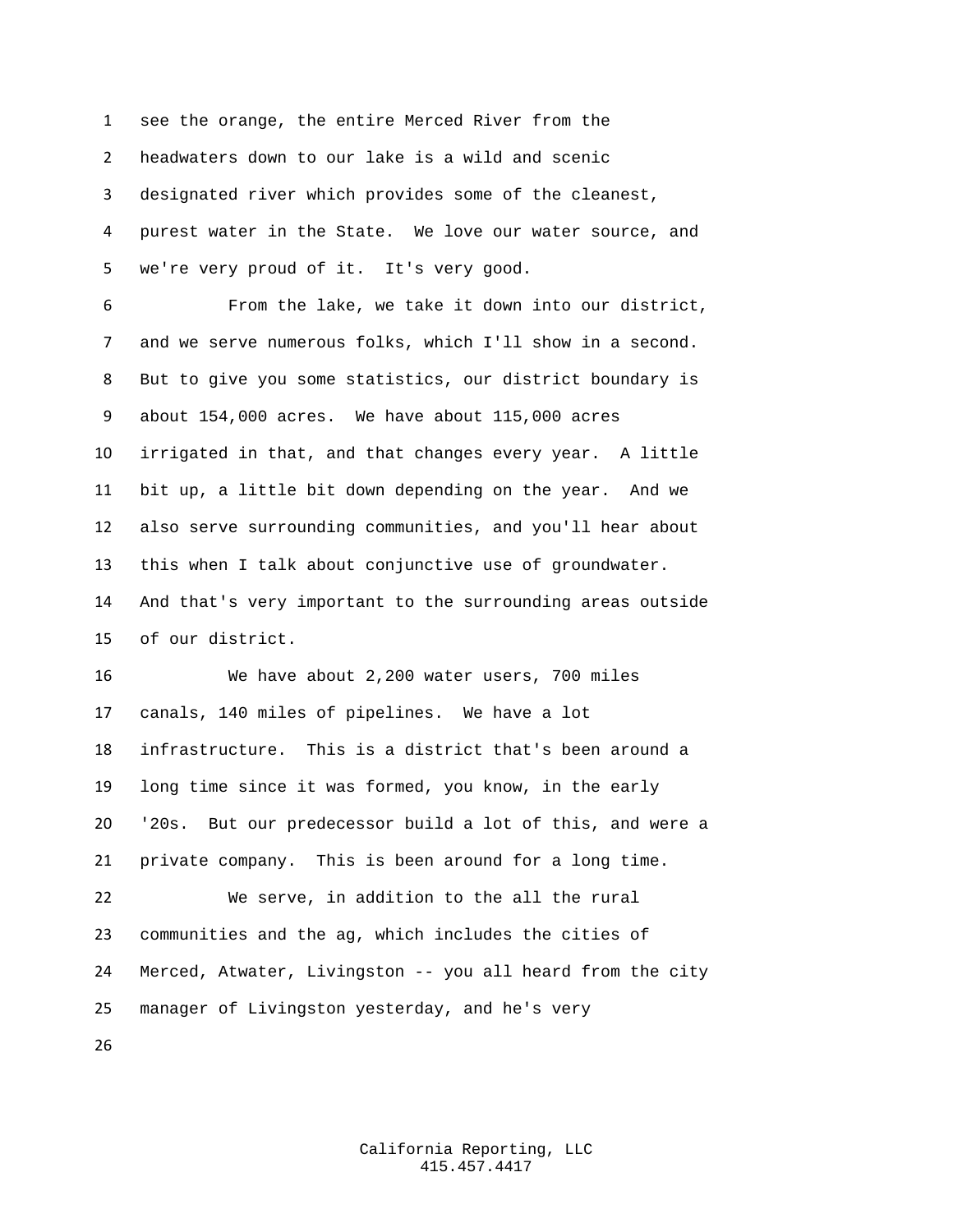concerned -- Cressey, Le Grand, Winton, Franklin-

Beachwood, Planada, Tuttle, and El Nido areas.

 So as I said, we have 115,000 acres of irrigated acres. Our average farm size is 49 acres. These truly are small family farms. Of course, this is an average. We have a big folks. We have Dole. We have Gallo Winery. We do have some big people, but the average farm size is 49 acres. The vast majority of our folks, this is what they do. A lot of them actually have full-time jobs, and then do this at nights and on the weekends. A lot of them can't sustain their farms with these small farms. But this is true family farming.

 We have over 50 types of crops. Our predominant crops are almonds and what I would call dairy support, what I've called people call low value. Well, the dairy industry is huge in California. And as they said -- I loved the quote yesterday -- cows don't eat almonds. They eat the stuff we grow. The low value crops as folks would say. So that's very important to understand.

 You heard a lot about the economy. There's a reason I'm pointing this out as you'll see in a few minutes. But basically the San Joaquin Valley, as you all know, is a poor area. It struggles economically, and it always has, and it probably will for the foreseeable future. Merced is, of course, tops in that. Our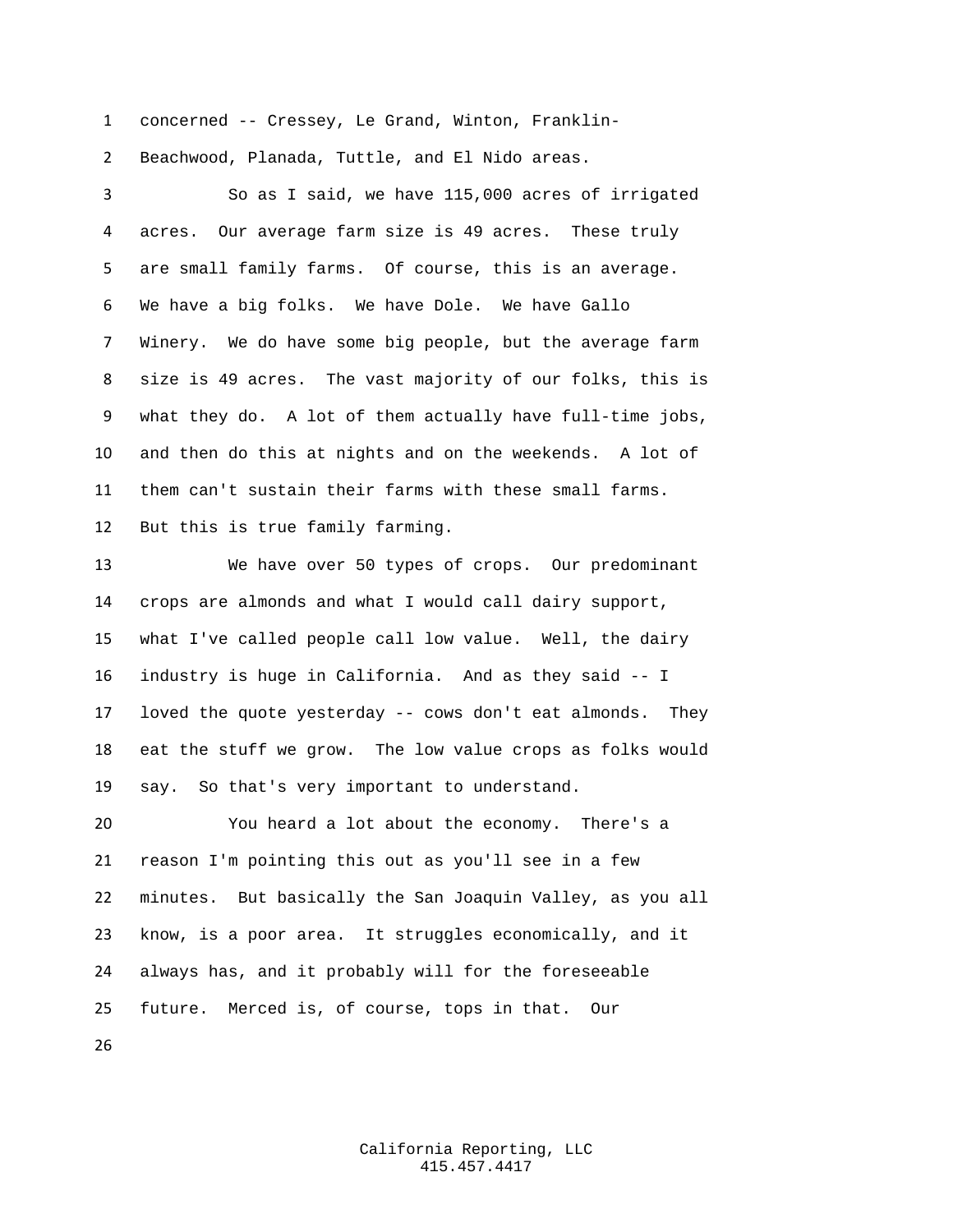unemployment rate is in the top ten in the county, almost twice the rest of the State's poverty level. I wouldn't go on with that, but it's a fact.

 The SED analysis, and this is your analysis kind of drilled down to Merced, we believe will have a devastating impact on the local economy. Approximately \$23.5 million of annual loss in communities that depend on district. So a direct loss of 160 jobs, and of course as you heard, the indirect losses will be even higher. I actually think that's a huge understatement because of the nature of our district. Those numbers were developed with a theoretical economics model. I don't want to speak to the model, I am sure it's fine. But when you role it down to reality, you know, if you have 115,000 acres and you're going fallow 44,000 on an average annual basis, someone once -- I was discussing the other day, and I said, "This is not sustainable." I do not consider this a sustainable operation. In critical dry year fallowing, you're talk about 61 percent of our district. I can't fathom how that's sustainable.

 So district-regional economics. The SED didn't even touch on this, but it's a real fact. Basically, you have got to be concerned about MID's economics. What's going to happen is we're going to lose revenue. Of course, we'll have less water to sell but also reduce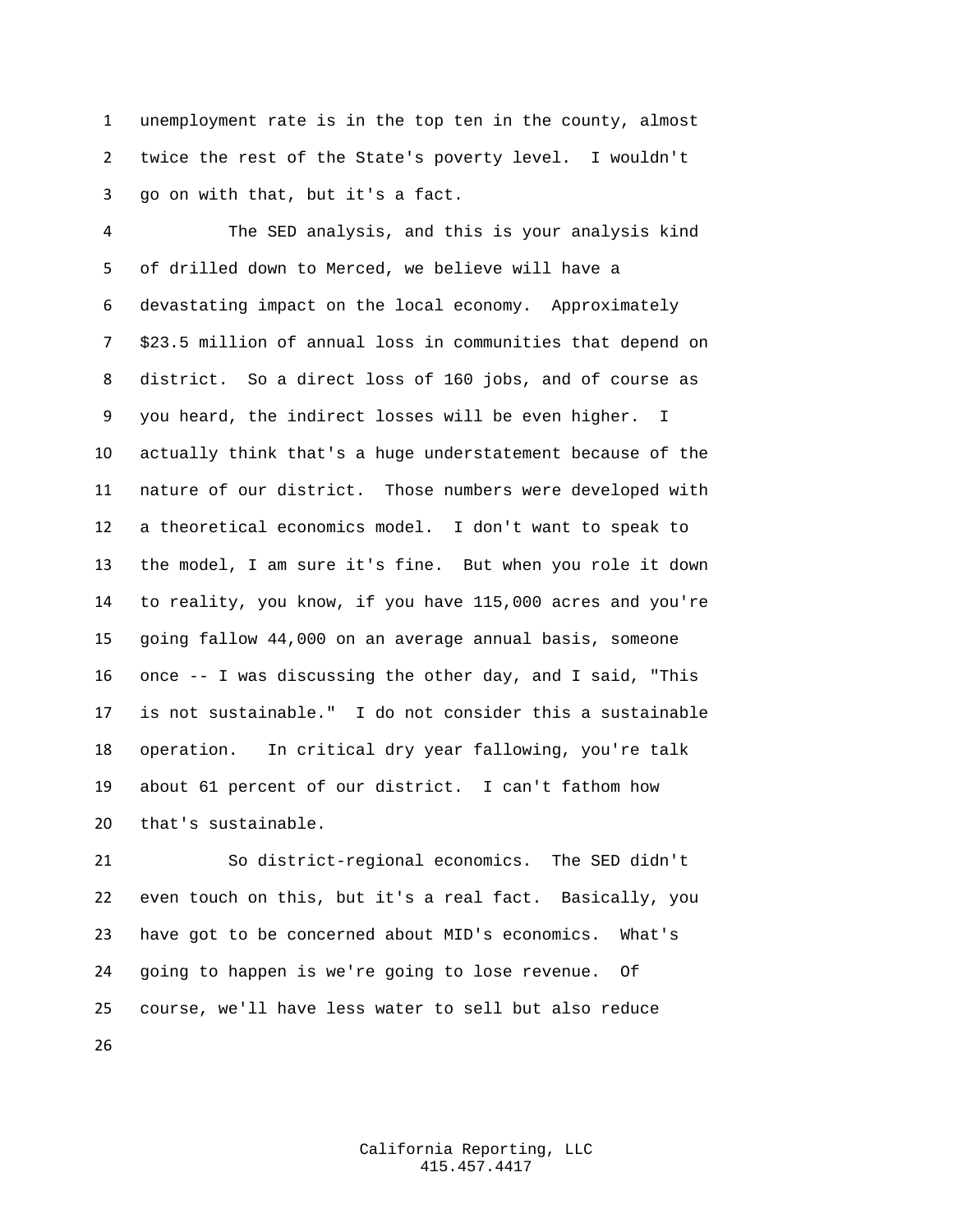hydropower revenue and reduce customer base because a lot these guys are going to go out of business. The ones that don't are going to drill wells. And what happens when folks drill wells, in addition to all the groundwater impacts. What they say is why would I want to order from MID and have to go through all through that when I can just push a button. You lose customers that way. It's just a fact. Some will stay with us and use their wells in dry years; other will just walk away and do their own thing, which will have huge impacts.

 When you impact are our revenue, you impact operations and maintenance. I showed you the infrastructure we have. This is the old infrastructure. We struggle just to maintain it much less to improve it, which we've taken great strides too, and I'll show you a little bit of that. And of course, you have all the stranded capital costs. People have invested in these facilities for over a hundred years, and now we're taking a major resource away. Water removed has a value. The cities, the communities, they are going to have reinvest in their infrastructure. You heard one gentleman mention talking about -- I don't remember the city -- but they had groundwater problems and they went away. And then they are going to have to come back. That's what that bullet point is talking about. That's a real concern.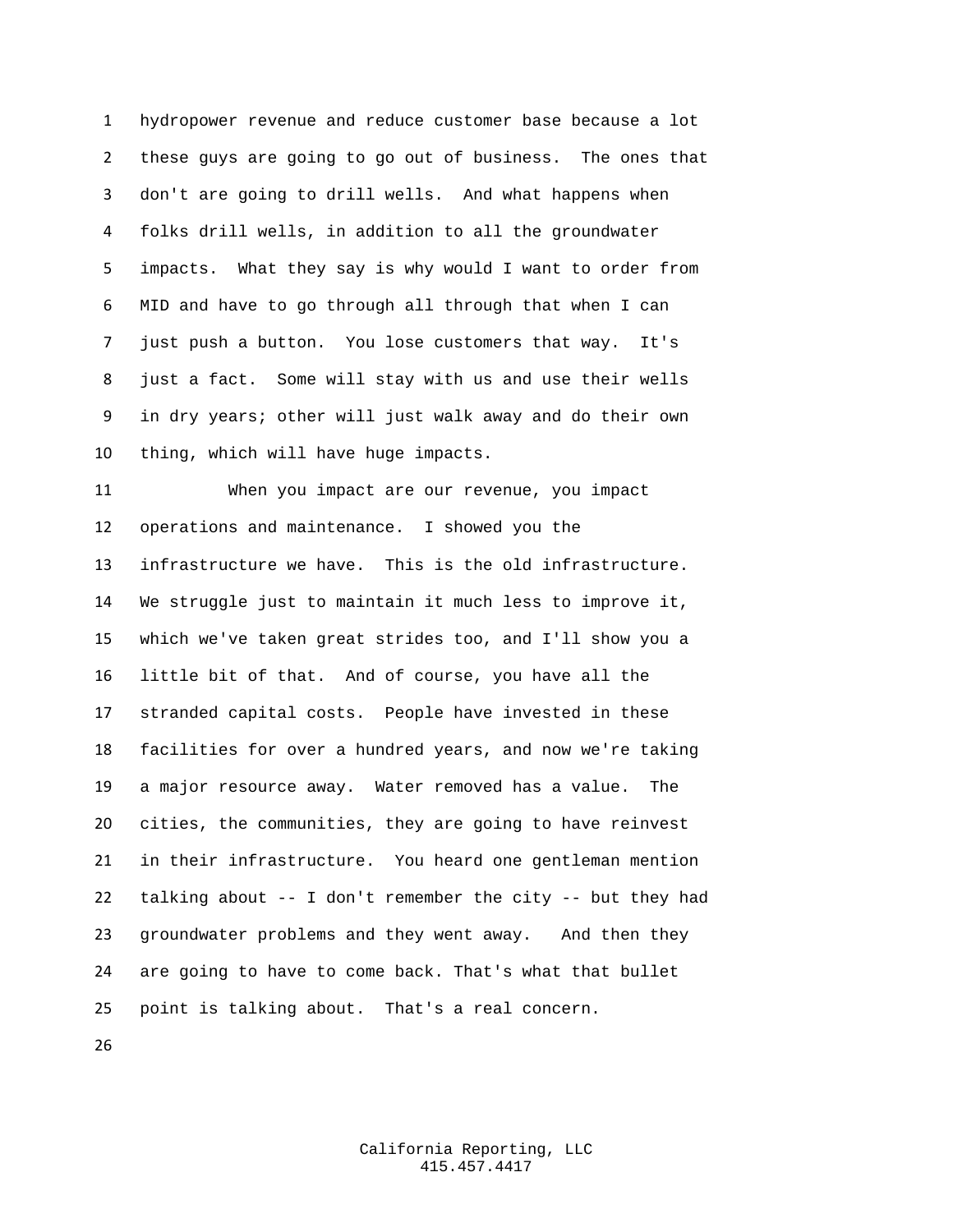So I heard a little bit of yesterday about maybe the communities will have to consider some conjunctive use, or they'll figure out a way the balance this. I find those statements interesting because we are a conjunctive use district. We're basically -- we've been operating this way for a long time, and we have a 185 groundwater wells that MID owns and operates. We can pump anywhere from 7,000 to 100,000 acre-feet of groundwater.

 And what is conjunctive use. Of course, you all know this, but just for those that don't, it is the coordinated use of surface water and groundwater. You use the underground aquifer as a bank. In other words, when it's good time in surface water, you try to distribute surface water as much as you possibly can. And in times when the surface water is not available, you make withdrawals from the bank, the groundwater. What you have got to understand about Merced ID, we're not connected to anybody else. We've three water supplies: the snow melt pack -- we have three reservoirs -- the snow pack, Lake McClure, and the groundwater aquifer. So they work together in a conjunctive fashion, and they always have. And you're going to see the regional cooperation that occurs with this.

 So, this is one of my favorite pictures. If you stare at it long enough, a picture of a conjunctive use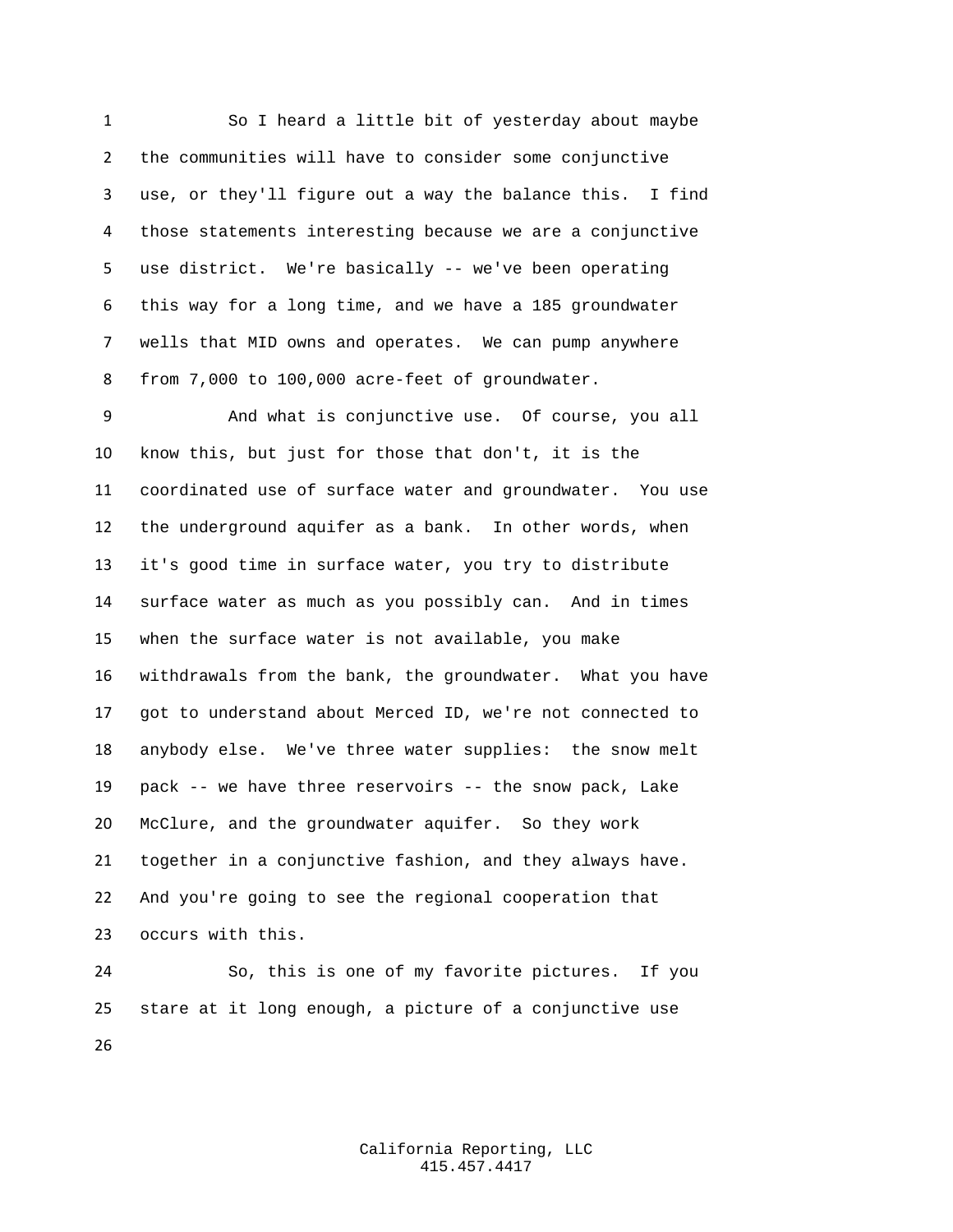district emerges. And what this is showing is the blue line is our end of October storage. That is our Lake McClure reservoir, and don't worry about the numbers on the side. It's really the pattern that's important. You can see when there is sufficient surface water, groundwater pumping which is the red dashed line is low. When there's not sufficient surface water, groundwater pumping increases. This is how a conjunctive use district operates. It's actually the operational side of a conjunctive use district.

 BOARD MEMBER SPIVY-WEBER: Are you planning to do more conjunctive use in the future? Is that something on you're --

 MR. KELLEY: Oh yes, ma'am. I am going to tell you some of that stuff. We live and breath conjunctive use. That's what we do.

 So in addition to the operations, there's a huge planning and management side of conjunctive use. And that's getting the entire region, all of the entities, working together to do these things. We have things called the Merced Water Supply Plan; SUGWOP, which I'm going to talk a little bit, my favorite. And MAGPI, the Merced Area Groundwater Pool Interests, which effects all the groundwater pool interests which effects all the groundwater purveyors within our groundwater basin come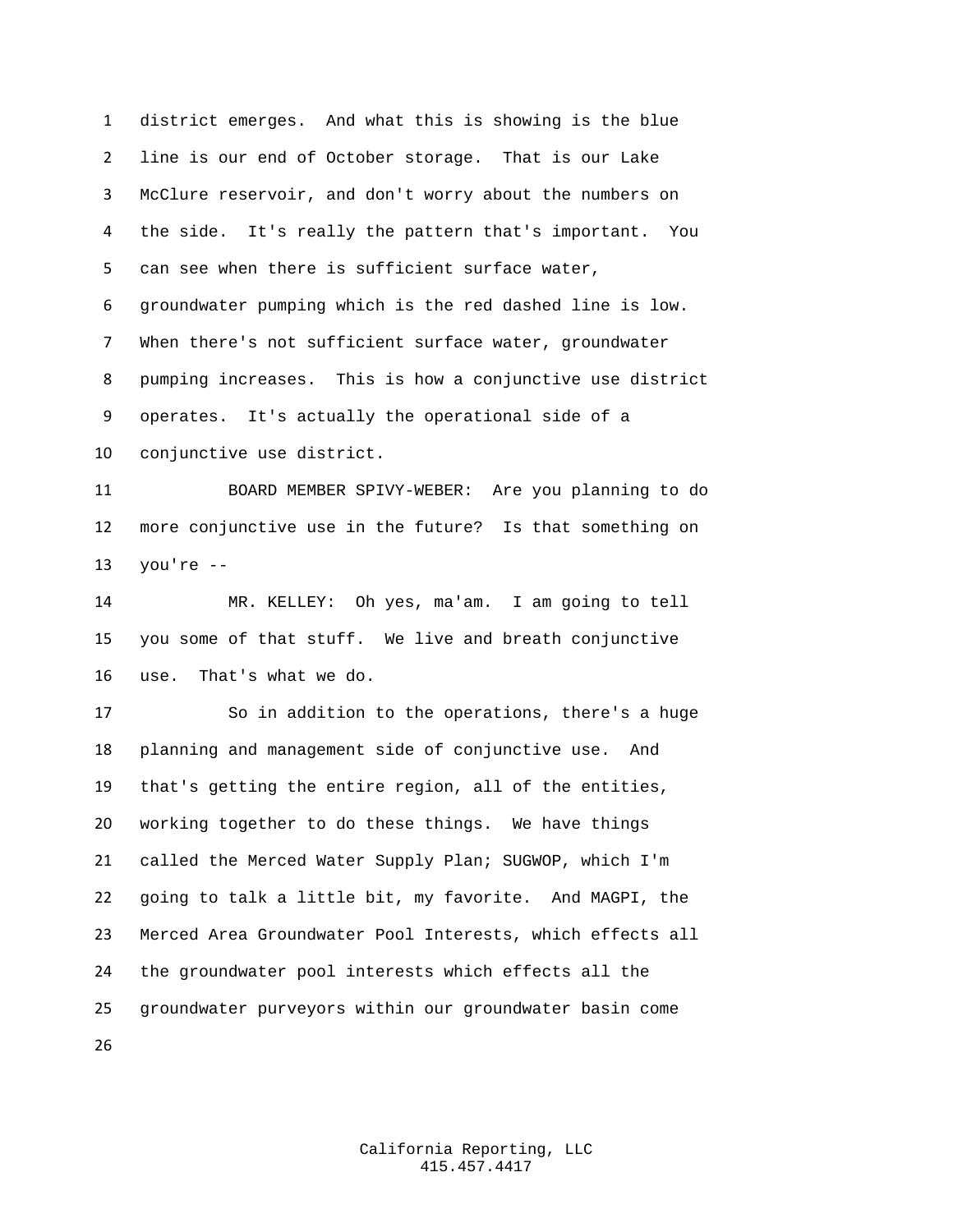together and talk about groundwater issues. We do solute modeling. We're in the infancy of our program, that's a regional cooperative effort, and the cities counties you UC Merced, the local NGOs, everybody is involved in these things so we do regional cooperative planning on a regular basis. And of course, we're in the infancy of developing a very detailed surface groundwater model for the basin. And that's not just Merced ID, that's with our partners from the city, county, UC Merced, et cetera.

 CHAIRMAN HOPPIN: As part of your conjunctive use program have to do with blending water to improve water quality, or is your groundwater of good enough quality that you don't need to bring that in.

 MR. KELLEY: That's a perfect lead in. Thank you. So the Merced groundwater basin is a statewide strategic basin. It's an excellent groundwater basin, although you're going to see it's stressed and it has challenges, but our average TDS is 300 parts per million. Now, that's an average. On the next slide, you're going to see we do have challenges in the basin. DWR that bulletin called it one of the top five productive basins in the state, but that's not a given. It's based on conjunctive use and management.

 Okay. One of the challenges with our groundwater basin, as you all know, is the levels are dropping. This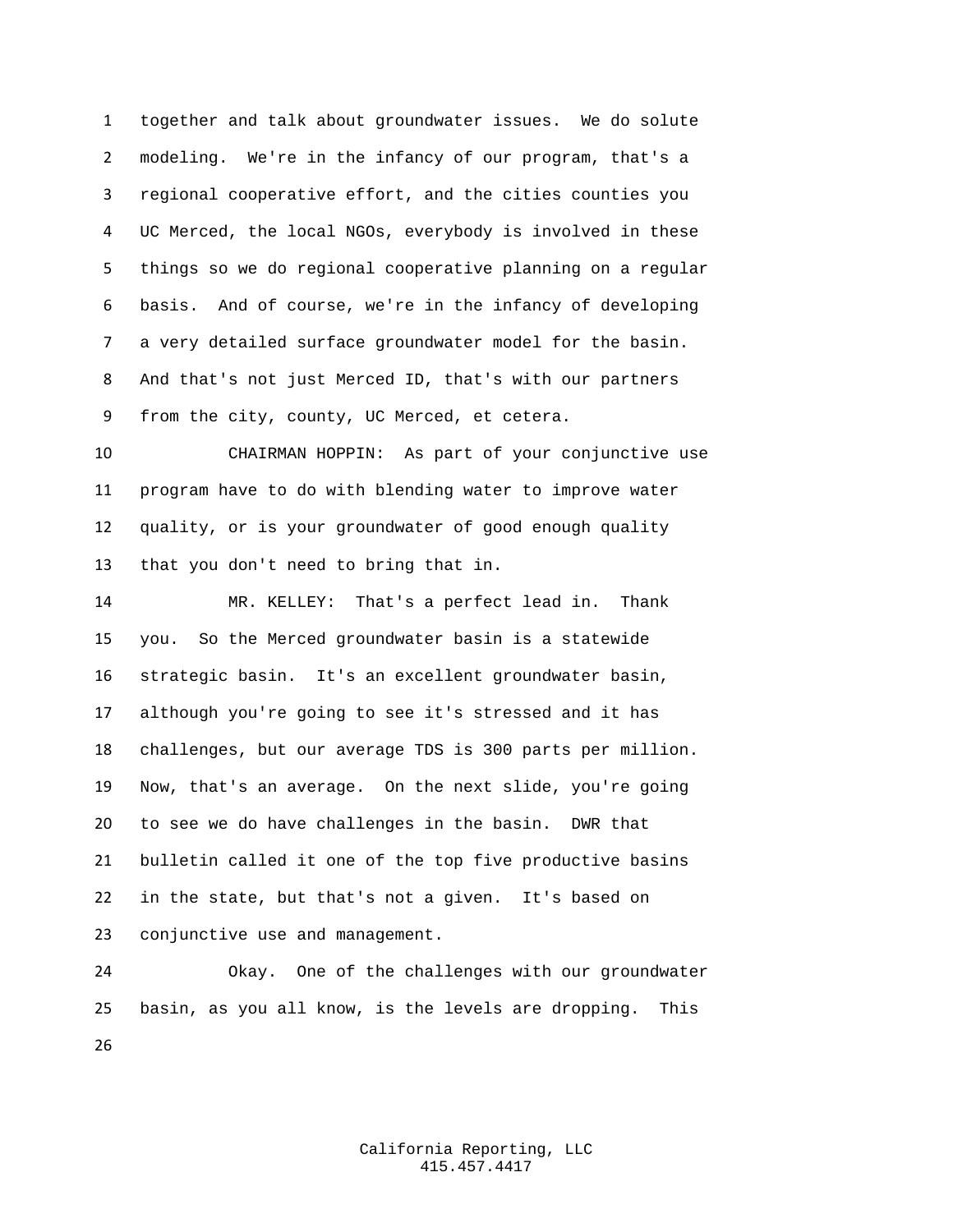is pretty much any groundwater basin you talk about. These are MID's static groundwater levels from 1970 to 2010. You can see the steady drop, and these are averages. So there are some areas in our basin where this is much deeper; there are some areas where it's not as bad. This is an average. We have wells, and I showed you on that map, kind of throughout our whole district. So this is an average of the groundwater throughout that area. But through the MAGPI -- I mean the Merced Water Supply Plan, which we started that a couple decades ago, I think. We started tracking these things and working together with the city, the UC, and planning things, which you'll see in a second.

 Okay. This was the lead in. Thank you for that, by the way. So here is our groundwater basin, and here are some of our challenges. You can see we have a few local cones of depression. Down in the Le Grand area, they have to drop wells a thousand feet and, then their yields are really just not good. They are having some trouble down there. The natural recharge area is where you see circled because that's the sandy area. The rest of the area is clay so it doesn't naturally recharge that well. And you have some cones of depression up there.

 Some of our biggest concerns are the saline water sink coming from the west of San Joaquin River. And so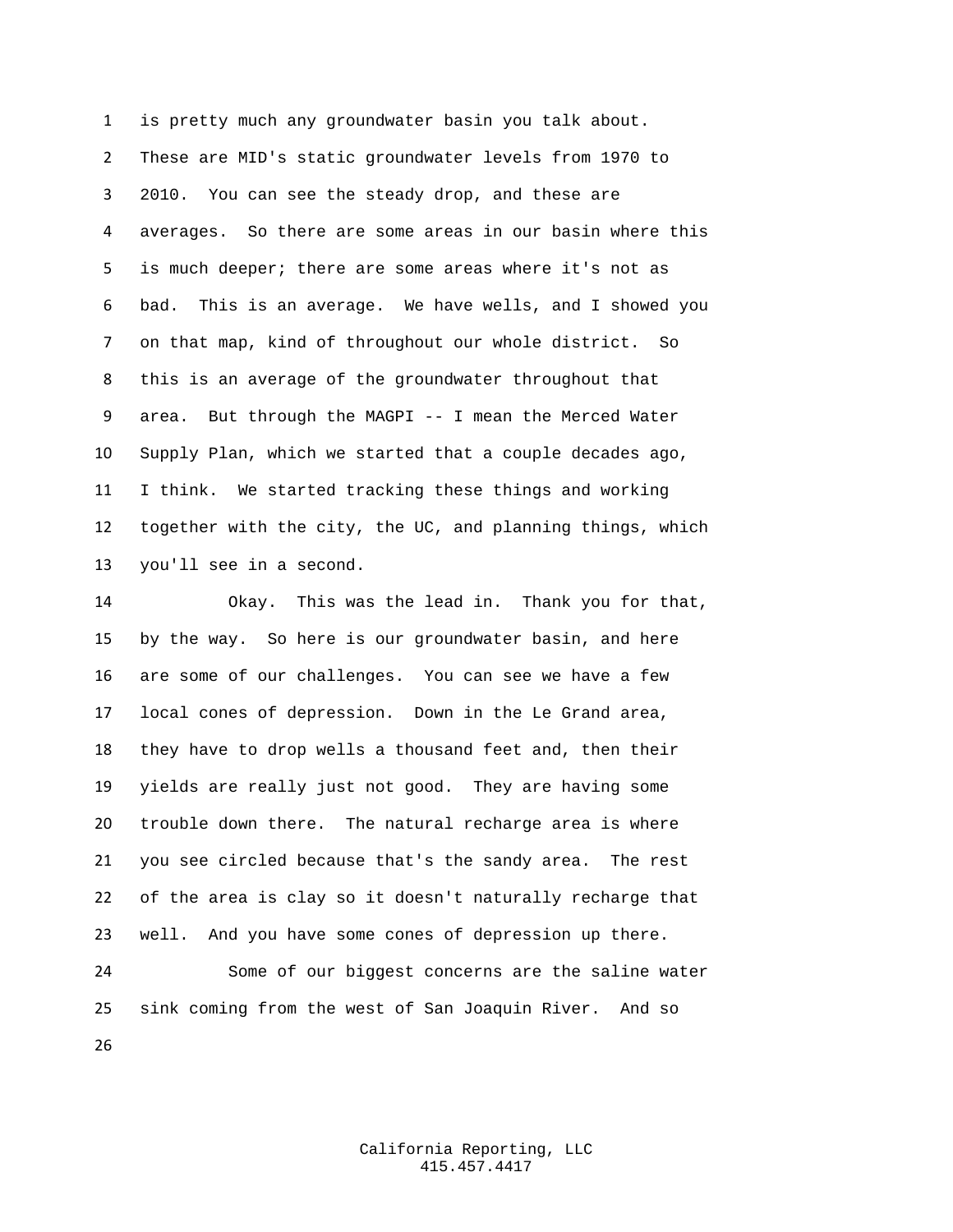all know the saline sink has actually crossed the San Joaquin and is affecting in that area, the area of Stevinson. So it's coming our way, and it's nothing we're causing, but the more problems we have with our groundwater basin, the more those levels drop, the more it will come and the faster it will come. One of the major reasons of our conjunctive use activities is to try to hold that back.

 And you maybe hearing from some folks over there about the subsidence that's happening. This is, kind of, to the west side I think a little bit, but they are having some significant subsidence issues do to the groundwater aquifer use. As you can see, that can easily push our way too. So we are very concerned about these things, and we watch them very closely.

 So conjunctive use. It's not all about ag. The blue line is municipal groundwater pumping. Every community in our area depends on groundwater for drinking water. We do no have any surface water treatment plants. Every community depends on surface water, and as you know people have babies and communities grow, and you will see that line continue to increase. The red line is MID pumping, and that's very similar to the previous chart I showed you. In times of drought, you can see 2007 and 2008 our groundwater pumping goes up, but then we have a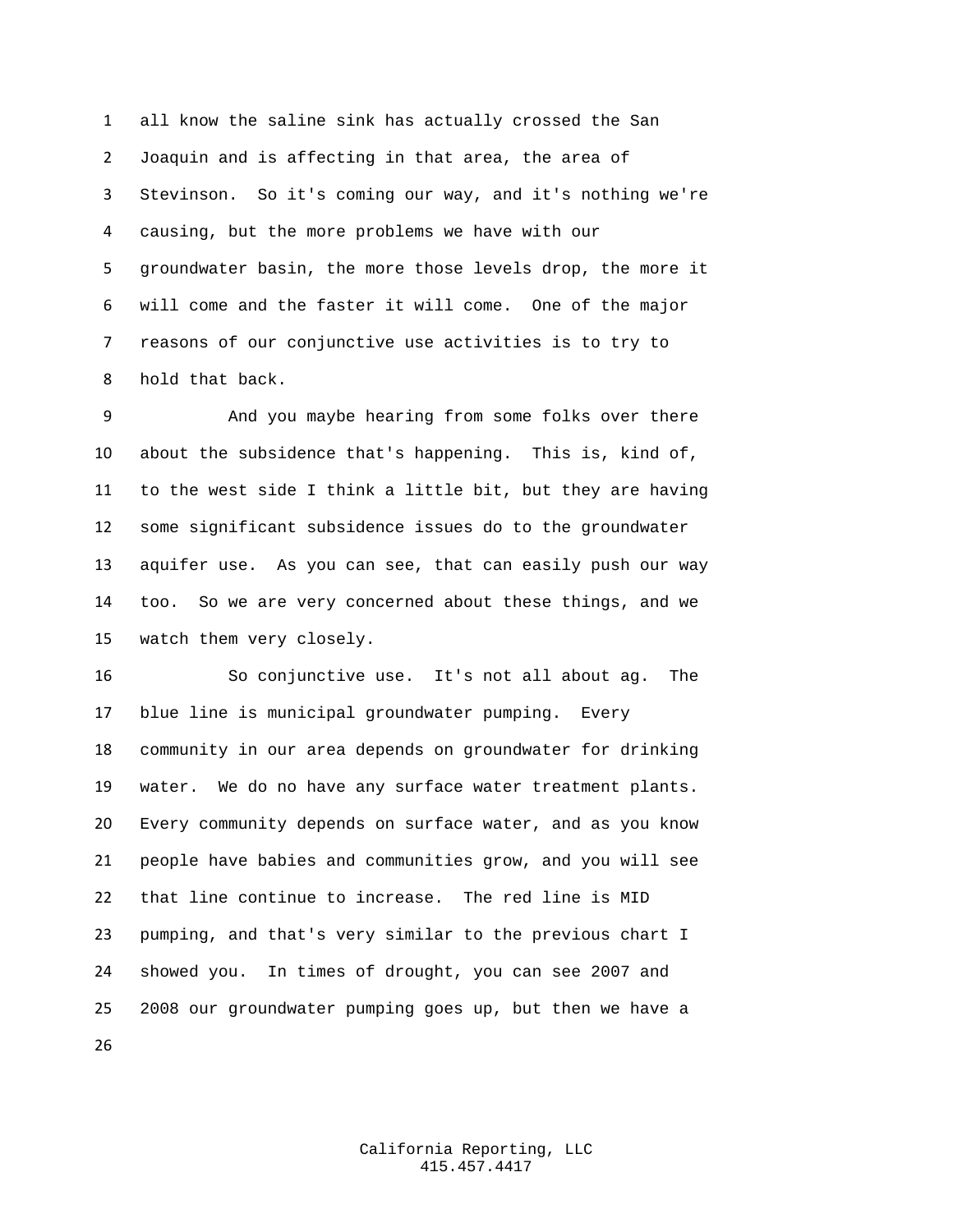low level baseline pumping the remainder of the time, the nature of a conjunctive use operation.

 MAGPI membership. Again, we work regionally and cooperatively with everybody. These are all the groundwater purveyors. You can see the two asterisks. These are the only two folks with surface water rights within our region. And that's very important from a conjunctive use because it takes two thing: groundwater and surface water.

 The MAGPI vision, the Merced Area Groundwater Pool Interest, is to maximize conjunctive water -- this is not new to us; this is what we do -- for reliable local, regional, and statewide water supply, which means expanding use of surface water. So you can see why we would be distraught with the proposal on the table. Expanding groundwater production capability and continued our water conservation efforts which I'll talk about in a little, and of course monitor the groundwater. So these are thing we're already doing.

 Surface groundwater optimization program. All of our capital projects are focused around two things: groundwater management or surface water conservation and quality. The groundwater management, we're putting in some intentional recharge basins. We have two. These are little bitty babies compared to some of the big ones that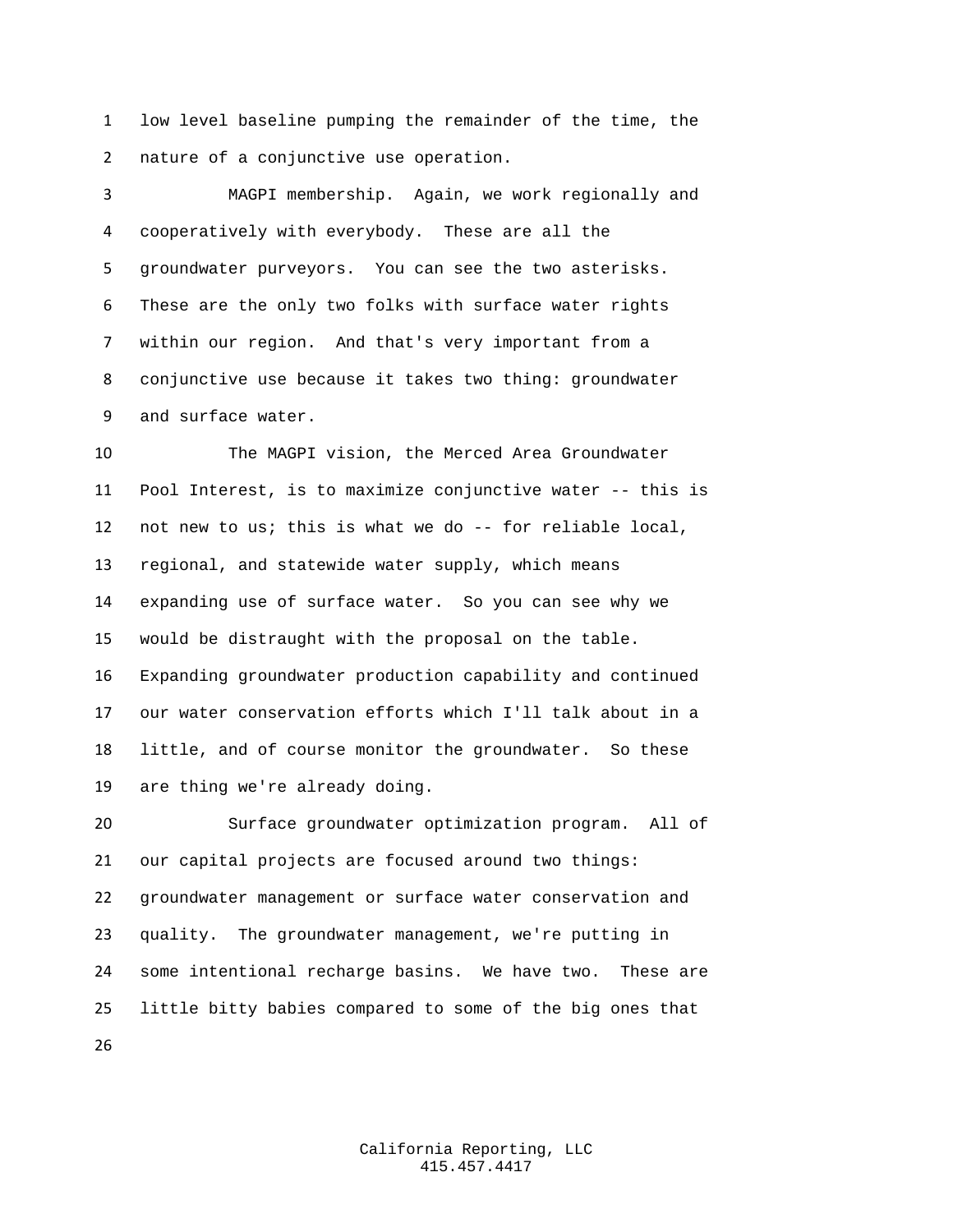you all have heard about. One of them is ten acres, and other one is probably about that too. And we're new at that. We're learning how to operate them, and we're tracking how they work, and they are really doing well by the way. But you really got the find the right areas. Our entire district is big, so you can't have them all over. It's that recharge area I showed you on the map, that's what you can recharge. We're also replacing -- we have several high grounds where they've historically been supplied with MID well water because they are too high to take surface water from the canals. So we're slowing but surely putting low-head boosters to take water from the canals and deliver those farms so we don't have to drain the aquifer when there is surface water available, and we consider that in lieu recharge.

 We also have incentive programs where farmers that maybe years ago drilled the wells as I told you all will happen coming up, and then they said, "Okay, the heck with MID. I am just going to push my button and irrigate myself." So we have monetary incentives. Come back to MID, we'll help you pay for the infrastructure that's required to take the surface water. We consider that as a in lieu recharge effort. So we are very active in looking at that.

 Conversely, we have are very conservative with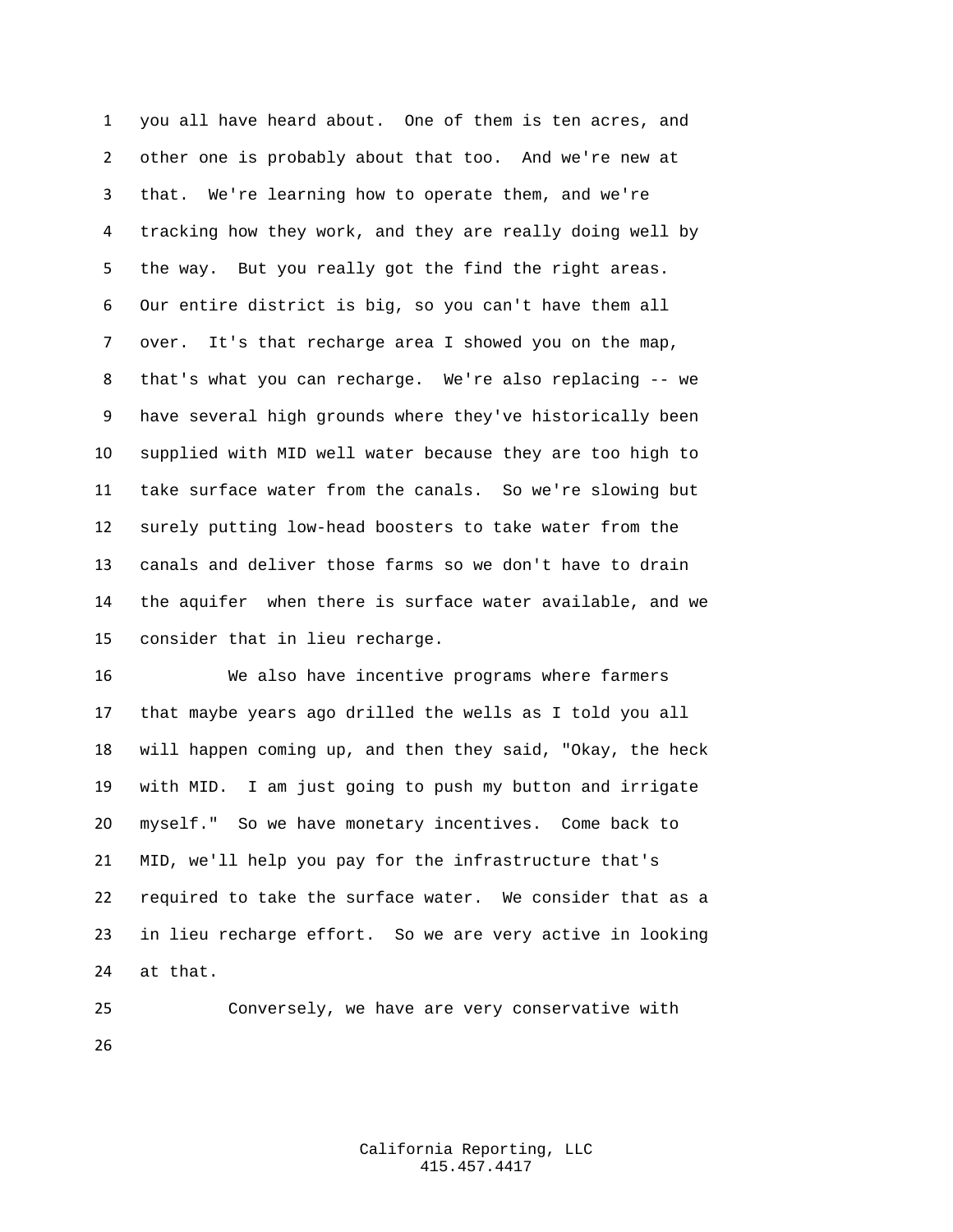our surface water. Our big focus is on measurement. You can't really control your water unless you have good measurement throughout the system and, I am not talking about the to the field measurement, SBx7-7. That really doesn't help us at all. That's a statement of -- we've been doing that anyway, by the way. We didn't need a law to make us do that. But we measure the heads, the canals and, that allows you to track your water. If you don't have accrue measurement throughout your system, how do you conserve water? You can't.

 We put in automation control. We have over 50 data sights. They look like little tin cans. You open them up, and there's high-tech fancy computer equipment in there. We've actually gotten to the point where we used to be proud of our central control room, we don't even that anymore. All of our DSOs have laptops. They can see what's happening throughout the field. We've invested heavily in infrastructure, IT infrastructure, and we're slowly investing in -- we've got most of our major canals, the measurements and the controls, and we're getting those up to speed too. But you saw the amount of infrastructure you have. You can't do that overnight. But IT was something we could do real quick, so all our DSOs have laptops. They can see data. They can see what's going on in the system. The more tools you give them, the better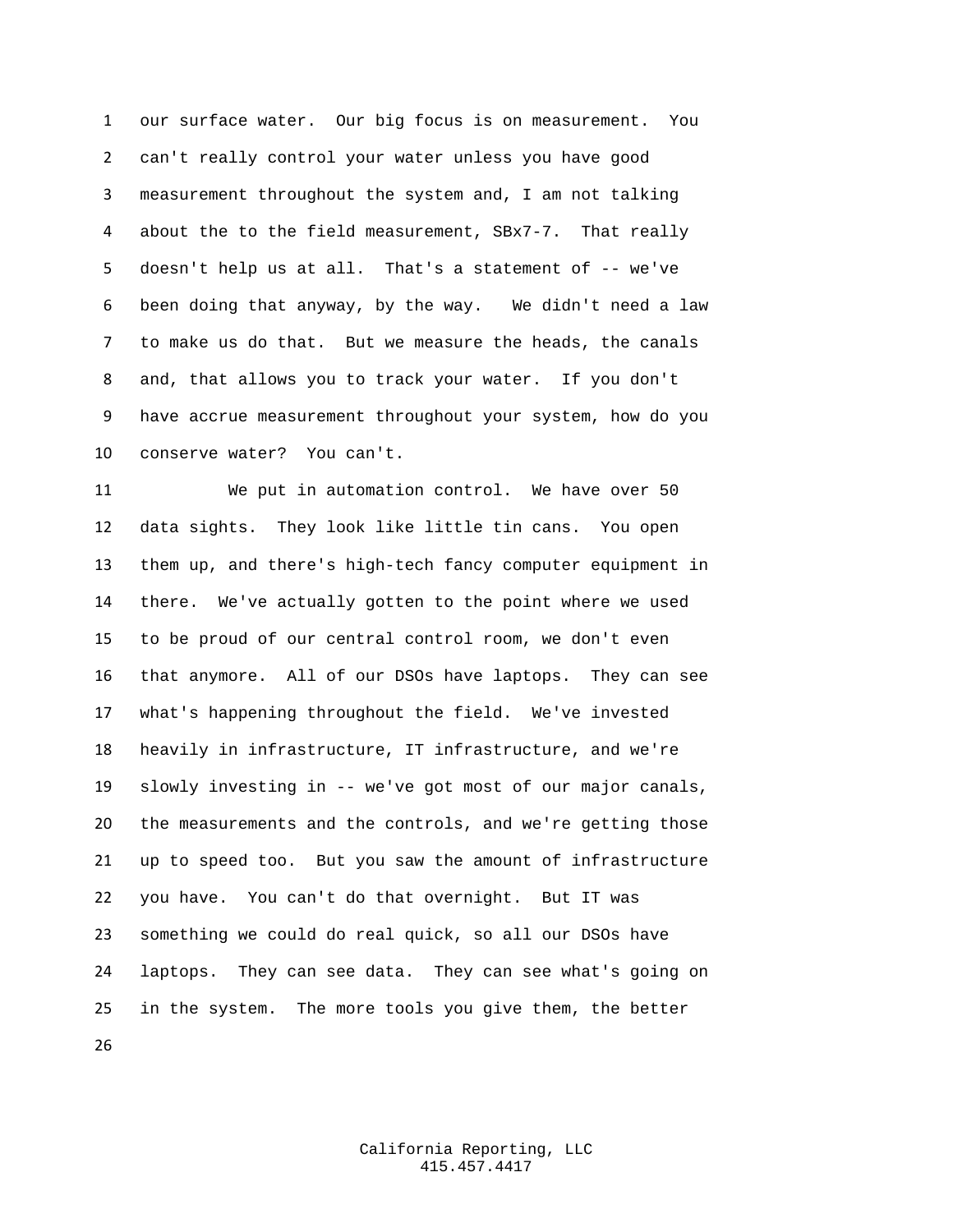you can control your water and conserve.

 We pipeline select open laterals. There are certain ones we will not pipeline because they give that passive recharge. The big ones that are in certain areas that can recharge the groundwater, we let them say open so they recharge the groundwater. That's how it's always been. The aquifer is not balanced but it depends on that. As you take more of our surface water away, I can guarantee you we'll be lining more on canals because we have to do that and conserve the water in the reservoir, which will hurt the groundwater conjunctive use operations.

 We put in regulating basins. We have an efficiency programs, operational discharge recovery. Wherever we have operational discharges, spills, we're networking those canals to other canals, which is very expensive. But what it allows you to do is reuse that water elsewhere before it goes out to the river or creek. So we are very big on conservation and groundwater management. This is what conjunctive use areas do. So this is nothing we'll think about after you all implement this. We're already doing it.

 So just to show you some numbers. The red line is basically what MID is withdrawn from the groundwater since 1993. The green line is what we've put in the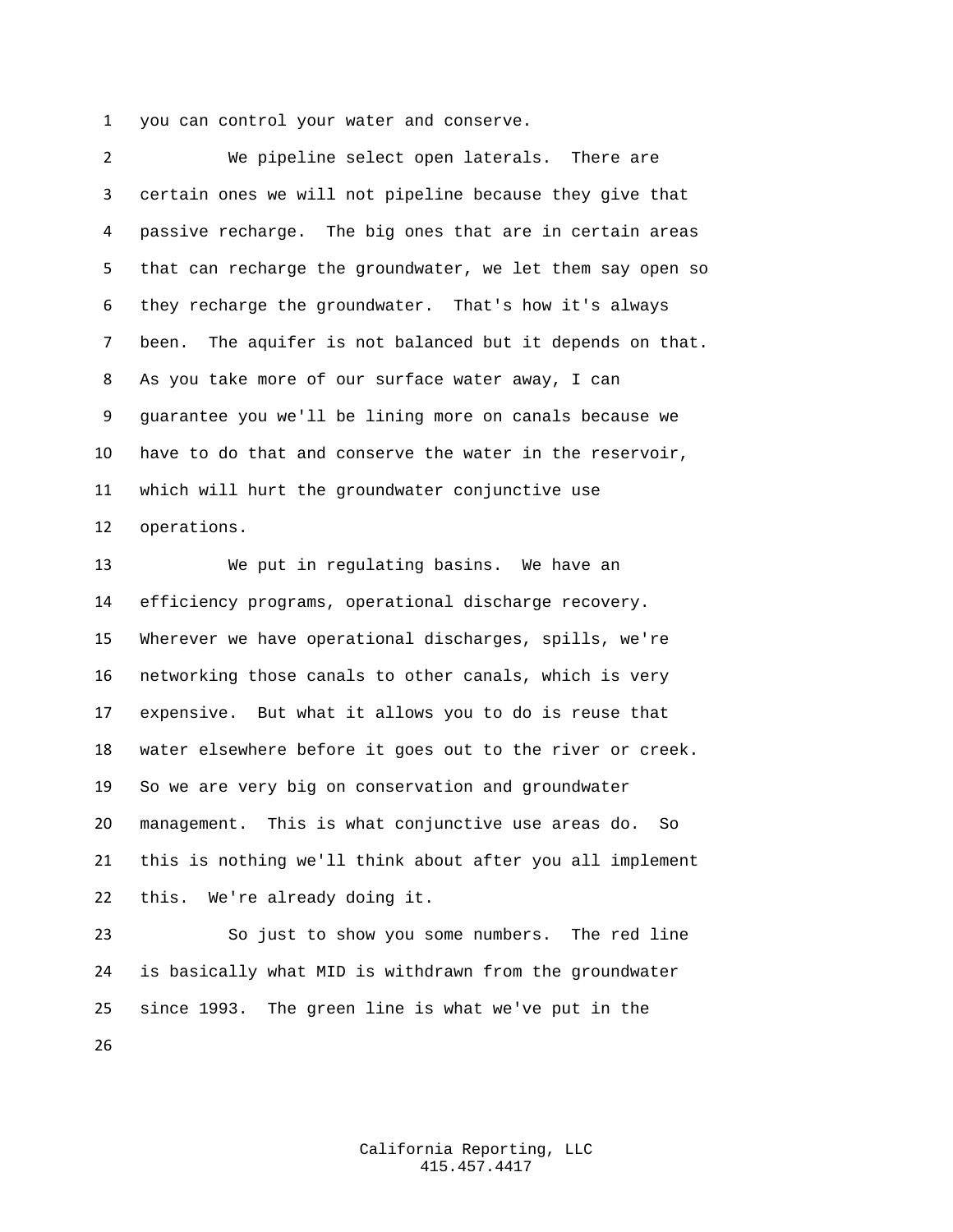groundwater, what we've deposited to the bank, and that's via direct and in lieu recharge efforts. And the purple line is the net effect of that, so you can see the net positive impact to the groundwater basin due to MID's conjunctive use activities, which is about 700,000 acre-feet over the period.

 This what a point I wanted to make. The draft SED states MID can pump can 180,000 acre-feet. That was forty years ago. Do to the dropping groundwater levels and the reduction of yield, our capacity is about a hundred thousand acre-feet now, and reason I point that out, that impacts all the private folks, the municipalities. They are seeing the same thing. These are hidden water cost we're talk about. The aquifer is already stressed --

 CHAIRPERSON HOPPINS: May I ask you a question? MR. KELLEY: Yes, sir.

 CHAIRPERSON HOPPINS: When you recirculate some of you water, at what TDS do you stop recirculating? MR. KELLEY: When I say recirculate, I am talking about the nice, clear, pure Merced River water, the Lake McClure water. Instead of spilling out the end of the channel, we connect that to another canal that's going somewhere else. So it's the same water. It's just instead of spilling, we're networking the system.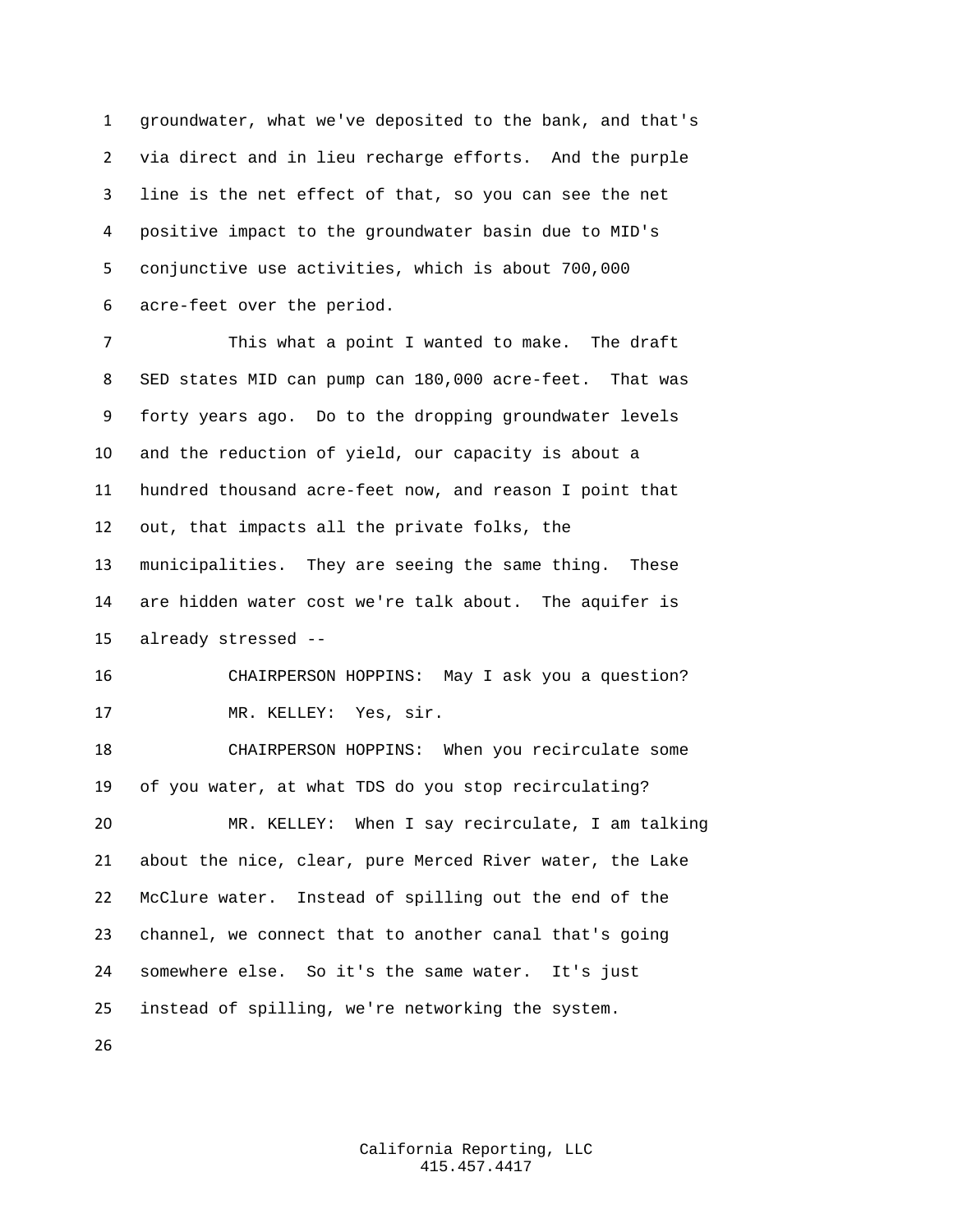CHAIRPERSON HOPPINS: Do you have the ability to recapture any of your drain water to a certain point? That's my main question.

 MR. KELLEY: Well, we don't have drain water. We have operational discharge. We do not allow farmers to discharge drain water to our system. CHAIRPERSON HOPPINS: You answered my question. MR. KELLEY: Okay. Now, I will say there's probably some legacy drains out there, but we don't allow any new ones because. And as anything occurs or we get to them, we remove them. CHAIRPERSON HOPPINS: But recirculating drain water is not -- MR. KELLEY: Not part of our operations. THE COURT: You don't have a significant of drain water? MR. KELLEY: No, sir. CHAIRPERSON HOPPINS: Thank you. THE WITNESS: In fact, part of your -- not to bring up another process, as part of your investigative order for our FERC process required us to submit some detailed water quality data to you. As you can see, even our operational discharges are of very high quality, so we don't have those issues in our district. And we watch them. We do watch them, and we make sure because every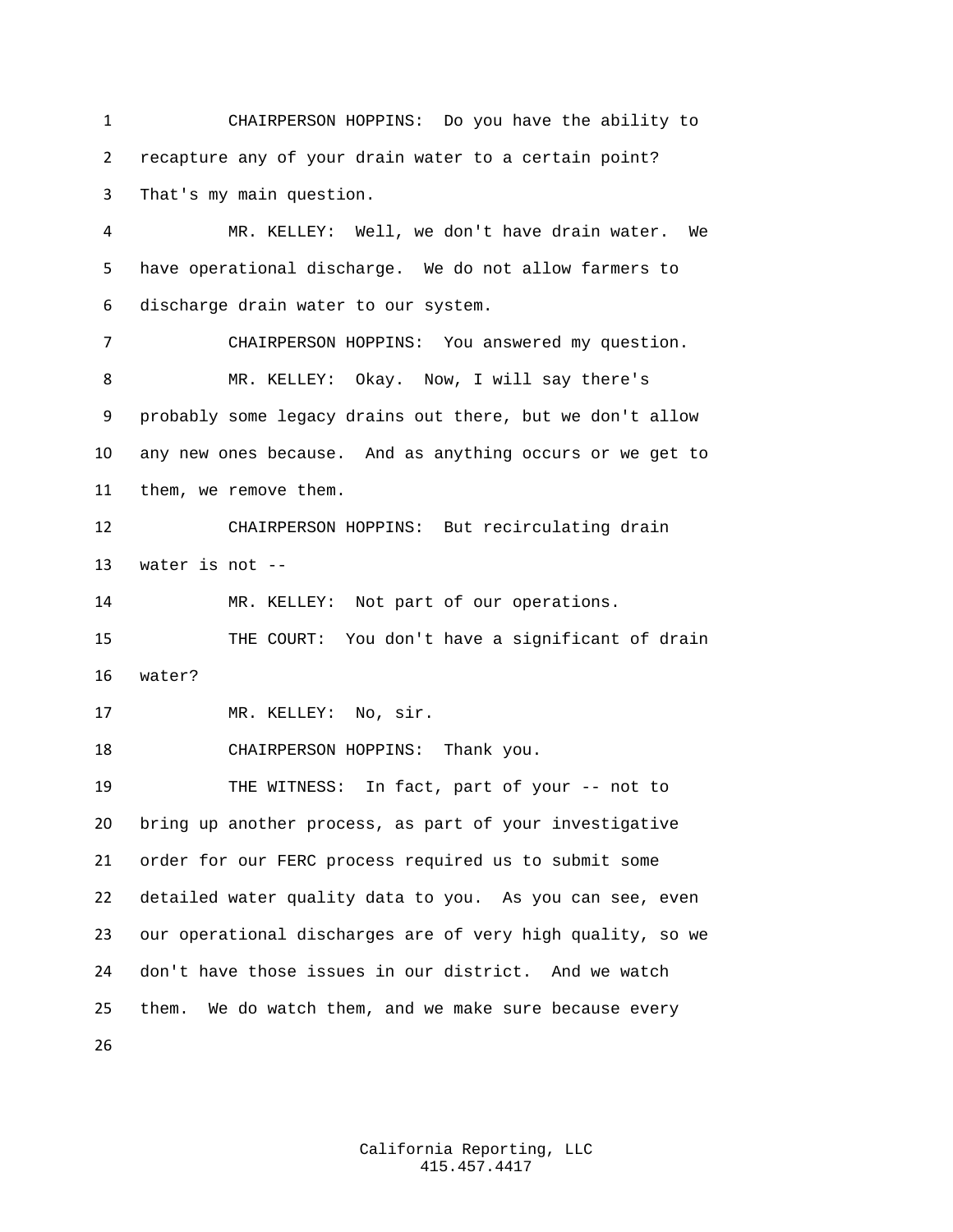now and then you could have a spill or something that occurs. So we keep an eye on it.

 But the key is the aquifer is already stressed, and we believe that your proposed action will drive more people to the aquifer further reducing its yield.

 Is in summary on groundwater, we really believe you're going to unravel decades of regional water supply collaboration because as you take more surface water away from the area -- well, you hurt the conjunctive use nature. We already do conjunctive use. We're not perfect, and we're going to get better. But I'd say we are probably one of the best conjunctive use districts that I've ever seen from our operations. We've been doing it awhile. But if you don't have surface water, you've got to withdraw. You've got to pull back because you just can't do it. So we're very concerned about that. We believe it will result in over drafting of the basin, deterioration of groundwater quality, and I really need to point out, it's the only source of drinking water for residents in the cities of Merced, Atwater, Livingston as well as the disadvantaged rural communities.

 So switching gears a little bit to water supply impact. I am not going to get into technicalities of challenging what your WESN said. I want to show you from our perspective what we're seeing and why we consider your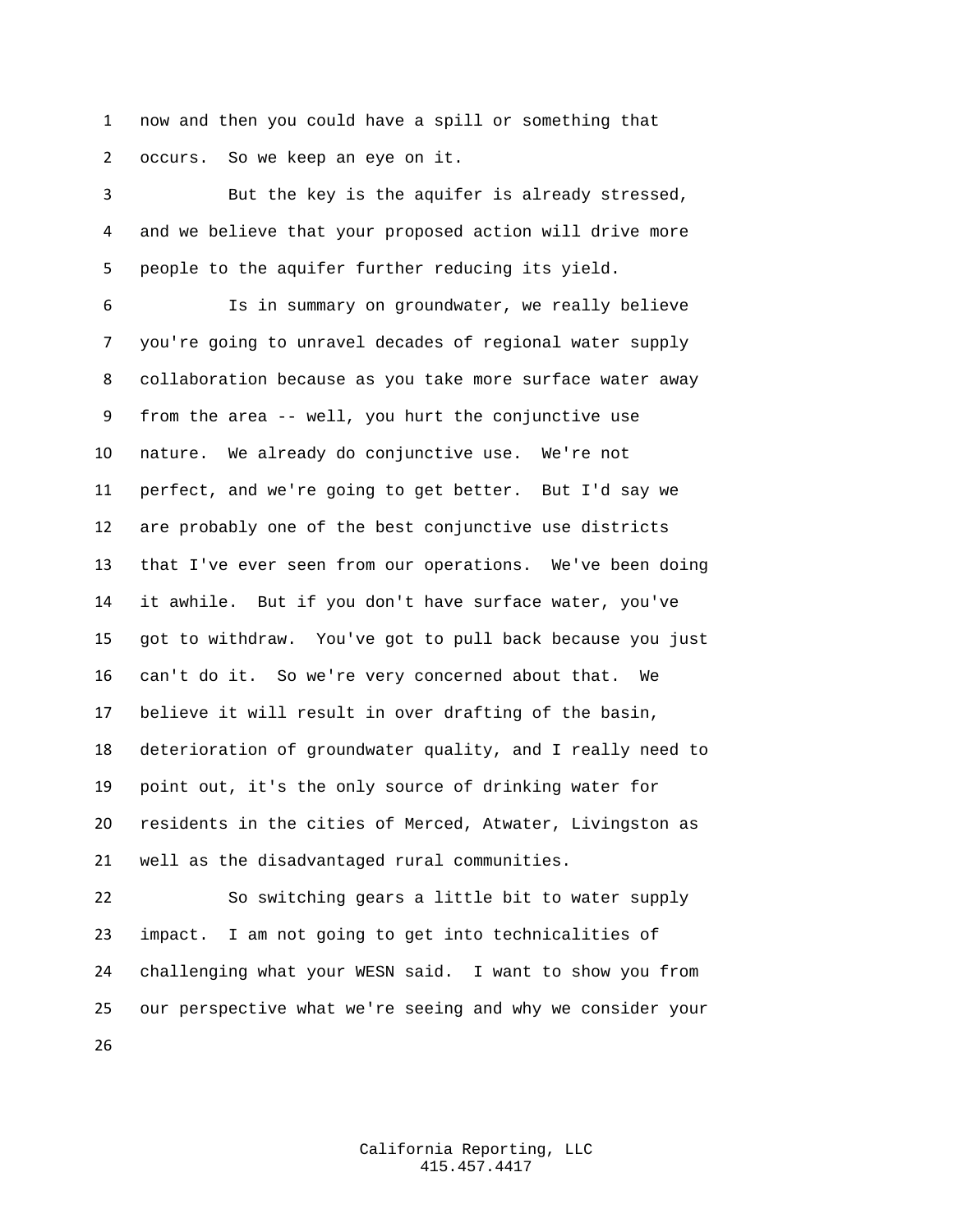impact analysis deficient and not really evaluating the true impacts you're going to see. Basically, this is what we're seeing. If we imposed the 35 percent unimpaired flow requirement, in wet or above normal years, sure it's not a problem. Once you start going to the below normal, dry, and critically dry years, these are significant water supply impacts: 70,000 acre-feet, critically dry years; 35,000 acre-feet in dry years.

 And let's demonstrate that. This is again end of October storage in Lake McClure. The blue line is what it would be -- and I am very fortunate because we're in the FERC process, we have very good models that we can run these things with. They are stakeholder reviewed, and they are being use in these processes. So this is good data. The blue thick line is or maximum water surface elevation, a million acre-feet roughly. The blew up and down line is the end of October storage, and the red line is where end of October storage will be if we implement the proposed amendments.

 And what you can see here, the small family farm issue, we can't survive this way. If you look in the beginning of the early part of the graph, you can that see we have tough years. It comes down, our guys kind suck it up, we get through, but then we bounce back. And it's kind of rough, but our reservoir can handle it as long as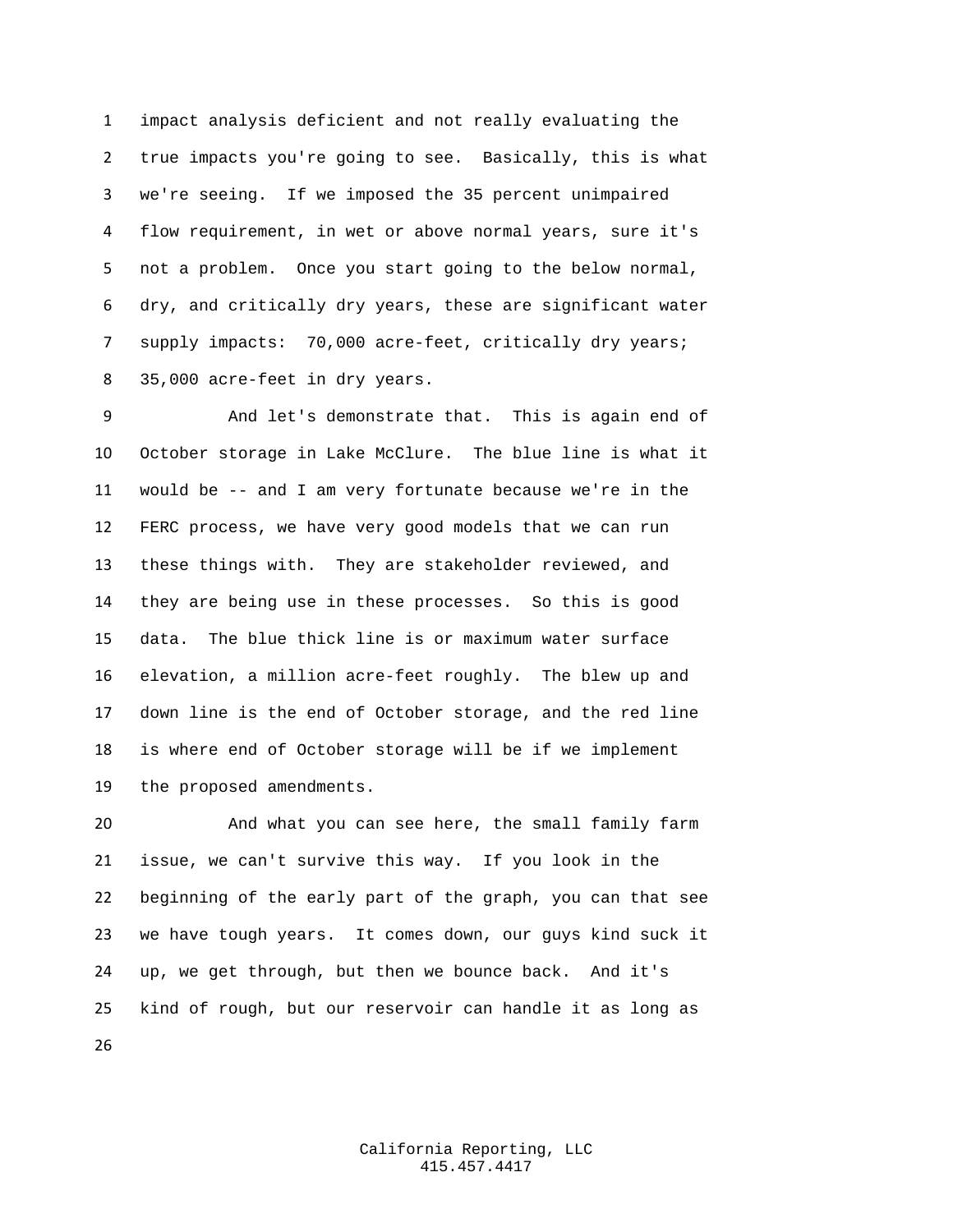get some snow pack. But if you drop it down to those red bars for that consistent of a time, a guy with a 50 acre parcel cannot survive. He can't fallow for two or three years. You heard from Yosemite Farm Credit yesterday. He can't get financing for anything. It truly puts a lot of folks out of business, or they drill wells, which exacerbates the conjunctive use issues. This is just a fact.

 And as you all said in your own SED, Lake McClure is a small tributary reservoir, basically goes up and down a lot as you can see. And you're going to exacerbate that problem, which has other problems that we'll talk about in a minute.

 On recreational impacts. Recreation will be rendered high and dry. And of course, we've dry years now were we have that. I've run some numbers, and it looks like that's going to increase anywhere from two-and-a-half to three times what we observe today. And the fact is recreation is driven by lake levels. I had a picture, but I took it out. Nobody wants to stand on a 20-story building and look down at the water from the campsites, and that's what we are talking about. It's roughly 230 feet from maximum surface to the low water pool, and your proposal is going to exacerbate that which goes into those whole stranded capital cost. If we're not getting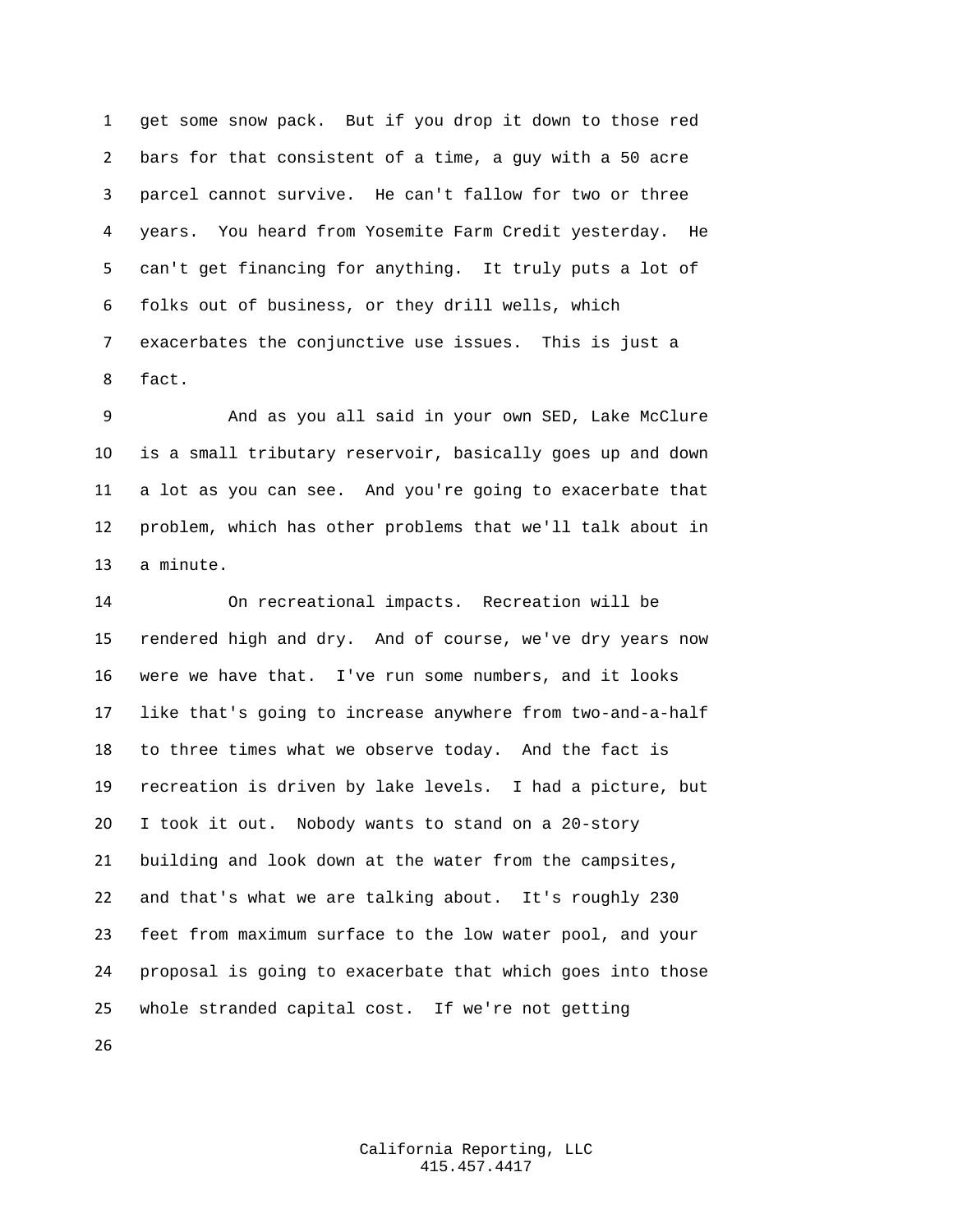visitors to the lake, we're not get revenue, we can't maintain the facilities. These are significant problems, and they weren't even addressed in the SED. The were really just brushed over, but these things need to be evaluated.

 And more importantly, toward yall's goal, which I understand why we're here. And as you all know we're working various other processes to try to look at the comprehensive things. We're in the middle of FERC relicensing. So we're looking at it. We understand what we're hearing. We're not blind to it.

 But your proposal will basically reduce the cold water pool on reservoir on an average annual reduction of a hundred thousand acre-feet. That's very significant for the following reasons: Look at the -- and I hate to put these up. It's probability of expedience curves. You can see the times when Chinook salmon are spawning -- and the anadromous fish we have in the Merced River, the fall-run Chinook salmon. When they are spawning, you are making the water warmer. Basically, you're hurting spawning by your proposal because you're taking way the cold water pool. That's a fact.

 And what does that mean? We've done recently some good studies in the river, and as one of your staffers was saying, you didn't want to do them, but the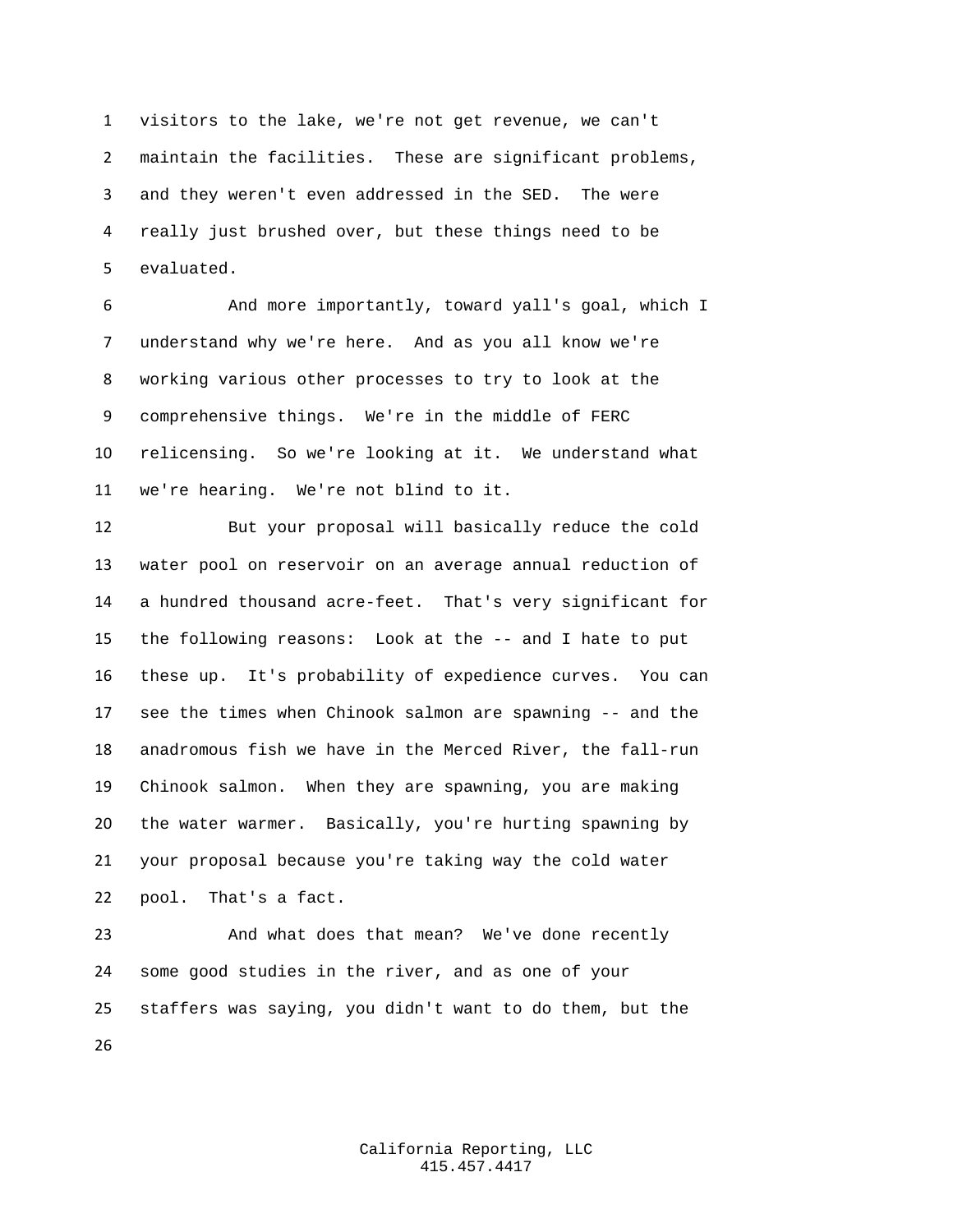results came out pretty good for you. Which she's right, but we already know that our river is in good shape. We already know that we are not -- I've heard all the fisherman yesterday. We agree. We like Chinook salmon. We want the salmon runs, but we know this is not the problem. So now we've got some studies to back it up. Spawning. Spawning time is as expected. Egg viability is high in the Merced River. We have just done some egg viability tests. They have come out higher than in two recent rivers in other areas. I forget what they are. Rearing. Habitat viability generally exceeds 80 percent through May. I am told that, as fish and game guys will understand, that is important, and that's a good thing. Fry, pre-smolt, and smolt abundance consistent with escapement. And as you all know, this is a fact. Out migration, they are just not getting out of the river. They are being eaten between where they are spawning and the San Joaquin, and then whatever does make it out of the Merced River, they've got to run that gauntlet between the San Joaquin and the Delta. This is a problem. It really is. Now, your SED, the proposal, the 35 percent unimpaired flows here's the results on the cold water pool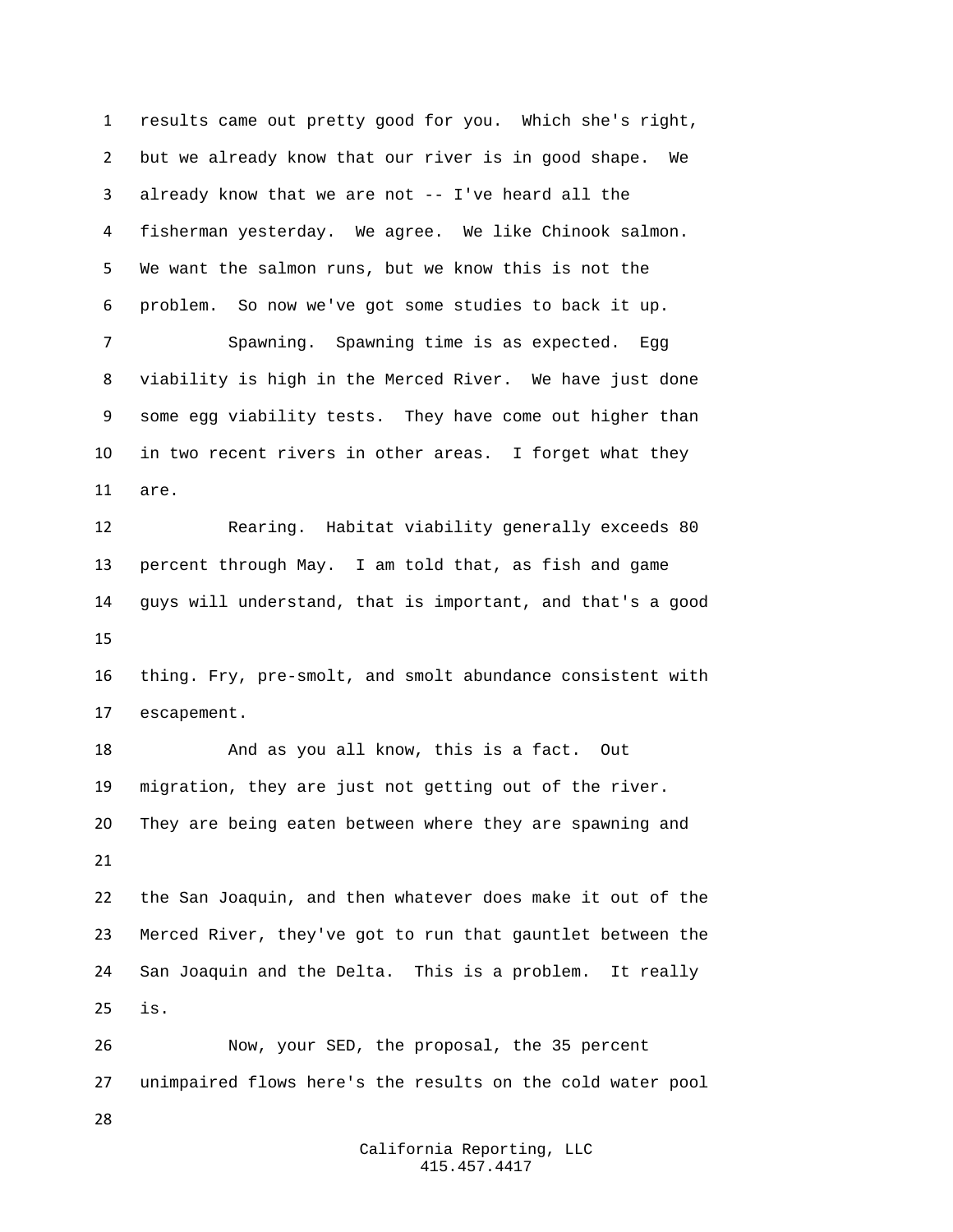impacts. Spawn impacts: Temperatures during spawning will increase. That's given, which I'm told that will delay spawning time with subsequently life stages and decrease survival. The rearing impacts: Rearing and habitat availability will not increase and may potentially decrease with the water temperatures. And out-migration impacts: Timing of out-migration would be delayed which may decrease survival potential and production. So those are the facts.

 Basically, a draft flow objectives can adversely affect the viability of Merced River Chinook salmon, which is complete opposite to your stated purpose. And we request that you look at these impacts, study them, and basically tell us why the spring outflows are more important than the spawning season for the Merced River. We're very particular to the Merced River. We're intimate with it. We work with California Fish and Wildlife now. They have the only salmon hatchery in the San Joaquin system on our river. We're good partners with them on that, and spawning is where it's at for us.

 So in concussion, Merced ID voices strong opposition to the draft SED for the reasons I've pointed out. It's going to unravel decades of sustainable regional conjunctive use and regional water supply collaboration. It's going to result in overdrafting of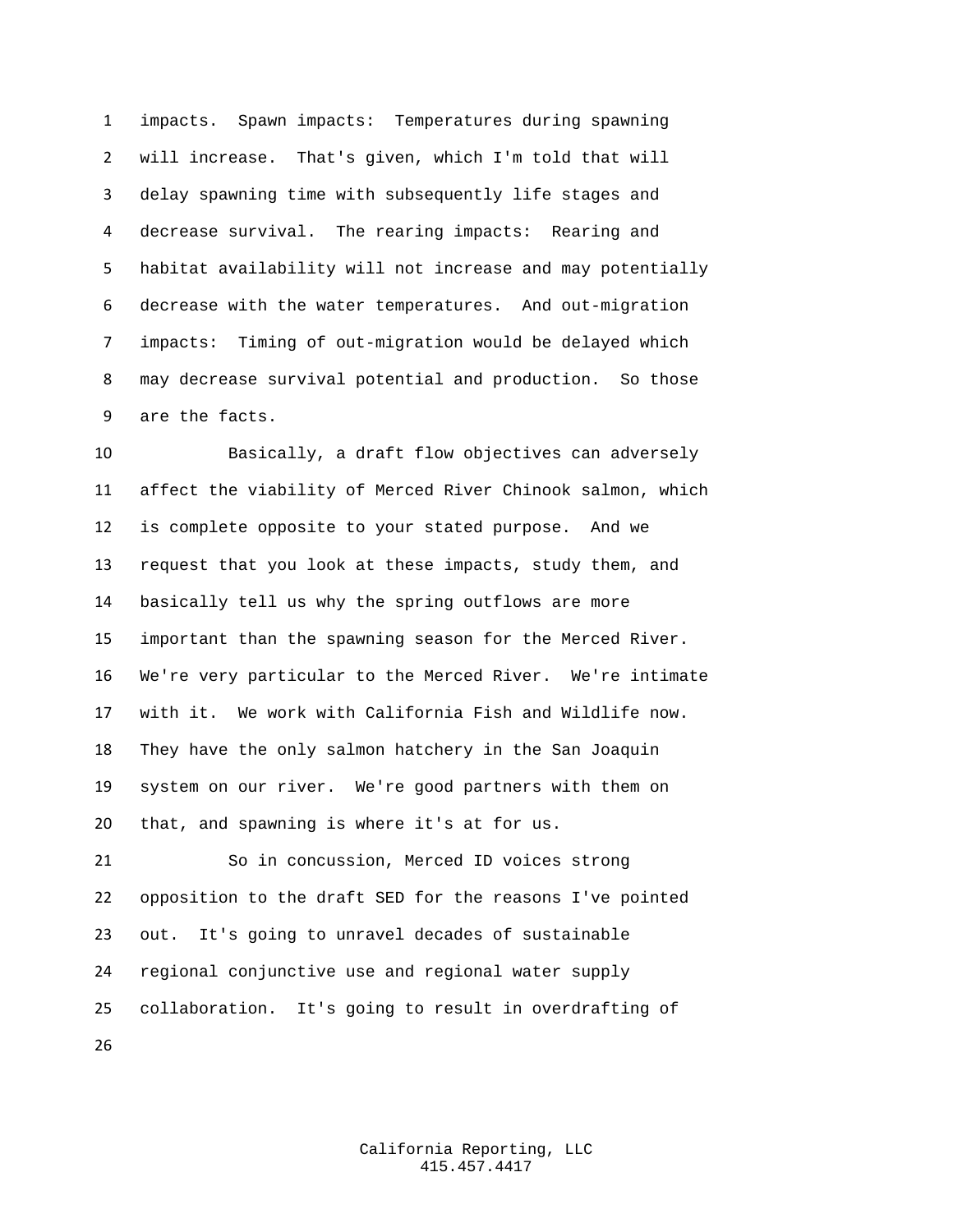the groundwater basin. It's going to cost jobs devastate an already struggling region, and we believe it presents unilateral demands without quantifying the benefits or goals to be achieved.

 You saw the kind of emotions yesterday, these are the reasons why. If you're going to hurt this bad, show us it's going to do some good, which we don't believe you've adequately shown. In fact, I'm showing you it's probably going to hurt the situation.

 So what we would request is pursue a comprehensive solution consistent with the co-equal goals. Prioritize non-flow measures before demanding flow increases that threaten our region. And basically, in conclusion, thank you for giving me the opportunity to talk to you and considering these issues. Questions?

 MR. O'LAUGHLIN: Thank you Bryan. Up next is Modesto Irrigation District. Roger VanHoy will be presenting.

 MR. VANHOY: Good morning. Thank you. My name is Roger VanHoy. I'm the interim general manager for Modesto Irrigation District, the other MID. I appreciate the opportunity to give you a few comments on how we see the SED draft and it's impacts on our irritation customers, electric customers, and municipal-industrial water customers. Just real quickly, the left arrow?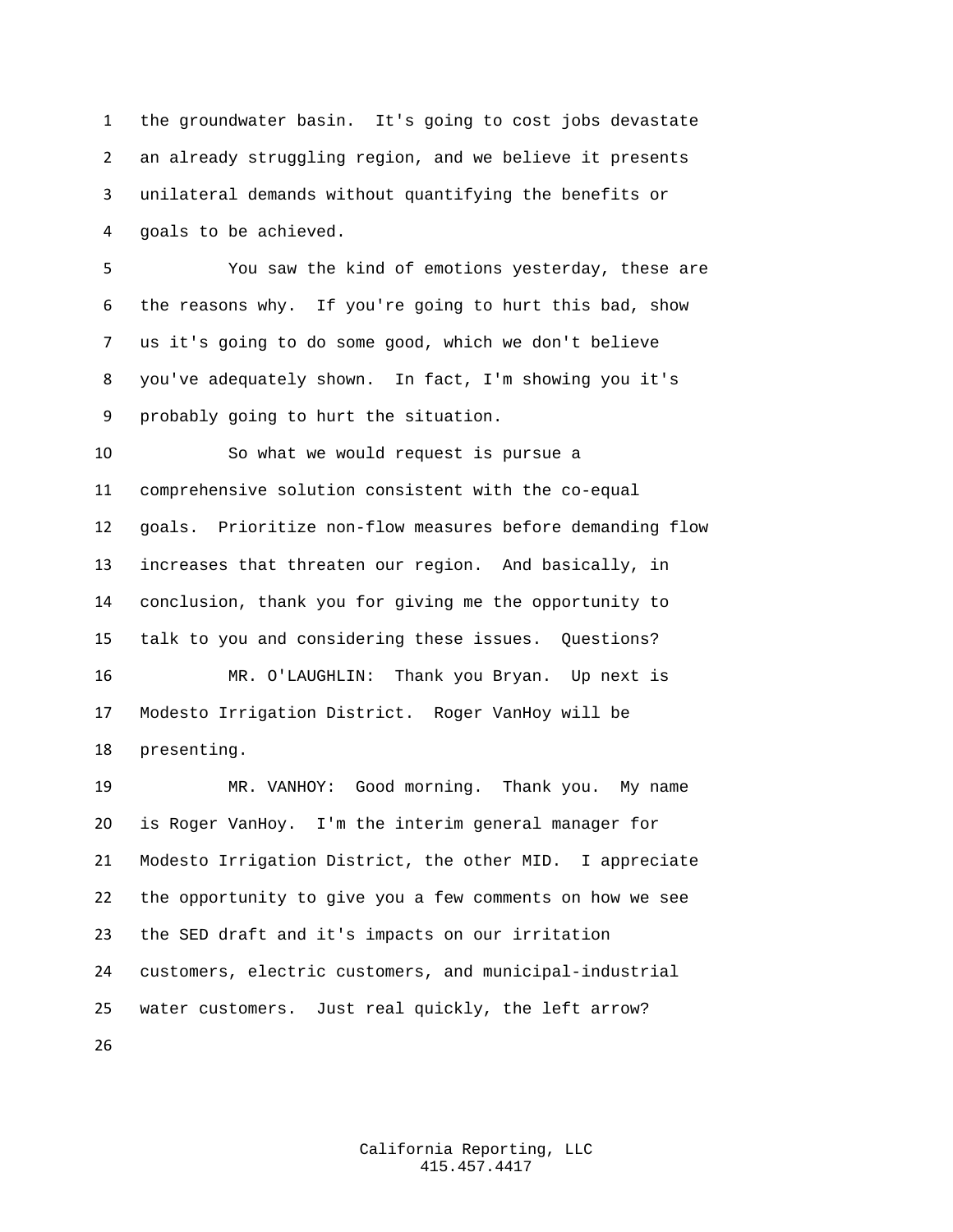MID itself, we do integrated electric service, so we have generation, transmission, and distribution to retail customers. We have a little bit over a hundred thousand customers. We have about 3,000 irrigation customers, and to compare the average with -- BOARD MEMBER DODUC: Mr. VanHoy, can you get a little closer to the microphone? MR. VANHOY: I'm sorry. I thought I was coming through. BOARD MEMBER DODUC: Actually, what I was pointing was I thought you couldn't see the screen? 12 MR. VANHOY: Now I can. BOARD MEMBER DODUC: Otherwise, I think that monitor will allow you to see. MR. VANHOY: Now I am good. Thank you. BOARD MEMBER DODUC: Just looking out for you. MR. VANHOY: Okay. I appreciate that. We have about 3,000 irrigation folks, and the average farm size there is around 20 acres. So there's roughly 60,000 irrigated acres. We have one municipal-industrial water user, the city of Modesto. That was Rich Ulm that spoke yesterday, and that averages out to about 250 thousand retail water customers that we serve treated water to. So that's the operation. We're in the Central Valley, and most of the crops in our area are permanent.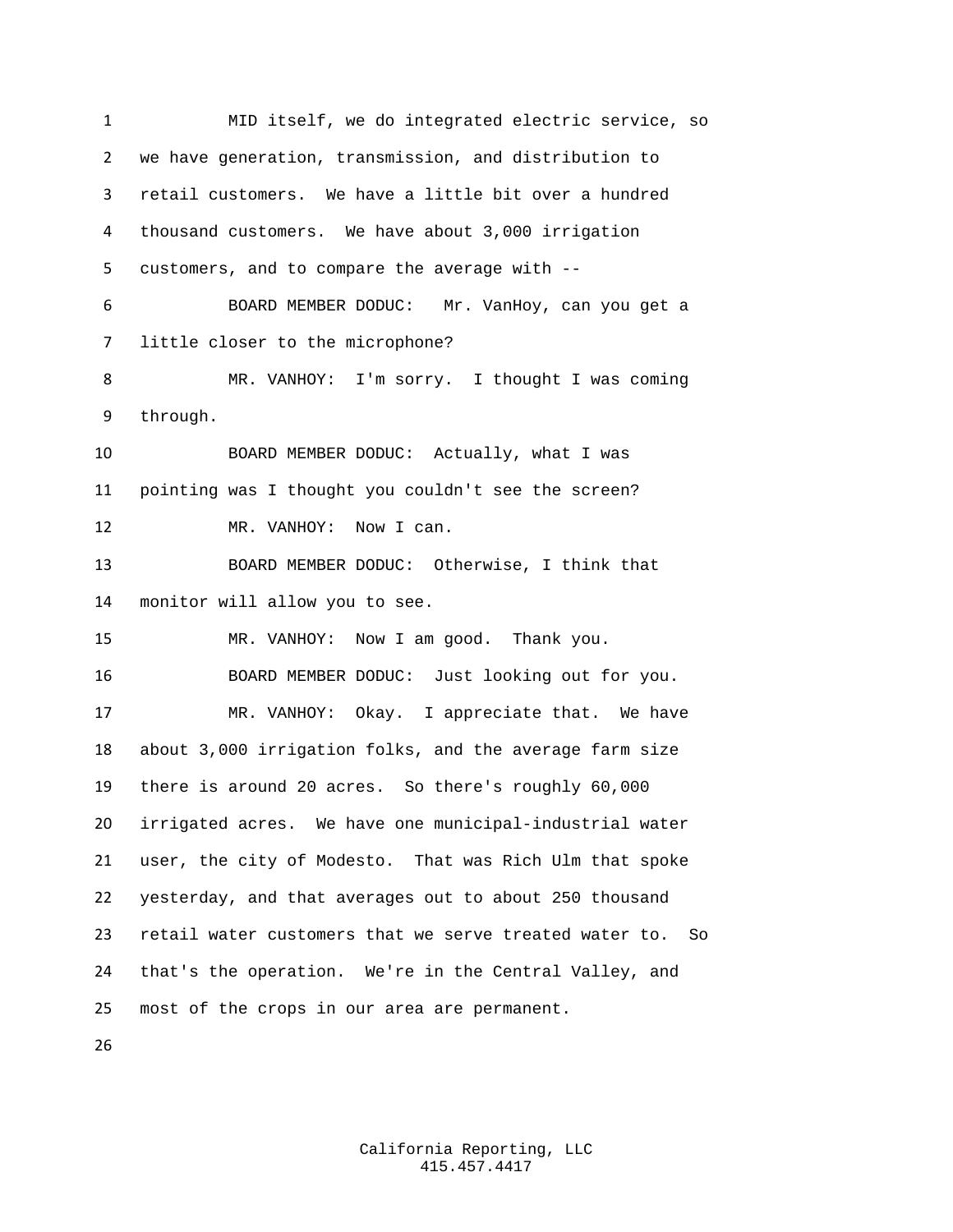We're the second irrigation district, right behind TID to form in the State, and hold senior water rights. And I just wanted to say again, I appreciate the chance to give some comments on the draft SED.

 We see the break down in impacts from the proposal as falling in the farm water supply, ag related industry, and ag related jobs, and then drinking water supply, which for us is similar to Mr. Kelley, the conjunctive use program. And then impacts on commercial and industrial production jobs in our area. I came recently from the power side, so there are hydroelectric generation operations. And the two biggest impacts for us, and others, is the loss of the generation right at the time when you need it, and it's the most flexible and fastest generation around, much better than anything else. And in the State of California it also produces power that does not result the greenhouse gas emissions. So this proposal would take away from both those attributes of the hydro generation.

 The 35 percent unimpaired flow impacts, first to large family farms and the city of Modesto as well as electric customers. We look at customer base and cannot see anyone in our region that will not be negatively impacted by this proposal. There is just no customer class or community group that won't be impacted or would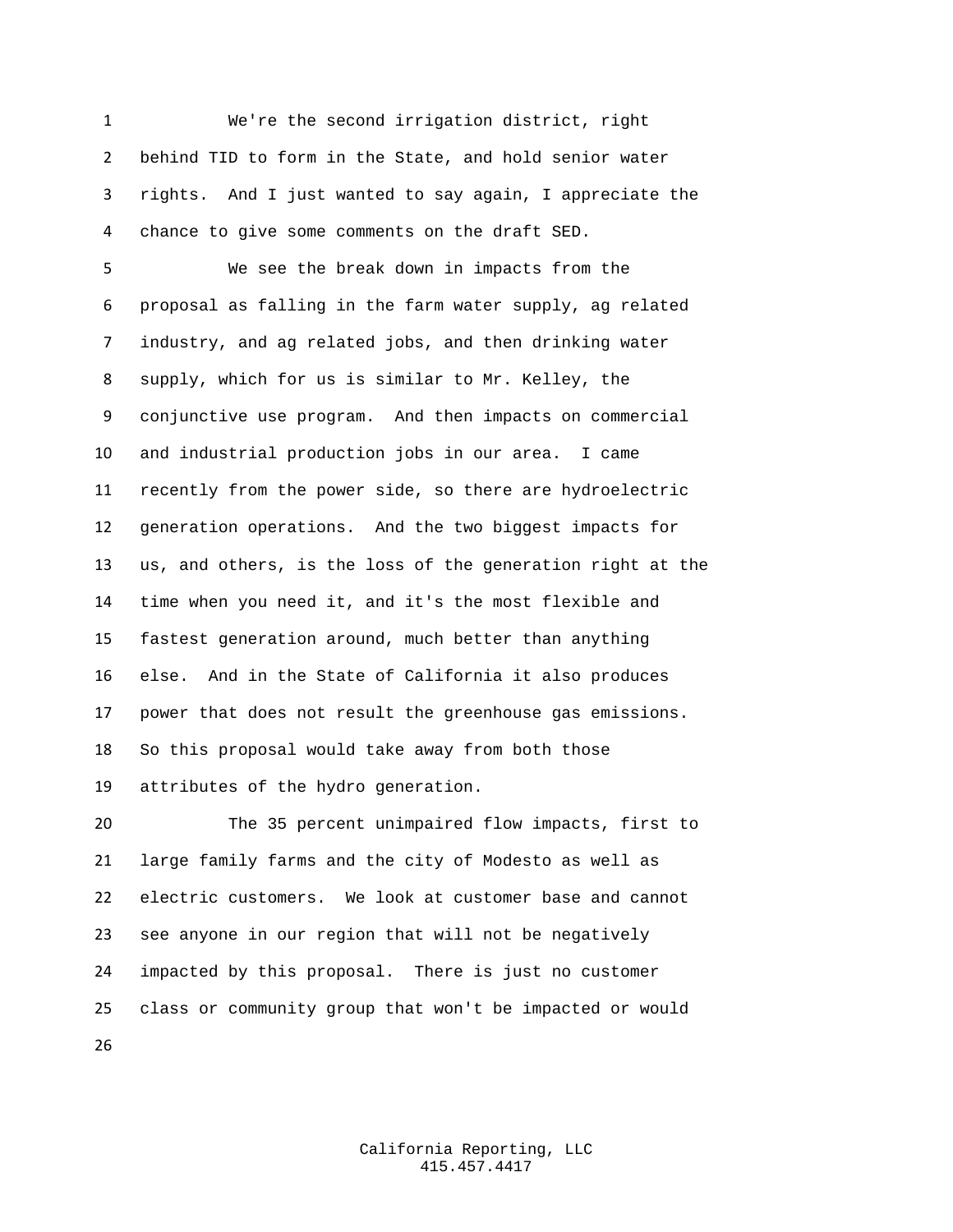be spared the impacts. The agriculture water supply and our drinking water are valuable portions of the economic activity in our area, and the flow proposals is going to go right at the heart of that economic activity.

 The break down in crops, to separate MID from the generic analysis in the SED, is much more heavily weighted toward permanent crops. The proposal in the SED would require fallowing almost half of the irrigated acres. We think it would result in 100 jobs in the area being lost and about 800 family farms in the region being impacted. And again the MID average compared to the 250 is much smaller, 20 acres per farm.

 So when we look at the SED proposal and try to scale what we would do in response to those orders in dry and drier years, we see that there is no choice but to fallow permanent crops. And maybe there's a way to survive one season, or one year, by extra pumping and infrastructure and maybe not. But a couple of years or an extended period like the seven-year drought, we can't see our area making it through that and being much the same. We think if would fundamentally change the character of our area.

 There's a couple of other crops which are featured in the SED as low value, and we don't have many of those. There's some dairy related crops like the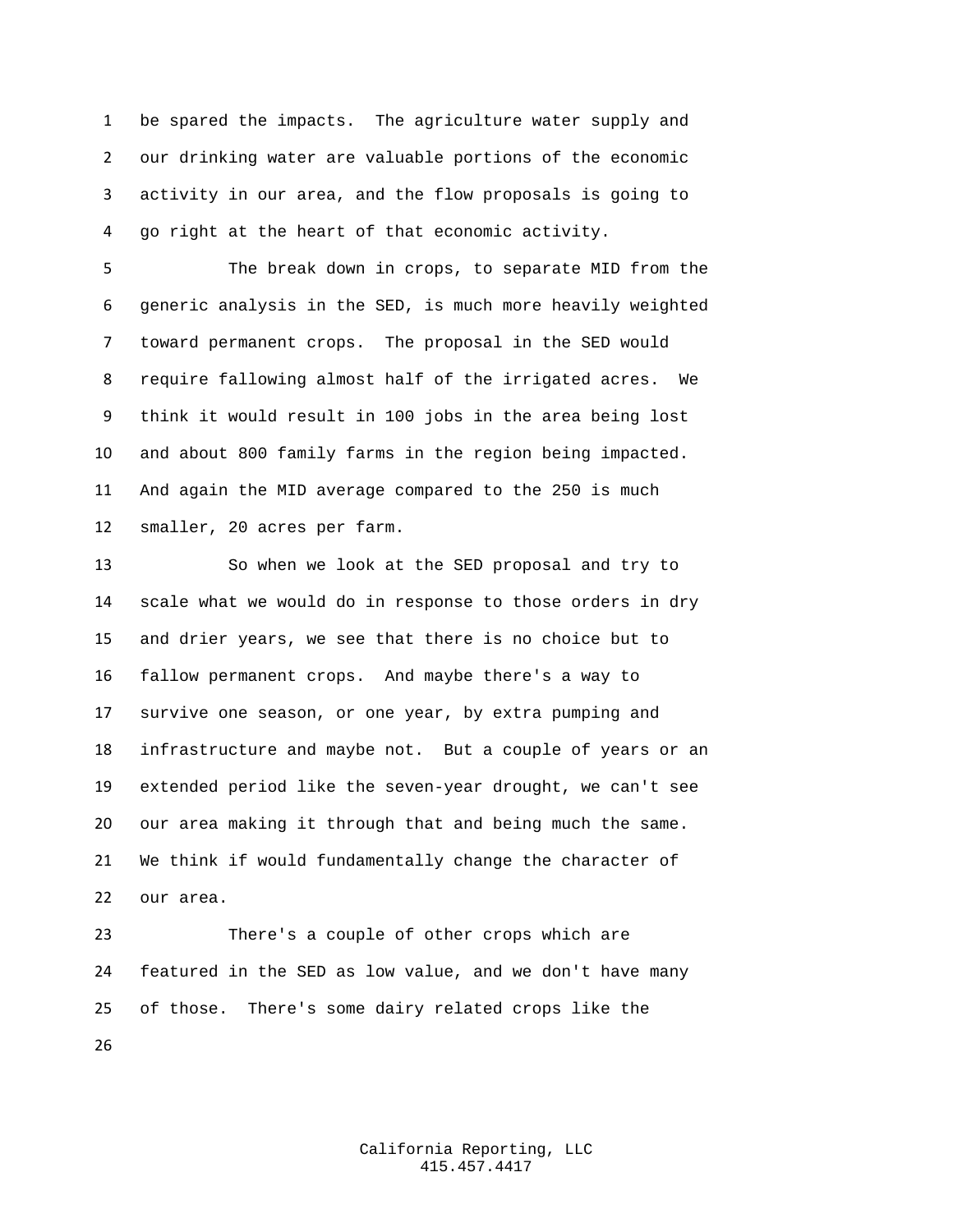sudangrass and so forth, but there's not much in the way of row crops, temporary things that don't need water every year. So that's the MID perspective on the crop impact.

 MID has been working and planning with everyone in the area, the city, and the county, anyone else impacted or involved in the groundwater, on implementing a conjunctive use program to take irrigation water formerly and convert it to drinking water. It's about a two decade effort. It produces 30 million gallons per day, so on a whole year, that's about half of what the area needs. And we're right in the middle of an expansion to roughly double that. It will take about two and a half more years, which is almost the time frame of this proposal. So while we're in the midst of the that, trying to balance improving the groundwater level, keep it up or growing, and then increasing the clarity or cleanliness of the water that the city was experiencing before that plant went in 1994 -- while we're working on that, we see this proposal as pushing just us in the opposite direction. So we would end up with partially stranded capital facility that you see here. That's half of, it the other half is under construction. And no way to prevent the dropping of the water table, and no way for the city of Modesto to overcome some of the arsenic levels

and things that they saw that pushed them to get into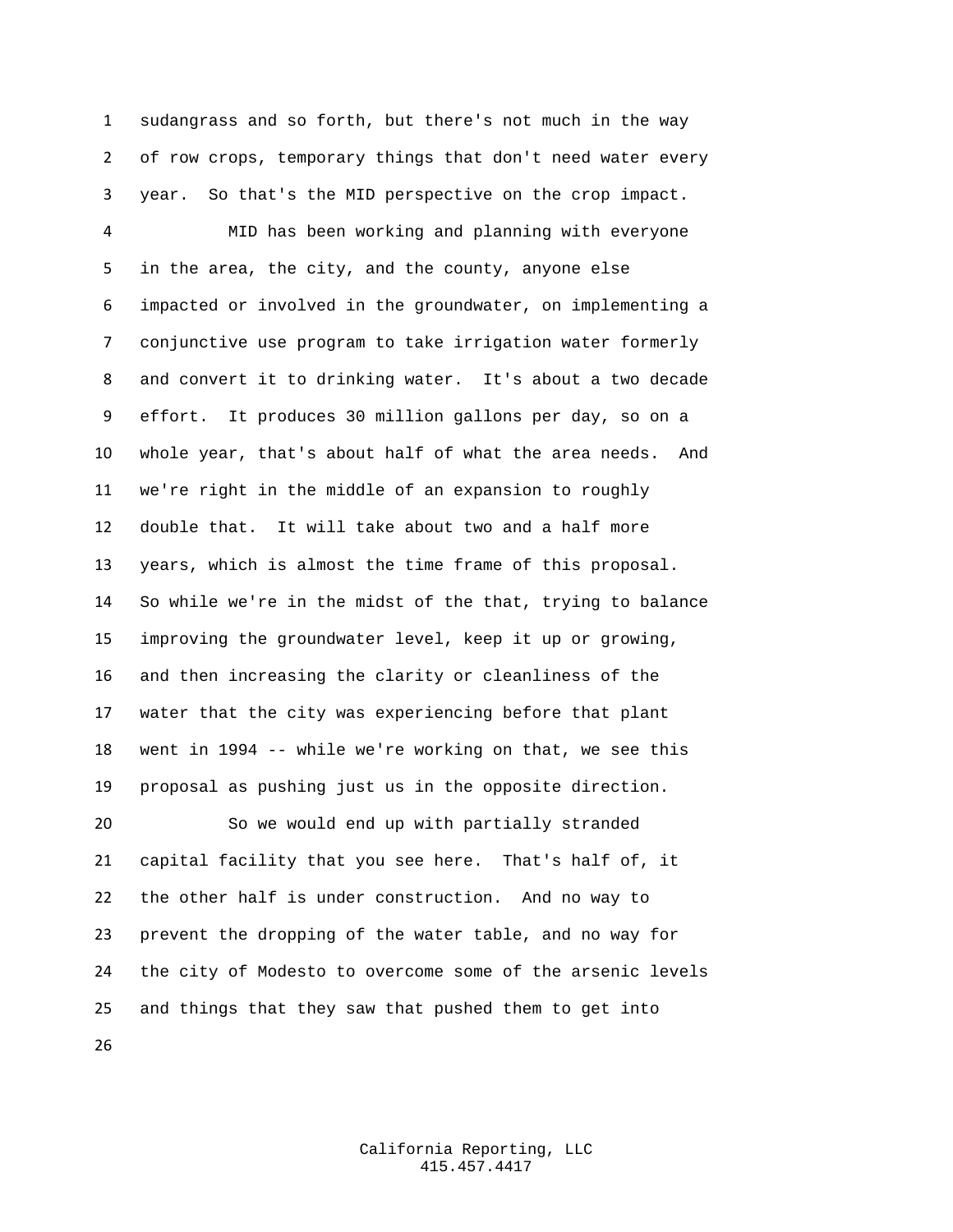partnership with MID.

 We have taken on the partnership with the city and with our farmers to come up with a groundwater management plan that respects the conjunctive use from the flood irrigation that in average and good years helps recharge that aquifer. And then also with the city, where there's just about a one-to-one change from on ag acreage flood irrigation to residential or municipal-industrial use. It's just about a one-to-one, so the arrangement and the underlying principles are whatever goes on with the farmers will also go on with the city folks, our customers. And if there's a cut, our approach to it which seems fair and has served us well for about 20 years, would be to have a pro-rata cut. So that was the reason for Rich Ulm to make his comment.

 Of course, we all expect increased groundwater pumping in response, and we think that's going to cost more money. For the electric side, it will be more emissions, so the air quality is going to be just that much worse. And we think those things in combination are going to further depress the local economy.

 And a couple of observations on hydroelectric. The hydro generators that were spoken of at New Melones, the Don Pedro Dam, and Merced's dams are the fastest, most flexibility support for the electric grid that's around.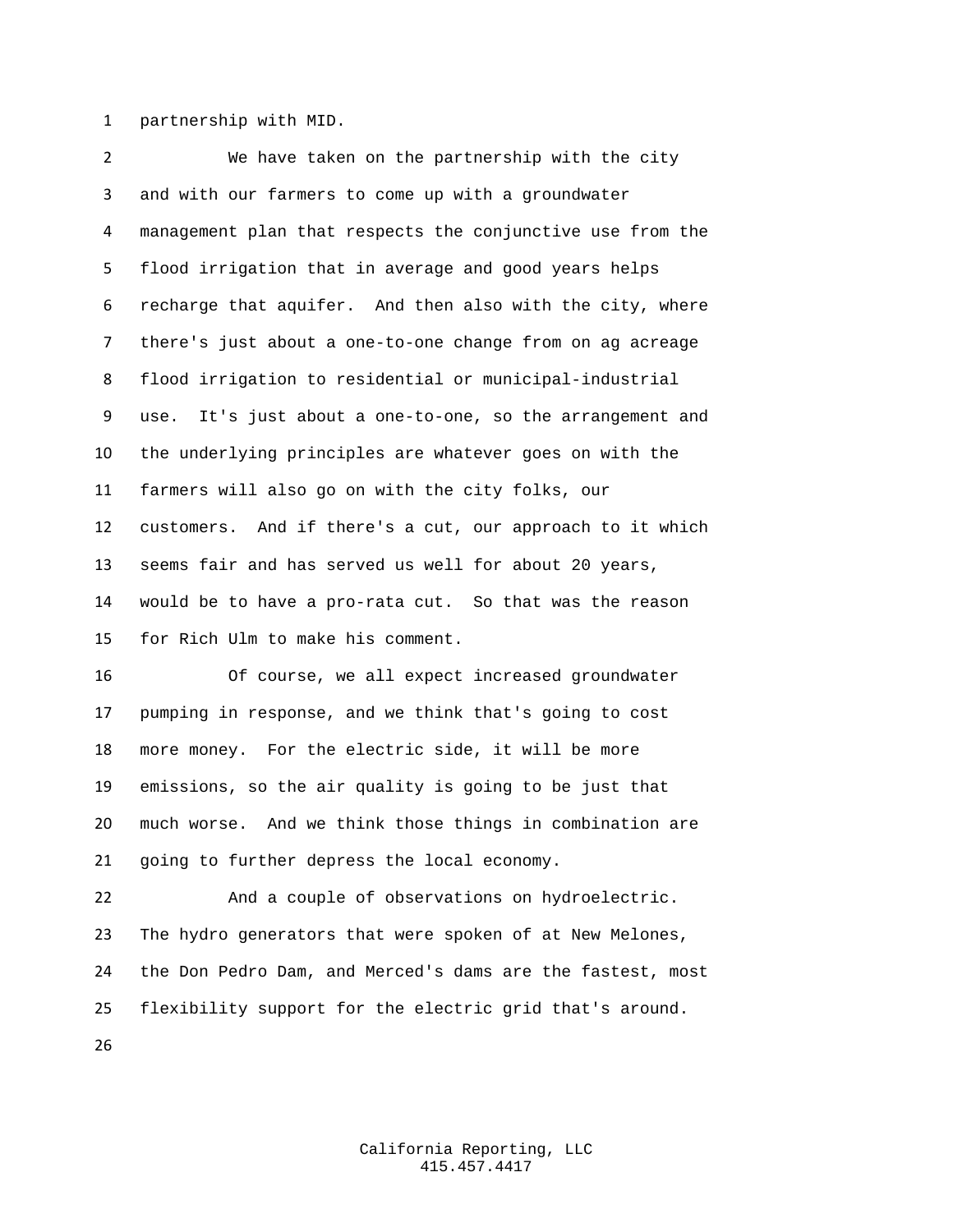And that's true of all generation on the western side of the Sierras. So it's the best that there is, and the proposal would take the generation out of that time frame and move it to a time frame when no one really needs it. And also, it would coincide with the time frame where there's the most variable energy production. So we have low loads, they are much more predictable in the winter.

 We looked at a typical February or March day for us, so what is the need, how much flexibility do you need to follow your load, and compared it to a typically day in August. And we need about 30 percent more flexibility in the summer out of something, and that something for us has been Don Pedro. That's the first and best, so this would auger in the other direction and cut into that.

 The other thing that hydro provides is the really large, heavy mass machines at New Melones, at Don Pedro, and everywhere, so that provides like a shock absorber or cushion to the stability of the grid. And I think you've gotten comments from the ISO and PG&E and others that that's the case. But for the folks like MID and Turlock and others that are responsible for reliability, balancing loads and resources, and the regulator in that case is FERC. They have a schedule of penalties. It ranges up to a million dollars a day. The best tool we all have is a 

high inertia physical mass hydroelectric generation.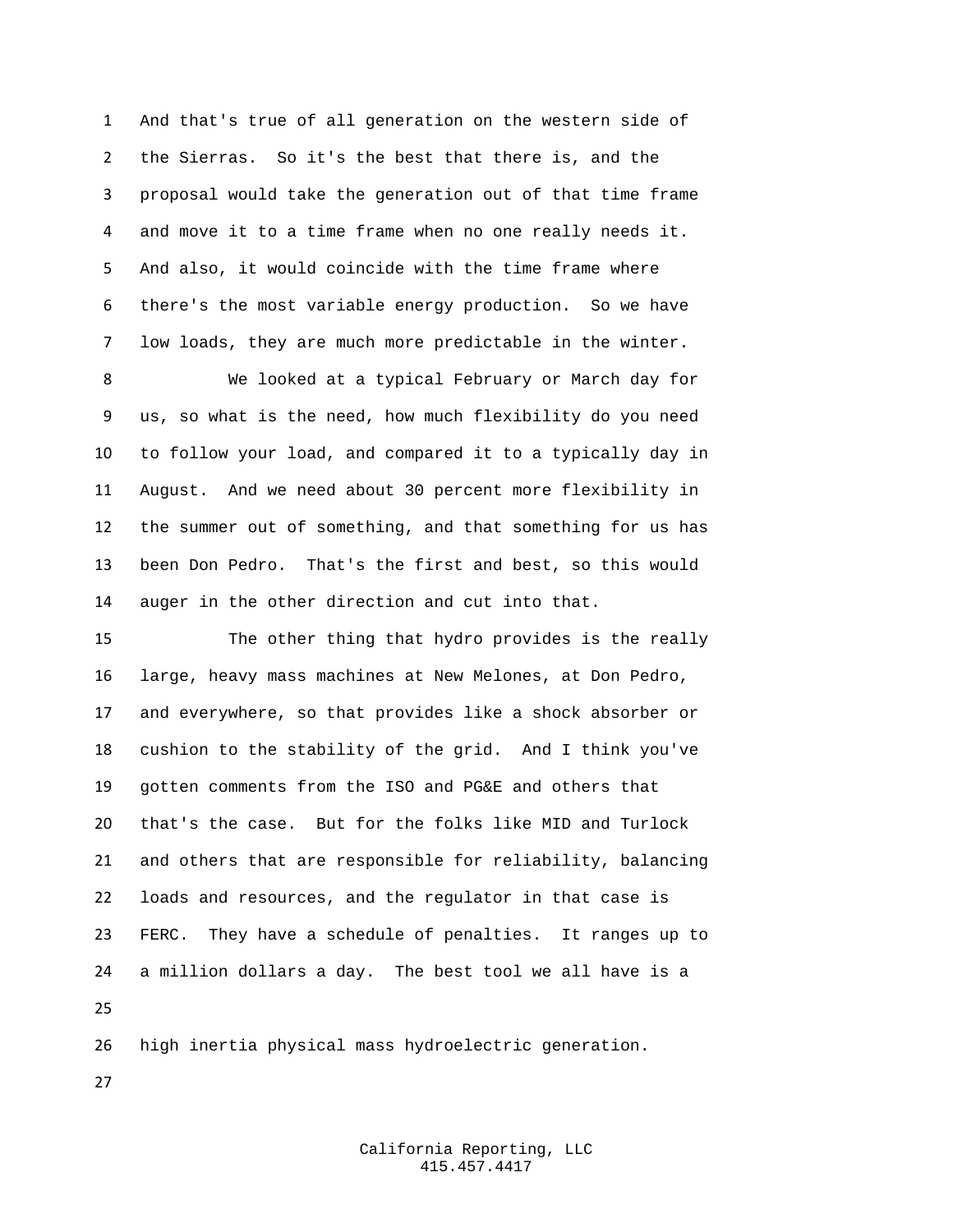1 It's the first response. It does not take any people to intervene. If the load drops off or comes up, the hydro generation inertia is the thing that takes up the slack first, and then people and control systems. So this would take away from some of the best, most flexibility generation that's around.

 And again, the times when the flow would be highest under this order is the same time when there is solar production that's fairly high. It's actually reasonably high in the winter, but we don't have loads. And it's also when it's windiest. So those two generators aren't moving around, the loads don't need as much movement and, then we would have less hydro in the summer to offset it. So we'd be using hydro in the winter at the exact opposite time when it would be best to be used.

 We also see if there's significant drops in surface water available to our customers that they will go out and do more pumping, and that will increase our electric loads. Just the fact that that would be unpredictable, who would respond, what capital would they put in, how long would it take would create additional problem for us in planning for resource adequacy which was mentioned before.

 I wanted to bring up one other observation, just because I came from the power side, is that the aspects of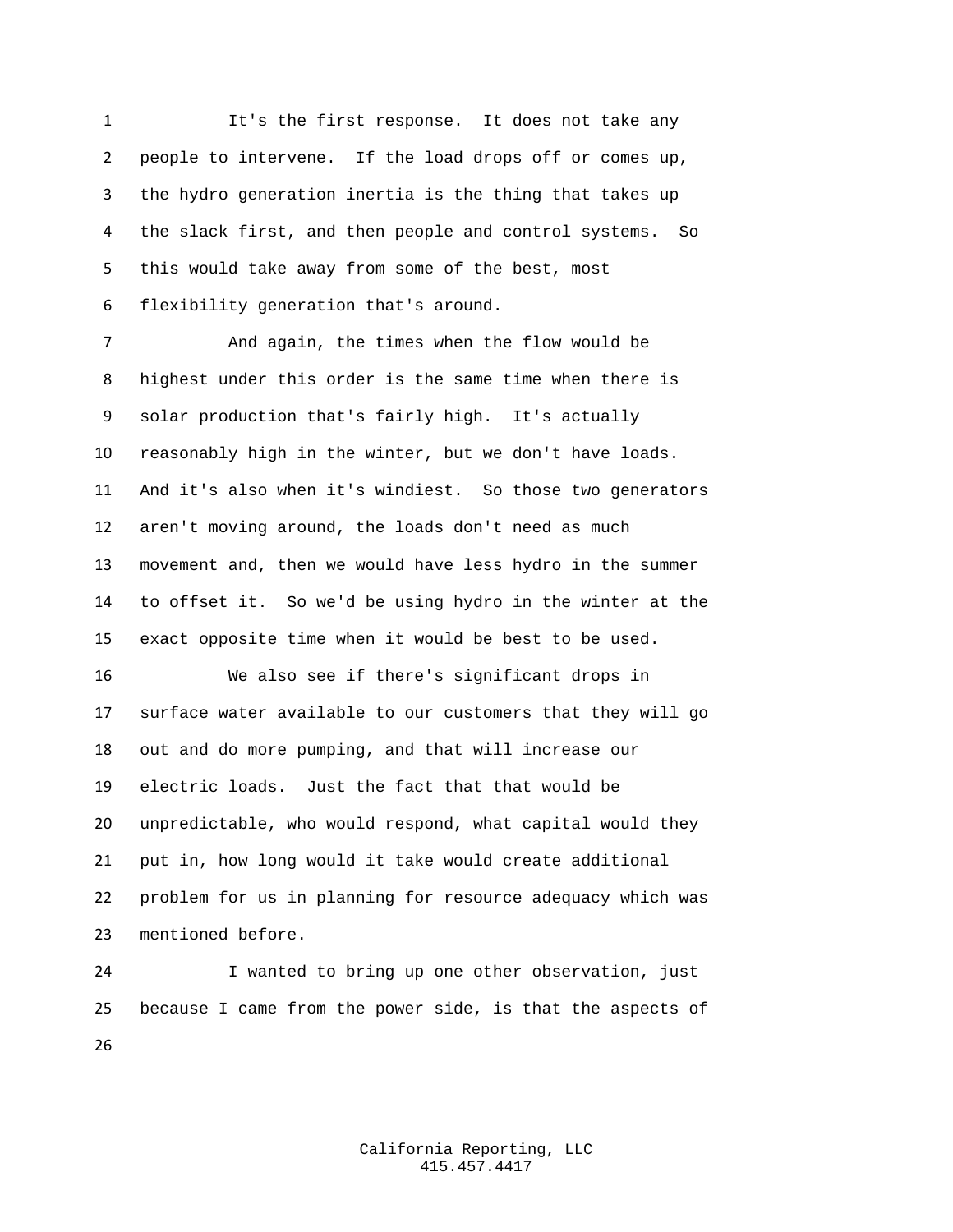the SED that are not in our minds integrated or comprehensive. When I put that side by side with the State process and your orders on the once-through cooling decision -- that was not quite as complicated but involved many parties -- it had a lot of electrical grid interaction aspects and quite a wide region. It applied all the way from Southern California to the Sacramento River and so forth.

 So in my mind the better process for the SED to look at to try to integrate would be to point to more science. Because on once-through cooling, you could read the science on what problem they were trying to solve and the goals that they that had to solve it. And it seemed like the response maybe in the final document and the orders, did listen to the comments and it had staged implementation of the orders, and they seemed to be tailored to different areas or regions of the river or ocean. So that seemed to be more integrated approach, and it's not one -- I am a beginner, they aren't -- but it's not one that I could see in the SED documents. It seems to be shotgun, not integrated, and really not even speak to the other processes that are going on like FERC licensing, Bay-Delta, things like what's the impact on once-through cooling and increasing green power requirements, decreasing greenhouse gasses all at the same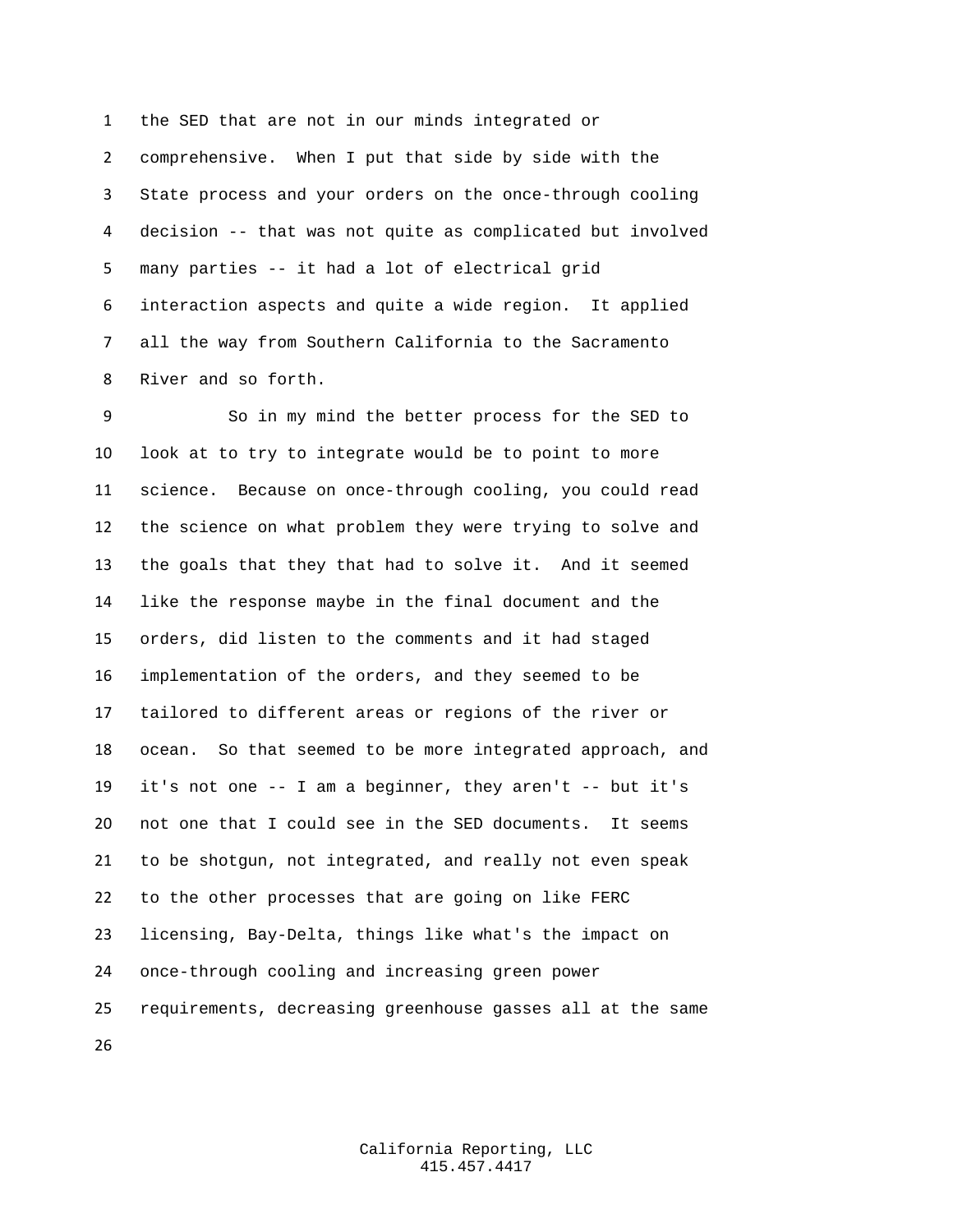time. If there's a chapter in here, I didn't see it, that would address here's how the SED fits into those processes.

 So we're -- as far as MID goes, we're doing okay, and we think fairly well, on keeping up and being a little bit ahead on getting green power. We're at about 28 percent green, and almost all of it is wind and solar photovoltaic. So it's the most fickle generation that there is. It's the most inexpensive. It's all operating and runs fine, but integrating it to serve moving load and losing something like Don Pedro's capability is a real challenge. It's not just us that sees that. It's a major topic by every grid operator or anyone that's responsible for smoothing load and could get fined for breaking reliability rules. They seem to be working in just opposite directions.

 An example would be we have a coal plant. It's over 20 years of operation. The decision has been made to divest of it, so we're going to close our share of it in a couple of years. And the greenhouse gas costs just of that to serve our customers is about \$7 million a year beginning this year when that program kicks in so. So the loss of some Don Pedro generation, or moving it to a period when you know you're going to have more emissions, to make up for it works just in the opposite direction of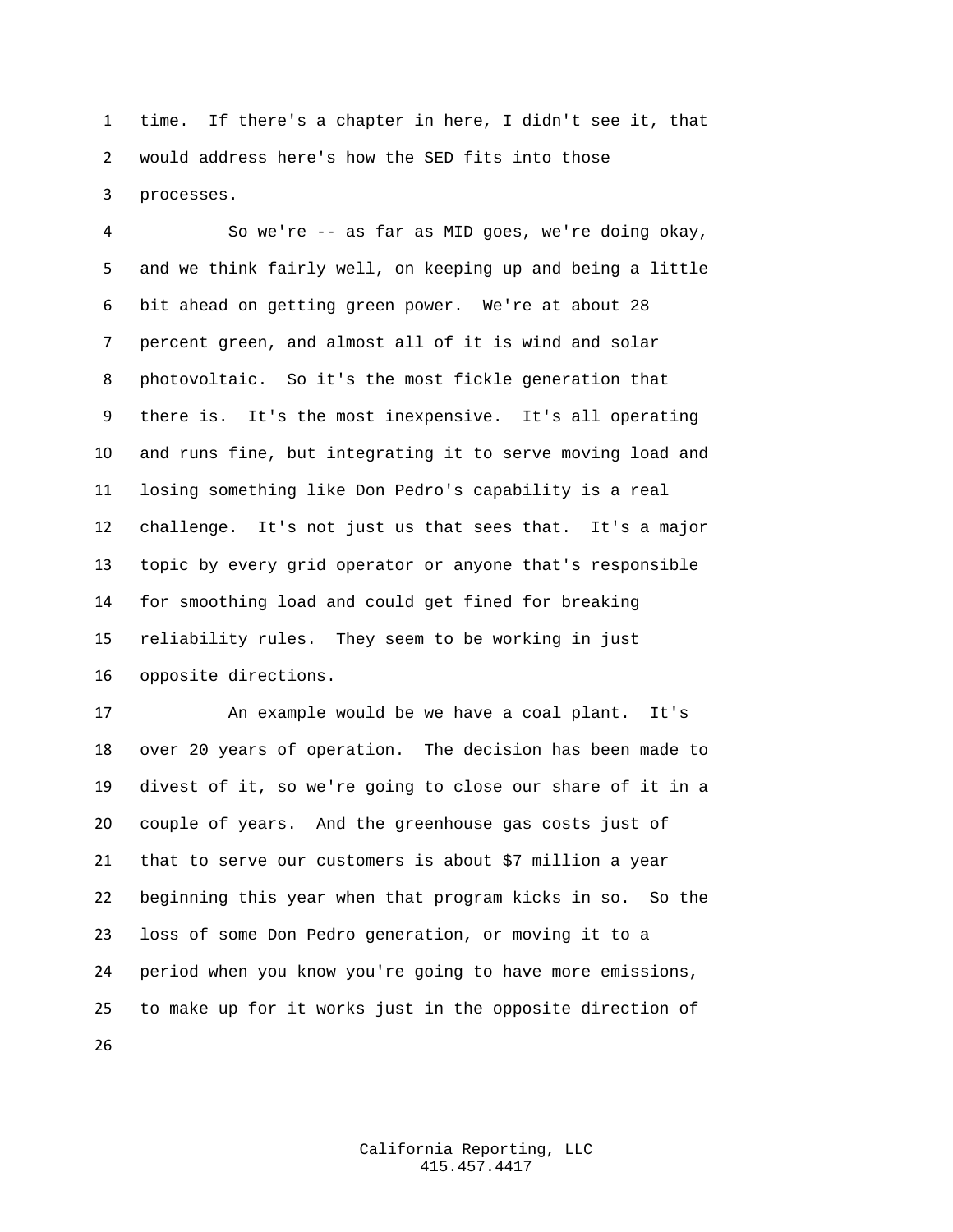the State policy of reducing greenhouse gases. So we're trying, but there's conflicting State goals. And the SED does not seem to specifically touch on those point or come up with proposed mitigation or ways to reduce it.

 Finally, we think the power supply loss, conservative measure is about a half million dollars per year for MID.

 So just in conclusion, we look at the SED proposal as first and foremost impacting the ag water supply. We think that's the biggest problems and the impacts on your economy. I am sorry do this in the conclusions, but I'll divert just a little bit.

 The electrical consumption is pretty good proxy for economic activity. We have had a decrease for five years. And just last year, our consumption went up. So we're seeing under 1 percent growth in our activity of electric consumption and economic activity. So we see that as very fragile, and it's not -- when you look at us, there's activity in Southern California. It's growing faster. In the Bay Area, that is seeing some growth return. But for us, it's not high-tech, it's is not blockbuster Hollywood movies, and it is not the return of millions of dollars of tourist money. It's mostly driven by ag. So we see that as a bright spot. It's carrying the day. And with that, without this of proposal, we only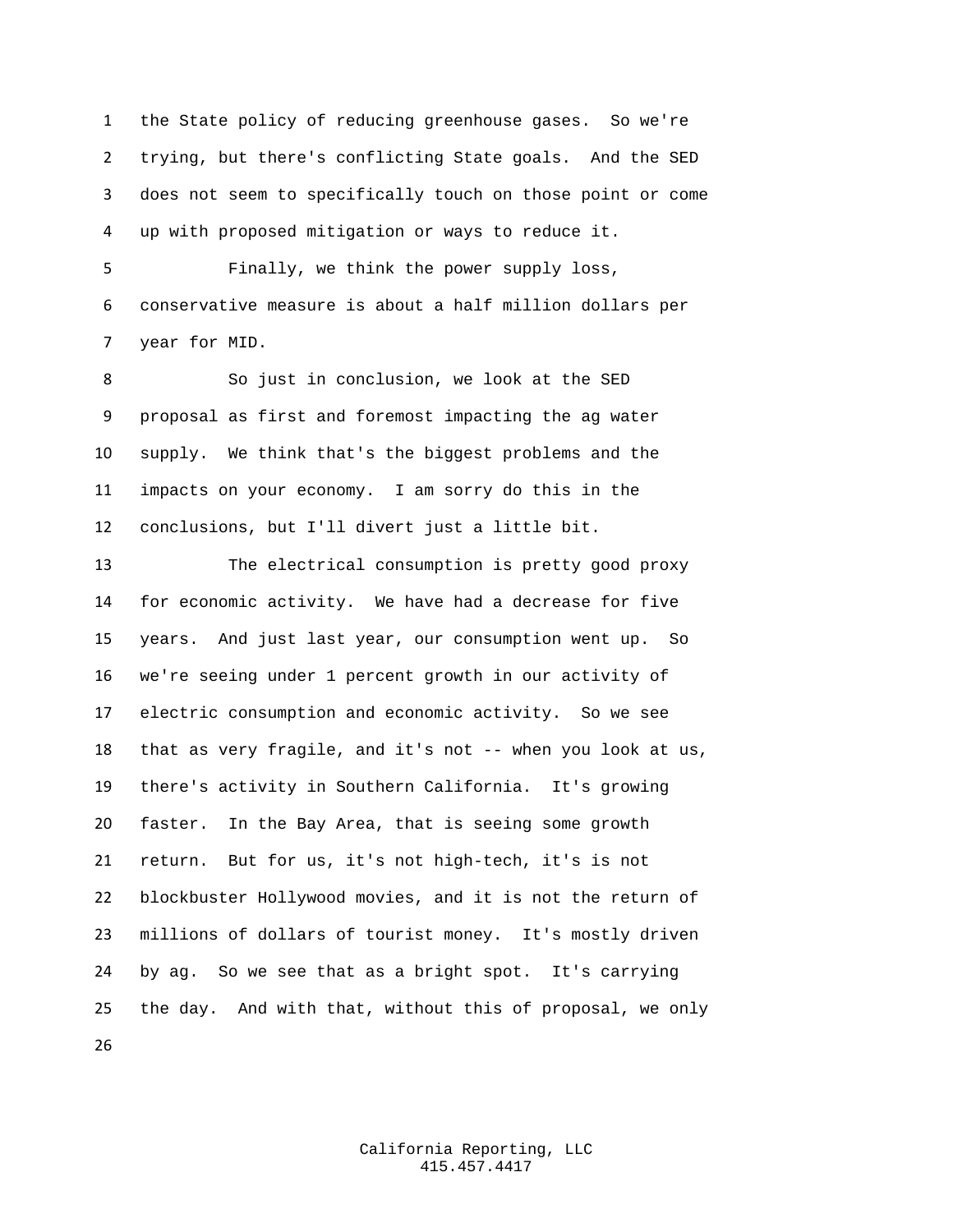have under 1 percent growth for the next ten years in our forecast. We think it is going to be very modest, slow, and somewhat fragile.

 So we think that's the biggest impact. The second is what will happen to our drinking water supply if the SED is implemented, and some of our comments aren't incorporated. Another ding against our efforts to do clean generation and meet state policy goals there. And we think overall it's fairly negative impact on the vitality of our community as far as coming out of the rescission. So that concludes the presentation, and I'll answer any questions if you have any. CHAIRPERSON HOPPINS: Not at this time. MR. VANHOY: Thank you. 16 MR. O'LAUGHLIN: Thank you, Roger. Next up is Turlock irrigation District. Irrigation. Mr. Steven Boyd will be leading the presentation I think we're running on time too, just to let you know. CHAIRMAN HOPPIN: You'll get a cookie. MR. O'LAUGHLIN: Thank you. MR. BOYD: Good morning, Chairman Hoppin, members of the Board. Thank you for your time, and I appreciate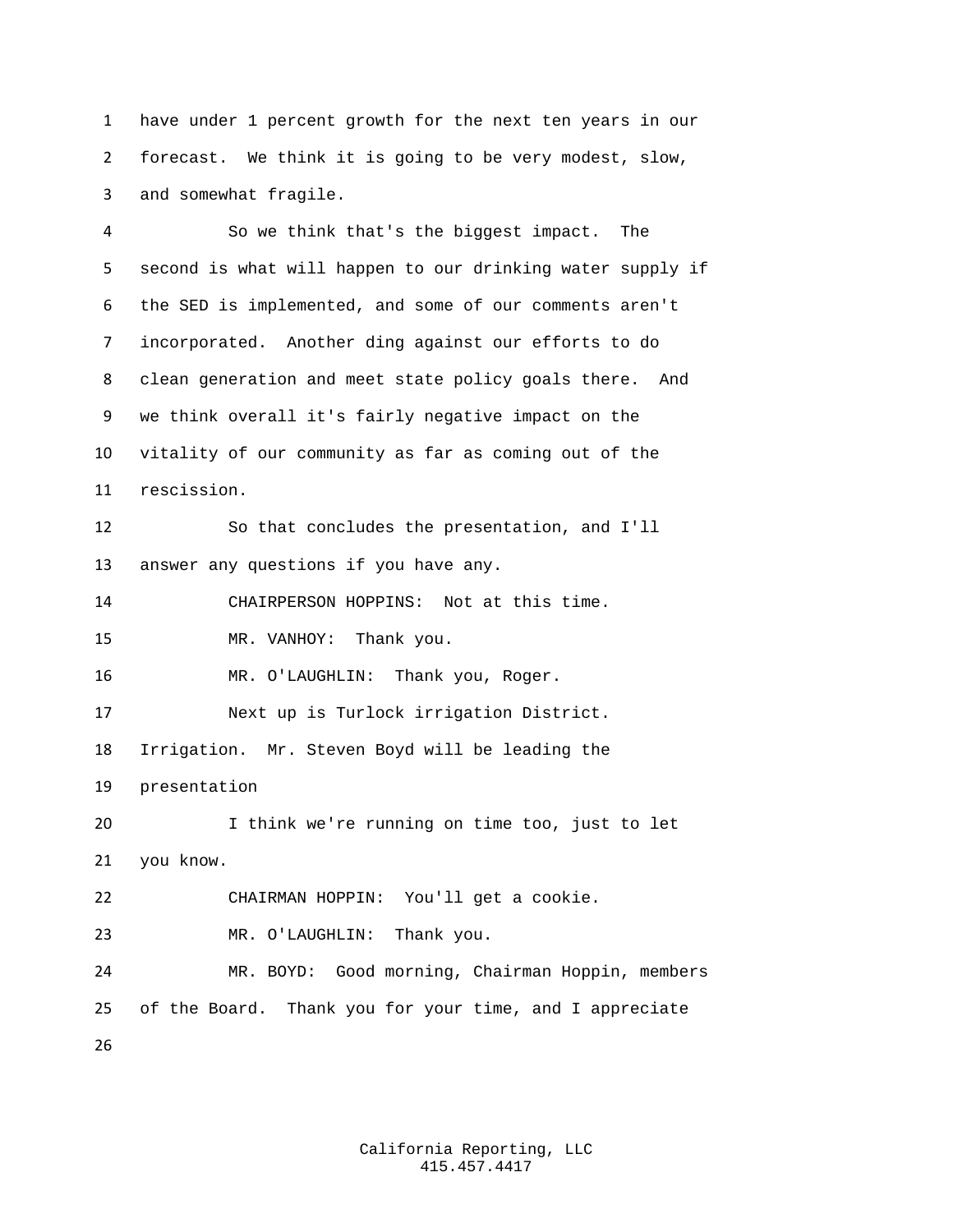your comments about in the beginning about an open process and your willingness to listen to us about our concerns. Many irrigation districts are similar. You've heard a lot of comments over the last several days, so I'll try not to be redundant and try to keep you on time. We're also expecting one more will be joining us monetarily. All right.

 My name is Steve Boyd with the Turlock Irrigation District. A little about where we are first of all. We're located in the heart of Central Valley. We're bounded to the north by the Tuolumne River, generally to the south by the Merced River, and the to the west by the San Joaquin River. We irrigate about 150,000 acres of some of the most productive farmland in the world, and our electric service territory covers about 660 square mile region from Tuolumne County clear to the Santa Clara County line.

18 A little history for context before we move on. TID was founded in 1887. We are the oldest irrigation district in the State, and we are one of only four today that provide irrigation water and retail electric services to those we serve. Shortly after we were reformed, as you heard from Mr. VanHoy, we partnered with the Modesto Irrigation District and developed senior pre-1914 water rights on the Tuolumne River. Today we divert a portion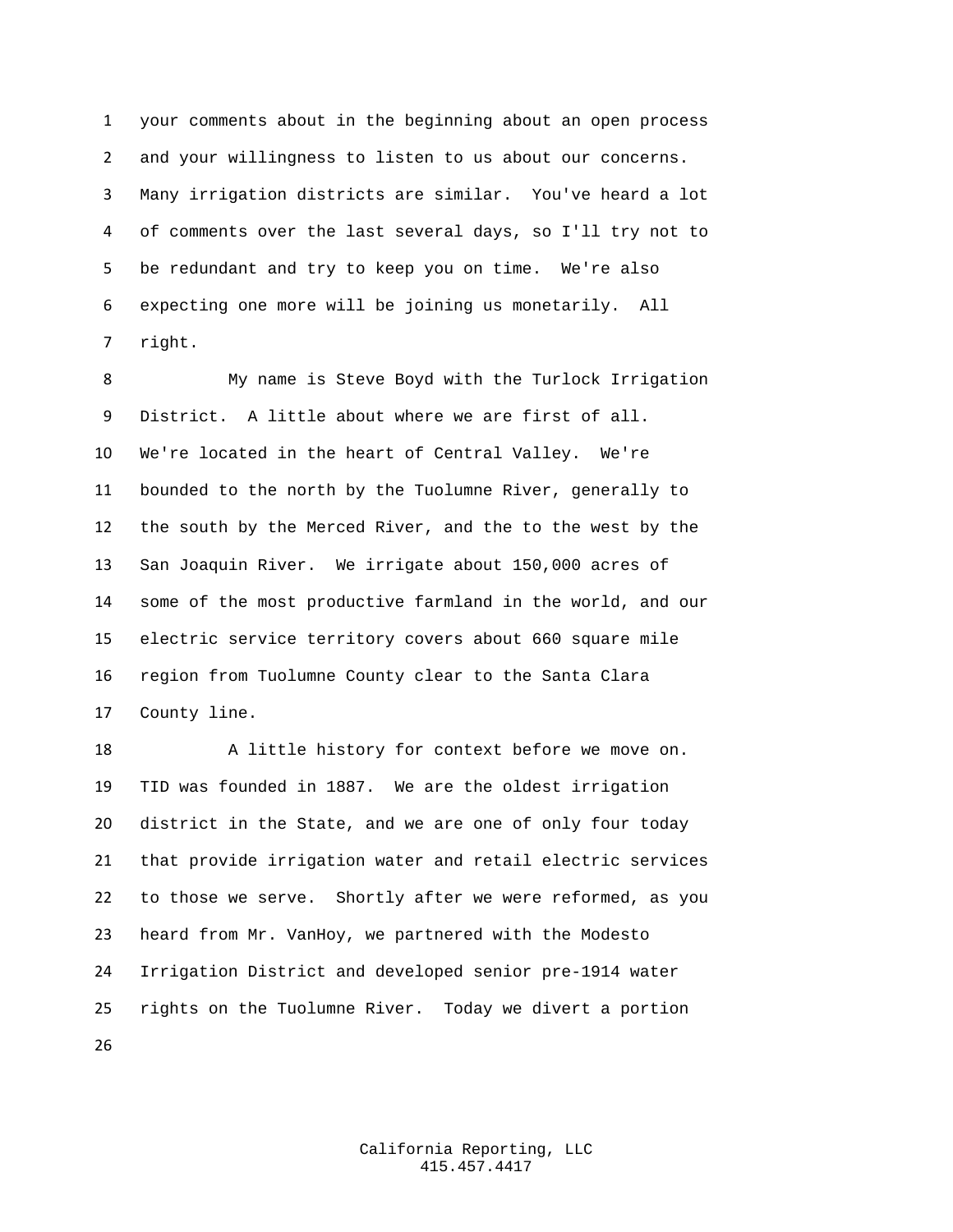of the of the flows of the Tuolumne River through a 250 mile canal system that is entirely gravity fed to fuel the agriculture economy in the region.

 TID today: 16 communities rely on TID for power, for water -- either surface water or groundwater, and we're going to touch on that in the conjunctive use portion in just a moment -- and we support a broad mix of agriculture, business, and recreational opportunities within TID.

 Mr. Kelley did a very nice job talking about conjunctive use. I've got a very simplified model here, and I won't walk through all of the components. But I do want to point out a couple things that are true at least for the Turlock Irrigation District. When you look at inputs into the basin, we really only have two, and that's surface water and rainfall. And although there's really no such thing as an average year, if you were to average the numbers typically within the valley, we would get about 13 inches of rainfall, and if we had a normal year we can provide about 36 inches of surface water to the ground.

 So those are really the only two inputs that go into the groundwater that we do use conjunctively, and when we published our ag water management plan late last year, when you look at how we use the water in our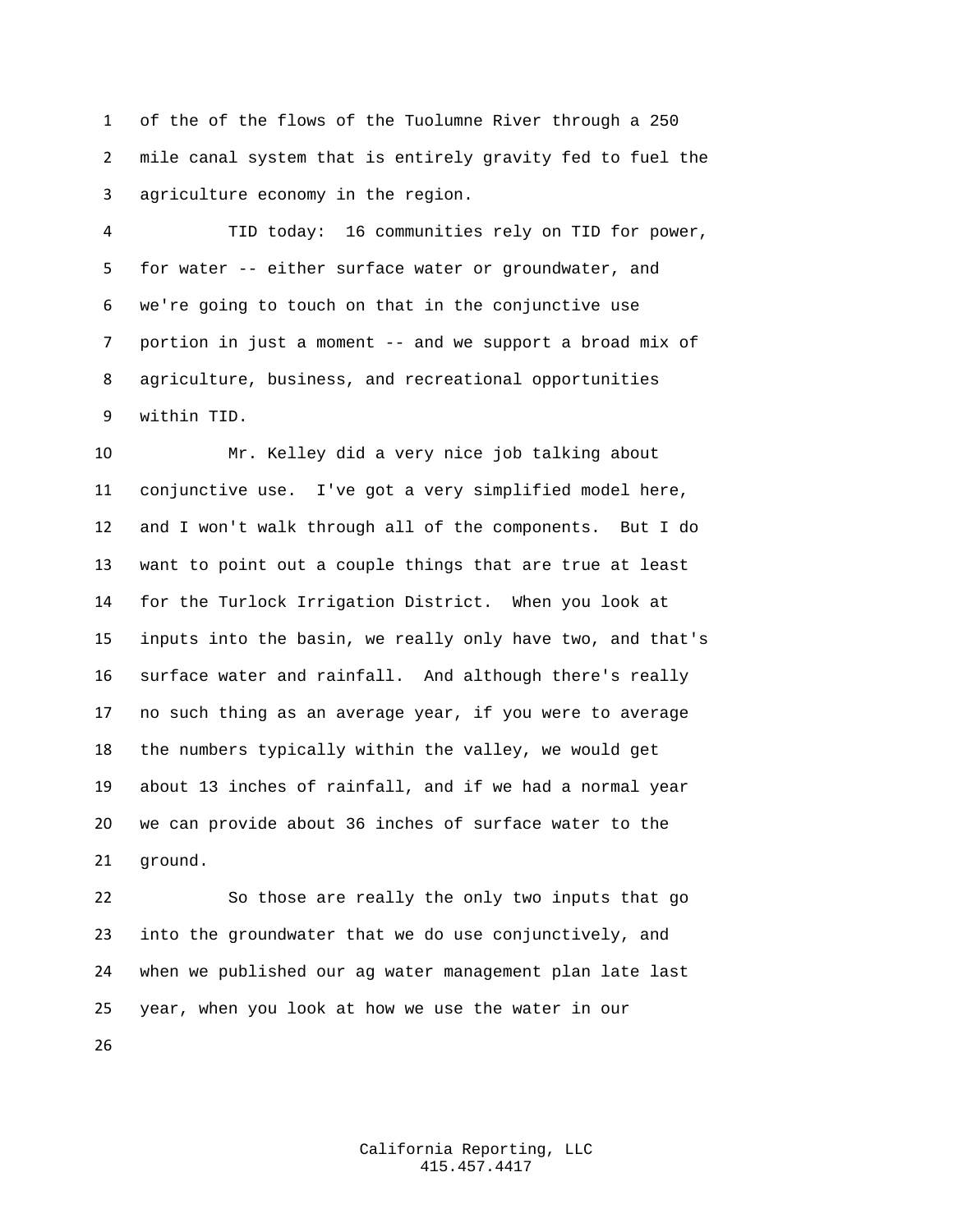conjunctive use program over several years, we have an efficiency rating of over 90 percent. So we're making good use of that water conjunctively today.

 When you look at the groundwater systems within TID, you'll notice on the east side what has become a cone of depression. Ag development on the east side relies completely on groundwater, and they have no surface water source. And as that ground has developed, they have actually created a cone of depression and are pulling groundwater out of the TID basin in order to meet their own needs. And Board Member Spivy-Weber asked Merced if they planned to do more conjunctive use in the future. Certainly, we would like to, but with the diminishing groundwater supply under the current conditions really limits something ability to do more going forward. So we're kind of hamstrung.

 You are heard yesterday from the president of the Stanislaus County Farm Bureau recalling the drought of '76-'77. During that period, we were able to pump an additional 300,000 acre-feet approximately out of the ground to make up for lost surface water, and there was no appreciable impact to the groundwater. In the drought of 1988, we attempted to pump the same amount out of the ground, and we ended up drying up over 300 domestic wells. So the depleting groundwater is an issue and will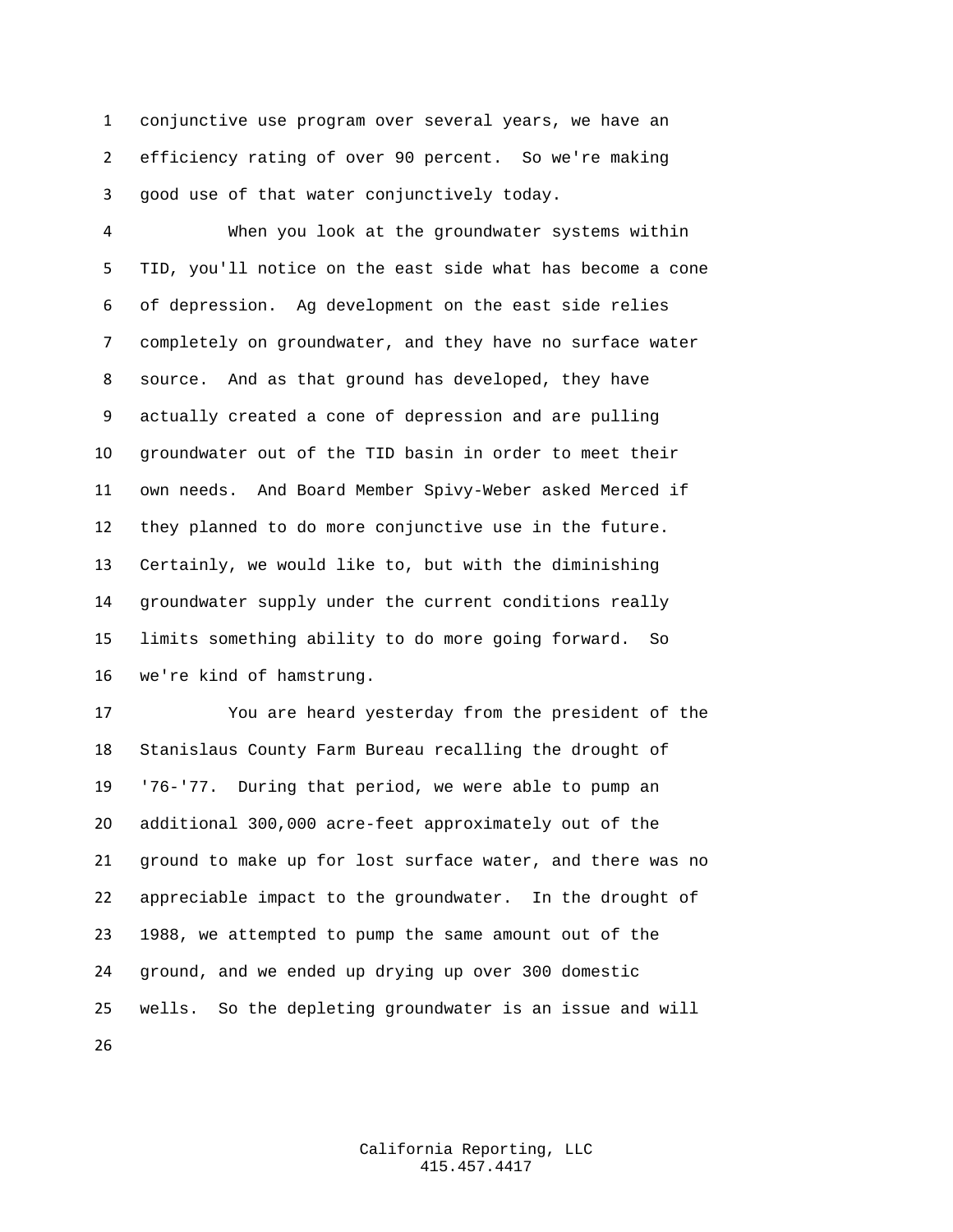continue be an issue with the loss of surface water.

 And as I mentioned, we serve 16 communities, and we dried up 300 wells. There are about 5,000 domestic wells within TID. Those individual customers rely on groundwater for drinking water as well as all the communities within TID.

 BOARD MEMBER SPIVY-WEBER: Can I interrupt you just a second? I am hearing -- this is not just from you, but from the others as well. It seems to me that a lot of what's being said is that you've got a really dire, perhaps unsustainable, overuse of your basins now. So you don't want additional pressure. But how are you dealing with the over -- unsustainable use, maybe not overuse, but unsustainable use. How are you going to deal with that in the future? Because if we disappear, you've got problems. So that's what I am puzzled by.

 MR. BOYD: That's a great question. Within TID, we don't believe we necessarily have an issue. We believe with our conjunctive use and the way surface water is applied now, it would be sustainable. When you look at pressures cause by outside of region, they begin to impact us. We have a fairly limited ability to create solutions with agencies and entities and private parties outside of our irrigation district boundary. That said, we are working cooperatively with individual growers, with the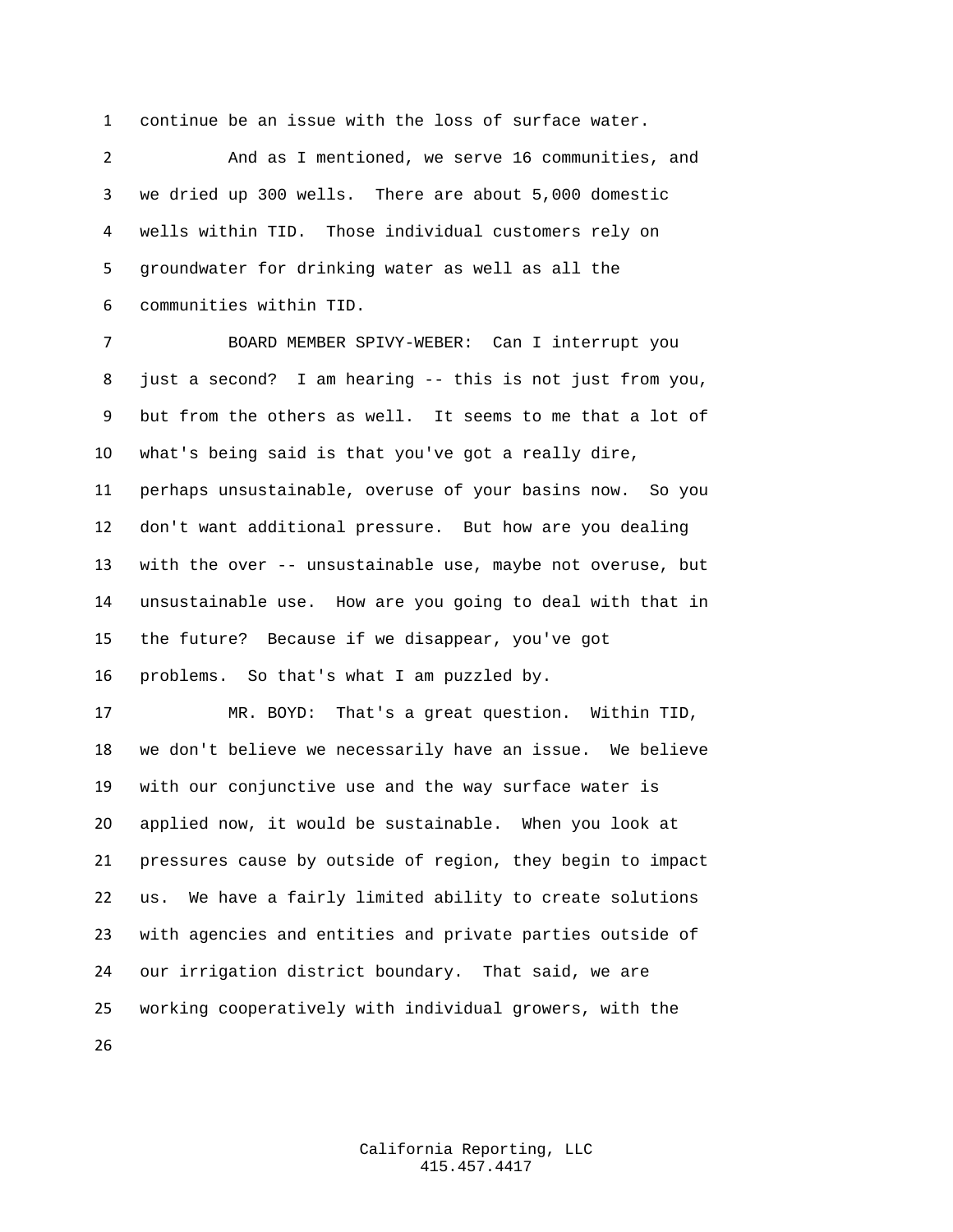Turlock Groundwater Basin Association. We are looking for recharge options on the east side using surface water today.

 As I mentioned, it's not just an agriculture problem. It's a domestic well problem. It's a drinking water problem for communities and individuals. The largest community we serve is the city of Turlock. I've asked the mayor of the city of Turlock, John Lazar, to talk about the potential impacts to the city particularly to recharge groundwater

 MR. LAZAR: Thank you, Steve. Thank you, Chairman, members of the Commission. I am happy to be here with you today. I am here today to tell you how important water is to my city and region and more specifically, the water from the Tuolumne River. Turlock is a special community for a number of reasons. We have 70,000 residents, but we also are the home of California State University Stanislaus, Blue Diamond Growers, and Colin Kaepernick, the quarterback for the San Francisco 49ers.

 CHAIRPERSON HOPPINS: And he's using excessive amounts of water?

 MR. LAZAR: In addition to being in the center of California geographically, it's part of the Central Valley known as the bread basket of the world boasting over 240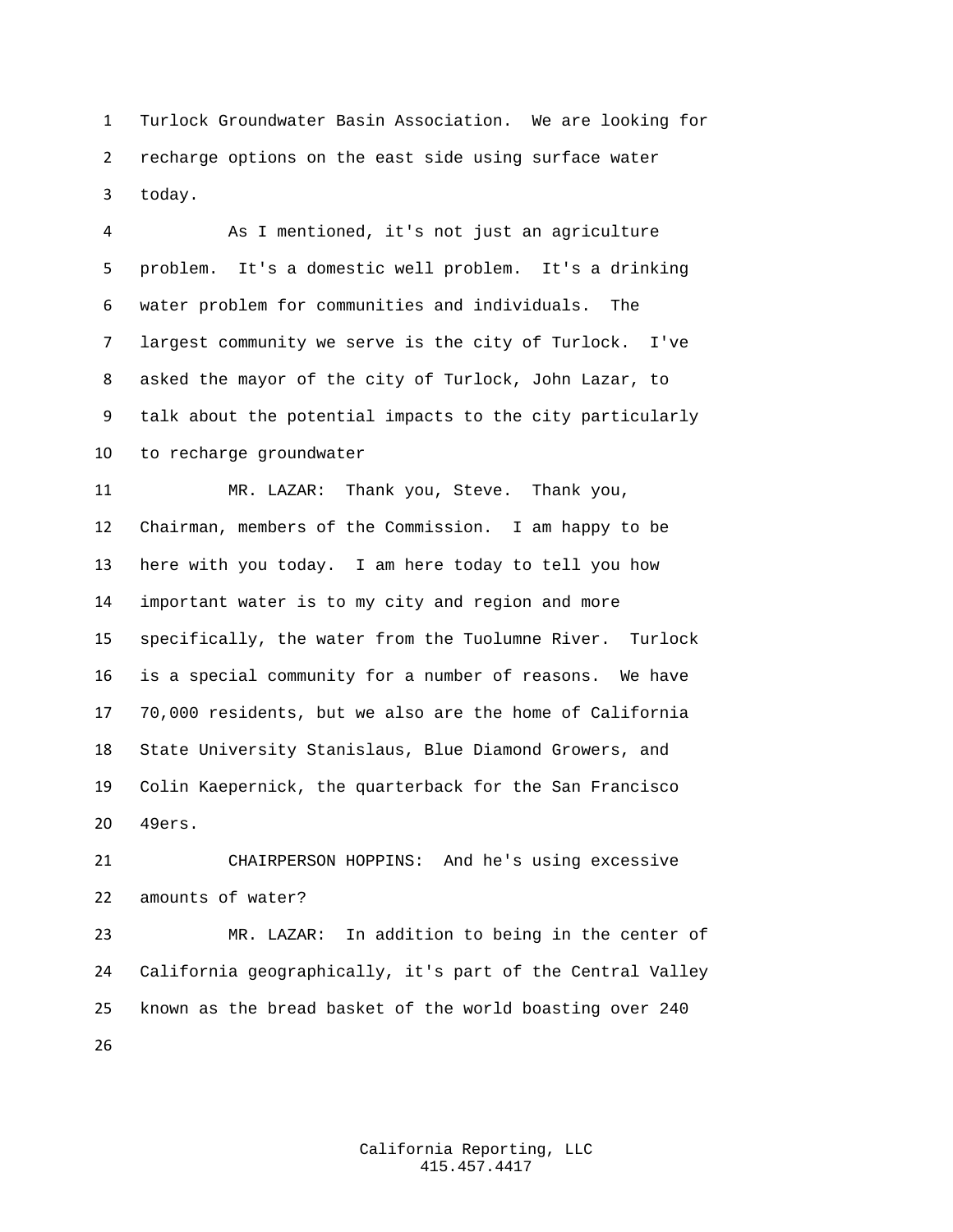agricultural commodities. It's population is very, very diverse, a cultural mix that makes the Central Valley much richer than its fertile soil, but our soils may in fact be thirsting for water if the proposal before you is considered and implemented. Our quality of life would become adversely impacted if the Commission does not balance this decision between fish and people.

 Like most San Joaquin Valley communities, Turlock is entirely reliant on groundwater for its potable water supply. Our local economy is linked to agriculture, not only ag commodities grown and produced in the region, but food processors that are located within the city of Turlock. Food processors are a significant source of employment for my city's residents. Recharge of our existing water well system has become increasingly low do the adjacent agricultural pumping.

 To comply with increasingly strict Federal and State groundwater environmental requirements, we decided to search for a surface water solution to our current groundwater use. And the city of Turlock has joined Stanislaus Regional Water Authority whose sole purpose is to obtain future surface water from the Tuolumne River in conjunctive use with the Turlock Irrigation District. This water would eventually supplant groundwater use in our city. And the city of Turlock has had productive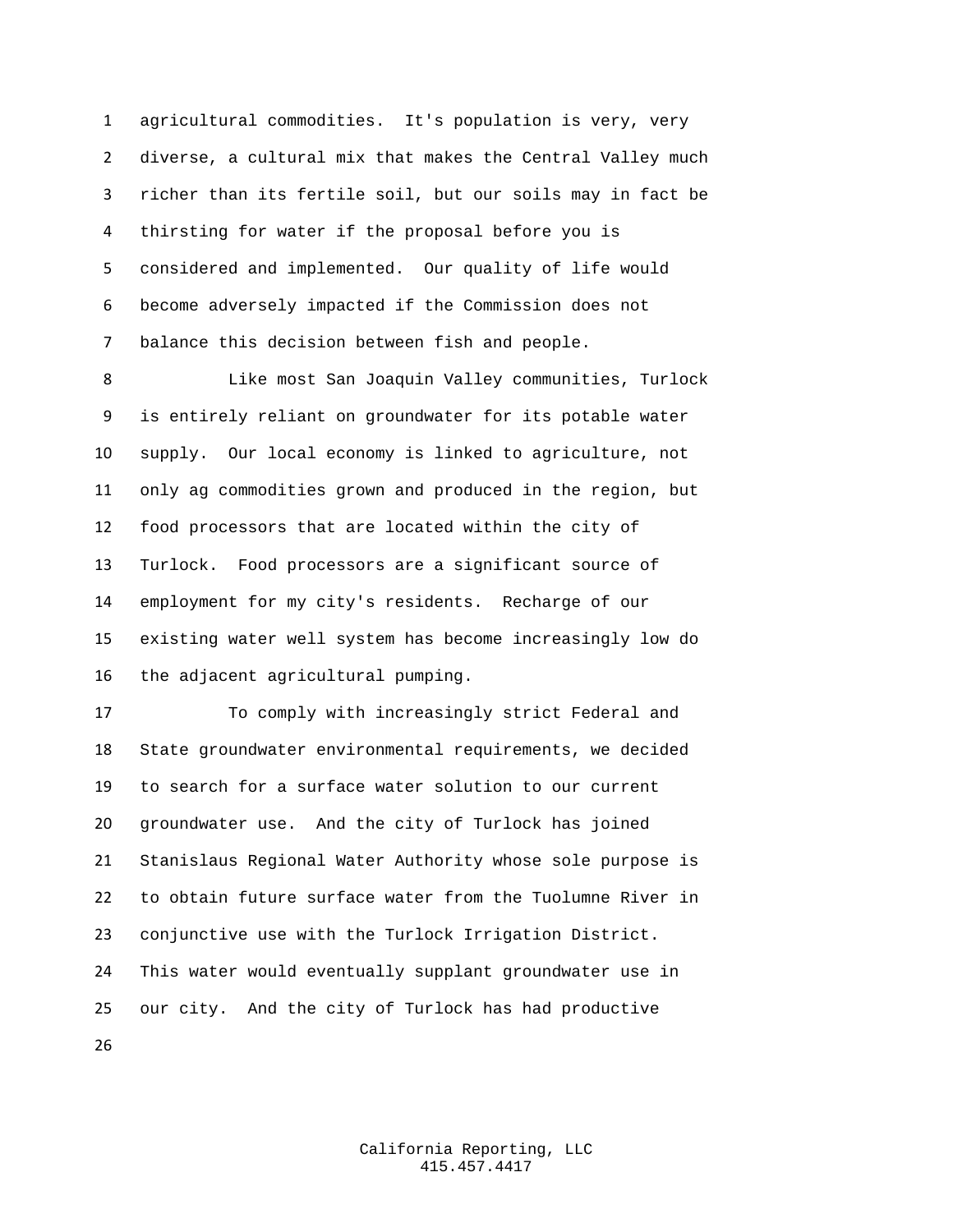discussions with TID to eventually treat water from the Tuolumne River for residential and industrial use. An agreement would include the cities of Turlock, Modesto, and Ceres.

 Turlock has always understood that we must be proactive in providing for our communities basic needs and become less dependent on state and federal sources for solutions. We felt the surface water facility has been a step in the right direction. However, the Substitute Environmental Document proposing potential changes to the Water Quality Control Plan as it relates to the San Joaquin Tributary Authority, and specifically to the city of Turlock future surface water opportunity, is detrimental to my city's vitality. Specifically, it would affect my city's future drinking water needs.

 Indeed, implementation of a recently updated Turlock general plan is contingent on obtaining water from the Tuolumne River. Unimpaired water flows released from the Tuolumne River will have adverse impacts on Turlock. I therefore encourage you to consider a more comprehensive and even scientific approach involving all stakeholders, including my city of Turlock.

 So Mr. Chairman, I request the Commission consider my comments before adopting the SED. The Central Valley and its residents' water needs must be respected in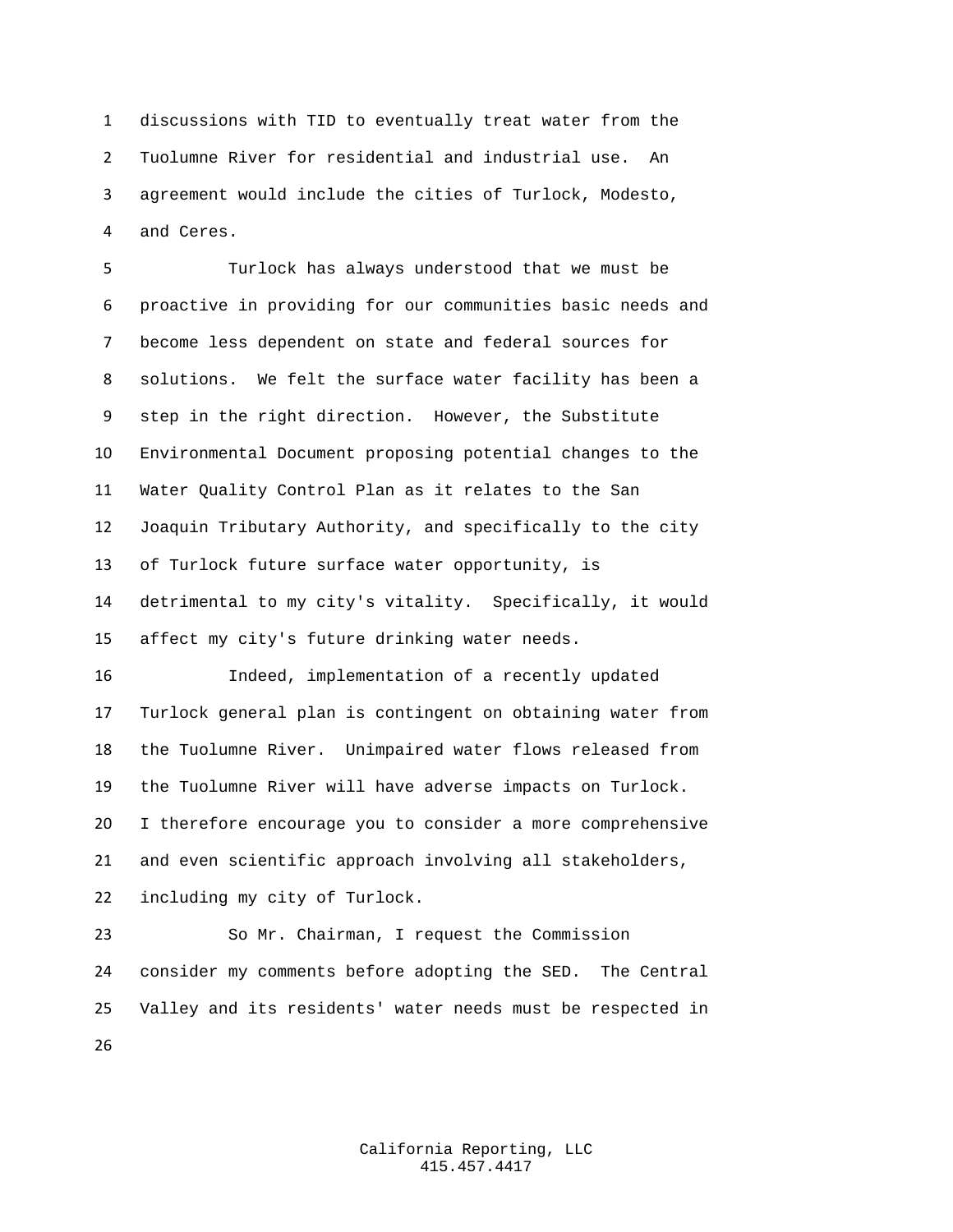your decision. Thank you for listening to me and for having us up here in Sacramento. Thank you.

 MR. BOYD: Thank you, Mayor Lazar. You also heard from the past two presenters, sort of the original envisionment of the irrigation district model were small family farms. Certainly, it's no different in Turlock. If you look at the parcel break down, nearly -- over 4,000 of our 6,000 parcels are 20 acres or less. There is not really corporate farming as we think about within California within TID. And when you consider the SED is fallowing farmland, it's really difficulty to imagine people with 20 acre parcels being able to fallow a portion of it independent of whether their crops are permanent or temporary. And much like Modesto, many of our crops are permanent tree crops.

 And it's also my personal belief that what has been called low-value crops, as was stated earlier, go to support the dairy industry. And I view those cows as permanent crops. Without the food, cows will die. And if they -- they will either have to be shipped away, or food brought in. And so I considered cows at you as permanent crops as I do trees.

 It's interesting when you look at the aggregate of all of those 20 acre parcels and the remainder on the chart, they support a billion dollar local ag industry.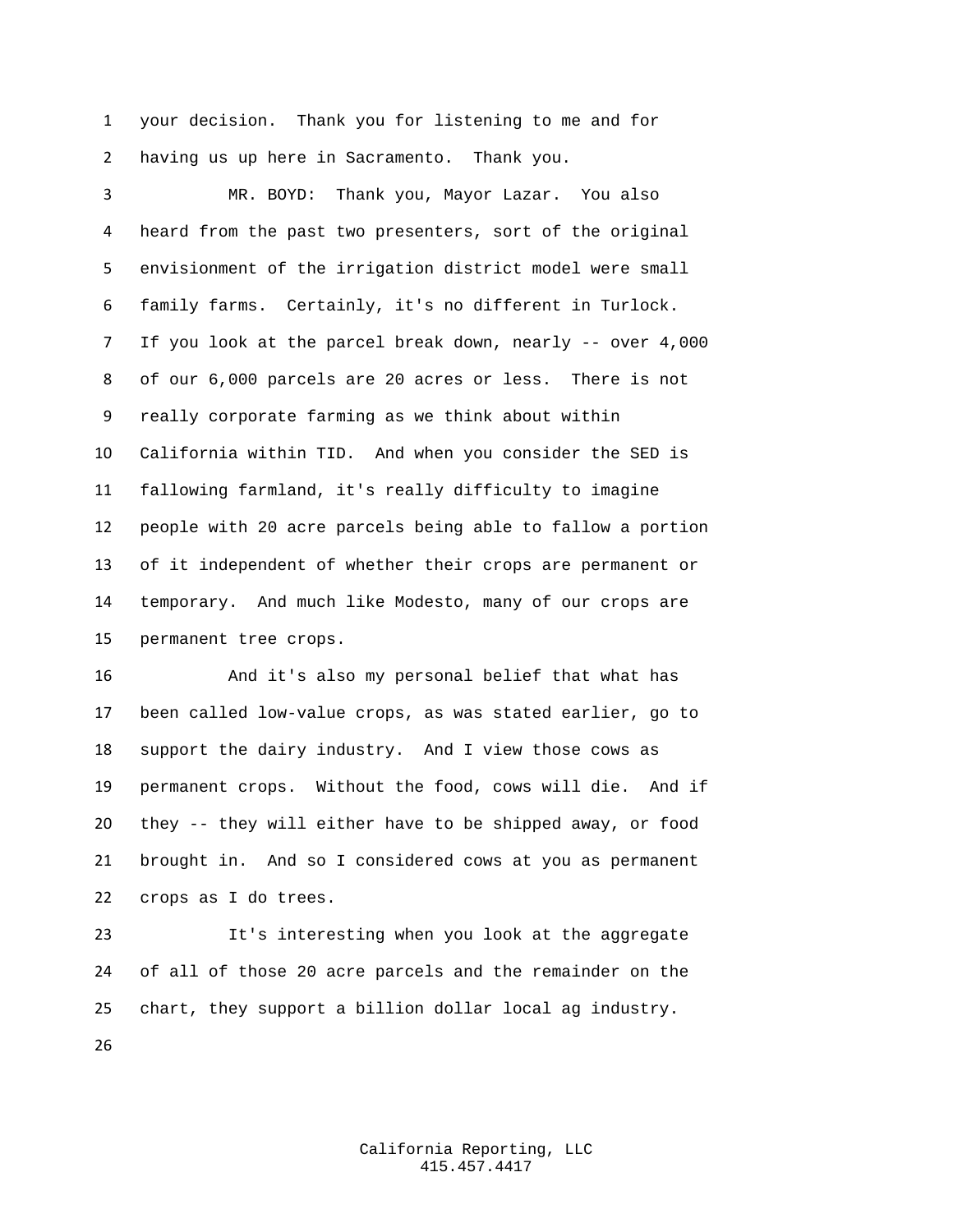And when you aggregate that and combine that with the support industry, you see that they are sort of inextricably linked together. And I've asked Mike Brem from SubHerb Farms, a herb processing plant within Turlock, to sort of to talk about that link, and why it's important to him.

 MR. BREM: Thank you, Steve. Thank you, Mr. Chairman, members of the Commission. Two disclaimers first of all. I can't claim in any way Colin Kaepernick. He doesn't work for us nor does his family, but he's a good kid and, he's from Turlock. And I have no fancy charts to put up for you either. I know that disappoints, particularly Mr. Chairman too but --

 SupHerb farms is not a nut processor, and it's not a dairy. We're actually a culinary herb processor. We grow, harvest, process and sell frozen herbs to food processors and food service customers throughout the world. And you might say, "Well why are you in Turlock?" Well, we're in Turlock because that's the only place, that little geographic area within about a 40 mile radius, is the best place in the world to grow culinary herbs. And I don't know care where it's at in the world, that's the best. And we're there for another reason is because of TID. We get reasonably priced electricity and water from TID, and that's why he started this business here 21 years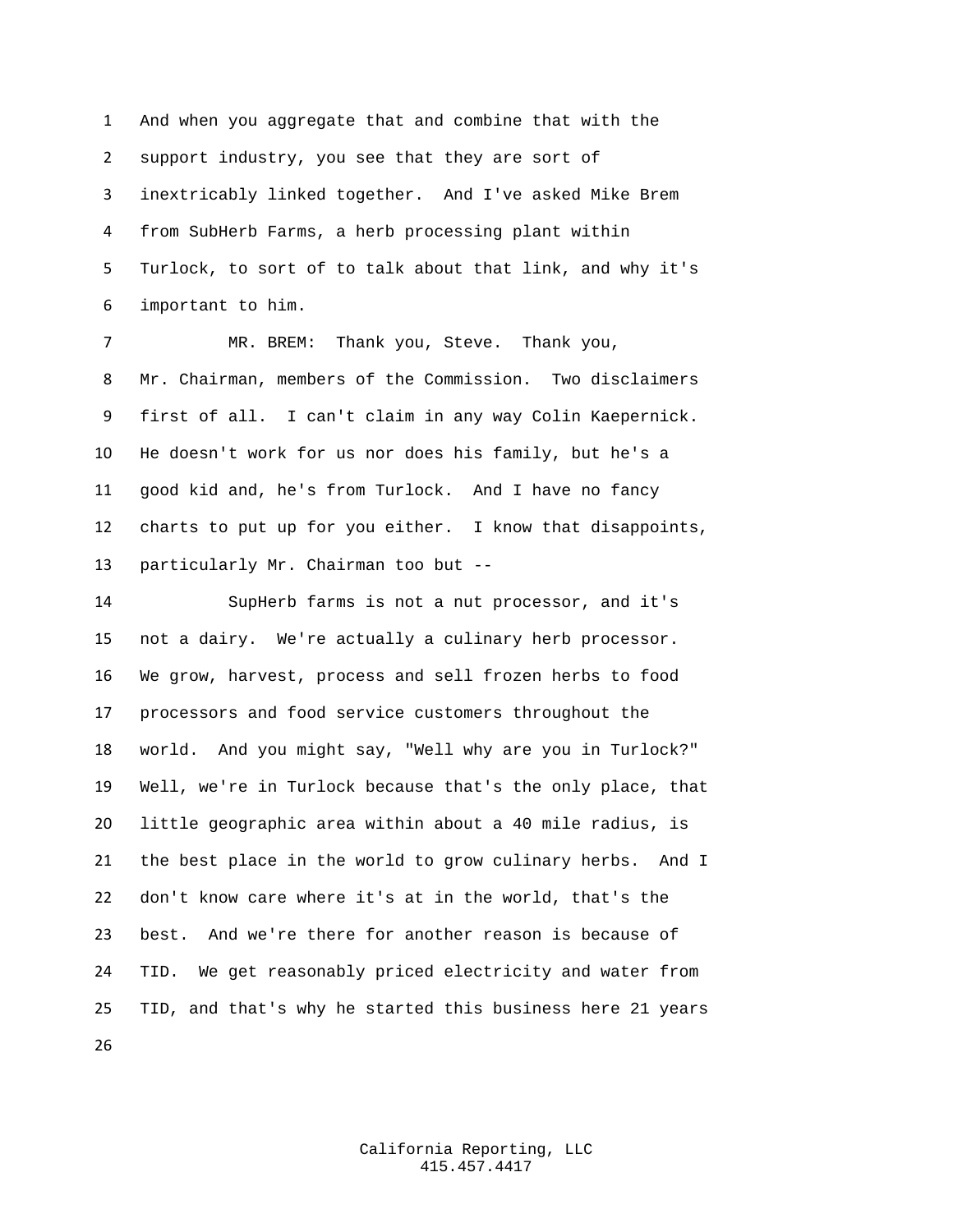ago.

 All of our raw material comes from about a 40-mile radius of our factory. Water is vital for our crops which have an economic ripple. As you know, farm suppliers, farm equipment, and most importantly jobs, jobs, jobs, which are vital in our area. SupHerp Farms is very committed to sustainability. We have recently been certified as GLOBALG.A.P, Good Agriculture Practices, which is quite an achievement in our business. All of our raw product is recycled.

 We've partnered with TID in 2010 for a 165,000 kilowatt solar system. I still think it's one of the biggest ones in Turlock, and we have determined our carbon footprint over the years. We know what it is, and we are trying to reduce that carbon footprint. I think not only is SupHerb Farms a good steward of the environment, but TID has been a good steward of the environment as well. And we are always proud to be partnered with them in those situations.

 Electricity is one of our largest cost components. We are one of the biggest electrical users in TID. We have been forced with rate increases, to fund a lot of sustainability projects that TID has taken on primarily because of AB 32. We're in a business where we can't pass costs along to our customers. Quite honestly,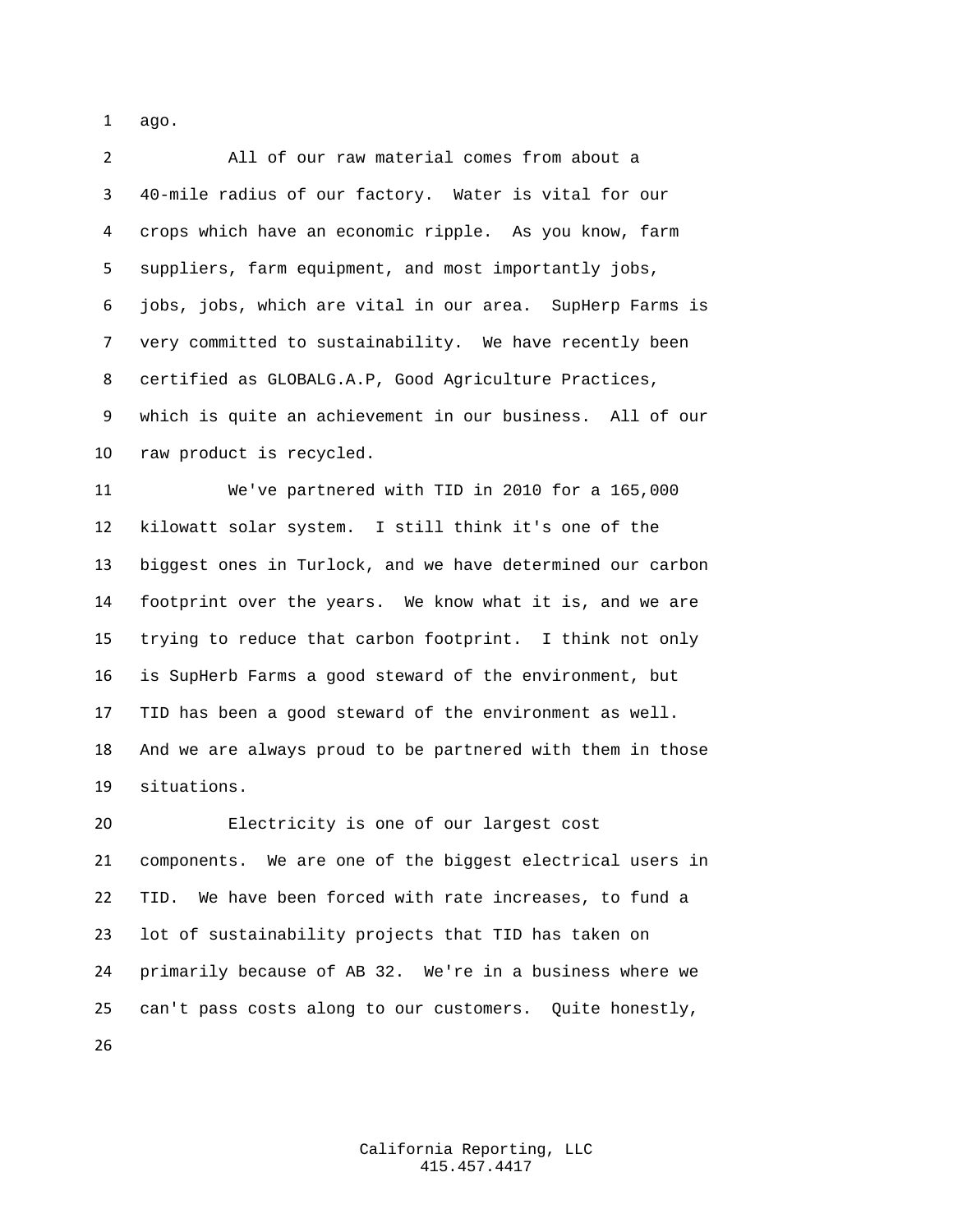they don't care about what happens in TID and our electrical rates. They just don't care. We have competition from throughout the world, and we have to remain the competitive. It's a very difficulty situation for us, and we would hope that the Board really consider other alternatives than what's been proposed today. So thank you very much for your time.

CHAIRPERSON HOPPINS: Thank you.

 MR. BOYD: And the final slide for you, you're going to hear this afternoon about a lot of stressors on salmon and the fisheries. And I just want to point out one sort of in setting the stage for others for Mr. O'Laughlin this afternoon. When you look at escapement related to outflow in the basin, New Don Pedro was completed and operational in 1971. And when you look at the chart on the left, it's a comparison or a relationship between outflow and salmon escapement. And when you look at that, you can see that there's about a 50 percent relationship between flow and escapement. In 1997, we entered into a FERC settlement which,

 in rough terms, doubled the outflow requirements in the basin for New Don Pedro. The result is a 30 percent relationship in flow to escapement. You heard yesterday that the Tuolumne River is one of the most studied rivers in the sate. We've been doing salmon spawning surveys and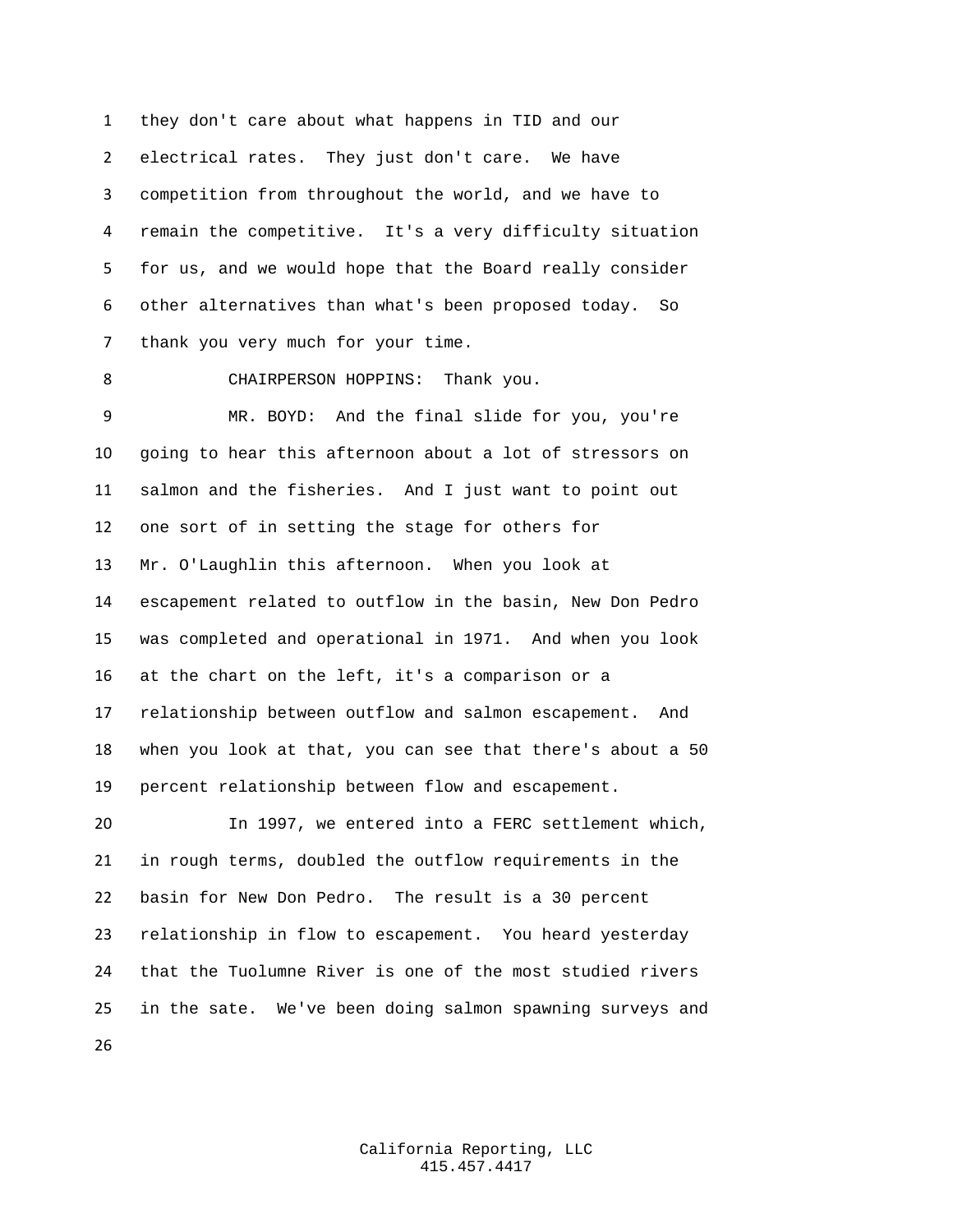escapement surveys since 1951, and I would encourage you and your staff to work with us. It's in all of our best interests for healthy fisheries, but flow is not always the answer. You're going to hear more on that later today. And with that, we would encourage you to take a look at the science and consider a more integrated approach to solving the State's issues. Thank you.

 CHAIRMAN HOPPIN: Thank you. How are you doing over there?

 MR. O'LAUGHLIN: Okay. Next up is the City and County of San Francisco, and Donn Furman will introduce the participants and lead the panel.

 MR. FURMAN: Good morning, Chairman and Members of the Board. My name is Donn Furman. I'm the deputy city attorney with City Attorney's Office of San Francisco. I am here representing the County's utilities commission. First, we want to thank the Board for the opportunity to be here today and also allowing us some additional time with the panel. Our conversation -- or our discussion is basically going to in adequacies of the SED. We have thoughts about which of the alternatives you should choose, but we don't plan on sharing with you today. That will be the subject, I assume, of another hearing.

 We had two main problems. The SED misrepresents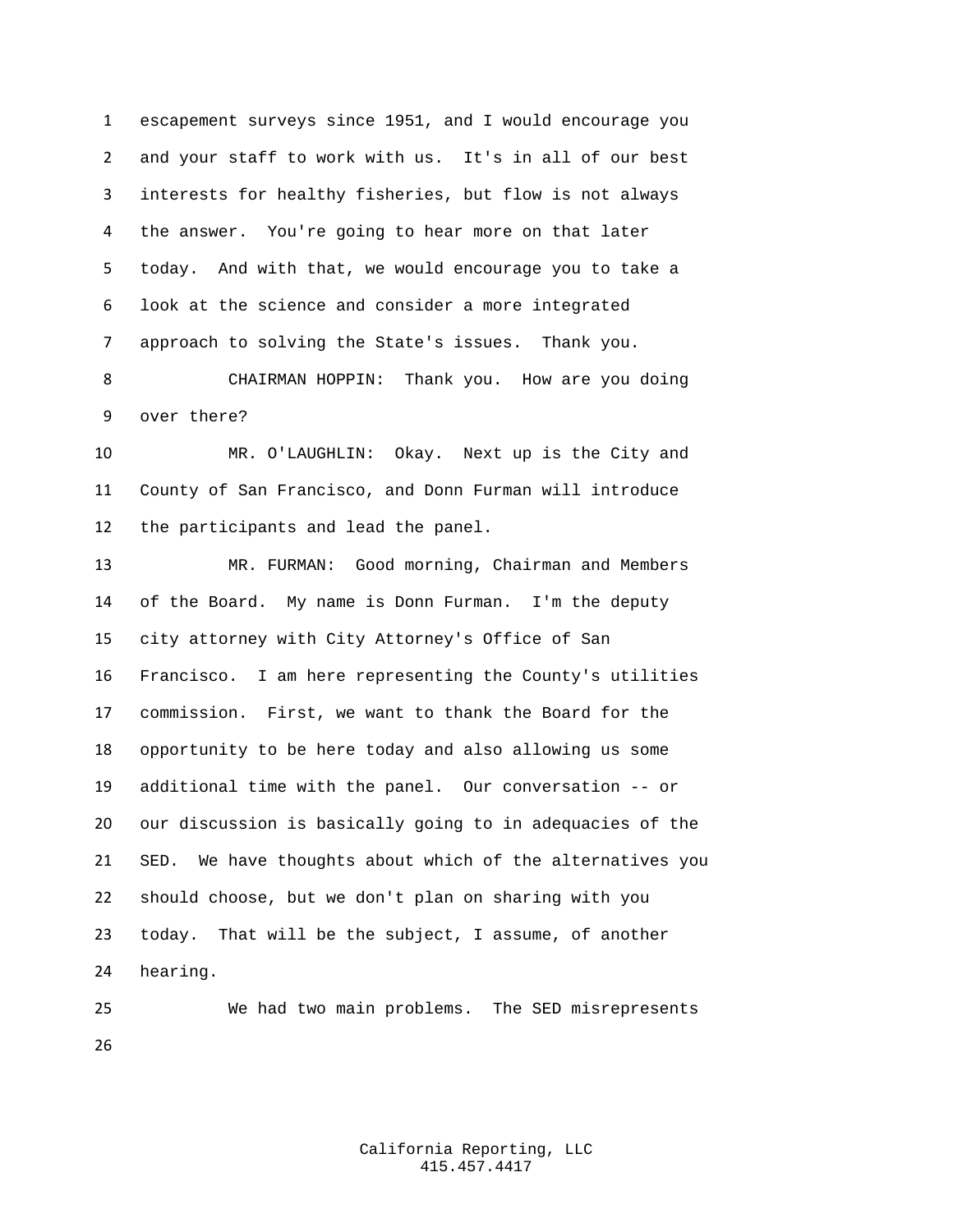how the water bank account works that San Francisco has with the Districts of Don Pedro. And the second issue, which is much more important, is it fails to disclose and analyze the impacts of your proposed lower San Joaquin River objectives on the Hetch Hetchy water supply on the economy of the Bay Area. We have other concerns, which we will give to the Board in written comments, but we're just going to focus on those two areas first.

 We're going to cover the following areas, then we'll cover the -- summarize the San Francisco public utilities regional water system and the existing and planned water supplies. I think it's been well over 20 years since San Francisco has appeared in front of this board, so we thought it might be worthwhile to talk a little bit about who we are and who we serve and how we get our water. I am going to describe the Raker Act and our agreements Modesto and Turlock irrigation districts. Dan Steiner, who is a consultant to the city, will describe the water supply impacts to San Francisco of a 35 percent unimpaired flow requirement during February through June, and then David Sunding, who is also a consultant, will discuss the economic impacts of water shortages that we would experience from 35 unimpaired flow objective.

 I now get to make the legal disclaimer -- I was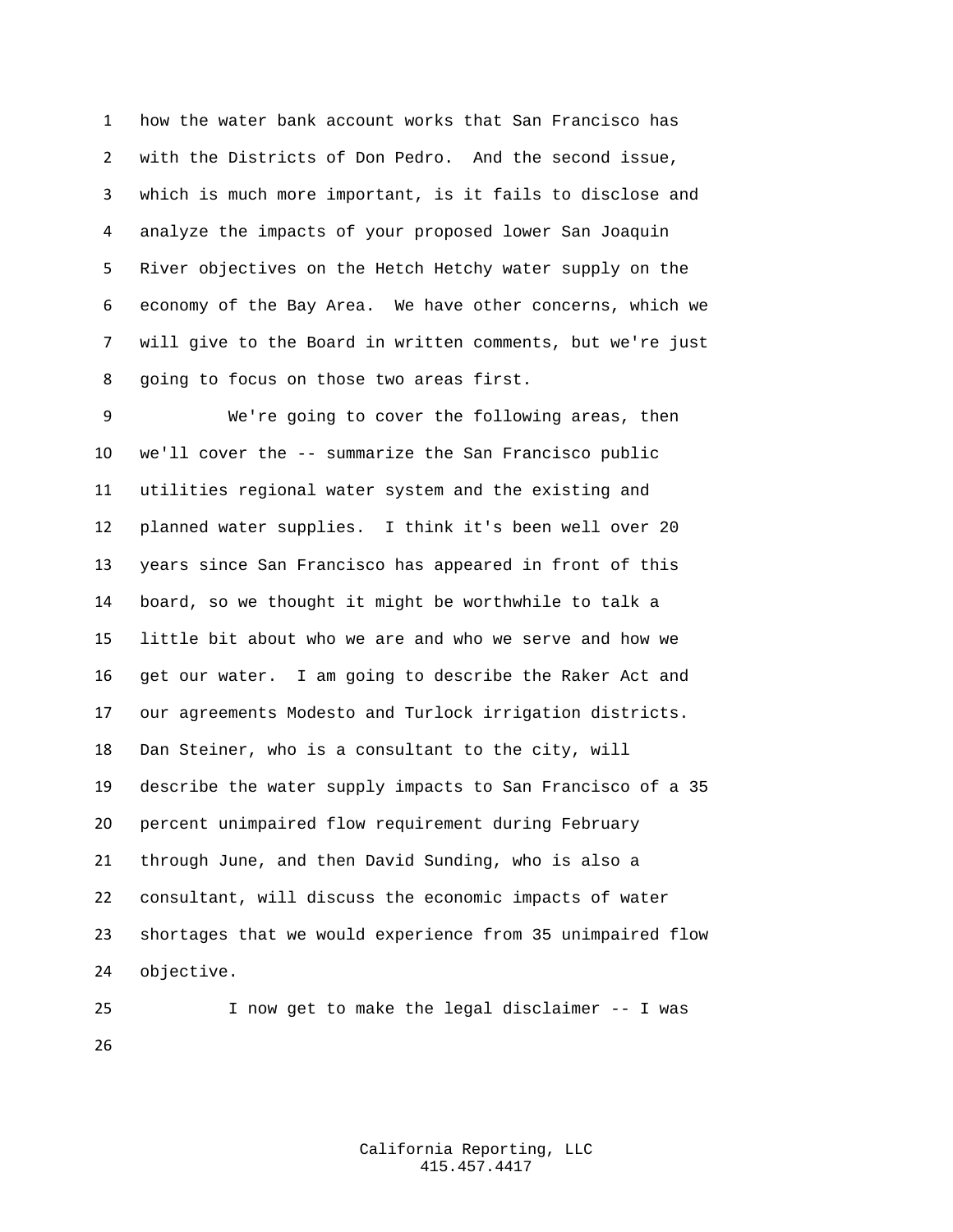going to make a joke here, but I'm not going to. My, counselor, my partner to my right, said it was in extremely. Well, if you have an erection that lasts longer than eight hours you should see a doctor. But anyway, that's the wrong disclaimer.

 Consistent with the SED's purpose to bracket the worst case assumptions and scenarios, we're going present a view of the Raker Act in the Fourth Agreement which is basically held by the districts and has been evaluated by FERC both in the 1995 in an environmental impact statement, and also during 2009 in the ALJ. However, in presenting this, I want to make the case that this interpretation of the Raker Act and the Fourth Agreement doesn't mean we waive any arguments to argue something different in a future proceeding. It's one that's in the public. We wish to present it to you today. We believe it presents the worst case scenario. In that sense, it's consistent with your staff's approached to pry to analyze worst case scenarios in the SED. And with that I will turn it over to Ms. Levin.

 MS. LEVIN: Thank you very much. I am Ellen Levin. I am the deputy manager for the water enterprise at the San Francisco Public Utilities Commission which is a department of the City and County of San Francisco.

 We own and operate a regional water system that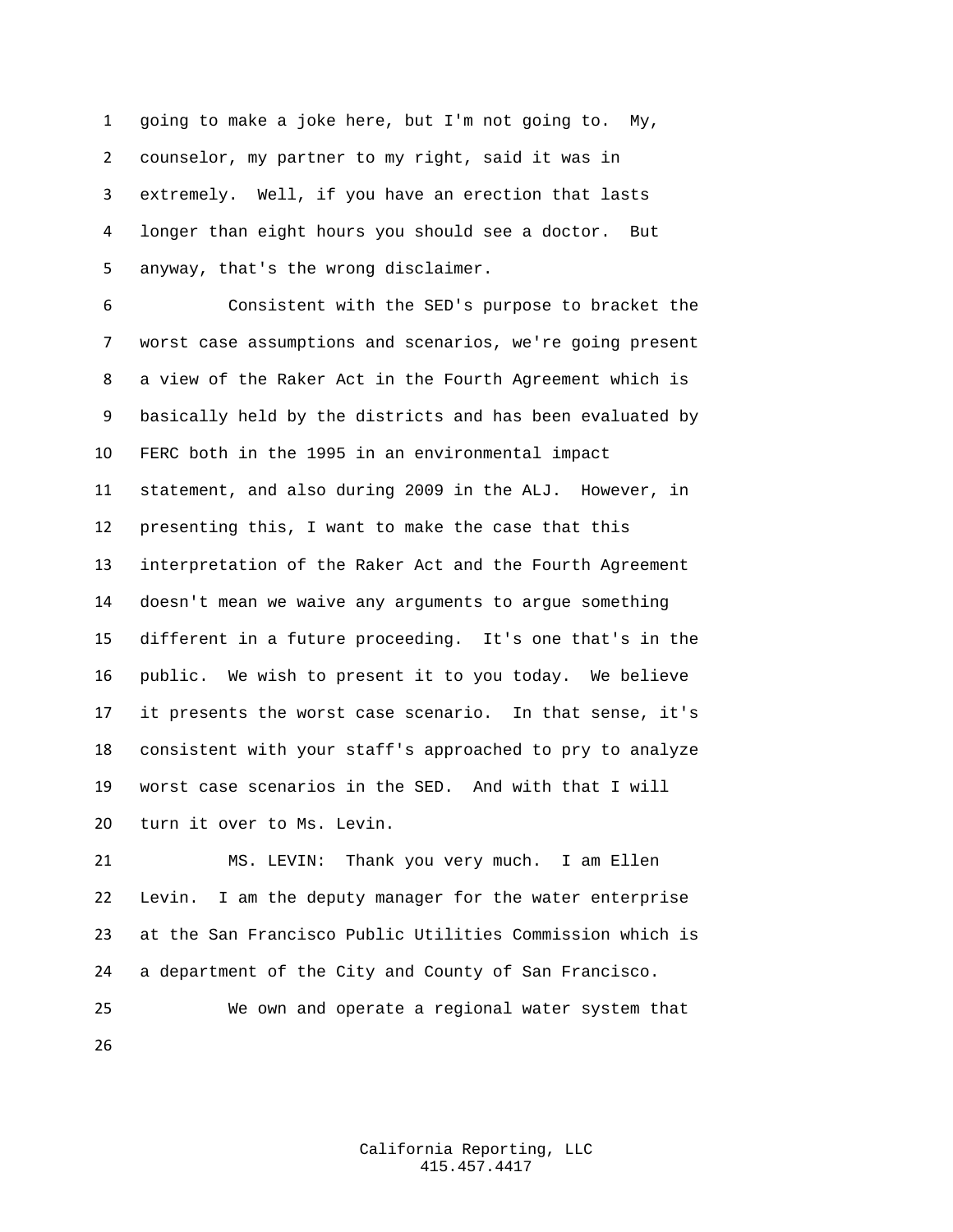serves 2.6 million people in San Francisco, San Mateo, Alameda, Santa Clara, and Tuolumne counties. The system is currently delivering an annual average of 238 million gallons per day. 85 percent of the water delivered is from the Tuolumne River through the Hetch Hetchy reservoir, and 15 percent is from combined Alameda and Peninsula watersheds through five reservoirs, which is Calaveras, San Antonio, Crystal Springs, San Andreas, and Pilarcitos. Important to note, however, that during dry years, the Hetch Hetchy system can be responsible for providing up to 93 percent of water that is supplied to customer during droughts. So those local watersheds are not generally productive in dry years. The Hetch Hetchy system also generates a peeking capacity of 400 megawatts of hydroelectric.

 Okay. The regional water system is operated under a water first policy which is codified in the water code, San Francisco's charter, and also San Francisco's water supply agreement with its wholesale customers. What this means is that we primarily serve and meet water supply. Our hydroelectric generation is a byproduct of that deliver.

 The SFPUC has level of service goals. One of our level of service goals is in non-drought years through 2018 to meet a demand 265 MGD. But in drought years, we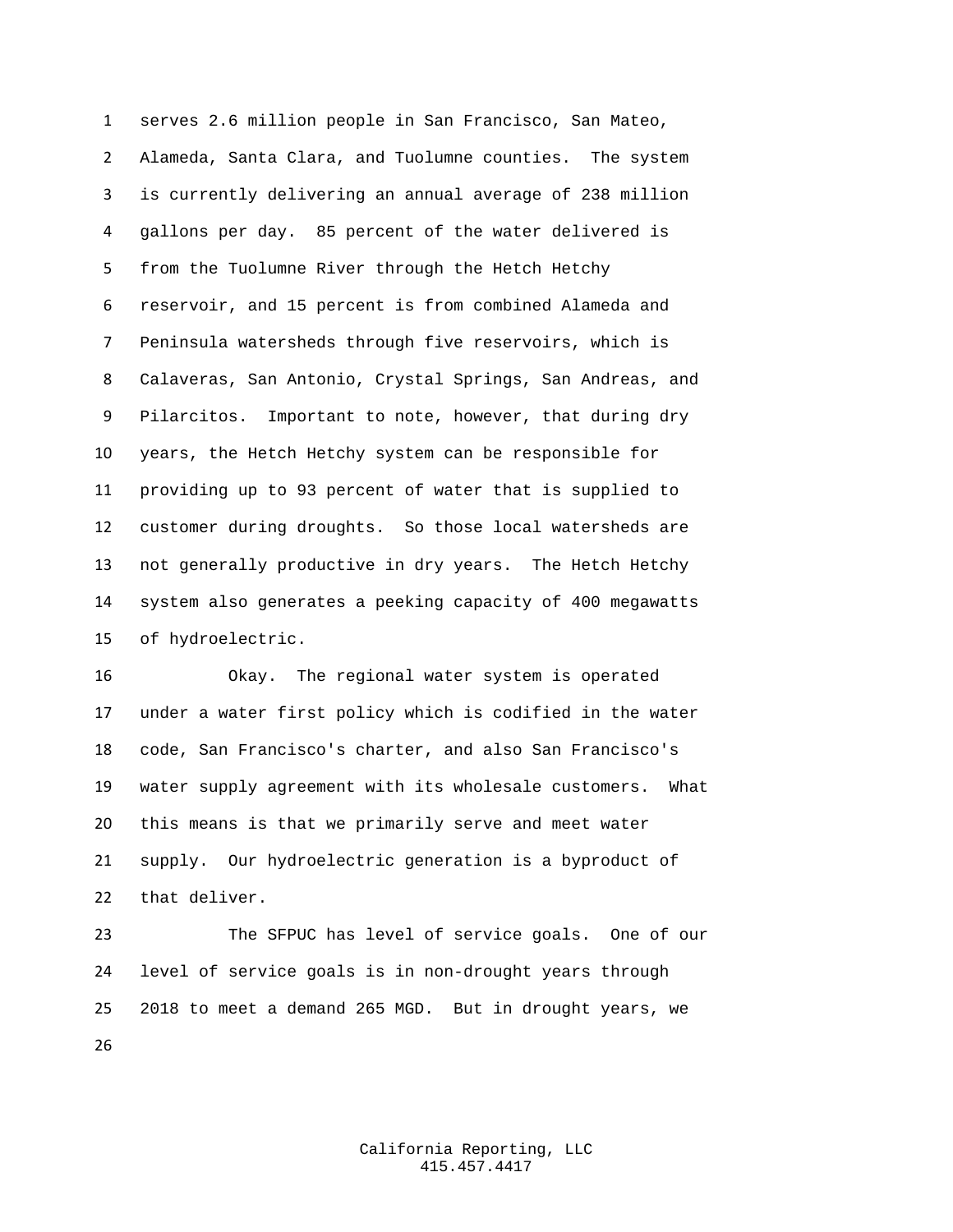have an objective of 80 percent reliability, which means no greater than 20 percent rationing in any one year. This means that all of our water supply planning has us planning only to reach 80 percent reliability, not 100 percent reliability. This is a decision that our commission made in 2009.

 In addition in meeting that reliability goal, the level of service goal is to improve the use of new water sources and drought management, including groundwater, recycled water, conservation, and water transfers. The water supply agreement that we have with our wholesale customers contains a water shortage allocation plan for shortages up to 20 percent, and I'll get into a little more detail of that later.

 Here is a map of our water customers. We provide retail water service to the City and County of San Francisco, Lawrence Livermore Labs, the San Francisco International Airport, and various other small customers outside of San Francisco. Our wholesale customer service area includes 27 wholesale customers, and you see there in Alameda, San Mateo, and Santa Clara counties.

 BOARD MEMBER MARCUS: The first order out of this is we get a new mouse for this room.

 MS. LEVIN: San Francisco's retail demand in the last fiscal year was 78 million gallons per day, and that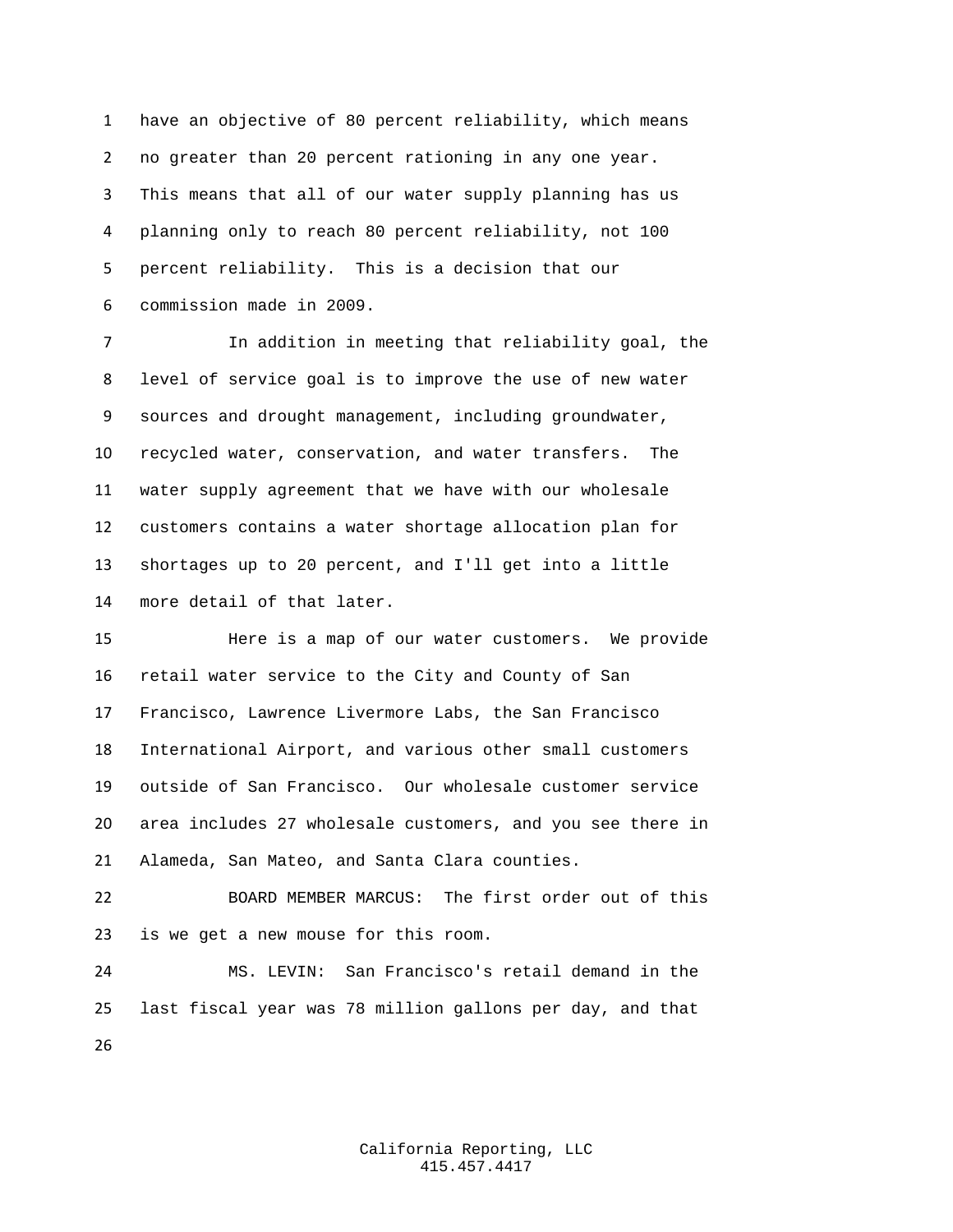was 96 percent of which came from the regional water systems supplies, and 4 percent from groundwater. Our wholesale customer service area demand was 221 MGD, and 64 percent of that came from the regional water systems. Since 1970, San Francisco has provided about 65 percent of the wholesale customers demand. The remainder of the demand comes groundwater, recycled water, surface water, and from other sources, principally the State Water Project and the Santa Clara Valley Water District. To note, 14 of 27 wholesale customers get a hundred percent of their supply from San Francisco.

 Here I just wanted to point out what our gross per capita. We do see water use in our service area as highly efficient. Here you see San Francisco's retail gross per capita use is 85.5 gross per capita per day, which is about half of the state average which is about 160.2 gross per capita per day. Our wholesale customers are slightly higher but still about 20 percent below the state average. Where the City of Sacramento is 20 percent above the state average. So again, highly efficient water use in our service area

 Her again just to show you what our per capita water use in the context of SBx-7-7 and our peers. This is provided by the California Urban Water Agency Water Supply Reliability Report. And as you can see, San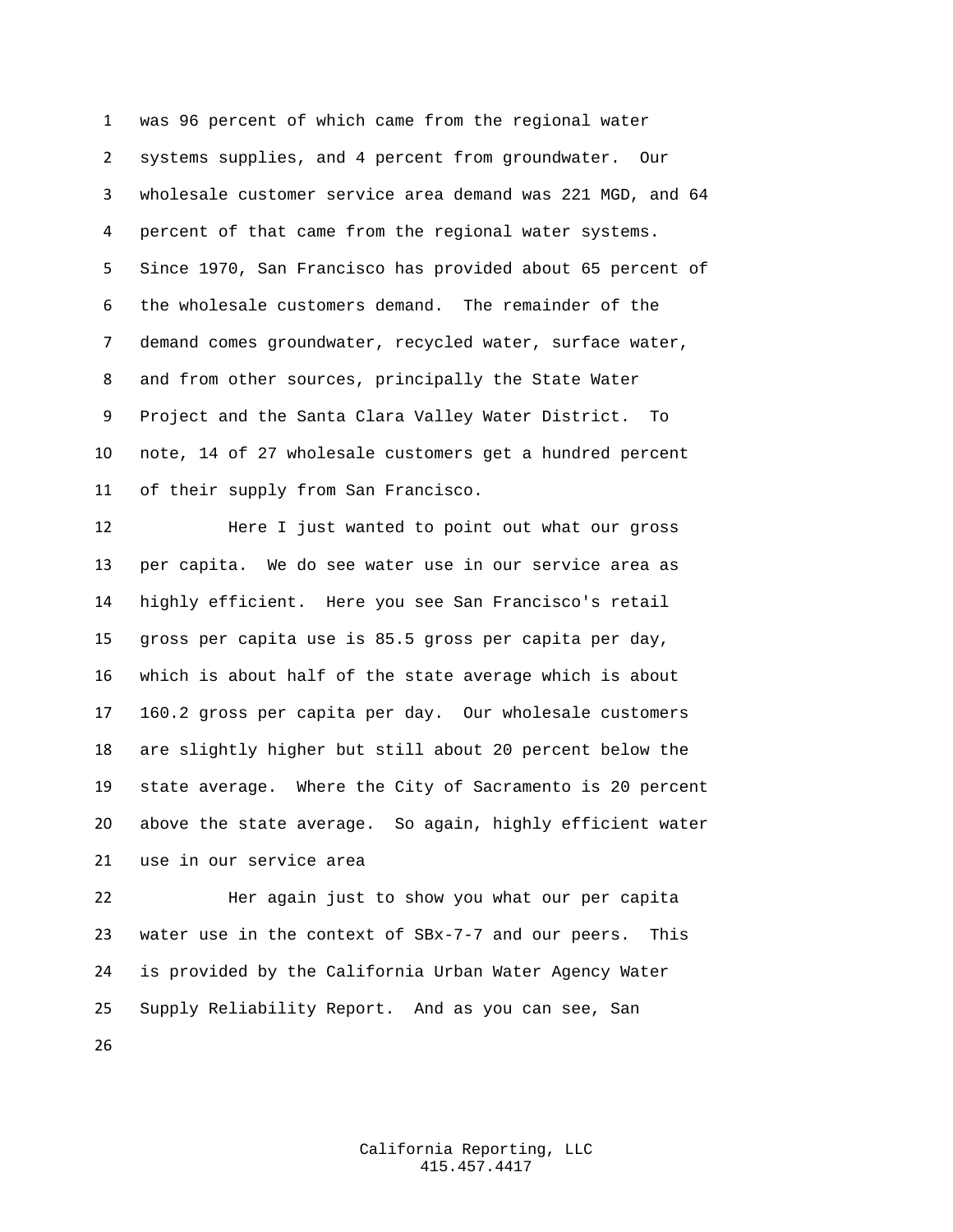Francisco is well below the average per capita use throughout the state. And we in fact don't have a water use target prescribed by SBx7-7 because we were below the 100 gallons per capita per day, but we have a goal of achieving another 22.1 MGD of conservation savings by 2035 despite where we are today, and that would be through passive and active conservation.

 Despite our highly efficient use in the service area, we do experience shortages right now as a result of drought, and with future demand coming on anticipate shortages. So our water shortage allocation plan that we have with our wholesale customers allocates water between retail and wholesale customers. The allocation plan describes that allocation up to a 20 percent shortage. However, the wholesale customers have an allocation agreement amongst themselves and certain wholesale customers can experience up to 40 percent rationing when our regional water system has a shortage of 20 percent.

 San Francisco is in embarking on, and has been embarking on, a program to develop water supplies to meet these shortages and to get us to 80 percent reliability. There is also future demand, both the retail and wholesale customers will have demand growth, and that requires the development of water supplies to meet that future demand. As I said, the SFPUC has been embarking on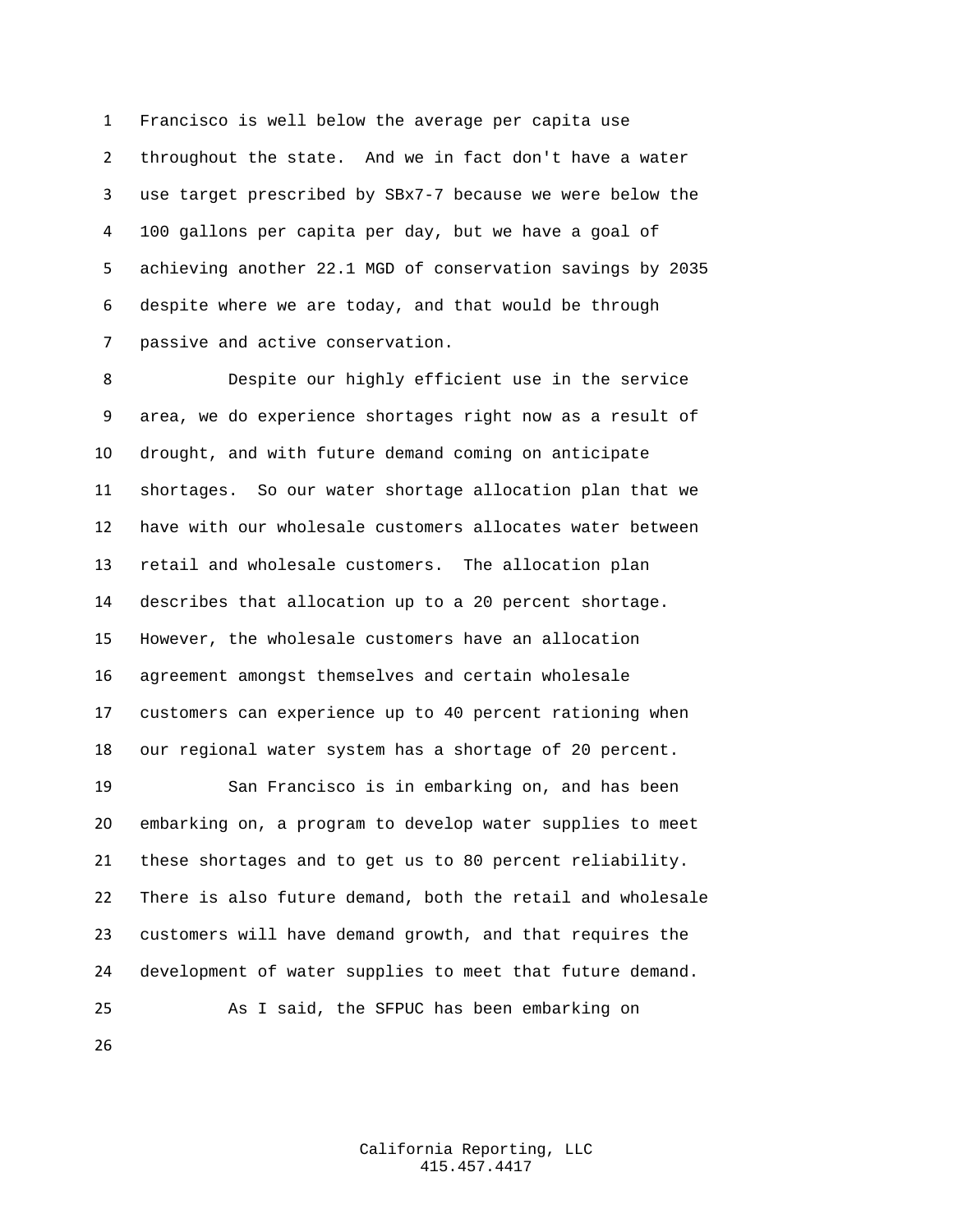several projects to meet the current water supply shortfalls during drought and future demand. We have recycled water projects under development. We've been investigating non-potable supply development in San Francisco including graywater reuse, rainwater harvesting, stormwater recapture, and foundation drainage. Our new headquarters building actually has a living machine, so in fact we are moving forward with many of these programs. We have a pretty good rate of participation in our rainwater harvesting program. We also have groundwater development in San Francisco. Moving forward, we just released our draft environmental impact report on a new groundwater program in San Francisco that would provide potable supply.

 Obviously, water conservation continues to be a major program for meeting future demand and offsetting future needs. We have a conjunctive use project, which we hope our draft DIR comes out within the next couple of weeks, that looks at a conjunctive use project in the Westside basin. This will provide the ability for a dry year water supply during drought. And we're also investigating regional desal. Water transfers has been an important component of our portfolio. We attempted to negotiate a water transfer with Modesto Irrigation District in this last year, and were unable to reach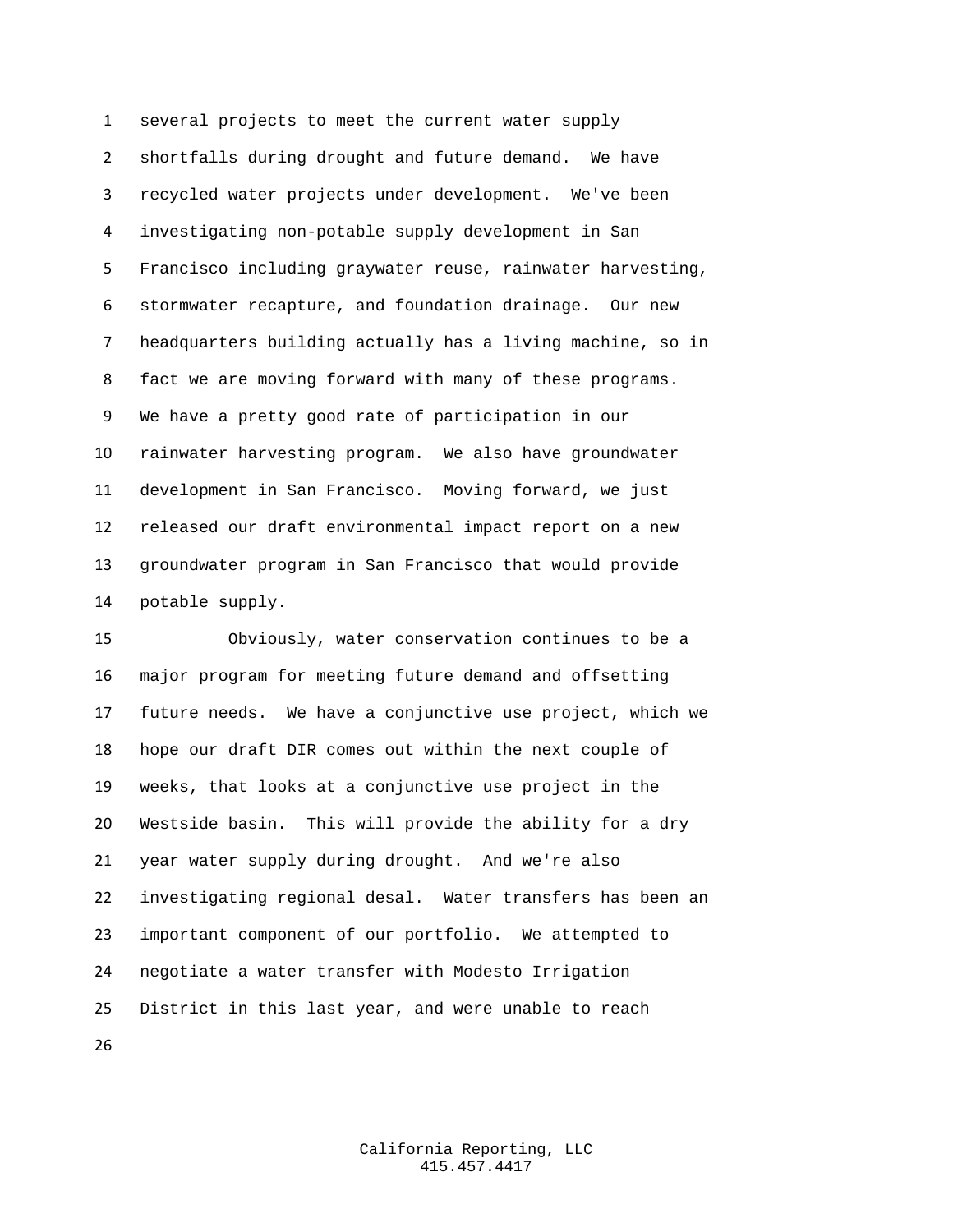acceptable terms between our commission and the board. So we're still looking, but it's an important element for just meeting really our drought needs now.

 Our wholesale customers have also been very active in developing alternative supplies. Like I said, they have their own set of needs. Their shortages during droughts can often be, as I said, up to 40 percent when the regional system is at the 20 percent rationing. And they also have future demand. They are implementing and have been implementing recycled water and groundwater projects for many, many years. They are looking at new opportunities to expand those projects. Also local capture and reuse, including rainwater harvesting and stormwater capturing, graywater reuse. Lots of activity in their conservation programs. They have some desalination projects that they've been investigating that are both coastal, bay water, and brackish groundwater desal, and also looking at water transfers.

 So hopefully that gives you a little bit of a background of who we are, and I am going turn it back over to Donn to now talk about the Raker Act and Fourth Agreement.

 MR. FURMAN: Great. Thank you, Ellen. Just for those that don't know what the Raker Act is, the Raker Act was a federal law past in 1913 that allowed San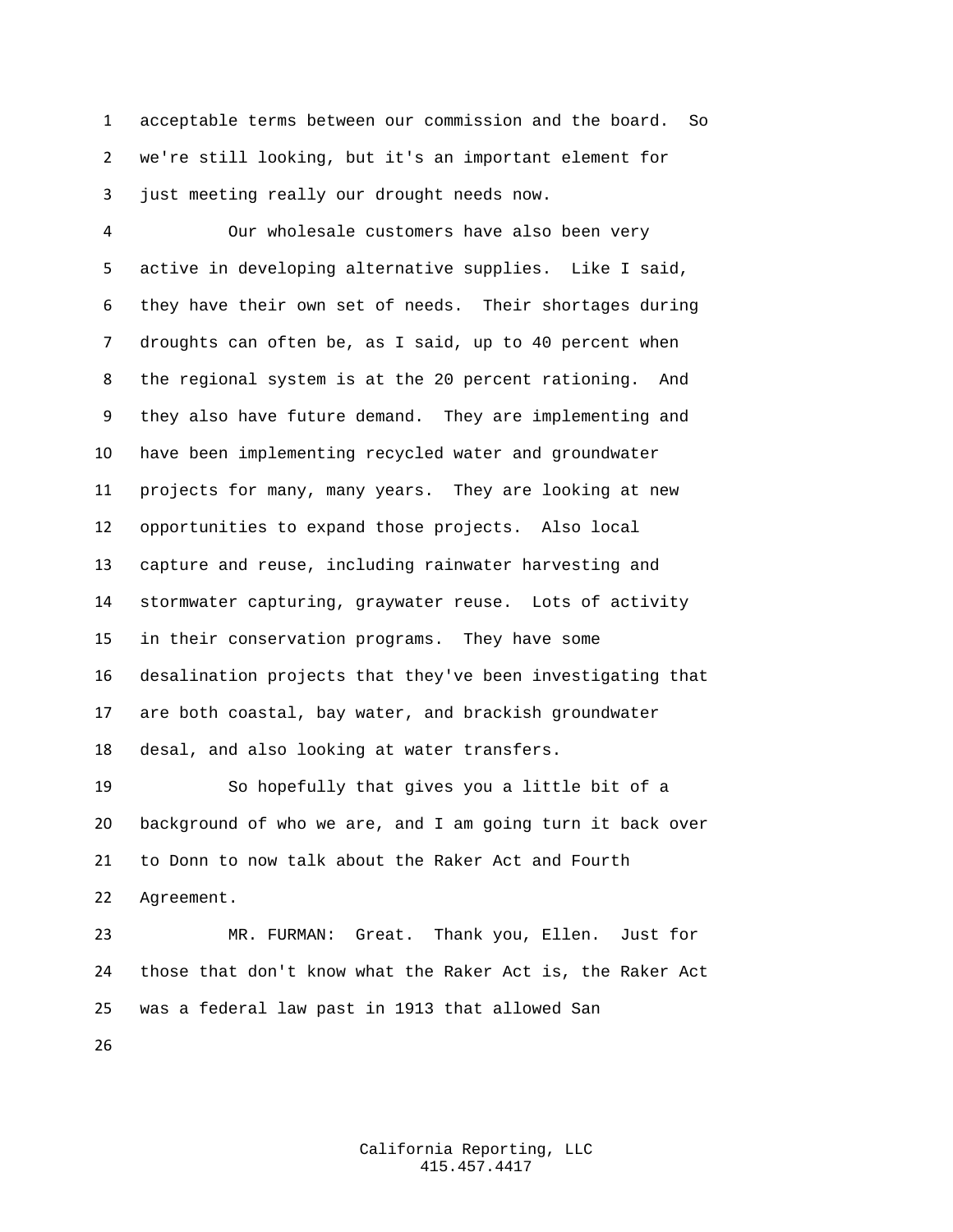Francisco -- or granted to San Francisco rights-of-way to build the Hetch Hetchy project in Yosemite National Park and Stanislaus National Forest. When the act was past, it had many, many conditions attached to the right of those -- or conditions to those rights-of-way. One of the most important which is that San Francisco releases water to meet the prior water rights of both Modesto Irrigation District and Turlock Irrigation District whenever such water can be beneficially used by the districts.

 San Francisco in addition releases an additional 66 cubic feet per second to satisfy other prior downstream water rights that are now included within the Districts water entitlements. The entitlement is determined on a daily basis. It's determined at La Grange Dam. It's determined by a calculation of natural daily flow. The natural daily flow defined as that flow which would exist in the river in absence of any dams. The release requirements that we currently have to meet the district entitlements is 2,416 cfs or natural flow, whichever is less at any time, or 4,066 cfs or natural flow, whichever is less, for 60 days from April 15 to June 13.

 This is the graph that depicts how that works on the river. This is the period 1986 through 1987. The red solid line you see going across, the lower part of that line represents 2,046 cubic feet per second. The top end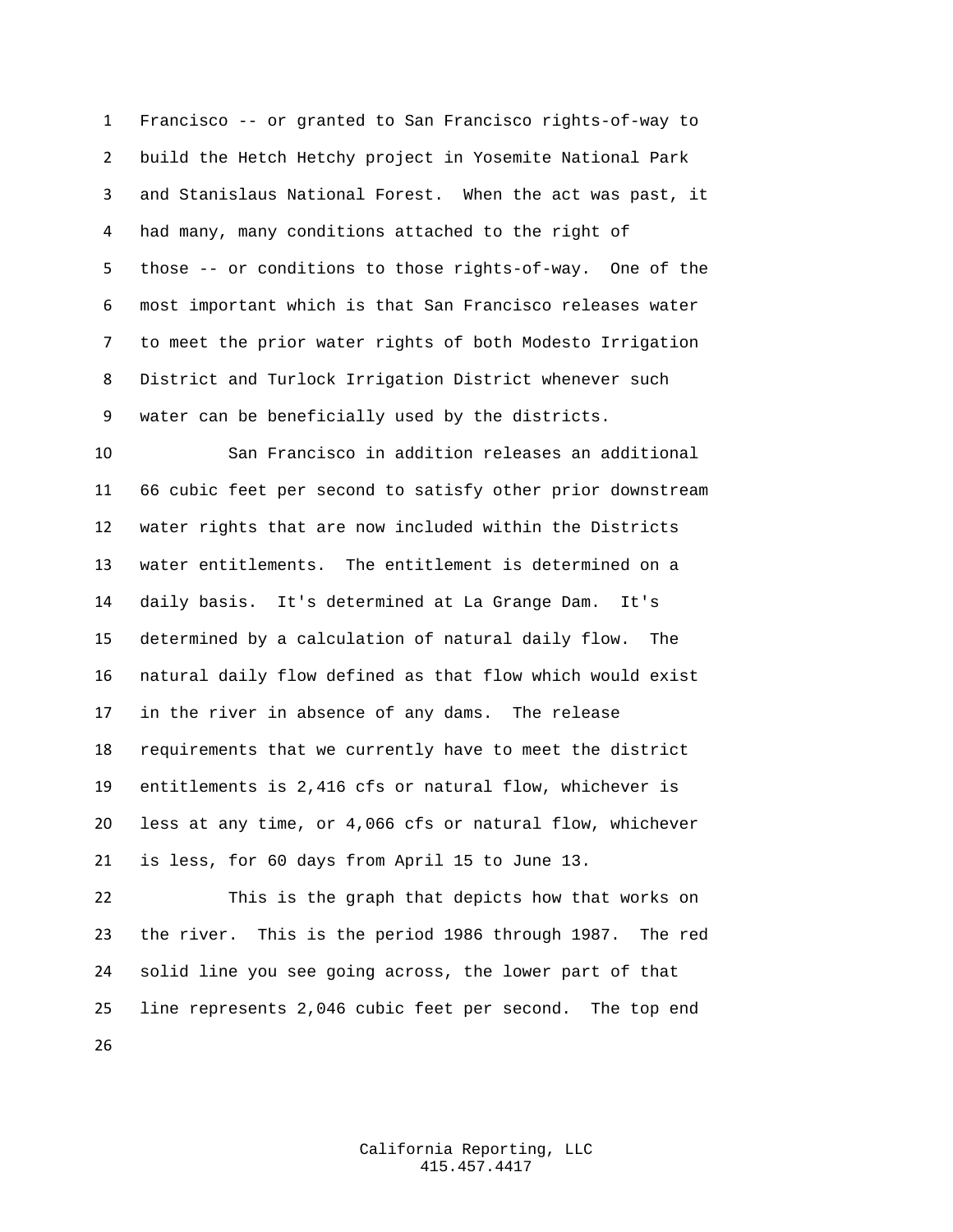of the hat represents 4,066 cubic feet per second during the 60 days I previously discussed. Everything that you see under -- and the blue line is the daily hydrograph on the river or daily calculation of natural flow. Everything you see above the red line belongs to San Francisco, but everything below the red line belongs to the Districts themselves.

8 A couple things to note about that. If you can see, the City's entitlement -- and this is drought period of time. I chose this specifically to depict the effect in a drought period in 1987 through 1992. And as you can see, the blue line rarely goes above the red line during those periods of time. 1989 it did; 1991 it did. But it rarely goes above that line. And it also happens to be the period of time in which you are considering a 35 percent unimpaired flow requirement be applied to the lower part of the river from the Tuolumne.

 The next slide depicts it the effect of that during that same period of time, 1987 to 1992. The solid blue column blue represent the total Tuolumne River runoff within that year. The green column directly next to it represents, the entitlement water available to San Francisco during that period of time. The green line going across represents the average during the drought, or roughly 151,000 acre-feet, which represents about one half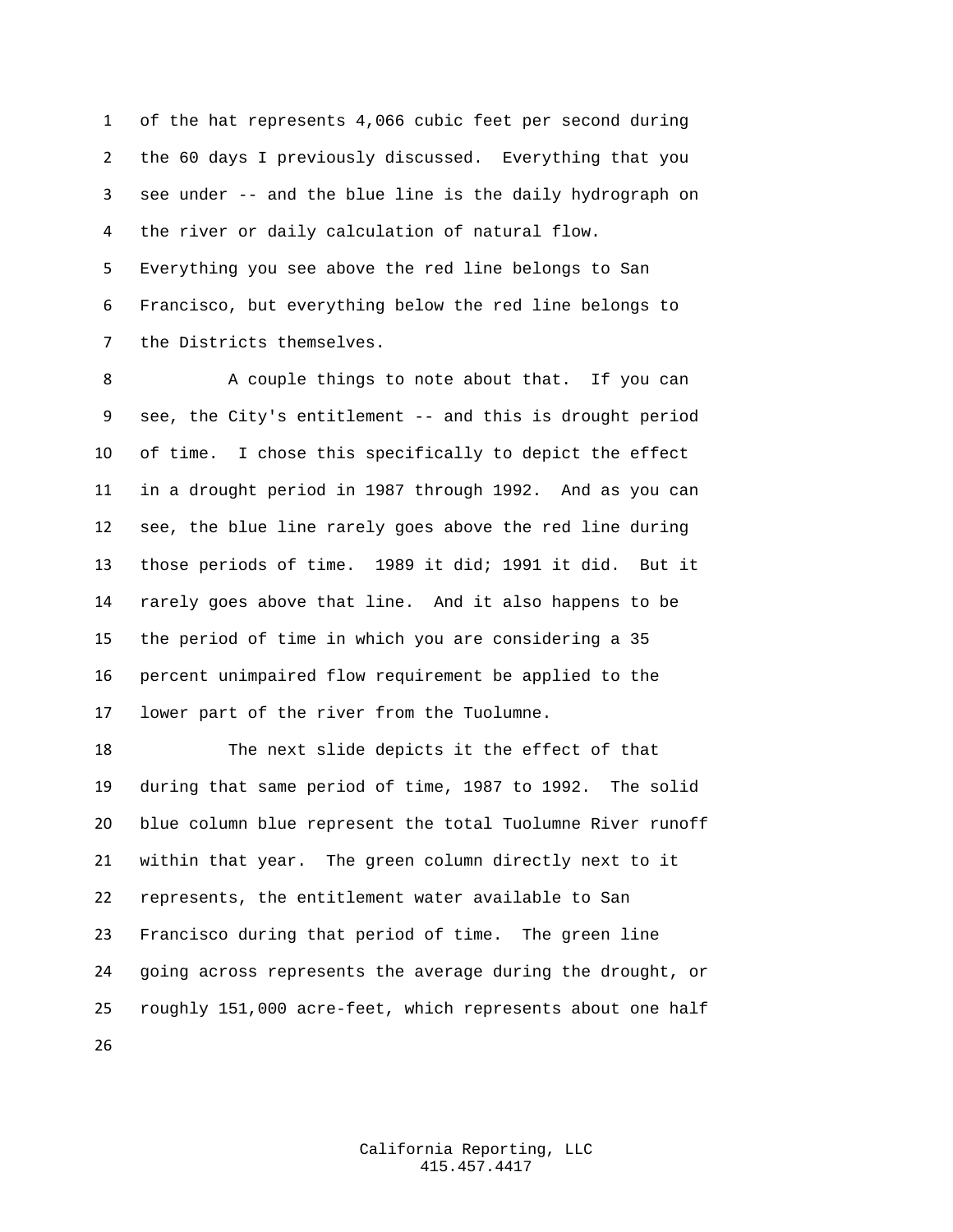of the water we divert to the City for serving those 2.6 million people. Vastly simplified, if the water bank were full -- and I'll discuss a little more about the water bank in a second -- we'd drain the water bank by the end of the drought, if not before.

 This is slide four. We talk a little bit about the Don Pedro project. At the time the Hetch Hetchy project was being considered, there were several elements to the project including additional dams within the water shed. There's a long history between the irrigation districts and San Francisco. We have not always cooperated as well as we do today. We have a series of agreements that settled lawsuits that we had for 30, 40 years over how to deal with our respective water rights. Those are now embodied in four agreements that kind of define our relationship.

 The most important of those agreements is the Fourth Agreement, which deals with Don Pedro. San Francisco paid well over half the construction cost of Don Pedro. That was in order to be able to have the ability to prerelease to the districts their Raker Act entitlements. That Fourth Agreement sets the obligation between the parties. The Districts own and exercise exclusive control of all the water released by Don Pedro reservoir. The City exercises no control. We don't have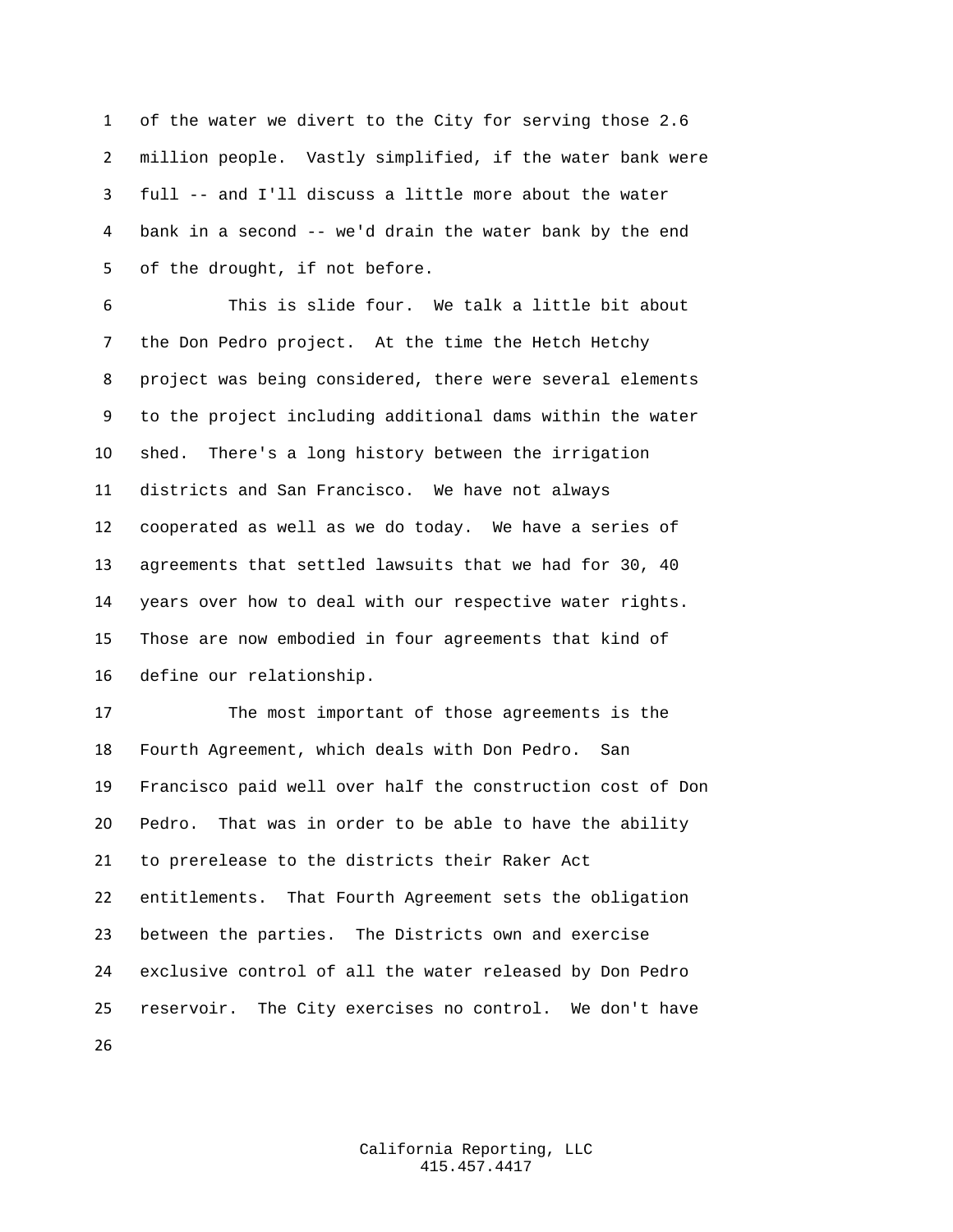the ability to tell them release another 35 cfs on this day; don't release 35 cfs. The water in the reservoir belongs to them. They hold all the water rights at the reservoir. Many of those water rights were received from you when they applied for the rights to build the project and control water. San Francisco has neither the right nor the ability to physical divert water from Don Pedro reservoir nor Hetch Hetchy reservoir.

 The most important benefit to the City out of the construction cost that we contributed and our agreement with the Districts was the ability to be able to establish the water bank. The City basically pre-releases water to the Districts that they then store in that reservoir and can draw and use as they see fit. The water bank allows San Francisco to deliver water to itself at a time when it otherwise would have to bypass flows. In the absence of the water bank, the Districts would be entitled to the Raker Act entitlements, and the City would either have to bypass it through its reservoir or release it.

 I am going to give a brief description of the water bank because it's confusing. I'd be happy to explain in more detail later, but I just want to give an example to give you a flavor for how it's administered on a daily basis. We have the ability to get a credit in the water bank on a daily basis. The water doesn't belong to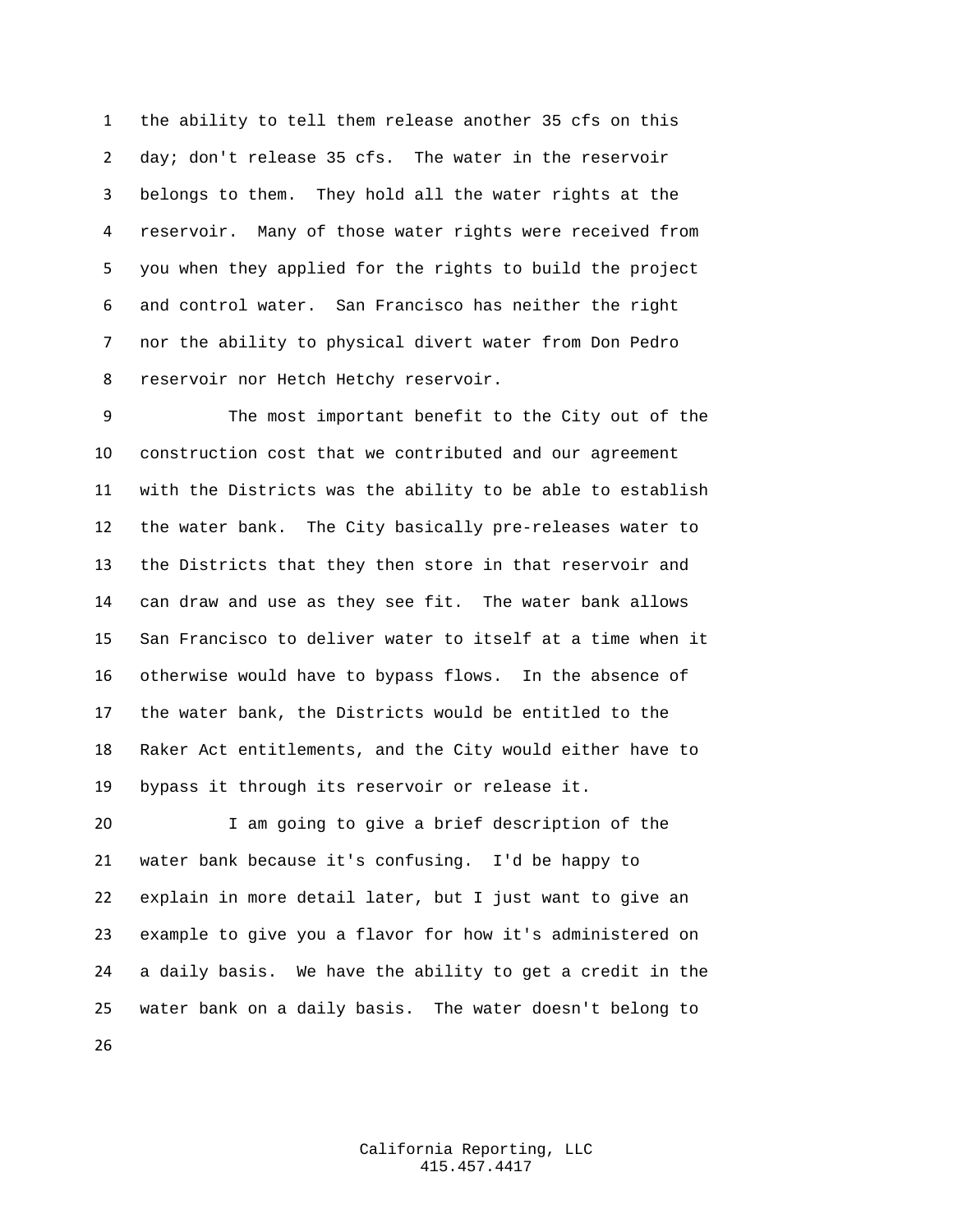us, but we get credit against the Raker Act requirements.

 So for example, if the river is flowing -- the calculated unimpaired flow at Le Grange, natural daily flow -- is calculated to be 2,000 cfs and there's 2,500 cfs coming into Don Pedro, the City gets during that day a 500 cubic feet per second credit into its water bank. If on the other hand only 1,500 cfs is flowing into Don Pedro and the calculated District entitlement is 2,000 cfs, the water bank is reduced by 500 cfs. Basically, that's how the water bank works on daily basis. The city's control of the water bank can be achieved through operation of its own project, but once the water is in the reservoir, it belongs to them. It's theirs to do with as they see fit. One of the points that I want to make about that

 is we -- because of that graph that you saw, we're very heavily dependent on storage, system storage, including the water bank. Even though we don't have the right to store there, it allows to us take more water at Hetch Hetchy than we otherwise could to deliver to the Bay Area. Because we're so heavily on storage, when you hit a period of time like 1987 to 1992, the drought period, we draw very heavily on that storage over time because our entitlements are so low.

 San Francisco may have a maximum water bank balance at any time of 570,000 acre-feet. It's quite a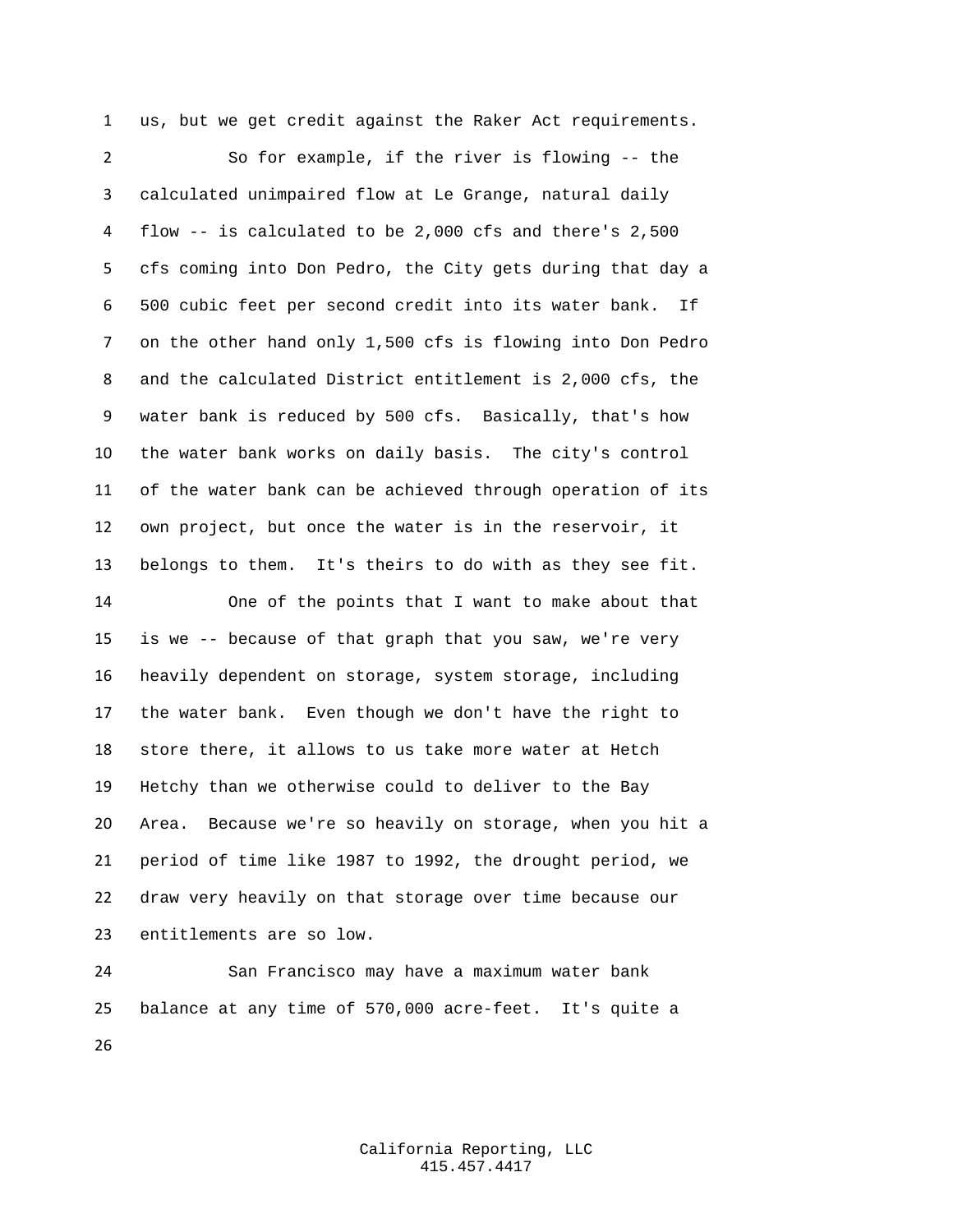bit of water. We have a right to an additional credit of 170,000 acre-feet, but only during the period of time that Don Pedro can encroach into the flood control space. Generally, that's a period of time between April 27th and October 7th. And the reservoir has to physically encroach. So if the reservoir is down at 1 million acre-

 feet, and we go up from there until we actually get into the top 360,000 acre-feet -- I'm sorry, until we get into that top 340,000 acre-feet, we don't have a right to an additional credit.

 We can't have a negative account in the water bank without the Districts' prior consistent. I should point out that we requested the right to do in 1990, and the Districts refused. They have good reasons for refusing when they do I'm sure, but it's not a wink wink, nudge nudge arrangement with the Districts that we can go negative whenever we choose to. We do have to ask for prior consent, and the Districts do have discretion to say 

no.

 One of the reasons we're here today is that one of the issues that remains from our four agreement is that there was concern about what future fish flow requirements might be under FERC orders. And the City and the Districts agreed that if the Districts' water rights were being impacted to meet future fish flow requirements

> California Reporting, LLC 415.457.4417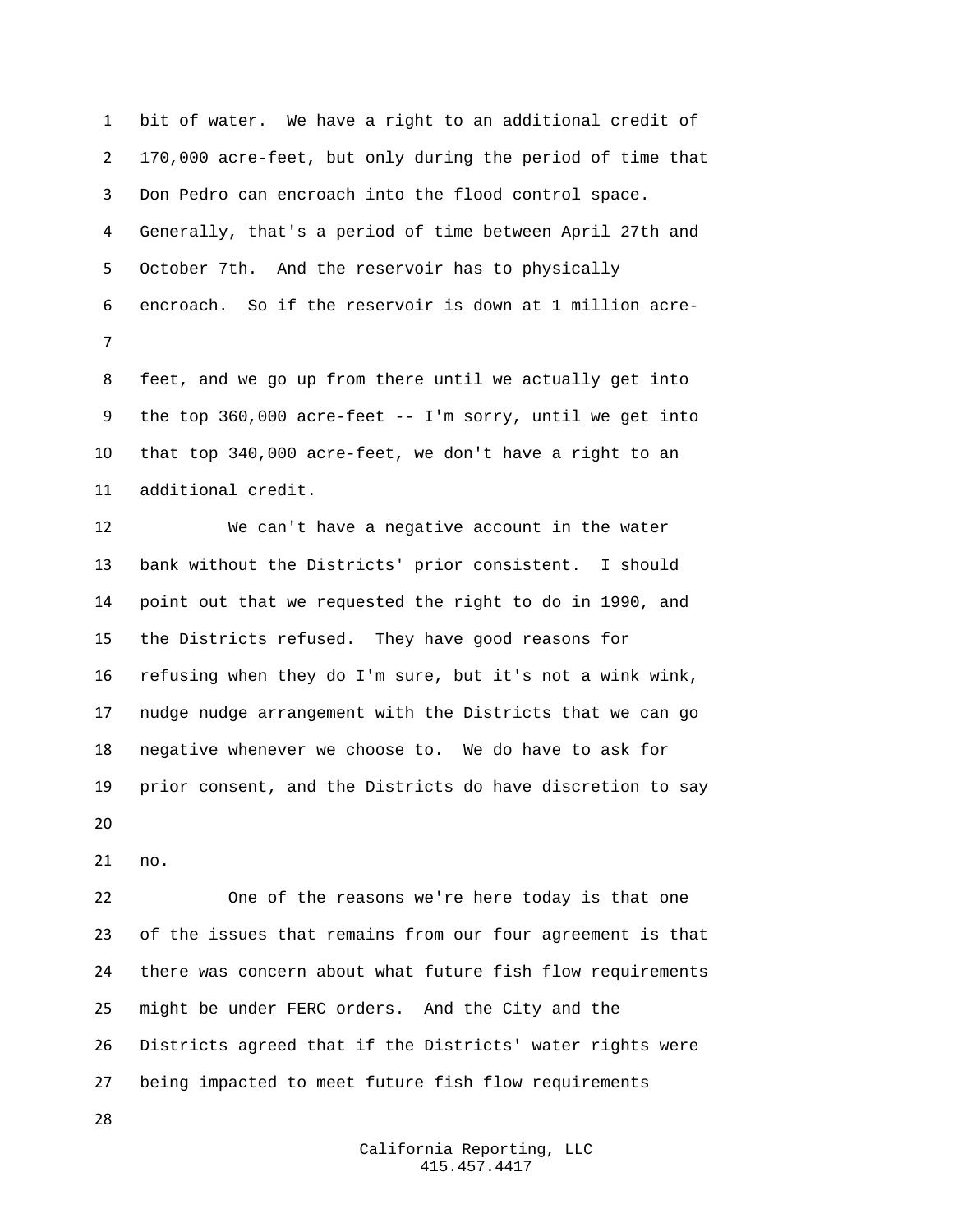imposed by FERC, that there would be reallocation of storage credits in Don Pedro, 51.7 percent to the City and 48 percent to the Districts.

 I want to point out a few statements that appear in your document that are a problem, and we'll giving you written comments to address them. One of the them, of course, is that San Francisco has the right to store 740 acre-feet in Don Pedro. That should be 740,000 acre-feet per year. We don't have the right to store 740,000 acre-feet per year in Don Pedro. We have a very brief period of time we're able to do that, and we're not able to carry it past October 7th. With our water first operation, we try to maintain our upper reservoirs as high as we possibly can at the beginning of the year. Two other statements appear in your document. CHAIRPERSON HOPPINS: Can I interrupt you a second? You're unable to carry any credit into the

following year; is that correct?

 MR. FURMAN: We can carry 570,00 acre-feet clear through the following year. At any time we have a maximum of 570,000 acre-feet, but we can't carry an additional 170,000.

 CHAIRMAN HOPPIN: If there's excess there, it's surrendered. MR. FURMAN: Right. It's surrendered by the time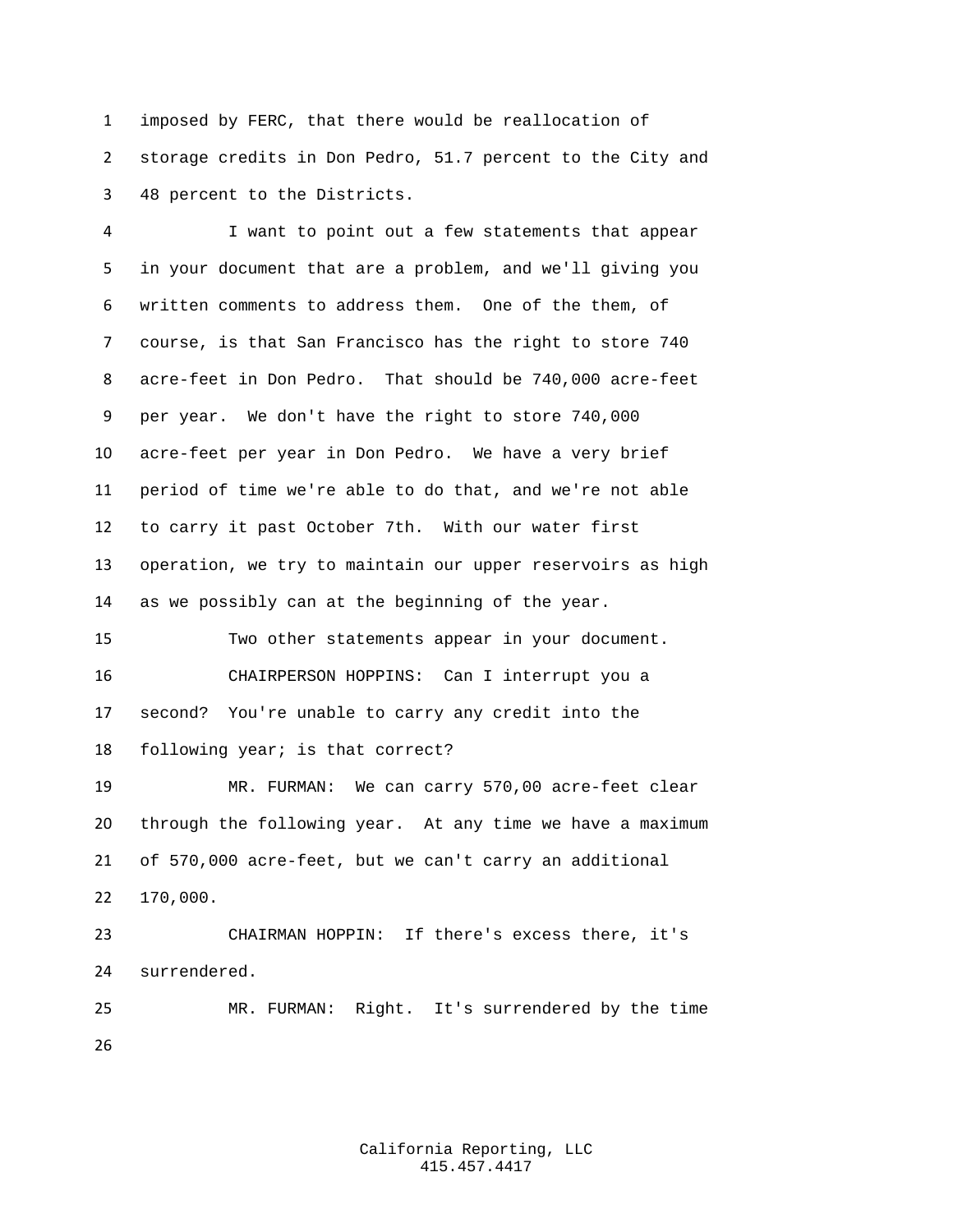that flood control comes back into play.

 There's two statements that appear in your document, and there may be analysis on these, but we haven't been able to find it. The first one that's a concern for us is that some portion -- and there's an acknowledgment that there can be a shared responsibility with San Francisco. "Some portion of the increased flows from Don Pedro could be shared by CCFS. This may require changing the water bank account but would not likely interfere with CCSF diversions because its share of water rights is usually greater than the aqueduct diversions." That's on pages so indicated.

 The seconds statement is, "The water accounting for New Don Pedro Reservoir would likely modified by the Lower San Joaquin River alternative, but the upstream CCSF operations are excepted to be unchanged."

 I am no going to turn this over to -- one more. Just to recap because you wanted us to do this. There are some misstatements about how the water bank account works, and we gave you some comments on that. And the second issue is a key issue for us where we think the SED is inadequate is because it fails to analyze the effects that reduced Hetch Hetchy water supplies would have on the Bay Area based on the proposed alternative to have 35 percent of unimpaired flows from Don Pedro. Again, our disclaimer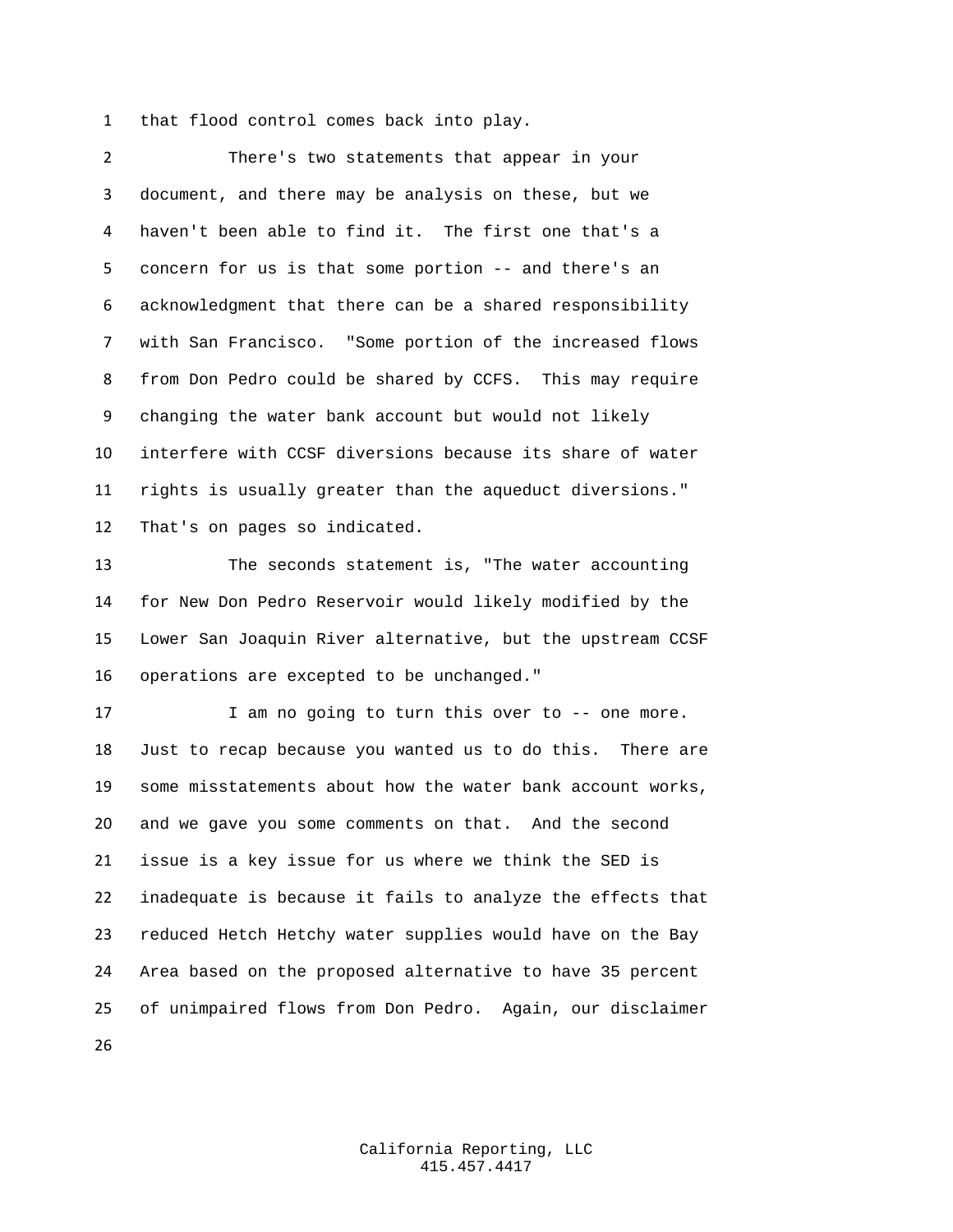is here, and I would like now to turnover to Mr. Steiner and Mr. Sunding to explain more.

 MR. STEINER: Chairman and other members of the board, my name Dan Steiner. You'll being hearing from me later on behalf of Mr. O'Laughlin and the Tributary Authority. I also do work for the individual members, and in this case for San Francisco.

 You have heard our explanations of -- these slides here just represent a recap of what Mr. Furman and Ms. Levin have been talking about. My role in this discussion is to try to explain how the implication of the additional flow requirements in the Tuolumne River could have a trickle up effect to the San Francisco water supply.

 There has been explanation already regarding the reliability criteria. This has been talked about how there is a goal, objective for level of service of 80 percent reliability. That all trickles into my type of world where I do water modeling in trying to explain how much water is available to San Francisco for delivery throughout dry cycles and all other years. As Ms. Levin said, the water supply is originating for deliver is from their local watersheds and from the Tuolumne River.

 During the planning process of trying to explain what reliability to San Francisco customers is, I go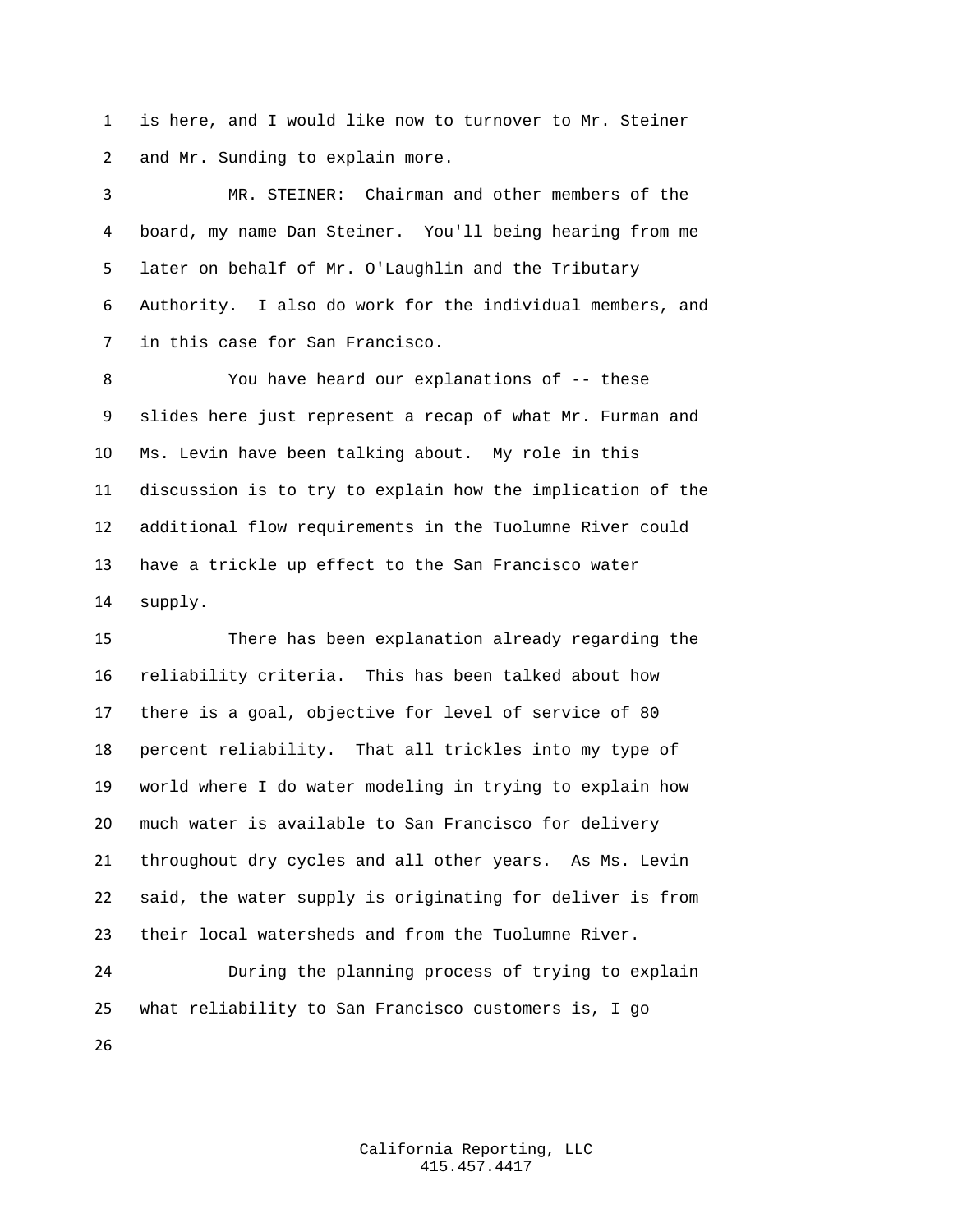through my typical modeling efforts in trying to balance supplies with delivers and finally provide set of procedures and rules to try to define what is -- how will the water delivery look to San Francisco across their drought cycles, and then apply those procedures across the rest of their planning sequence, many years just like the SED does. These procedures essentially balance water supply of all water available to San Francisco and delivered out in a fashioned form that makes sense essentially to provide a sustainable, reduced sustainable but not essentially erratic, or horrible effecting type of supply to where you maybe you have a hundred percent delivery in one year while you're supplying a hundred percent supply in another. That's part of the process of developing a sense of procedures, how you manage your water supplies across drought.

 As I've noted up here, part of that procedure is that they have adopted a planning -- a drought planning sequence, which encompasses the 1987 to 1992 drought, which is the worst sequential drought in the record history for San Francisco's water system. Essentially what it does is it looks at all the supplies that are available, and including their storage coming in out of 1986, which was a bumper years -- doles it all out on a fashioned, programmed type of sequence to try to levelize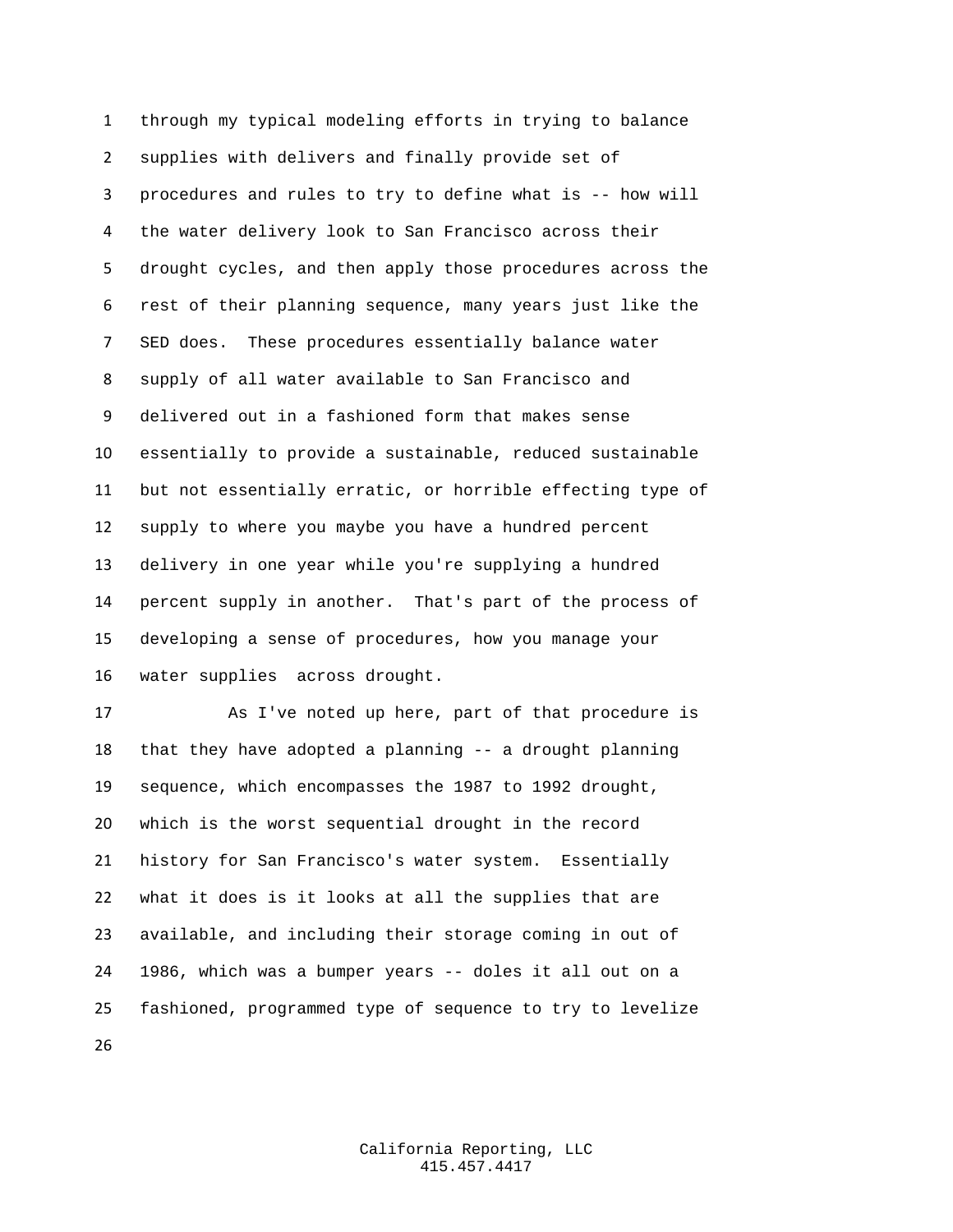deliveries to the customers.

 The point to be made is during that procedure, and the results of the studies, that second bullet kicks in. And that is I have accounted for all supplies available to San Francisco, the direct runoff that occurs in a year, how much the San Francisco system has as its supplied portion from the Tuolumne River, all of the storage it has available at the beginning of the drought which is full, and it draws it all the way down to zero by the end drought. So I've effectively doled out every drop available to them across the drought sequence, and the remaining result of how much delivery they have to their customers.

 At the current level of demand, which is 238 MGD per year, that equates to during the six year draught, that you can get away with delivering essentially a hundred percent in the first year of the drought, 1987. But for the five remaining years, you have to have a 10 percent cut on your delivers.

 CHAIRMAN HOPPIN: Just as a matter of curiosity, Ms. Levin explained that the outside customers, the commercial accounts, I think you referred to them to, had a contingency plan where in drought situations say a 20 percent cut, they would take a 40 percent cut. Does that mechanism absorb the impacts to the municipal component of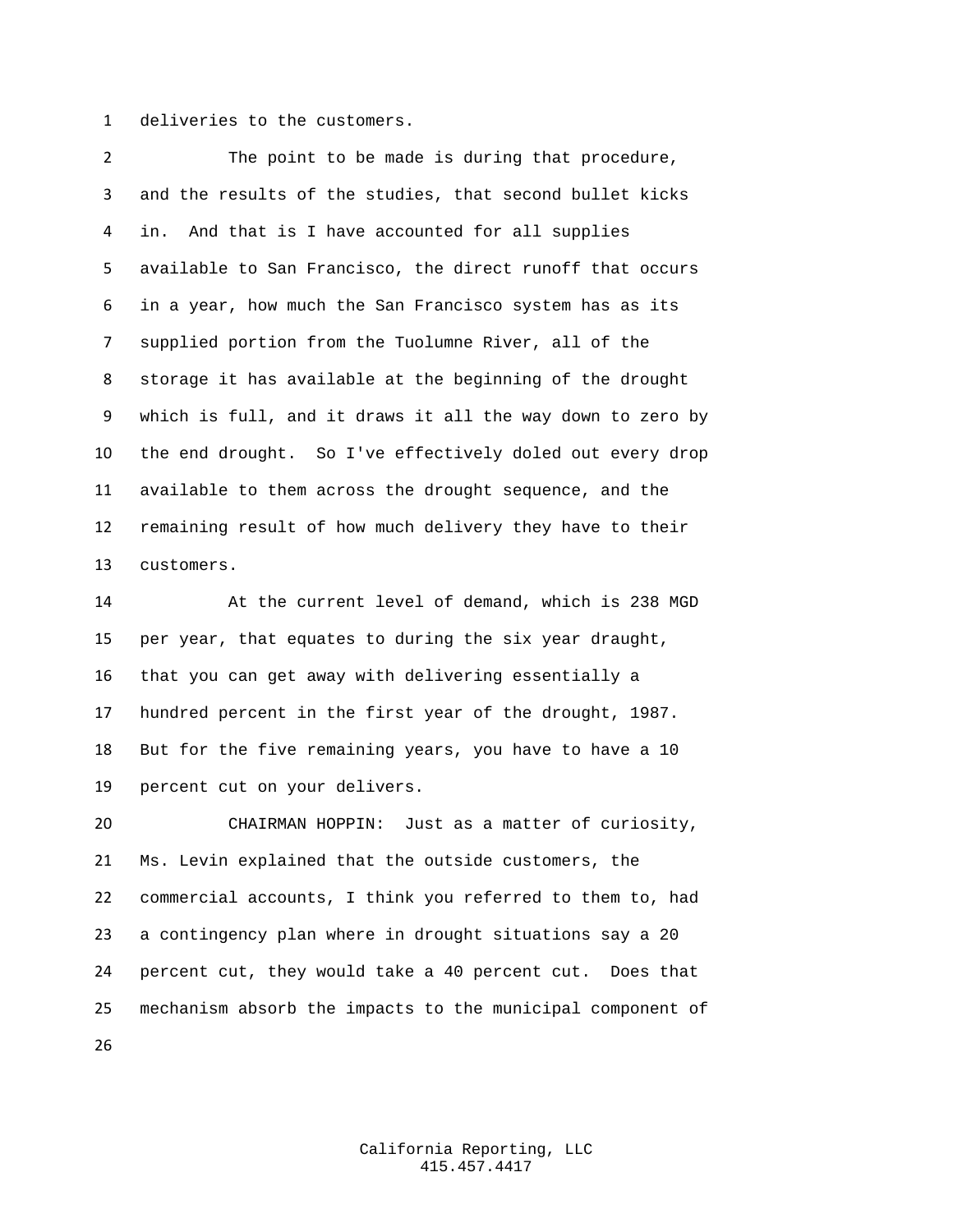your deliveries?

 MS. LEVIN: So that's for our wholesale costumers, which serve commercial, industrial, and residential, and David Sunding will talk a little about how much of our water is used for those different purposes. But what happens is that when we have a 20 percent shortage on the regional water system, or a ten percent shortage, we allocate a share to the retail costumers and a share to the wholesale customers. Wholesale customers will deal with a pool of water from San Francisco. There's 27 of them. They then have to allocate that pool of water to all 27 of them. And in doing so, some of the customer end up having to take up to 40 percent shortages.

 Their allocation is a little complex, but it's something they agreed to on their own. So they are developing additional water supplies to handle the shortages that they are going to experience as that pool of water that we've given them is allocated amongst them. CHAIRMAN HOPPIN: Thank you.

 MR. STEINER: How I proceed with trying to figure out what would a shared responsibility to San Francisco of an additional flow requirement on the Tuolumne River is explained in this slide. You'll hear later how I also evaluated that from a San Joaquin tributary for the other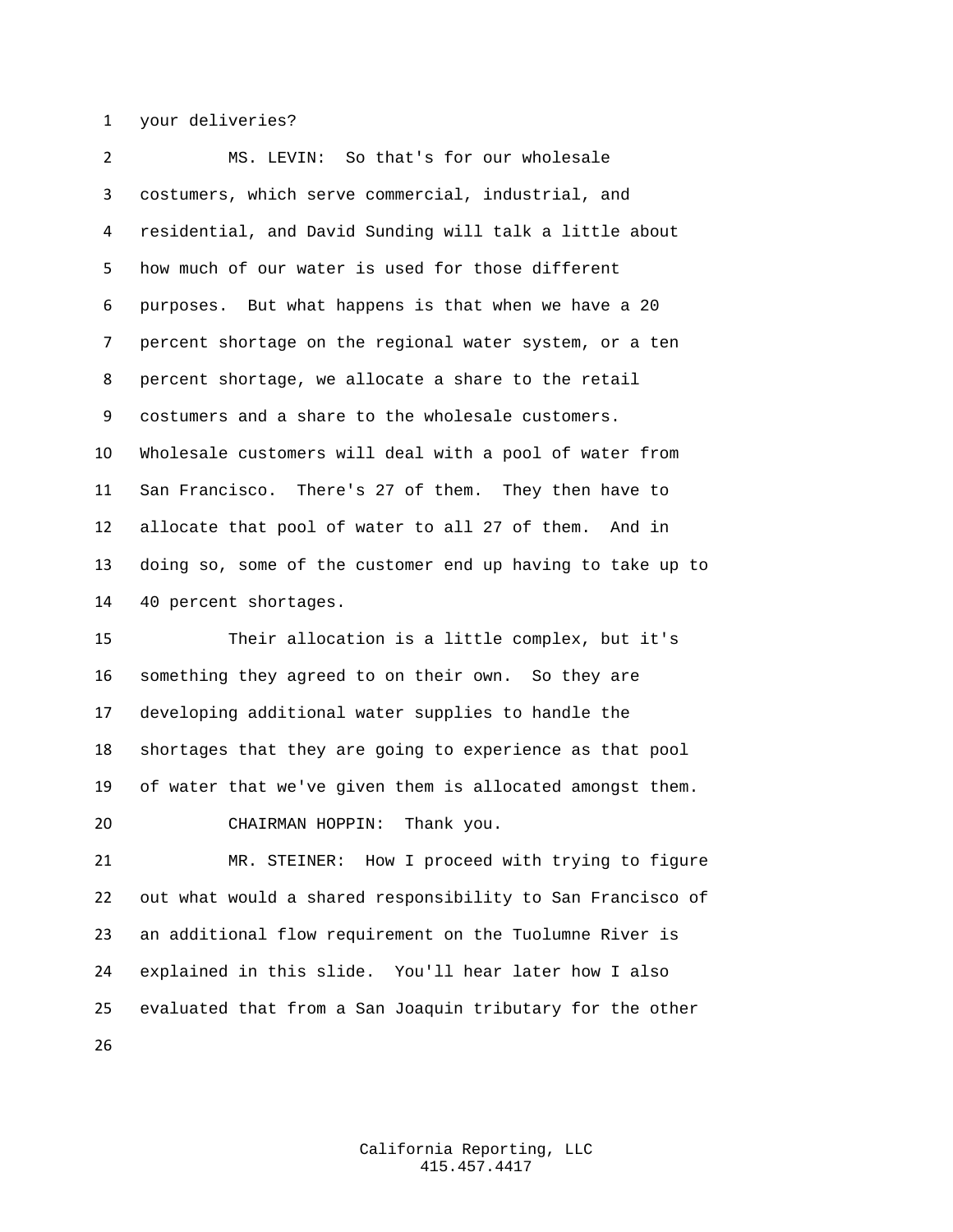two tribs also, but this is effecting essentially the Tuolumne River portion of that later discussion.

 What I've done is looked at a spot of the preferred alternative at this point, which was, I understand it's a range from 25 to up to 45. I've picked the preferred alternative that starts at 35 percent as my example here. And what I did was look at -- as Mr. Fermun explained, there is that clause in the Raker Act, the Fourth Agreement, that talks about shared responsibility potential and that San Francisco could be responsible for 52 percent of incremental -- BOARD MEMBER SPIVY-WEBER: Can I ask a question? Are you saying 35 percent would come out of the Tuolumne? MR. STEINER: No. I am saying that the Tuolumne's -- the proposed, or the preferred alternative I should say, selects the 35 percent unimpaired flow requirement February to June be applied on the Tuolumne River. BOARD MEMBER SPIVY-WEBER: Is that right? I thought it was a portion of the -- okay, thank you. MR. STEINER: And what I've done is applied the totals requirement for the Tuolumne River to then an application to a shared responsibility of San Francisco. And how I do that math is that I am looking at the existing flow requirements on the Tuolumne River, which is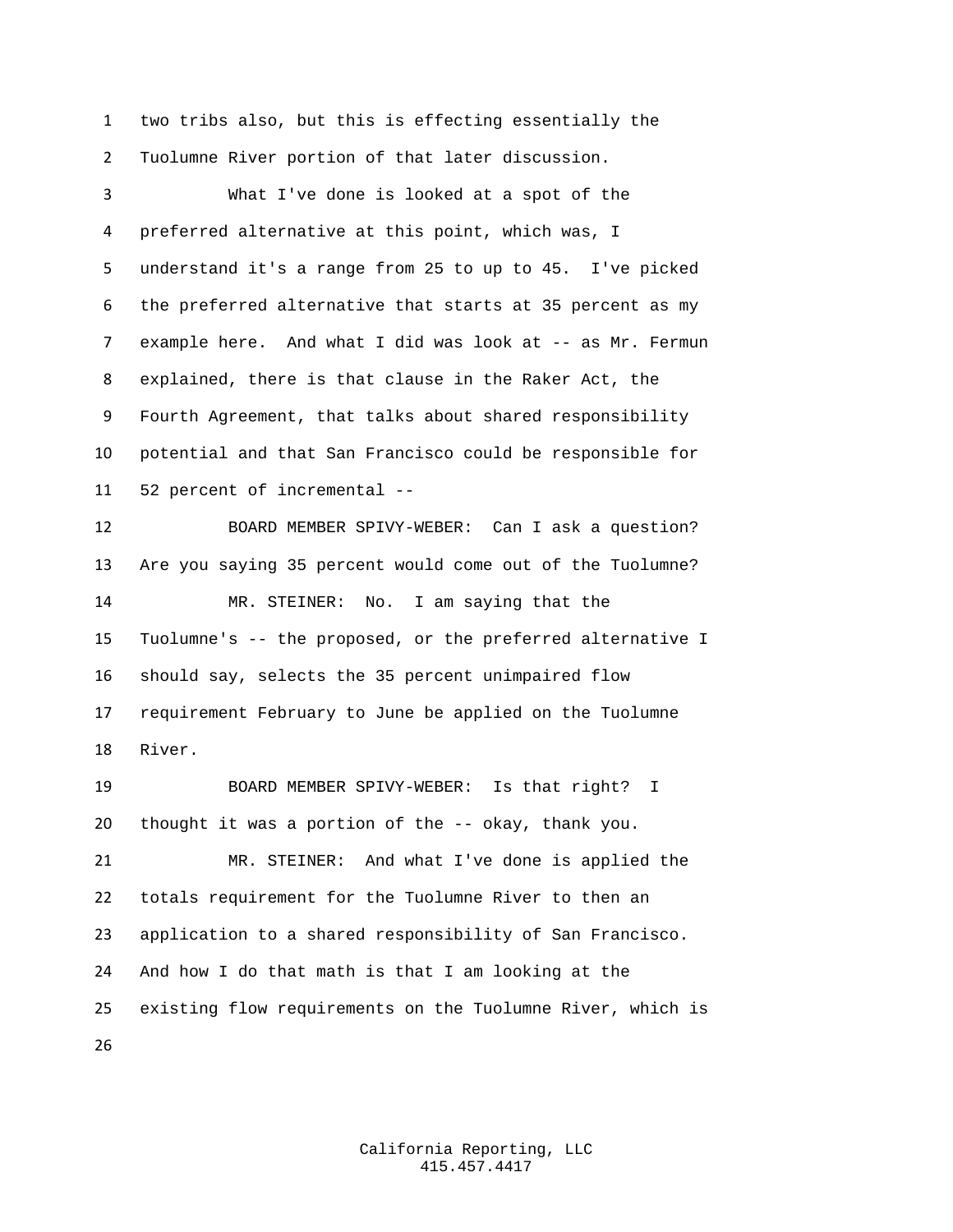explained by the FERC 1995 settlement agreement. And that is my baseline, as far as what is required on the Tuolumne River, then I apply the preferred alternative's 35 percent flow requirement as what does it take additionally to get 

 from the existing FERC to get to the preferred alternative flow requirement. That establishes the total flow increment needed from the Tuolumne River, and I am doing this during the 1987 to 1992 period because that's what plays into San Francisco reliability criteria at this point.

 When you do the math, and the second bullet explains that incremental difference on the Tuolumne during that period to moving up to the preferred alternative, 35 percent selection, costs -- or it increases the flow requirement during those six years by an average of 216,000 acre-feet per year. The current number is somewhere around a 115,000 acre-feet for the current FERC requirement average during those six year. The preferred alternative raises that by 216,000 acre-feet per year, and that's during the February to June period.

 Doing the math -- again, if we go along with the scenario. The third bullet explains that I then take that 216,000 acre-foot per year incremental requirement for releases, apply the 52 percent which is the potential exposure to San Francisco under the Fourth Agreement.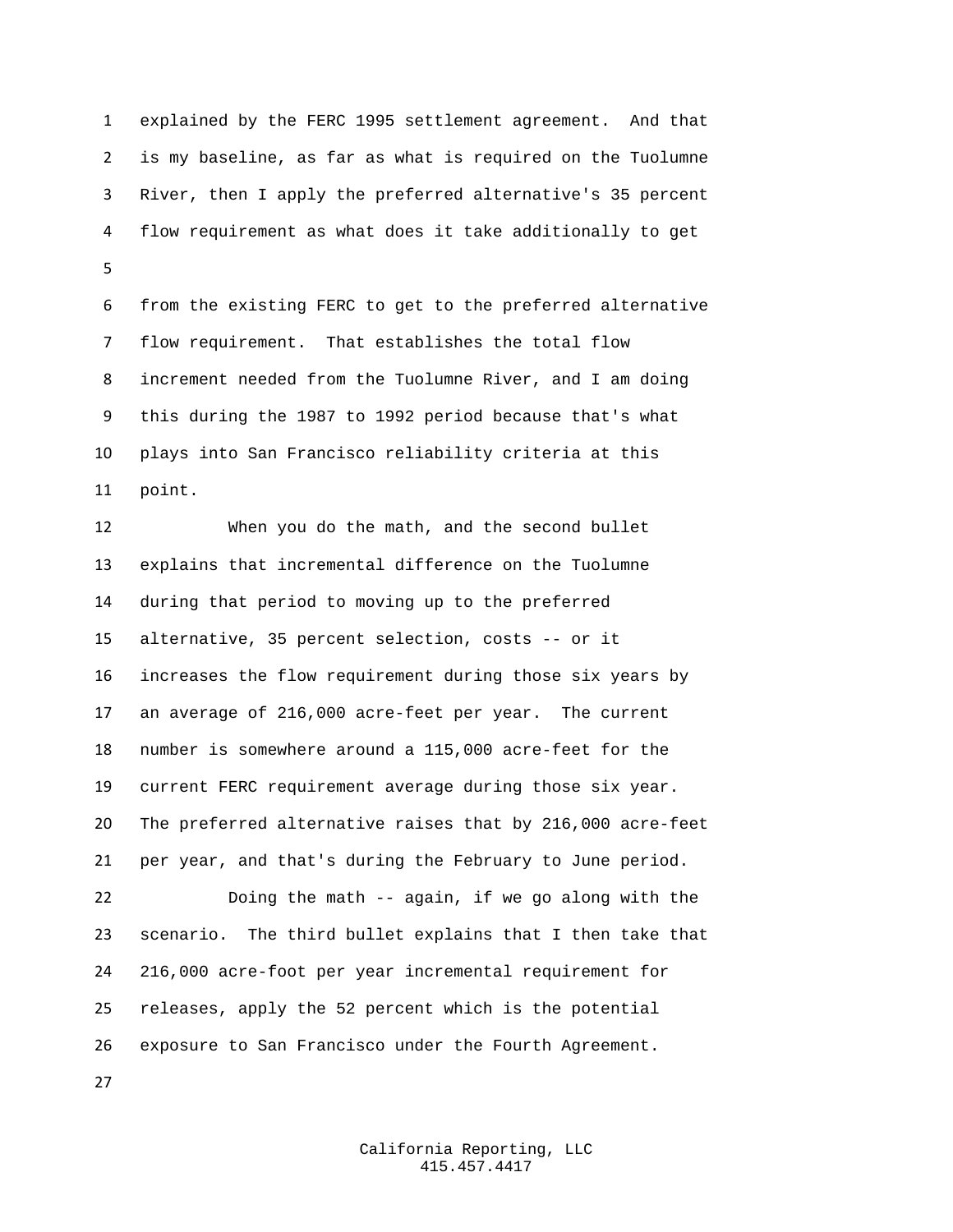That results in then that shared responsibility, 111,700 acre-feet per year average out of San Francisco system during that dry period.

 These are average numbers. I don't particularly like average numbers. It's always different from year to year, but during the drought time it's pretty even across the board for the six years. But what I have assumed at this point, the spread, deficiency, additional call on San Francisco's system across all six years of the drought.

 To give you a little feel for the incremental flow requirements that are suggested by the 35 percent requirement, this slide shows for the six years I'm talking about. Years one through six relate to 1987 and 1992 in the drought year sequence. The blue bars are showing you the annual flow requirement under the current FERC requirements on the river, existing conditions essentially to say. The orange bars represent the application of the 35 percent unimpaired flow requirement to the Tuolumne River. These are relating to flows in the lower Tuolumne River. Again the difference between the bars are what I come up with, that 216,000 acre-foot number, and then I apply 52 percent of it to come up with the suggested San Francisco share.

 Here's the math by myself. What you've got is just several rows of over -- again, I am expressing this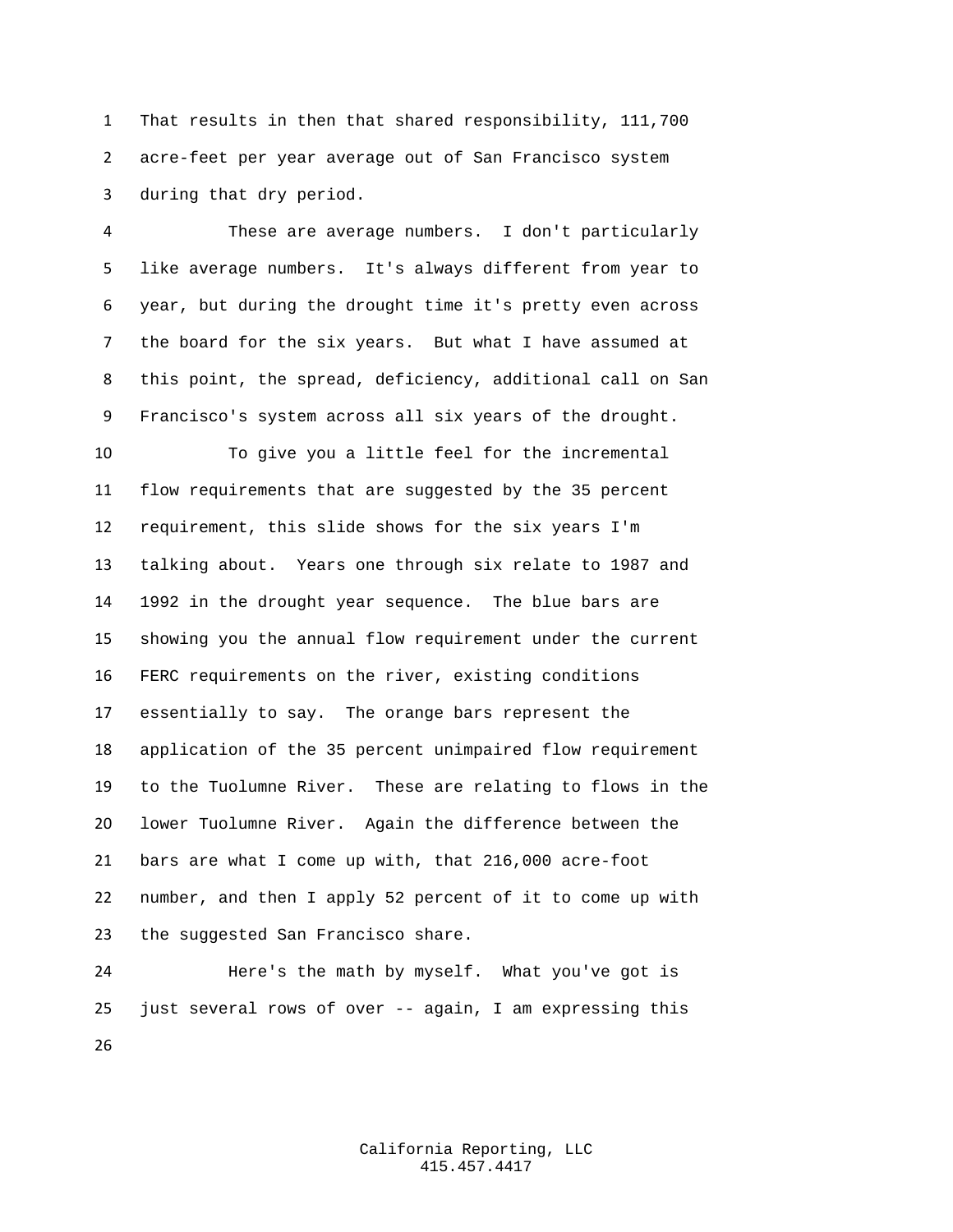as year one through year six. The top row expresses the current existing the demand on the San Francisco system, which is 238 MGD average during the year. The current existing shortage, as is explained previously. The 238 is full demand that's needed for delivery at this point. The existing shortage under the criteria expressed that the first year there would be zero shortage needed, and then ten percent per year thereafter for the following five years. The existing delivery then, if you would apply that shortage, is the next row, again 238 MGD. There is no shortage in year one. 214 MGD is what would be delivered in the next five years of the analysis. The next row does the conversion we need to move out of MGD and move it into acre-feet to make units compatible. It's really just expressing that 238 MGD is really a delivery of 266,600 acre-feet in a year. And so forth, 239,000 acre-feet per year thereafter. That's existing condition that's out there at this point.

 The next does the math of the incremental analysis of the additional flow requirements. The additional reduction, as we went through before, is 111,700 acre-feet. Again, during this period, I've already had an existing system that was drained to zero at the end. If there's additional call for water, it can't go out the pipe. It has to go down the Districts to the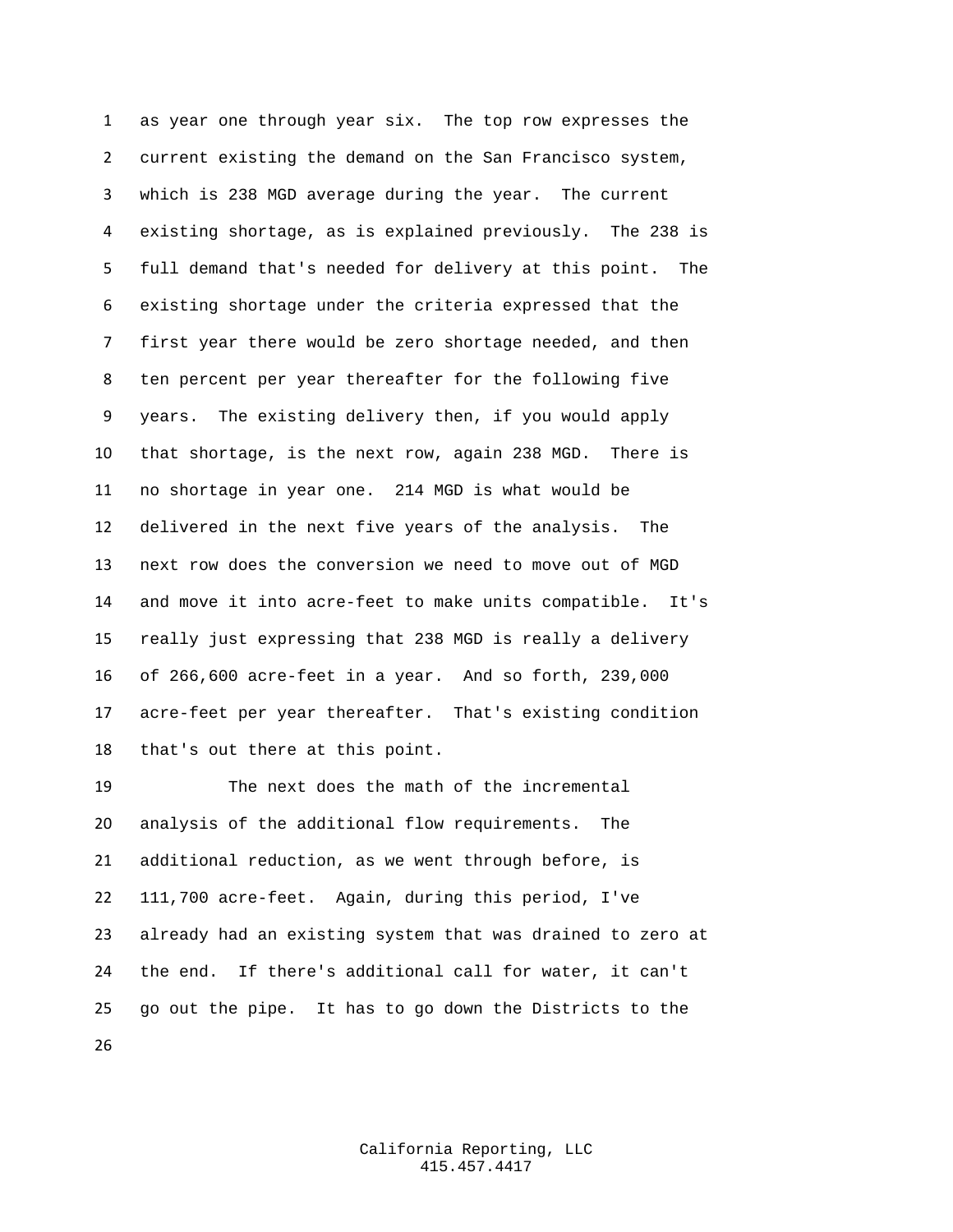river, and that's what the 111,000 acre-feet. It just can't be in two places at one time. It's going to go down the river rather than out the tube to San Francisco. That's what the 111,000 acre-feet represents is it has to come out of San Francisco's supply. There's still going to be broke at the end, and they just can't put as much water through the San Joaquin pipeline.

 So all this is doing is doing the math and illustrating that the water is going to go down the river rather than to San Francisco. And the result is then all you have left for delivery is the 154,900 acre-feet in the first year, 128,000 acre-feet per year thereafter.

 Which then comes into showing how much delivery as compared to original delivering 238 MGD the first year with no deficiencies, you're now down to delivering only 138 MGD, which is a 58 percent supply as compared to 100 percent supply, or reduction of 42 -- an incremental reduction of 42 percent reduction in deliveries in that year. After that, it's essentially a 52 percent reduction in deliveries as compared to full deliveries. It's quite a devastating reduction in supply.

Any questions on the math?

 MS. RIDDLE: I do have one question. Ms. Levin indicated that in the drought period that they generally plan for a 20 percent reduction in deliveries. Have you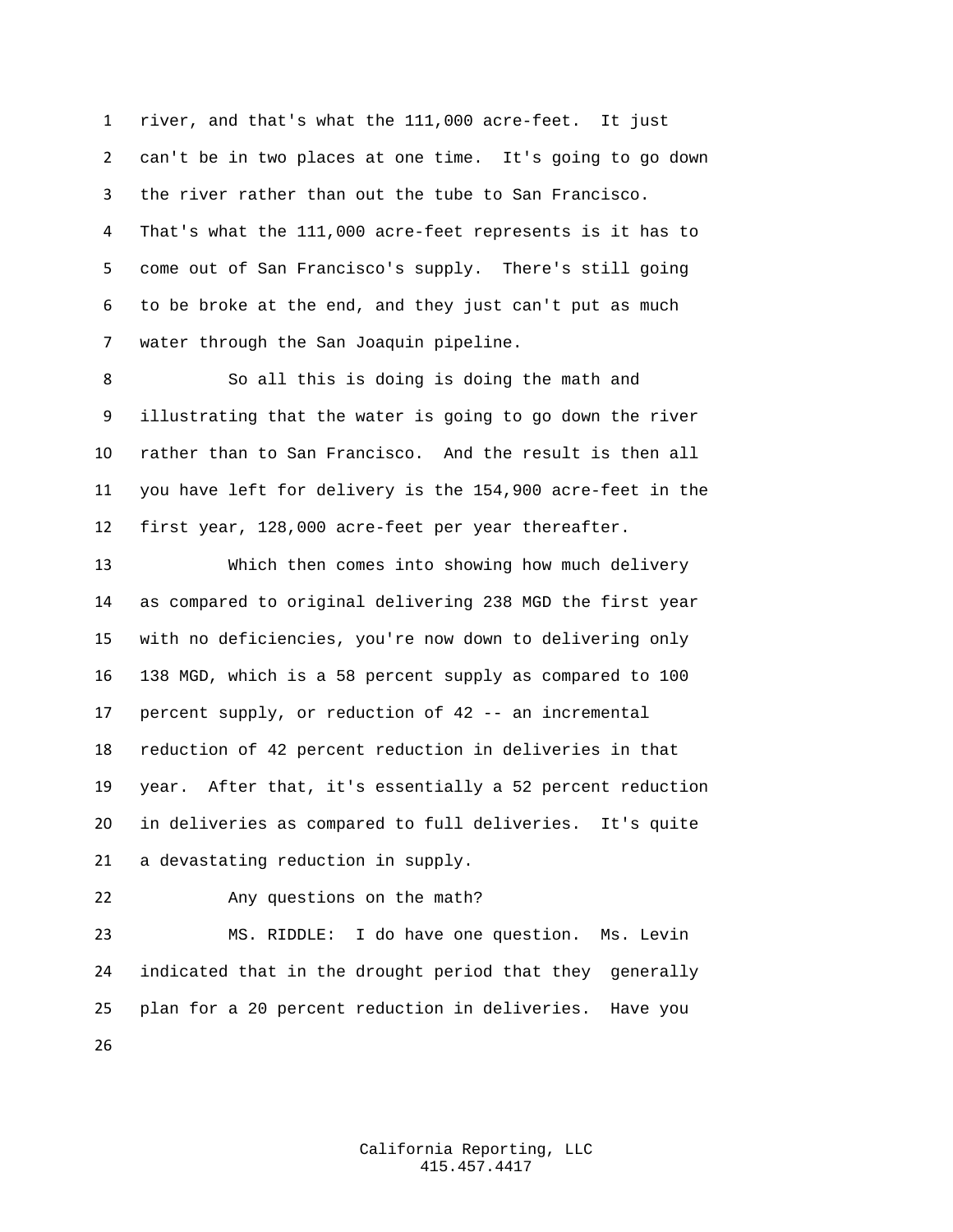modeled it showing the 20 percent rather than the 10 percent?

 MR. STEINER: This analysis is a movement from -- Ms. Levin talked about the fact that the planning goals have a 20 percent reduction. That is associated with a 265 MGD base demand, which is what the planning documents that we worked on during the water supply improvement program occurred. We have a lesser demand, the 238 rather than 265 just as a matter of happenstance, what has happened with the economy in the past few years. So yes, I have an analysis. I don't have it here, but the same analysis goes. The level of resulting deficiency is comparable to that bottom row still. You're just changing the baseline from what you're evaluating. Either way it is the 111,700 acre-feet reduction, no matter what level of demand you're at right now.

 MS. LEVIN: And I think that you are asking did he run the analysis at a demand of 265 MGD when we experienced 20 percent rationing. Was that your question?

 MS. RIDDLE: I think he answered my question. The baseline was different for your 20 percent assumption versus what he's run here which was with the lower delivery baseline, so there's already some reduction in supply built in for his baseline.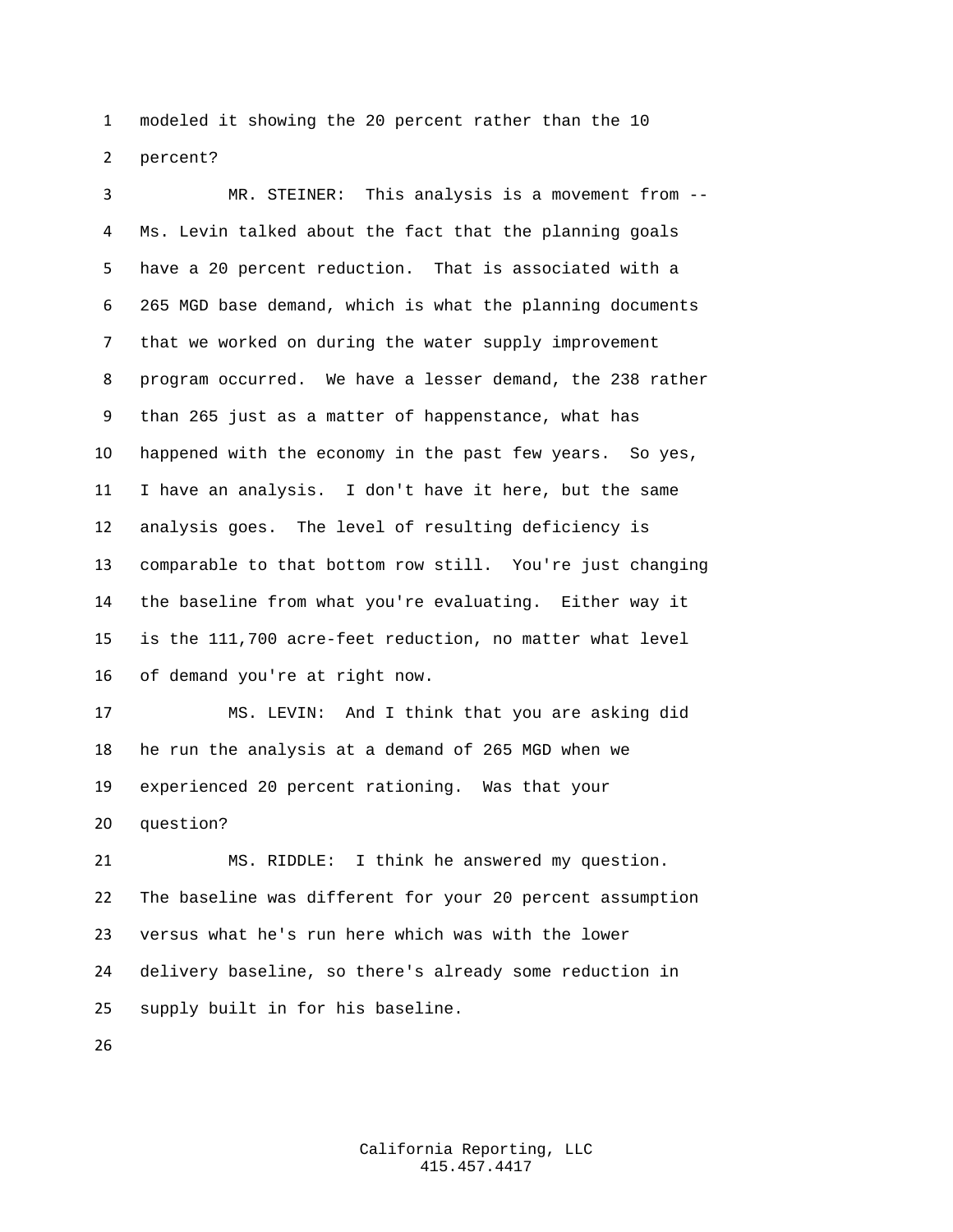MS. LEVIN: So I think -- so our commission adopted a reliability goal of 80 percent delivery during dry years regardless of the demand. At the time that they adopted that goal, we were looking at serving a demand of 265, which in serving the demand of 265 MGD during this drought period, we would have 20 percent rationing. MS. RIDDLE: So I think what you're saying is given that current demand is maybe at 238, that perhaps this analysis could be redone at a 20 percent assumption and reduce deliveries per your commission's agreement; is that correct? MS. LEVIN: So what you're saying is that you would want to see the baseline of 238 MGD reduction up to 20 percent? MS. RIDDLE: If that's a correct assumption. I don't want to -- you know best what your -- MS. LEVIN: Based on our current supplies and this demand of 238 MGD, we do not incur greater than 10 percent rationing during this drought period. BOARD MEMBER MARCUS: But you do have an 21 agreement that plans for that; is that correct? MS. LEVIN: Yeah. We are doing better than our reliability goal because our demand is so low. MS. RIDDLE: Okay. Thanks. MR. STEINER: Yes, I am done.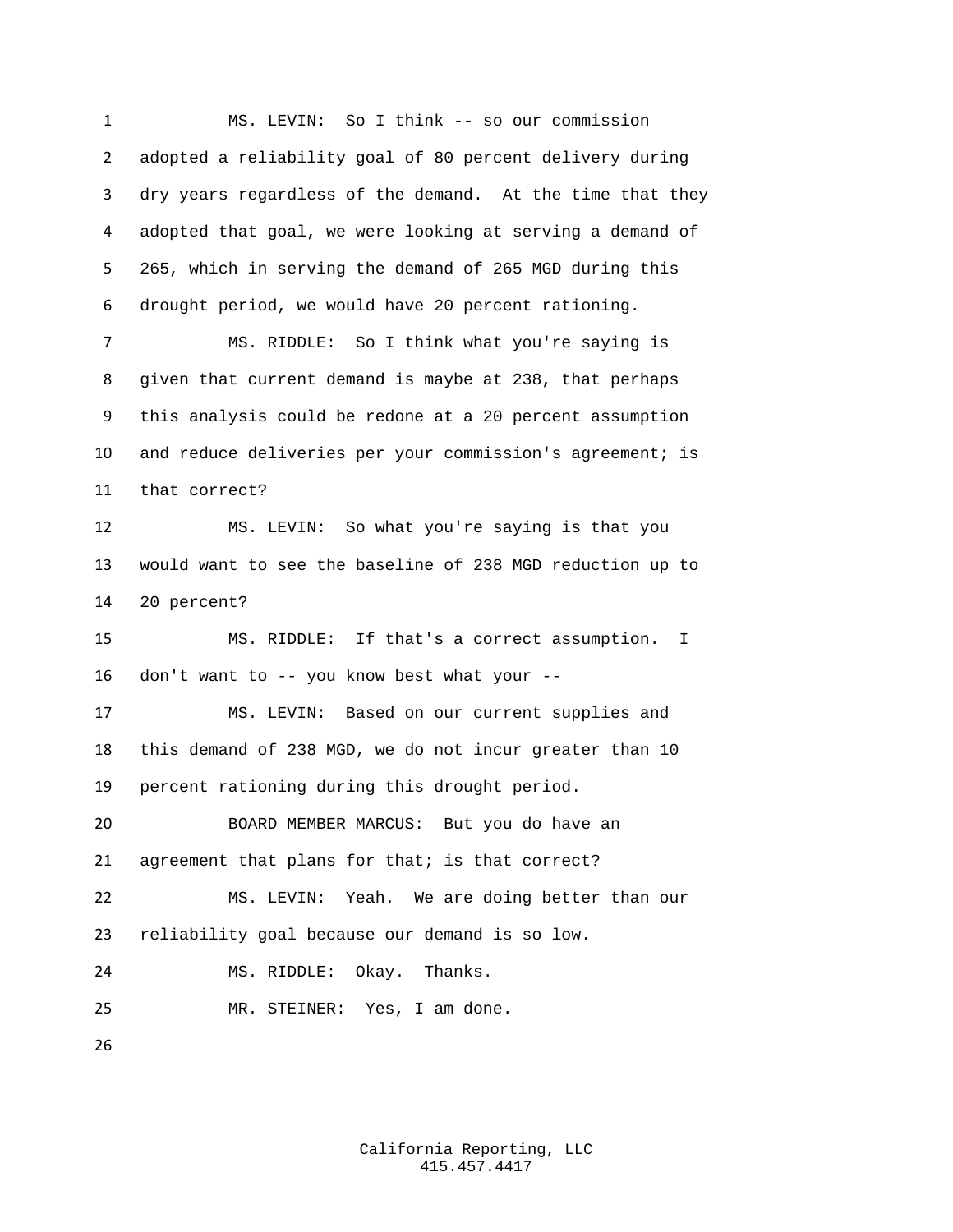MR. SUNDING: Mr. Chairman and members, good morning. Nice to see you again. So I'd like to talk about some of the economic implications over a range of shortage that Mr. Steiner talked about. First for some context to understand a little bit about where these numbers come from. The SFPUC regional water system provides retail delivery to City and County of San Francisco and wholesale delivery to three other counties: Alameda, San Mateo, and Santa Clara.

 So some basic numbers. In the City and County of San Francisco there are about 147,000 residential accounts and about 21,600 non-residential accounts. Looking at the wholesale customers, the 27 wholesale agencies, they serve a population of about 1.7 million people with about 30,000 commercial and industrial accounts. Now, the composition of demand on the regional water system is somewhat different than you see in other urban water utilities in California in the sense that the residential component of demand is somewhat lower. It's about 60 percent. You more normally, you see thing in the range of 70 to 80 percent. There is higher than average commercial, industrial, and government demands. Together those total about 40 percent.

 Of course, San Francisco, the county served by the regional water system, is one of the largest centers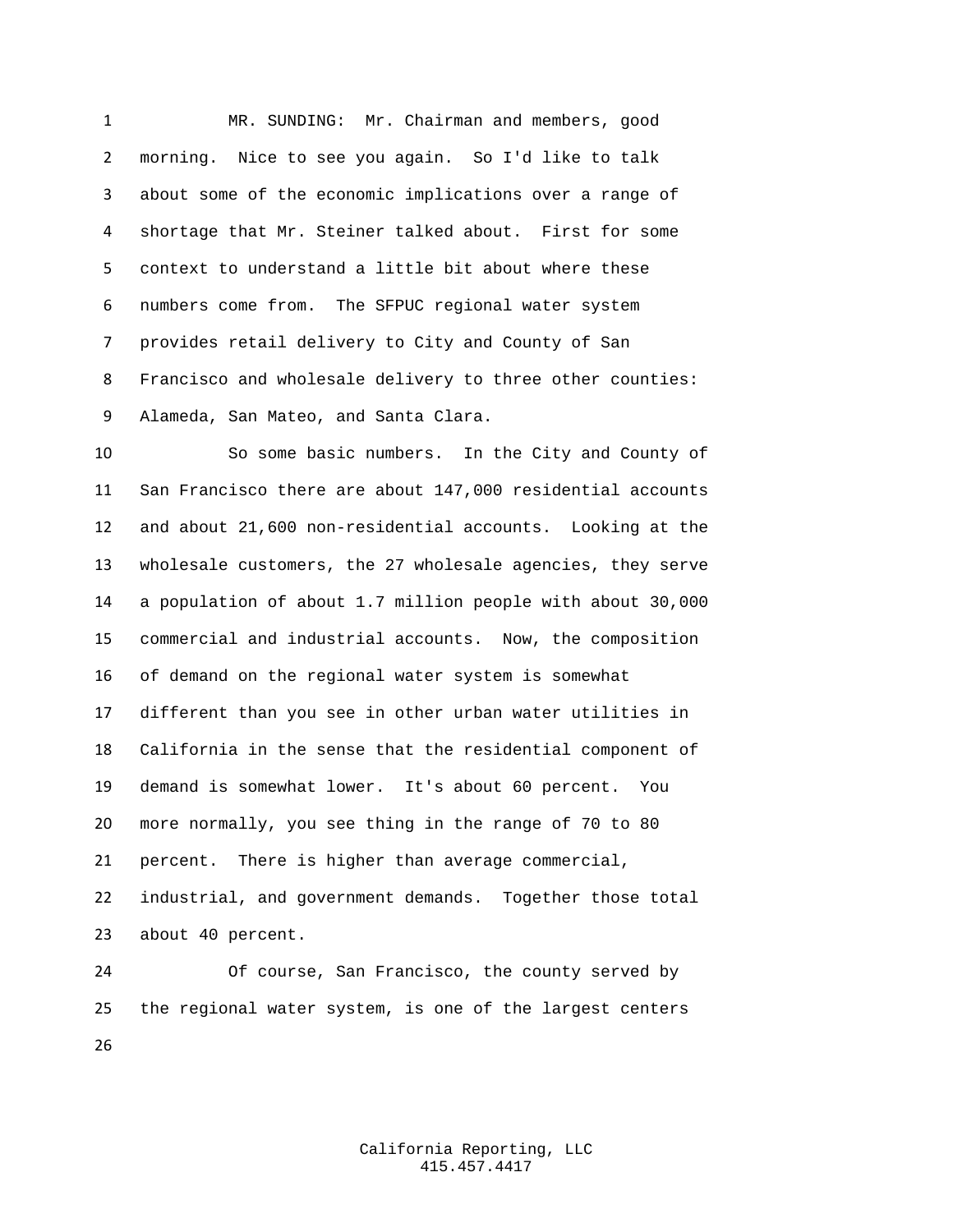of economic activity in the country. In the whole service territory there are firm with about 1.6 million people on the payroll. Those firms produce about \$280 billion in goods and service every year. And of course, this is true for other cities in California as well, due to the semi- arid climate, economic activities in the San Francisco Bay Area is largely dependent on imported water supplies.

8 So how can one characterize the economic significance of the kind of shortages that Mr. Steiner just talked about? Well, the proper metric depends on the sector that we happen to be talking about. For the residential sector, water is a consumption good. The proper measure of the impact is what we economists call consumer surplus. It's not a term that we made up for this study. This is taught to every undergraduate student in economics in the country.

 Consumer surplus is the difference between what a consumer is willing to pay for a commodity and what they actually pay. So in the example of water, it's the difference between the water rate and what the water is worth to someone. So it's the value that's created by the fact of consumption. You can think of consumer surplus change as being the amount of money that a consumer would pay to avoid an instance of rationing.

 Similarly, on the producer side, so this would be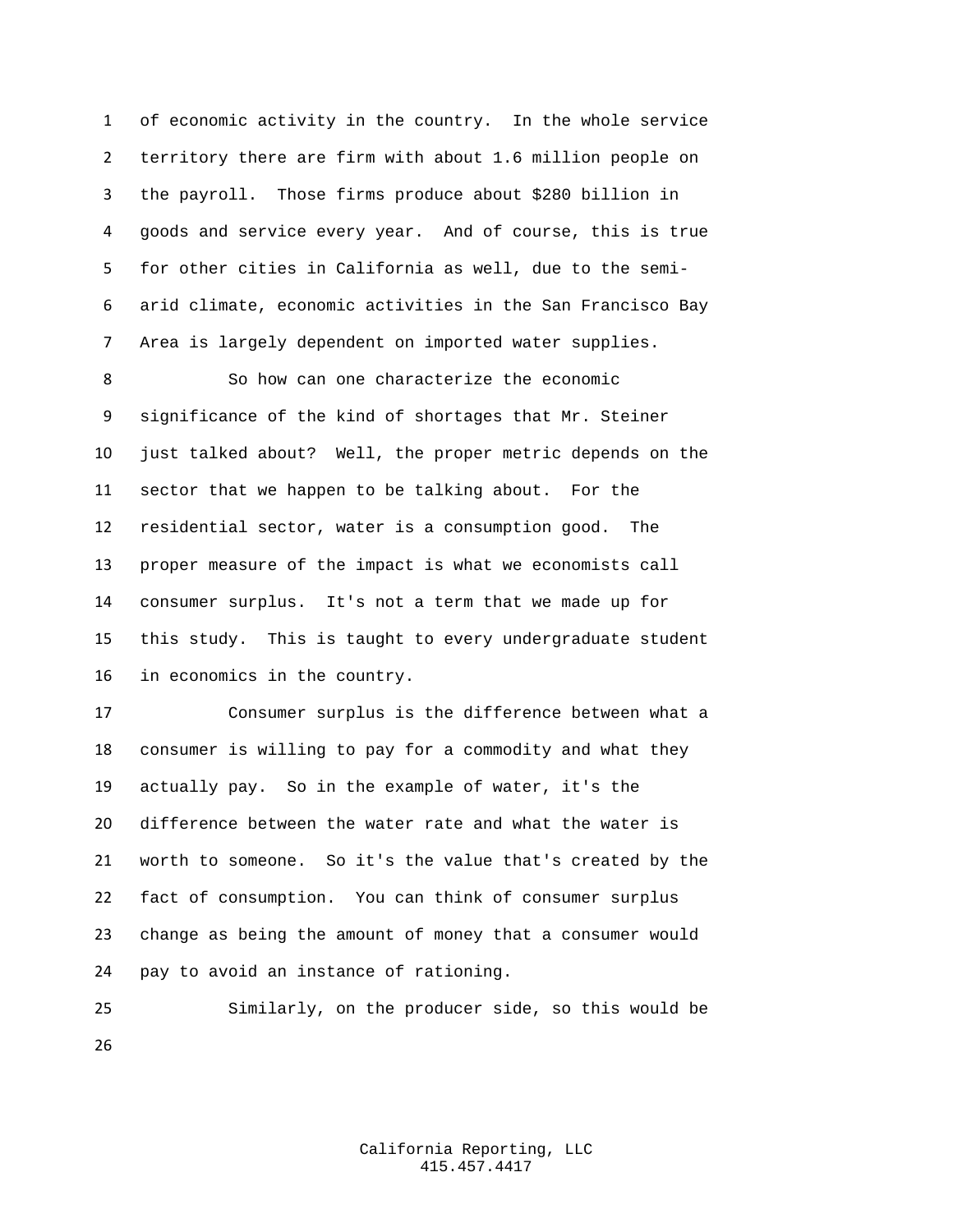a relevant metric commercial and industrial contracts. Producer surplus is basically akin to profit. It's the difference between revenue and the cost of producing goods and services. So producer and consumer surplus are sort of the theoretically correct welfare measures to use to measure economic impact. Now, there are other metrics that are important too. Jobs is really the currency these days. What would be the impact on employment of say something as dramatic as a 50 percent rationing scenario, but we could also look at impact on the amount of goods and services that are sold every year in the economy, so the amount of economy activity.

 To get at these important questions, we developed a very large economic model of water demand and supply in the area that's served by the San Francisco regional water system. We tried to adopt a comprehensive accounting. We looked at retail customers within the City and County of San Francisco but then also the 27 wholesale customers, cities, and then a couple of investor owned investigator utilities. We broke down demand into sectors. We looked at residential, commercial, industrial and institutional demands. And we also incorporated assumptions about how the shortage would be allocated. In the first instance, between San Francisco's -- between the City and County of San Francisco and their wholesale customers, but then also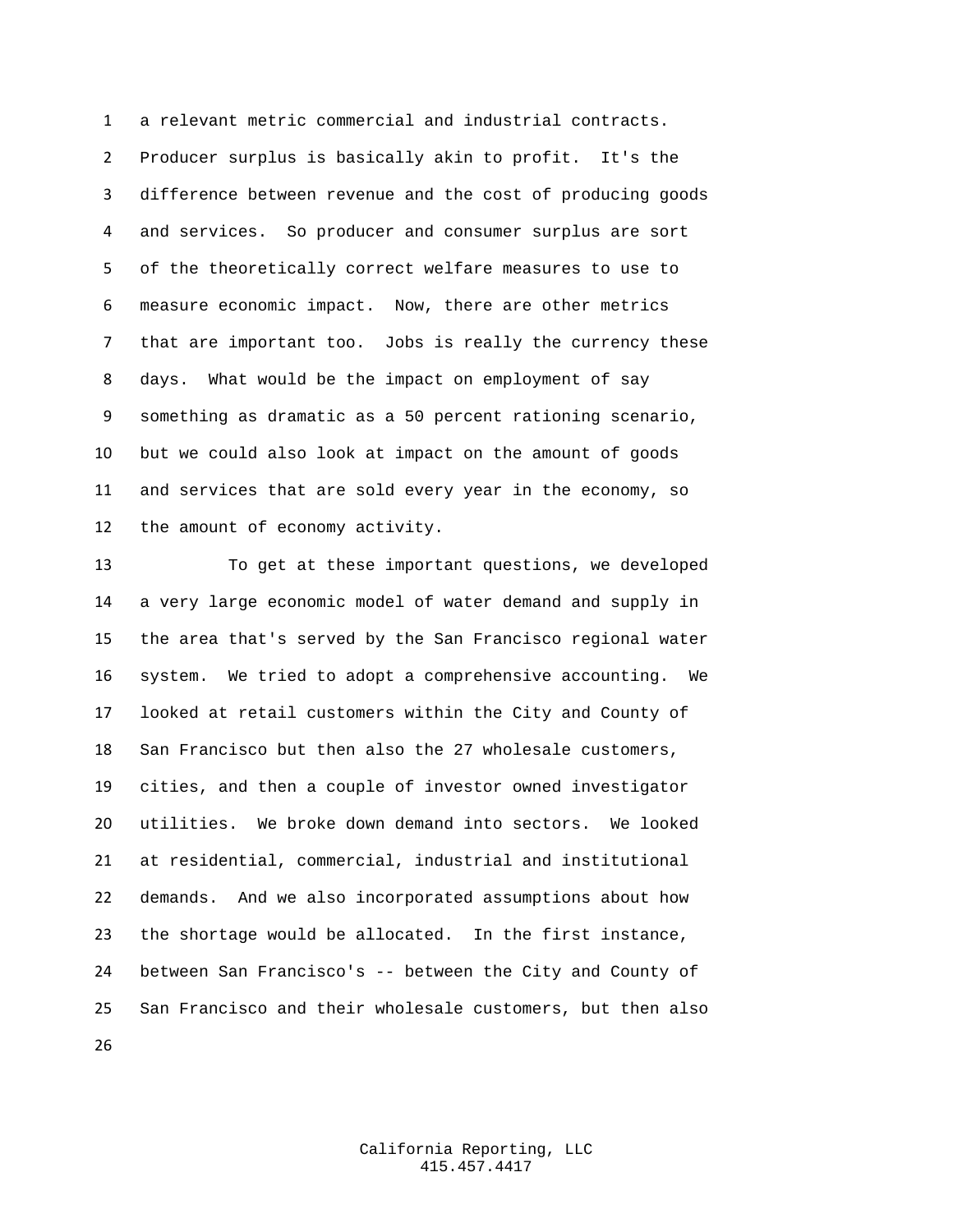across sectors within each of the retail agencies, even in the wholesale customers. And that's important because many water utilities have a policy to mediate most shortage through the residential sector. And the idea being, well there's some discretionary uses like say lawn watering and other kinds of outdoor use, so that would be the first thing you'd want to target.

 Well again, it's important to have a little context here. Ms. Levin talked about gross per capita water use, so looking at all water use divided by the number of people that live in say the City and County of San Francisco. You know, something like in the range of like 85 gallons per capita per day. But that's much higher than the actual amount of residential water use. If you look at just consumption within the residential sector of the City and County of the San Francisco, consumption is more in the range of 50 to 52 gallons per capita per day, which is very, very low. There is very little outdoor water use in the City and County of San Francisco.

 So what that means, by the way, is that half of all households in the city of San Francisco are consuming less than 50 gallons per capita per day. And to put that into context, the UN recommended minimums -- things rarely you come into play in California -- but UN recommend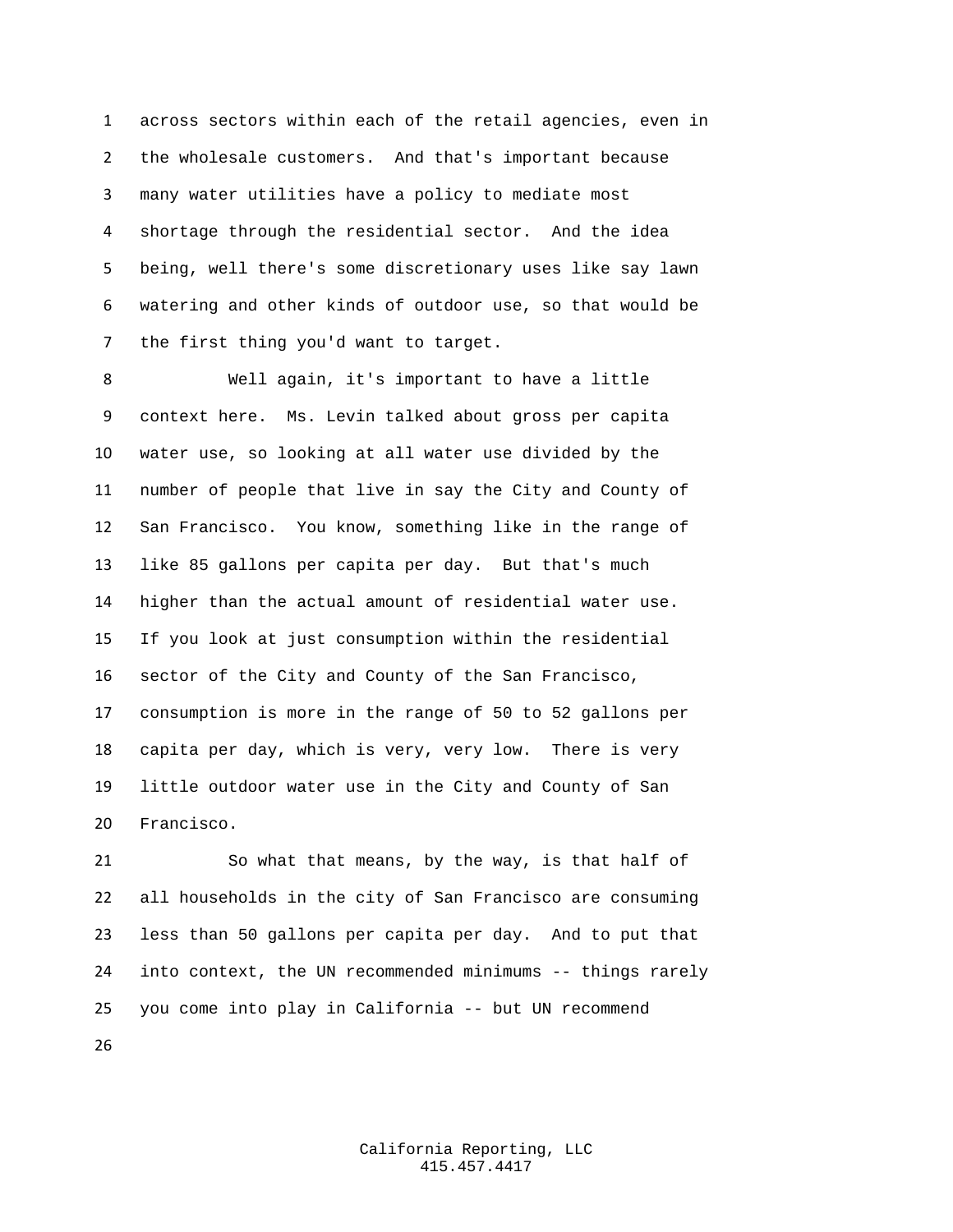minimums for personal hygiene and sanitation are something in the range of 13 gallons per capita per day. So something like a 50 percent rationing scenario applied straight to the residential sector in the City and County of San Francisco would be essentially impossible.

 So a little more detail about the model just to give a sense of where these numbers come from. We did a detailed statistical analysis of demand to get to estimates of these changes in consumer and producer surplus focusing on the residential sector. Again, that accounts for 60 percent of water use in San Francisco and the areas served by the regional water system. And even accord to assumptions that we've made despite what I've just told you, we still target the residential sector first. Particularly for the wholesale customers, there is more water use outdoors than there is in the City and County of San Francisco, but we did target this sect first.

 We estimated detailed demand relationship for residential water use for the retail and wholesale customers, so essentially we looked at variations across cities. Cities have different levels of income and rates and climates. And then we looked variation over time to see what would happen in the city of Palo Alto when water rates have gone up in the past, what was the demand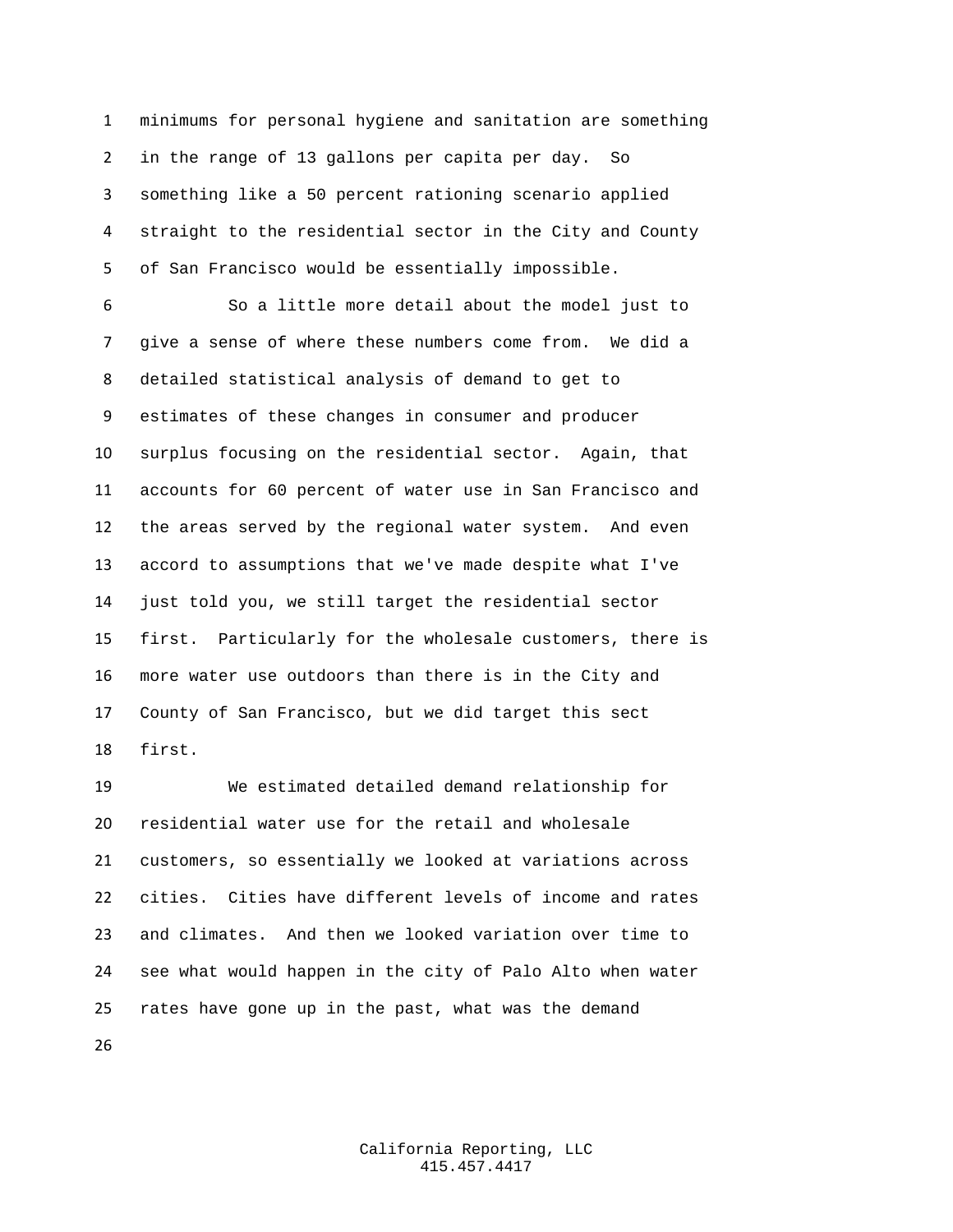response. And this is all very important to get at the notion of demand elasticity or what would consumers pay to avoid a given level of shortage. And these are techniques, by the way, that are very common in all kinds of utilities. When PG&E or Southern California Edison do their reliability planning, they use methods that are very, very similar to this.

 So in terms of the results, we have a range of shortages here that are assumed anything from 10 to 50 percent. Now, we're looking at the losses in consumer and producer surplus. I'll get to the employment and economic activity in a minute. But with something like a 10 percent shortage, these are losses per year, so the amount of money that consumers and businesses would pay to avoid a 10 percent shortage in the regional water system would be about \$50 million just for one year. And that number goes up, of course, more than proportionally. When you get to 50 percent rationing, then the number is something like half a billion dollars per year.

 And of course, what ends up occurring because you start to hit these sort of basic sanitation thresholds in the residential sector, particularly in the City and County of San Francisco, more and more of the shortage gets pushed into commercial and industrial uses. There's certain uses like hospitals, for example, that are very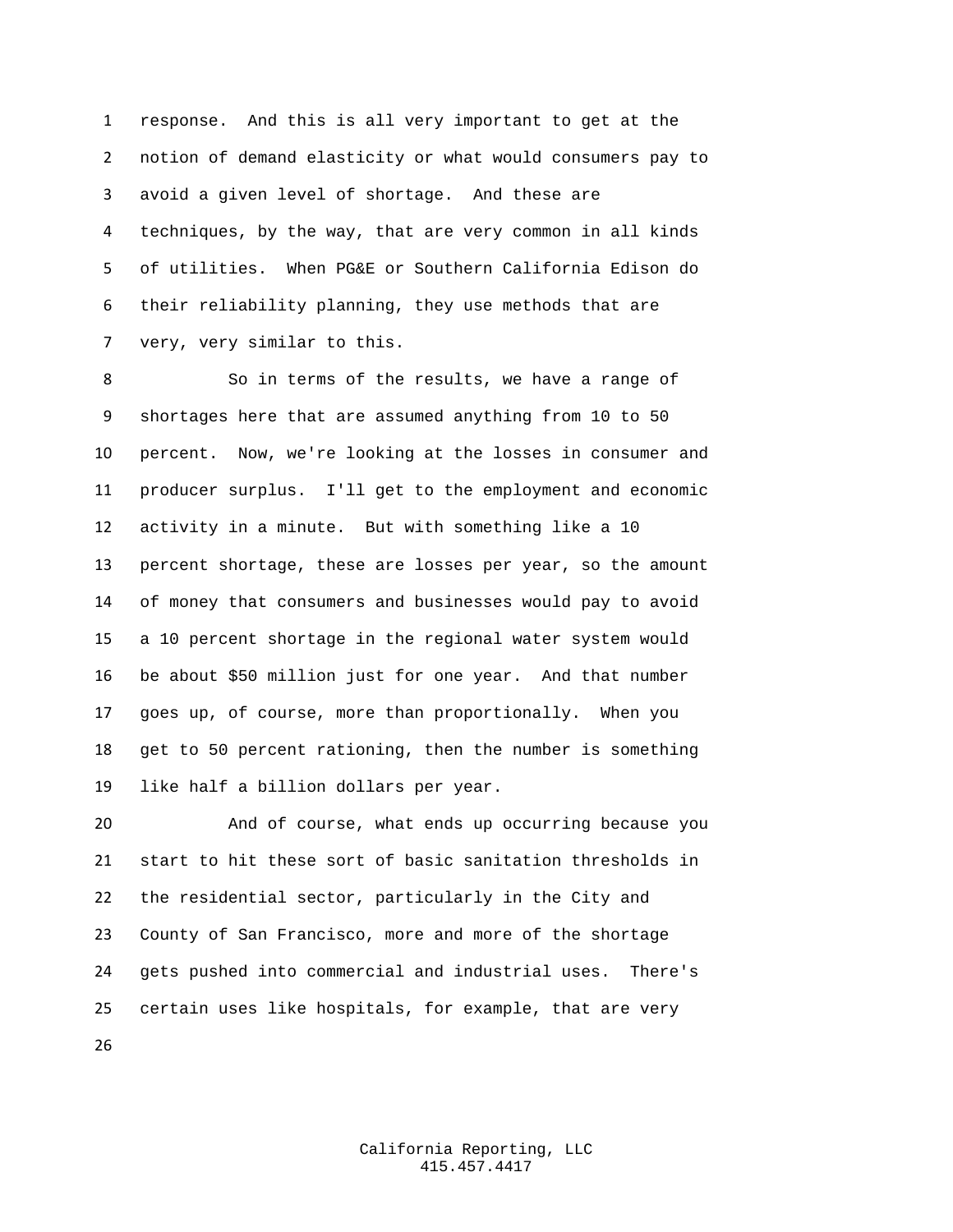difficult and probably very unwise to cut. What that means is that more and more of the shortage spills over into sector that do have some flexibility. So a 50 percent rationing for a particular sector might understate the actual amount of the cut, which is why you get to numbers which are very dramatic here and consequences that are rarely seen in a state like California.

 Another way of looking at economic impact is in the terms of employment, lost jobs, and changes in economic activity or sales of goods and services that are produced in the in this region. For something like a 10 percentage shortage, there would be a reduction in economic activity of about \$1.8 billion. This is less than proportionally. Remember we're talking about roughly a \$300 billion economy. So a 10 percent reduction in water availability doesn't reduce economic activity by 10 percent. It's much less than that because there are measures that can be taken short of curtailing output. But particularly when you get into higher shortage amounts, 20 percent, 40 percent, 50 percent, then it becomes tougher and tougher to keep certain kinds of business operating. It's very difficulty to run a shopping mall without air conditioning and bathrooms available. It's very difficult to run gas stations or little manufacturing facilities without adequate water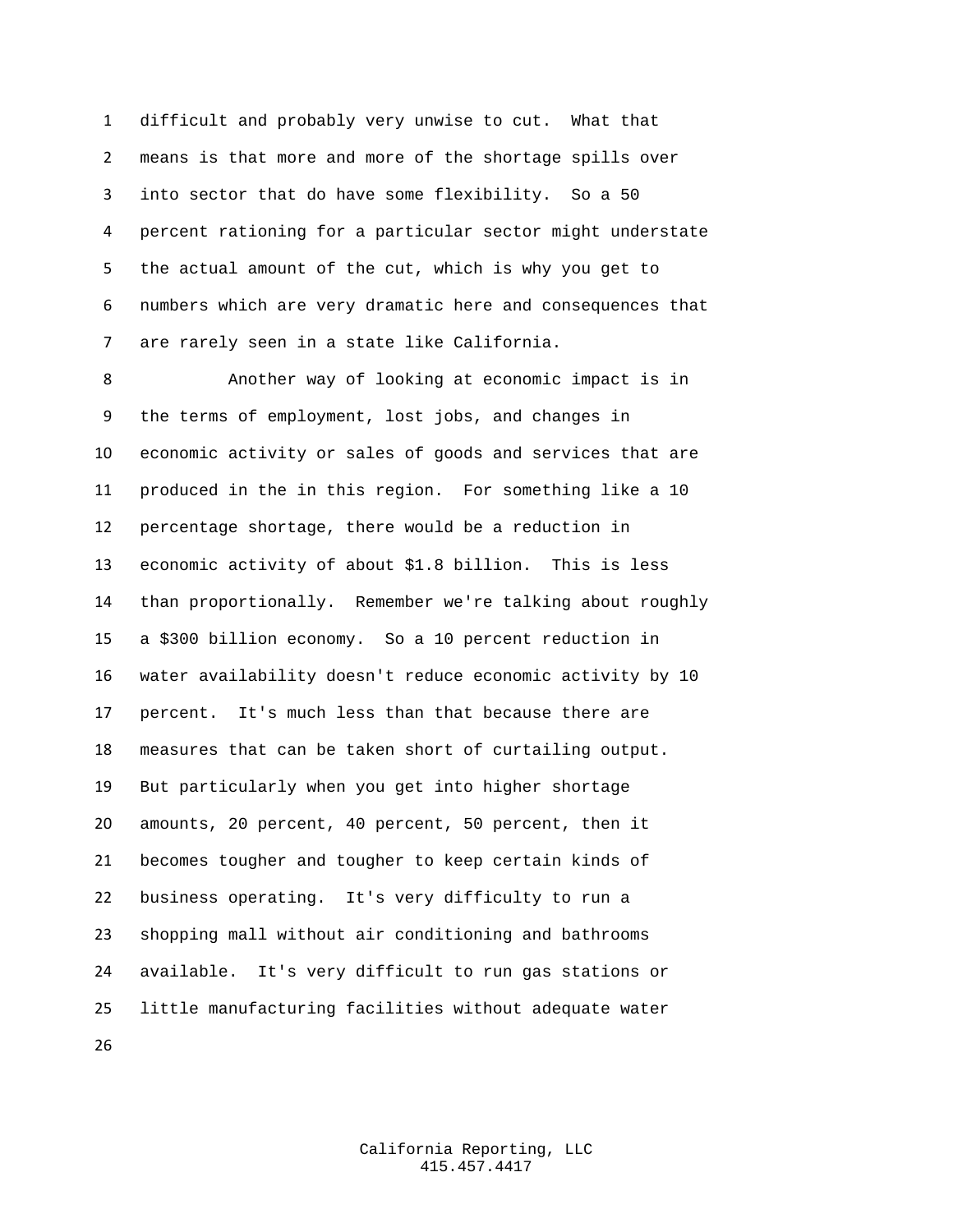supplies. So again, reduction is much less than proportional, but it does still get up to very, very significant numbers.

 With a 50 percent shortage, you're looking at something like \$50 billion in lost sales, and to put this in context, 188,000 jobs that go along with that economic activity. That would amount to about a 10 percent increase in the unemployment rate, roughly. So again, 50 percent shortage is very, very dramatic. We've probably never seen a retail water shortage anything like that in the State of California, but that's what's implied by Mr. Steiner's analysis. So that would translate to roughly a 10 percent increase in the unemployment rate in the area.

 And I point out that the assumption here is that this just occurs for one year, but there's the possibility that these rationing levels would persist. If this were to keep up for a period of three, four, five years, I think it's very likely that you'd actually see some firms start to relocate to other areas. And there is some experience globally with that. For example, with the Kobe earthquake there was some long-term disruptions in water supplies and some very good ex post analysis that people have done in urban planning that suggests a certain number of firms picked up and moved to Osaka and other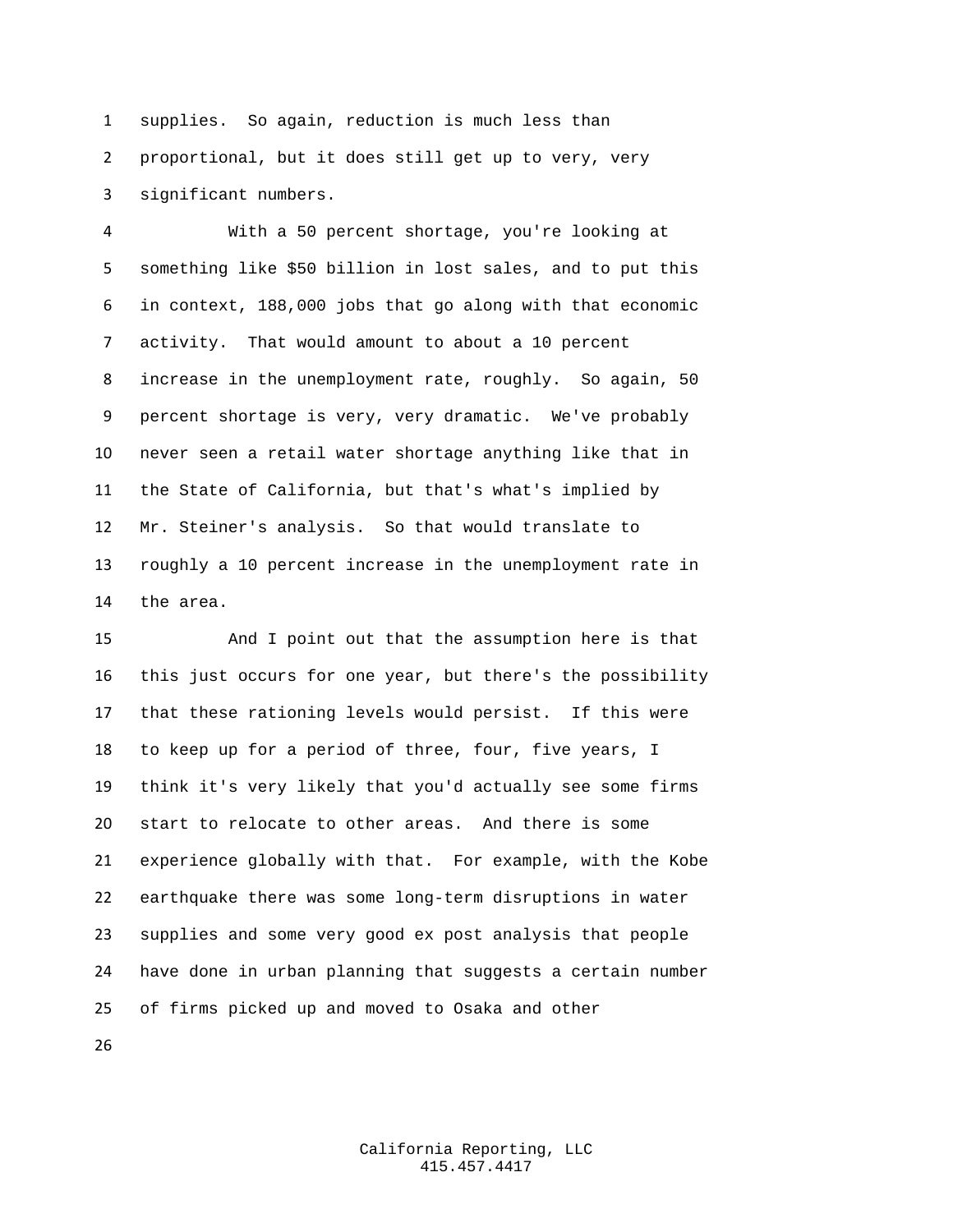locations. So this is a real possibility, and I'll leave it there. Thank you.

 MR. STEINER: So just so summarize, Obviously Dr. Sunding's analysis is a worst case of 40, 50, or 60 percent of unimpaired. Just to summarize our main concern with the SED is you miss the analysis entirely in your document. It's a defect in your document that we certainly suggest you fix. We're happy to work with your staff to do whatever we need to do to help model these impacts or share information on these impacts. And finally, I'd just like to thank you for your time. BOARD MEMBER MARCUS: Question whenever your done. No, no. Part of the -- not that I don't say thank you. And it's nice to see you all after so long. I know you've missed us, so it's really nice to have the great City and County of San Francisco here. Question. I am just trying to put this in context. Number one, part of the purpose of the SED which is as people are correctly noting is the focus of the hearing to make sure we get the basic background information right so that we can use that information as a basis to then make the decisions that we're going to be making down the line. And part of what happens, and you've done it in your assessment, part of it is to look what's your worst case scenario as well figuring out what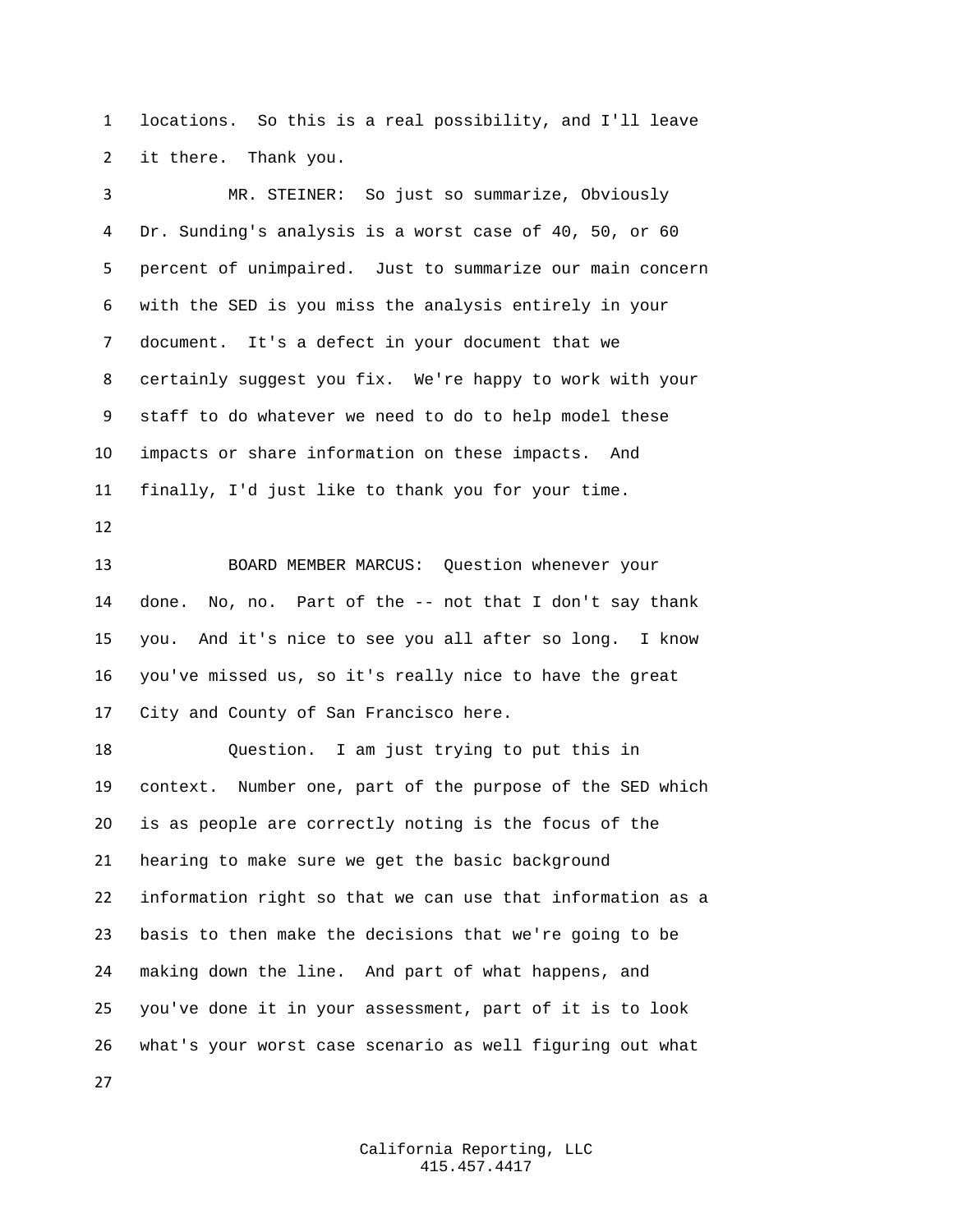part of the whole process. And you've given us a lot of information, and I appreciate the offer to sit down with our staff which is obviously what needs to happen.

 I am just trying to place this in context, which is to say if you're saying we, the writers of the document, missed the nature of your relationship with the other irrigation districts and how the water would be allocated. And impact, let's just assume for a moment that it is correct. Just take it as a given, not saying it is, but just assuming for the moment. If the impacts on you are greater, does that then mean that the impacts on the other districts perceive on them based on our document are less?

 MR. STEINER: I haven't done that analysis. You've looked at a worst case basis of no groundwater pumping in terms of impact on them, the level of fallowing. We haven't done the analysis to see how much their impact is lessened by us assuming that impact.

 BOARD MEMBER MARCUS: So that's just math of what we need to figure out. Assuming that was our only assumption that was the wrong was the allocation of water between all of you, then by definition the impact on you being so great -- greater than we thought, would mean it would be less than we thought on them. That's just in gross.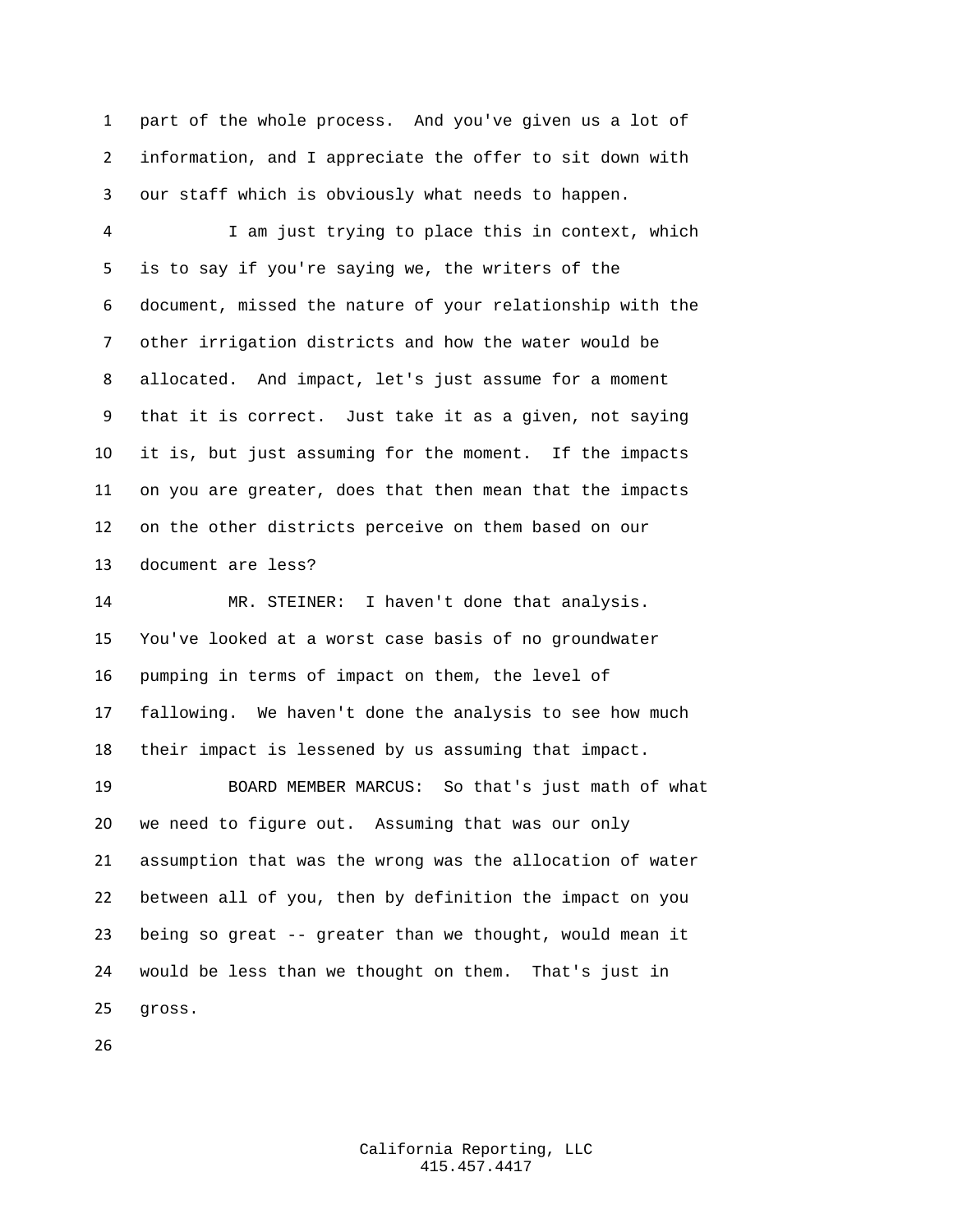The other thing is -- the thing that's interesting about it -- again, not taking the numbers as a given but taking the number as what comes out of this nature of the analysis -- is we will need to be thinking, not just in this but in the future, about the issue of what urbans can do vis-a-vis what ag can do because you do have more flexibility of tools to deal with water the shortages than ag does.

 So I was pleased to hear about a lot of work that your doing. I have a date actually to talk with some folks about some of your far ranging sustainability efforts in the next few weeks. And I'm really pleased the bits about it that I've heard, and I am looking forward to a more full sense of it. So this was all very interesting. I am hoping as we move forward, what when we need to figure out is how are we getting our worst case analysis correct for one thing. But also how do we get a realistic analysis of what's likely to happen in the dialogue. And taking all of your information into account will us help do a better document which is the threshold we have to get to before we can even consider what we might do in balancing.

 MS. LEVIN: If could just say one thing about alternative supplies though. What I shared with you today are pretty far-reaching actions that we're taking now to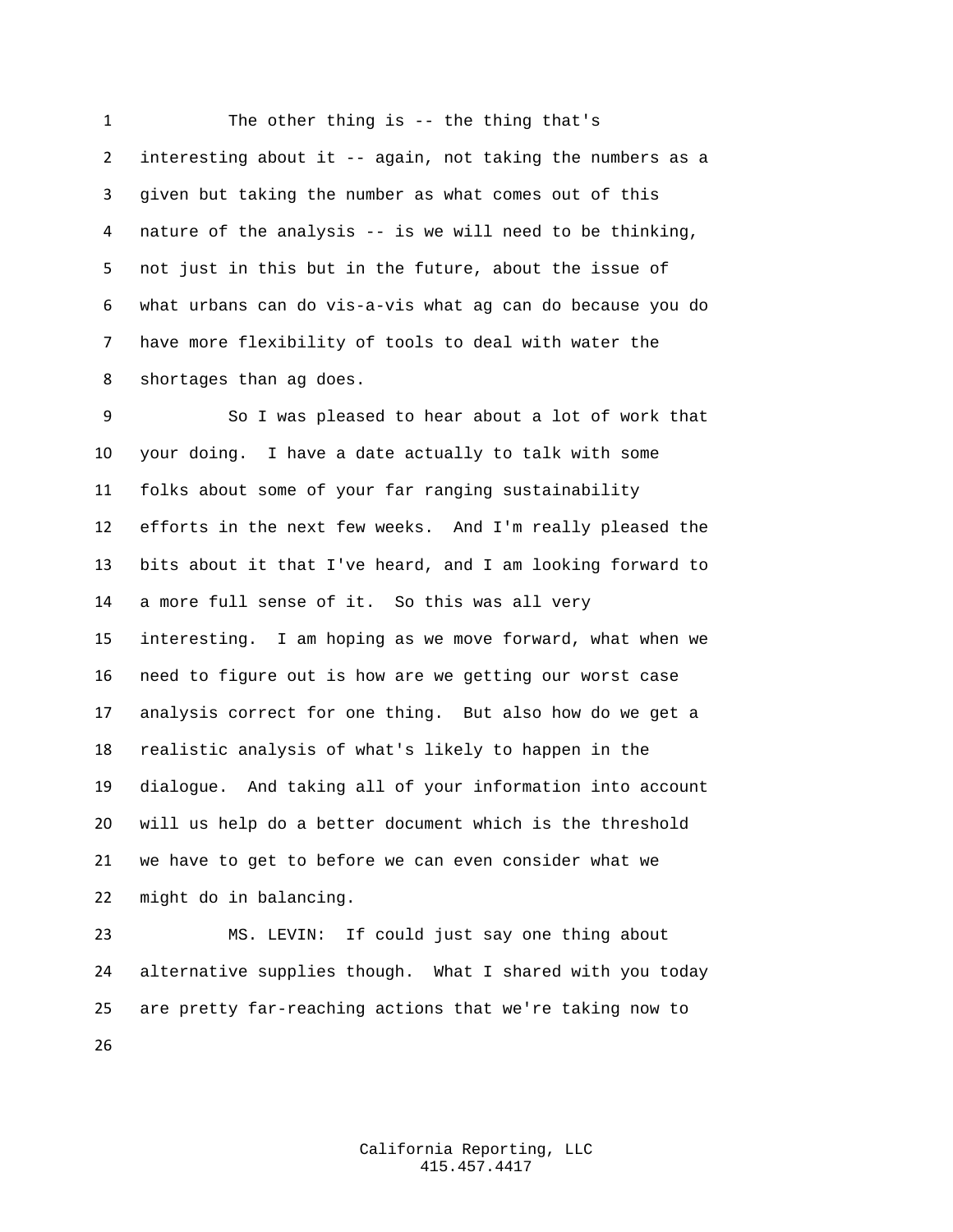deal with our current problems under our current requirements and with future demand coming on. So as I am sure you appreciate, these sources in supply are not bottomless. You hit a bottom, and they get very, very expense and very difficult to implement. BOARD MEMBER MARCUS: Oh, I've done it, so I know. MS. LEVIN: I just wanted to make assure that that was in the record. BOARD MEMBER SPIVY-WEBER: But there's a statewide, nationwide, international-wide reduction in water use particularly in urban areas. So it's a trend. I don't think how long that trend will last, but it is definitely a trend. CHAIRMAN HOPPIN: Thank you all very much. Timmothy, to show I have a thread of humanity in me and that we do practice recycling, if you'd bring your panel up here. And we'll be back in five minutes. (Whereupon a break was taken, with a change of reporters.)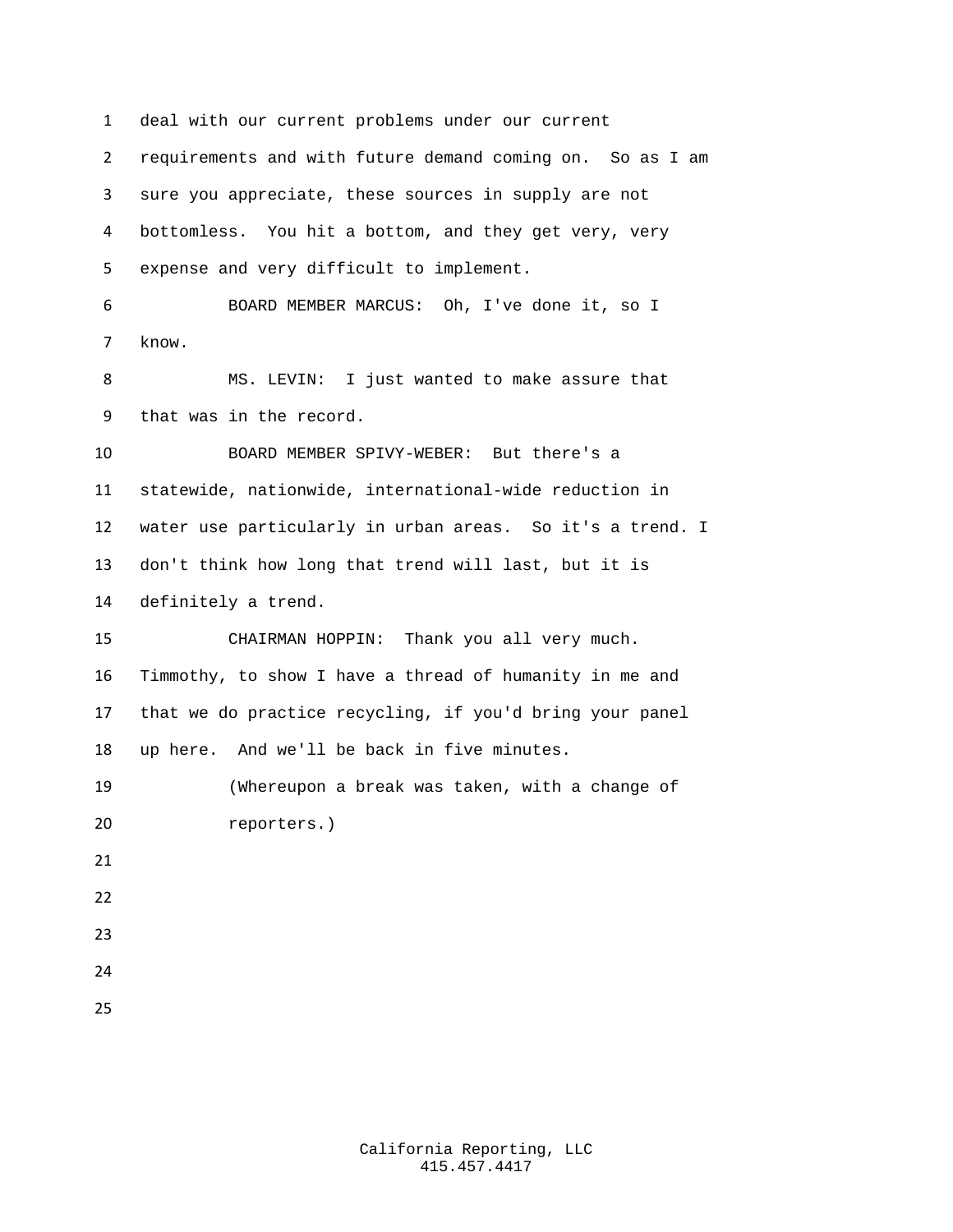CHAIRMAN HOPPIN: Yesterday, we had a few public commenters that were not here when I called them. I don't know if there are any others here than the two cards that I have, but I'm going to call the public ommenters up, and if there are any others of you, if you give your cards to Sonia in the front. Jennifer Carlson, would you like to come up? You've got Dean Ruiz, but he's going to follow up after Mr. Herrick on the South Delta group. So I believe, Dean; is that correct? MR. JACKSON: That's correct. He's on his way. He was going to follow up. CHAIRMAN HOPPIN: I love it when you agree with me, John, thank you. MR. JACKSON: I always agree with you. CHAIRMAN HOPPIN: Okay. Why don't you guys go ahead then and we'll try Jennifer Carlson again. Is that okay? MR. O'LAUGHLIN: I'm Timothy O'Laughlin. I represent the San Joaquin Tributaries Authority. Our next panel, Chairman and Board, we have is Mr. Steve Knell, the general manager of Oakdale Irrigation District; Jeff Shields, the general manager of South San Joaquin Irrigation District, and Connie Hertzfeld for Stockton East Water District. These are the people who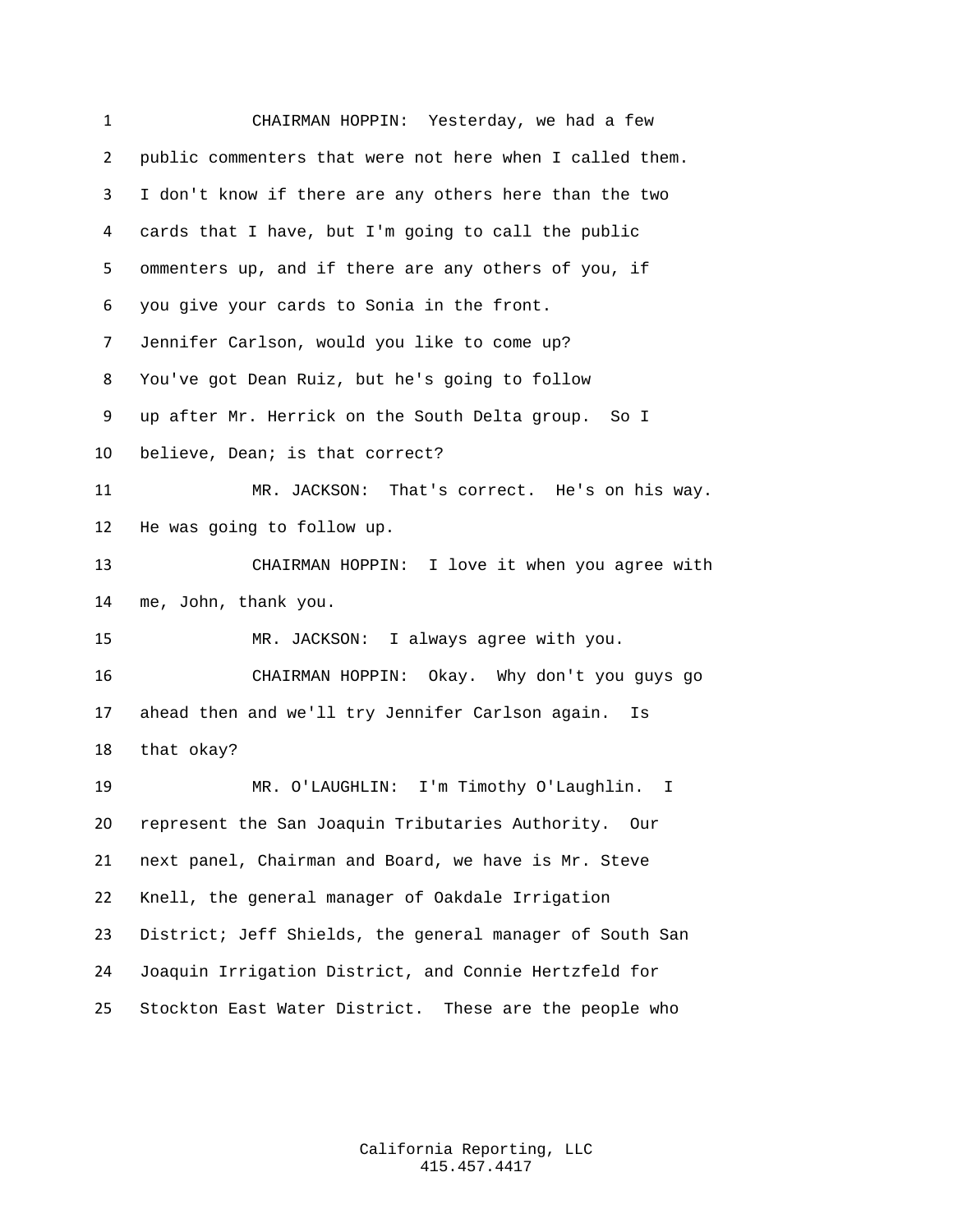currently take and use water from the Stanislaus River. MR. KNELL: Thank you, Mr. Chairman, Board. Special thank you to Board Members Moore and Marcus who came out to our watershed last summer on not too bad a day.

 BOARD MEMBER MARCUS: It was great. MR. KNELL: Appreciate the time that you took to come down and spend time on our river. The PE after my name says that -- limits me to only talking on those things that I'm experienced in practice in talking on.

CHAIRMAN HOPPIN: That's unusual around here.

 MR. KNELL: Yeah, I was going to get to that. This is my joke working up on that. I will be talking to economic issues. I've been six years on the Oakdale Chamber of Commerce. I served last year as the board president for the chamber, and I'm the executive board member representing agriculture on that organization, but we'll be talking about economic issues in our area, and I found out after yesterday my degree in biology allows me to talk on any subject matter that I'm not well versed in.

22 I thought I'd throw that out.

 CHAIRMAN HOPPIN: Just make sure Mike Osmundson has enough water in his kennel that I can keep getting his dogs.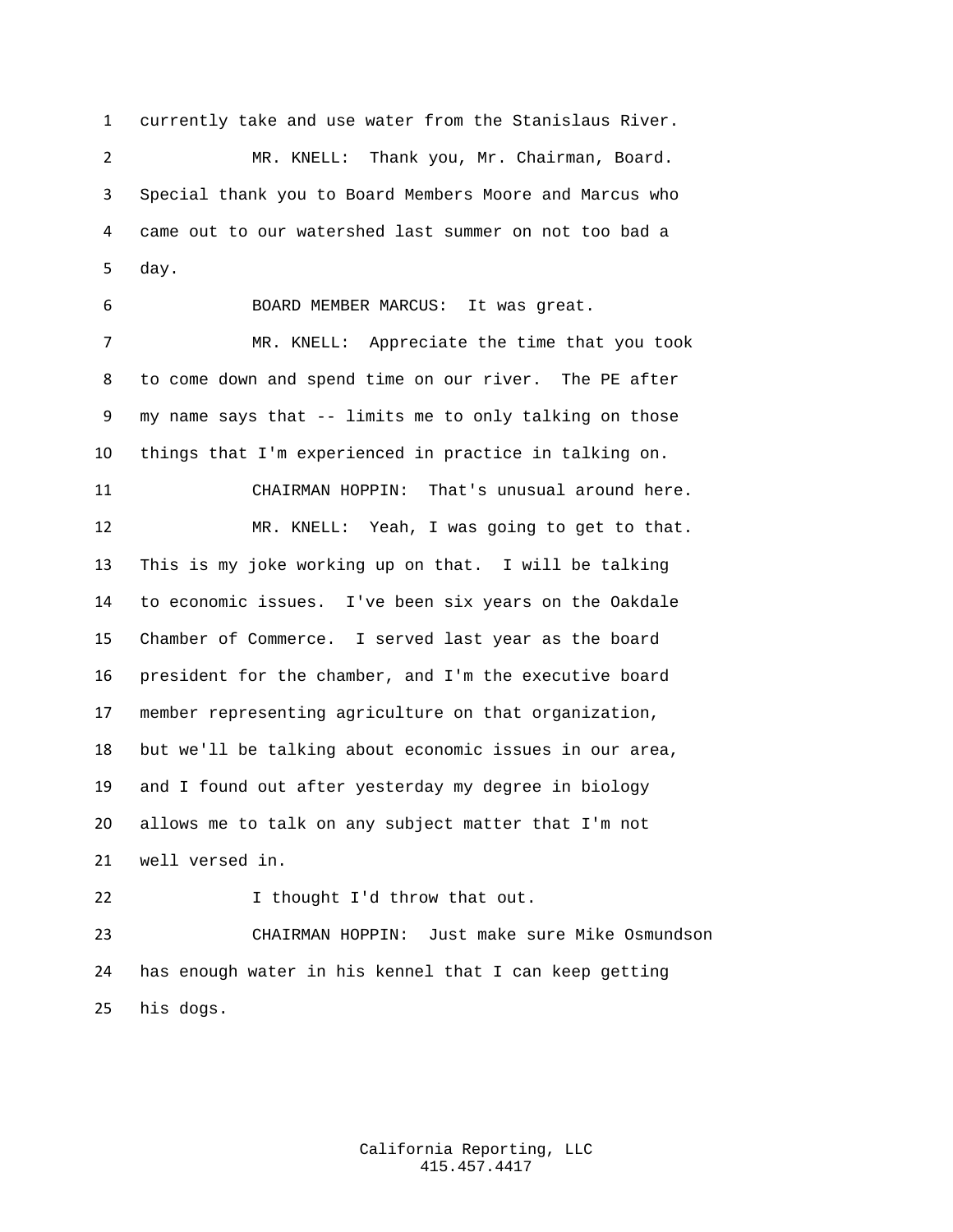BOARD MEMBER MARCUS: For the record, I want to note that Roger has left.

 MR. KNELL: Oakdale was formed in 1909. Now, we're serving 62,000 acres of irrigated ag. We have 600 rural domestic water users. We are a hydropower wholesaler of South San Joaquin. We wholesale power. So we're not in the retail power business. Our facilities up in the Stanislaus Basin include Donnells, Beardsley and Tulloch. Our annual budget is about \$15 million a year. 75 employees is our staffing limit. People talked about recession and its impacts. We are back down to 68 employees as a result of the recession. We have significantly slowed our construction business down. In a recession, when the lights go out and the factories shut down, power is not worth anything and it's really impacted our district substantially and we've had to lay people off as a result of that. And obviously we're a senior water right holder on the Stanislaus.

 And Mary from the Bureau did an outstanding of identifying a lot of issues. So we're going to slam through some of this in the interest of your time and ours.

 But really to reemphasize that both South San Joaquin and Oakdale are pre-1914 adjudicated water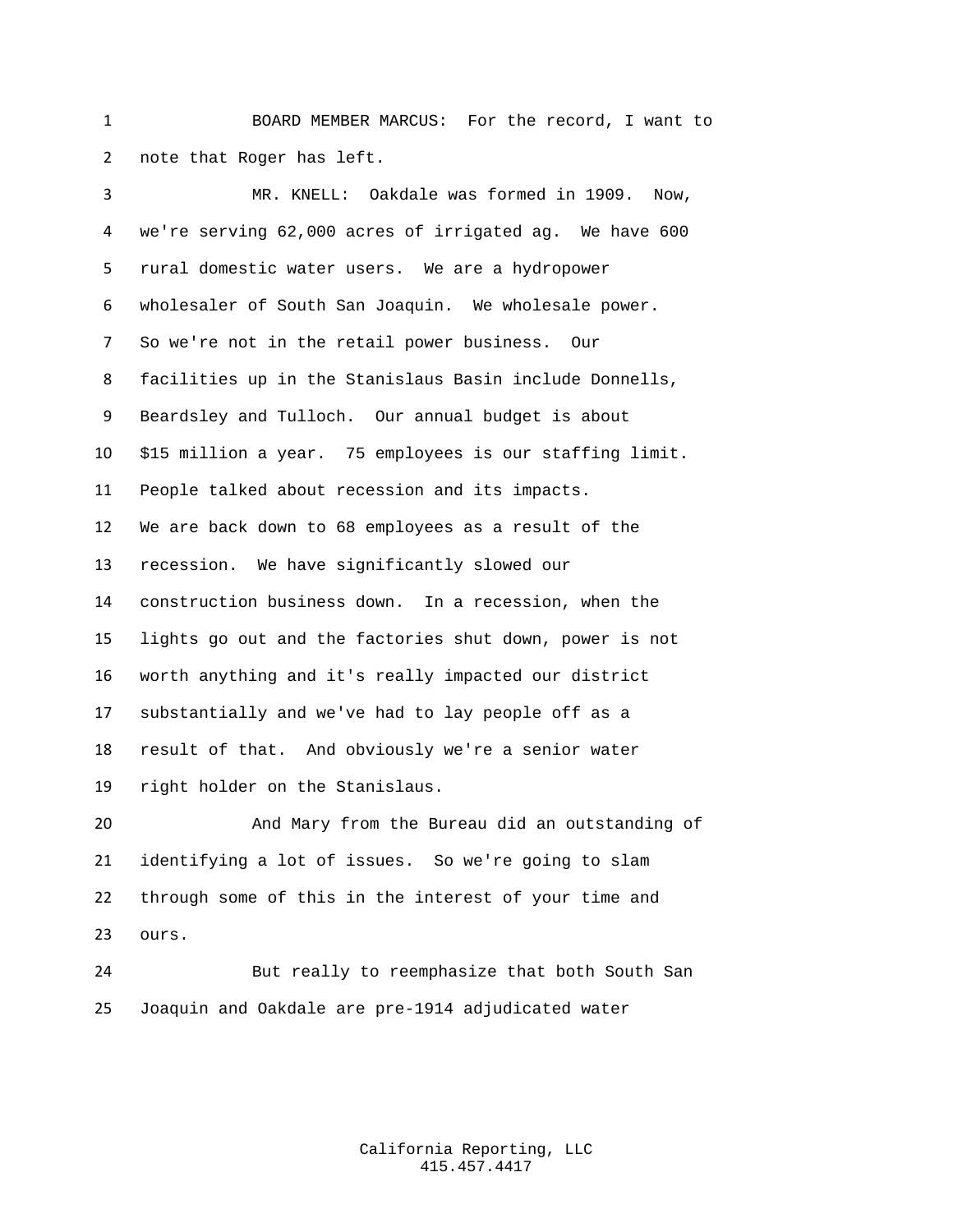rights to first 1816.6 cfs -- that's a song in Oakdale, 1816.6 -- in the Stanislaus River.

 As Mary pointed out and in your SED model, we are not a Bureau contractor. So that water is separate and distinct from that water that is showing up in your document.

 One of the things that we obviously see, we've gathered almost 20 years of information on our river on our science, and none of it appears in the document. We find that a significant thing. We understand that there 11is the Web site for unsolicited comments. We appreciate that on the State's Web site, but we believe that a lot of the information we have specific on our river and the science that we're finding that now we're finding also on the Tuolumne bodes well for this document to reconsider some of the science that it has in there to support some of its decisions.

 One of the things we see is a failure to focus on solutions that don't cost water. Habitat creation. That's where Board Members Moore and Marcus, this is what you saw last summer when you came out. They are saying this now.

 This is a high flow channel. Water only got into this channel during high flows, and we have reconstructed that channel to make it much lower so that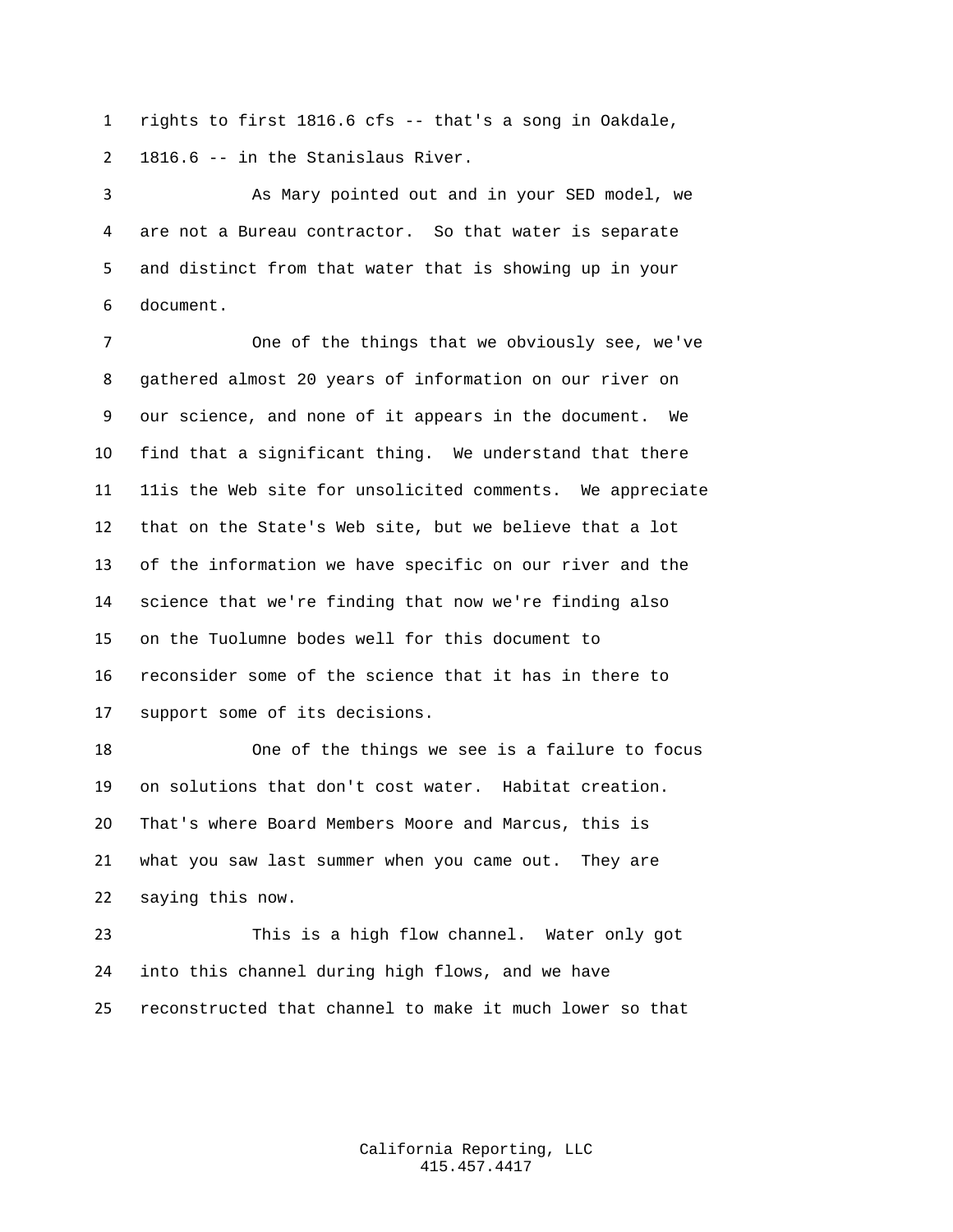now water goes into that channel at lower flows in the river to offer channel habitat for nesting, and what you see in the background is the overflow from that going into the side channels which create rearing habitat for young salmon as a place to hang out until they get large enough to go downstream.

 We believe we do a very good job, and as you see the picture this year of those little critters there, we do a very good job of producing salmon in our basin. As was alluded to earlier, though, we have a real problem in getting them out, and I believe our mortality rate -- and this will be talked about later -- is in 94, 95 percent mortality getting down to the confluence of the San Joaquin River.

 Our signs in our river show that real problem is not flow related. It's predation issues. Now, I pay the guys and Jeff pays the guys on the right. I had to go find Russ. He's on the left. Russ works at Savemart and I had to go get his signature when we used his photo in our Save the Stan campaign. Like I said, I can use those guys. I'd pay their salary. Russ works at Savemart. Russ is a very interesting avid striper fisherman in our area. He thanks God the way we've started managing the river because he used to have to drive to the Delta to catch those things, and now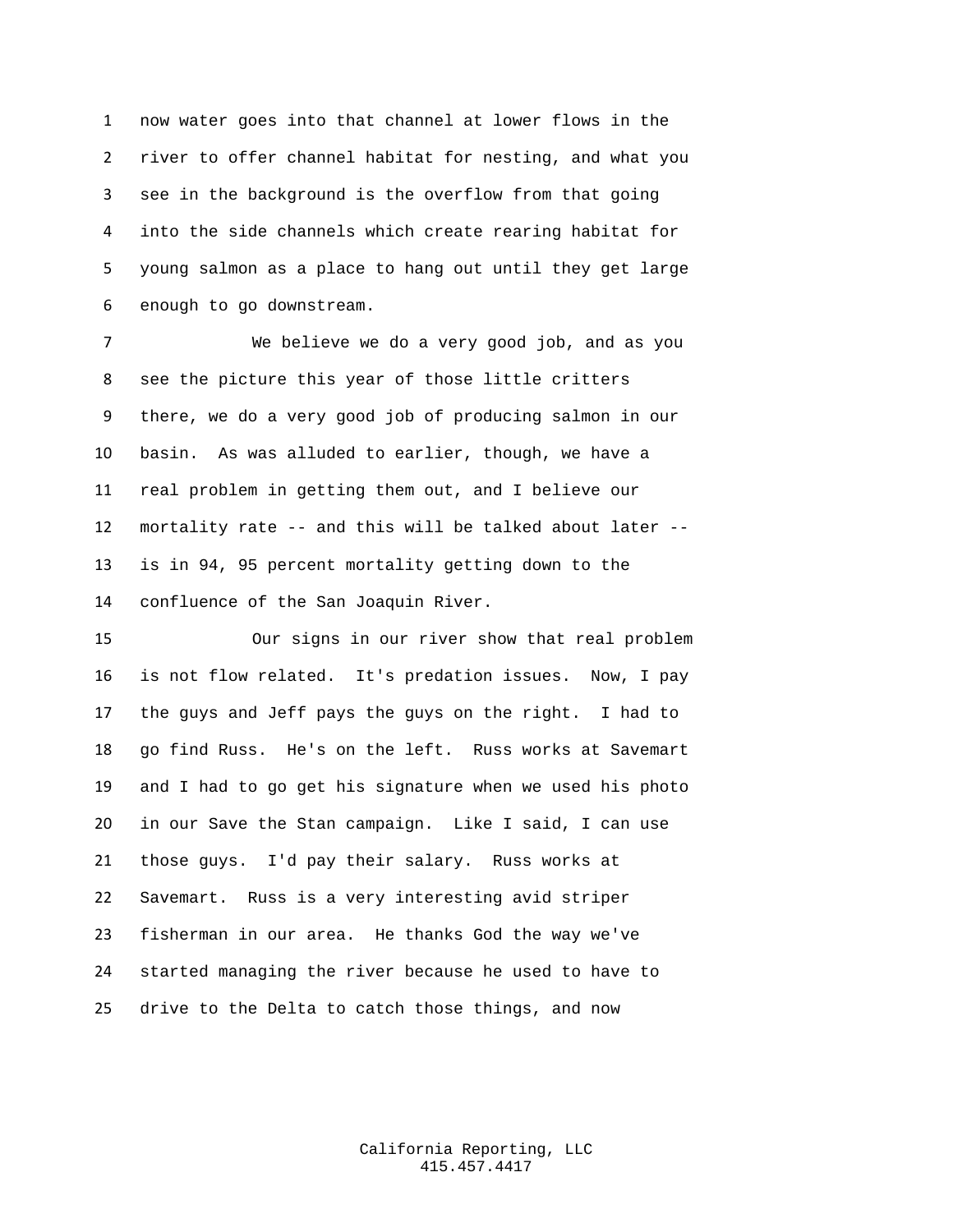they're just outside Oakdale. So he's very happy about how the river's going.

 I didn't have the heart to tell him that they're eating all the salmon, but he didn't seem to care.

 We're the poster child for 35 percent unimpaired. The NMFS biological opinion has already put our river at that standard.

 That's next two graphs, keep in mind the blue, this is New Melones storage before the biological opinion under the 1987 interim plan of operations for New Melones. Lots of blue.

 This is New Melones storage. This is end of September storage. So that's the benchmark. With the biological opinion in place, this is the storage end of September based on the RPA's currently in place.

 From a management perspective, what is good management? I mean, this is what it's all about. This is about managing a very scarce resource, which is water, a little bit overboard, maybe a little bit too much conservativeness in reservoir storage, but surely ramping down for discharges is a problem.

 Mary from the Bureau alluded to the fact we're already at the baseline. So essentially there are no impacts to our area because we're the baseline. In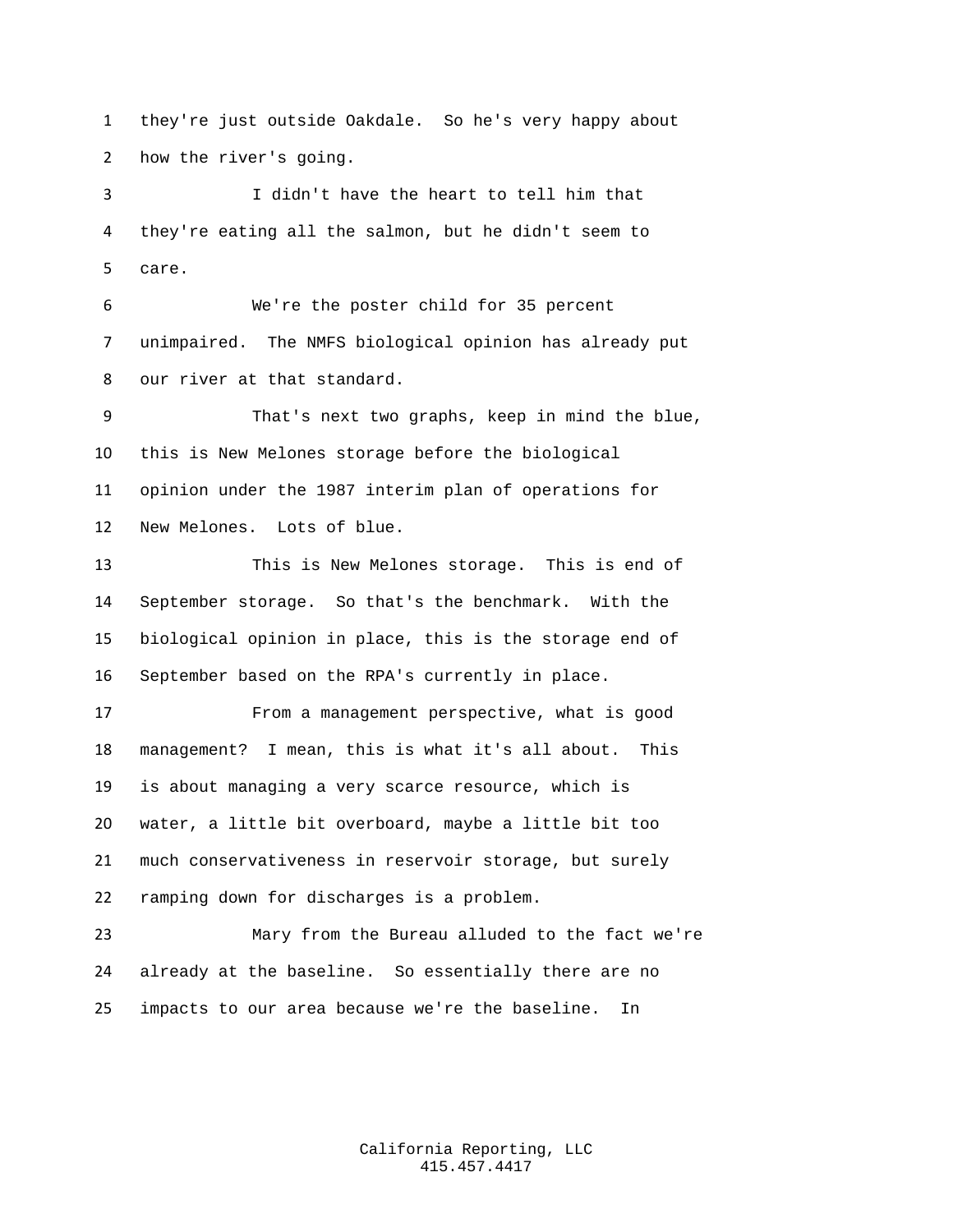reality, though, we know that's a ruse. I call it a ruse. It really isn't. I mean, we are impacted, but apparently those impacts are taken up by the federal document. The San Joaquin restoration project is going to have an impact, the conservation plans are going to have impact, I mean, all of these cumulative impacts, while processing them through CEQA and doing the job that we're supposed to do, isolate those impacts, cumulatively our area suffers multiple impacts as a result of multiple processes that are going on in the basin.

 Going back to those blue charts you saw earlier, Melones is essentially empty 18 percent of the time. The loss of the cold water pool, 45 percent of the time below the 500,000 acre-foot storage line. The recovery time between that reservoir gaining that cold water pool and then losing it again likely will end cold water fishing below Sonora permanently in our area.

 As a result, the New Melones was established very healthy, robust for mykiss population downstream of New Melones. That will disappear. That was the very population of fish that the biological opinion was designed to protect. It's not protected.

 As it goes for tourism in our area, as Melones goes up and down, all that does is put pressure on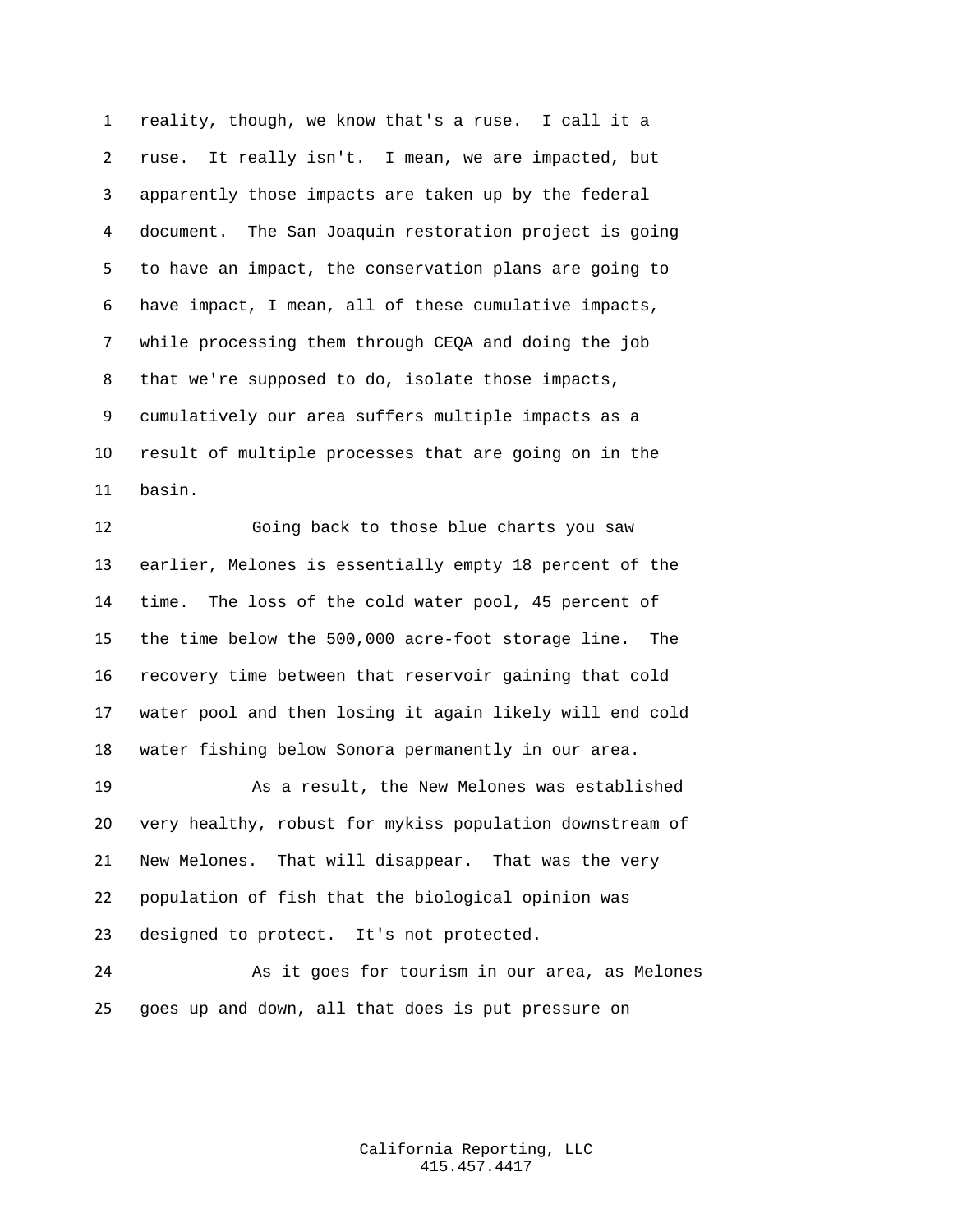Woodward and Tulloch to be operated as operational reservoirs, not recreation reservoirs. And we will use those as regulating facilities, have water fluctuations and essentially diminish their capacity to serve the recreational craft. Tourists don't recreate on empty lakes. I understand poor people do, but in our area boaters don't go to empty lakes to recreate. Our inns, hotels, restaurants all suffer from a loss of revenue.

 In Oakdale -- I'll talk from the chamber -- our greatest revenue stream used to be before the recession was tax on car sales. One of the things I think that you miss as a collective is that in small communities when ag does well, everybody does well in our community. When ag's making money, farmers are buying vehicles, they're buying trucks, they're replacing their vehicles. It's very significant in our community.

 As a result, like I said, car sales taxes are the number one revenue stream for our city's coffers. Behind them is gas sales taxes. Gas sales taxes is big in Oakdale because we're a gateway to Yosemite. We have tens of thousands of people that drive through our town. We always say Oakdale is the last clean restroom before you get to Yosemite unless you want to use the national forest for some of those reasons.

It is important that we have tourist traffic go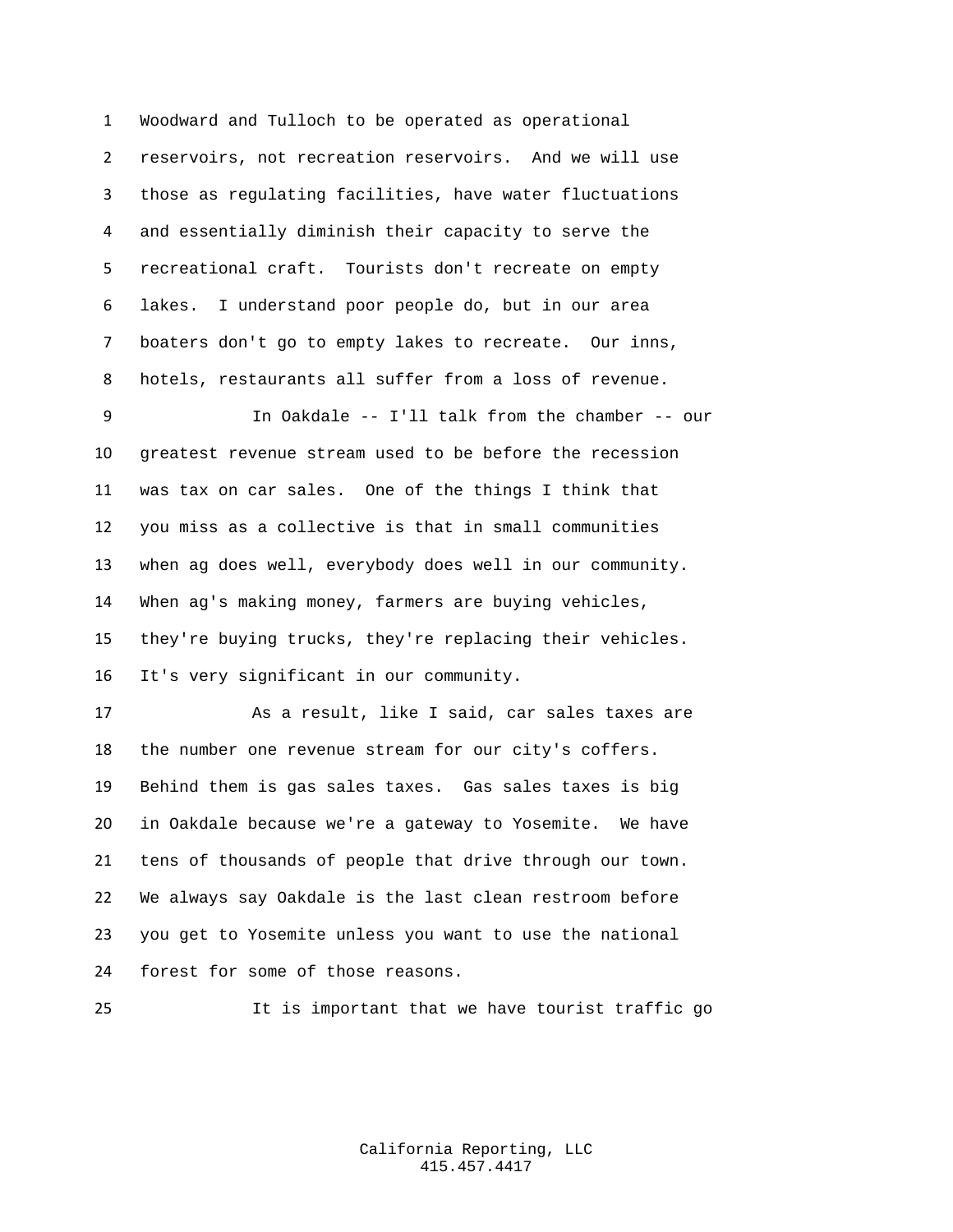through that community. The loss of sales tax would impact our area a lot. Now, recreational values, when you start draining lakes, really you're sacrificing recreational values to meet what we consider unachievable goals.

 We talked about the impacts before. Just a reminder that one out of every seven jobs in our area is related to agriculture.

 Remember the blue chart had a lot of blue and then it was a little bit of blue. The district back in '06 came up with an operations plan that split the baby, and that's what we do. I mean, we think we as irrigation districts -- we always find solutions. We think we do a very good job in solving problems. We believe that the operations plan we submitted in '06 has value. Unfortunately, when you start on these biological opinions you get on these other processes, your stuff falls to the side and our stuff has been sitting around for seven years without a review by the Bureau, and it's been very disheartening for us because we believe we have a solution that solves a lot of our contractor issues, a lot of our basin issues and makes for sustainability. Just look at it and give us some feedback. We could work with that.

The state, you know, everybody I heard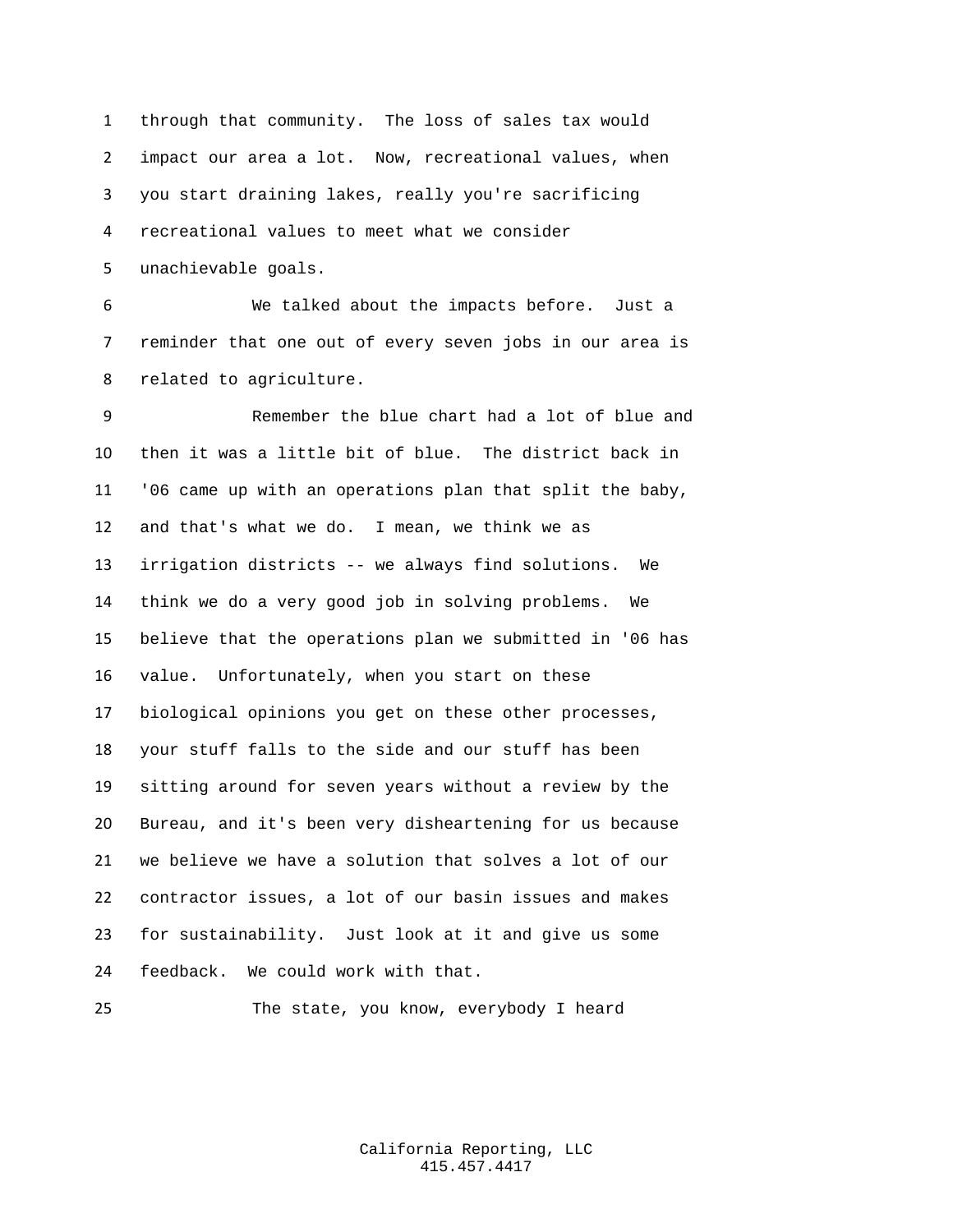yesterday this has been an open and vetted process. You're the only staff I've ever talked to during the whole development of this process. And so there's a lot of blood on the carpet when they said that this was open back there. We were all biting our tongues and lamenting about the fact we haven't had -- CHAIRMAN HOPPIN: Did you ask to talk to someone that you were precluded from talking to? MR. KNELL: A lot of times the real problem is with irrigation districts like ourselves and Jeff, besides being the general manager, I'm the HR guy, I'm the maintenance manager guy. CHAIRMAN HOPPIN: I know where you're going, but don't lay that on my staff, okay? MR. KNELL: Okay. CHAIRMAN HOPPIN: Thanks. MR. KNELL: But this lack of communication is even from us. When we have developed 20 years of information and it's not in your document, we just have to ask why. Is it really about the fish? Yesterday's presentation put up by the wildlife agencies instead the focus is on water, and apparently in Appendix C they have habitat, predation, and water quality. Water in our business is our livelihood and our futures. It is priceless. There is a cost of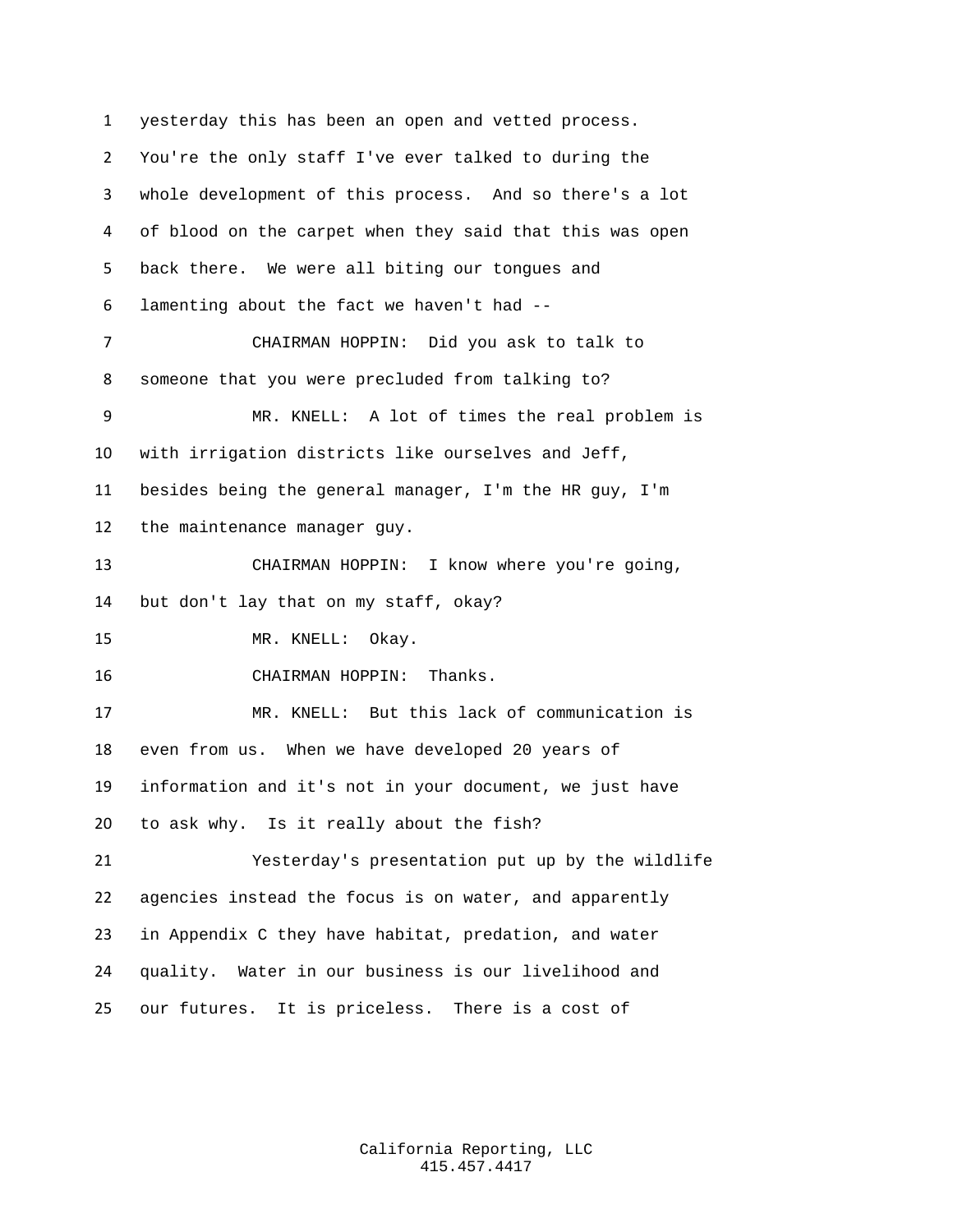habitat development. We understand that. But there is a cost of predation suppression, removing for the predation program, there is a cost to that. Water quality is just a cost. We can deal with money. We can deal with cost issues. Those are just financial issues. We cannot deal with the loss of water. What we believe the SED provides is all-in gamble on the water card and we don't think you're right and the problem is we're the losers. Thank you. CHAIRMAN HOPPIN: Thank you very much. MR. SHIELDS: My name is Jeff Shields. I'm general manager for South San Joaquin Irrigation District. I appreciate the opportunity to be able to come here and present some information relative to the SED and process you're going through. 17 I want to mention a couple of things first about the Bureau, Mary Johannis did an excellent job this morning and it's going to afford the opportunity for me to skip over quite a bit of the things that I wanted to present as well as Steve Knell just covered a

lot of things.

 You've heard from Turlock, you've heard from Merced, you've heard from Modesto. I could probably say me, too and be somewhat done with this, but there are a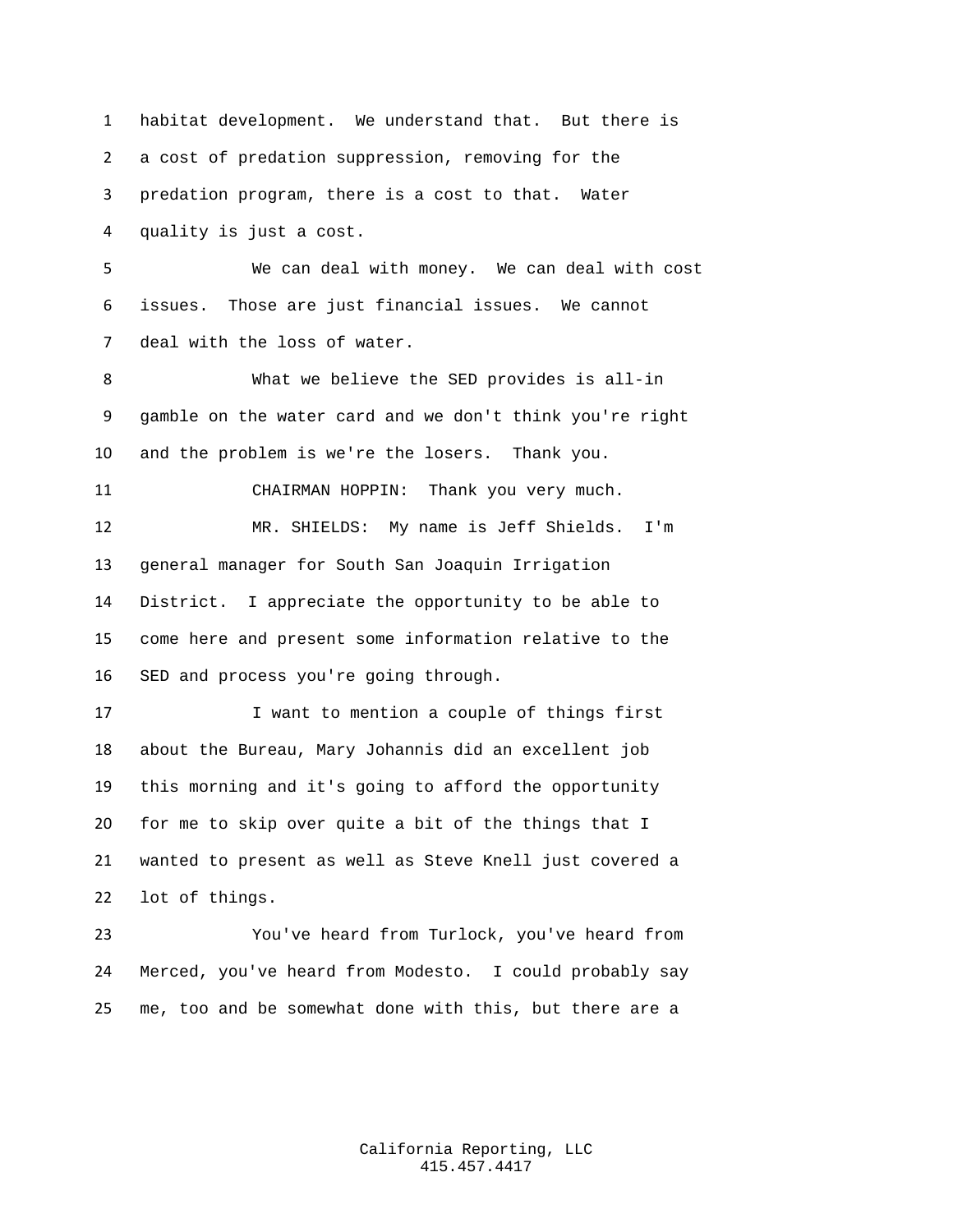couple of things that I think are specific to us and unique. Of course, I don't have the cool accent that Brian Kelly has, so I won't command your attention probably the same.

 I do want to ask just say one thing. There was a comment made that just kind of ate on me yesterday. I've got a broad experience, years dealing with Bonneville and the Columbia River fish issues. And there was a statement that predation efforts on the Columbia have been a waste of time, and I think whoever said that needs to do a lot more research. Those efforts have been extremely successful. There is great documentation of the benefits of those investments on the Columbia.

 South San Joaquin Irrigation District formed in 1909. We have about 77,000 acres in our service territory, 55,952 is irrigated crops. Of that, one product alone, 28,000 acres of almonds. Much of the remainder of the trees are walnuts, cherries and vines, grapes and other permanent crops. As you've been told many times now, you can't fallow those particular crops. The balance of the ground is dedicated to feed crops, including pasture, corns, oats, clover, things that help support the dairy business in our community, and it's not really possible for them to on a sustained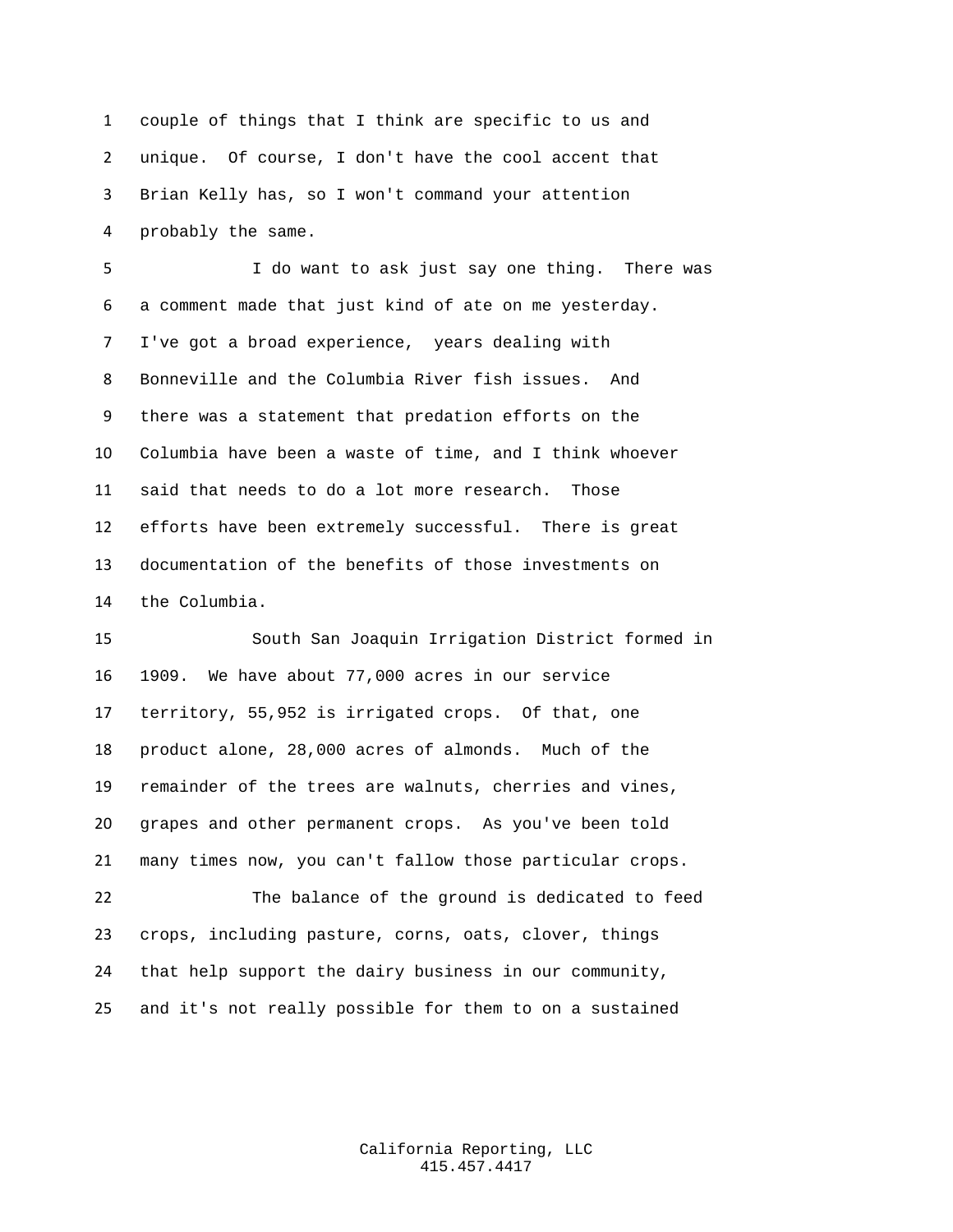basis go out and supplement that by purchasing feed because the prices just can't sustain the industry. They're already struggling. There was a comment that there's a lot of new 5territory. Interestingly, South San Joaquin hasn't 6expanded our territory at all, but, in fact, a lot of 7growers were using groundwater and what we're seeing -- 8and I think Stockton East has some good slides that are 9going to demonstrate this -- we're seeing a lot of salt water intrusion. And, again, with permanent crops you can't use salt water from the groundwater on a sustained basis and be able to keep those crops growing. So what's happened is growers that have been relying on groundwater are now coming back on to the district and wanting to use our surface water. The next slide I want to show you compounds 17that problem, because the second thing largely, and again largely because of salt and other pollutants in the groundwater, the cities in our service territory came to us and wanted to work together to try to develop a water treatment plant. We did that, and in May 2005 we started meeting the domestic water needs for the City of Tracy , Lathrop, Manteca and Escalon. The cities are entitled to received a combined total of 43,090 acres. The City of Ripon elected not to participate in that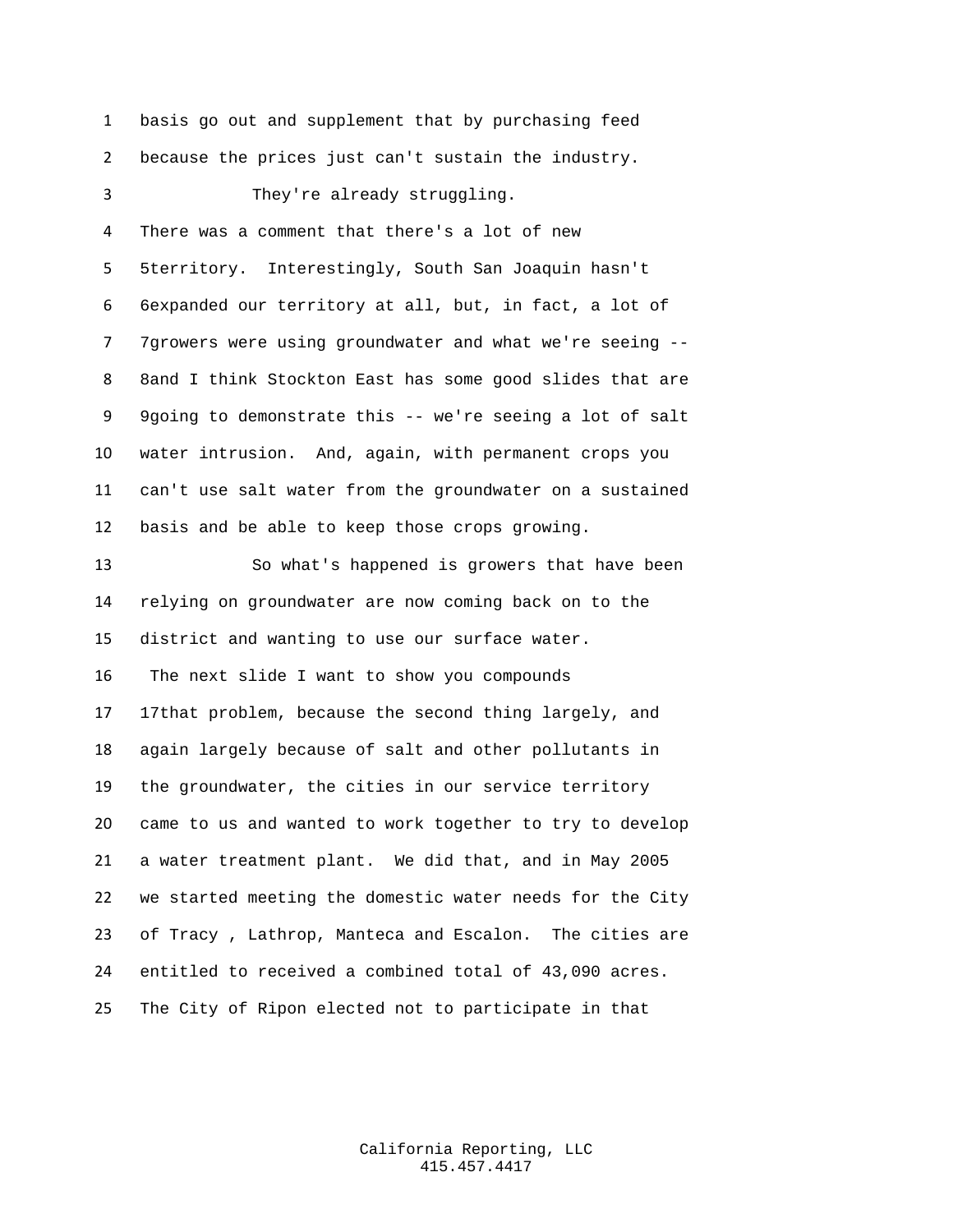project but, instead, take a 6,000 acre allocation that they're entitled and use that in recharge basins, and they continue to take water from their groundwater resources.

 In fact, what's happened is the groundwater resources, now they're experiencing salt and other contaminants and the cost of treating that, they are now petitioning to join in our water treatment plant. That treatment plant has a capacity of 40 million gallons a day with the ability without increasing -- well, with the ability to go up to 60 million gallons a day. The treated water serves about 193,000 residents and, in addition, the industries and businesses in those communities that I mentioned. Tracy, as you heard from the mayor pro tem yesterday, is

 17seeking to increase their allocation and wean themselves off of the groundwater in their service territory, and as I mentioned, Ripon is trying to come in and join our project.

 The cities that receive water from SSJID -- oh, I'm sorry. Moving right along here. The cities that receive water from SSJID's groundwater treatment plant, as I said, also pump groundwater. And the way they're meeting the California Department of Health standards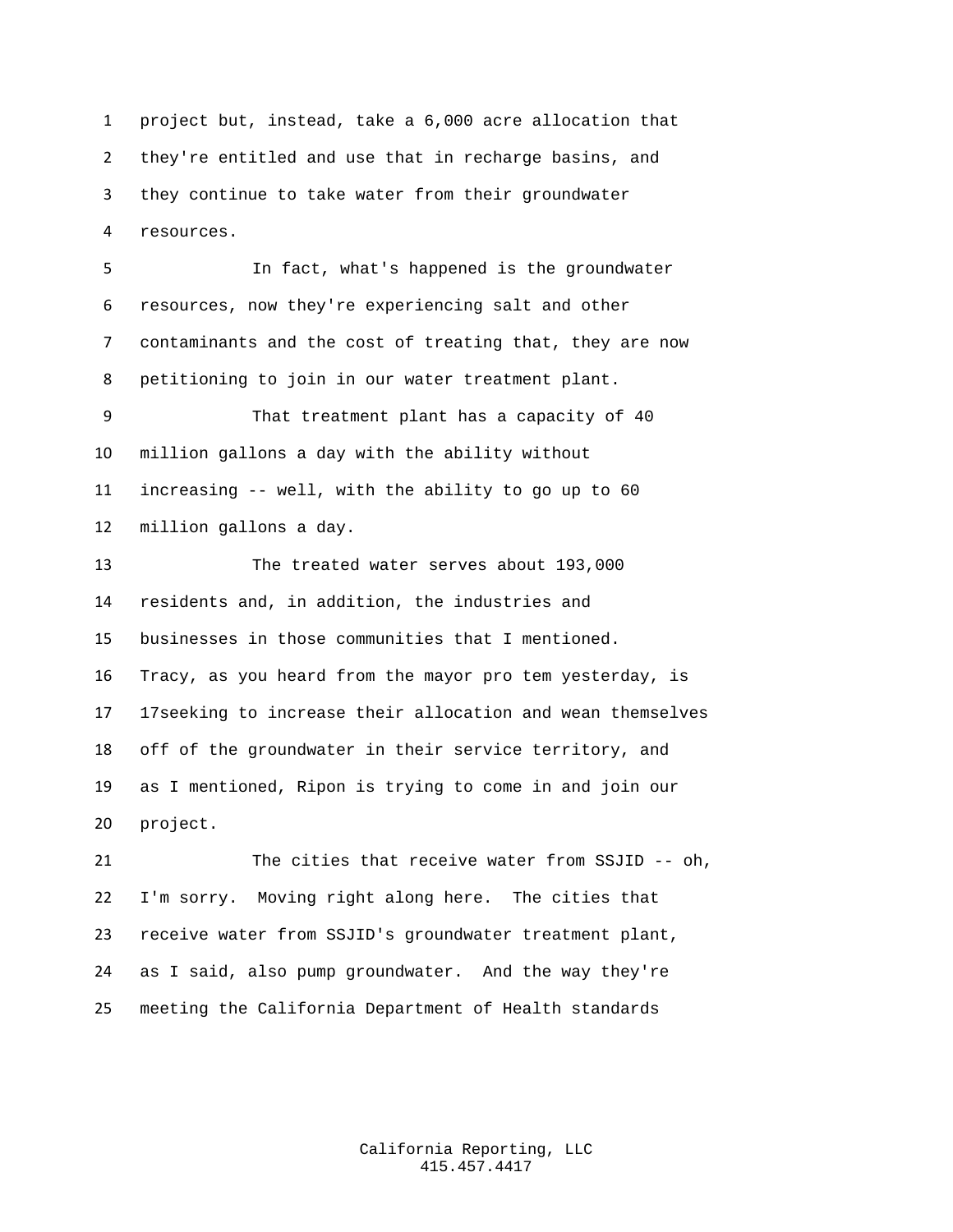for that water is blending it with our surface water; and increasingly they're taking more and more surface water and less and less groundwater as those standards get tighter.

 Another issue is PG&E is imposing time of use and, even worse, peak hour pricing on the cities and farms, and that's forcing these organizations more and more, both our growers and the cities, to stop pumping groundwater and spend more time on the surface water.

 The Eastern San Joaquin County groundwater basin has got a 70,000 acre-foot overdraft, about two feet per year decline, some areas saw drops in 2012 as high as ten feet decline. So, again, if you're pumping and relying on that, your wells have to be either deepened or your pumps have to be increased in size and you pay higher costs.

 Surface irrigation in our surface territory contributes a net of about 57,000 acre-feet per year to the groundwater basin. That's largely from flood irrigation.

 SSEID contributes approximately 29,000 acre-feet annually through seepage at our Woodward Reservoir. That's a regulatory reservoir off-stream from the Stanislaus, and it hold about 35,000 acre-feet of water. The seepage of that makes a substantial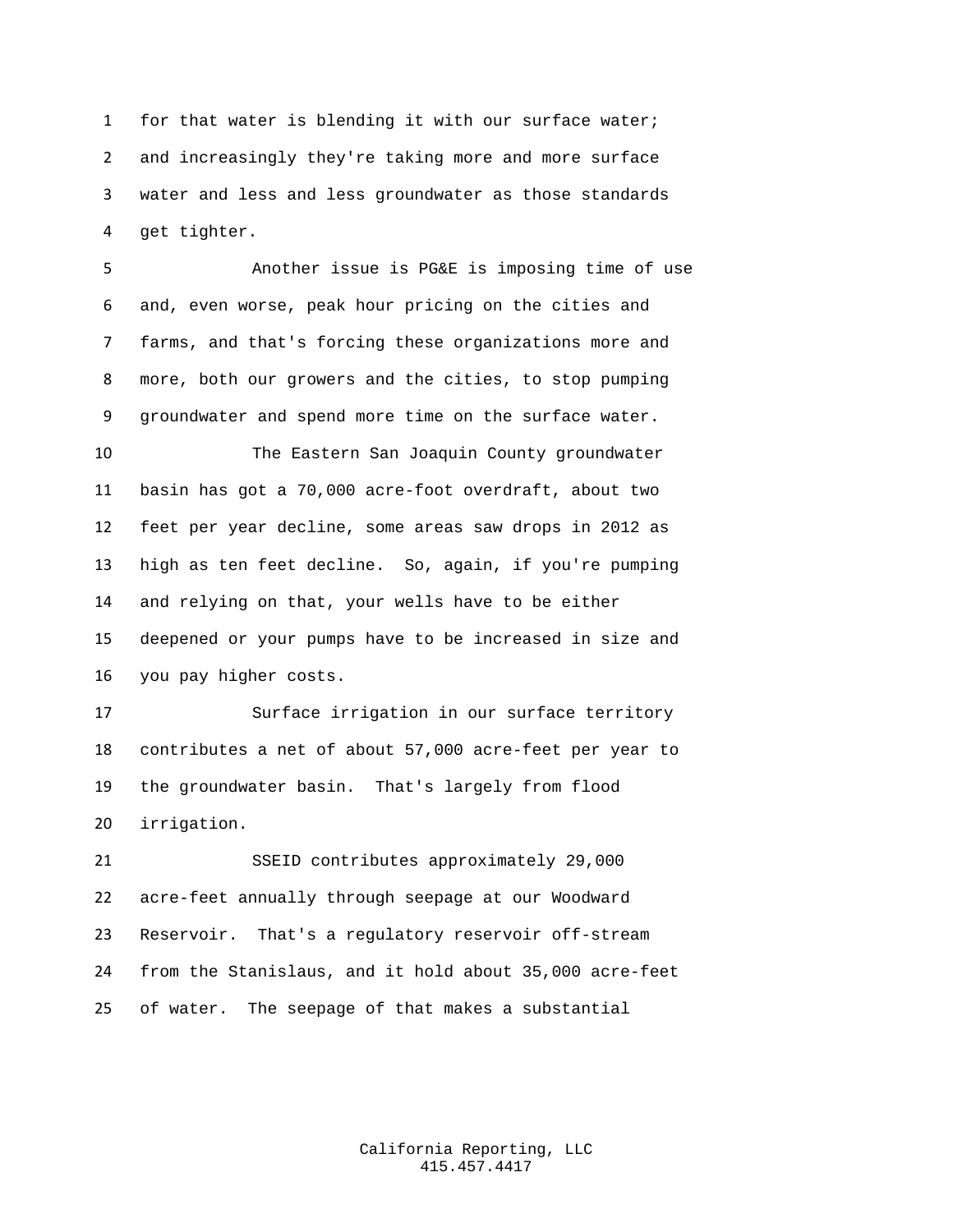contribution to the groundwater in the area, and we don't provide recreation. We allow Stanislaus County to provide all the recreation, boating and such on that lake. As a consequence, about 35 percent of the entire Stanislaus County budget for their recreation department comes off of the revenues from that reservoir.

 If there is imposed limits upon our ability to divert water, we do have the option, as Steve Knell mentioned, basically running that as a stream, just running it straight, not operating the lake at its full capacity. That would have the benefit of reducing those seepage losses. Of course, it will also have the impact associated with lost revenues to the Stanislaus County Parks and Recreation and also losses to the groundwater. We also own two small hydro generation

 facilities at Woodward, which is Woodward and Frankenheimer Powerhouses. If we operate it as a canal rather than a lake, we'll lose some power generation associated with those two generation facilities.

 I just want to kind of wrap up with these last two slides. We do understand that we have a substantial water rate and that comes -- that's a privilege that comes with a responsibility. And there is a public interest in protecting the integrity -- the biological integrity of the Stanislaus River. We get that.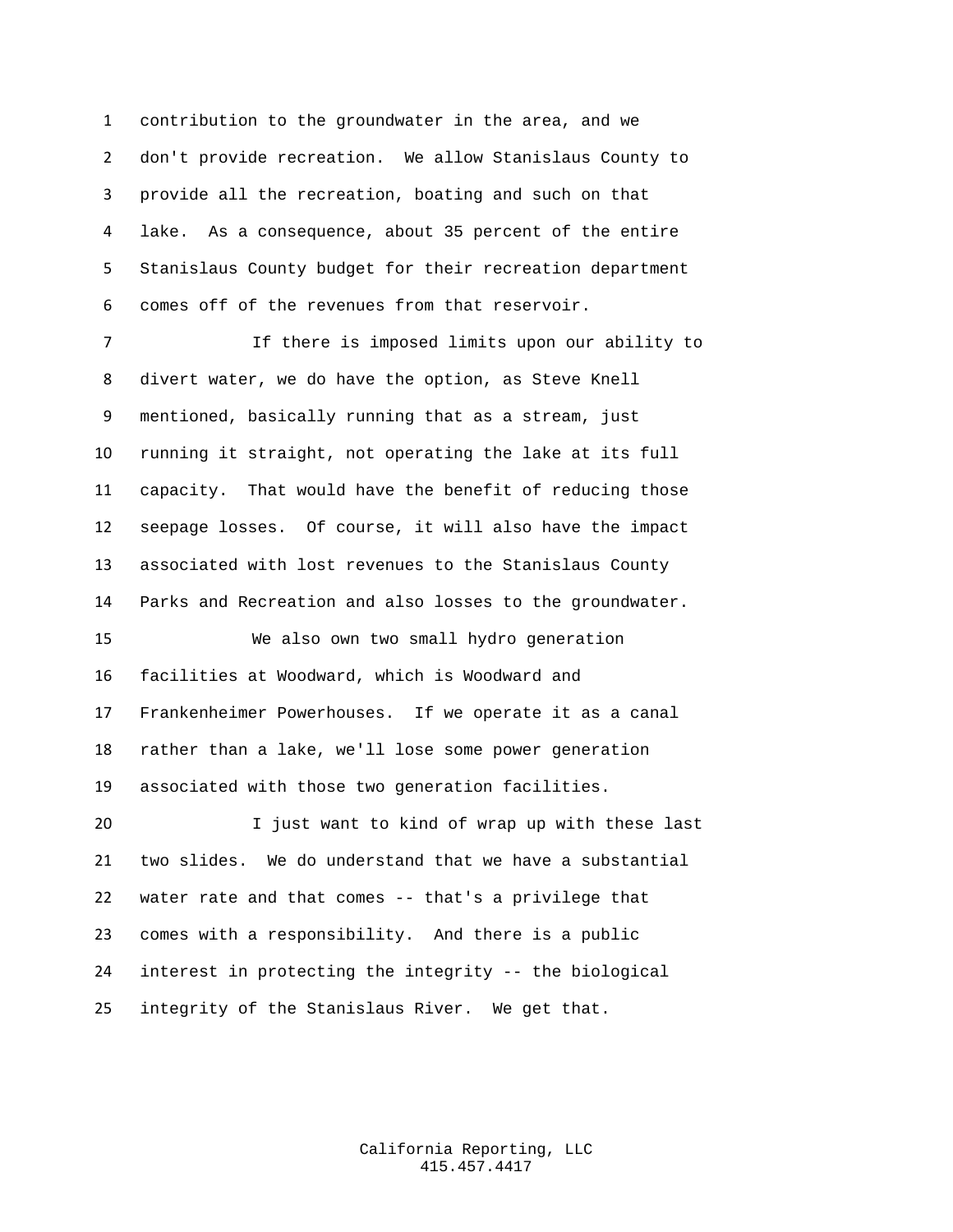To that end, Oakdale and SSJID invest well over

 a million dollars a year just in biology on that river, and as Steve indicated, to have that historic record of science completely ignored in the SED gives us a lot of heartburn. And so we will be pressing to see that a lot of science gets included in the next draft.

 BOARD MEMBER MARCUS: Can I ask a quick question? I don't mean to interrupt your train. I could have asked it of Steve earlier. Have you -- and I think it was kind of what Charlie was getting at. Have you all submitted that to the staff before? So we have it. Okay.

 MR. SHIELDS: Over the years you've had access to that information I think in many forms, but certainly more recently in this particular forum.

 SSJID and Oakdale also have invested millions of dollars in irrigation efficiency, and I could get into specific projects we've done in the last couple of years, as well as habitat improvements.

 Lastly, I just want to go back to this issue of our responsibility for the biological integrity. We find that the deficiency of federal science really is lacking in the SED, and Steve used a term and my wife hates this term, but I'm going to repeat it -- hopefully she's not watching on the Web -- but splitting the baby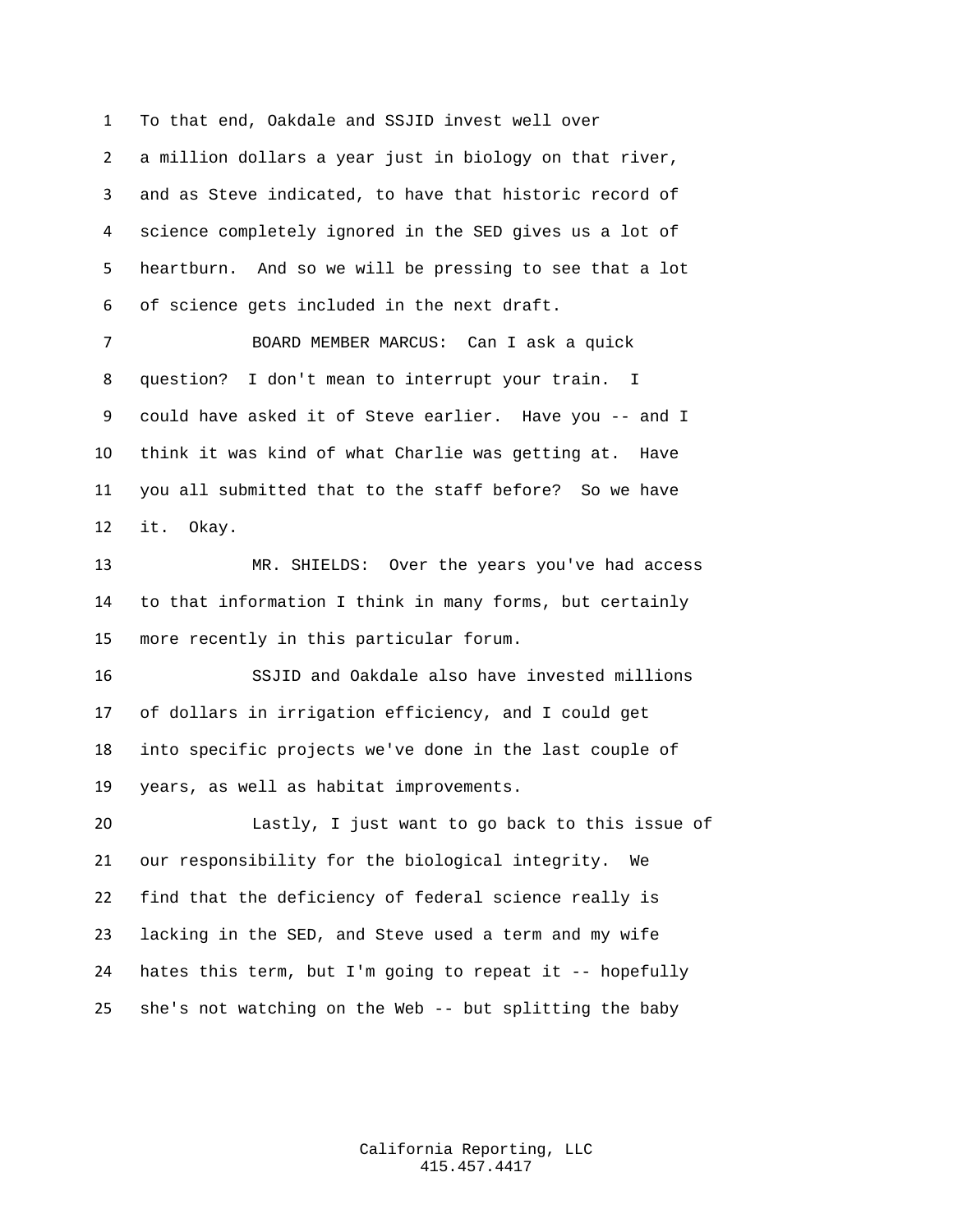in half. And that conjures up a really troubling image for her and should for you because you really don't benefit native species and you really don't benefit ag when you split the baby in half. I think both deserve better than what we see in the void of science in this document. So I'll close my comments with that, then. Thank you very much for your time.

 MS. HERTZFELD: Good afternoon. Connie Hertzfeld on behalf of Stockton East Water District.

 So I'll give you, as she's pulling up the PowerPoint, I'll give you a little bit of background Stockton East. We provide surface water to both agricultural customers and urban users. We encompass approximately 143,000 acres, roughly 95,000 acres are in agriculture 48,000 are urban uses. Our agricultural demand is approximately 170,000 acre-feet, and we supply treated water to the City of Stockton, Cal Water and San Joaquin County to the tune of about 50,000 acre-feet.

 The provision of surface water to our customers supports San Joaquin County's \$2.2 billion agricultural industry and we serve approximately 300,000 residents.

22 Up on the screen here is the Eastern San Joaquin County Groundwater Basin. It's split into three sub-basins. You will see that the eastern portion of it is bound by the Mokelumne to the north, the San Joaquin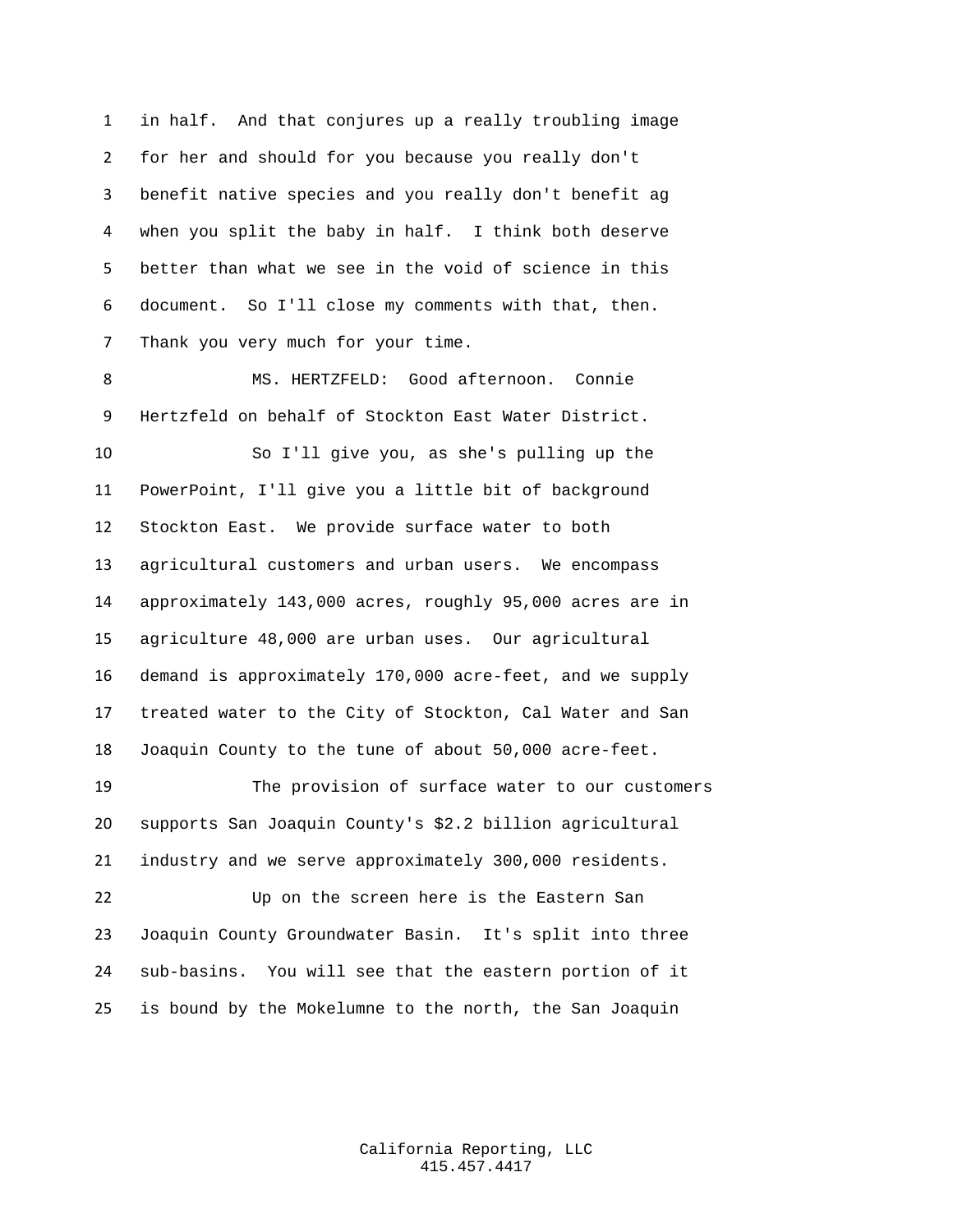to the west and the Stanislaus River to the south. This groundwater basin was declared a state of critical overdraft in 1980. The historic groundwater overdraft has had dramatic effects on both water levels and water quality. As Jeff mentioned, we see groundwater levels declining, you know, on average about two feet per year. Some areas are 80 feet below sea level.

 This graph shows -- the yellow mark is the saline brine that is underneath the Delta that's moving into the groundwater basin, and it destroys the basin as we move forward, as it moves forward.

 Historically the groundwater overdraft was caused essentially by urban and ag pumping and is a direct result of a lack of surface water supplies. You saw the basin. We have the Mokelumne, the San Joaquin and the Stanislaus, but San Joaquin County is a very, very surface water or at least in the East San Joaquin Basin is very surface water deprived area.

 So the water districts in the county didn't sit on their hands. We applied for water and sought water from the American River and the Mokelumne River, and unfortunately those water supplies did not materialize. ust the one point, groundwater overdraft isn't

caused by the urban development.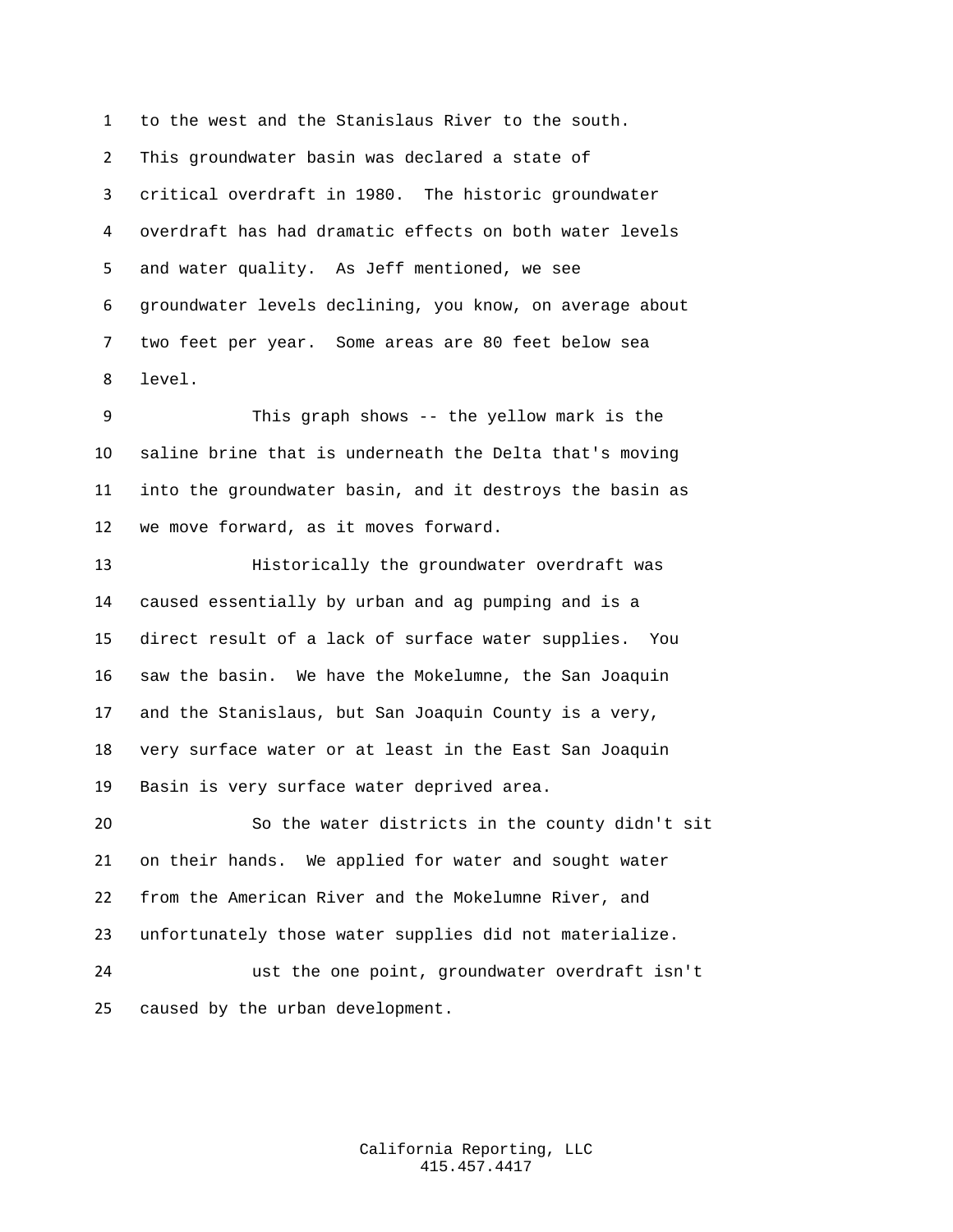Stockton East began providing surface water from the Calaveras River to agricultural customers in the late '60's. In the 1970's, we saw dramatic overdraft within the city area, and we teamed up with the City of Stockton, Cal Water and the county to construct a treatment plant.

 In addition to that, in 1983 we contracted with Reclamation for 75,000 acre-feet of water from the Stanislaus River. The other CVP contractor that isn't here today, but is Central San Joaquin, they are an agricultural only district and they contracted for 80,000 acre-feet. So the total CVP contractors from the Stanislaus River total 155,000 acre-feet.

 In order for us to get the water from the Stanislaus, the district invests \$55 million to construct improvements to bring the Stanislaus River water into our district. We purchased half of the Goodwin Dam from our -- from my people to the right and the left. We constructed a tunnel. We used the national waterways where we could. We have both an upper and lower canal that is unlined because we are in a critically overdrafted groundwater basin. So we want the water that we deliver from Stanislaus to perk into the groundwater basin as much as we can.

So the investment was significant. \$65 million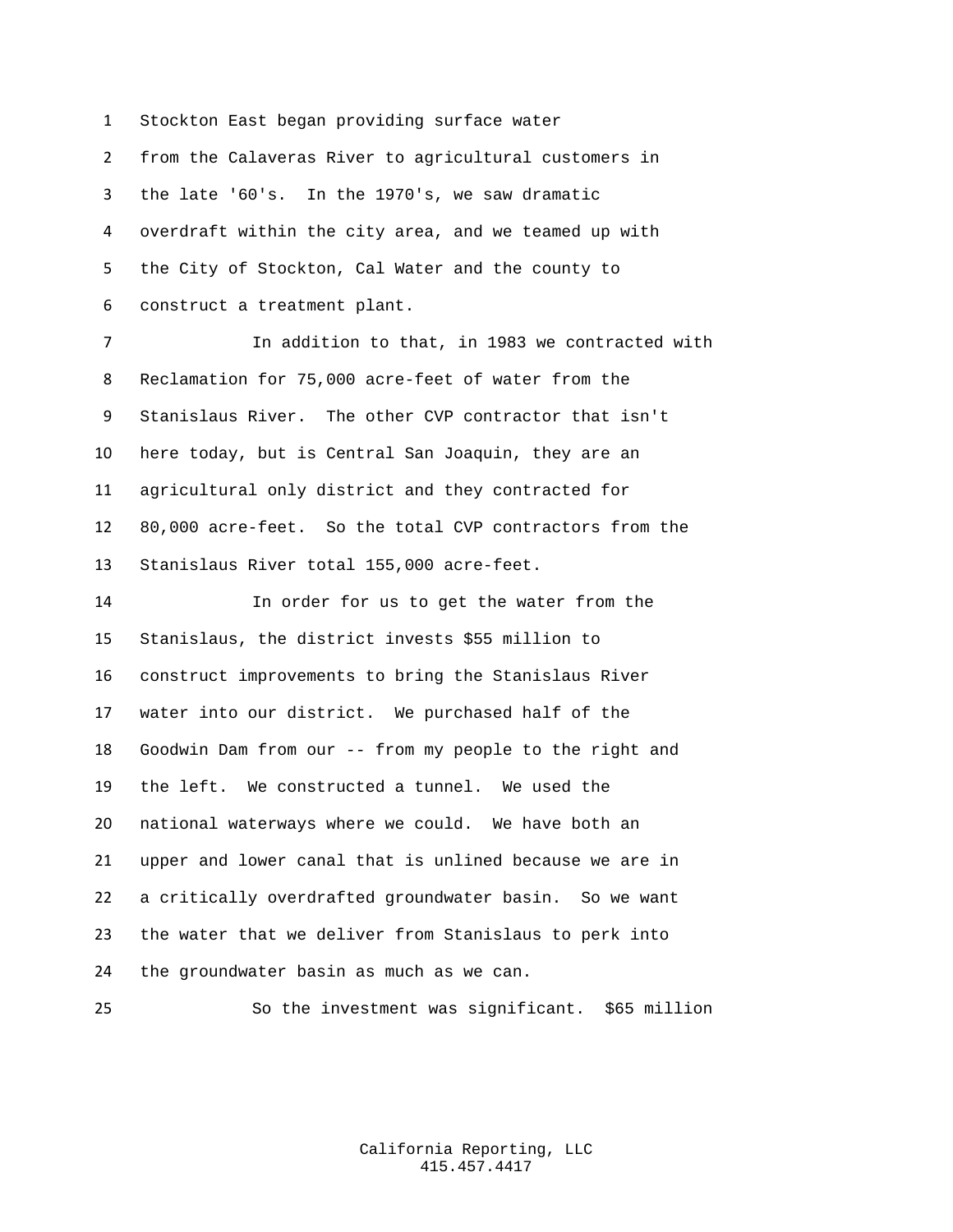is a huge investment for our community.

| $\overline{2}$ | Our original treatment plant was a 30 MGD                |
|----------------|----------------------------------------------------------|
| 3              | plant. Over the -- through the 1990's and 2000 era, we   |
| 4              | were able to make some enhancements to the treatment     |
| 5              | plant, and currently the operational capacity is a 16    |
| 6              | MGD plant and we supply 50,000 acre-feet to the City of  |
| 7              | Stockton, Cal Water and the county.                      |
| 8              | The one thing that we have noticed is the                |
| 9              | groundwater levels in the City of Stockton have improved |
| 10             | dramatically by the provision of treated surface water.  |
| 11             | I'm going to move on to the State Water Board's          |
| 12             | SED and why we believe it's fatally flawed. One          |
| 13             | thing -- and I concur with both Steve and Jeff, Mary     |
| 14             | Johannis did an excellent job, and I'm not going to      |
| 15             | dwell on the no project alternative, but the one glaring |
| 16             | error that wasn't mentioned in the baseline conditions   |
| 17             | is the fact that the DWR reliability study was used.     |
| 18             | This is a study, as your staff mentioned                 |
| 19             | yesterday, it provides all of the inputs into your WSE   |
| 20             | model. And the problem with this DWR CALSim run is it    |
| 21             | limits the CVP contractors to 90,000 acre-feet.<br>Our   |
| 22             | contractual amount is 155. The two districts since 2010  |
| 23             | have received a full 155 allocation in 2010, 2011, 2012, |
| 24             | and this year we received our full 155,000 acre-feet     |
| 25             | allocation.                                              |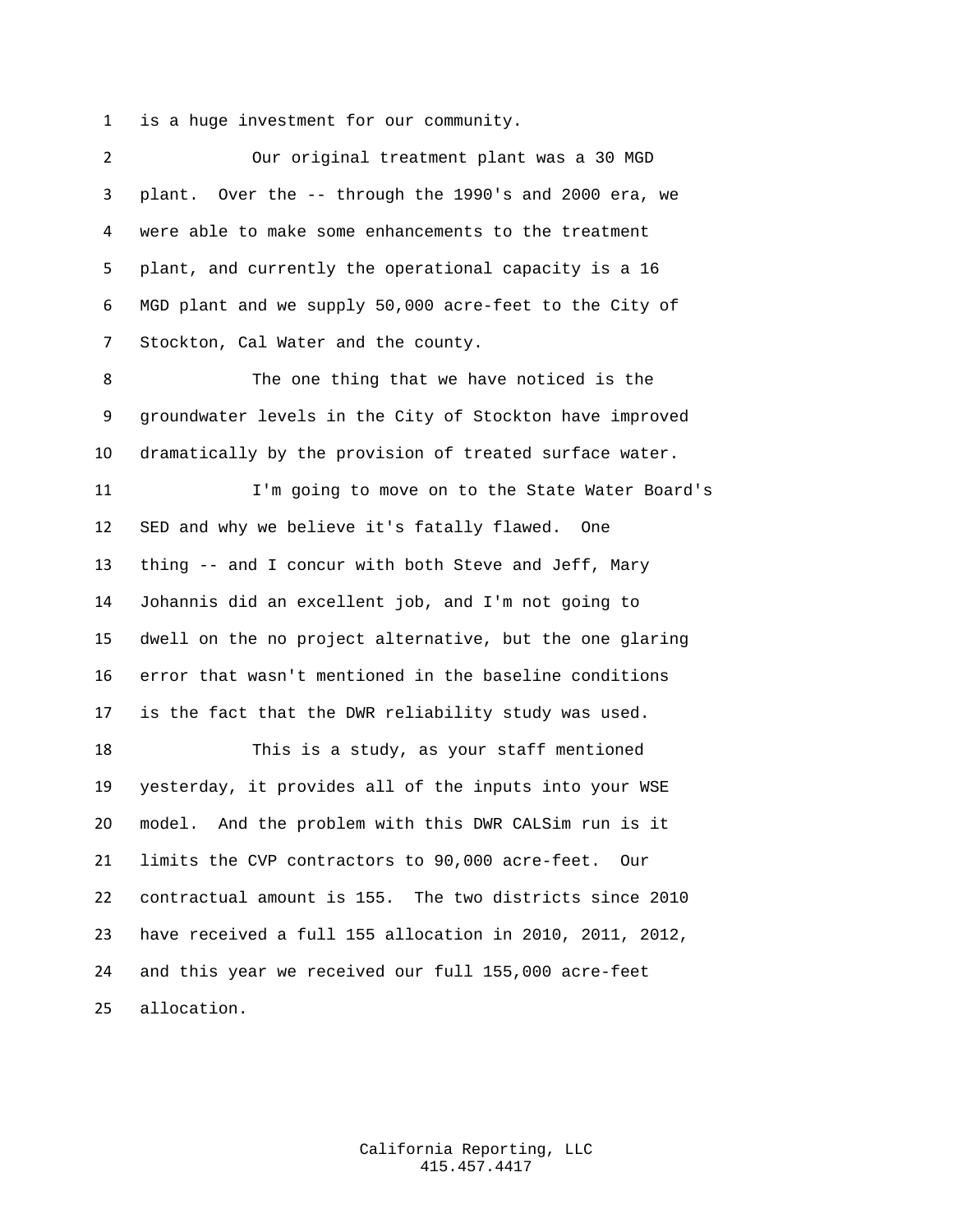So by using this flawed study, it, first of

 all, in your 20 percent analysis, it shows that we're getting a tremendous amount of water. I mean, it shows 73,000 acre-feet additional supply to the Stanislaus River water diversions. That's just nonsensical. The baseline is misrepresented, and as a result, all of the impacts are misrepresented. And there were other issues that Reclamation raised, but the biggest one from our perspective is the fact that our contractual amount, the water to be delivered, was artificially limited by 65,000 acre-feet. So essentially taking away 65,000 acre-feet of our water supply from the get-go.

 The other issue is the June 2009 BiOp. Part of the justification for excluding some things and including other things, for instance, VAMP, is the fact that the notice of preparation came out in February of 2009. Well, the biological opinion didn't come out until June 2009. So if you're only putting things in baseline that are from February 2009 to before, why would the RPAs be included in the baseline? I mean, there is certainly a cumulative effect, but I question whether it's appropriate to have it in the baseline. Secondly, the San Joaquin River restoration

flows, your staff elected to put those in the cumulative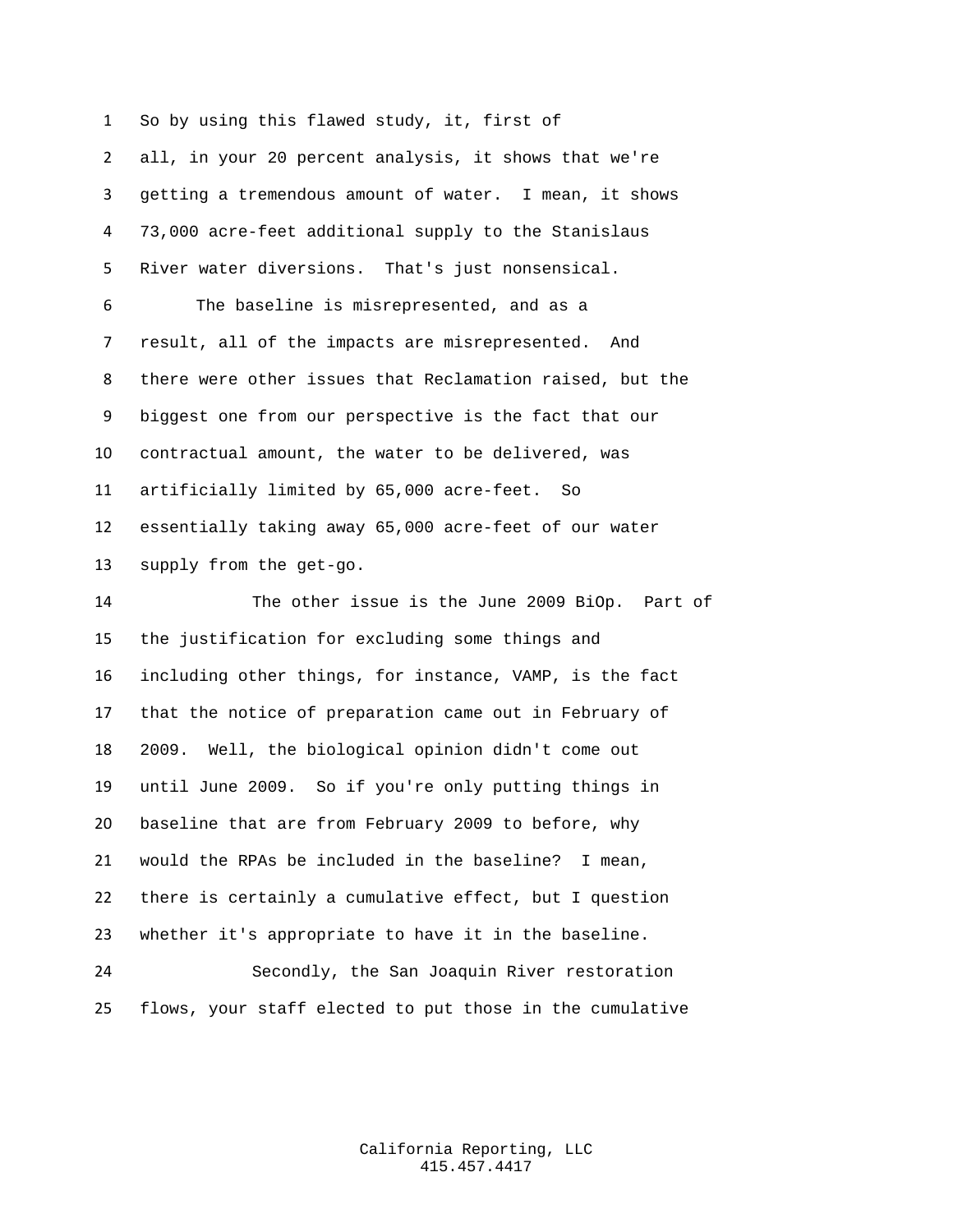section, but those were in place, the settlement agreement and legislation was all done prior to that February 2009 date.

 So essentially as a result of the erroneous assumptions in the baseline conditions, the entire analysis in the SED is -- it's flawed. It completely misrepresents impacts to my -- to the CVP contractors, and it's impossible to evaluate what the effects will be on the critically overdrafted groundwater basin. It's impossible to analyze the effects to our agricultural users and to our service providers of not having that water allocated.

 Just by way of example, I mentioned this, it showed the Stanislaus River water diversions increased under the 20 percent hydrology, and under 40 percent unimpaired, we were only reduced by on average 8,000. And the Table 5-22b shows an average annual reduced deliveries of 181. That represents our entire contract. So I just really believe that the SED needs to, one, use appropriate models, have appropriate baseline and the analysis needs to be revised.

 I want to turn now to the implementation plan for the salinity objectives. The preferred alternative proposes to modify the southern Delta salinity objectives to 1.0 at Vernalis and the three interior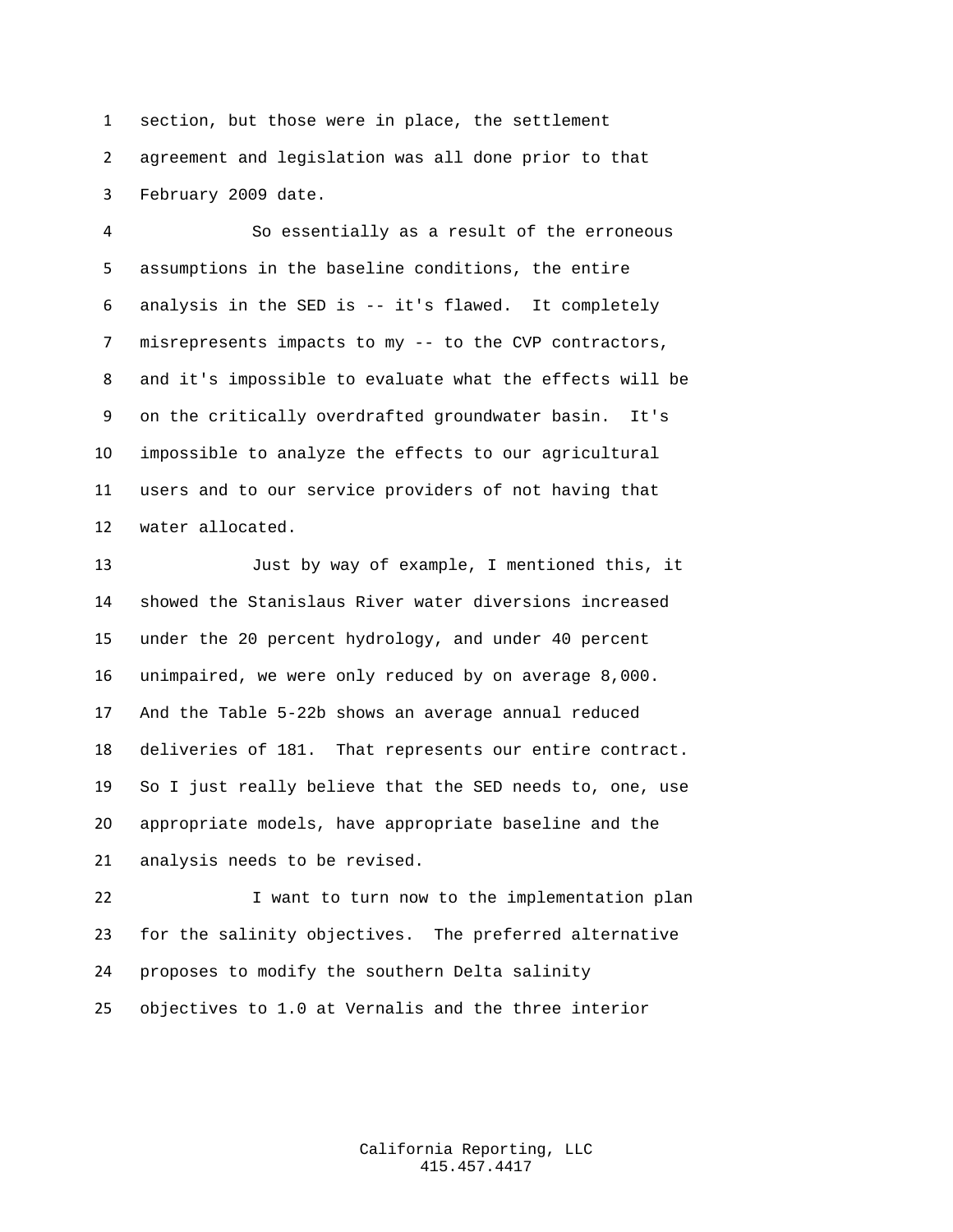objectives.

 Stockton East doesn't have a position on what the appropriate objective is. The objective needs to be protective of beneficial uses, but we do have a major issue with the program of implementation because the program of implementation contemplates conditioning the water rights of New Melones on meeting a .7 standard. We believe that this is, first, not permitted under the law. Clean Water Act prohibits the use of dilution flows.

 Secondly, the Public Law 108-361 requires that Reclamation come up with a program to reduce the reliance on New Melones of meeting these water quality objectives. So the fact that the State Water Board would impose this condition not only not of 1.0, but of .7, effectively providing dilution flows, we think that that flies in the face of the congressional directive.

 And the final point I'd like to make is we think the SED and the program of implementation violates CEQA because you have to consider in your program of implementation a reasonable range of alternatives, and that is not done here. The only alternative presented is for the Reclamation to meet this .7 when the objective is actually 1.0.

So with that, that concludes my presentation.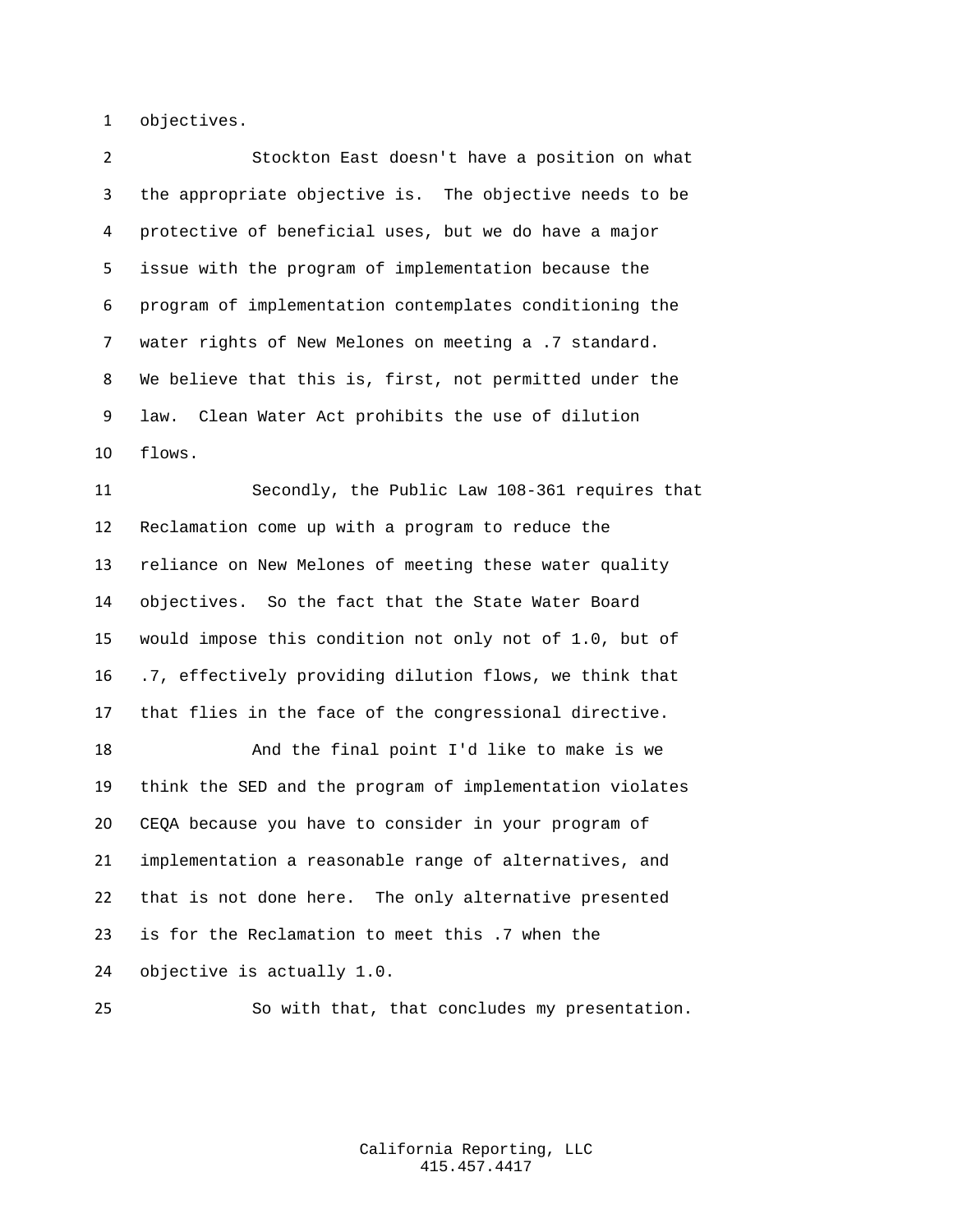## CHAIRMAN HOPPIN: Questions?

 BOARD MEMBER MARCUS: Just a quick note that I 3need to which I mean with no disrespect because you know I like you guys a lot. In the slides and in some of the comment, I would say it's really helpful to focus on the impact and where we got things wrong, but impugning motives is not helpful. So it's just a suggestion not to do that because there is too much of that the water world in general.

 Everybody is trying to do a good job. I need to suggest not at you in particular, some of it was yesterday, but it's not helpful.

 BOARD MEMBER MOORE: Thanks for the presentations in our visits in the field, you know, and you brought up in your presentation, what's interesting about some of the work that you're doing in the Stanislaus River is we almost think of it as bringing the land to the water as opposed to more water to land in terms of the floodplain management issue.

 It doesn't have to be precise, but, you know, there's a cost to either one, right? We heard a lot about the cost of water to communities and endeavors, but there's also cost to bringing the land down to the water.

Could you provide maybe a little perspective on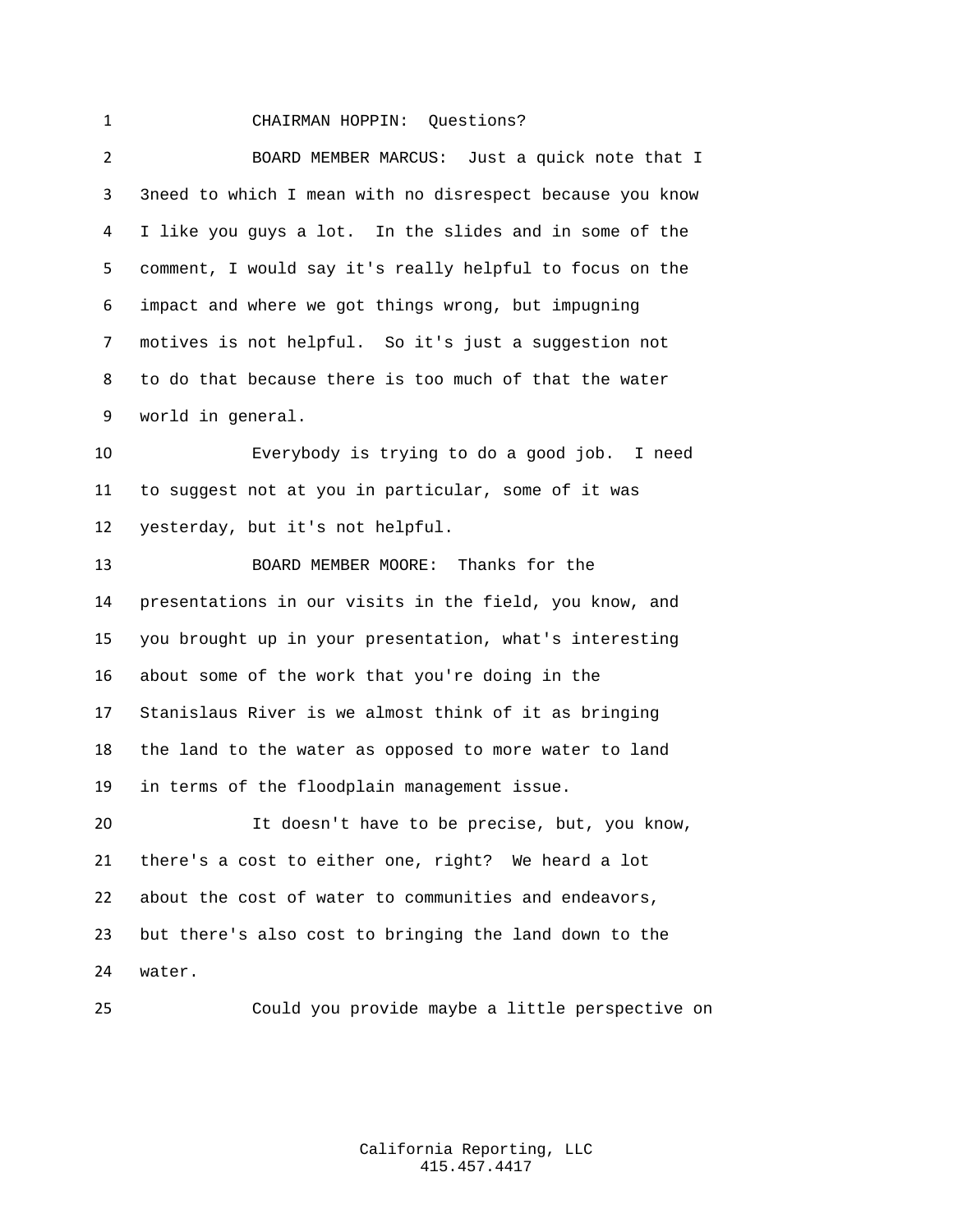what what's the relevant cost in terms of floodplain work in terms of getting more water to create that habitat?

 MR. KNELL: That project that you came and looked at I think just ended up being just shy of a half million dollars of investment for about two and a half acres. There's other sites. In fact, we're working to have a Honolulu Bar 2 which is in addition to that with some grant funding that's been made available. Our board approved, I know Jeff's board approved at the last meeting to venture in again on these. We believe these are good projects.

 You might asked Doug Demko later in the afternoon what the potential is in the Stanislaus Basin for doing these kinds of projects. Obviously there's low hanging fruit. They're very costly projects. I'd be remiss -- all I know is one project and the expense of that project, but there's lots of opportunities in our basin and we think they have value.

 There again, we can produce the fish, I think. It's getting them out on the ocean is the challenge. We can get them out to our river and then, you know, frankly, we turn that back over to you to figure out how you're going to get them from our rivers through the Delta and out because there's a lot of problems that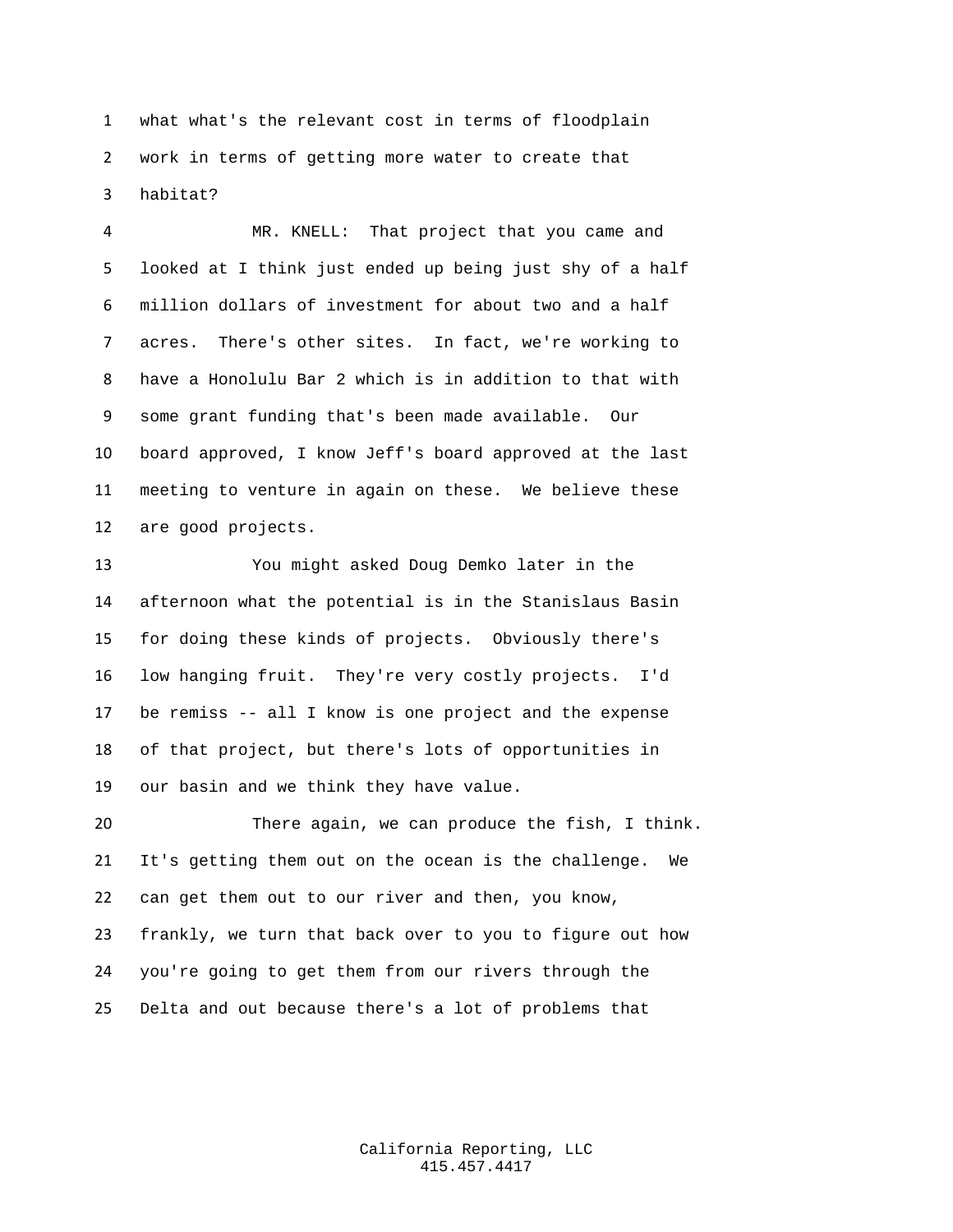they're having.

 BOARD MEMBER MOORE: It does provoke thought as far as what are the potentials in the other basins. You have a lot of experience in Stanislaus. That's part of our overall dialogue. Maybe Doug can have insight into that, too, in terms of the potential for Merced Tuolumne.

 MR. KNELL: The project originally was going acres, but elderberry bushes and other things popped up in the river bottom that kept slugging the project smaller and smaller and smaller till we got down to the small project size that we have, but there's a lot of value in those projects.

 CHAIRMAN HOPPIN: Thank you very much. Mr. Jackson, I know you're getting antsy and pensive back there. We reconciled our scheduling here and intend to keep everybody on their allocated time -- are you listening, Michael? You should be done between 4:30 and 4:45.

 MR. JACKSON: We've been limited to 15 minutes? CHAIRMAN HOPPIN: No, you've got more than 15 minutes. You've got 20 or a half hour. You have 30 minutes' allocation. So if you want 20, we'll give it to you.

MR. O'LAUGHLIN: Tim O'Laughlin again. I have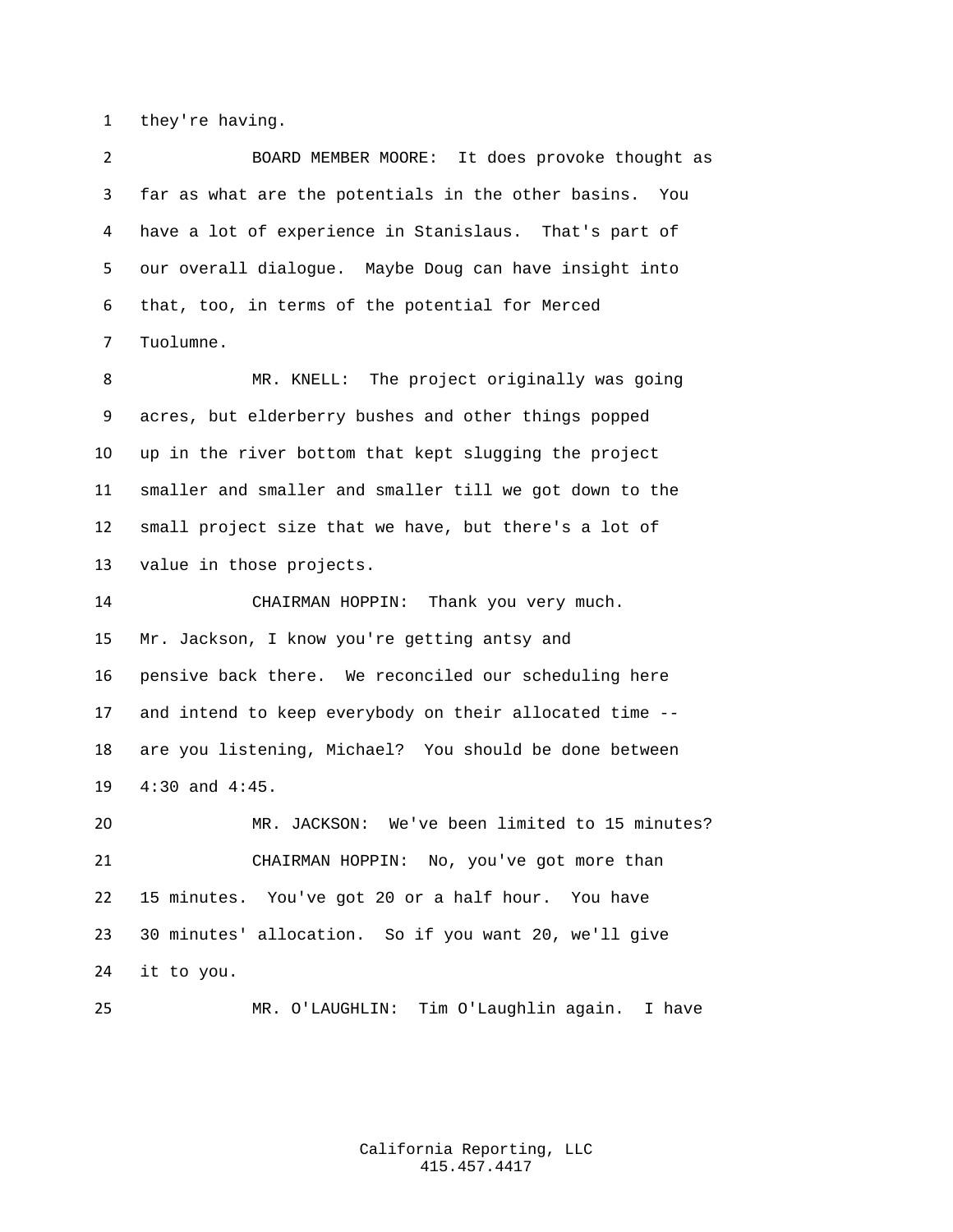with me Doug Demko, fishery biologist, and Dan Steiner, hydrology modeling. We're going to do the fishery side first. We're going to try to meet our deadline of 1:30. So I think we'll do the fishery first. Dan will hit the hydrology, and if we need to go to economics, we'll do it; but if we don't have time, we'll just submit those as further written comments for you to keep with the schedule at 1:30. Is that agreeable? CHAIRMAN HOPPIN: Yes. Thank you. MR. DEMKO: Good afternoon. Thank you. It's good to be here again. I appreciate the time and the opportunity to speak with you. I'm Doug Demko. As you know, I've been working with the trib authority and many of the basin stakeholders for a number of years, and I'm going to discuss the SED and proposed flow alternatives relative to basin resources. I'm going to go try and go through as quickly as possible to give Dan a little bit of time here. So you know the purpose and flow objectives provide reasonable protection to fish and wildlife. What I was going to focus in on is the measurable benefits of the proposed 35 percent unimpaired flows

 specifically as they relate to salmon in the San Joaquin Basin. And I figured I'd go through based on the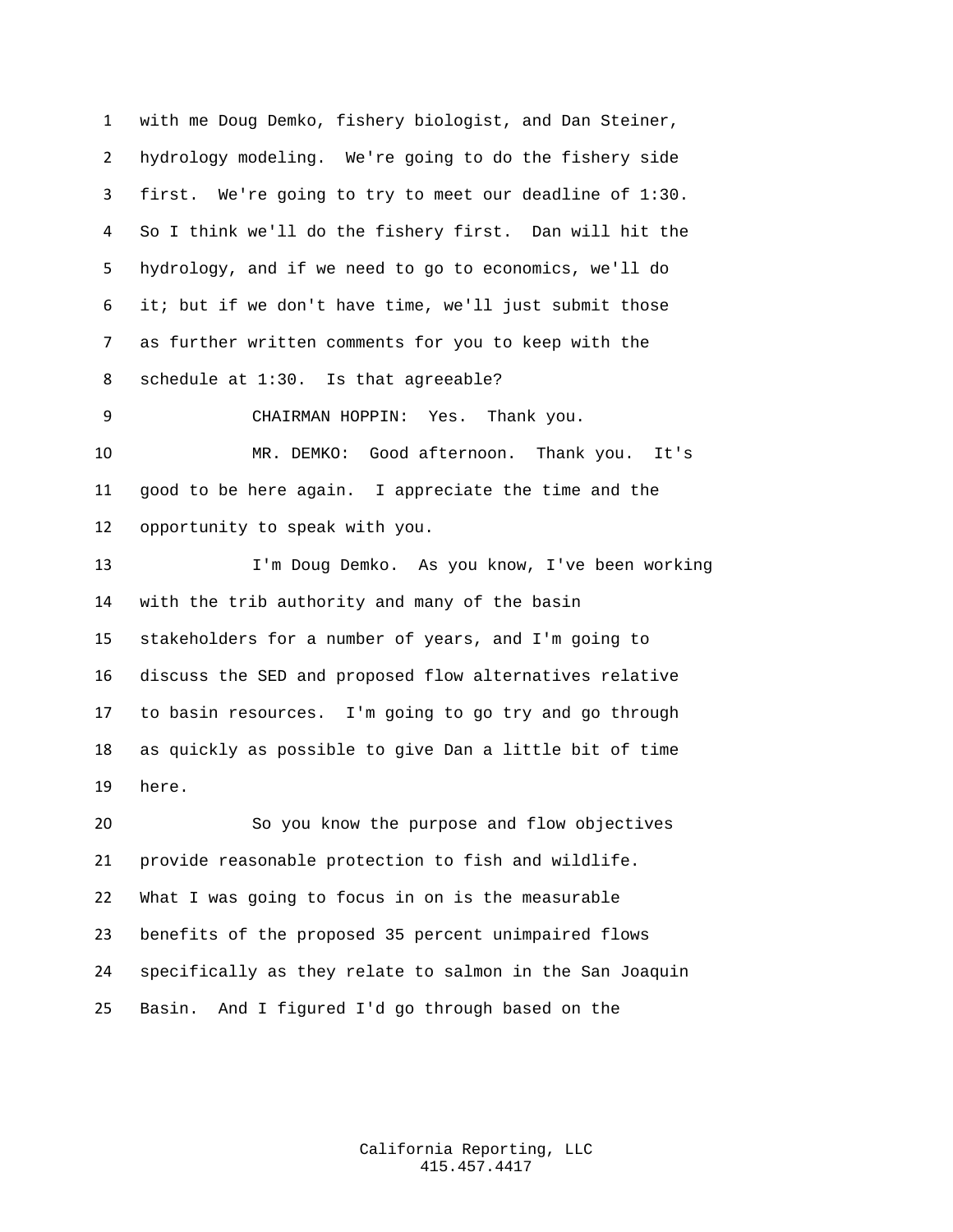functions that first appeared in the 2010 report you carried through. These are good parameters, and I think they're all important to fish.

 Floodplain habitat, first and foremost, perhaps the most important, it's critical for rearing and food production for juvenile salmon. It's well recognized that physical changes over the last hundred years to shallow water habitat from our dams down to the Bay have really influenced our fisheries' productivity and fish in general.

 This issue has been well studied and the SED correctly identified that the; referred flow alternative, 35 percent, will not make more floodplain habitat. So for 35 percent flow alternative, there is no real measurable benefits to the floodplain habitat or for salmon.

 MR. O'LAUGHLIN: I just need to jump in for just a second when Doug goes ahead. Basically we went through our SED and we have citations for every one of those sites that you see up there. So we have notes down below and we'll supply them to you later so that you know that what we're citing to is in fact true and correct from our own document.

 MR. DEMKO: And this table is actually from the SED, and it know the level of flow needed to create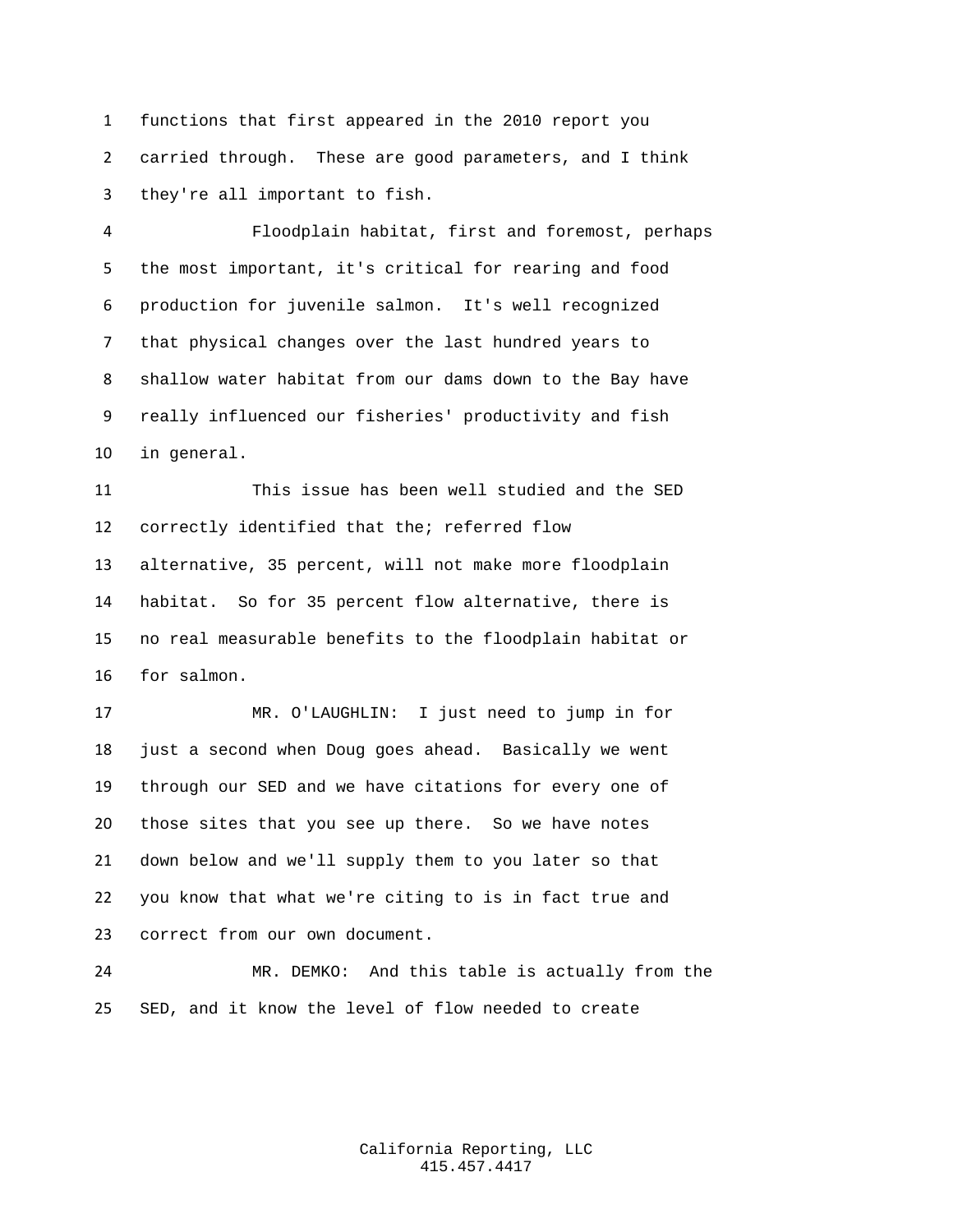floodplain habitat, which I think demonstrates the need to focus on restoration, as Mr. Campbell was just discussing, to make floodplain rather than flow because the amount of flow required is substantial.

 And as Steve just mentioned, OID and US Fish & Wildlife Services just recently completed a project Honolulu Bar. They spent a lot of money on that and not only created spawning habitat for fish, but floodplain habitat. It's important to keep in mind creating floodplain habitat alone isn't going to solve any problem because floodplain supports spawning habitat. You'll need floodplain habitat to have more habitat for spawners.

 The result was new spawning habitat and rearing habitat that will be inundated and useful to fish in most water years rather than just the extreme flow years, and this is kind of what's important. When we pick these restoration sites, we can engineer the restoration sites down to contemporary flow levels that are useful in most years.

 So geomorphology, again the SED correctly stated or concluded that the 35 percent alternative will not result in embedded mobilization in any of the tribs. This is important for maintaining the quality of our spawning habitat. So the result is there is no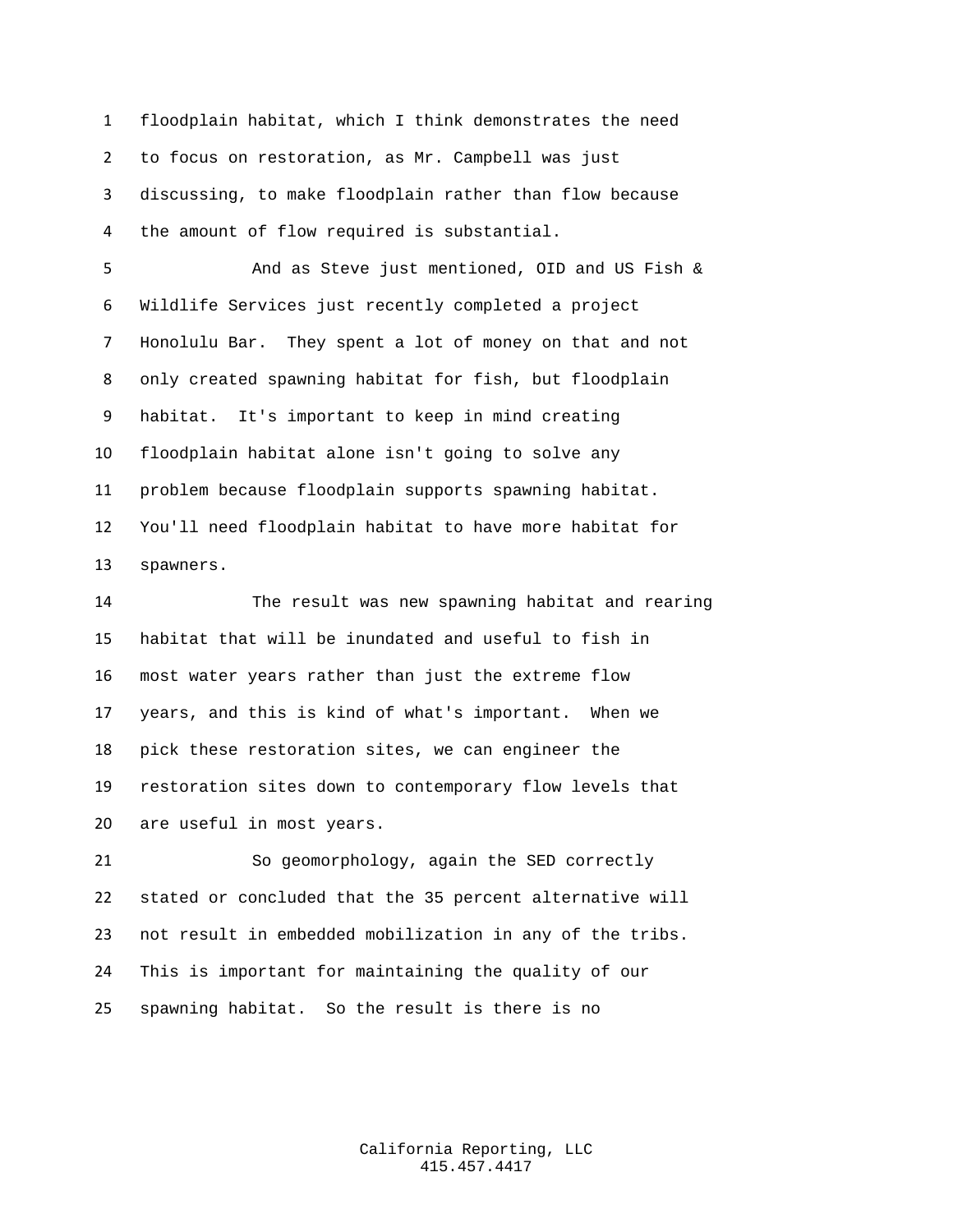measurable benefits to salmon spawning from the preferred 35 percent flow alternative. It's not enough

to get the geomorphic flows that we need.

 And this table is also from your document that shows that the high geomorphic flows for all the tribs really highlight the need for restoration alternatives, such as constant groundwater replenishment and physical cleansing. Obviously significant amounts of gravel have been removed from the rivers and tributaries over the years, and the dams block new improvements of new gravel. So there is a need for constant gravel addition, and it's a viable form of channel maintenance and certainly more so than waiting for the occasional really high geomorphic flows of either 10,000 cfs that aren't going to be occurring that often anymore.

 So the next function is nutrients in flow. SED didn't really identify food resources as a problem, and it also stated that it's unlikely that food productivity would be increased even with higher flows of 40 percent, and I agree that. And I also think from the sampling that the agencies and the water agencies have done on the tributaries over last years, over last 20 years on the Stanislaus, there is really no evidence that food is a limiting factor. We don't really think that's allthat important.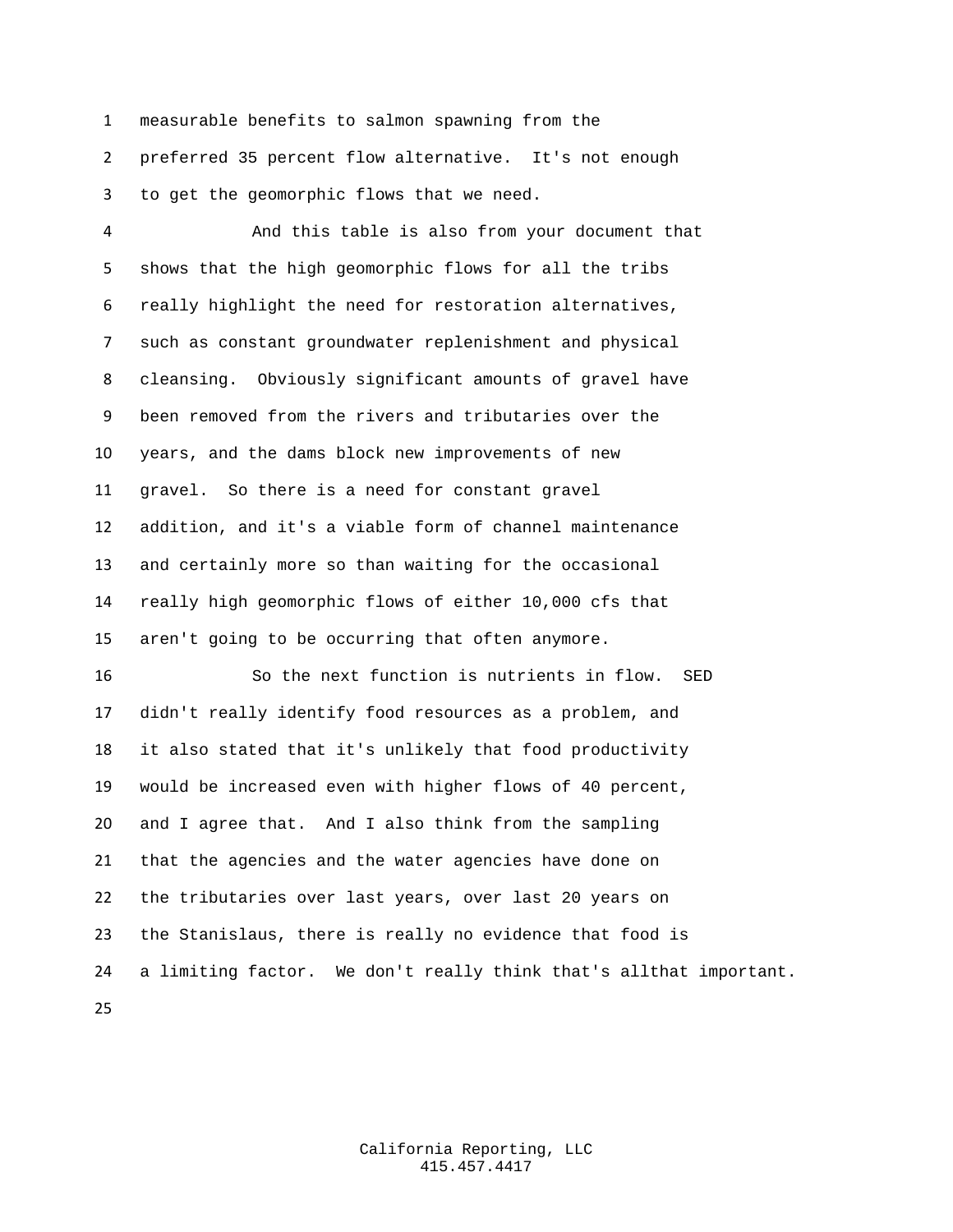So, again, there is no measurable benefit to ood production or to salmon from the 35 percent flow alternatives.

 Velocity and stage in the San Joaquin River was another one of the functions. The SED didn't have an analysis on the effects of flow on velocity or stage in the San Joaquin. As a result, we don't really know the extent of velocity and stage are increased at that 35 percent alternative. However, in 2001, Baker and Morhardt, two well-recognized scientists, analyzed years of CWT data for the San Joaquin, and they concluded that higher flows actually didn't decrease travel times. And that's the expectation is when you have higher flows, higher velocities, you're going to make fish move out quicker; but the evidence, we have at least in this one report, is contrary to that.

 So, again, we're unsure of the measurable benefits of velocity and stage from the 35 percent flow alternative, and there's really probably no benefit for this one for fish.

 The Delta, same thing, velocity and stage in the Delta. The SED didn't have any analysis on the impacts of impacts of flow on velocity and flow to the Delta, but in 2008 Paulsen determined that San Joaquin River flows have little influence on velocities or stage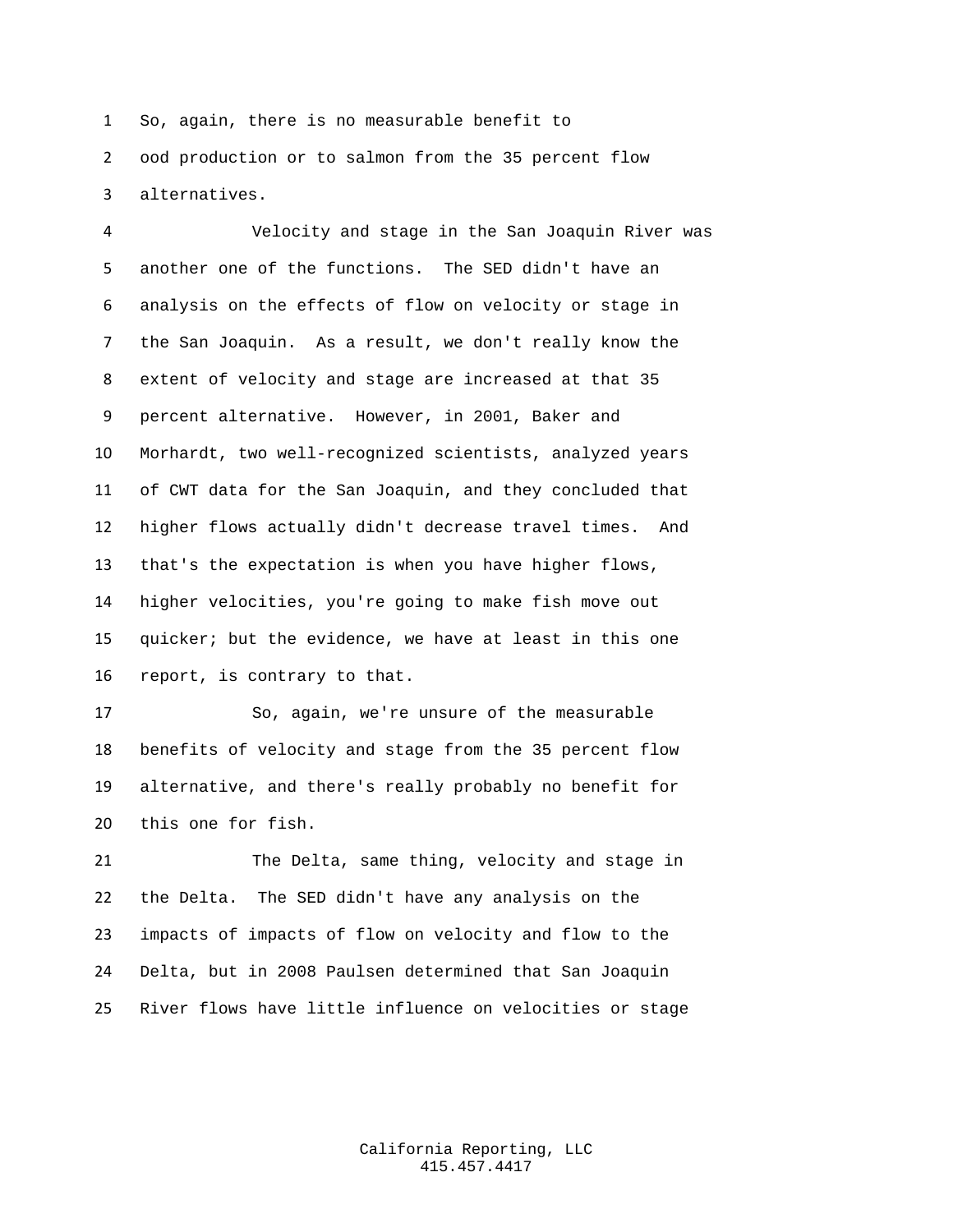in the South Delta downstream of the Head of Old River Barrier, and this makes total sense when you talk about the volume of water in the Delta. It's really dominated by tidal inflow. The San Joaquin River is really a drop in the bucket. So, again, 35 percent alternative has no measurable benefit to velocity or stage, as determined by Paulsen from the Head of Old River Barrier and therefore no likely benefit to fish.

 Contaminants. The SED infers higher flows may dilute suspended contaminants but also notes that the issue is not well understood and that higher flows can lead to increases in contaminants, and this is something discussed by McBain and Trush and others as well.

 I can say from the literature and from the research that has been going on in the basin it really doesn't appear that contaminants appear to be a major problem for fall run Chinook survival at this point. This is one of those factors that's really difficult to assess.

 There is also uncertainty whether high flows will increase or decrease suspended contaminants. So it could actually make the problem worse. We don't know at this point. So, again, the 35 percent alternative has no measurable benefit to contaminants and really is potentially detrimental at this point in time.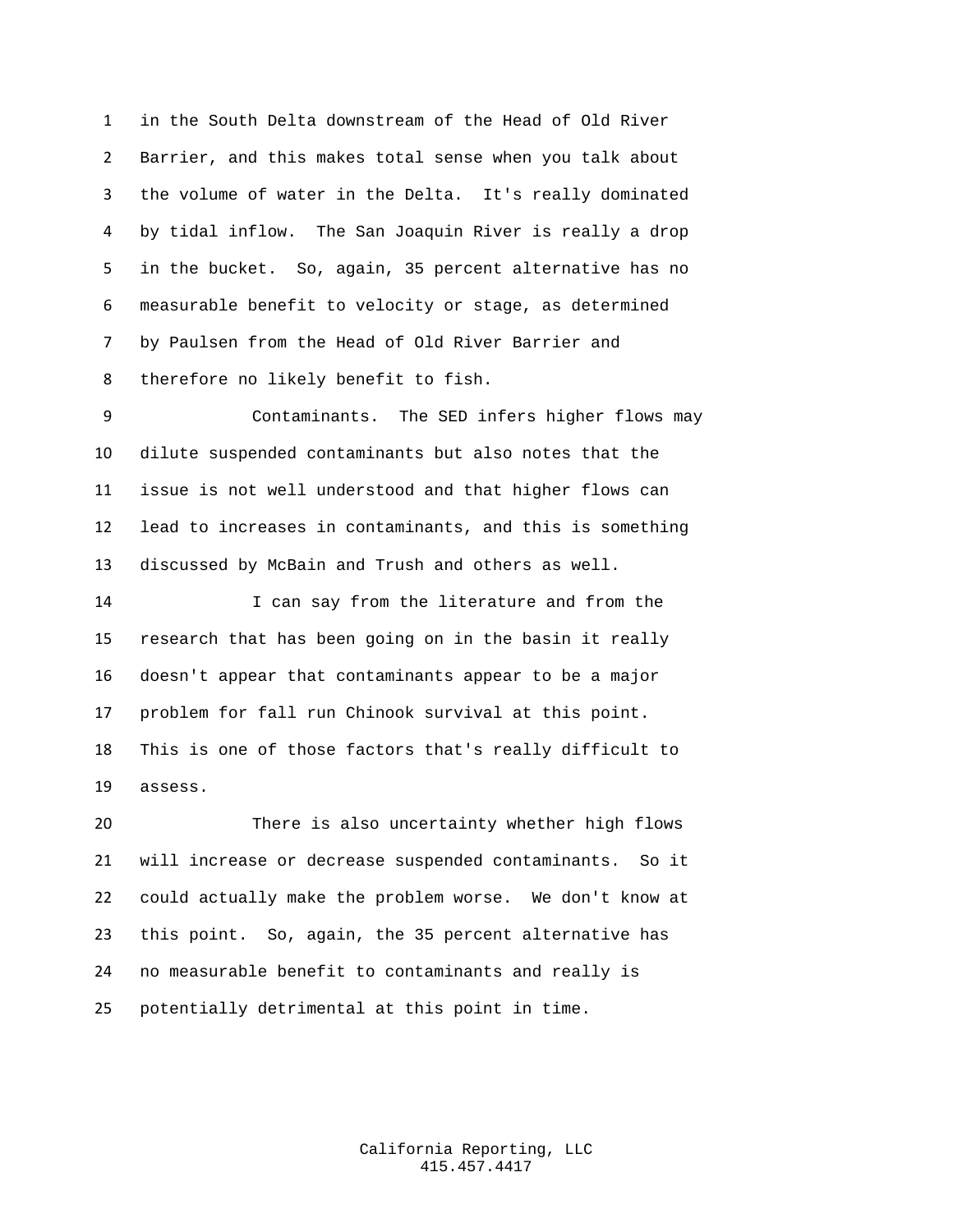Dissolved oxygen. The SED did not identify the baseline oxygen concentrations that are harmful to juveniles, and this kind of made it difficult for us to assess this section. Or that they would benefit from increases in dissolved oxygen, and a lot of this report was more qualitative than quantitative and that was one of the challenges. So dissolved oxygen, from our experience, in the basin just don't appear to be a problem between February and June. We don't think it's a limiting factor.

 So, again, the 35 percent alternative provides, I would say, no measurable benefit to dissolved oxygen for salmon, or at least the information which was acquired -- reported in the SED don't allow for adequate assessment.

 To save time -- this is the long and complicated one, diseases. There is just a lot of significant unknowns about how diseases and their causative agents influence salmon health and survival in the basin. Some diseases, such as BKD, are actually more prevalent in cold water. Sometimes you can have a causative agent present, bacteria present in fish but they're not actually expressing signs of the disease, and it's really unknown how diseases can be mediated by changes in the environment such as hatchery practices,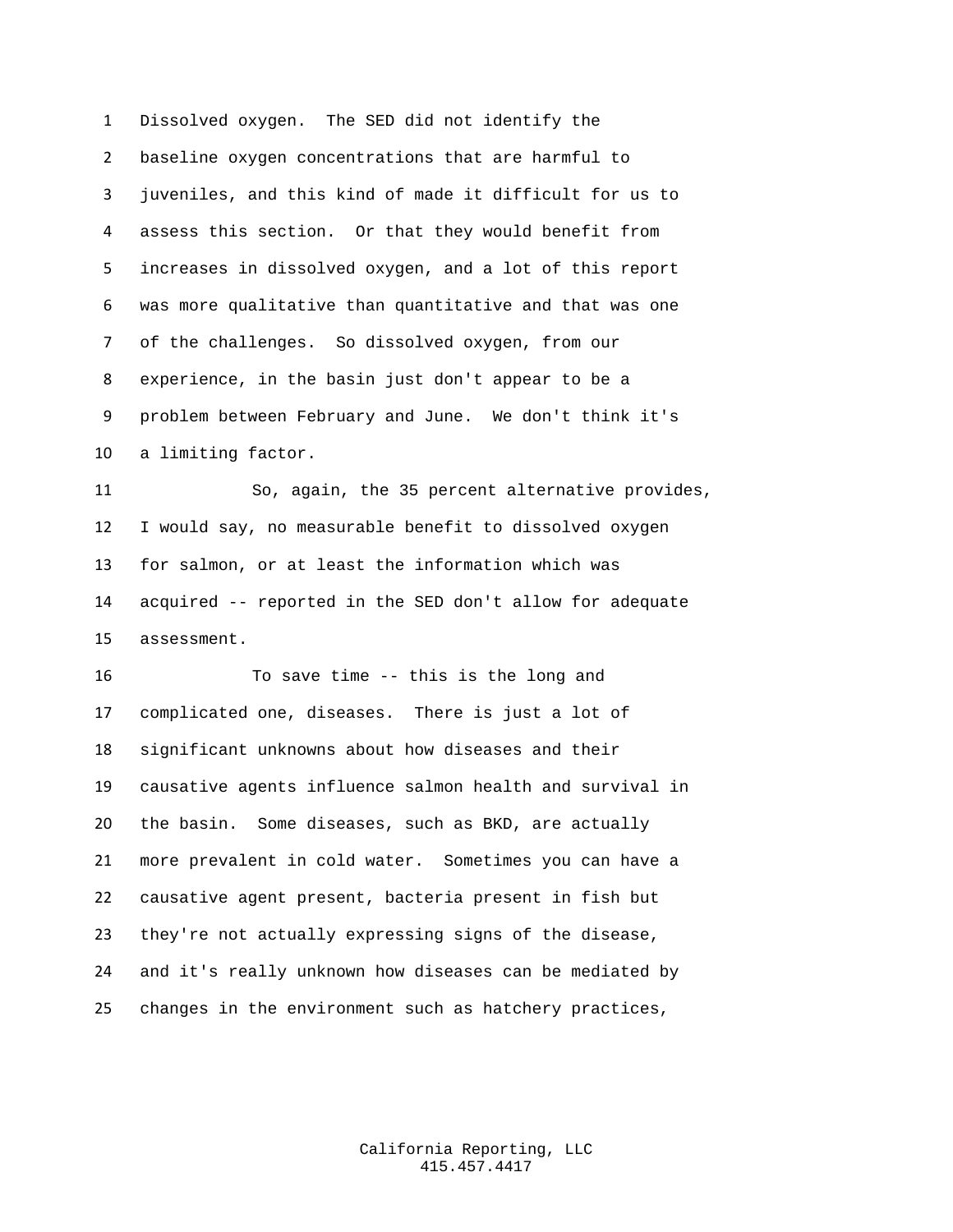flow, temp. Obviously this is a section that needs more research in the future, but without a clearer understanding of the impacts, we really can't say the 35 percent alternative is going to have any major measurable benefits for disease or for salmon.

 Turbidity. The SED concluded that the proposed flow objectives will not create turbidity. As you know, turbidity can be beneficial to juvenile salmon at times by decreasing predation, but we agree there is no major benefit from the 35 percent flow alternatives for increasing turbidity or benefiting salmon.

 Water temperature. This one was another challenge to evaluate, and it is always is because it's a complicated issue. There's lot of criteria. In the SED and other reports people change criteria and they talk about the EPA or Fish & Wildlife or optimal, suboptimal, but it is difficult. The main challenge we have here, the question that should be asked is will proposed flow changes reduce temp and to what extent, and that question wasn't asked or answered. And obviously the next one will be what's the biological significance of the potential changes in water temperature. So is it going to change, and if it is, what would be the expected benefit on the fish. So without that we have to say the 35 percent alternative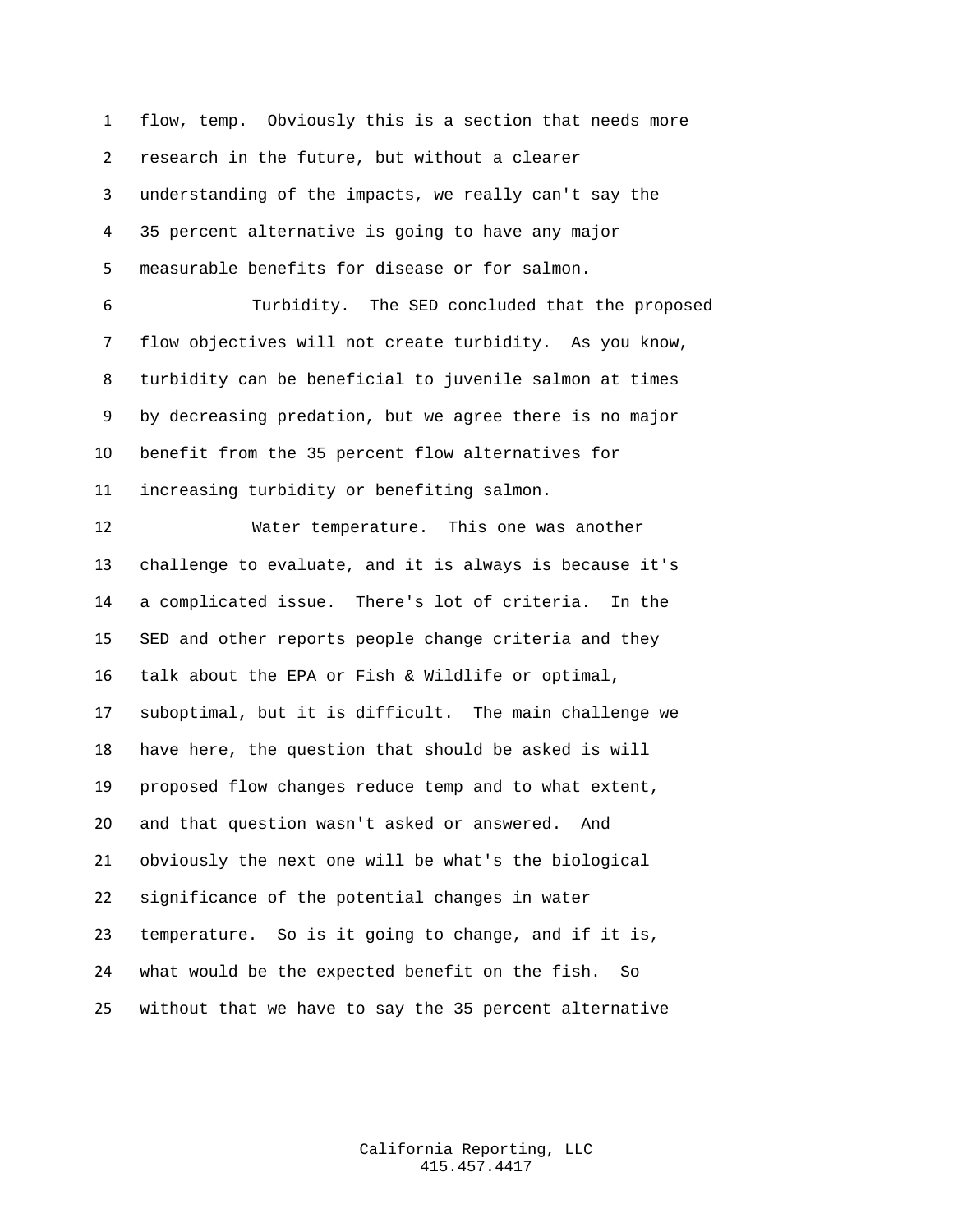provides no evidence of measurable benefits for salmon through temperature reduction.

 Predation. You know this is my favorite issue and, unfortunately, I got to get into this one a little bit. The SED indicated that there may be some benefits to you increase flows, you decrease temperatures, which is questionable because Central Valley water temperatures are driven really by air temperature much of the year, but you decrease temperature, you increase flow, you're moving the predators out, therefore, reducing predation. But the question here was will proposed flow changes reduce predation and, if so, to what extent. And, again, that was not addressed at all in the SED. But my main problem with the predation issue was the magnitude of predation is really still not acknowledged. We've come a long ways in the last ten years and the trib authority has been really pounding the term last five or six. I think a lot of people recognize it. Fish and Game has stated this in writing. NMFPS has even said this is potential barrier to recovery or a hindrance to recovery. So I want to talk about a study we did last

 year in 2012 in the Tuolumne River, and this has just been submitted to FERC. It hasn't been reviewed and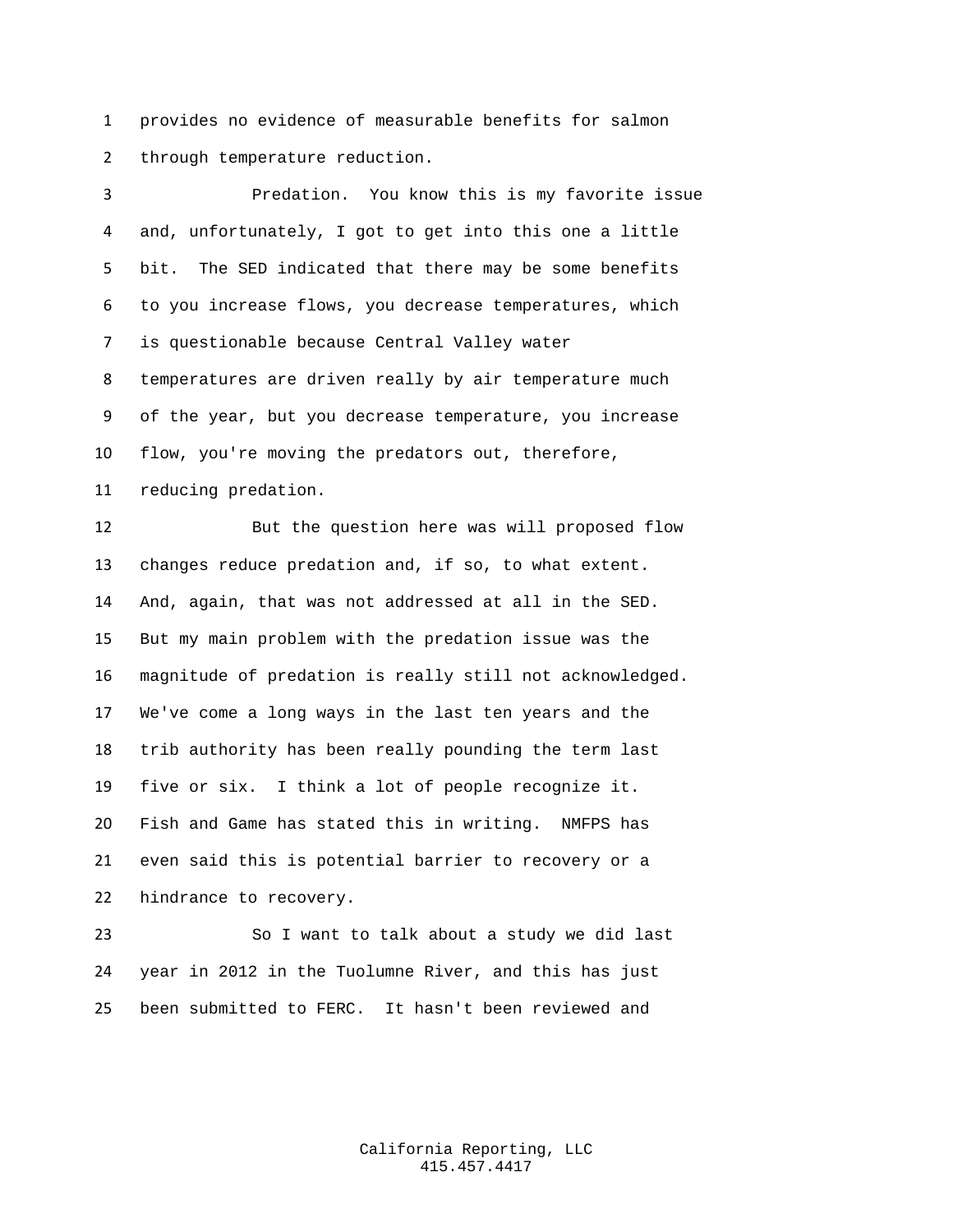accepted, and I'm sure the agencies will have some comments on it as well. So I'm presenting this, you know, as preliminary work that may be revised based on others' comments, but I think the timing is right. I'm confident enough in the results to share this with you.

 So this was 2012. What we did was we looked at predator populations for FERC in the Tuolumne River, and the three main predators are the small mouth, large mouth and striped bass. And notice that small mouth and striped bass are river-wide, and this is one of things when you talk about temperature. Small mouth bass are pretty temperature tolerant. They can tolerate cold water. So thinking small changes in temperature is going to reduce predation I think is just incorrect.

 And even striped bass in the Stanislaus River, we see them upstream as far as Knights Ferry and they live in the river year-round, and I think we'd see them all the way to the dam if it weren't for the canyon that I don't think they want to pass through. So the worst predators here, the most abundant, small mouth bass is river-wide, striped bass are, too.

 One thing to note on the population for striped bass, I think it's an underestimate. They're the most difficult of the three to sample with electrofishing. So we are going to repeat the study and actually put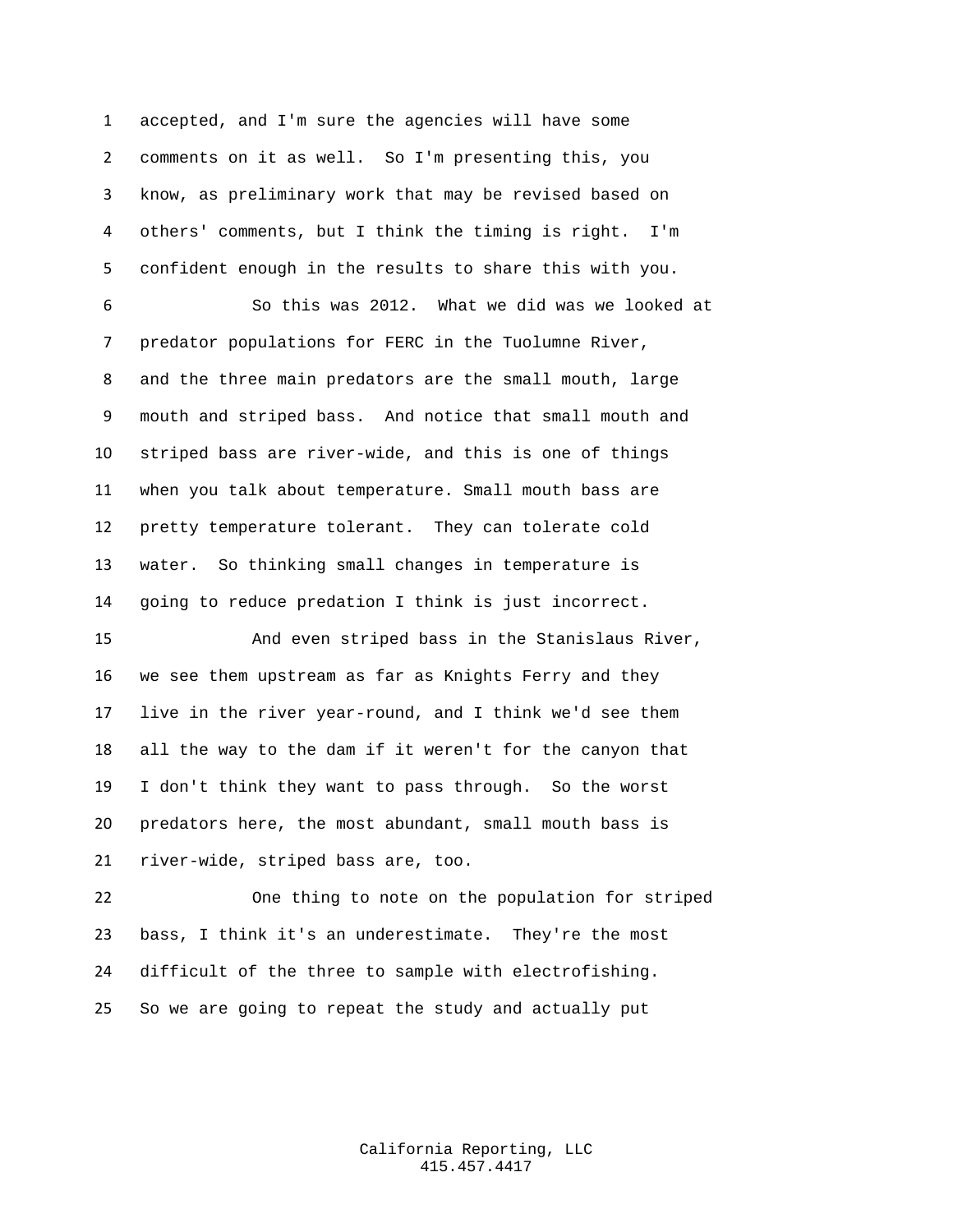more effort into it next year and address any issues that the agencies have or FERC may have. But the key here is when you look at the percent of the impact.

 Small mouth bass, of the estimated 77,000 Chinook that we estimate are consumed, small mouth bass, surprising to me, consume the most, 44 percent, striped bass 25 and large mouth 31.

 So 77,000. Some people may look at that, oh, yeah, we got hundreds of thousands of smolt, hundreds of thousands of juveniles moving out of these tributaries. 77,000 isn't really a shocking number, but the problem with that is what that works out to is total predation mortality in 2012 was potentially 96 percent. That's that 77,000 represents 96 percent of the total juvenile out migration in 2012.

 Only 3,000 Chinook estimated to survive that 25 miles between the two rotary through tracts where these estimates are made. So 3,000 fish, when you think about production of fish in the Tuolumne River in 2012, you could fit 3,000 fish into a bucket, into a five-gallon bucket. It's kind of startling to think that 3,000 fish would be all the millions of dollars that we spend on managing the water and habitat restoration and gravel, and what are we getting out of the Tuolumne River, a bucketful of fish.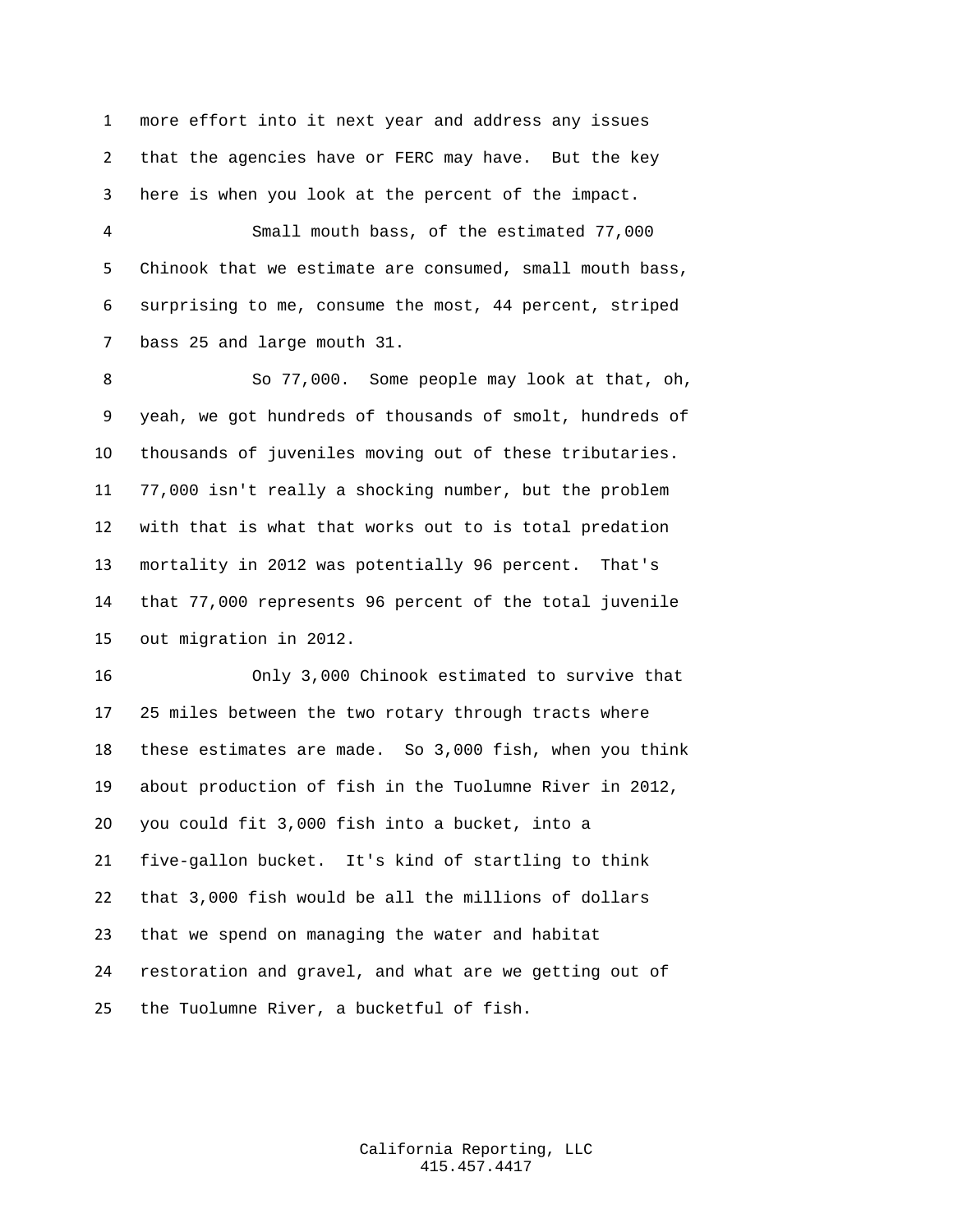And actually that trap is five miles upstream from the mouth confluence with the San Joaquin. So 3,000 fish still have to go another five miles. So by the time you get to the confluence of the San Joaquin, you probably don't have too many fish left. Then they've got to go through the Lower San Joaquin. They VAMP studies in the last couple years have shed enormous light on the amount of predation there. The scour hole in front of Head of Old River, lots of predation there. Fish make the mistake and go left and go down Old River, they've got to go by the facility.

 So how many fish from Tuolumne River in 2012 made it to the ocean? I think a good guess would be zero or close to zero. I can't really imagine it's that big of a deal. So when we prioritize actions and we talk about temperature and turbidity and contaminants and disease, we have zero survival out of the Tuolumne. I don't know zero for sure, but, you know, I'm looking at this going this is just not a good situation. Predation is much larger impact than people, I think, still recognize, and when you look at the trapping data from 2007 and '11, five years of data, which represents all flow year types, a wet year and I don't know about the current year, but it represented a wet year in there. The estimated mortality between those traps in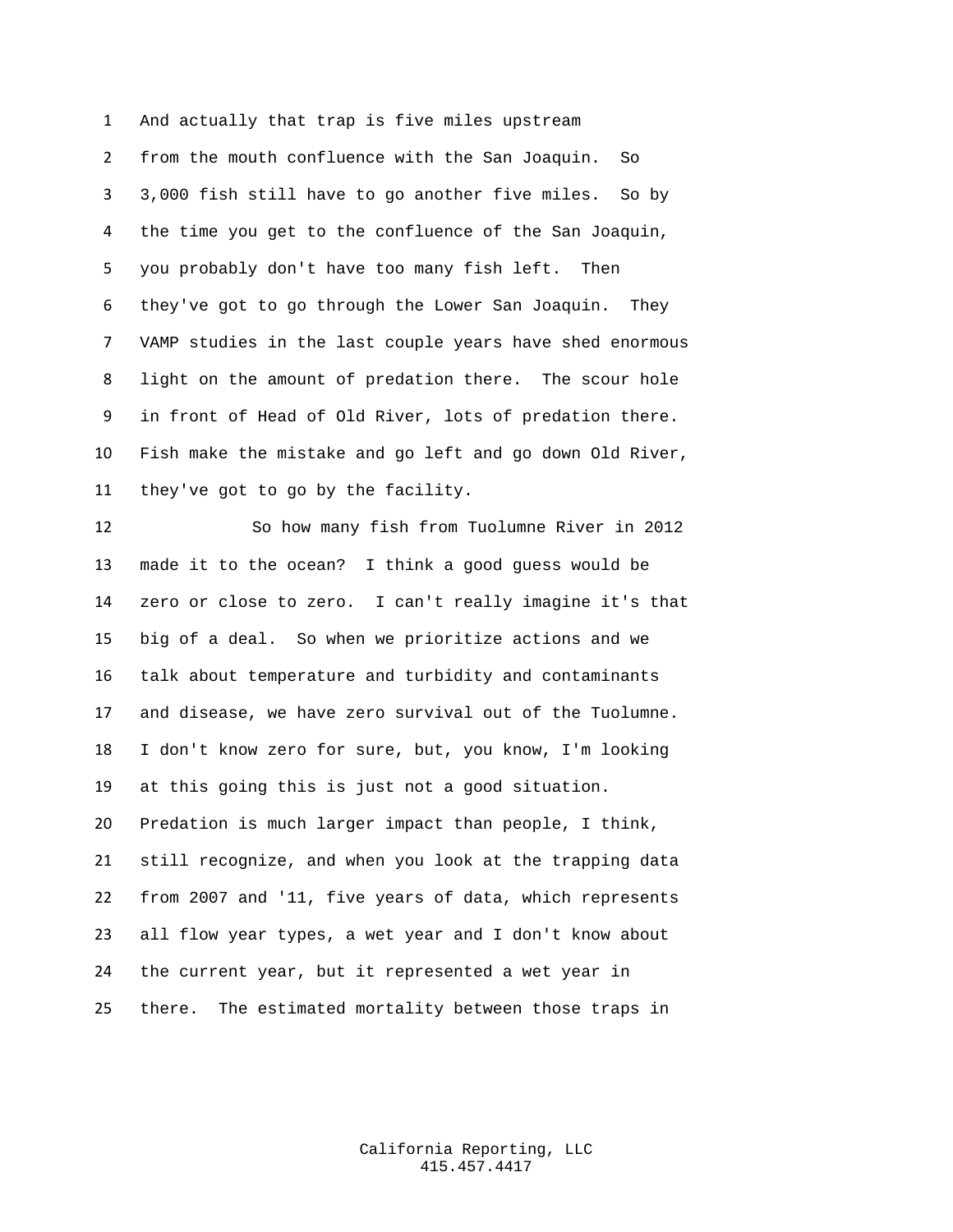all five of those years was 76 to 98 percent. So it's not like 2012 was an anomaly. We have a serious, serious predation problem in these tributaries and the Delta as well. CHAIRMAN HOPPIN: To that point then, are you saying that all of the adults that are up migrating are strays from someplace else? MR. O'LAUGHLIN: Yeah, pretty much so. CHAIRMAN HOPPIN: The biologist. MR. DEMKO: No, no, really he is. Trust me. MR. O'LAUGHLIN: He can answer. Go ahead. MR. DEMKO: Yeah, that's the thing about these weirs and that's the big thing that we've learned, what's coming back to the San Joaquin. This all goes back to the crummy management that we do in the ocean. We've been overharvesting these stocks for decades which results in us putting 30 to 40 million fish, hatchery fish, into system for the sole purpose of supplying the commercial fisheries, and because mortality is so crummy from predation, we release them in the Bay or in the Delta, which means they don't imprint properly, which means they come back to the San Joaquin Basin. Last year or two years ago, the Stanislaus River 80 percent of the fish were adipose fin clipped, a really high percent. I think it was about 80 percent.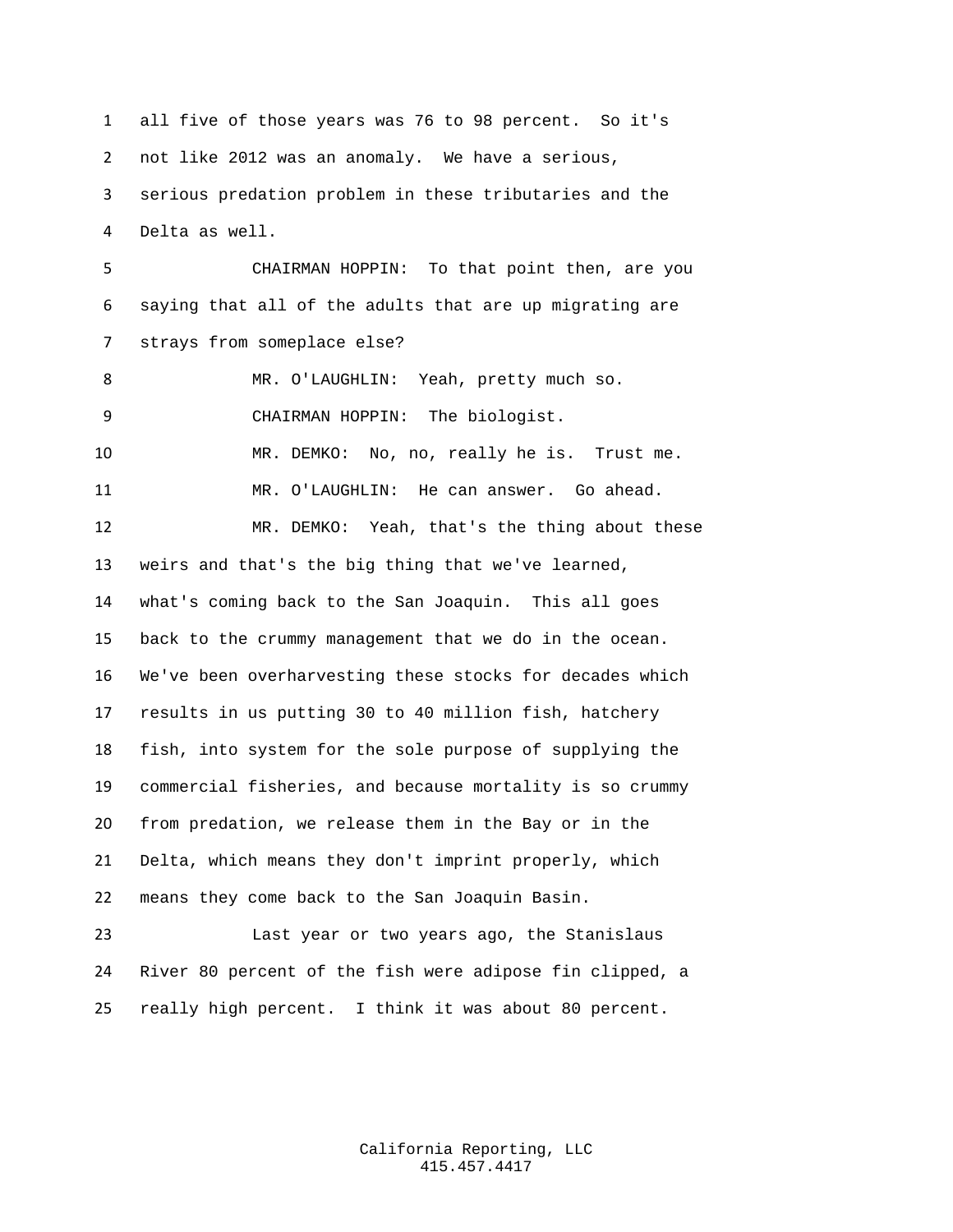And when you expand that out, that means pretty much everything coming back to the Stanislaus is potentially a hatchery fish.

 Tuolumne the last couple years had real high returns of adipose fin clipped as well. We also saw a lot of two-year-old fish, a lot of male fish. So the 7 the smaller in size and the males don't -- it's just --yeah, it's a problem.

 MR. O'LAUGHLIN: We don't have a hatchery on the Stanislaus or the Tuolumne.

 MR. DEMKO: And Merced doesn't put that many hatchery fish out. In fact, most of them are coming from the American.

 CHAIRMAN HOPPIN: That was going to be my next question.

 BOARD MEMBER SPIVEY-WEBER: How did we get there? If this many predator fish are in the system, they haven't been in the system the entire time, you know.

 MR. DEMKO: Actually, I think -- I haven't looked at this graph. 71 or 82 or 81 -- we always think of nonnative being planted by fishermen or, you know. We planted these things historically intentionally. 77 or 81 percent, I believe -- don't quote me on that -- but a large percent of the fish were planted by our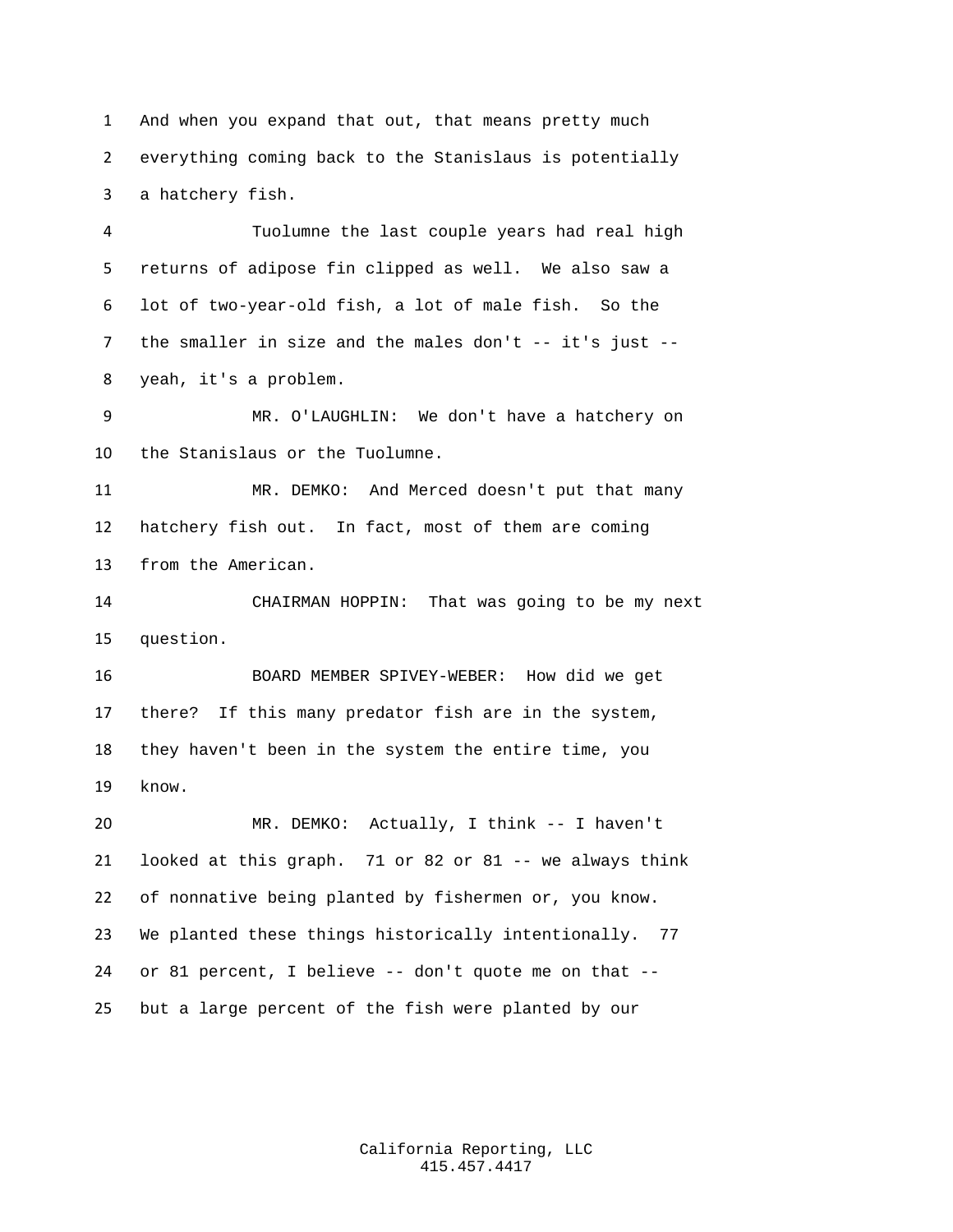early Fish and Game and the feds. We planted predator fish because they were sport and they were food at that time, and then we planted bait fish because we thought that, you know, the predator fish needed something to eat. So we planted the bait fish.

 I think at this point in time the bait fish are competing with our wild fish, outcompeting our wild fish for space, food, and habitat, and predator fish are actually eating -- you know, we planted -- the big predators that we planted were the ones that are the best predators. Even in the '80's where we already had large mouth bass in our system but we started planting Florida strain large mouth bass because they grew faster and bigger. So what do we have now, we've got the world class large mouth bass fishery in the Delta with world record size fish.

 BOARD MEMBER SPIVEY-WEBER: So you're confident as a biologist that flow has no relationship to the management that has created this predator problem. It's absolutely not flow.

 MR. DEMKO: You know, it's a matter of -- when I look at zero fish making it to the ocean from the Tuolumne River and you ask me how to solve that problem, what's the cheapest, most effective, quickest way of going about it, we know that predator eradication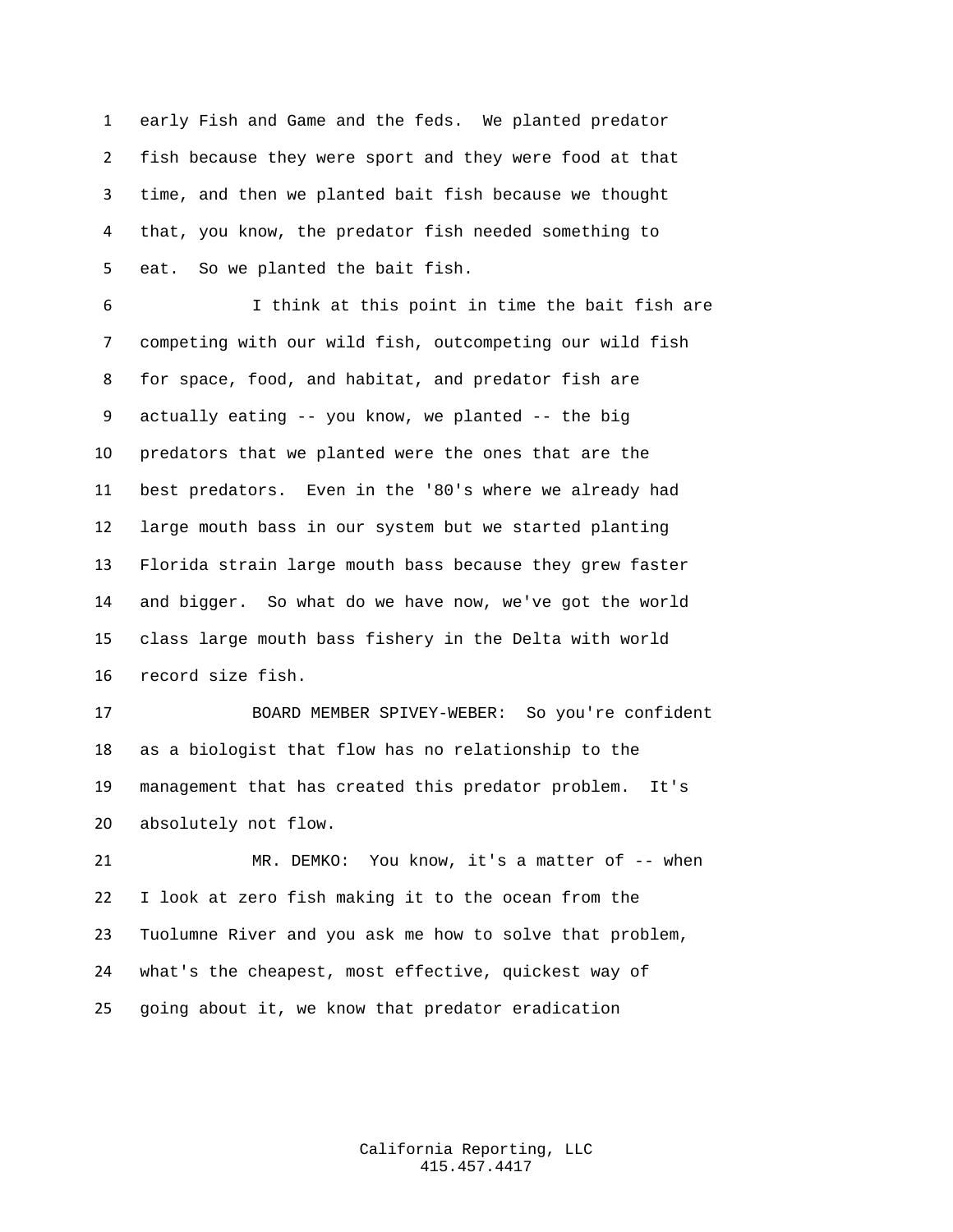programs work. We got that from the Columbia. These are nonnative predators.

 I wouldn't totally dismiss flow, but the other factor that goes into flow is habitat change. We've reduced -- we've eliminated -- I've been lucky enough to work a lot in Southeast Asia. And shallow water habitat, floodplain habitat is everything for productivity. It's everything for productivity. When you look at the Delta, there is no shallow water habitat left. So when the flow goes up and the flow goes down, it's like adding a foot of water to a swimming pool or decreasing. You're not making any habitat. You're just changing the elevation, whereas when you don't have levies and you've got floodplains, you change the flow of the water and the elevation of the water and it spreads out and makes channel water habitat, that's what native fish like, that what creates food, that what makes productivity.

 So I don't want to say flow doesn't have any purpose or isn't significant, but if we had shallow water habitat at the flows we have now, I think we'd have a much more productive system and then you could also do something physically and cost effectively about the predator populations.

CHAIRMAN HOPPIN: Thank you. I know I ate in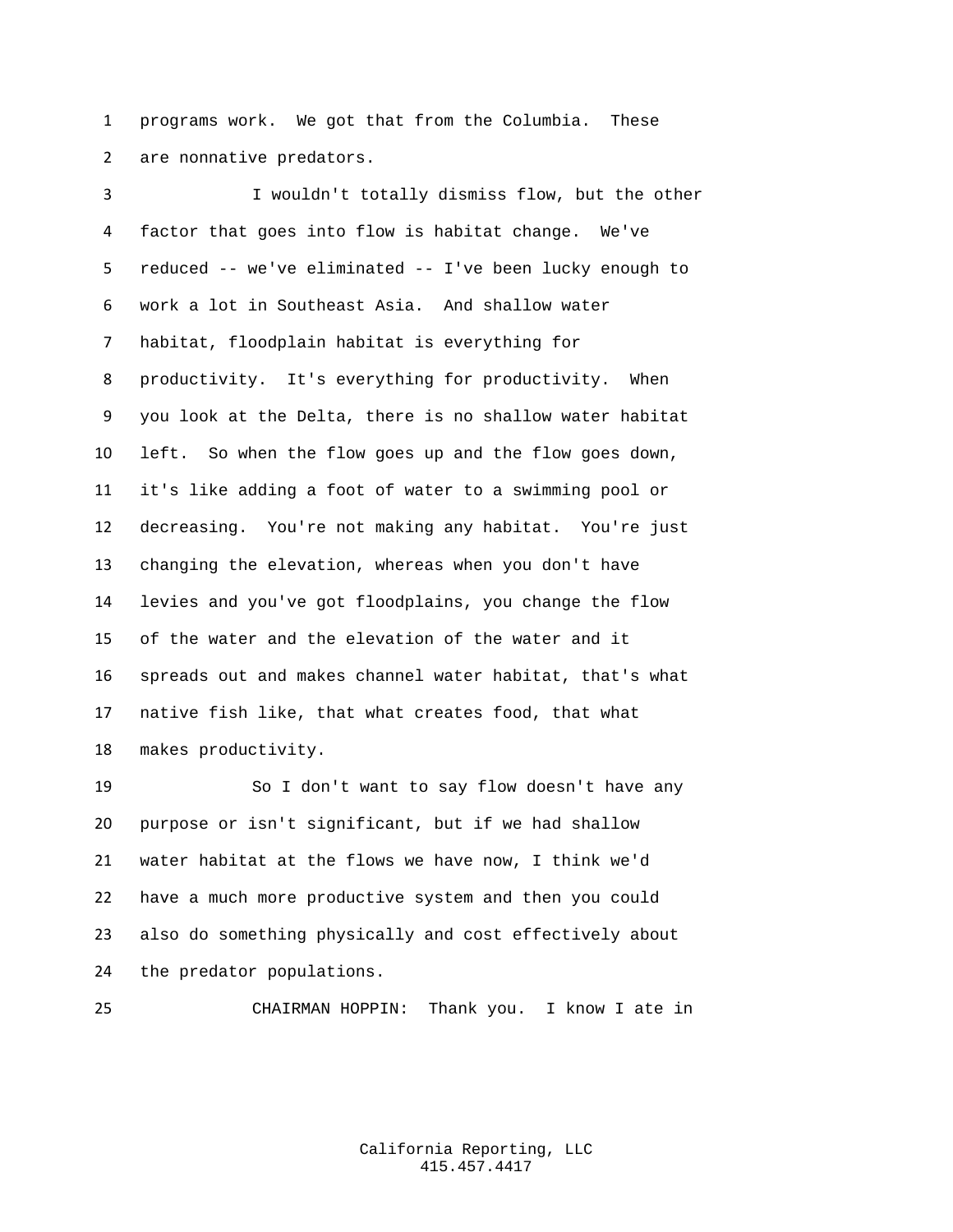your time on little bit.

 MR. O'LAUGHLIN: We're going to go to Mr. Steiner now. MR. DEMKO: How come I never get to finish? And I got these notes up here. I wanted to summarize them. BOARD MEMBER SPIVEY-WEBER: We do read. MR. O'LAUGHLIN: Yes, they do. MR. DEMKO: This is a really good one, too. This goes into our model and then this one -- this is --  $are you --$ 12 MR. O'LAUGHLIN: You're done. 13 MR. STEINER: Thank you. CHAIRMAN HOPPIN: It's my fault. MR. O'LAUGHLIN: Dan, are you ready? Can we go until 1:35? MR. STEINER: SJTA Steiner. A little background. Again, my name is Dan Steiner. I'm a consultant for the Tributary Authority and most of its members and other entities within the San Joaquin Valley. A little way of background, I'm usually responsible for operational analysis, hydrologic analysis, however you want to label it, and that includes the entire San Joaquin Valley Basin. I have been personally responsible for the hydrology and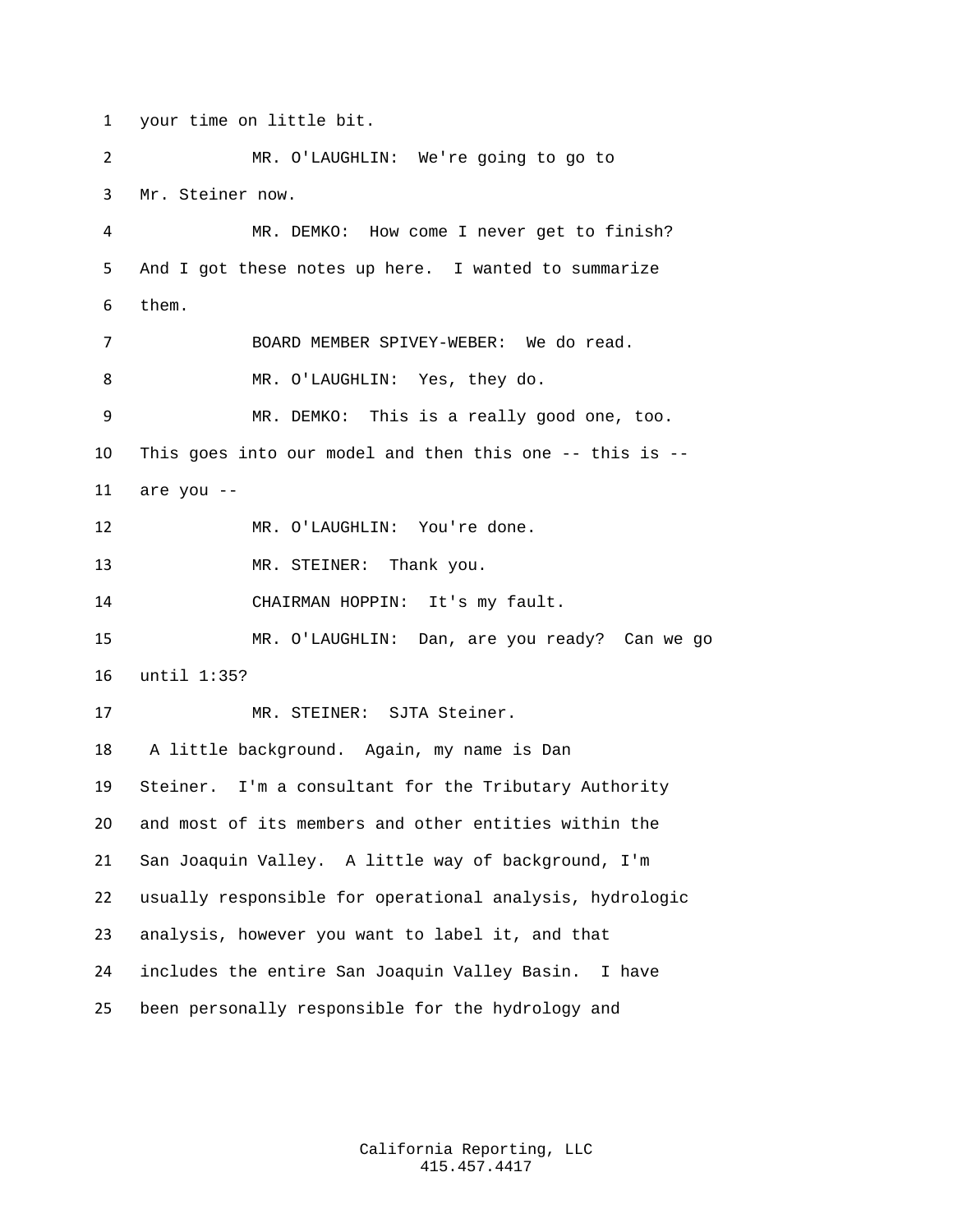operations analysis for several, if not many, either project development studies or for EIR/EIS's including ones that supported your decision before like the San Joaquin River Agreement.

 Cut to the chase where I'm heading so there will be no doubt, my professional experience and background tells me that essentially the hydrologic analysis that at presented in the SED and supporting all the trickle down analysis for economics, for fishery, verything you saw yesterday with the dots, each one of those studies are major flawed and they do not inform you correctly on the impacts of the proposed preferred alternative at this point. There will be no doubt that's where I'm going.

 Now, the rest of this analysis or display essentially illustrate to you the points that I pick out why I think the studies stink.

 The environmental document as far as what the support of the hydrologic analysis has major model flaws. Let me categorize. Remember you've got essentially three general categories of studies out. One of them is baseline, which is crucial. It is establishing the CEQA basis of analysis. Mathematically we compare all the follow-on studies to that baseline numeric expression. Flows in the river , storage in the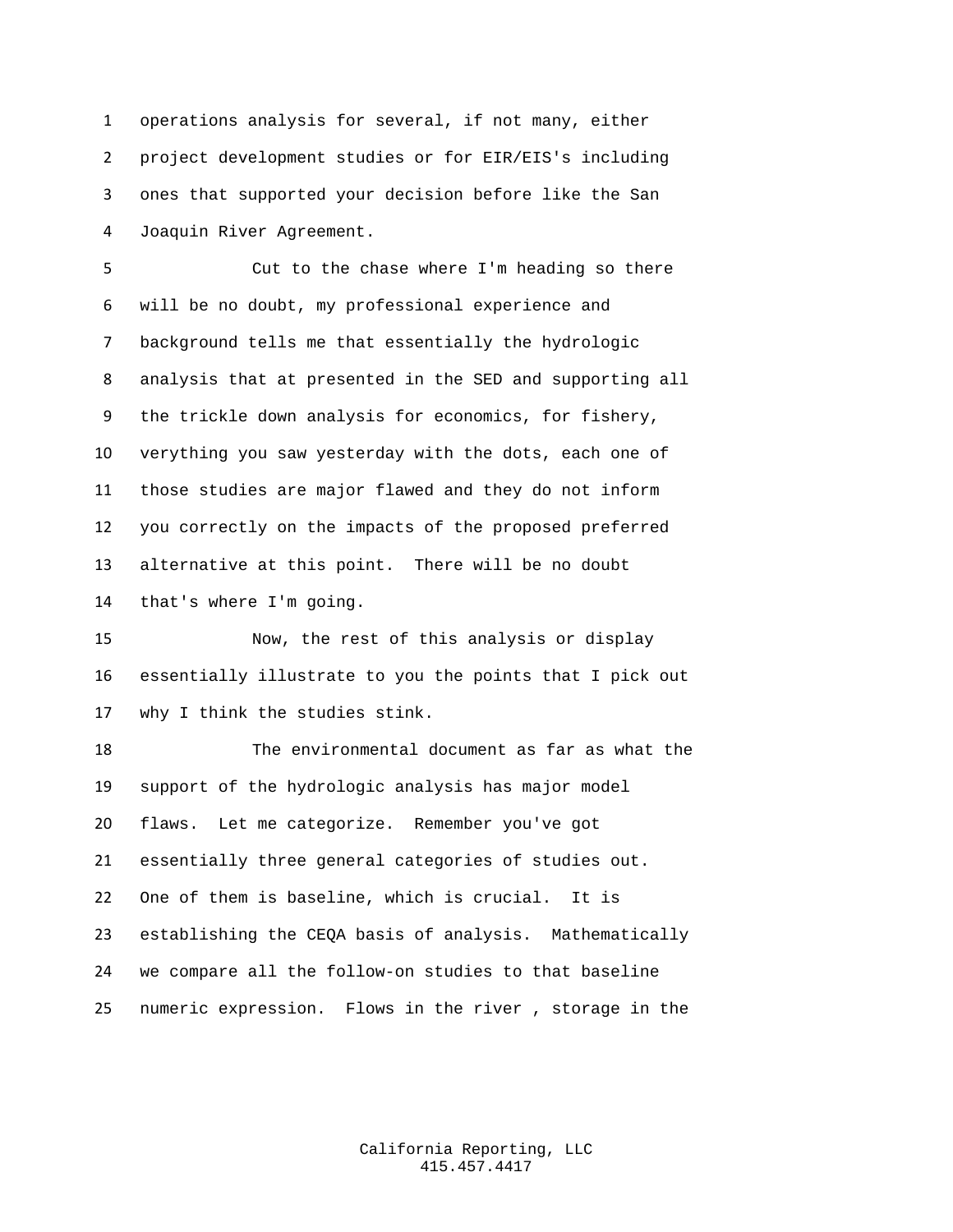reservoirs, the impacts to the canals, all of them are established per baseline for CEQA purposes under the baseline scenario. I'm going to show you the flaws in that particular analysis.

 We move on to the no project analysis because that's also a CEQA requirement, what would things look like continuation without action by the board. I'm going the illustrate to you under the WSC model that's been created by staff it is flawed also in its basic assumptions, inconsistencies with the baseline. Then we move on to the WSC model's estimation of all the, I call them, X percent analysis. That's the preferred alternatives, 35 percent, limited flow. It has a range of analysis in the SED ranging from 20 percent up to 60 percent. That model itself is flawed.

 The issues become, as far as from my perspective when I look at doing EIR analysis or EIS analysis, I want to make sure that I can try to explain the proposed alternative, the proposed project through modeling in terms of what it means in terms of rivers and the projects themselves.

 The structure of the proposed or preferred alternative, the proposed order and its implementation are very big, and you have to then look at how the modeling is done to try to figure out exactly what do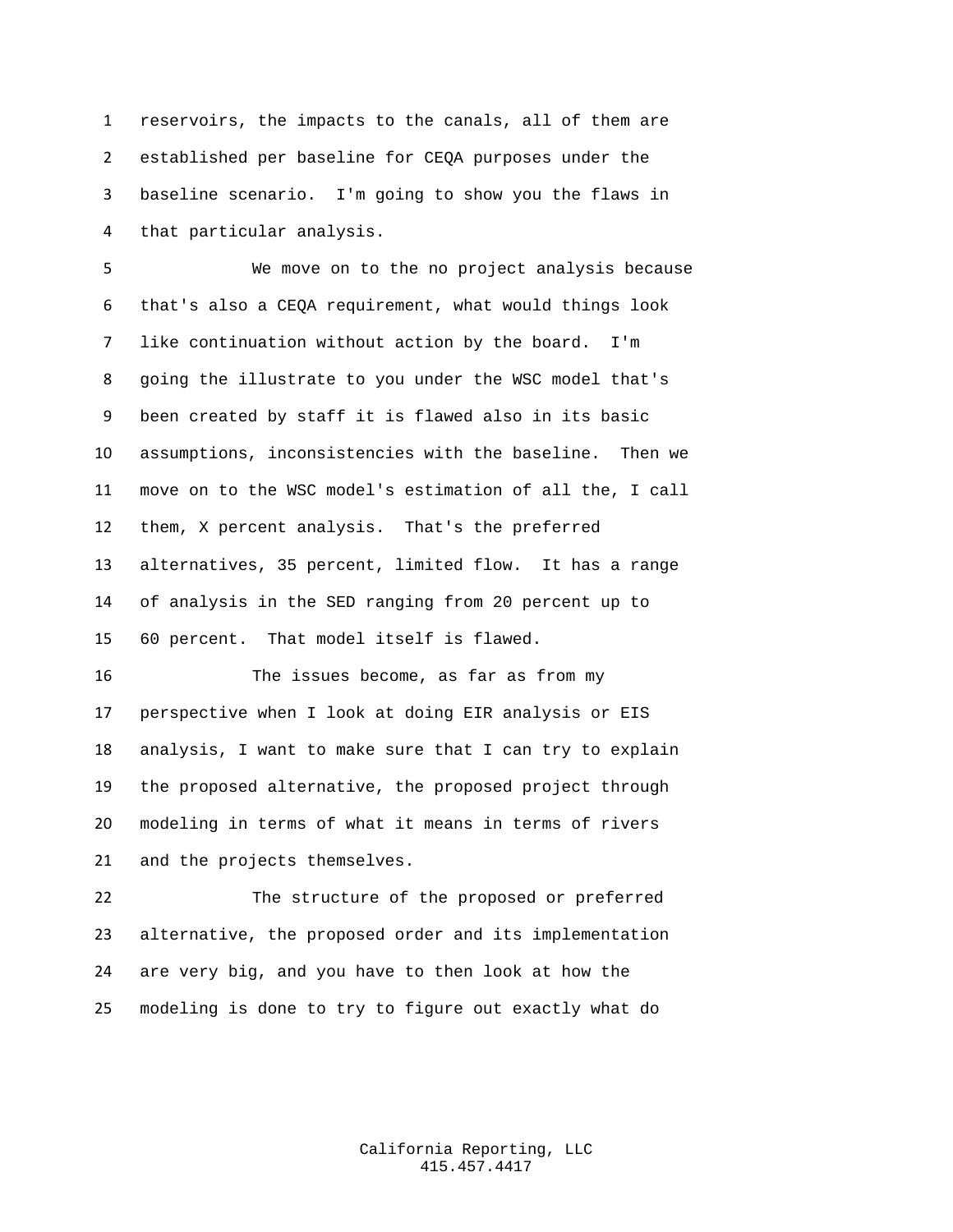you mean, what are the boundaries in terms of trying to explain what the preferred alternative, the order and amount of implementation will mean in terms of on-the-ground hydrology. Since the order is very, very vague, you have to go to the modeling to figure out what was involved. Well, still that's just a set of assumptions. Move on to such things to we're talking about the -day average. You heard about yesterday, well, some of it will not essentially provide the functionality required by the three-day average or some other thing. There is an issue of how we would actually operate the projects and put them in our model. When you're talking about a 14-day moving average or whatever, how are we supposed to forecast unimpaired flow? Are we supposed to have mad days within the lag by several days? You can't get that in a model without knowing what the answer is you want in a regulation. The X percent requirements are real troublesome to me in the matter of CEQA formulation of the alternatives. All of the X percent alternatives essentially replace existing requirements during February to June. You heard it mentioned a little about the Stanislaus and the RPA. The actual alternatives that are presented replace the RPA on the Stanislaus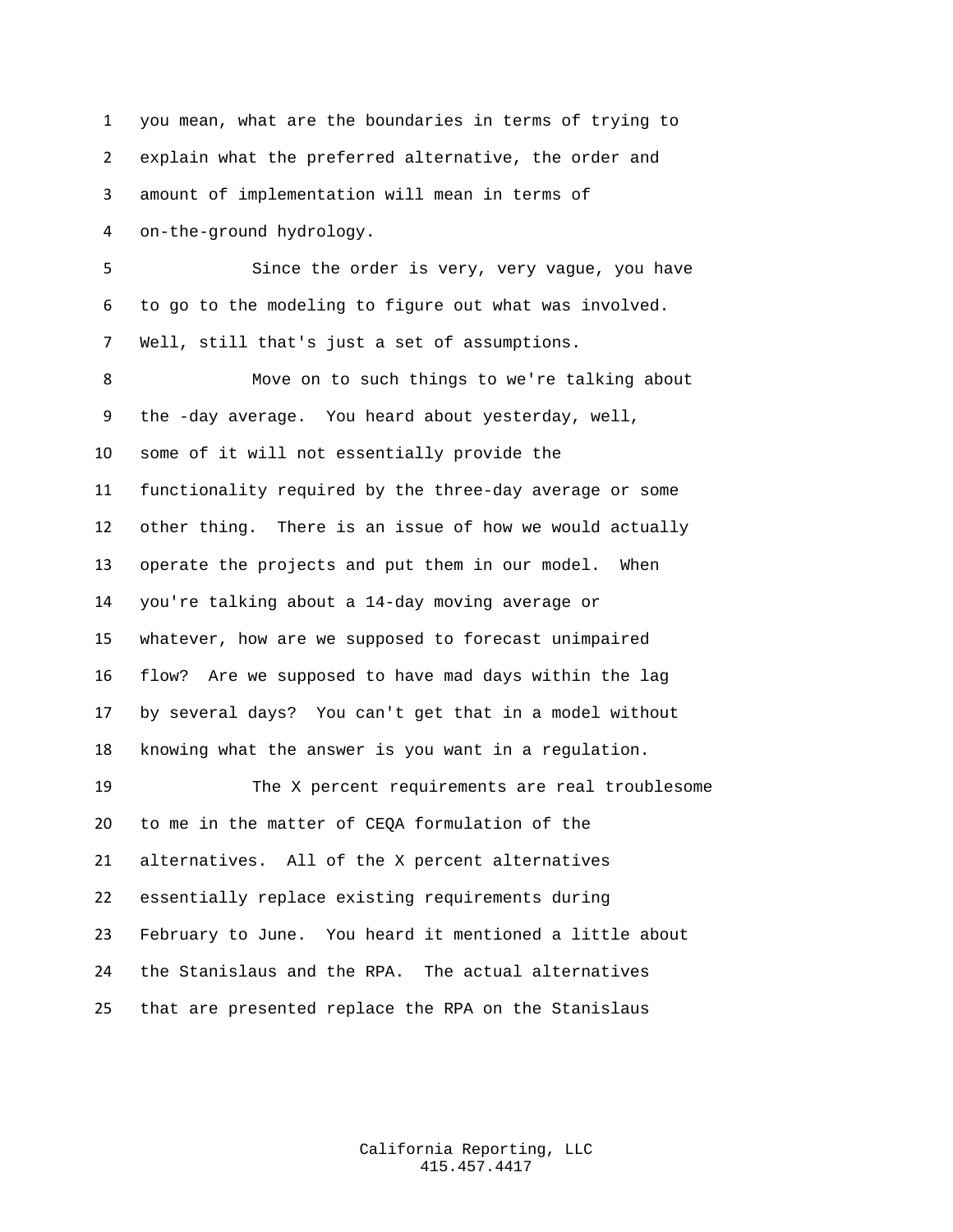with the X percent requirement. It doesn't even make sense to me in the formulation of alternatives. Your action is a proposed flow standard which, as far as I'm concerned, you'll be placing it on top of existing requirements. I don't see how an order replacing the existing requirements on the tributaries -- that would be the RPA on the Stanislaus, that would be the FERC orders and Davis orders on the Tuolumne and Merced River -- you're not getting a true measure or indication of what your order will do by itself, rather, that it's implying that you're going to replace another order or another requirement. That doesn't make sense to me in formulation of an alternative.

 The downstream location, this is a little physical issue, and that is that the X percent alternative is being placed at a downstream location on the river because it physically is being modeled at Ripon, at Stevenson, at Modesto, which isn't the mouth, which is being portrayed as in this document at this point. These are downstream locations and these rivers are generally gaining.

 If the point was to try and protect the entire river, I don't think you're going to put a requirement at a downstream location where it can be fed by accretions of other streams, groundwater accretions,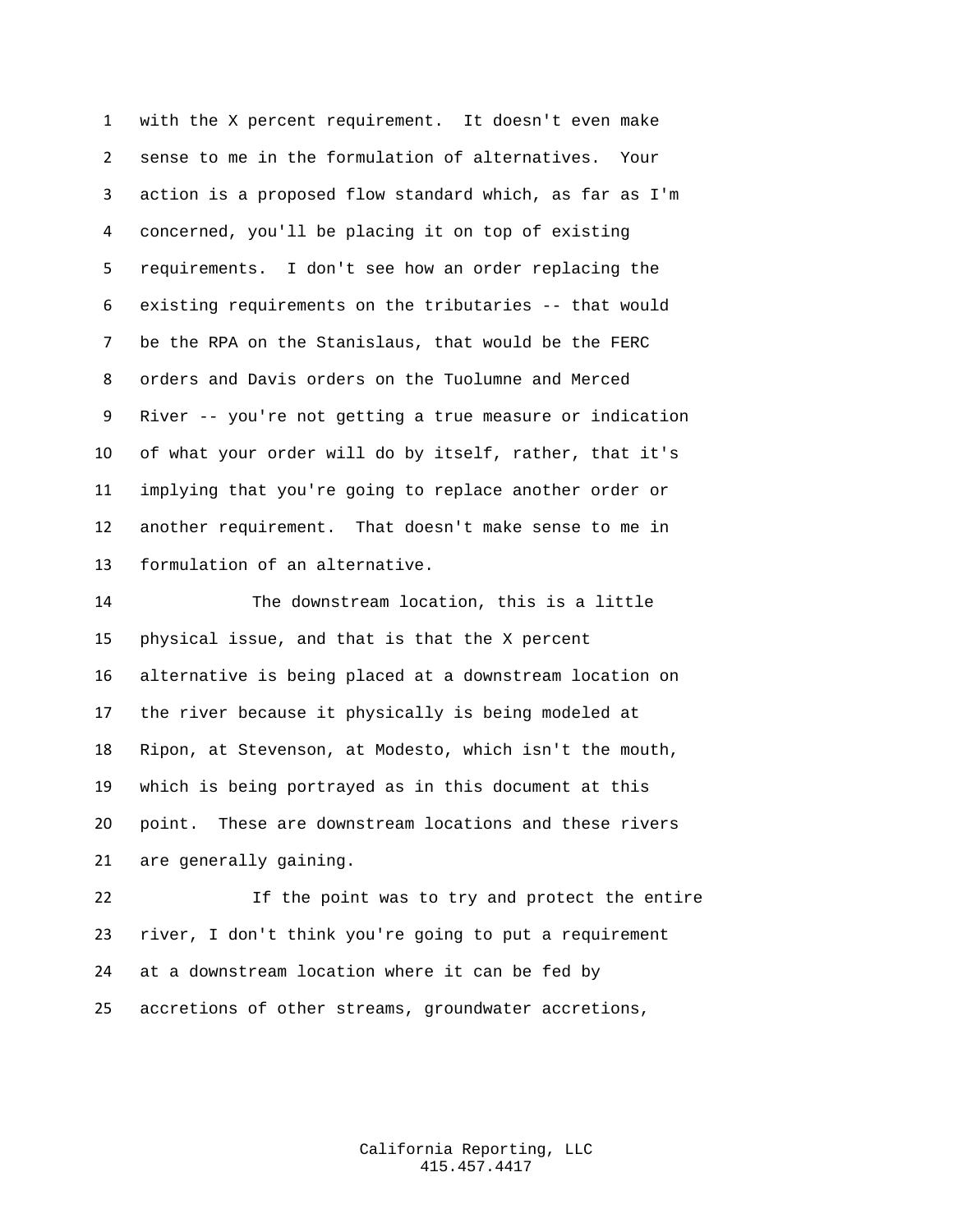being affected by depletions in the river, traditionally what's existing on the river below the control point such as Shaffer Bridge on the Merced, La Grange on the Tuolumne, Goodwin on the Stanislaus River.

 In practical matters, mathematically what falls out of the model when you put the requirement down at Modesto on the Tuolumne River, that river gains enough water that at some times in some periods you could have negative flow at Goodwin because there is enough side flow coming into these river to satisfy the entire requirement downstream.

 That doesn't make sense to me at all. I mean, this is a little mathematical problem. You know, if you're trying to say this modeling depicts a fair representation of the river system, it is not.

 The model itself puts minimums and maximums you heard about yesterday. They capped as far as the minimum flows in the rivers or the maximum river inflow, try to avoid flood damage or not have zero flows. It's a detail in the model. You've heard about the -- I call it the ambiguity of what's really going on in the salinity objective. It isn't modeled in the X percent alternative ultimately. You've raised the standard up to 1.0 in interior stations. You're still saying implemented at .7, .10 against the Bureau at Melones or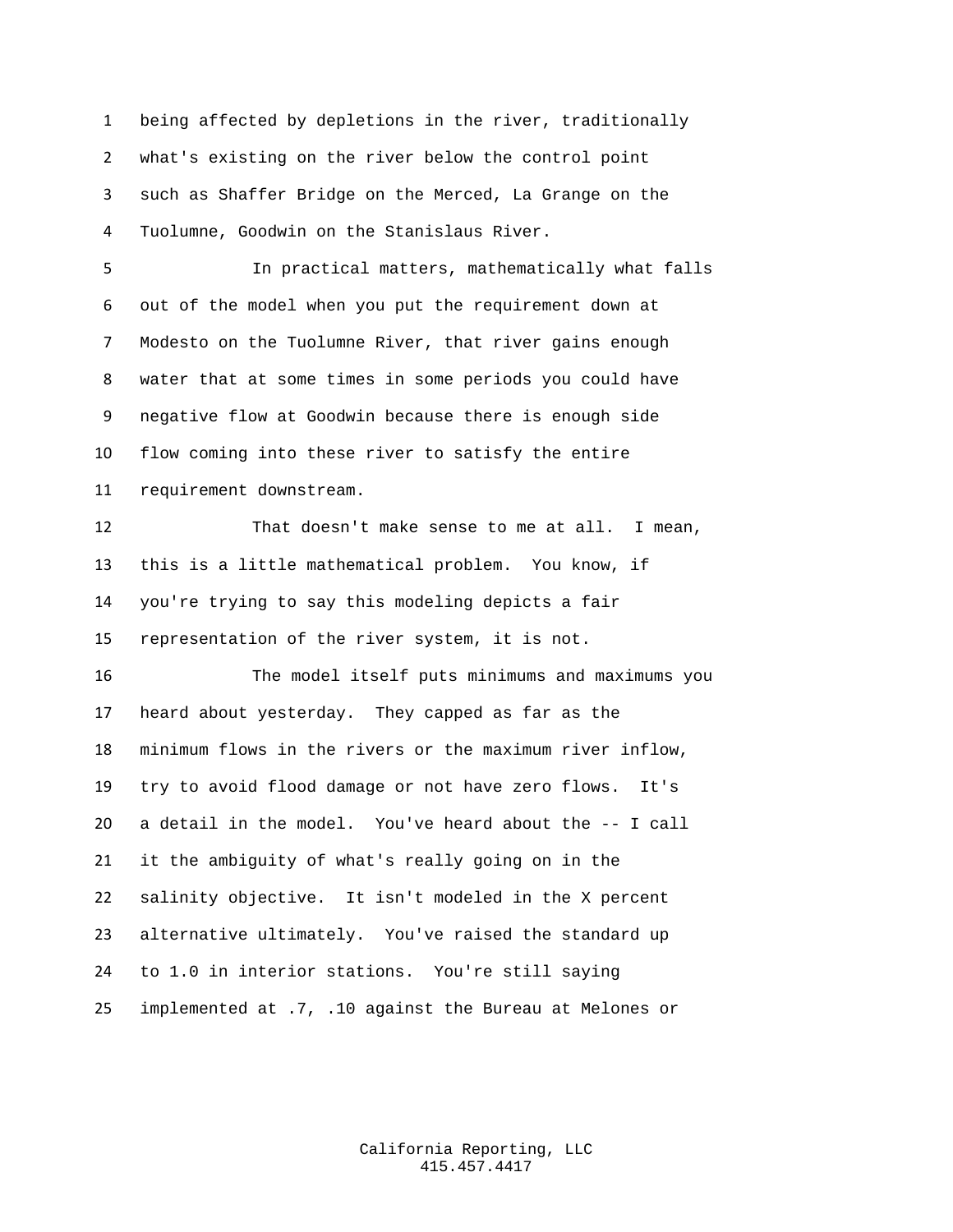Vernalis. That is not all captured in the modeling at this point.

 Major problems with the WSE model comes in play with what they've done to depict canal diversions in reaction to alternative flow requirements in the rivers. I think we've said it before. I know I've done it and I know that we've written comments on it before. What's of major importance in these models is to depict the diversions by the districts correctly, and this is not being done with the WSE model.

 They've -- essentially a rule. We call them rule curves. You know, if you've got so much water, how much will you put down the canal, manage the rest for reservoirs and for the rivers. It's a very simplistic rule that essentially looked at the end of January storage to determine how much water will go down the canals the ensuing year.

 That rule doesn't apply. I've never modeled a rule like that because it is so undepictful of what the water supplies in the year, and it leads to all types of wigs and wags in the model that just are not a true 22symbol of what's going out there, representation of what's going on there. It needed to be including the runoff to come in the ensuing year because a project operator is going to look how much I have in storage,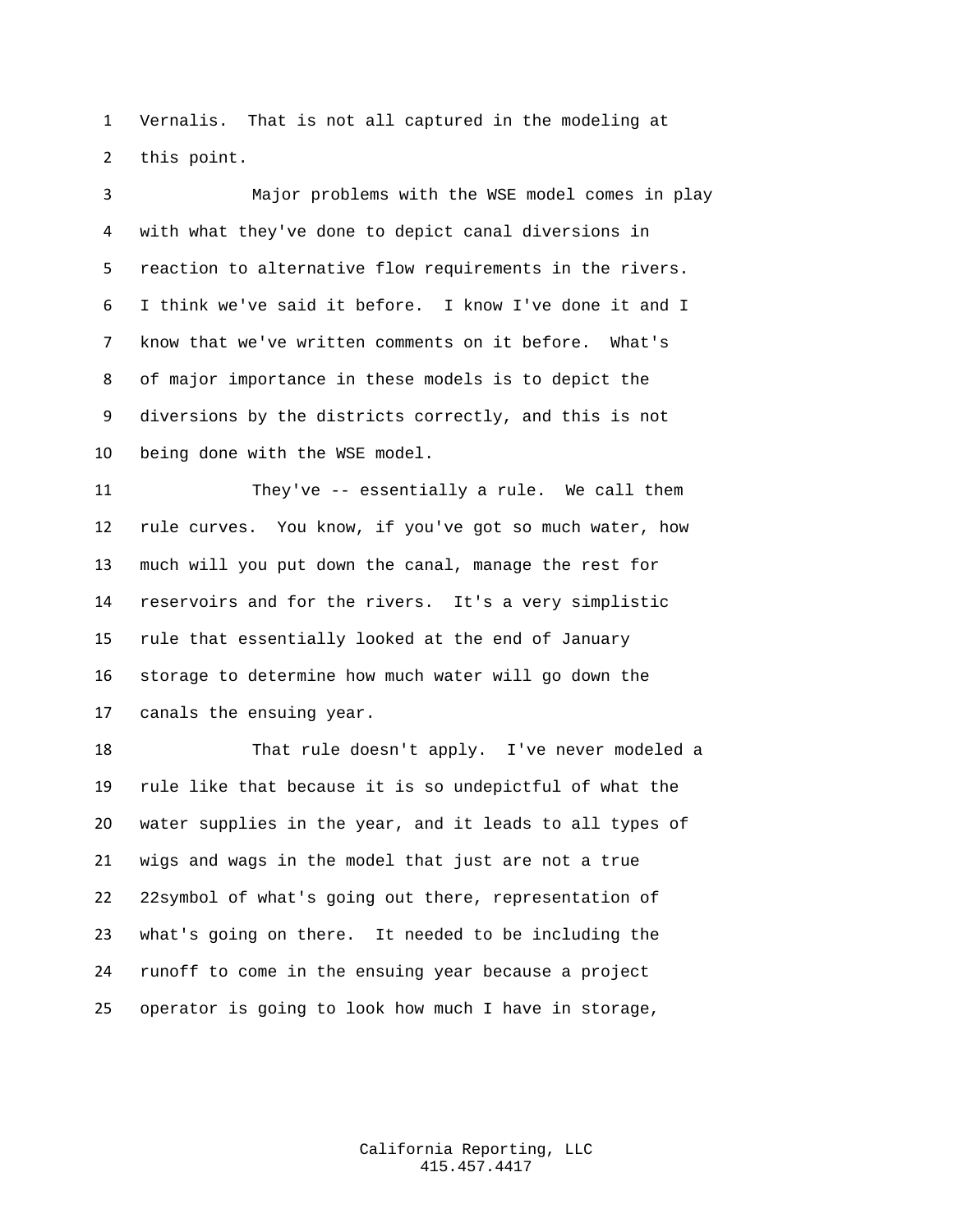how much to come and then I'll decide how much I can dole out to my customers. This model is not that. It's relying on one spot in time in January, at the end of January, and saying it knows that's as good as it's going to get.

 The result of this is you get anomalies in the modeling that's just unreasonable, unexplainable, such as a year like 1978 that's following 1977. Well, golly gee. The carry-over storage at the end of 1977 is the lowest it will ever be type a thing. It says don't give -- give out the minimum amount of water in 1978 even though the projects will refill and spill during 1978. That decision in the model totally misrepresents what the water down the canals will be in 1978, what it will be in other following recovery years. That leads to poor illustration of what happens in the reservoir which then affects what happens in the river.

 Going through these quickly, there are baseline errors. Mary didn't want to discuss too much about the baseline errors. I take issue with the baseline. Yes, I know that CEQA, NOP requirements, but there's even a 22mixture of that if it was February of 2009. The RPA was not available at that time. However, 1641 and VAMP was. However, this is more, I believe, just a convenience of having a DWR study available that happened to be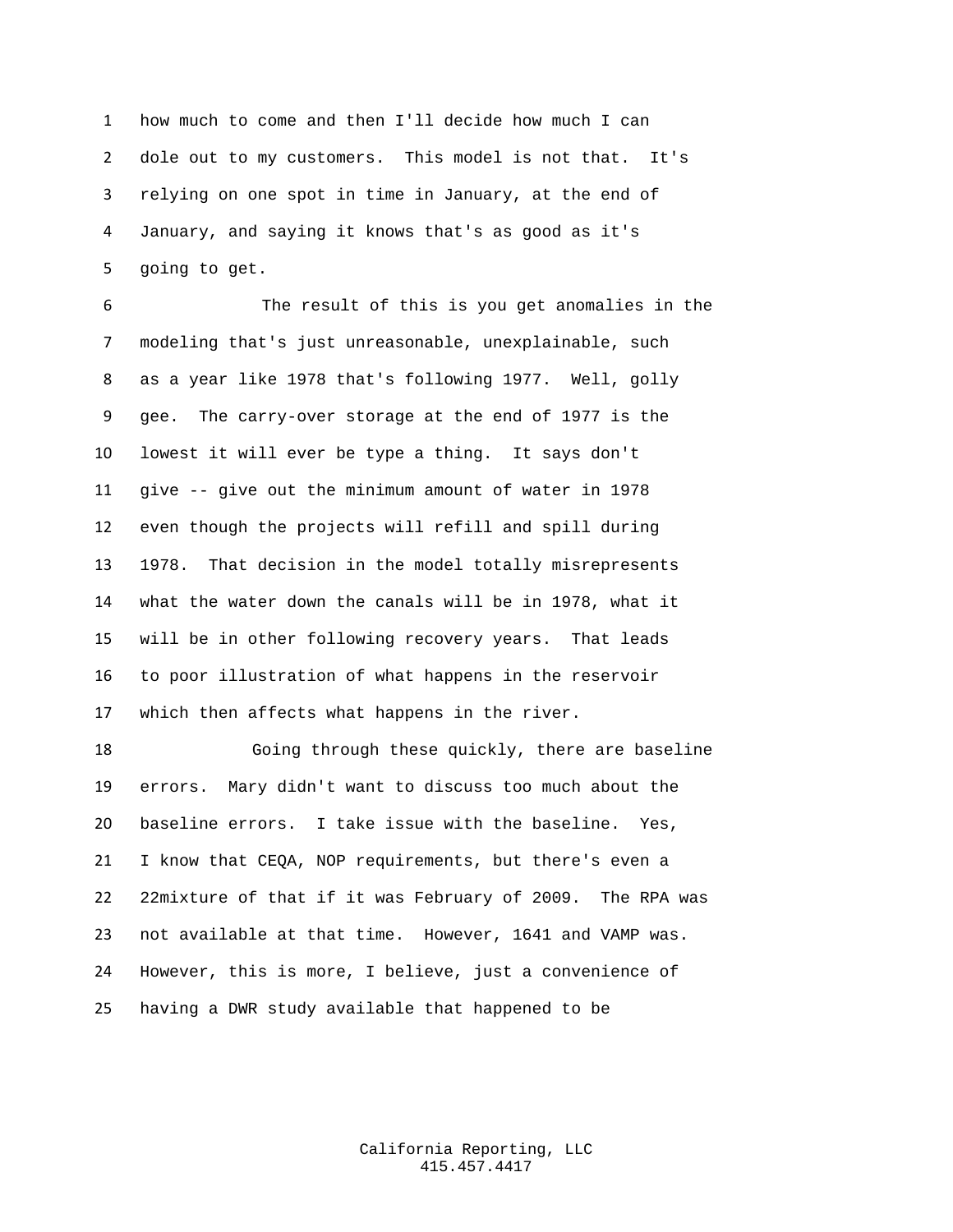generated about December of 2009. That had most of the elements of 2009 in it, but still it's not, you know, pure CEQA, this isn't it. And even at that, what was in the DWR study is flawed, as far as I'm concerned, what was the real operations out there.

 Considering DWR ran this study, it was not a Bureau of Reclamation study, they needed something to get out the reliability study. They're not that normally interested in the San Joaquin operations. They did try to incorporate some of the RPA's in there because it did affect pumping in their study, but they're not concerned about the San Joaquin River.

 The result -- let's go to the graphics real quickly to look to see what this kind of means in the punch line. This happens to be a depiction of the SED baseline taken straight out of the DWR study which has been accepted by your staff as depicting the baseline condition. Here is the alternative. Since I run these studies myself through my own models, comparable to a CALSim run -- it's not using CALSim itself -- but this is the major difference. These are the identified differences of the studies in result.

 This is a good example. The Stanislaus River for the period, these are annual flows. Generally you're going to see that the average is around 360,000.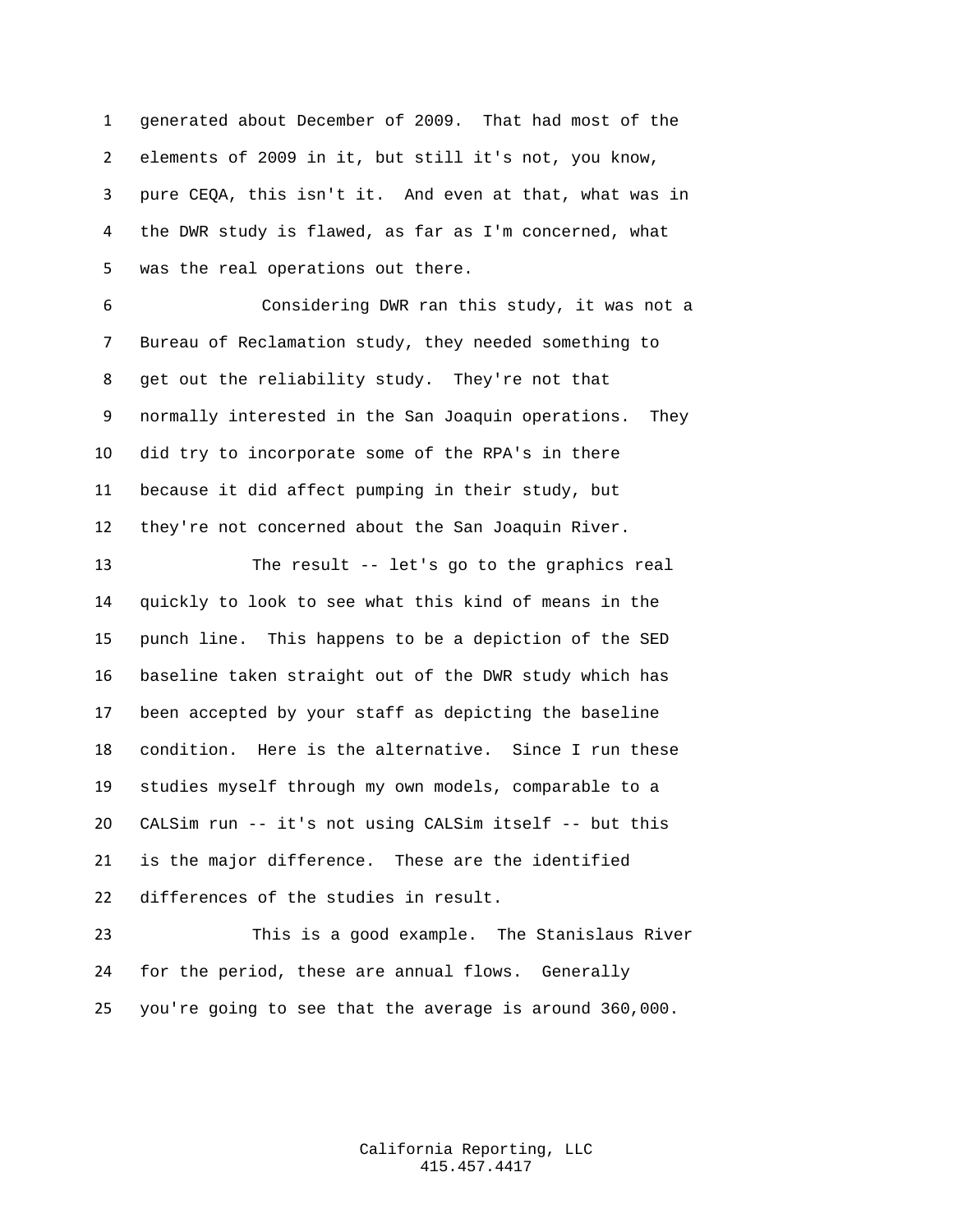You really need to look at year by year because it's very important, and what we're seeing is that the DWR study that has been accepted, the baseline run is significantly larger than what I depict in terms of a better representation of the baseline flow from the Stanislaus River.

 And, again, I'm using the Stanislaus because it's the best poster child. This problem exists for the Tuolumne and for the Merced also in terms of what has been done in the baseline.

 Significant differences. We're talking about 92 and 91. You know, we're talking about this is an 80-percent error if you want to call it. I don't like using the word error. But we're talking about the difference of 50 to 60 thousand acre-foot that might be in the river compared to what's depicted as 300,000 acre-feet in the river.

 BOARD MEMBER MARCUS: Can I interrupt? Do you have a suggestion of a better model?

 MR. STEINER: Yes, I would have adapted CALSim to do this analysis. I know it was said that there wasn't enough time. This is, what, 2010 we started this process.

 MR. O'LAUGHLIN: Actually, we did meet in April and May of last year with your staff, provided them with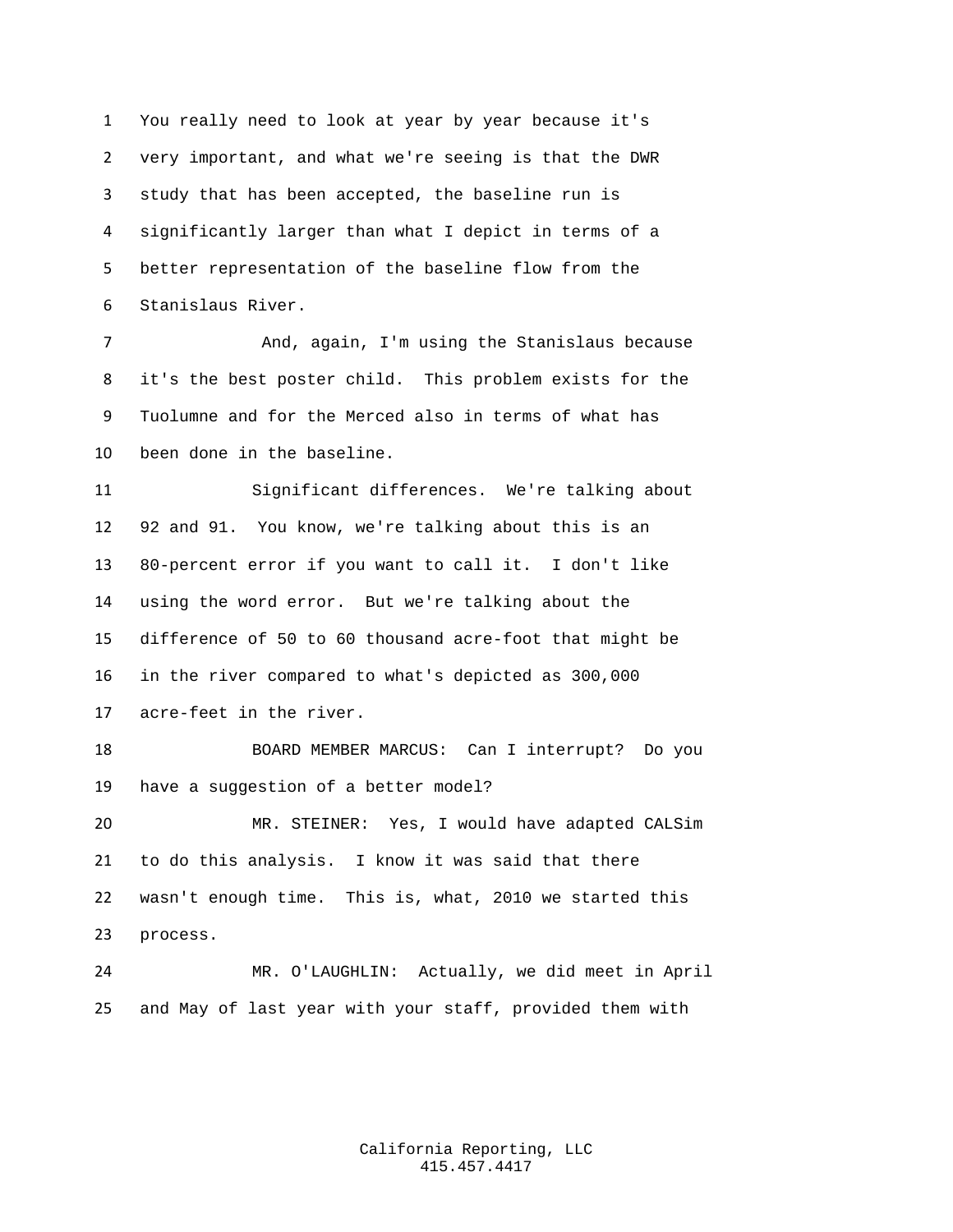this analysis and showed them that, you know, there were fundamental problems with some of the assumptions in the baseline and in the no action alternative. That didn't make it into the SED, though.

 MR. STEINER: There's a basic fundamental problem I have as a modeler, and that's again the baseline was established by a CALSim run and then all the other alternatives, including no project, was done by the WSE model. I don't normally mix comparisons of results, absolute results between two models, because they just function differently. I don't think it's a fair comparison or very accurate one at all unless you have actually made your subsequent model very exact to the original model you're looking to, which is CALSim, the baseline. That did not happen here.

 Again, the WSE, the major problem I have, it is water supply rule because it just skews the answer to everything in the entire model. If it's not reasonably depicting the canal operations, you can't get the reservoir right, you can't get the river right. So it's not giving you informed answers what the alternative would actually do.

 Here's an example of using the WSE model. I'm comparing the SED no project which was run with a version of the WSE model against again what I would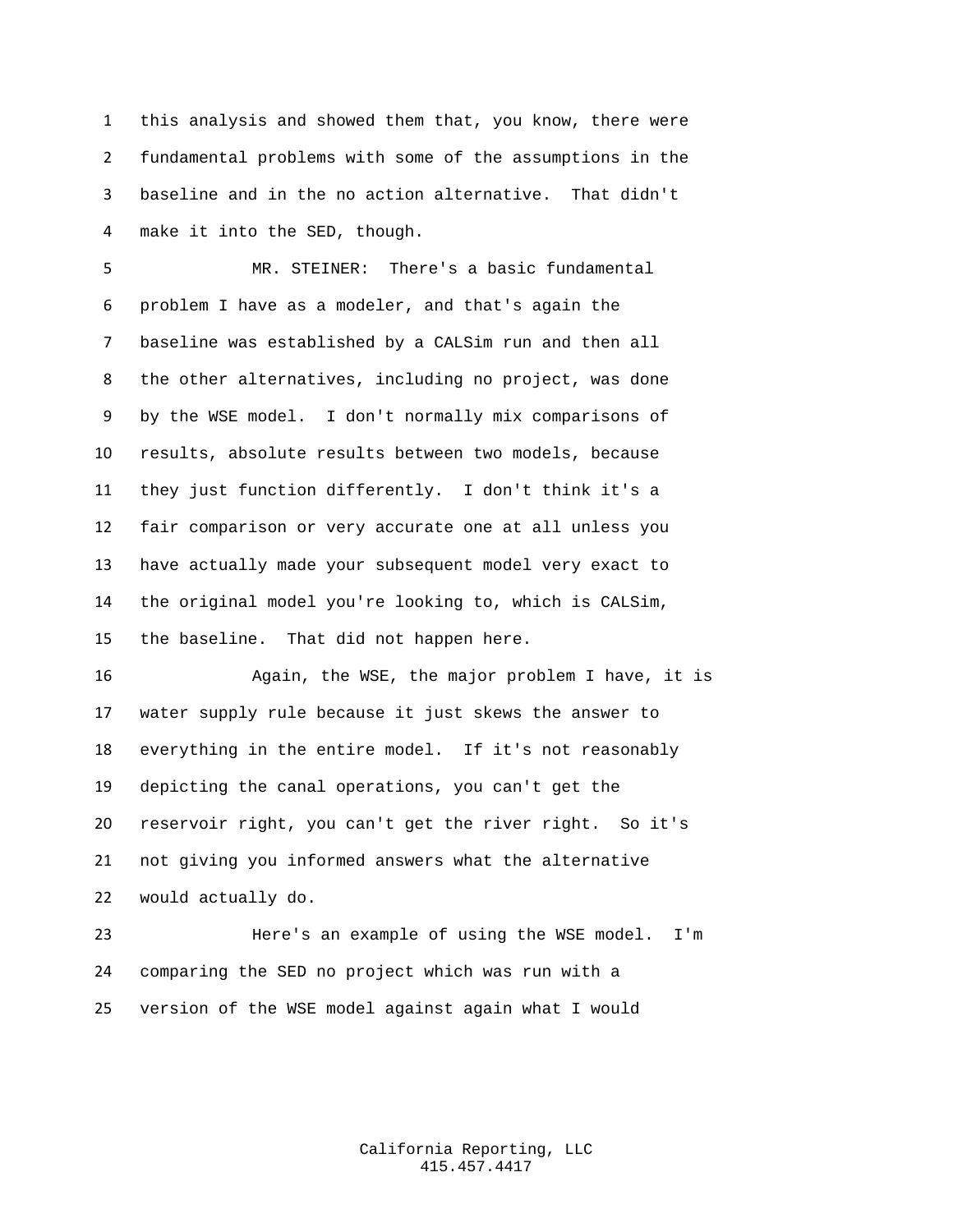consider my using the alternative models to me up with a depiction that I feel is more reasonable, and a lot of this is due to the water supply rule. That single element alone skews the answer of what's carryover storage and what's in the river.

 MR. O'LAUGHLIN: So when we met with your staff last year in regards to this issue in regards to the modeling, the way that the SED has been set up and the WSE model is run is it tries every year to get the end-of-month storage in September at roughly what had to occur in a baseline situation. So the model is always trying to maintain a surface elevation in the reservoirs.

 What we pointed out is, well, wait a second, unless you're going to totally divest us of our ability to use our storage in our reservoirs, in certain years when you're showing cutbacks, we're not really going to cut back. We're going to go to the reservoir and take an extra 50, 100, 150,000 acre-feet. Well, the problem is when you have larger reservoirs and runoff systems like Tuolumne, you might be able to get away with it. The problem with New Melones, as the graph shows so well, is the reservoir will crash and burn on a normal basis.

So the question is then how do you model a run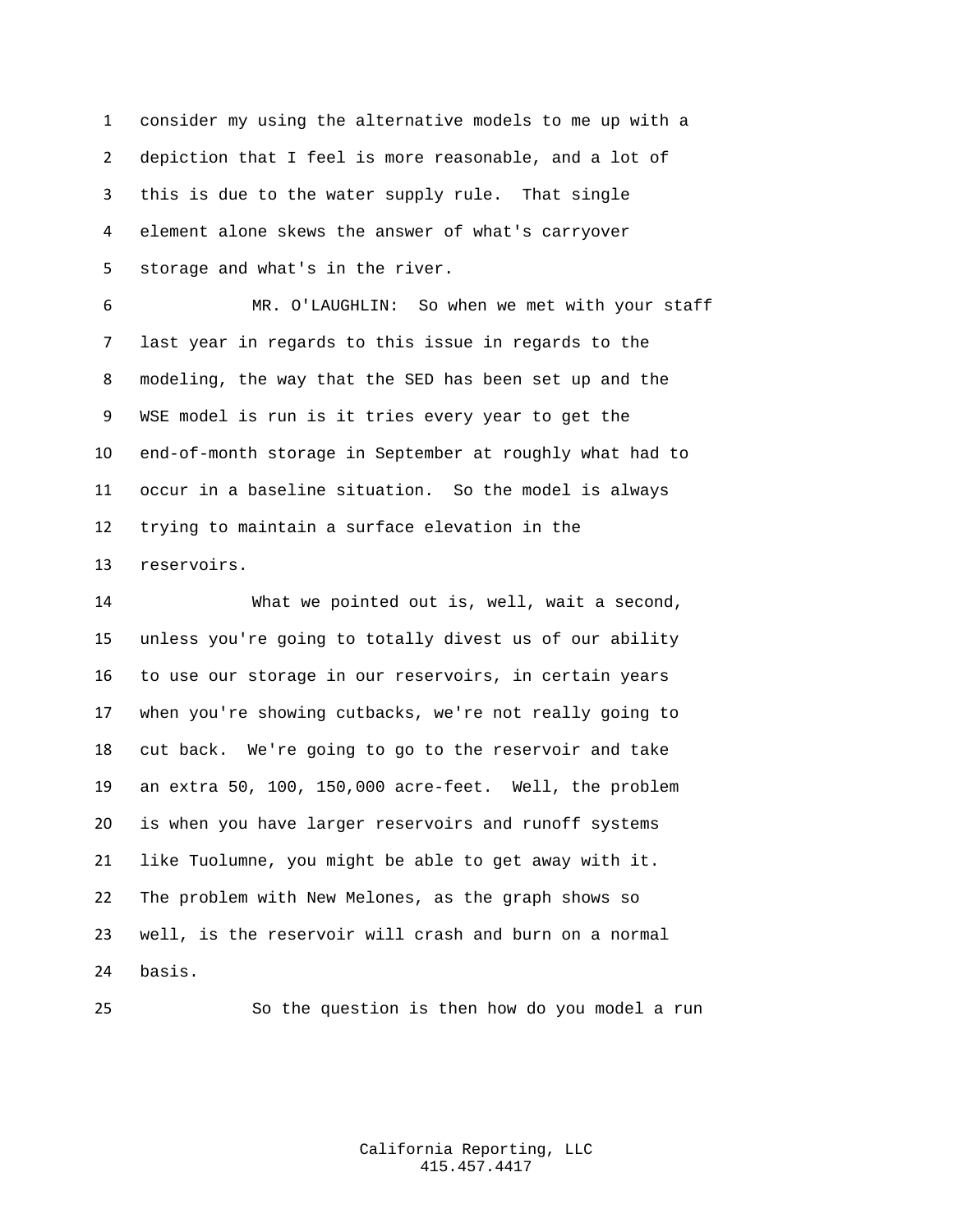where you're trying to show a reality of diversions and what the reservoir will do because I think we can all agree that if you increase flows by 35 percent of unimpaired flow down the river, your reservoir isn't going to maintain a static level time in and time out. I mean, it's a simple message. It affects itself in the model and it's a major point because if you don't hold storage at the same level then, then you have to go look at hydro impacts. Our analysis is they increase much more. You have to look at cold water temperature pools. I know your staff says, you know, they put it in the WSE model to maintain cold water temperature pools.

 Great. You never notice cold water temperature pools. It's not part of your ongoing basin plan objective. So if you want it part of your objective, you should renotice, state that's a stated goal of what you're trying to do and model to try to reach that stated goal rather than just saying we're modeling to do this but you don't have an objective.

 It's an important point, but I think it's a fundamental point to address in regards to how we move forward to get an accurate or realistic idea how we can operate the system and how it would look.

MR. STEINER: Just one more -- it was just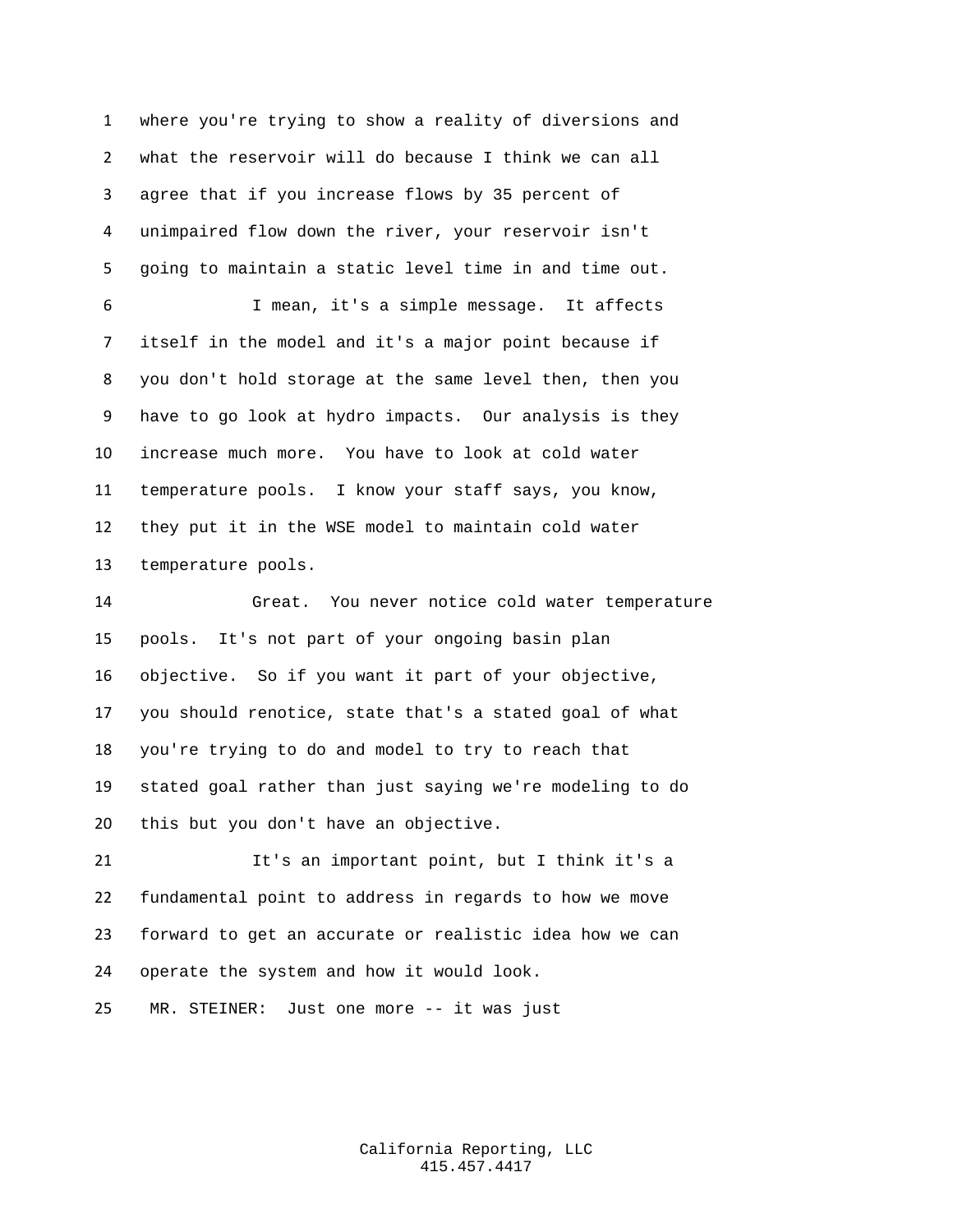again my job is modeling. I hope I know the answer before I run the model because I'm expecting a result. If not, I need to check out my model.

 This particular example is just, okay, it's my modeling versus DWR's modeling. I should say staff's modeling of no project. If you were to put the baseline in here which staff has relied upon from DWR, even that storage analysis, this red line they say is a now magical green line that shows the baseline, it's lower than the red line.

 It just doesn't make sense to me that a no project alternative which has been framed by the staff as being full compliance -- that means we had baseline, we're moving up to no project, which is, you know, not a continuation or there is no order, you know, the project is an order.

 However, it is essentially saying that when you put more requirements on the system, like 1461 and all the gizmos that went with full compliance, you know, interior station compliance, extra water out of New Melones, how can the no project which has all that full compliance in it have better storage than the baseline when we essentially break all the rules and don't make all those requirements? It just doesn't make sense from modeling, from an operational sense.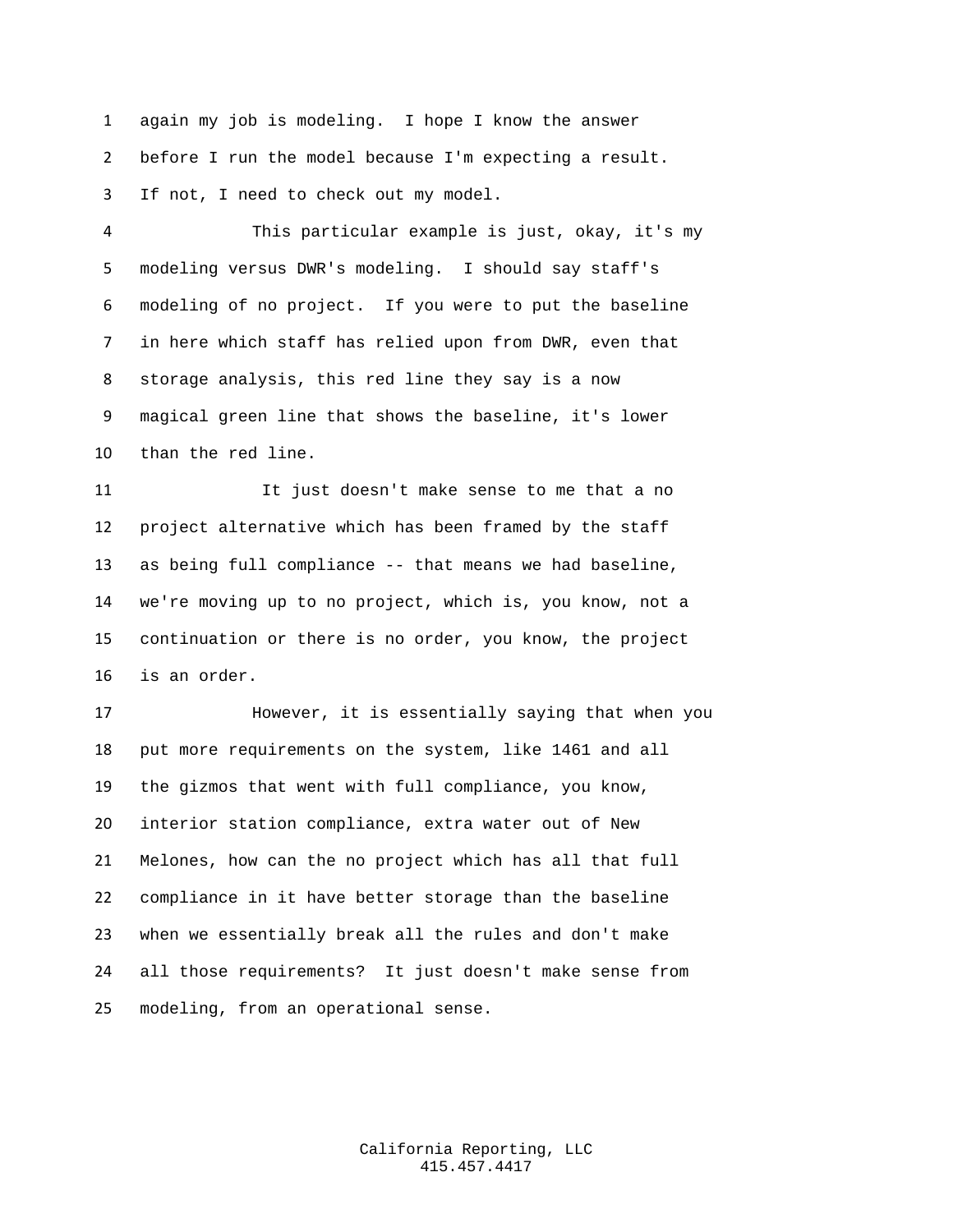Another example, you saw storage being higher in the no project. They've got flow in the Stanislaus River being higher than my type of modeling. I mean, we're talking significant differences. And this is essentially going with the full compliance framework of the nonproject or the no project, which included meeting Interior standards for dilution flows from New Melones, and we're talking 87 through 92 here peaking at half a million acre-feet in the river and storage going crashing. There is no question. That's how they tune the model. But, you know, in the no project -- let me take

 you to the next step -- how they did that was they attached not only the Bureau's water to meeting that downstream flow compliance, they started attacking the senior water rights of OID and South San Joaquin to make that water because where does the extra storage come from, where does storage flow? It had to come from the diverters. I challenge you to not know where -- you know, where is the OID's and South San Joaquin's responsibility to meet the RPA flows and Interior salinity requirements? They made this water in the study.

 MR. O'LAUGHLIN: So this is a point that's near and dear to me. So you're doing a no project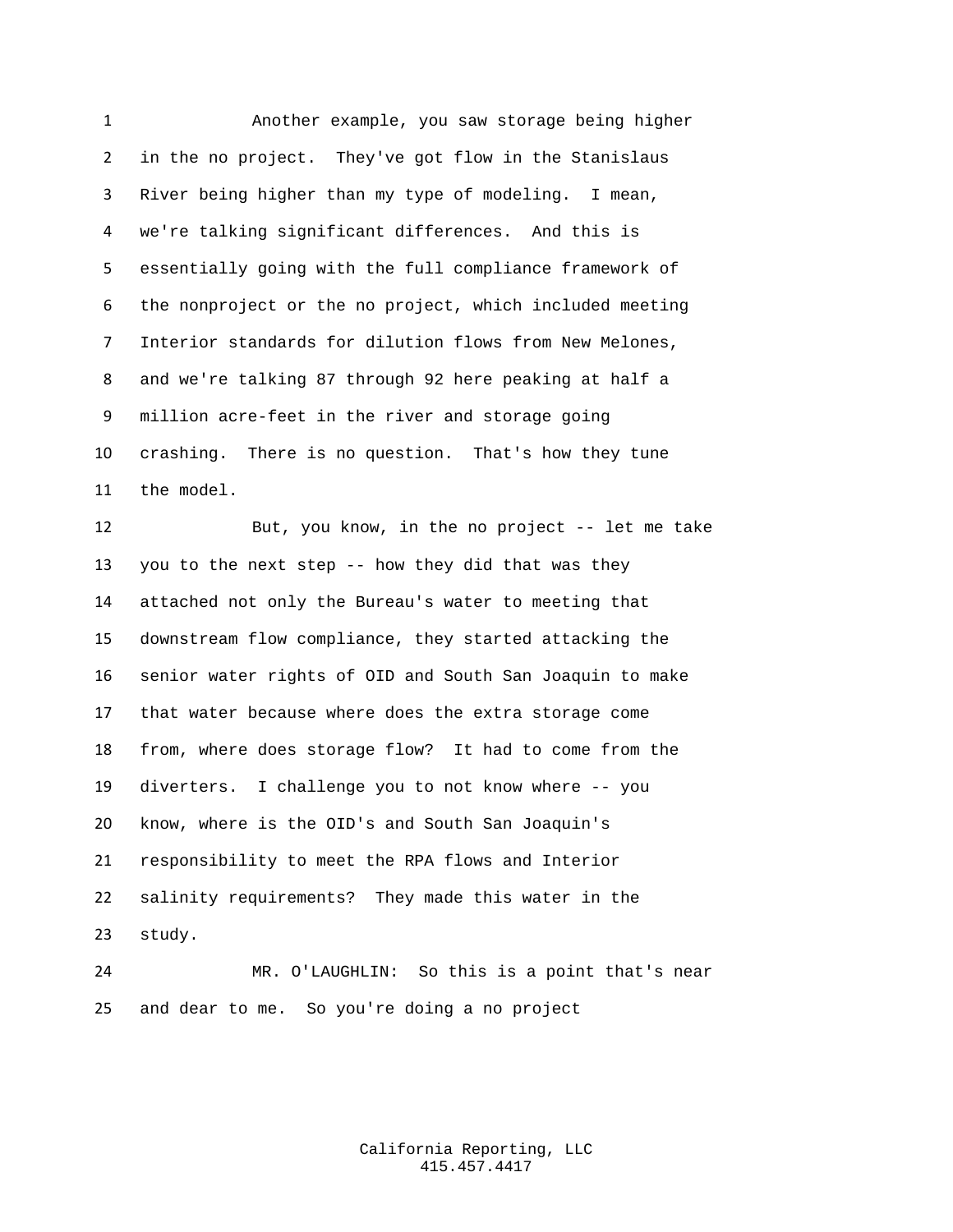alternative. So the no project alternative assumes what currently exists out there as we know. So there is no doubt that the Bureau has limitations on its permits. Under D 1641, it has to meet certain requirements. There is no doubt that the Bureau has no cap biological opinions and RPAs that they have to meet.

 But what was done wrong in this analysis is when they put to do the reasonable and prudent alternative, I mean, the no project alternative, in order to make it work, they took roughly four to five hundred thousand acre-feet from the senior water right holders when in fact the senior water right holders would make no water available for either D 1641 or the no cap biological opinion.

 And just so you know, we already have a ruling by Judge Wanger that OID and SSJID are specifically not responsible for the no cap deals. So when you've done your no project alternative, how is it that you in the state of the world have taken water from senior water right holders when in fact there is no such requirement? MR. STEINER: Just to make sure I got to it before I run out of time, here's the answer again. My conclusion, again this is from a CEQA modeling basis which I've been responsible for in the past. These

studies just don't cut it. And, you know, essentially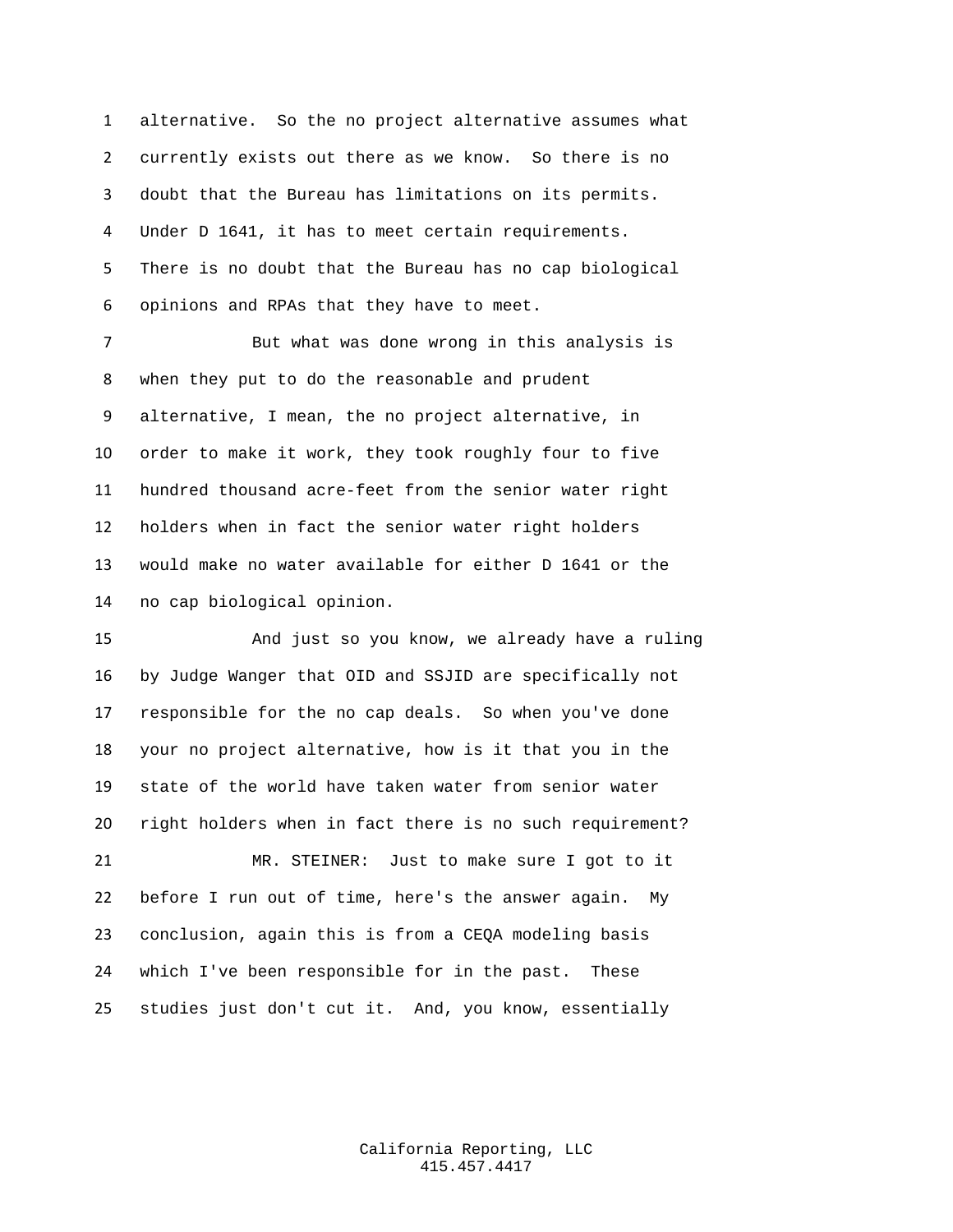when I watch people yesterday march up with results out of the SED showing your dots or Mary showing you dots, of course, she dispels the use of those dots. You know, those dots don't mean anything to me or they should not be relied upon because they're framed off of these studies which I'm challenging as being incorrect and not informative of the impacts of the occur under the 35 percent or any of the X percent alternatives. MR. OLAFSON: Thank you. CHAIRMAN HOPPIN: Thank you, gentlemen. MR. OLAFSON: Thank you for the extra five minutes. I appreciate it. BOARD MEMBER SPIVEY-WEBER: I only have two blue cards. Are there any blue cards from the public? If anyone from the public wants to fill out a blue card, now is the time. I do have a third blue card, but they want to come toward the end after South Delta. 18 Rhonda Lucas. And this is three minutes. MS. LUCAS: Thank you. My name is Rhonda Lucas. I'm an attorney and I'm here today representing a host of ag and urban water uses in the MID and TID as well as Duarte families and the Duarte nursery. We will be submitting detailed comments on this issue prior to your deadline, but the comment I'd like to make today is we've heard a lot about the very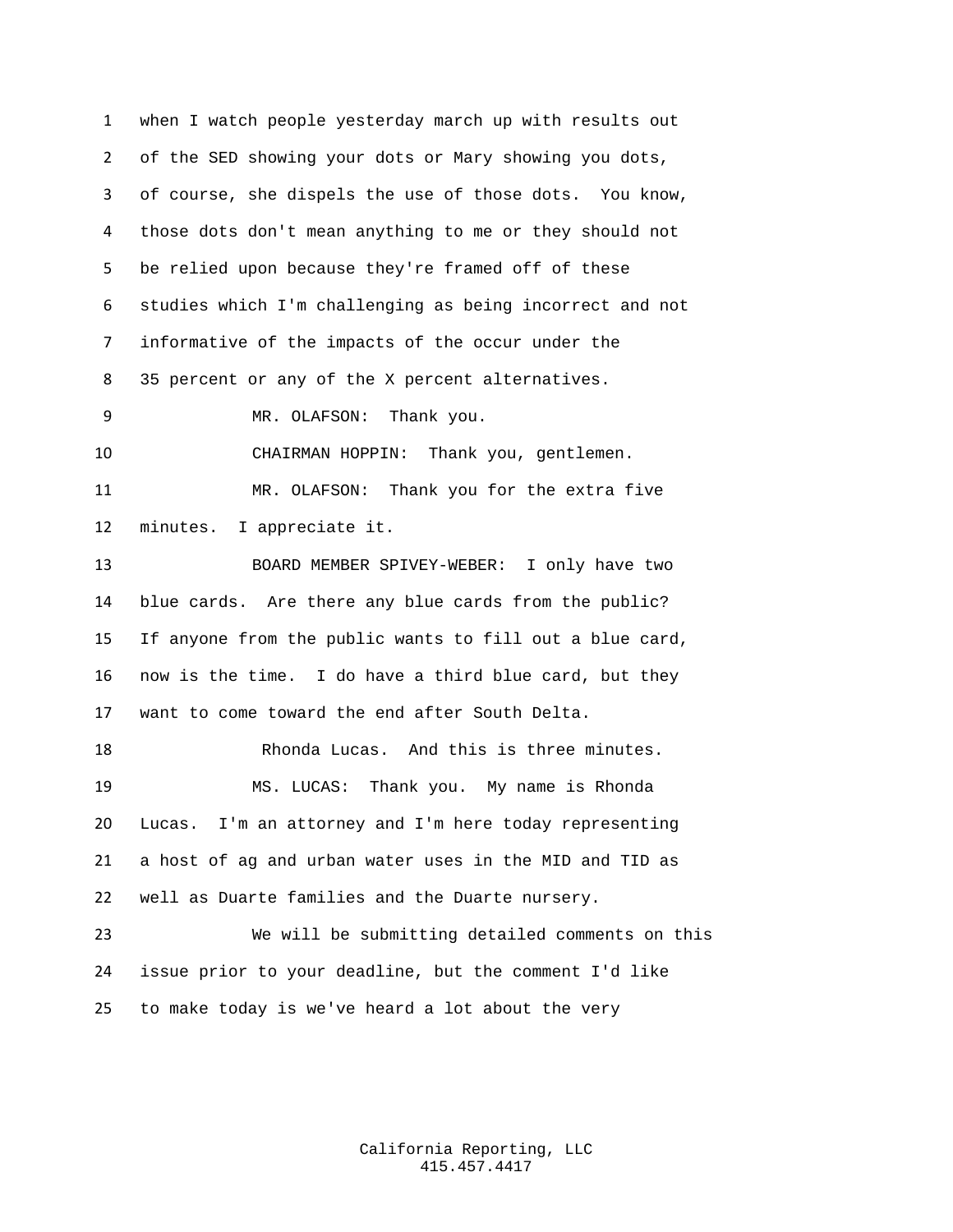laudable goal of doubling the salmon population, and it is a very important goal. We need the salmon. We need a healthy ecosystem. But we also need to balance that, as your objectives require, against the realities that we're facing and water is a very scarce resource.

 We have studies that demonstrate irrefutably, frankly, that flow will not necessarily get you where you need to go and that you need to deal with the degradation. At a minimum. And we are very baffled as to why you would run the risk of putting thousands of acres of land out of production, completely potentially destroying entire economic communities, including those that are made up of minorities and impoverished peoples for something that Fish & Wildlife can't even assure you will get your stated objective.

 I'd like to point out that based on California Department of Fish and Game surveys and, for example, 1983, their estimate of Tuolumne River salmon run was -- and this is in the thousands -- 14.8. In 1985, it was 40.3. Fast forward to 1999, we're at 8.2. 2000 we're at 17.9. Fast forward again to where we had new regulatory requirements that increased our flows on these rivers to 2008, 2009, 2010, we're at .4, .3, and.8. The data doesn't support the thesis, and if this were a true scientific process, we'd take a look at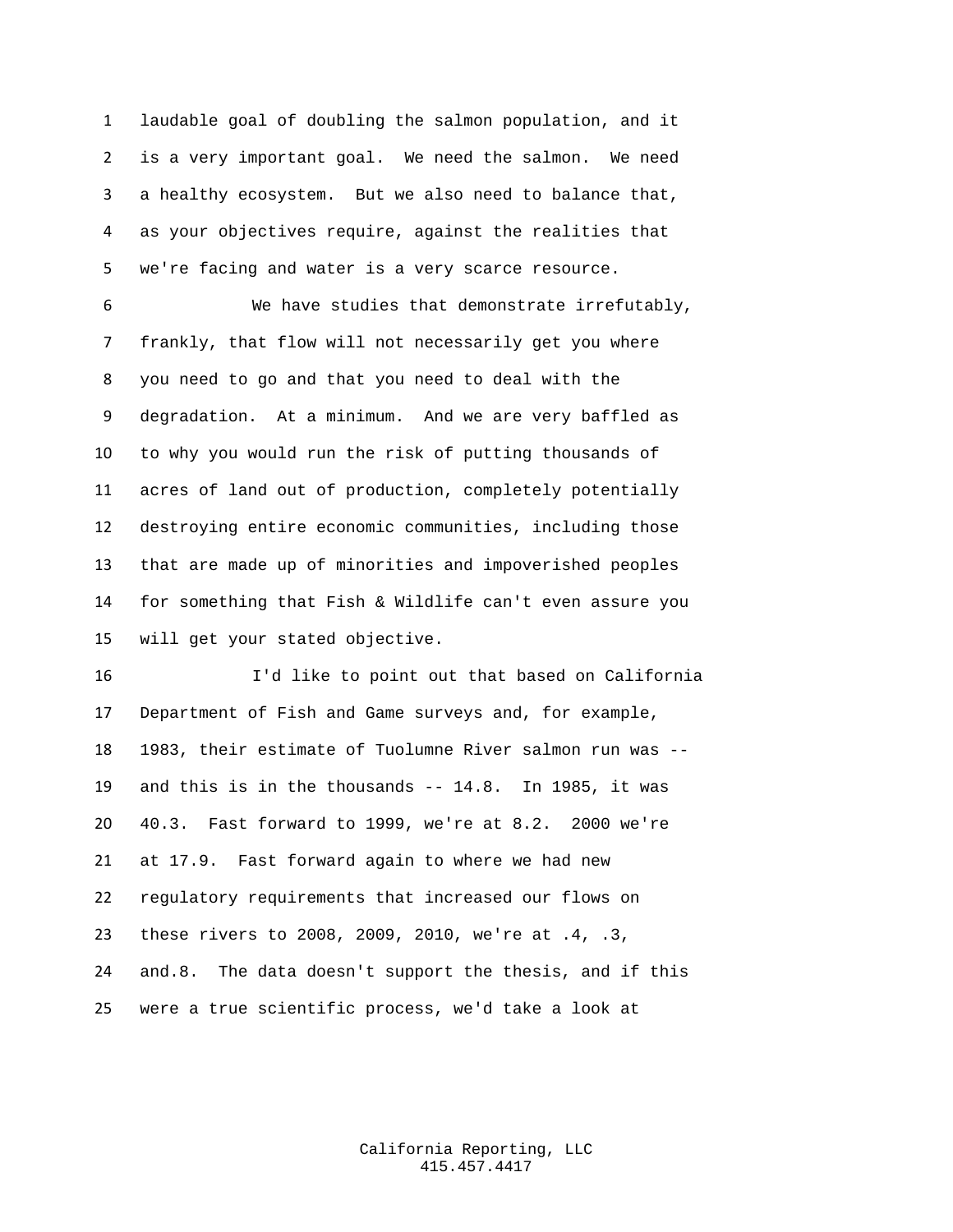these data and we'd reevaluate our hypothesis and we'd find a better way to reach our goal.

 That's what we're asking you to do. We don't see any scientific basis to support the 35 percent preferred alternative, especially when taking into consideration your dual objectives, your CEQA requirements, and the impacts that this will have on the environment.

 The other comment that I would like to make quickly, ag land in the State of California supports as much as -- represents as much as 80 percent of the designated critical habitat for federally listed species. Private ag land. When these thousands of acres of ag land are fallowed, it will absolutely have a devastating impact on federally listed species.

 I will give you one example. Swainson's hawk. It is imperative to have nesting sites, which just happen to be our orchards, in close proximity to foraging grounds which happen to be sedan grass, corn and alfalfa. These species are being protected for and provided for by agriculture free of charge, and their very survival depends on it, and yet you're going to potentially put them at risk for no demonstrated benefit to salmon species.

It's very difficult to play God. I do not envy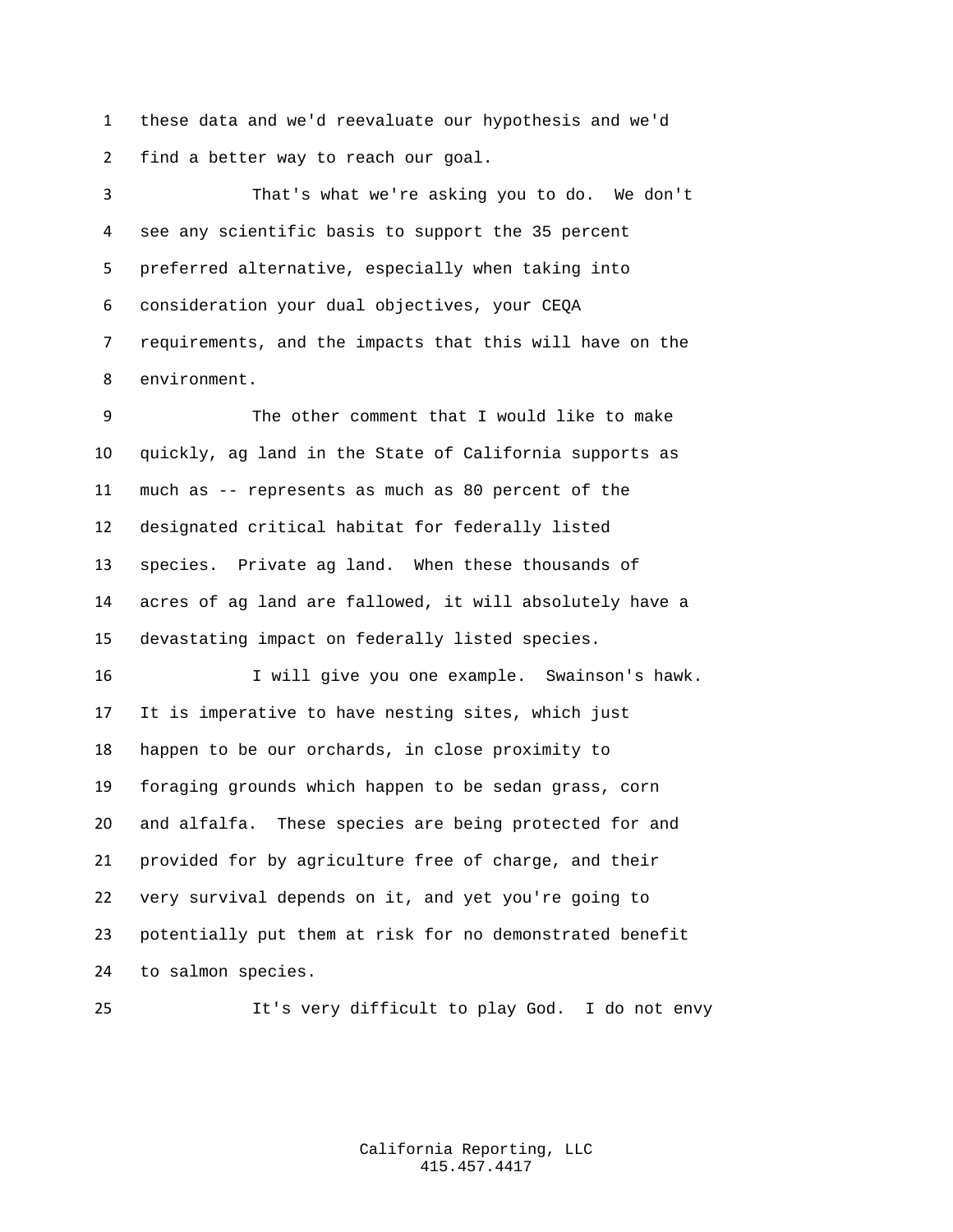you the task that you have, but I beg you to take into consideration not just the economic realities, but also the environmental realities because fallowing this ag land will have a devastating impact economically and environmentally, and if you doubt that, I encourage you to just go back in your memory about ten years ago to what occurred on the west side as a result of biological opinions that Judge Wanger has subsequently thrown out and are now being redone. Economies were devastated. You had a dustbowl. Minority communities with destroyed and there were severe environmental impacts, air quality as well as species impacts. Thank you. BOARD MEMBER SPIVEY-WEBER: Thank you. Jennifer Carlson. And after Jennifer it will be the California Department of Water Resources. MS. CARLSON: Good afternoon, Board Members. Thank you very much for this opportunity to comment. I know I was called a couple of times and I had to slip out. So I appreciate you having me back. BOARD MEMBER SPIVEY-WEBER: Thank you for coming two days in a row. MS. CARLSON: It's worth it. Again, my name is Jennifer Carlson. I'm the executive director for the Manufacturers Council of the Central Valley.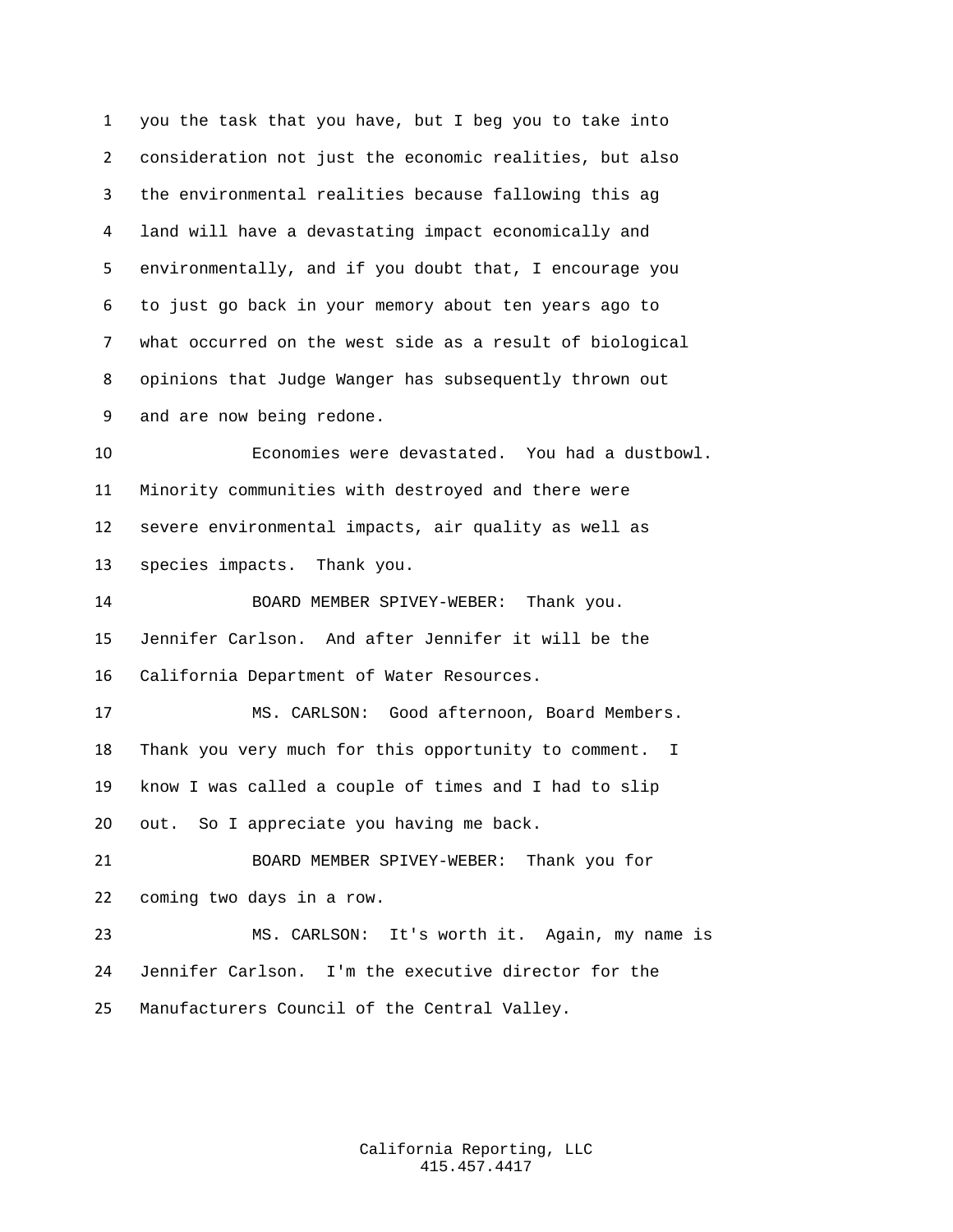Just in case you're not familiar with us and as a way of quick organizational background, the Manufacturers Council is headquartered in Modesto, and we represent a variety of manufacturing interests located in California's San Joaquin Valley. The majority of our members are involved in food processing elated activities both year round and on a seasonal basis. Those members not involved in food processing manufacture containers and various other kind of vital parts and components distributed, locally, statewide, nationally, internationally, and several of our members also conduct business in energy production, warehousing and distribution.

 The Manufacturers Council represents companies which directly employ thousands of San Joaquin Valley residents. And based on a regional impact multiplier, the number of valley residents indirectly employed as a result of our industries increase threefold. So for every one job in the food sector, there are an additional three jobs in the service and supply sectors. One of our best kept secrets in this valley is that we are home to one of the largest, most efficient, most sophisticated manufacturing regions in the entire nation. According to a recent census of manufacturing,

California's leading manufacturing sector is the food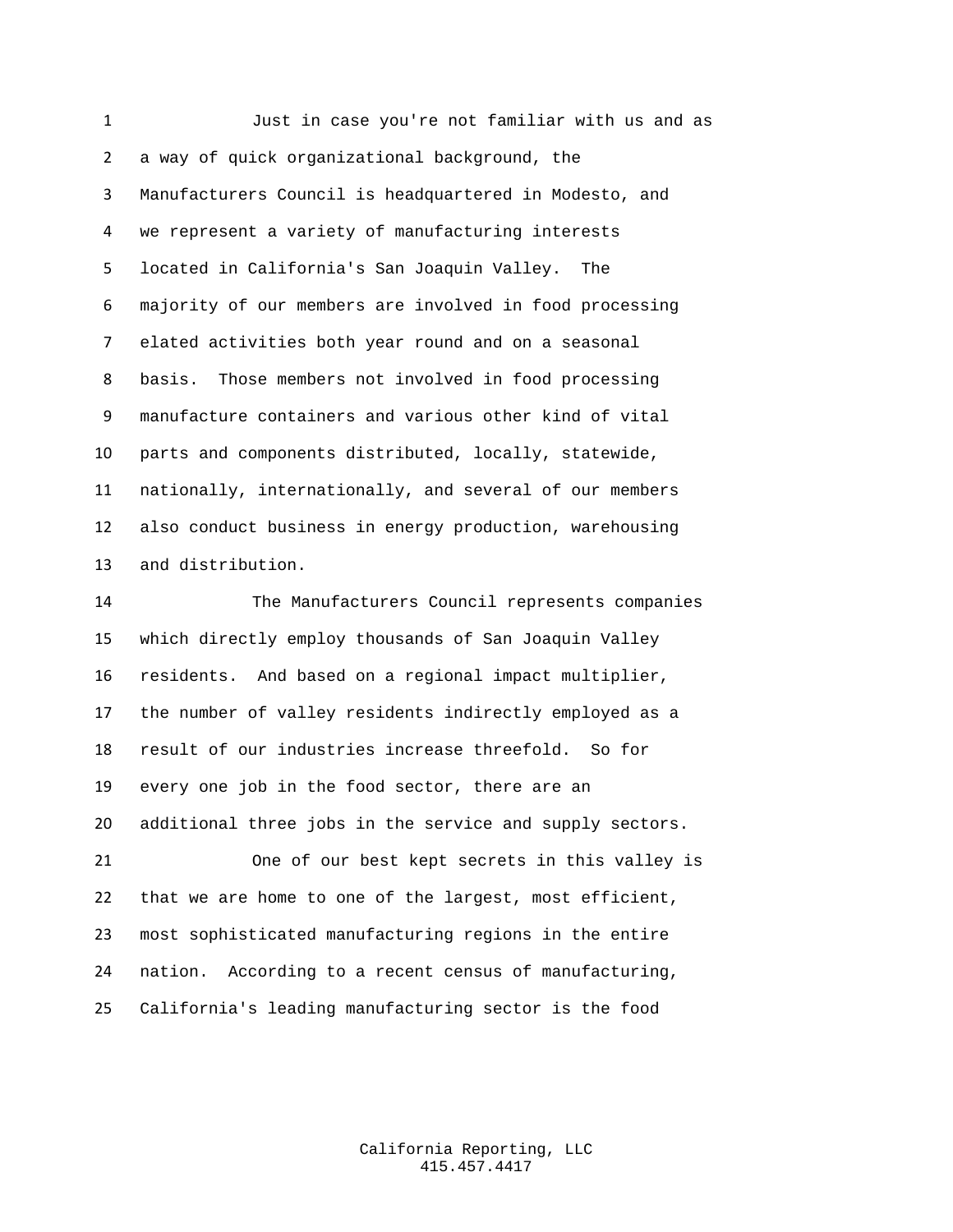and beverage manufacturing industries. The value of shipments according to the data was in the range of 83 billion. And that's just to give you an example of the significance of these industries.

 The majority of this food and beverage processing occurs in the San Joaquin Valley and a large segment in the areas serviced by the Merced, Stanislaus and Tuolumne Rivers. The other is a microcosm of the San Joaquin Valley food and technology cluster. It is the primary private sector industry and it has national and international impacts. It is also inextricably linked to agricultural production.

 As you may know, many major food and beverage companies are located in the valley. Del Monte Foods, E & J Gallo Winery, Frito-Lay, Foster Farms, Bronco Winery, The Wine Group, several, and there are many others who distribute their products, locally, statewide nationally and again internationally.

 Anything that impacts agricultural production impacts these vital industries and the families and the economies in the valley and abroad that are dependent upon them. The proposed changes to the water quality control plan will undoubtedly impact agriculture, will impact the food processing sector, which are the two largest economic drivers in the valley.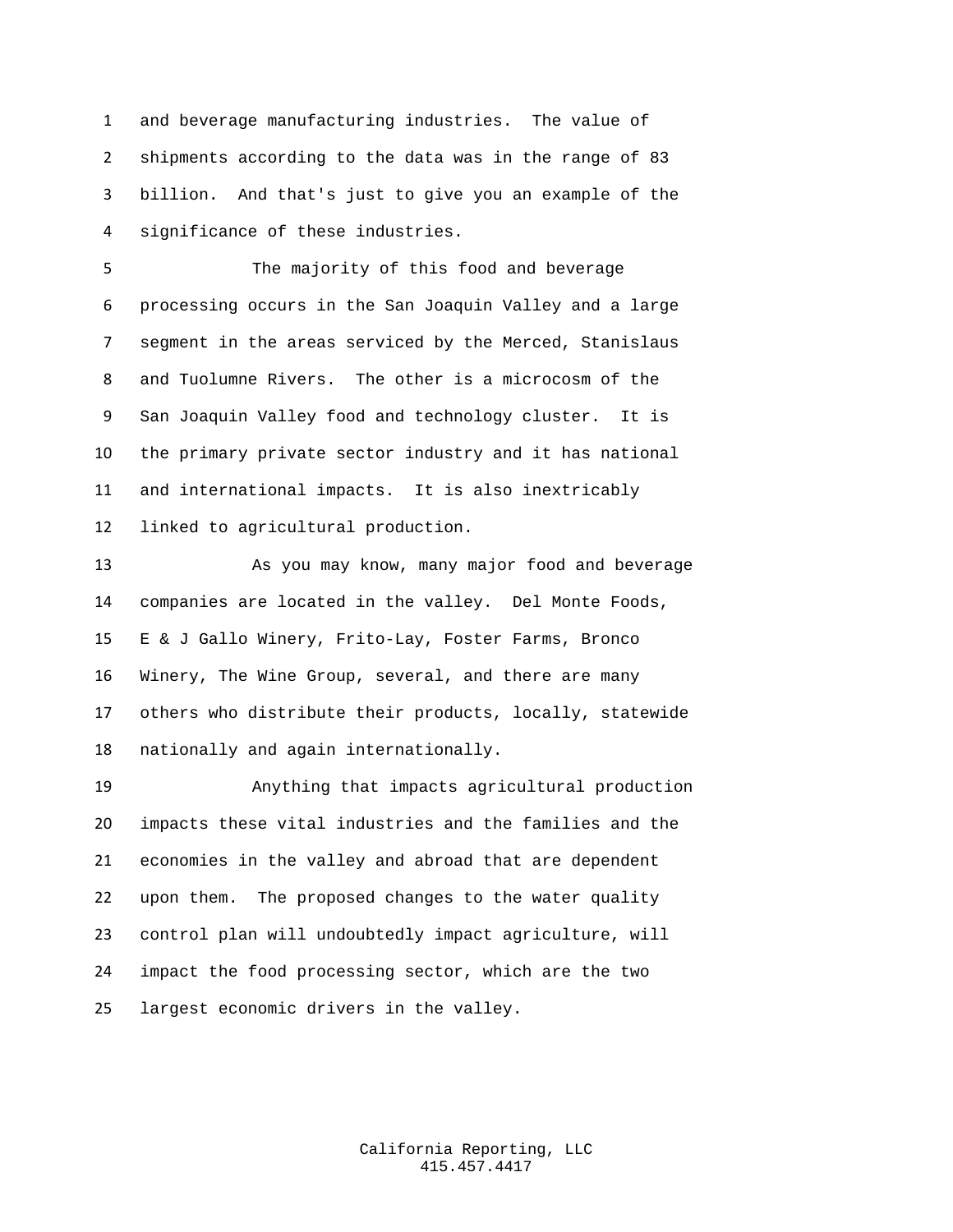As you've heard many times during the hearings, San Joaquin Valley is plagued with high unemployment rates and oppressed by their unique economic circumstances that are incomparable to any other part of the state. As a representative of valley manufacturers and as a valley resident, I am deeply concerned about the economic impacts of the proposed changes and the SED being used to vet it.

 Many of our member companies are located in the jurisdictions serviced by the irrigation districts of the San Joaquin Tributaries Authority. These irrigation districts play an enormous role in the economic success of our region, and they have done an excellent job in attracting a variety of manufacturing industries, and this is due in a large part to critical factors: the ability to supply reliable, competitively priced electrical service, and the ability to deliver affordable and adequate supplies of high quality water for agricultural and domestic use.

 The proposed changes to the plan jeopardize these points, and that's why I'm here today. And just to take a quick side step, I recently Governor Brown's office commented on President Obama's State of the Union Address and his call for an expansion of manufacturing in the U.S. Governor Brown responded by enlisting his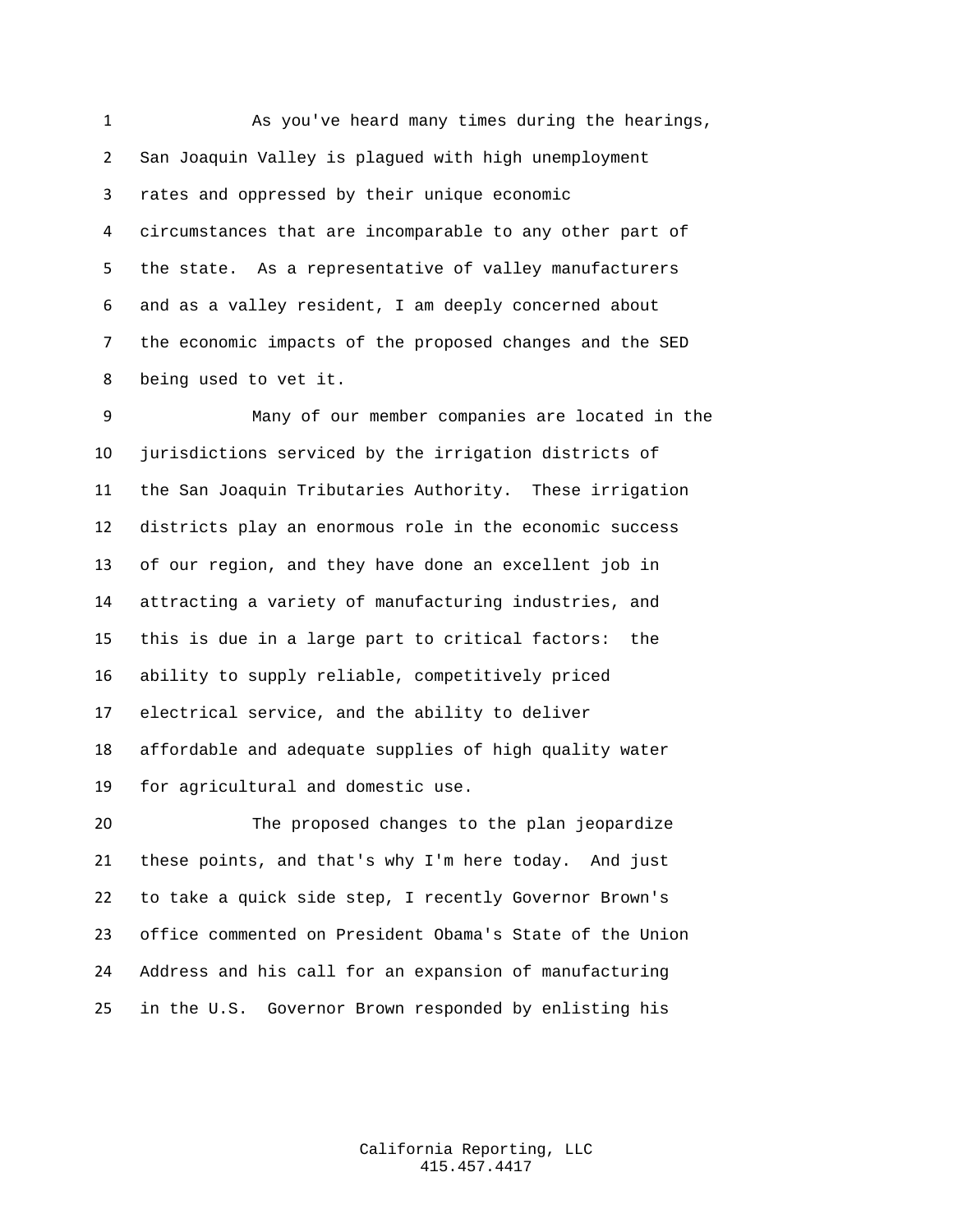advisor Mike Rossi and convening a manufacturing summit which is actually taking place next week. The summit is the Governor's first step to compete for new

manufacturing institutes.

 And also to quote Mike Rossi he said, As the number one states for manufacturing jobs and output in the nation California will lead the next generation of advanced manufacturing America. We heard the President, his call, and California will respond.

 Back to this proposal. The proposal to reduce water flow in the state's most productive manufacture area would make the Governor's hope to attract and expand manufacturers and build advanced manufacturing institutes extremely challenging.

 The draft SED inadequately addresses two very important factors of the potential changes to the plan. These two factors are true economic impact, and also the equity of burden.

 It is critical for manufacturing companies, especially those processing seasonal and perishable products, to have a reliable water supply, particularly with the intense competition in today's global marketplace. A change in the water supply can translate into irreparable losses of market share. Additionally, cost is an important consideration. Food processing is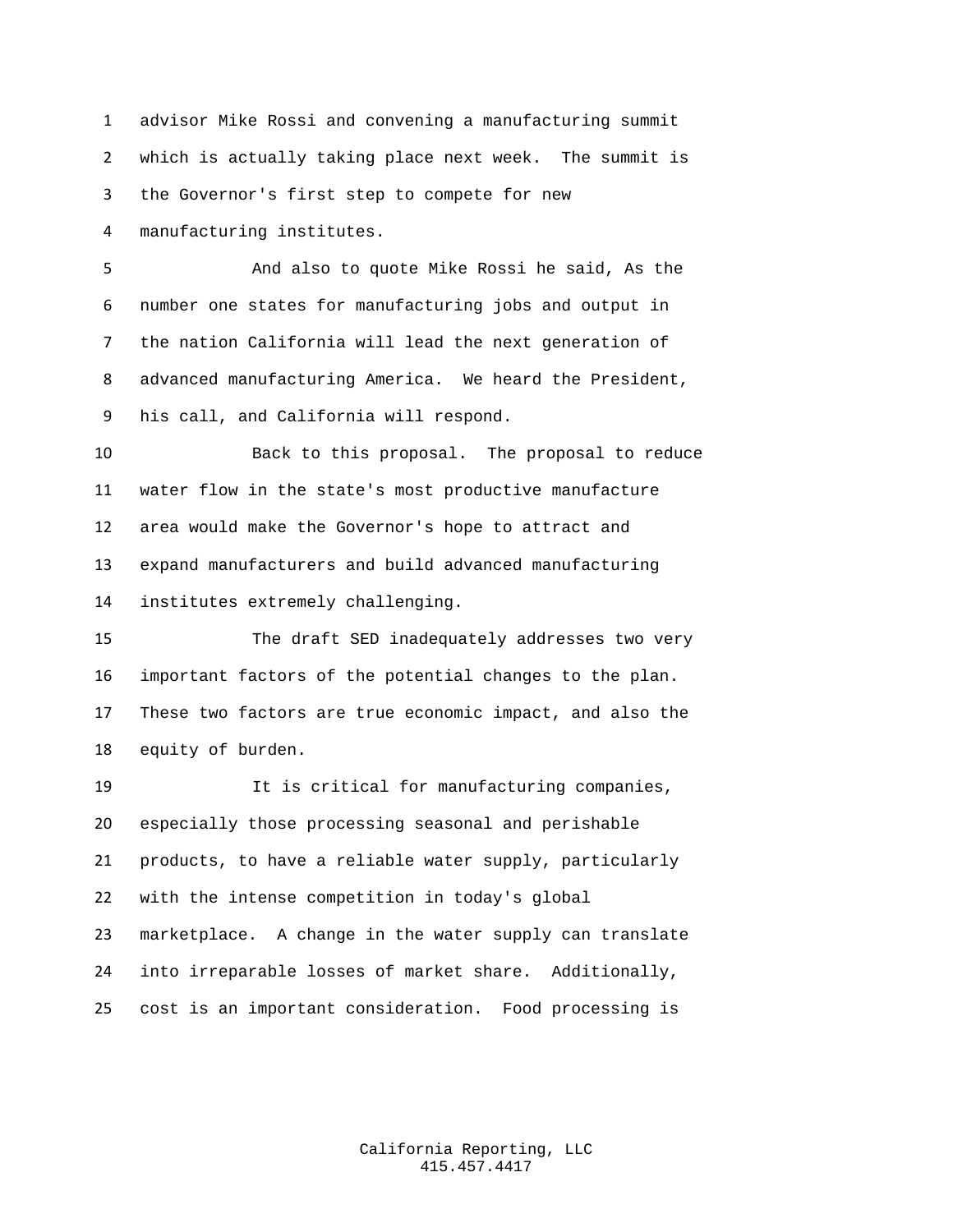water-intensive. Even slight rate increases add up to huge additional expenses, and there are already a number of factors that play in contributing to the higher operational costs of these companies, and state regulatory mandates are just one of them. Your board has acknowledged that the potential water cuts will be significant, especially to the valley. I mean, the documents you've indicated in your documents, you've heard from all of the commenters, I don't need to reiterate all of those numbers to you, but I would hope that you agree that a more complete and thorough analysis of a proposal such as this with such high impacts would -- a more thorough analysis would be prudent.

 We urge you to recognize these impacts are devastating to a devastated area, not only to farmers, but also to industry and anyone and everyone connected to the ag chain.

 BOARD MEMBER SPIVEY-WEBER: Thank you. MS. LUCAS: Just to finish, the Manufacturers Council urges to you seriously weigh the adequacy of this SED.

 BOARD MEMBER SPIVEY-WEBER: Thank you very much. Actually another card did come in. Joshua Stark. This is supposed to be three minutes. I'm channeling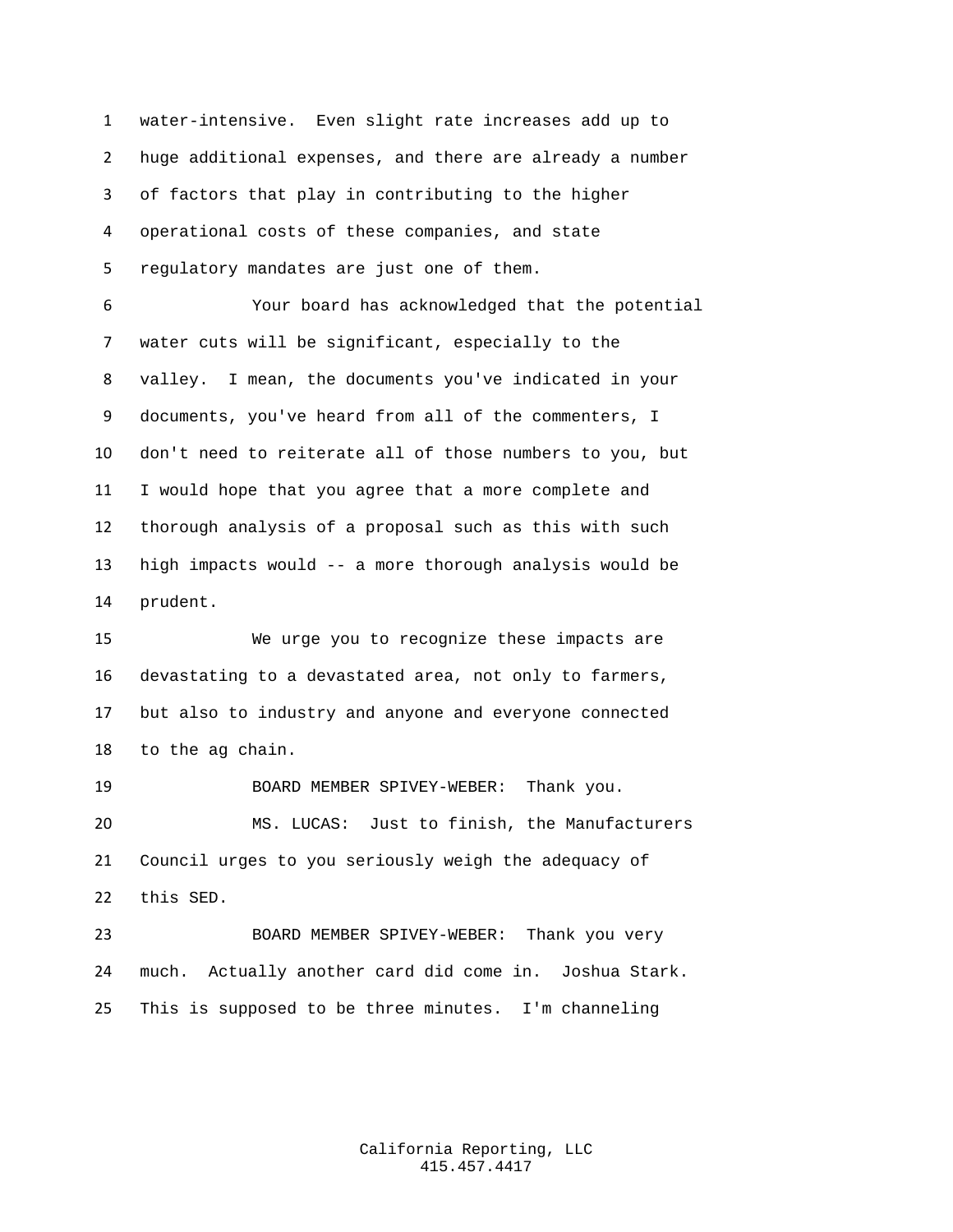Charlie, but try your best.

 MR. STARK: Thank you for hearing me at such a short notie. I know that it's been kind of an interesting juggle the last couple of days and I appreciate the opportunity to be able to speak. I have a chance -- I was asked to speak about 45 minutes ago by a friend of mine, colleague, when it was understood that there will be public comment. So I did my best to rush in. My name is Joshua Stark. I am a board member of the Salmon Aid Foundation. I am also a salmon fisherman, a conservation environmental advocate for about ten years, an outdoor educator, worked for State Parks for a time, but most importantly, I am a lifelong resident of Isleton, California in the middle of the Delta. I don't know if you often run into people from Isleton. Occasionally it's nice, I think, for you all to hear from us. The 35 percent flow recommendation actually came a quite a shock considering the board's own studies on what would be required for populations to maintain the threatened populations of salmon and steelhead

 within the San Joaquin River, and I wanted to note that. I also wanted to note that if we -- related to the San Joaquin population's restorations are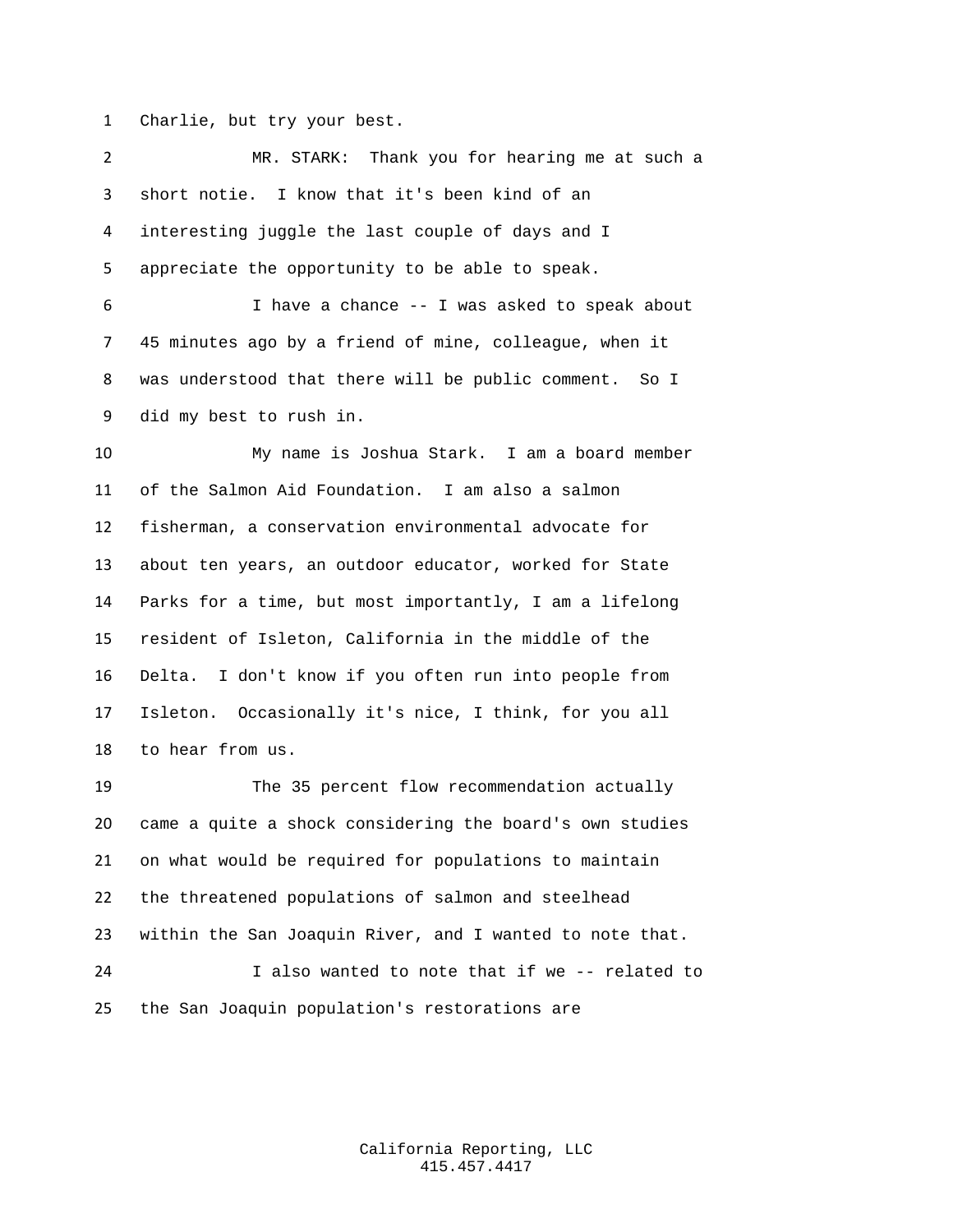restorations of habitat in general and to recognize that higher flows will be needed to restore Delta habitats over time. And we know we'll be revisiting that every year and for years to come. And to recognize that the Delta is not a dying or a dead place. I hear report after report of folks who live in, you know, very urbanized areas in the Bay Area, in Sacramento and Los Angeles who talk about how dead the Delta is, but I also know as I drive out here, the myriad species that I pass of native species, you know, watching the snow geese and watching the white fronted geese flying home. Watching river otters return. Over my lifetime I've seen those happen. I've also seen tragedies that have occurred because of inappropriate flows. One example would the Jones Tract flooding and the amount of salinity that then rushed in.

 So recognizing that the impact of flow regime can almost immediately be felt on the Delta and so returning flows will be felt just as well as flows that are removed.

 Last, I wanted to point out that there is a real opportunity for real restoration on the Delta, real restoration of salmon populations. You know, over 90 percent of salmon habitat -- spawning habitat is locked behind dams. So any small amount into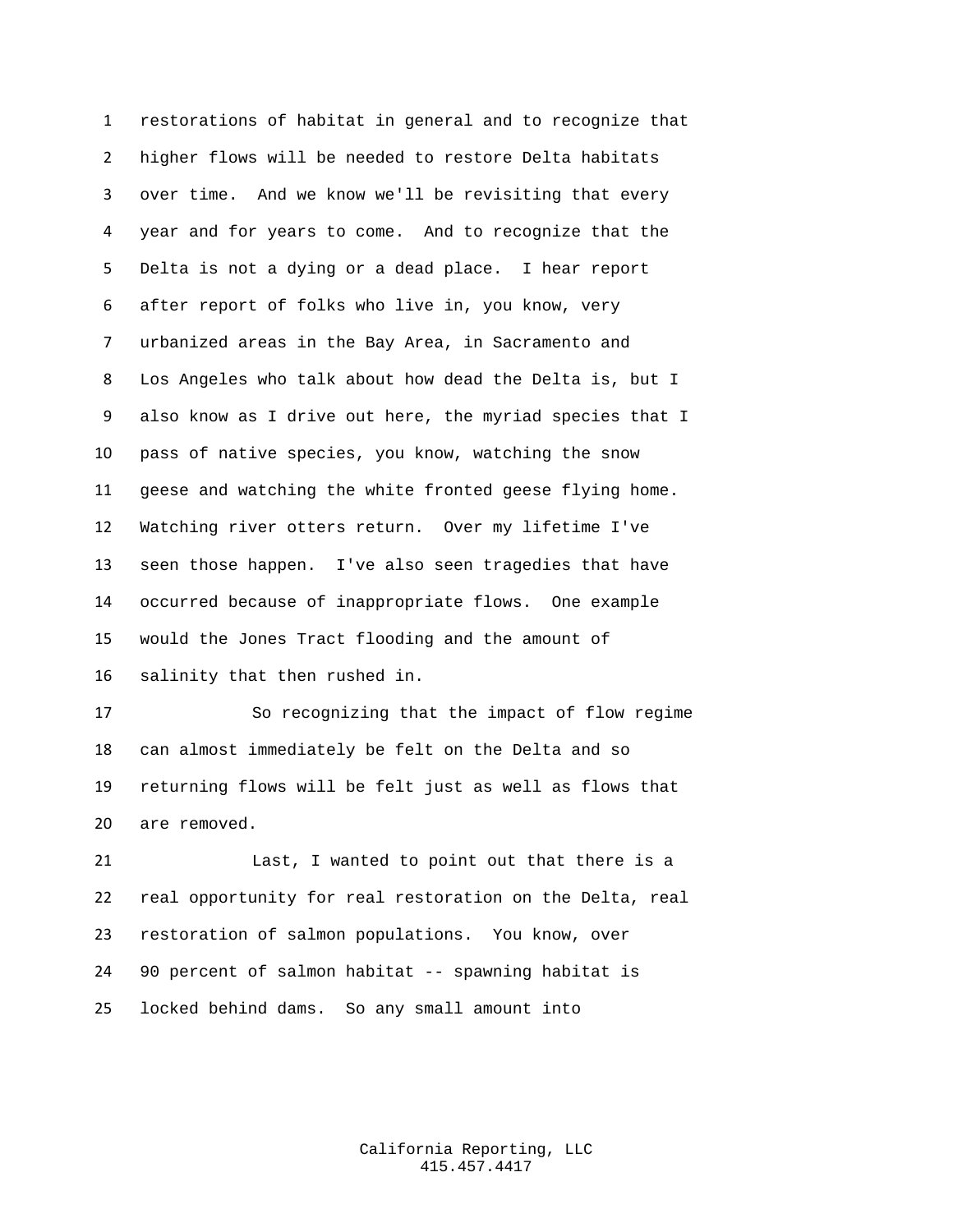| $\mathbf{1}$   | appropriate flows, any show by the Board of returning to |
|----------------|----------------------------------------------------------|
| $\overline{2}$ | appropriate flows will be felt with returning salmon.    |
| $\mathbf{3}$   | And related to that will be the return of habitat.       |
| 4              | Thank you.                                               |
| 5              | (Reporter change.)                                       |
| 6              |                                                          |
| $\overline{7}$ |                                                          |
| 8              |                                                          |
| 9              |                                                          |
| $10\,$         |                                                          |
| 11             |                                                          |
| 12             |                                                          |
| 13             |                                                          |
| 14             |                                                          |
| 15             |                                                          |
| 16             |                                                          |
| 17             |                                                          |
| 18             |                                                          |
| 19             |                                                          |
| $20\,$         |                                                          |
| 21             |                                                          |
| 22             |                                                          |
| 23             |                                                          |
| 24             |                                                          |
| 25             |                                                          |
| 26             |                                                          |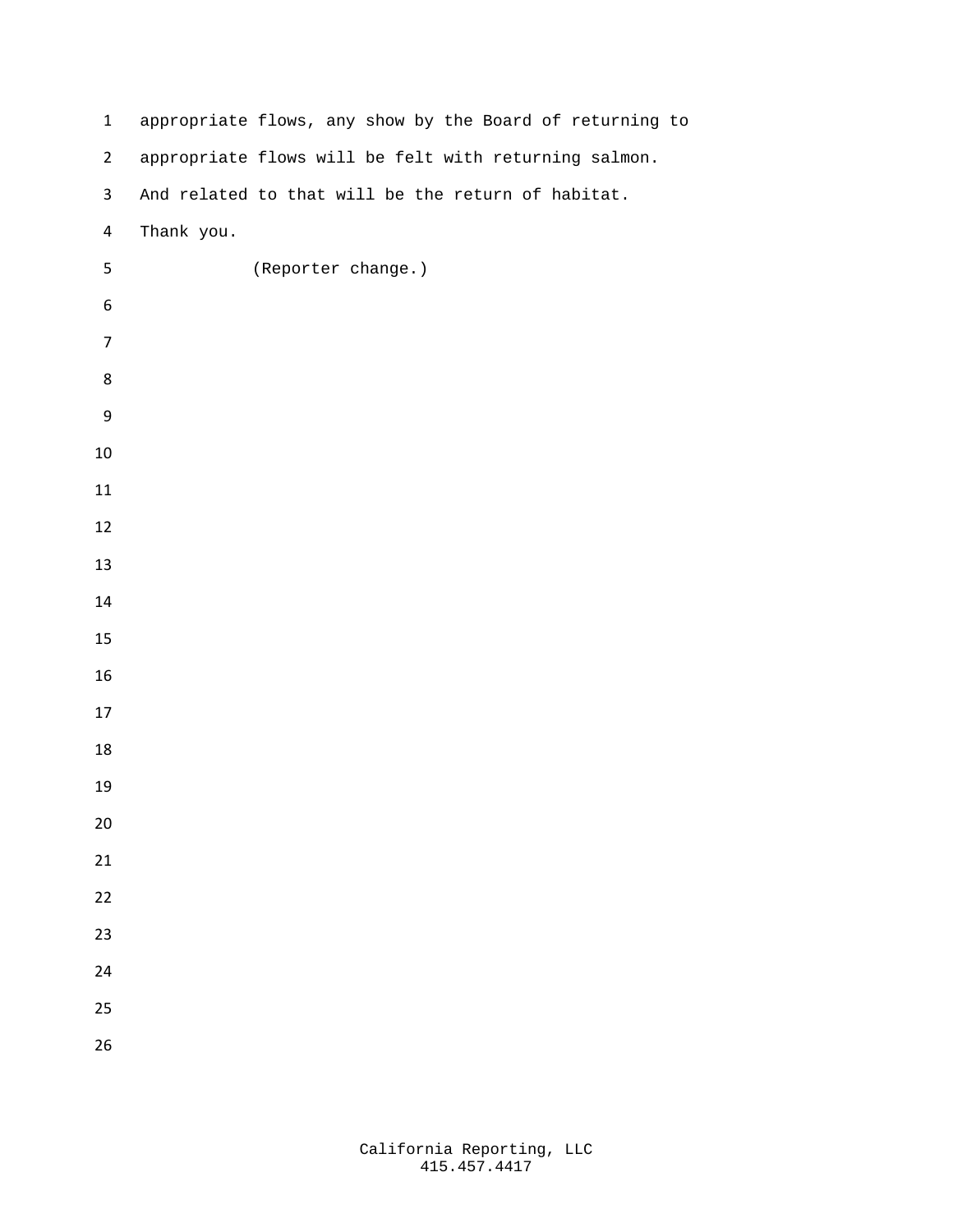BOARD MEMBER SPIVY-WEBER: California Department of Water Resources. And you've asked for 20 minutes, so we'll need to set the clock accordingly. Following DWR, we'll have the joint presentation by the Bay Institute, NRDC, American Rivers, and Trout Unlimited.

 MS. KELLY: All right. Good afternoon, Board Members. I am here on day two of a long process, and I admire your stamina and your focus. So my name is Kathy Kelly. I am with the Department of Water Resources. I am chief of the Bay-Delta office. And the department will be submitting written comments that address information related to fish behavior and habit, state water project and temporary barrier operations, and other subjects by the March 29th deadline. Today we're going on to focus on South Delta water quality and flows by presenting information on the effects of water project exports and operation of the temporary barriers, and by giving a very illustrative example of local salinity accumulation and discharge into the South Delta channels.

 Our presentation includes information that should be incorporated into the Substitute Environmental Document. We expect that this information along with the additional information to be submitted by the Department would change the concussions put forth in the SED regarding DWR's responsibility for South Delta water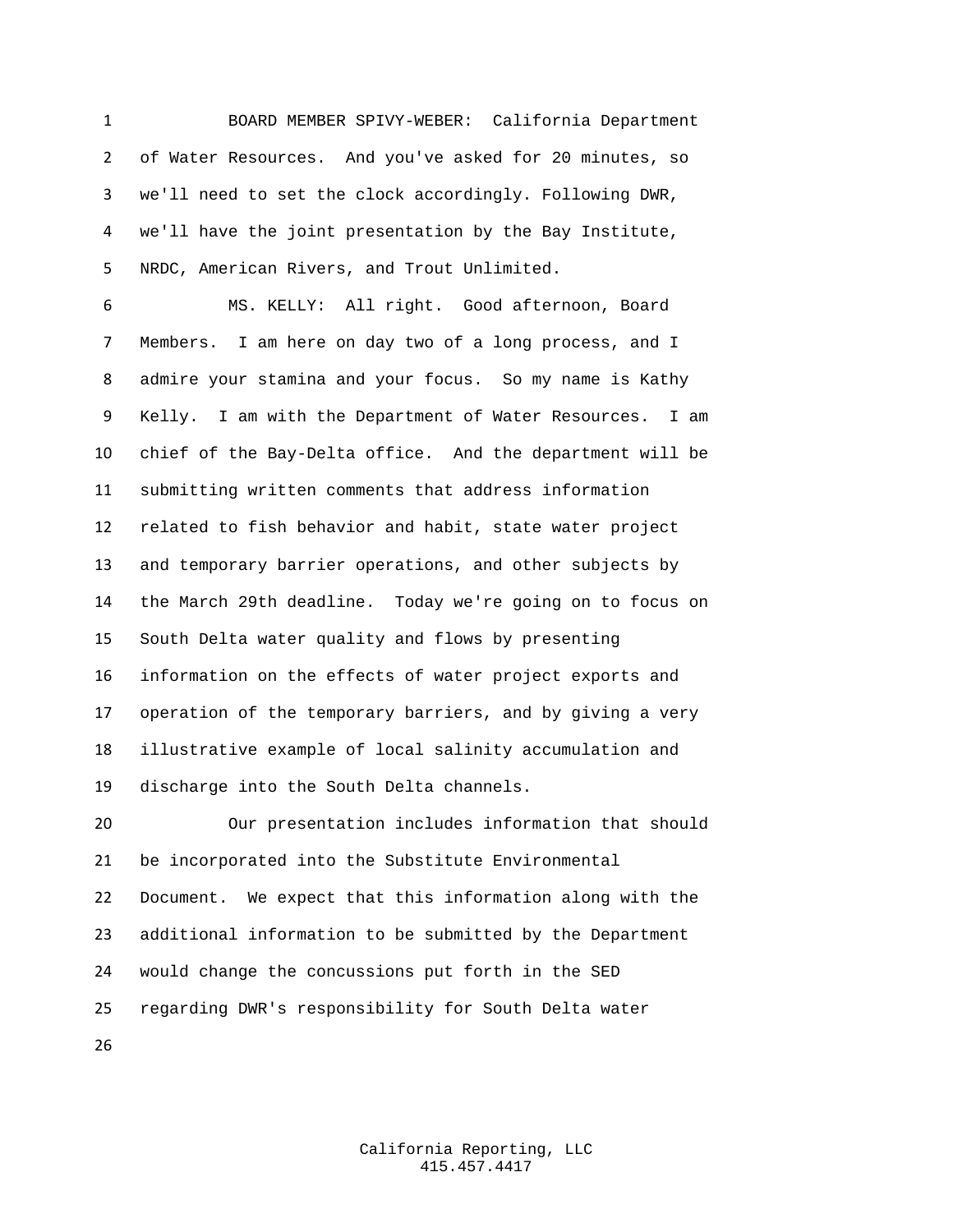quality. Our presentation will be given by Mark Holderman who is chief of our South Delta branch. Mark has been implementing the temporary barriers project for 13 years. Also with is us Narzheed Naditrani (phonetic), and he's an expert in the application our delta simulation models and also very familiar with the South Delta hydrodynamics. I want to thank you for this opportunity to present this information, and now I am going to turn it over to Mark.

 MR. HOLDERMAN: Good afternoon, Board Members. I am Mark Holderman, chief of the South Delta branch. And as Kathy was saying, I've spent a lot of time putting in rock barriers, so I know them very well. I'll be describing the rock barriers, the agriculture barriers to be specific, how they are designed and how they are operated, what they can and what they cannot do. I'll describe circulation upstairs of barriers, what null zones are, and how exports and barrier can affect them. I'll give a general description about sources of water on Old River, and finally I'll spend some time showing how salinity on Old River changed during the high flows of 2011. And we'll provide some evidence of why salinity at the Old River at Tracy Road Bridge Compliance Station can be affected by salinity in South Delta channels.

 Just a general map showing the South Delta , and I wanted to show you where the barriers were located if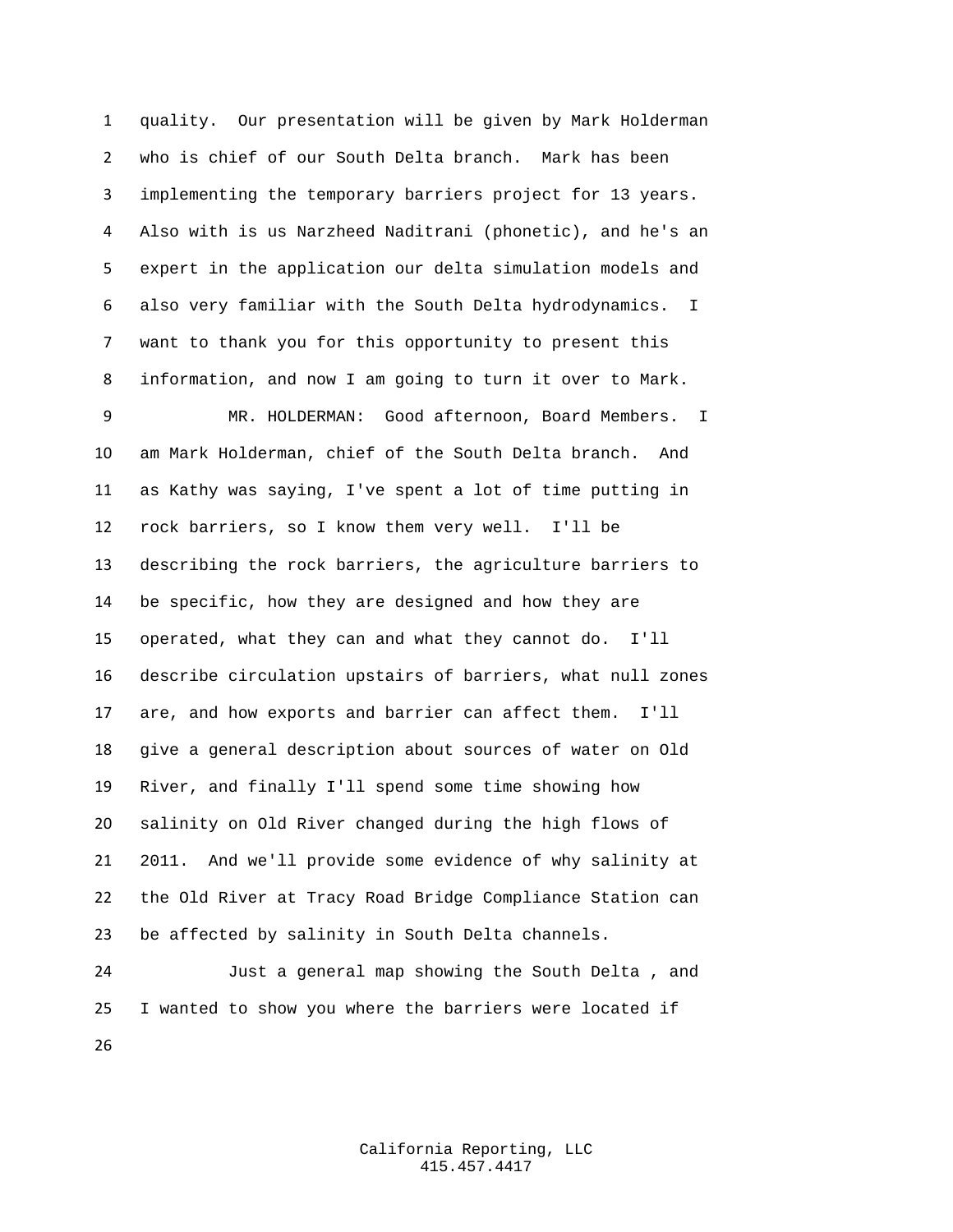you didn't already know. We have a barrier, ag barrier, on Middle River here and on Old River down near Jones pumping plant, a barrier on Grant Line on the east side of Grant Line. There's also a head of river barrier we're not really discussion much, but that's for fish purposes not for ag.

 We've been installing these barriers since 1987 starting with the Middle River barrier and later on going on the other two ag barriers. We install them generally from April to November. And if we install the Head of Old River, that would be true, if we don't install the Head of Old River in the spring, we don't install the ag barriers until May. And if we don't install the fall Head of Old River barrier, then we remove the barriers in October. So it's just a little narrow window of operation if we get the Head of Old River barrier isn't installed.

 These barriers aren't real high-tech. They are a bunch of rocks. We put the rocks in the river. We create a weir to the best as we can at a certain level given that we're using 18-inch rock. And they contain either six to nine culverts. We have nine culverts at the Old River near Tracy barrier and six culverts at the other two. And these are four foot diameter culverts that have flap gates on the upstream side.

 I'll talk about water level improvements that the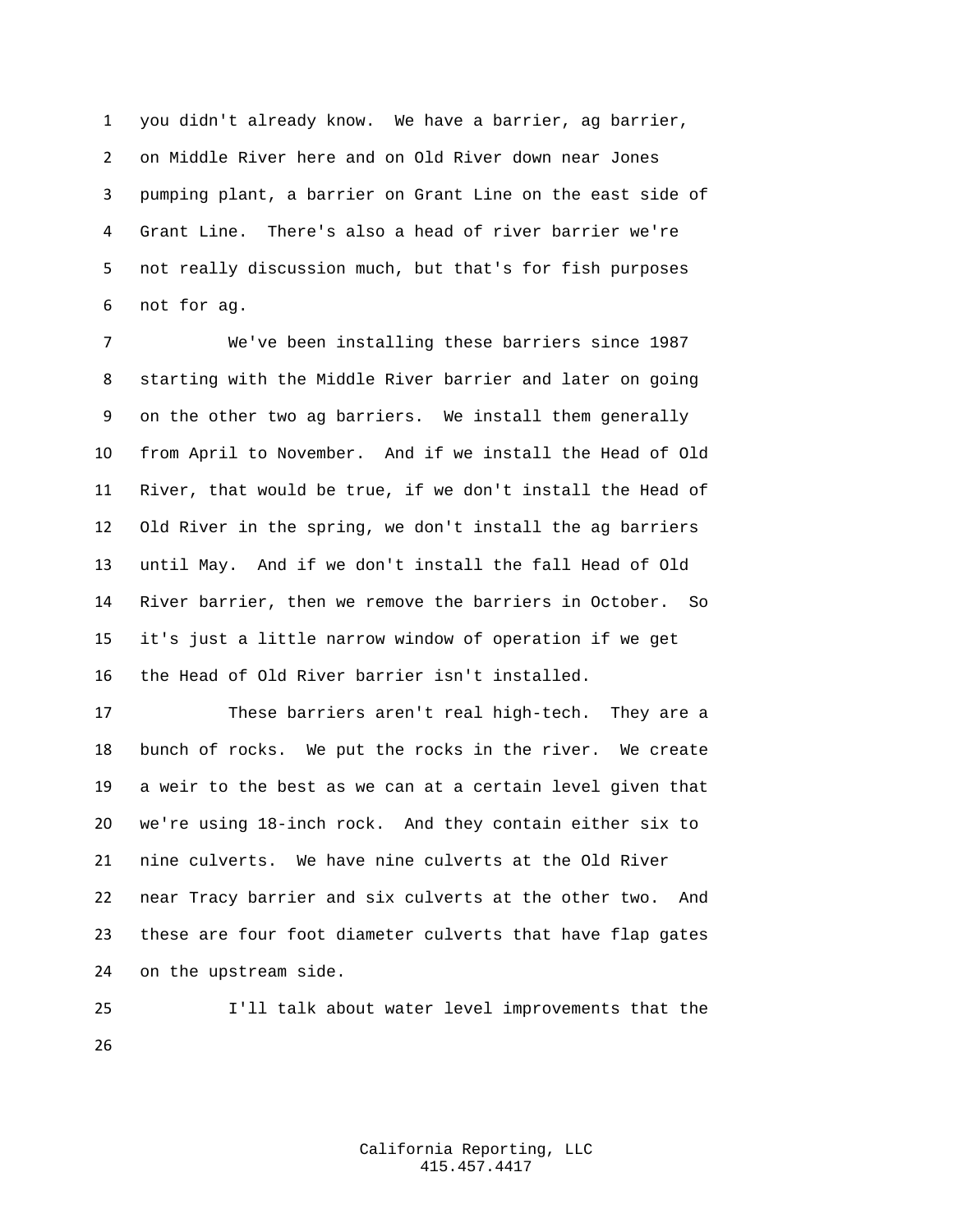barriers can do. We designed these barriers to help improve water levels for agriculture purposes and also improve circulation better than what the circulation would be absent the barriers. And that's again for the purposes of ag so they have adequate water levels and adequate circulation to help eliminate some stagnant zones that might occur during the irrigation season.

 These plots are showing model data for a typical wet and a dry year. And I don't know if you can see this very well, you probably can't see the dates, but -- I don't think I can even see the dates without my glasses. It's July, which is a month that has the greatest -- typically has the greatest agricultural demand in the -- South Delta. But it shows you, if you look at the blue line, that's what the water levels would be if the projects weren't exporting and the barriers were not installed. Now, the red line, which is a little bit lower, shows what the levels would be with exports but no barriers, and that's where it shows that we've got about six to eight inch reduction in the low water levels when exports are operating and there's not barriers. But when we do install barriers with the green line, you can see that those low water levels are dramatically increased on the order of two to two-and-a-half feet. And that's the water level that we want to protect, the low water levels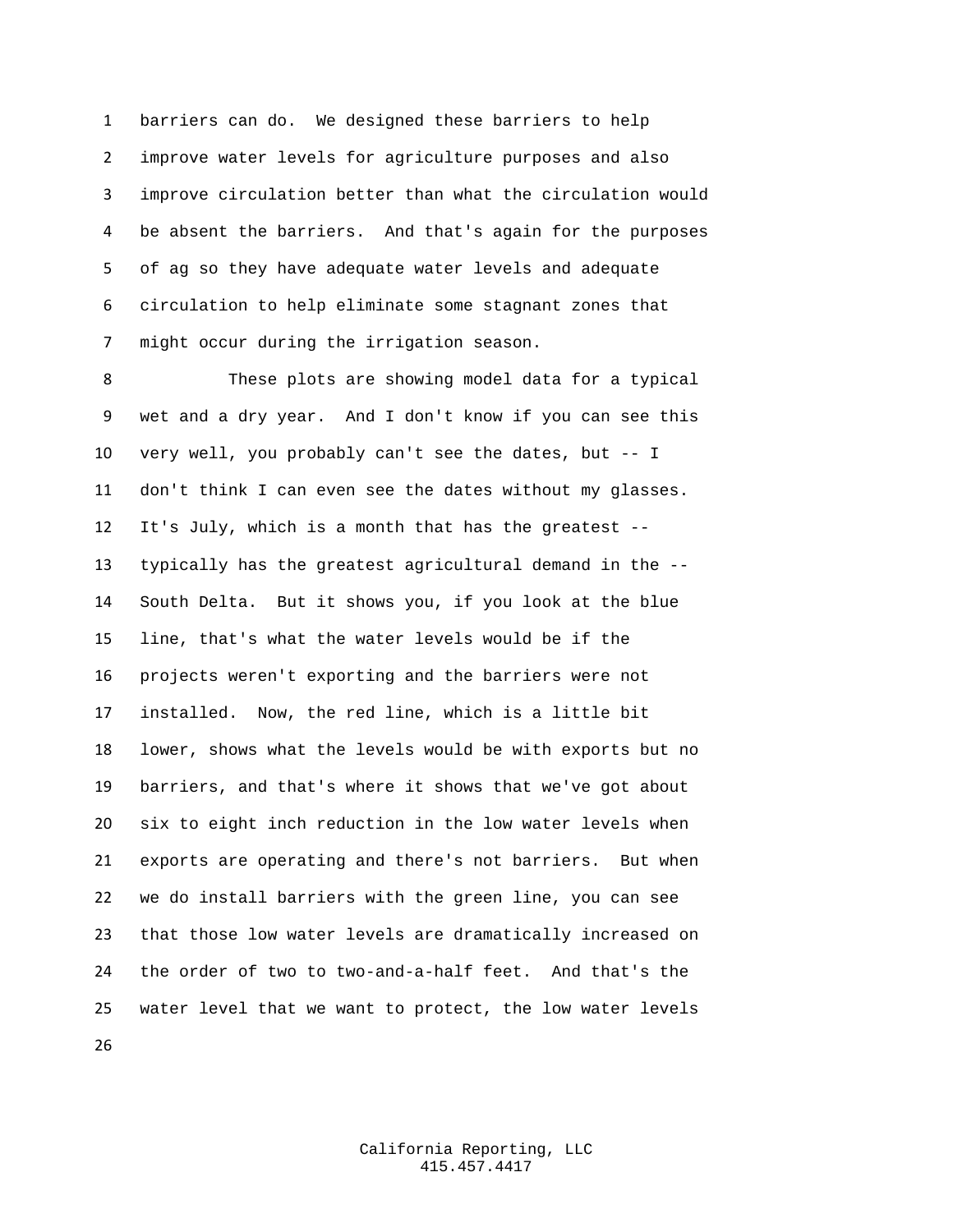because the farmers don't problems diverting on the high tides the problems are on the low tides. So that's what the barriers do. They mitigate they for the impact on low tides.

 And they do that by operating on the ebb and flow. When the tides are flooding, those culverts that I mentions before open up. And they allow that flow to go through the culverts, and also there's some weir flow over the top as well depending on strong the flood tide is. Now, when ebb tide occurs, those flap gates slam shut, and they hold the water levels higher upstream of the barriers because of that, higher than they would ordinarily be.

 Sources of water in the South Delta. This is a plot that shows at the top in the blue -- shows the observed EC at the Old River at Tracy Road Bridge station for the years January '98 through January '05. And the plot below that in green is model data. That shows what the source of the water is at that station during those years. And if you look at the left side of that plot, it indicates that that water is 100 percent or most of the time San Joaquin River and ag discharge water. There are some times in those years the percentage drops, and those are times when we have the Head of Old River barrier installed. So we're basically blocking the San Joaquin water from coming down Old River, so then there is more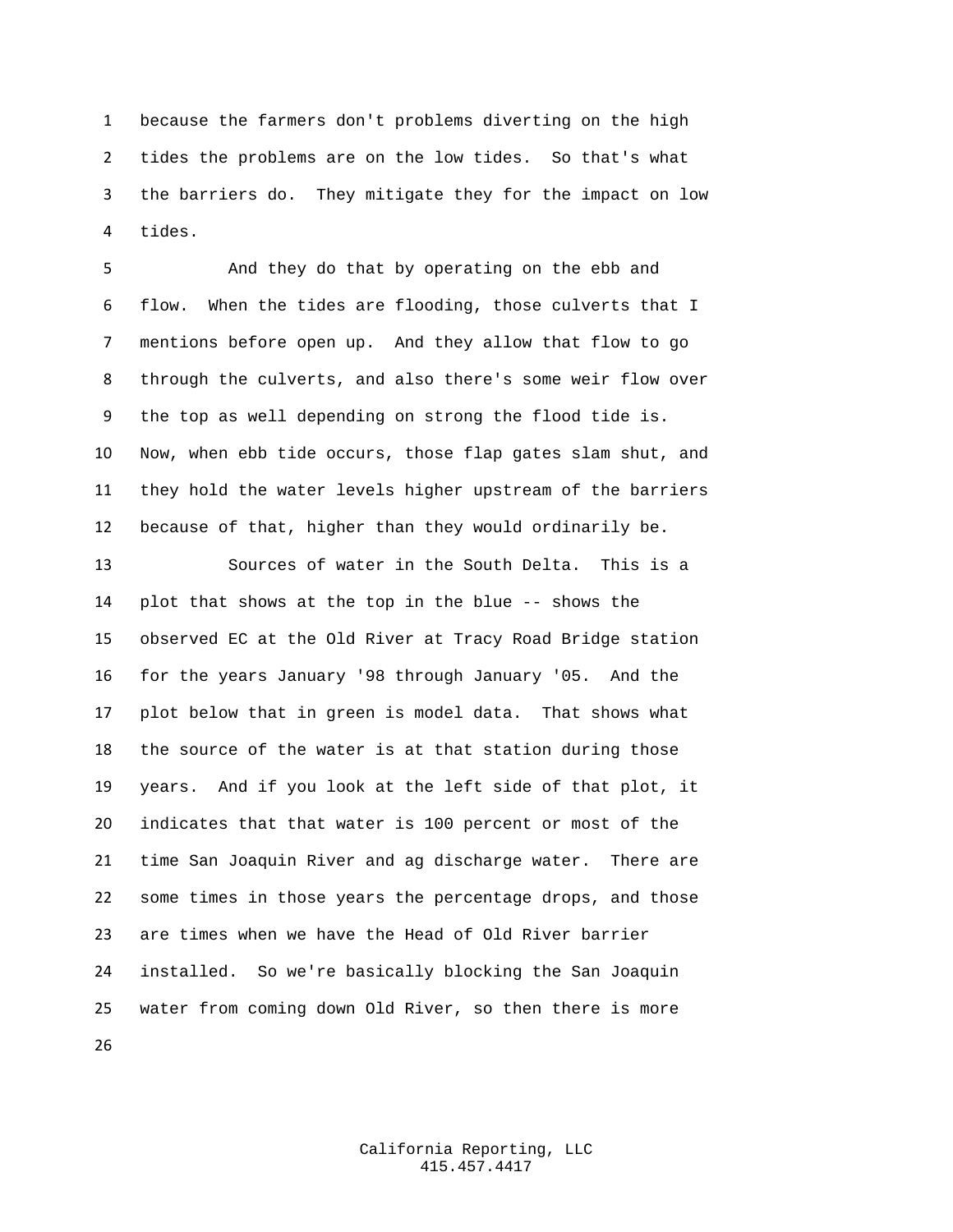water from Sacramento and east side streams that would be a greater percent of that water at the Old River compliance station.

 So what I want on you to take away from this slide is that San Joaquin is the predominant source of the water for that station on Old River. And even on times when theres's a bigger contribution from other sources, potentially fresher sources, that it doesn't always make a difference in EC. If you look above in the blue, it doesn't make a significant change in EC at that station because there's something else going on The operations of the barriers improve circulation upstream of the barriers by normally creating unidirectional flow up Old River and up Middle River and down Grant Line Canal. This is accomplished by the operations of those flap gates I mentioned that open in the flood tide and close on the ebb tide and keep the water levels higher. We also -- the weir heights are different at the different locations, so those have been designed to create a unidirectional flow by changing that gradient of water surface so water tends to flow down Grant Line from the other two rivers. And by doing that, we're trying to create unidirectional flows which hopefully gets rid of stagnant zones and makes sure the areas above the barriers don't act like a big lake. We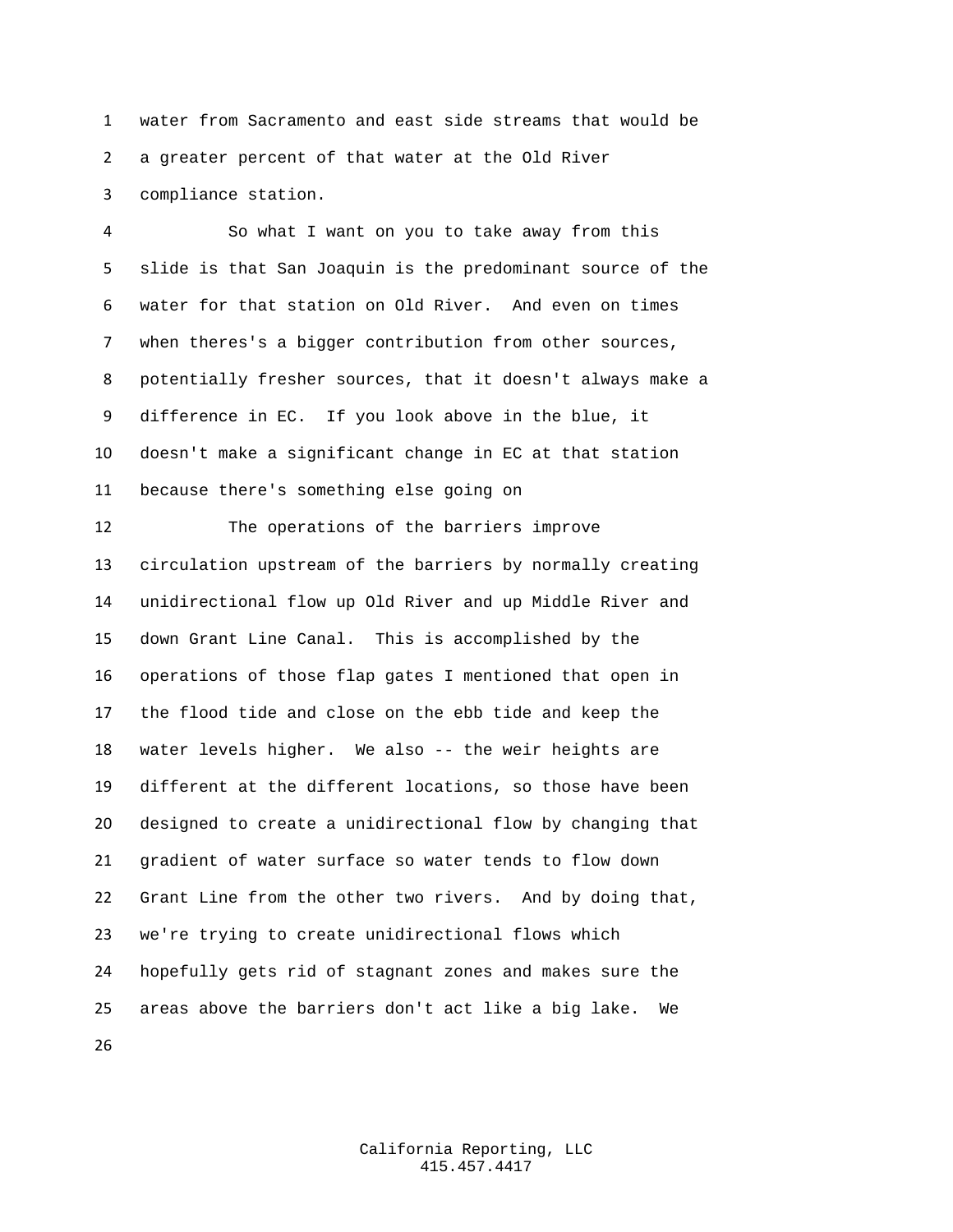don't want that.

 We also do it this way so that we can try to eliminate potential null zones. You've heard of those, which we describe as areas, particular reaches of rivers, that have a net flow during the daily tidal cycle of zero. Now, those aren't easily measured out in the field because the water is always moving. It's either ebbing or flowing or briefly it might be at slack tide. And there's always water coming in the from the San Joaquin and ag diversions going on. So it's not easy to notice out in the field, but what we do is model it so we can tell reach by reach where a null zone might be occurring at any given time.

 It's important to know these so-called null zones, they occur with without exports and barriers. The barriers, when they operate, they do increase circulation, but they do not guarantee that null zones are all going to disappear. And even with the barriers and the exports, we can change the location of the null zones. At least if we model it, we can see if they move around a little bit, but there's not a significant difference in the number of null zones if you look at reach by reach by reach on all these different rivers. But more important to know about all these null is it doesn't mean you have poor water quality. It all depends on the water quality existing in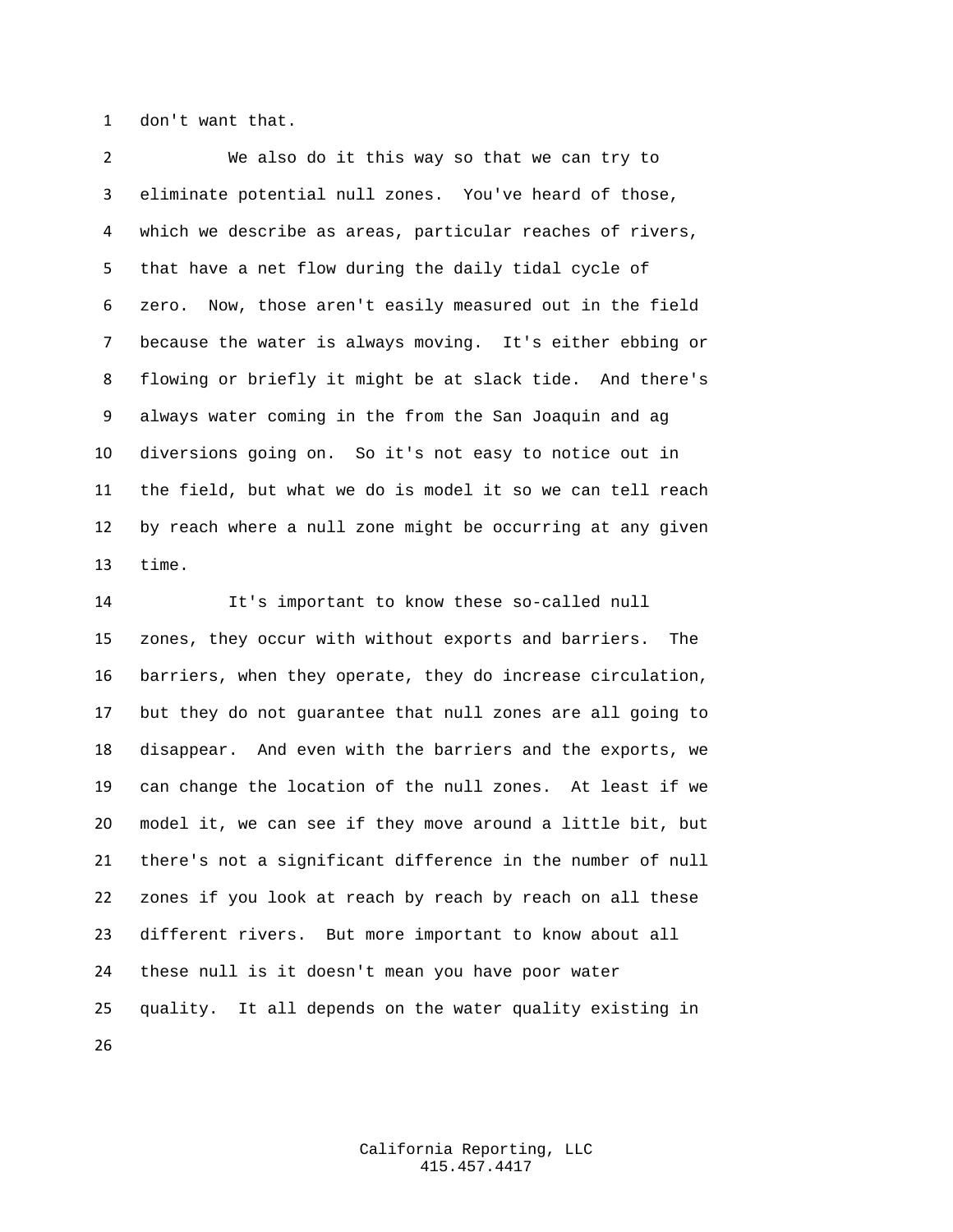the river at the time. If it's good quality, a area or a reach in the river that is not moving very much that day, it's going to give you quality water.

 Of the four South Delta compliance stations where water quality is monitored, the Old River at Tracy Road Bridge station is the most troublesome. There can salinity spikes at this station that exceed the salinity objectives. And DWR has for many, many years gathered water quality data in the South Delta. We've gathered flowed data, and all of this supports why we believe this is happen, and I'll talk about that in a moment.

 Many people think that high salinity in the South Delta, particularly on Old River, is because of poor circulation and the creation of these null zones. We want to show you that there's evidence of a more likely cause of this problem. This slide show salinity at Old River at Tracy Road Bridge during the last high flow event in 2011. In June when we had over 10,000 cfs flowing at Vernalis, there was certainly plenty of water in the river to ensure good circulation and there wasn't any null zones under those conditions in. And yet we get these spike in June at the Old River near Tracy Road Bridge compliance station, significant spike. It's important to note that the salinity at other locations, compliance locations, Middle River and Old River station just upstream, were all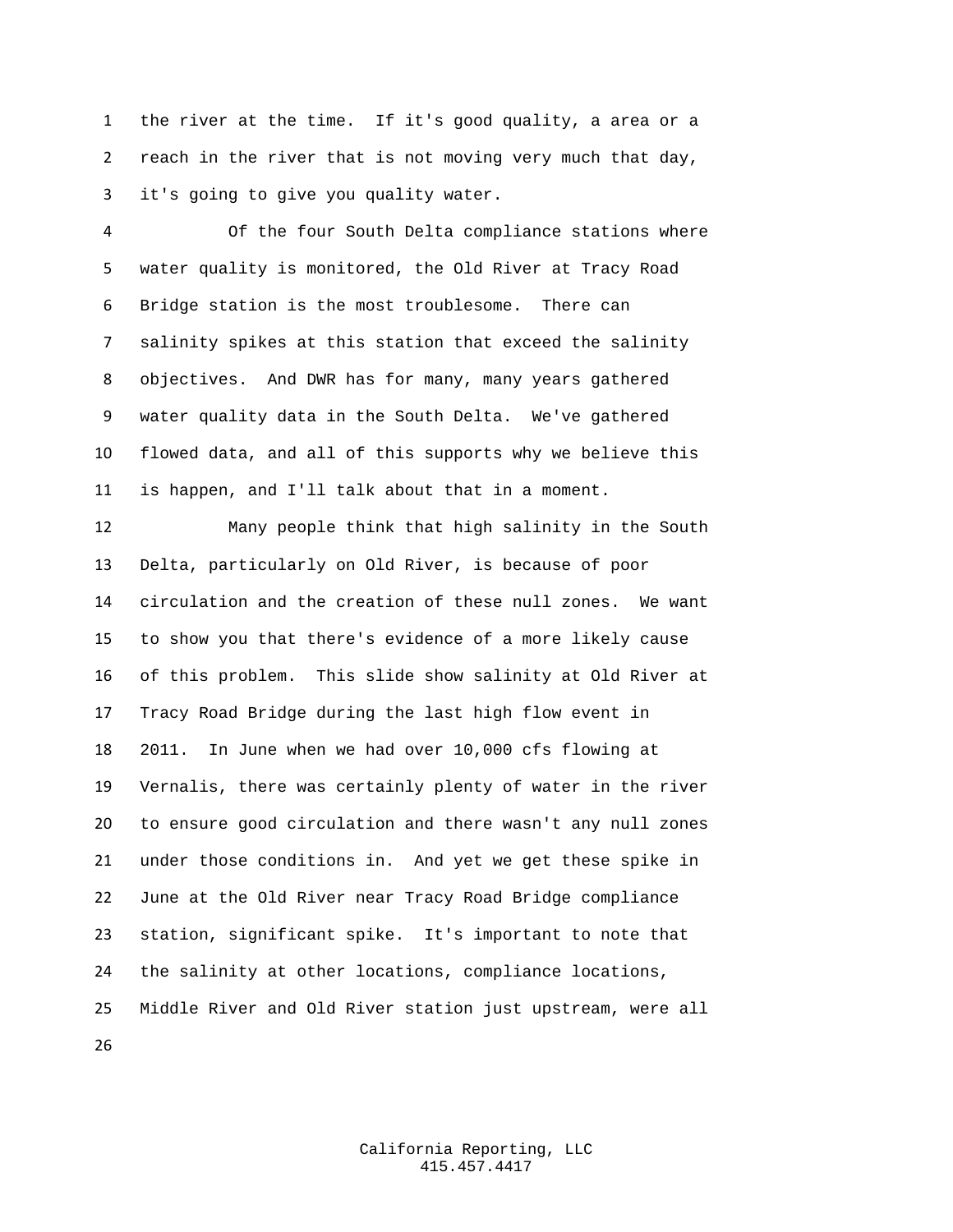in the 200, 250 EC range. And look what we got at Old River at Tracy Road Bridge.

 So what caused this problem? We have field data that consistently confirms that water qualified degrades between the stations at Middle River at Old River and the Old River at Tracy Road Bridge station, which are these two stations here in red. In between these stations, we have two cuts, Paradise Cut and Sugar Cut. Both are dead-end sloughs with very poor circulation. We recently installed two more EC monitoring stations here on Paradise Cut near the downstream end and one Sugar Cut. Reading at these two stations are consistently higher than the readings at the Middle River station upstream. And both these sloughs are hydraulically connected to Old River, which means that on the ebb tide, these sloughs have the potential to discharge a substantial amount of high salinity water into Old River which would affect the salinity readings at Old River at Tracy Road Bridge compliance station.

 We have some grab sample data that was measured in the field that is depicted here that we gathered in 2012 that confirms the salinity in Paradise Cut and Sugar Cut was consistently higher than Old River. The station that we installed in Paradise Cut is right about here. And the EC at that location was about 900 EC. And grab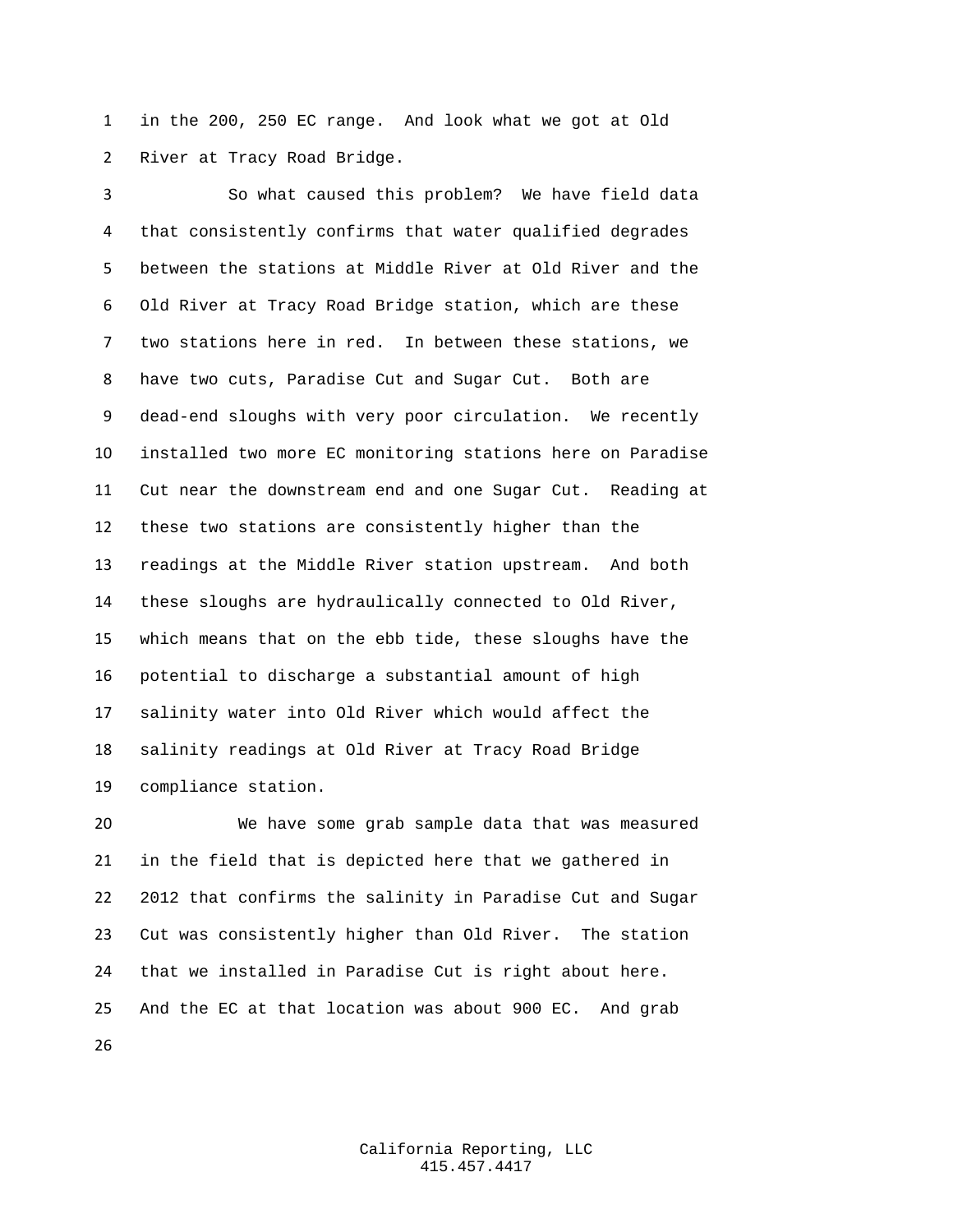sample data taken at that time shows that as you go upstream on Paradise Cut, EC gets worse and worse all the way up until the very end of the slough where we see readings of above 2,000 EC.

 The following slides that I will show you will hopefully show you that the high salinity water in Paradise Cut is what we believe is causing the salinity spikes Old River at the Tracy Road Bridge compliance station.

 First I want to show you what happened in late March and throughout April in the South Delta. This is showing the Vernalis flow. And Vernalis flow was very high, above 10,000 during this time. But we had a particular high flow event that occurred here in late March that it got above 15,000 cfs. And when that happened, the weir at the upper end of Paradise Cut began to spill, and it continued to spill all during this time until flows in the San Joaquin came down enough where it to stop.

 This is what it looked like. This is what the weir looks likes normally, and the San Joaquin is over on the left side of that slide. This is just basically a pond on the Paradise Cut side, and at that part of Paradise Cut, you don't always get a continuous slough. You'll get a chain of lakes, basically, until you get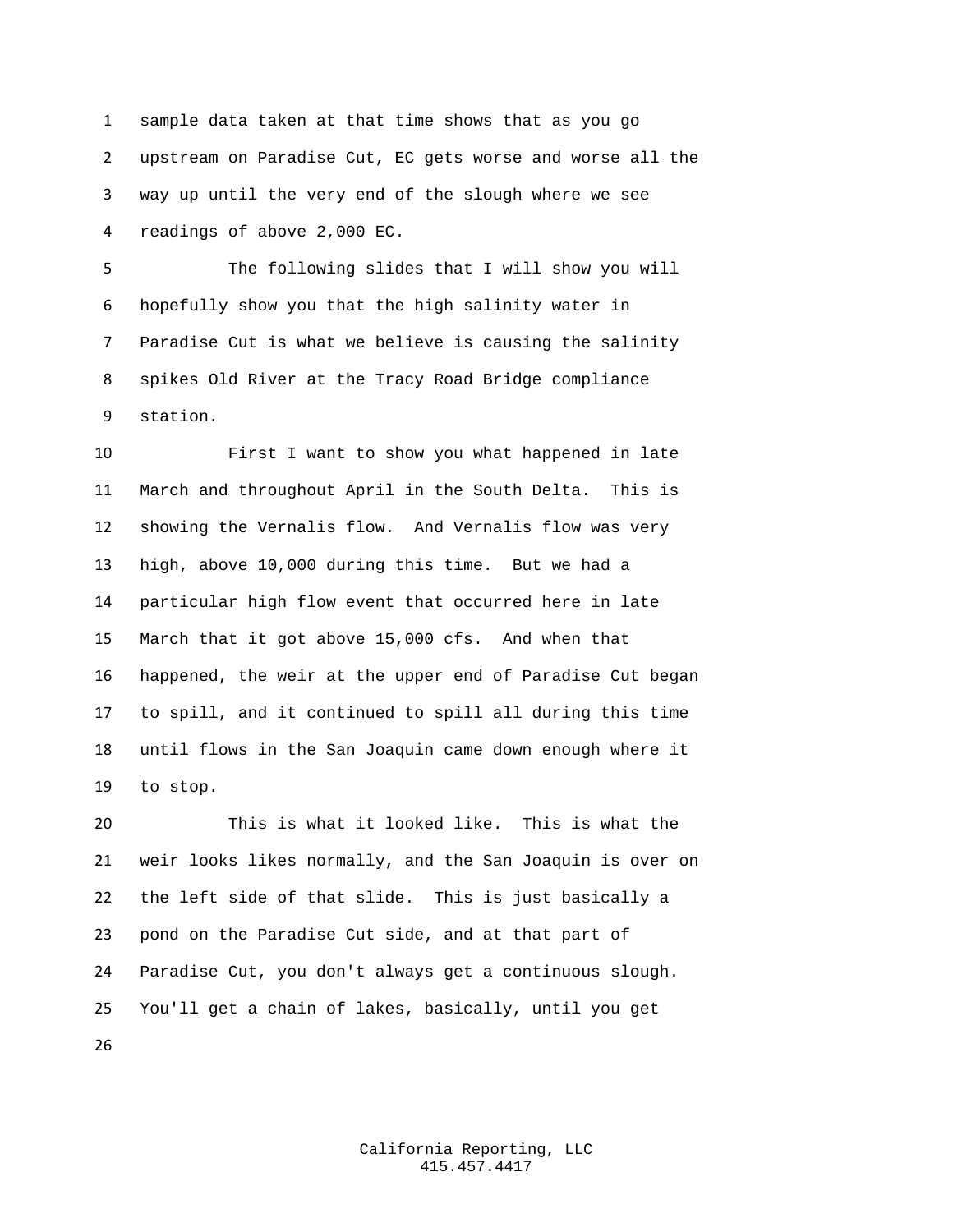enough water or you get over topping like this to connect them. And when those flows got high enough, this is what you saw out there.

 So what we're seeing here is a huge discharge of poor quality water out of Paradise Cut when that weir overtopped. There's a plume that's shown here in red. This is what's measured on the red part of the graph. This was measured on the downstream end of Paradise Cut where we put that new station in. This green plot is the reading at the Old River at Tracy Road Bridge compliance station, and this blue line is what the water quality us upstream on Old River at the Middle River at Old River compliance station. You can see it's very good further up on Old River, and then we get this plume that came out of Paradise Cut that reached up to 2,000 EC. And you can see very clearly that when that's going on, we see very similar pattern of spikes at Old River near Tracy Road Bridge compliance station. It's just delayed a little bit because it's a few miles downstream. And after that plume went by, then things returned back to good quality water just about everywhere. So essentially we're flush out Paradise Cut when that weir overtops.

 So throughout the month of April, we had flushing flows in Paradise Cut, and they continued and salinity stayed low, and it was similar to the salinity at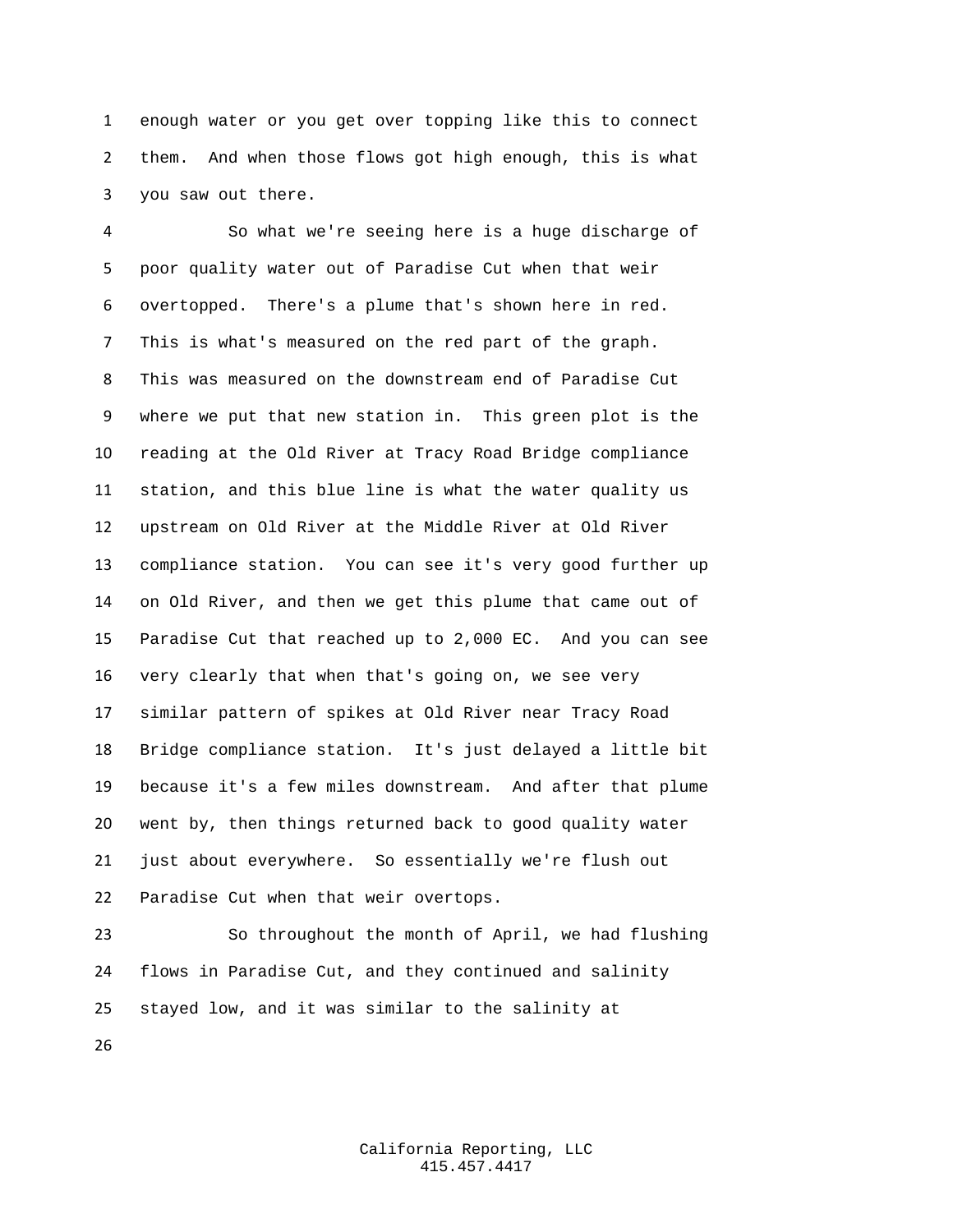Vernalis, so everything was looking good. But once those flows dropped at Vernalis below the weir and that stopped flushing Paradise Cut, we started to see this. We started to see the build up of salinity in Paradise Cut again. And you can see leading up to this, you know, while there was high flows and flowing coming down Paradise Cut, everything was good. And then it stopped, and EC started going up again. And a similar reaction was occurring on Old River at the Old River compliance station. Of course, not as dramatically high because obviously when that Paradise Cut flow comes into Old River, there's some dilution, but we still see spikes.

 Now, this is moving along in time, and it's showing that the salinity is continuing to increase in Paradise Cut as you see in the red. And the green plot of Old River Tracy Road Bridge is moving along, you know, in step with what's going on in Paradise Cut. And the EC at Old River at that time got up to about 700 EC while what was at Paradise Cut was well above 1,200. All this was occurring still while flows at Vernalis were 10,000 cfs. And so we all that there's lot's of water, there's a lot of water come down Old River, and we're still getting this kind of condition. And we believe it's because of what's going on at Paradise Cut.

 So last slide. We just want to hit the high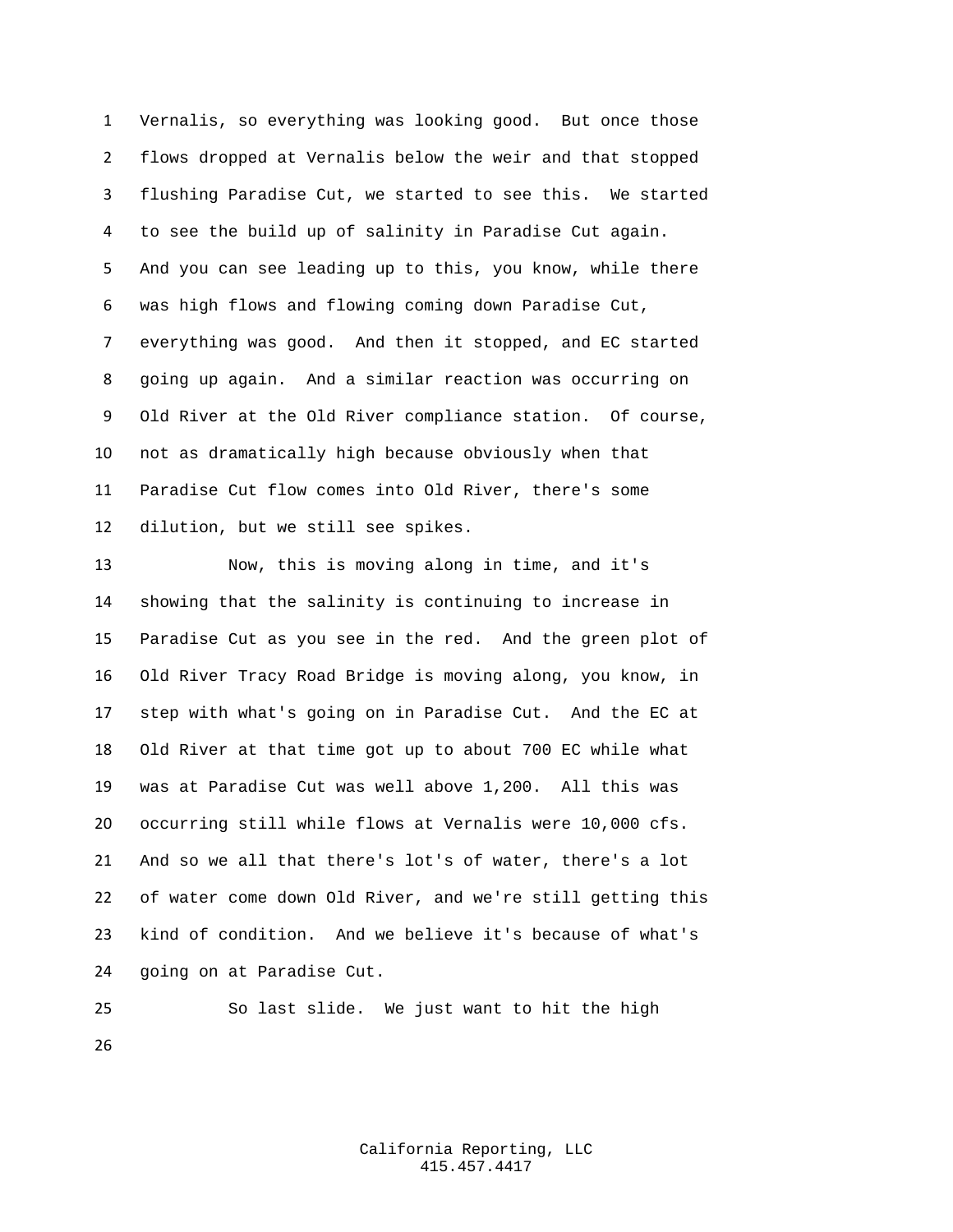points of all of this. We've had decades of monitoring and modeling data on the temporary barriers and exports that show the temporary barriers more than compensate for the impacts of the State Water Project on water level and circulation in the South Delta. These barriers were not designed and cannot be modified or operated differently to meet the water quality objectives at the Old River at Tracy Road Bridge compliance station. They are not cable of doing that.

 The salinity problems in the South Delta are not caused by state water operations, and as we have shown result, from local accumulation of saline discharges that can spike measurements at the Old River at Tracy Road Bridge compliance station. And the board has a responsibility and obligation to properly assign the responsibility for meeting the water quality objectives proportionate to the parties whose actions cause the degradation. And that's all I have. Are there any questions?

 BOARD MEMBER MARCUS: What would you suggest? What would be the appropriate thing to do? MR. HOLDERMAN: If the goal was to make sure that the numbers at the Tracy Road Bridge station don't exceed the compliance objective, then you'd have to clean up Paradise Cut. Or the easier solution was make it a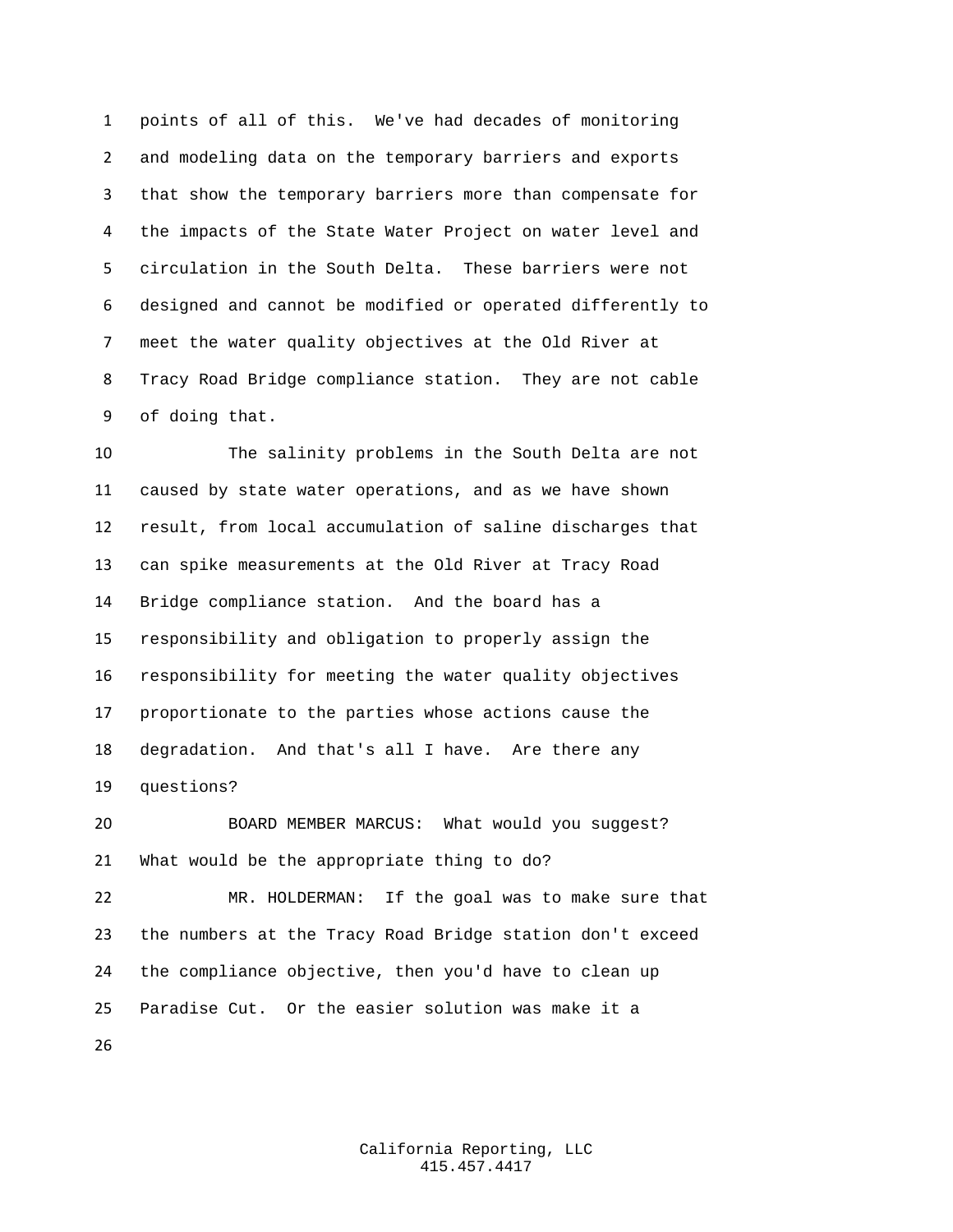monitoring station instead of a compliance station, just recognizing that that's what going on in the South Delta and there's not a thing that the water projects can do about it.

 BOARD MEMBER MOORE: It's an interesting case. Have you worked or talked with the Central Valley Regional Board at all about this potential source? Because I am familiar with salinity and circulation. I have done tidal marsh restoration in the Bay Area. It's interesting when you get an accumulation whether there is an ongoing source or if there are hypotheses about accumulation because of geometry of the water bodies.

 MR. HOLDERMAN: Well, there are seven ag drainages on Paradise Cut, and there's also a waste treatment plant discharge from Deuel Vocational Institute there. And that's at the upstream end of Paradise Cut where we saw those chain of ponds. And EC -- for instance EC from Deuel is often exceeding their NPDES permit, and they are often being fined, and they have a CDO against them right now. The ag diversions, of course, we don't we don't have permits for, or they don't. And we don't know what other than measuring grab samples and getting out there when they are discharging and trying to measure the EC. We do do that. We do measure the EC. You know, we did that in June on those slides we showed you, June of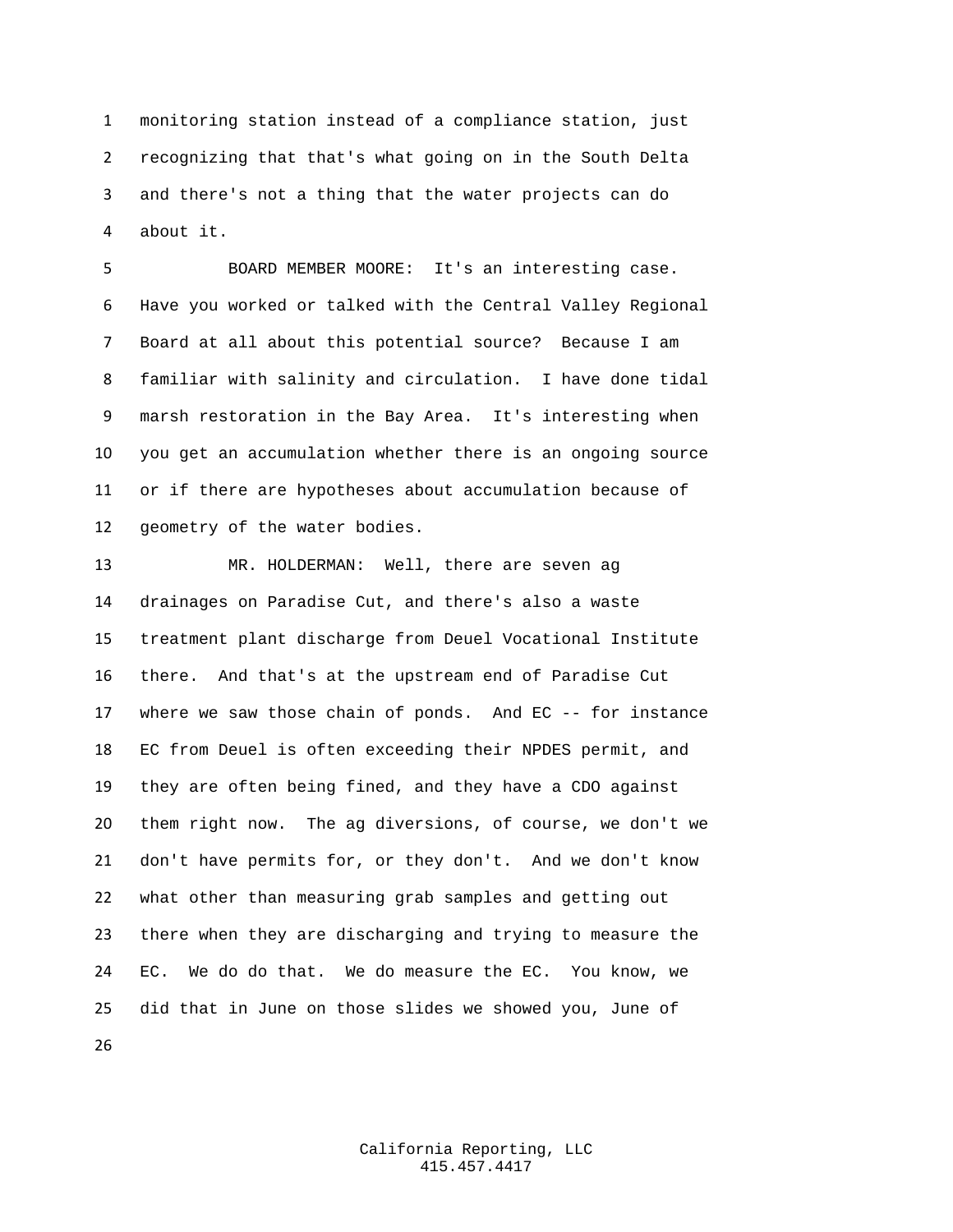last year.

 So we know what the source is. It's ag and the point source discharge from Deuel. The problem is it's just building up. There's no flow. It's a dead end slough, and it builds up to a point where there's enough water in the slough. And when there's a low tide for instance on Old River, it draws that poor water quality into Old River where it mixes and sometimes doesn't mix well enough.

 BOARD MEMBER SPIVY-WEBER: And what about Sugar Cut.

 MR. HOLDERMAN: Sugar Cut has some poor water quality upstream. There's lot of sources of the water quality problem in Sugar Cut. There's not a big discharge. I mean, there's not a big flow in Sugar Cut. We saw in the other plots back here that Sugar Cut was plotted on there as well, but it didn't seem to have much of an impact at least downstream. This yellow line is Sugar Cut, and even though it was high, we didn't see a pattern changing at Old River Tracy Road Bridge compliance station.

 I mean, to me the best thing to do is get some flow through Paradise Cut, if you want to freshen up Paradise Cut and try to reduce these exceedances at Tracy Road Bridge. We monitor water quality coming into Old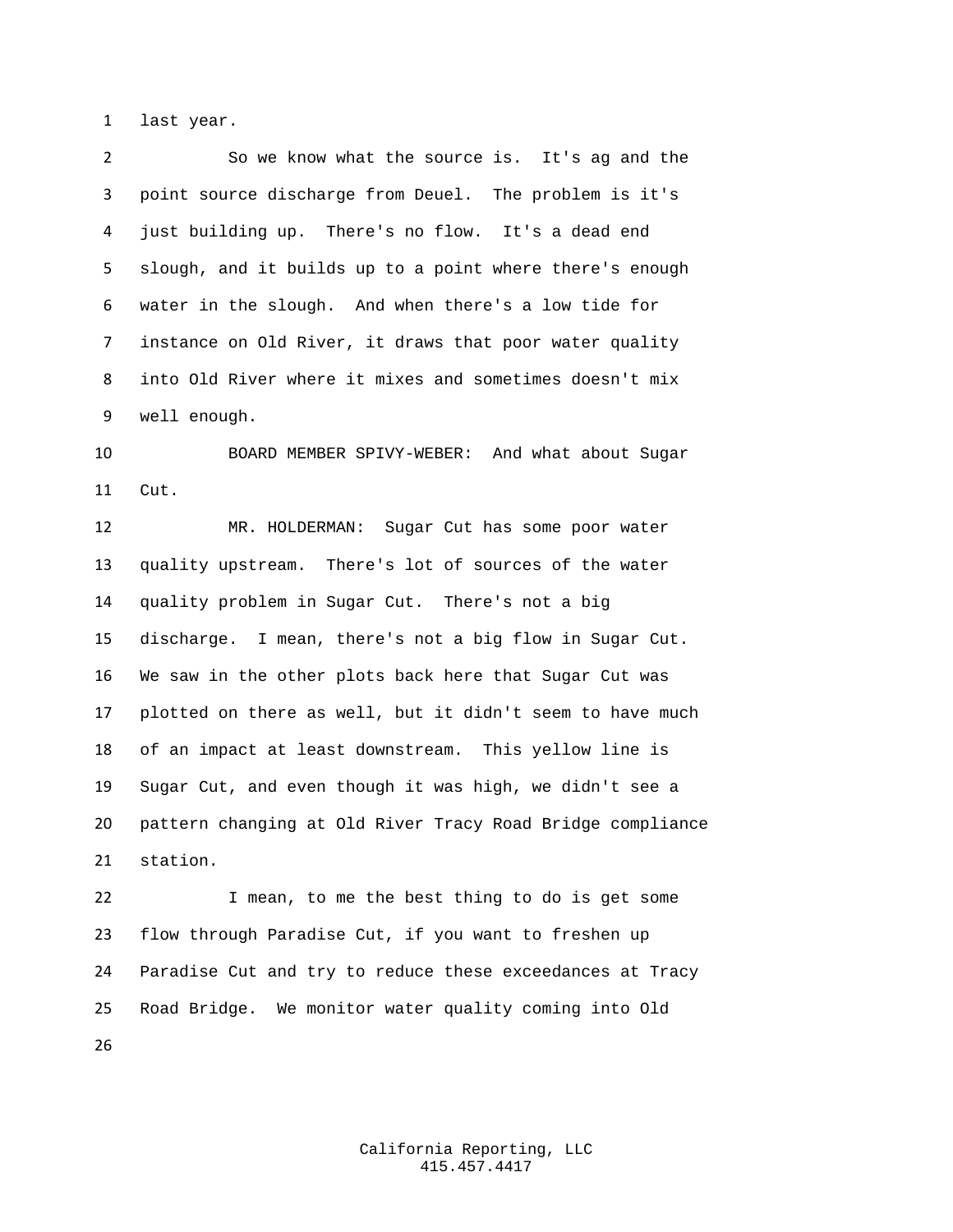River from the head at the San Joaquin at the station at Middle River and Old River. And that gives you a fair reading of the water quality entering the South Delta. It's not a fair reading further downstream at that other compliance stations. And when the numbers get out of whack at Old River Tracy Road Bridge, it's not a good estimate of the water quality in the South Delta. It's just a reflection of what is happening in that local area BOARD MEMBER SPIVY-WEBER: Thank you very much. Do you have something more you wanted to present? Okay. Well, thank you. And now the joint presentation for the Bay Institute, Natural Resource Defense Council, American Rivers, and Trout Unlimited. And you've asked for two hours, so we will set the clock accordingly. And following this will be the South Delta Water Agency. MR. OBEGI: Good afternoon. I am Doug Obegi with NRDC. I am going to kick things off very briefly, and then turn to John Rosenfield with the Bay Institute followed by John Cain of American Rivers, Rene Henery of Trout Unlimited, and then I'll close things at the end of the session.

 I just wanted to kick things off a little bit by talking about salmon doubling. We kind of use it as shorthand, and I think it's important to remember why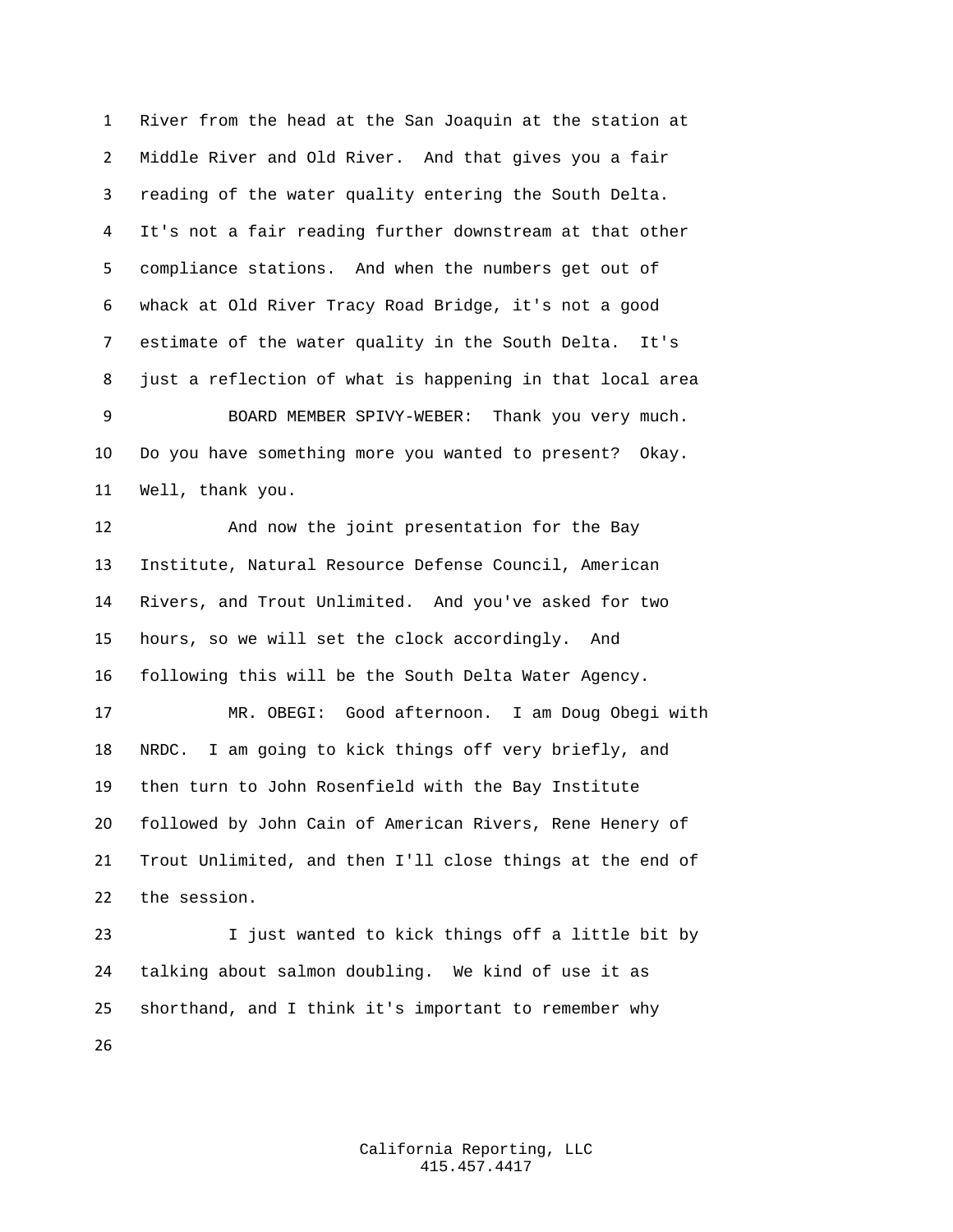we're here.

 The salmon doubling goal was first a creation of a state law back in 1988. It was recognition by the Legislature that were starting to lose our native salmon and steelhead populations. And we set in motion this goal, that we wanted to not only preserve the salmon that we had remaining, but we wanted to double those population in recent history knowing that was very achievable. In 1992, the Central Valley Improvement Act made this goal federal law that we would double the populations that exited from 1967 to 1991 so that we could provide meaningful expanded fishery opportunities for sport commercial fisherman. The goal was adopted for the first time into the 1995 water quality control plan by the board. And at that time, we adopted the Vernalis adaptive management plan in order to test and see how we could achieve it. Was it flows, was it exports, was habitat restoration, is it other stressors? How were we going to achieve this salmon doubling goal? It was continued in the 2006 plan, and it still part of our existing plan. In 2001, the Anadromous Fish Restoration Program

 adopted a final restoration plan that set in place the flow targets -- sorry, the fishery targets, production targets -- as well a number of measures, flow and non-flow, to achieve those targets. On each of these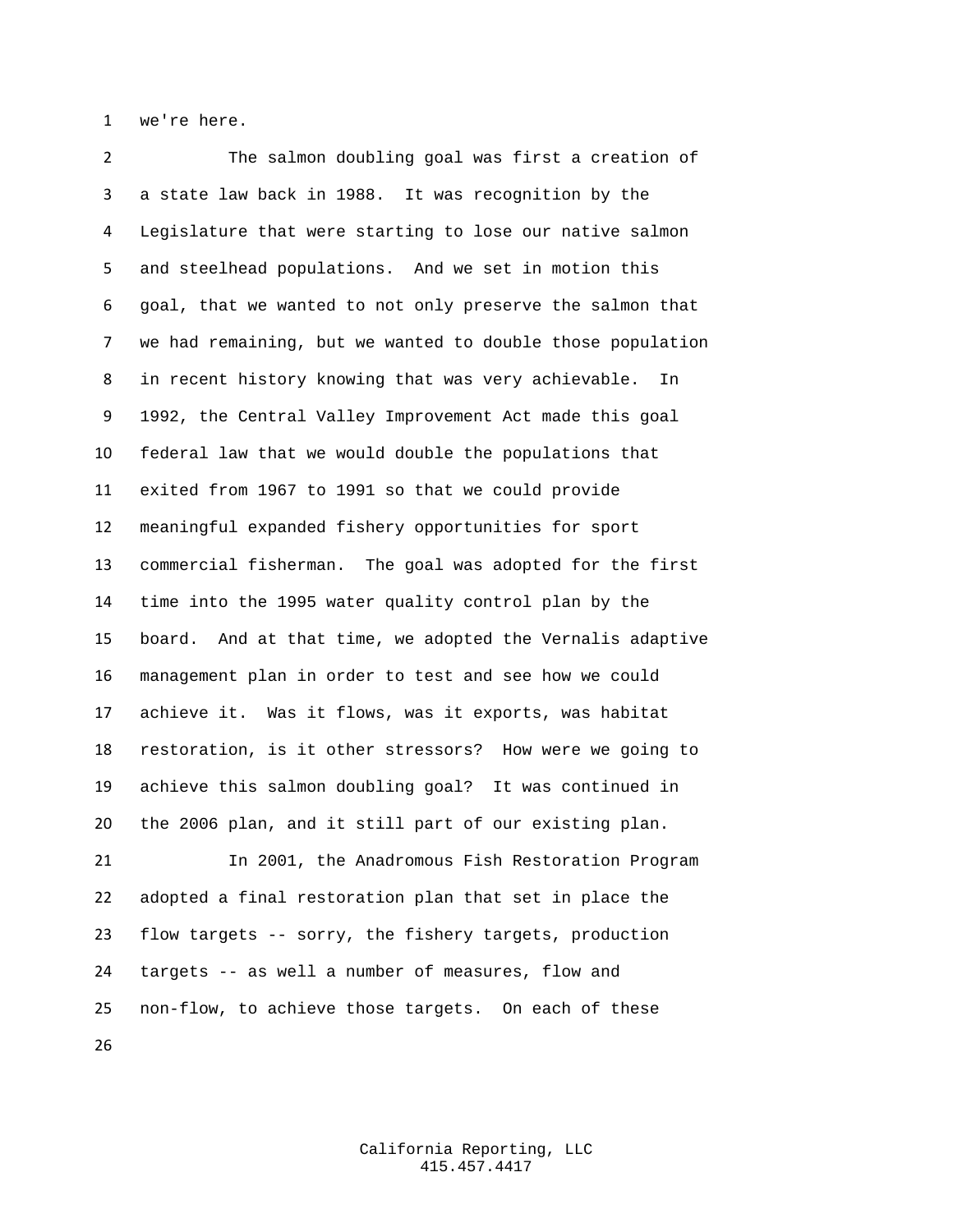rivers, the AFRP sets a salmon doubling target. The total is 78,000 fish, and as you'll hear more today, we've come woefully short of reaching that goal. But when we say salmon doubling, it's not just an abstract number. It's an actual achievable, meaningful, time bound number. We're supposed to achieve it back in the 2000s, and we haven't done so. And this gives us a new opportunity to renew that commitment.

 I want to urge the board to explicitly reference the salmon doubling goal in the narrative objective for this proceeding for three specific reasons. One is that you already have a salmon doubling objective in the plan, and you need to have your objectives be consistent. The second is that the salmon doubling objective is the primary protection we have for the sport and commercial salmon fishery. Right now all to often we manage to the minimums required by the Endangered Species Act, and we make the ESA the hammer because we fail to protect things before they get some bad. Salmon doubling is our target to help avoid having further listings. And finally these AFRP production targets, the salmon doubling targets, we need them to guide adaptive management. Right now when we look at the narrative objective for this proceeding, it's really hard to say how many fish are we trying to create. What is a long term viable, sustainable population. We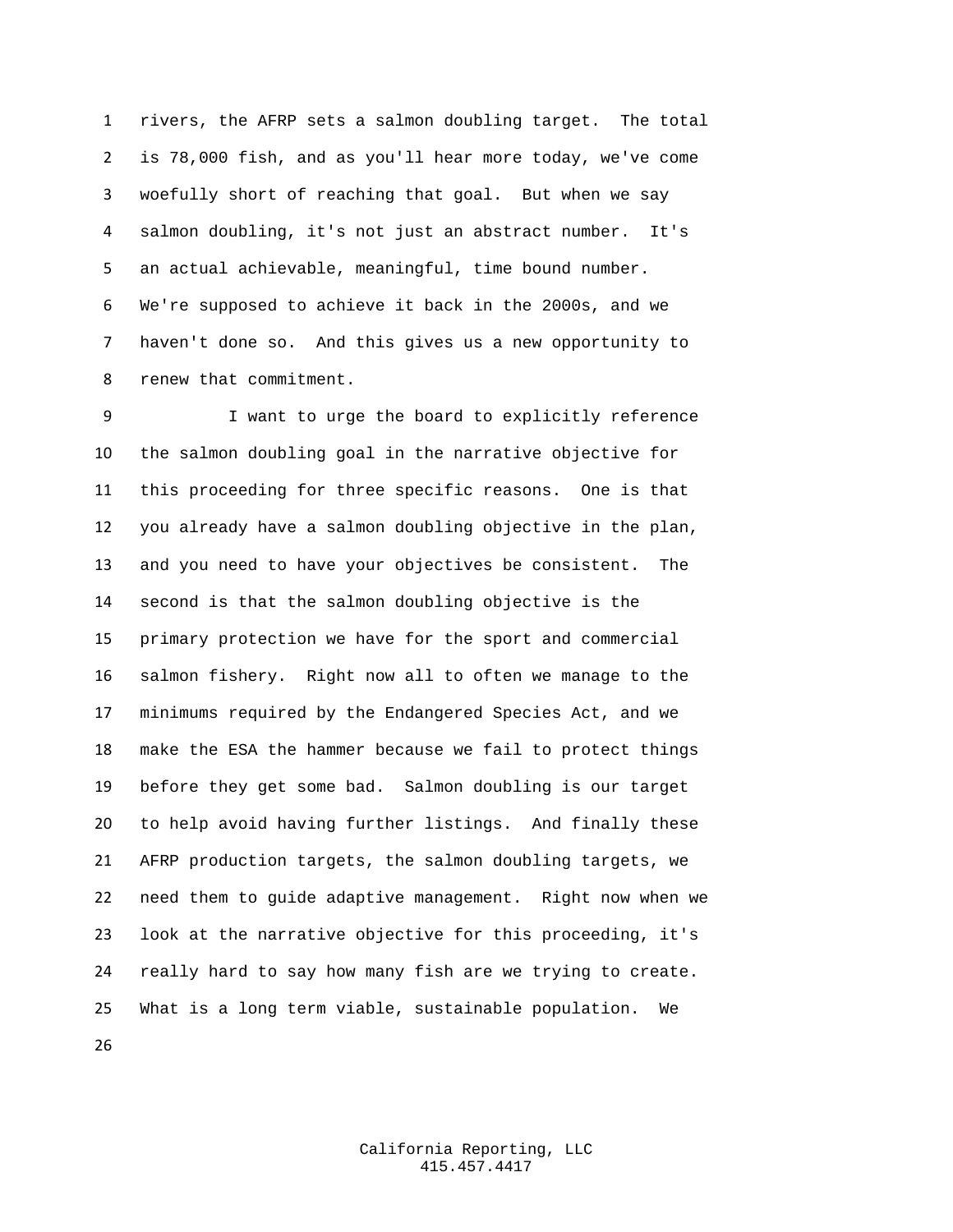have those target, and those are the AFRP goals.

 So I want to turn it over to John to talk about the science behind about flows and salmon production. MR. ROSENFIELD: Thanks Doug, And thank you, Members of the Board, for sitting through these hearings. My name is John Rosenfield. I am a conservation biologist for The Bay Institute. I want to pick up a little bit on what Board Member Marcus said earlier in the hearings about continuing these motives because we all heard that yesterday, and I know you all have to sit through that. 11 I am a fish biologist, and I've dedicated my life to studying fish, enjoying them, and conserving them. If there were a way I could recommend that we protect fish in the delta and fish in the San Joaquin and the ecosystem without using water, I would definitely do that. I understand that this is a tough decision for you to make. If I thought that planting trees and removing predators with bounties and, you know, doing other fixes would work, I would be recommending that because I am not interested in the amount of water that flows downhill. I am not a rafter, no offence to the rafters in the room. So the amount of water is not a personal interest of mine. The fish are a personal interest and professional interest of mine. And I think that I probably speak for the biologists that are up here that that's why we're talking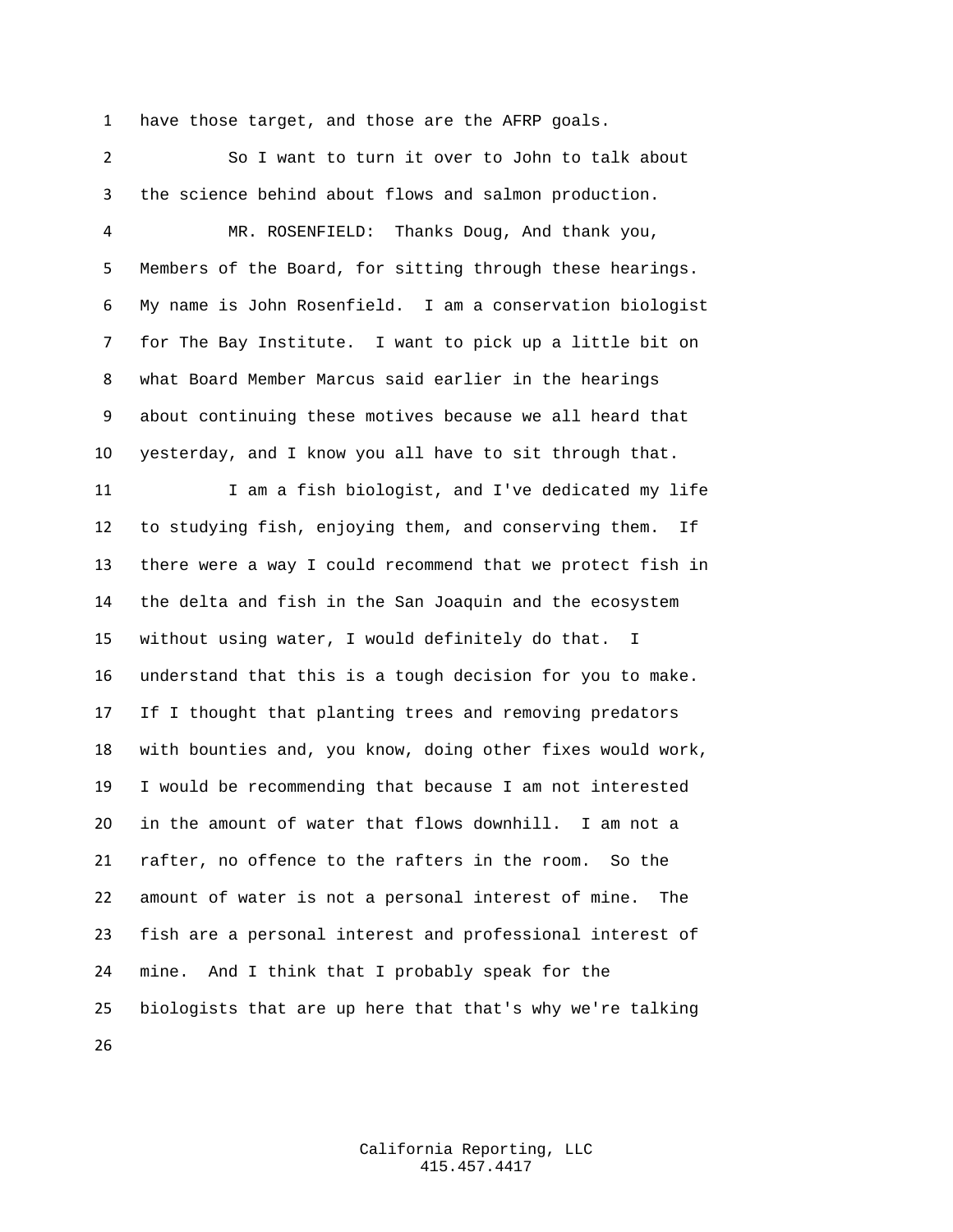about the flows because they are necessary.

 And I also wanted to take issue with a comment made earlier that things -- that alternatives to flow are working on the Colombia-Snake River system. I encourage board members to look at the record of NMFS's biological opinions on the Colombia-Snake River, which were willed with habitat restoration, filled with predator control. They have been implemented to the toons of hundreds of million of dollars, you know, billions over the course of the program, and it has not worked. And the courts found it has not worked to even achieve the no jeopardy standard of the ESA, much less restoring the fish populations. So with that I'll get to my presentation.

 The overview is that obviously native fishes of the Bay-Delta and San Joaquin River are in poor health. I don't think anybody objects to that statement of fact. Freshwater flows in the San Joaquin river are severely diminished. Scientific evidence indicates that increased diversion of fresh water has driven the decline of the fish and wildlife species, and this scientific information is overwhelming. There are thing we don't know in science like what causes gravity or the exact relationship between cholesterol and heart disease. The relationship between fish and water, I think would be unassailable at this point. There's also a strong scientific support for flow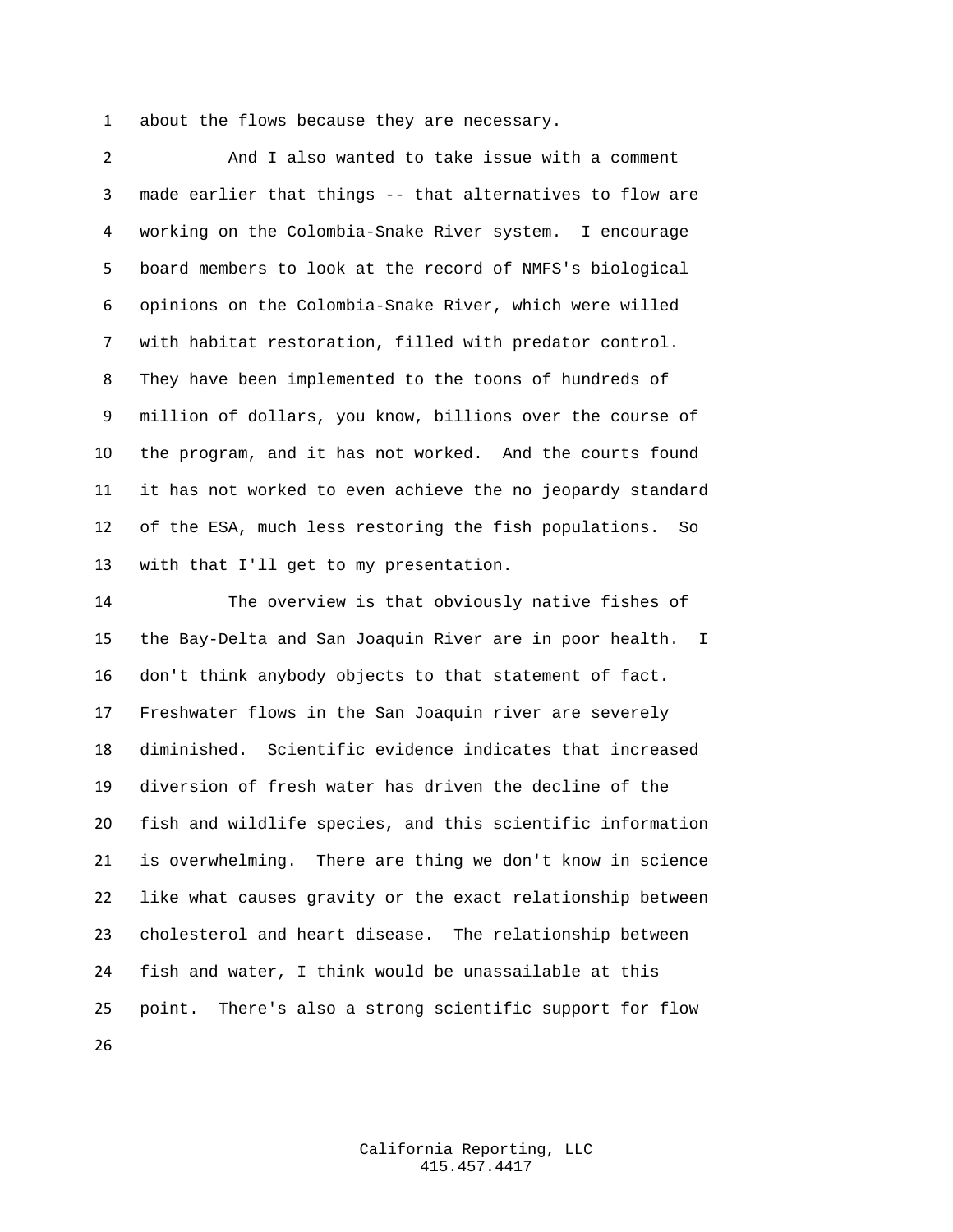thresholds that will support the restoration of salmon and other fisheries. And that's what I am going to focus on today.

 The draft SED's preferred alternative, the 35 percent unimpaired flow with caps on the various rivers, 14-day running average February through June is clearly inadequate. And I wanted to thank Mr. DiCroce for making many of the points that I will make. The 35 percent is unimpaired flow inadequate, and if you measure predation during a number of dry years from 2007 through 2012, you'll find that low flows contribute to high predation rates as well.

 Our preliminary analysis of flows needed to restore the fisheries in the San Joaquin River and the Bay-Delta are the flows greater than 50 percent of unimpaired flows will be necessary between February and June. That there should be minimum flows of 2,000 cfs at Vernalis year round, and that an improved fall pulse flow will be necessary over what's currently mandated.

 So here's a graphic showing the decline of San Joaquin River fall-run Chinook salmon. And Y-axis here is production, and as Doug mentioned, production is different from escapement. Production as well available in the ocean, and it's measured related to escapement. Production is a measurable number, and it's measured.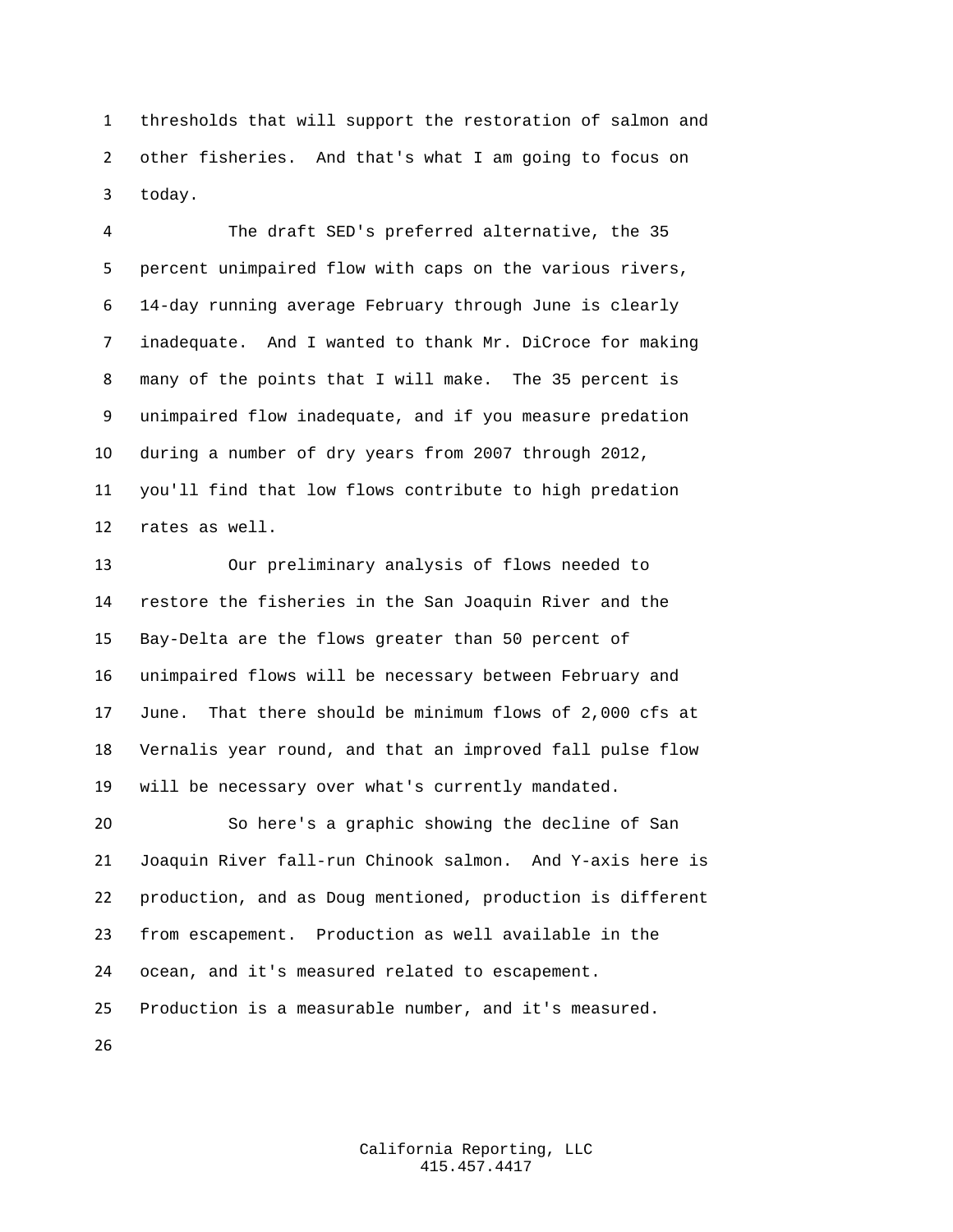These numbers are on the Web site of Cal Fish and Game, I believe. So I've heard people, again, wondering what salmon doubling is, and it's measured and measurable, and we can describe exactly how that's done.

 BOARD MEMBER SPIVY-WEBER: But is it -- it's measured and measurable. I absolutely agree with that, but is it measured for native and for hatchery fish. Because that was really what was said earlier today was a lot of hatchery fish are put in, and you can count those as well.

 MR. ROSENFIELD: Yes. I mean, there are means, there are statistical means for separating between hatchery production and native production. Any statistical effort has an error bound around it, but that's still a measurable quantity. A lot of things that we're talking about here as facts are actually based on statistical relationships. Numbers we present are based on statistical relationships for anybody, water flow, things we think of physical variables. So this is no different from that. It's a well-known relationship. So this graphic just briefly shows three time periods of salmon production on the San Joaquin, and from the early '50s to the mid '60s, production was about 45,000 thousand. Then dropped to 38,000 during this period '67 to '91. And this is the period on which the doubling goals are based. So the doubling goals, I know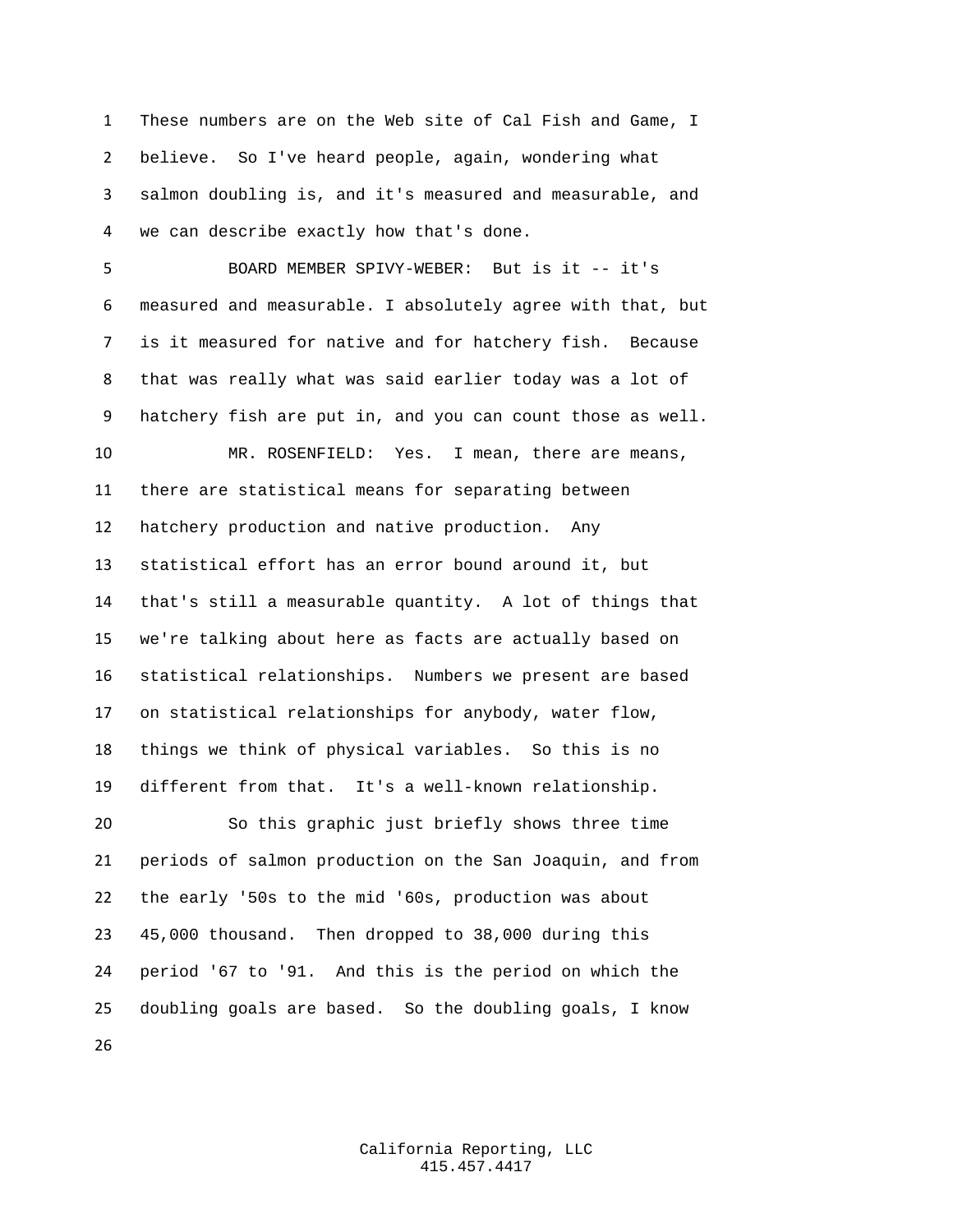the number don't add up perfectly, but again that's in the details of the report. 78,000 is our doubling goal, and since we set that doubling goal, populations have declined by about 50 percent on the San Joaquin.

 But there are salmon in the San Joaquin, and we took a picture of them so you believe what we're talking about. But I want to make a point that the imperiled resources that influenced by San Joaquin River flows go beyond fall run Chinook salmon. Fall run Chinook salmon are a very important resource that we call care about for which we've a lot of good data, and that's why we and Department of Fish and Wildlife to varying degrees have relied on fall run Chinook salmon data to create our flow recommendations.

 But it's important to remember there will also, as a result of the San Joaquin Settlement, be spring run Chinook salmon in the San Joaquin Basin. Green sturgeon and white sturgeon can spawn there. Steelhead did span there and still do. And then there are the resources of the Delta, the delta resident species: delta smelt, longfin smelt, and Sacramento splittail. And they are dependent from our flows from our rivers as well.

 And finally there's food web productivity in and beyond the delta. And in phase two and hearing stuff on the delta portion of this is there a lot about the food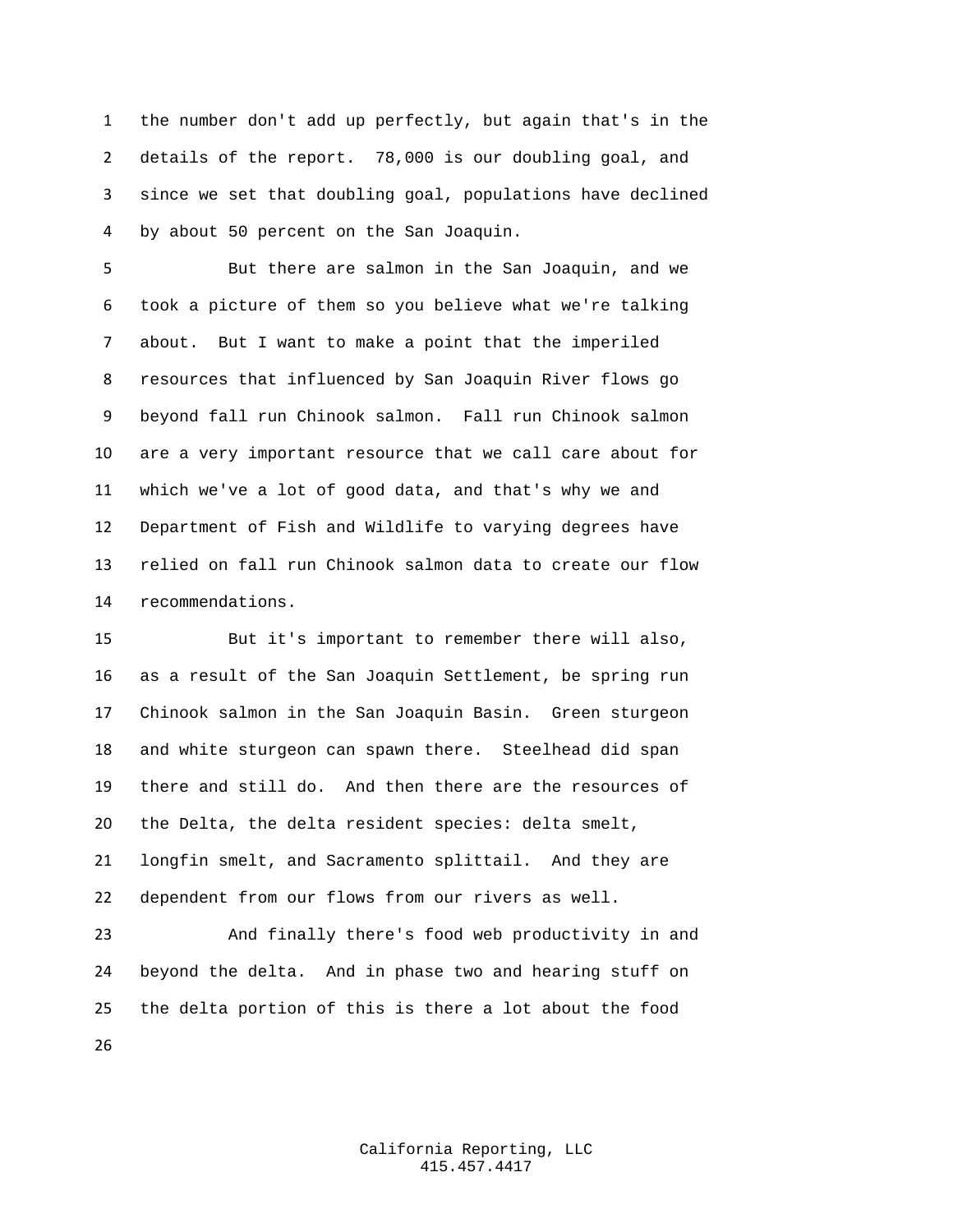web. Well, every drop of San Joaquin River water is probably worth a little bit more than other water sources in terms of producing and generating food production in the Delta. So there are other resources at stake here.

 Increased San Joaquin freshwater flows are essential to restoring public trust fisheries. They may not be sufficient in and of themselves, but there will be no restoration without increased San Joaquin River flows. I have quotes here from Department of Fish and Wildlife from 2010, "That the restoration of salmon and steelhead in the San Joaquin primarily hinges on obtaining sufficient, magnitude, duration, and frequency of spring time flows." In a review of state board's 2010 report, a peer reviewer noted that "there are other stressors to fish." No one denies that. "A more natural flow regime is necessary if the fish are to recover," and this reviewer concluded that other stressors "such as contaminants and non-native fishes will be less consequential for salmon and steelhead in a more natural flow regime." Finally, your own 2010 report concluded that, "There is sufficient scientific evidence to support the need for increased flows to protect public trust resources."

 The San Joaquin has provided an diminishing share of its flows to the delta over time. This graphic again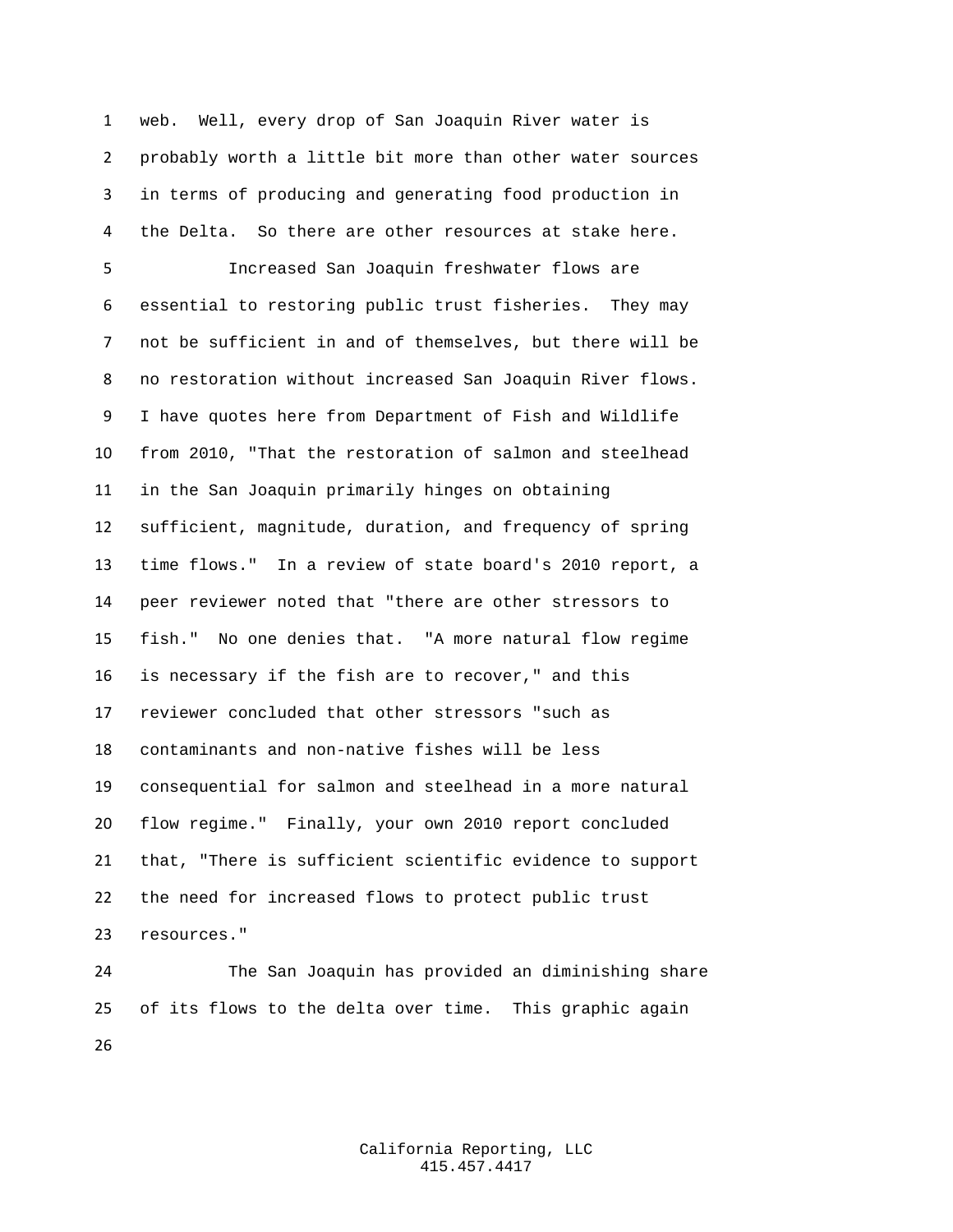we're dividing into three time periods: 1930 through 1955, 1956 through 1987, and then 1988 to the present. And the mean and the median of these different time periods has decreased, and you've heard the statistics already in other presentations about what the current percentages unimpaired flow is. But I want to make a point that fish and other wildlife don't live in the average year. They live in all the years, and they have to get through years with bad flows and prosper when they can with years with high flows.

 So here I am going to show -- this box here kind of shades out years with below 35 percent flows, which would be years that might not have occurred under current proposal. But it won't do anything to increase -- your proposal won't do anything to increase the number of years in which unimpaired flows exceed 35 percent except within the adjustment that's allowed within your 25 percent to 45 percent boundaries. Historically half of the years have flows that were excess of 35 percent of the San Joaquin's flow. That was true even in a more recent period '56 to '87. Now, 35 percent of years flows greater than 35 percent. I know the percentages get confusing after awhile, but basically a third of years now -- two thirds of years have flows less than 35 percent, and it's really that we're losing these top level flows that are driving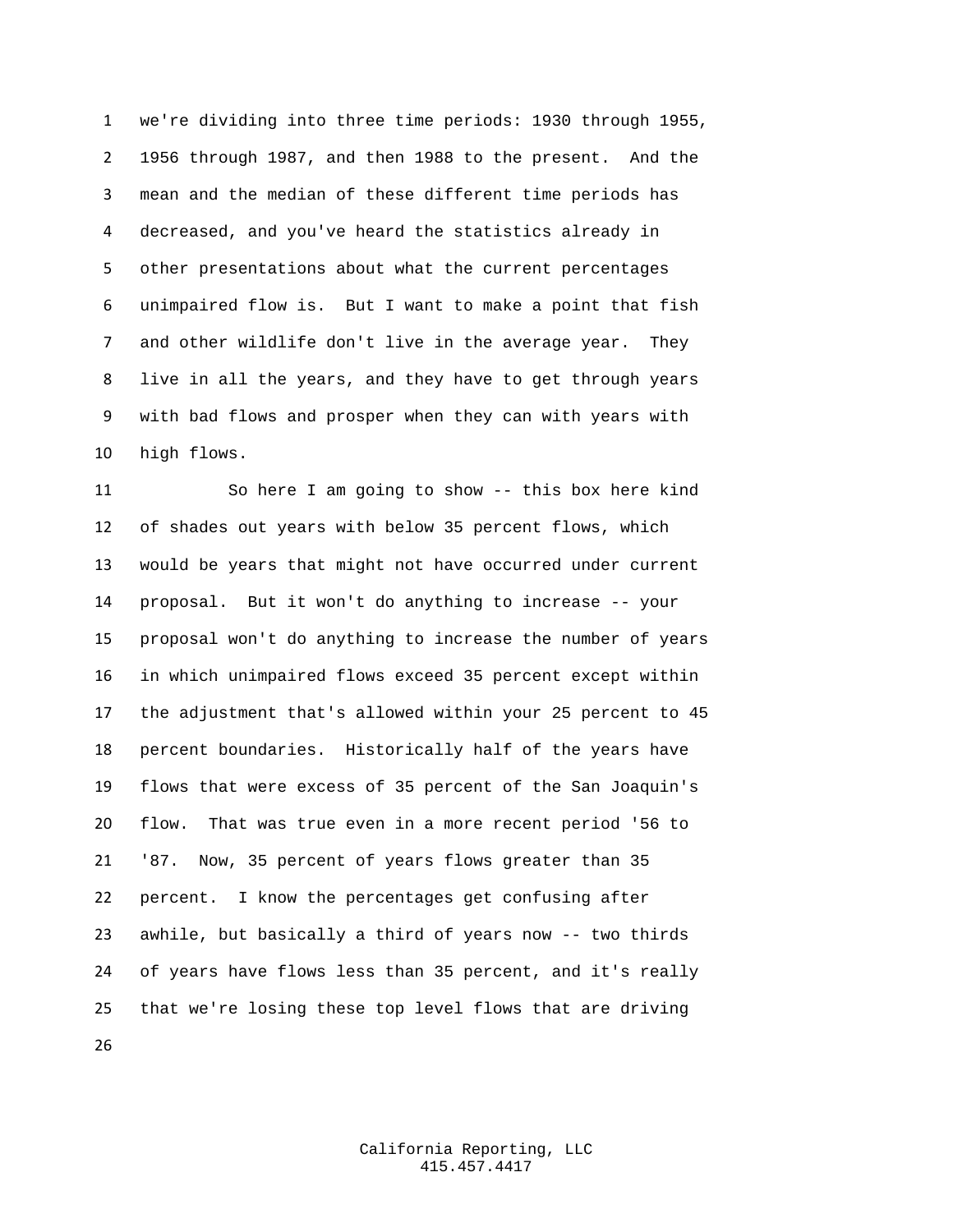fish population declines.

 I also need to make the point that, again, to have us thinking in the bigger picture here about the resources of the Bay-Delta. The San Joaquin River is disproportionately overdeveloped. So in this top row here, I am showing Vernalis unimpaired flow versus Delta unimpaired flow. So Delta outflow, divided -- or Vernalis flow without demands and diversion divided by Delta outflow without demands and diversion. So the historical relationship would have been that the San Joaquin River contributed between 22 and 25 percent to delta outflow, San Joaquin above Vernalis.

 Under the current situation, you can see that it's contribution to Delta outflow is less than half, and sometimes less, in some years less than a third of that. So if all of the rivers in the Central Valley had been developed to the same extent and we developed them to the extend that we export water now, then the numbers in this bottom row would be the same as the numbers in the top row. But they are not, showing that more water is taken out of the San Joaquin than other rivers.

 And it shouldn't be surprising at this point that we believe, and the data shows, that there's a strong relationship between San Joaquin River Chinook salmon production and flows in the San Joaquin River. These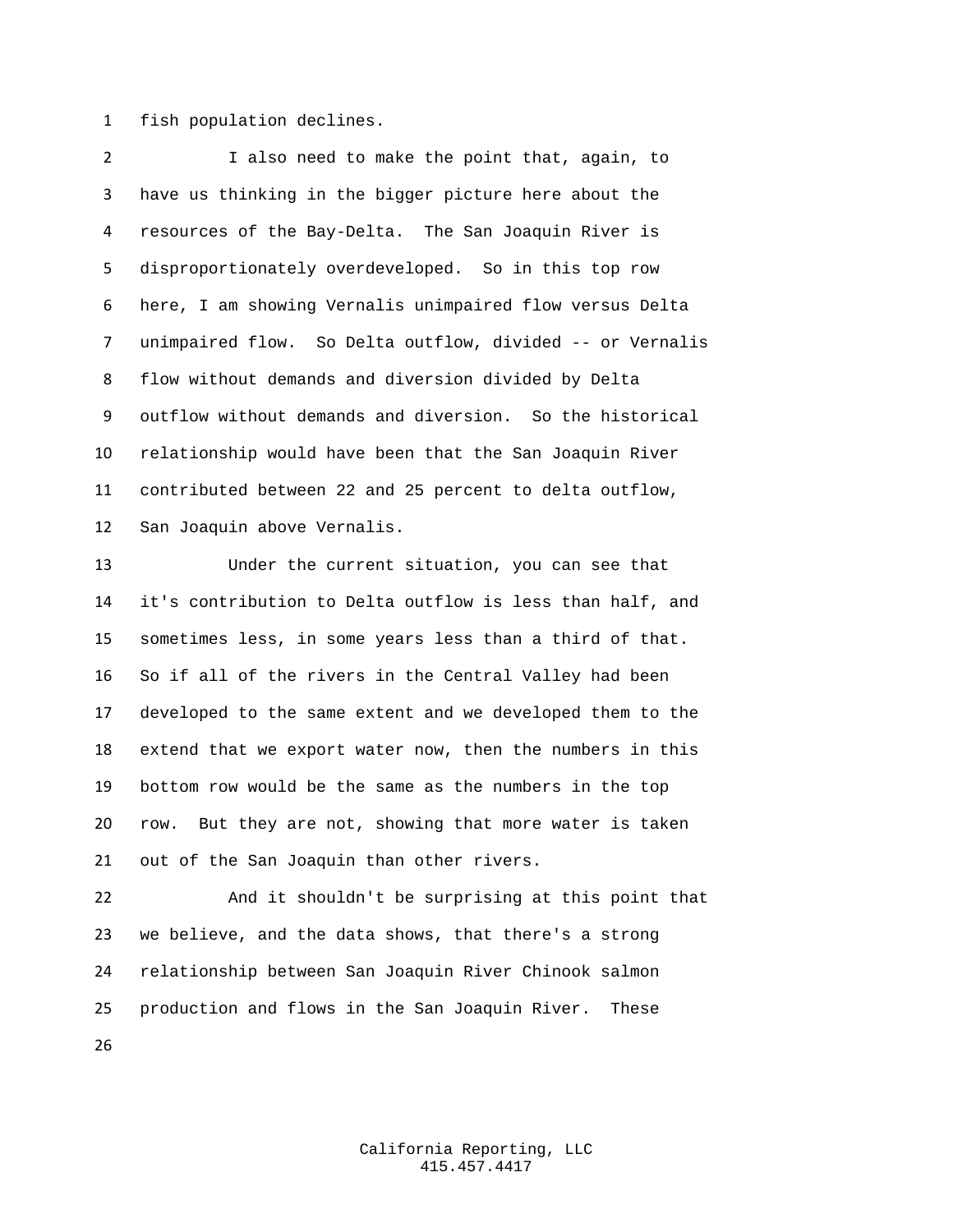are -- the dotted line here is now superimposed on the production graph I showed you earlier, and the flows are flows that occurred when these fish, the green bar, were going out to the ocean. So that is the two-year lag thing, so these are the flows that I said, basically when the fish are migrating to the ocean compared to the number that return. And you can see that there's a very strong relationship in those two variables.

 So I want to get into the scientific basis for particular levels of flow and remind people that flow in a river drives many variables that are related to fish success and productivity. As flows increase, the transport of juveniles and cues to migrating adults are improved. Water quality, in terms of in this case of dissolved oxygen, temperature and contaminants -- water quality improves as freshwater flow increase. Habitat volume and surface area increase, and that's what we're talking about when we're talking about floodplains. We're increasing the habit for these fish. The wetting of the backwater channels as well is increasing habitat for these fish. And increasing flows leads to do decreased predation. And I would have a lot to say except I know Rene also has a lot to say about that. So I'll leave that to him.

 Getting into the analysis, I want to separate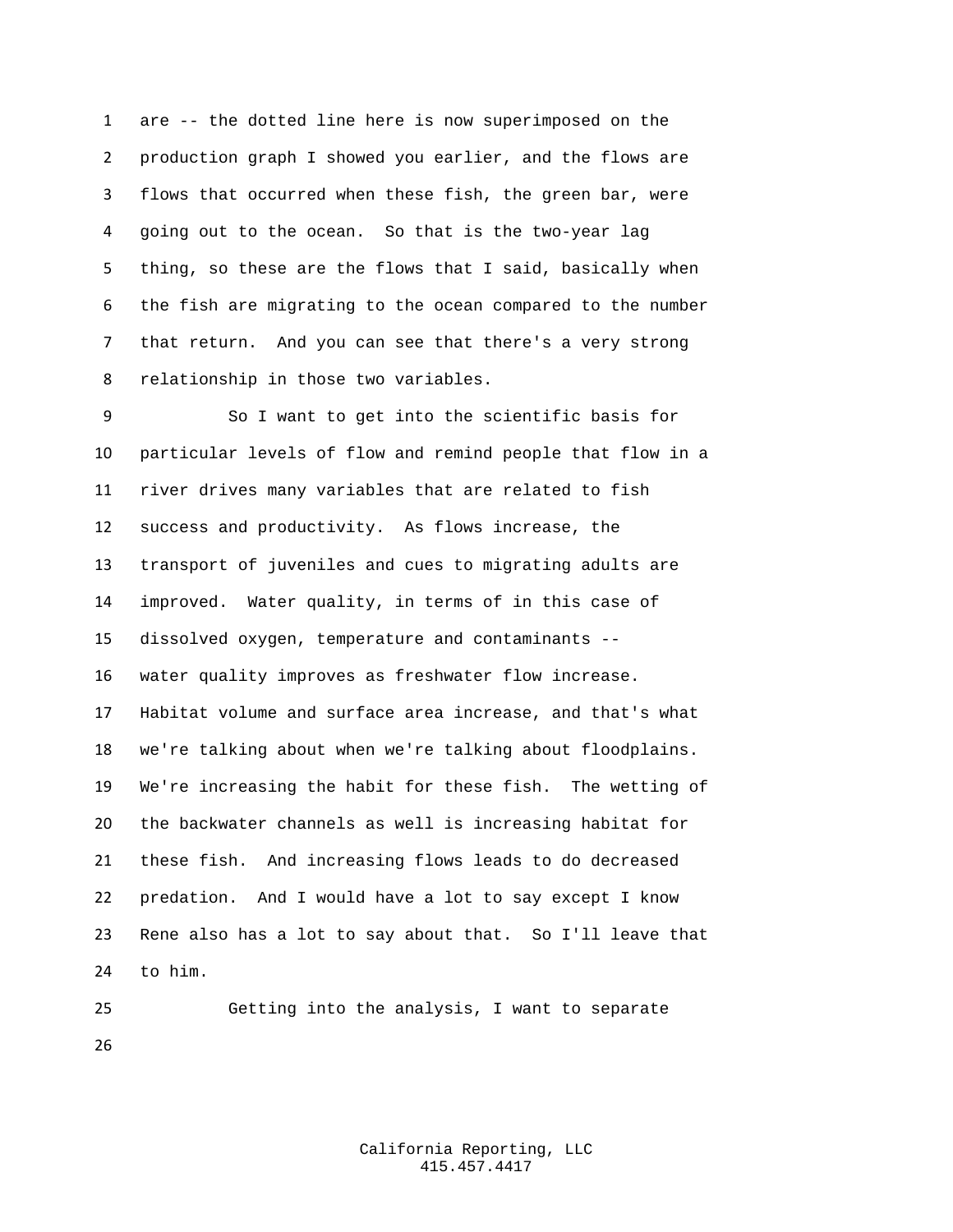between two types of critical flows, two general categories because sometimes the number are the same but the functions are different. We've identified, and DFW has identified, average flows over the spring season, March through June, levels of 5,000 cfs and 10,000 cfs as being kind of critical levels for fish production. These flows are hard to shape by moving water from one week or one month to another because they are average flows. So if you take flows from one week in March and move them to April, the average is the same. So the achievement of these flows is largely determined by the percentage of unimpaired flow that you would allocate, and that's the watered budget you have to work with in a given year. And then there are daily flows that produce in effect on a daily basis. And on here I'll address 2,000, 5,000 -- again, which is not the same as the effect of 5,000 above -- and 15,000 thousand cfs. The frequency and attainment of these flows is determined both by the percentage of unimpaired, your water budget, and by the 14-day averaging window or whatever daily averaging window that would use that recreates the shape of the hydrograph. These flows that occur on a daily basis have the potential to be engineered because you could borrow

 from a time when there's more flow and store that water and then release it at a time you need the flow.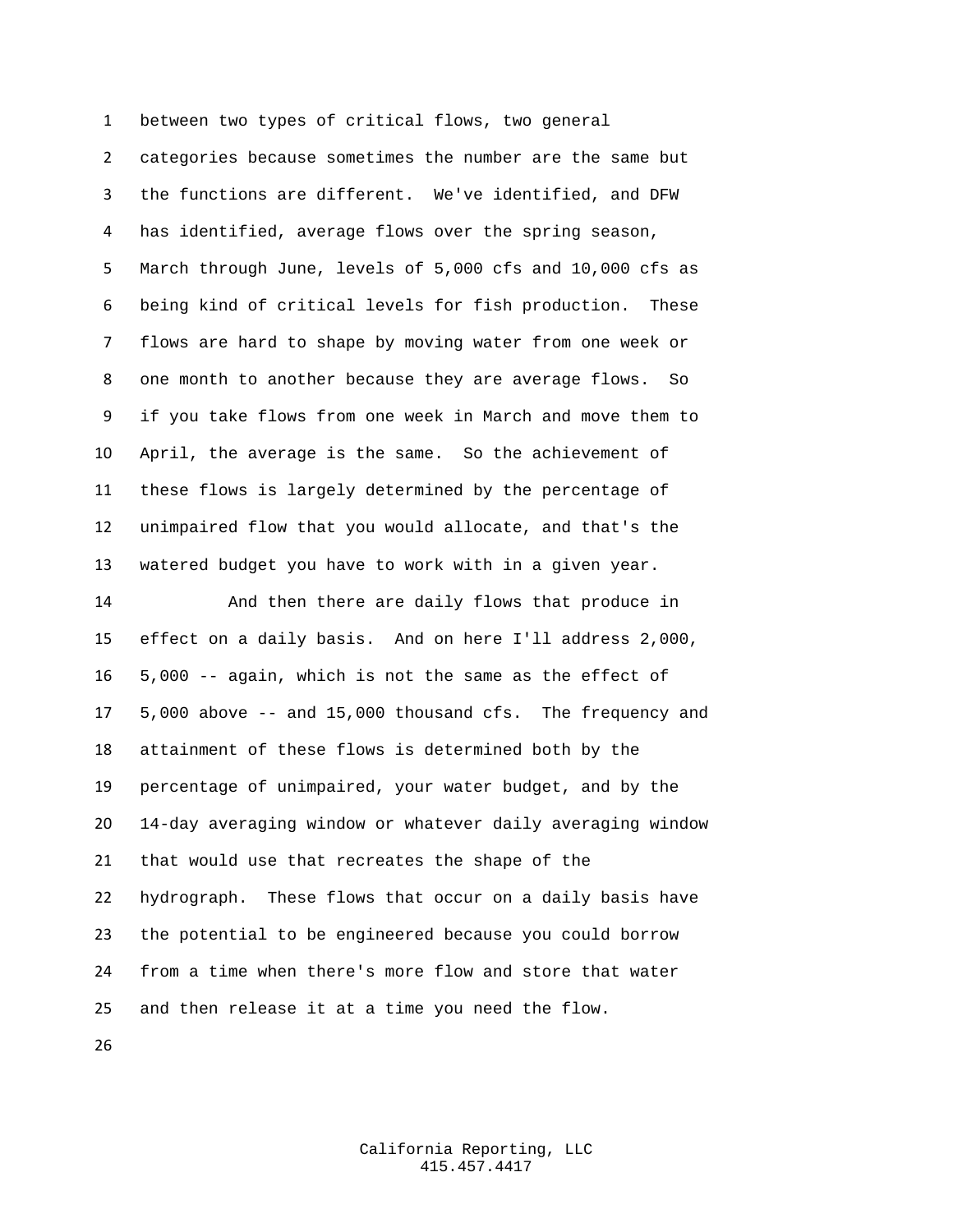Okay. One of the key daily flows is flows that produce floodplain inundation, and I am not going to spend a lot of time on this because John Cain will and I know that know the benefits of floodplain inundation. The point is that the greater the flow on this axis, the more -- or I'm sorry. The greater the flow on this axis, the more acres of floodplain inundation you get. And our 2010 presentation called for flows of about 20,000 cfs. New analysis that John will talk about leads us to believe that if you modify the floodplain, you could achieve that with lower flows. Again, you still the need the flows, but we could do a little habitat work and make that happen more frequently with less flow.

 The next attribute that I want to talk about is population abundance on these AFRP reduction targets. The species of concern here, or of interest, is the fall run Chinook salmon. And I don't have a snazzy graphic for this, but I wanted to point out that Department of Fish and Wildlife in their 2010 report analyzed flows that led to Chinook salmon smult survival through the Delta. And we did a different analysis that was related to escapement of adult fish returning two years later. And both of us found in our two different approaches the result that 10,000 cfs was related to -- those are the flows you needed to produce the doubling target of the AFRP. And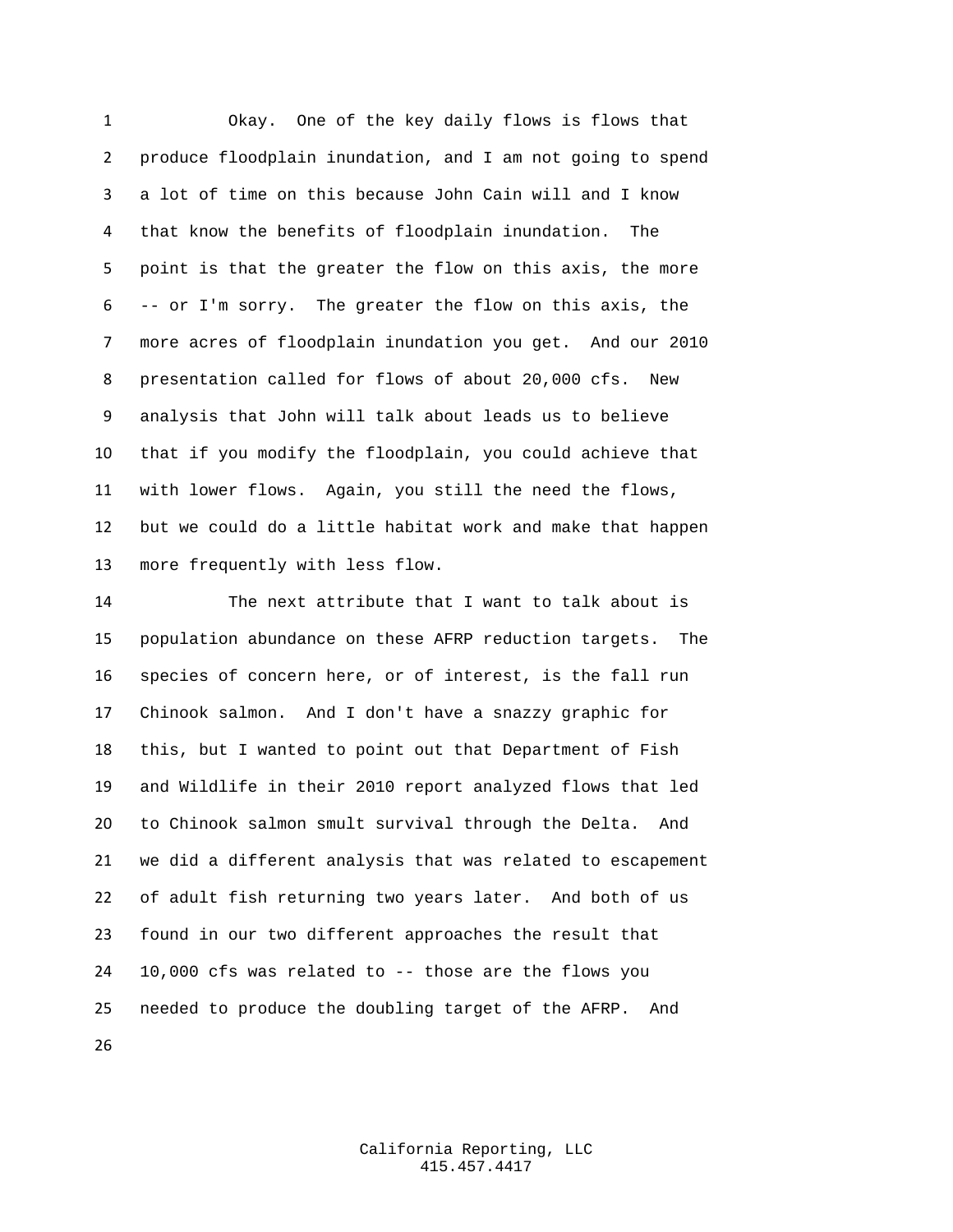State Board's report for 2010 seems to acknowledge this saying, "Available scientific information indicates that average March through June flows of 10,000 cfs may provide conditions necessary to achieve doubling of San Joaquin basin fall-run."

 Okay, a different flow. Now, we're talking about the 10,000 cfs that I just mentioned that was an average seasonal flow. This too -- this analysis is an average seasonal flow, and now we're talking about population growth of fall run Chinook salmon. This is a graphic similar to the one we presented in 2010, and it shows the cohort return ration, which is the number of fish returning this year divided by the number of fish that produced this cohort of fish three years prior. So numbers above one are population growth. You have more fish this year than you did three years ago. Numbers below one are population decline. You have less fish this year than you did three years ago. And this ratio, which is just plotted on a log scale to help us see what's going on, is plotted against flow at Vernalis. And I've got to say that it's striking to me as a biologist that average flow measured in the lower river -- it does relate to flows in the upper river -- but that average flows measured in this smaller component of the fishes life history would produce a signal two and a half years, the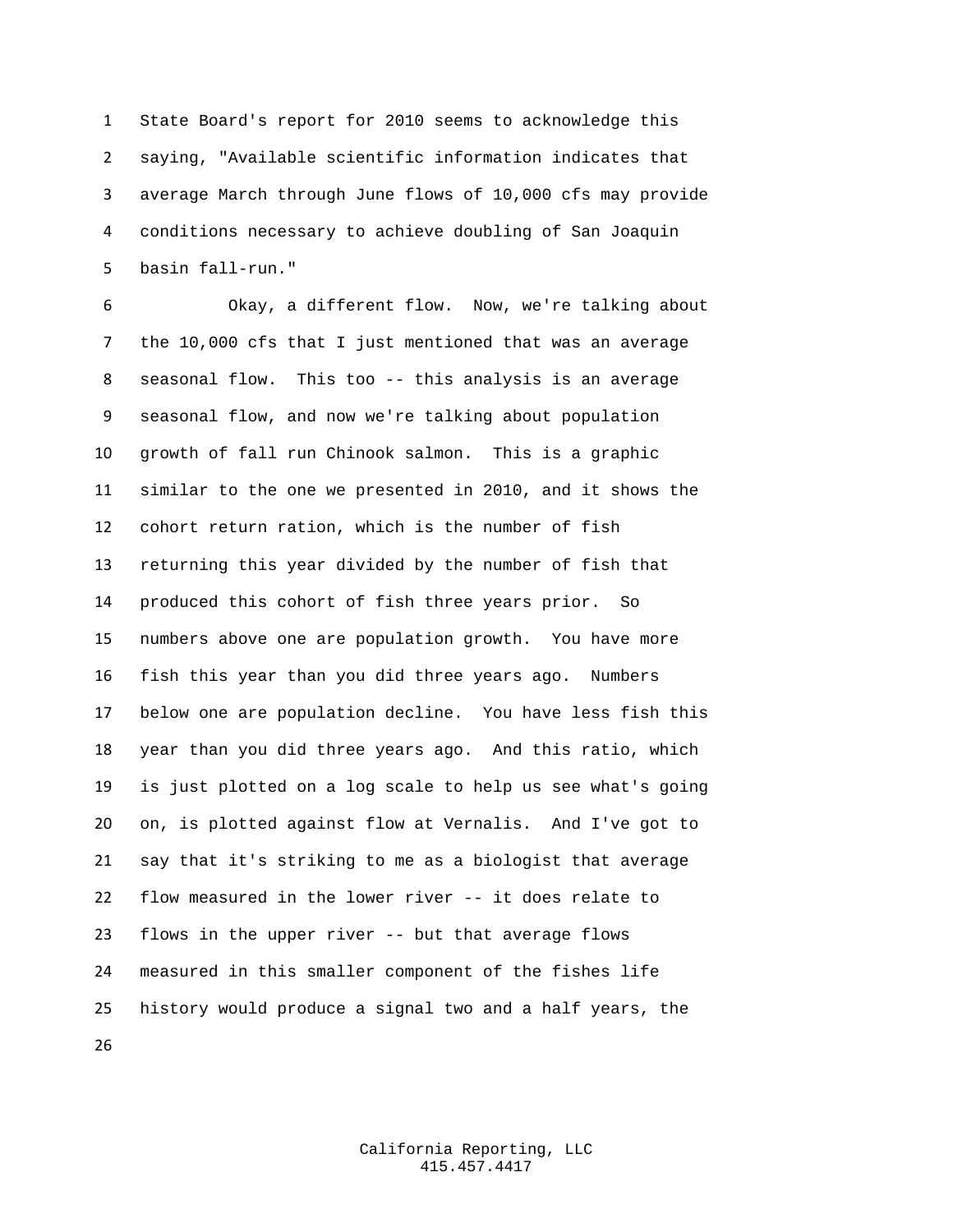years later, in adults returning is kind of remarkable. And the strength of this relationship is also remarkable.

 What we see is that in years with less than 5,000 cfs flows, you get -- the result of that is 13 years of population growth. So some population growth does occur below 5,000 cfs average flows, but a lot more years are negative, 22 years are in decline. The really striking thing though is that when flows are above 5,000 cfs average, to the right of this vertical line, you only see three years of decline. This is over 54 years. And you see 16 years of population increase. So what this says to me, biologically speaking, is that flows below 5,000 cfs these fish are not doing as well. And either the ocean saves you, or the ocean, you know, is the coup de grace on a population of fish that's not doing that well. So you get some years of increase, probably related to ocean conditions, and you get some years of decrease that are also related to what is going on in the ocean and can these fish survive when they get there. But when you have flow of above 5,000 cfs on average March through June, it almost don't matter what the conditions are throughout the rest of their life cycle. The 16:3 is your ratio of years of growth to years of decline. That's pretty amazing to see that kind of relationship.

 Okay other daily flows, and I am just identifying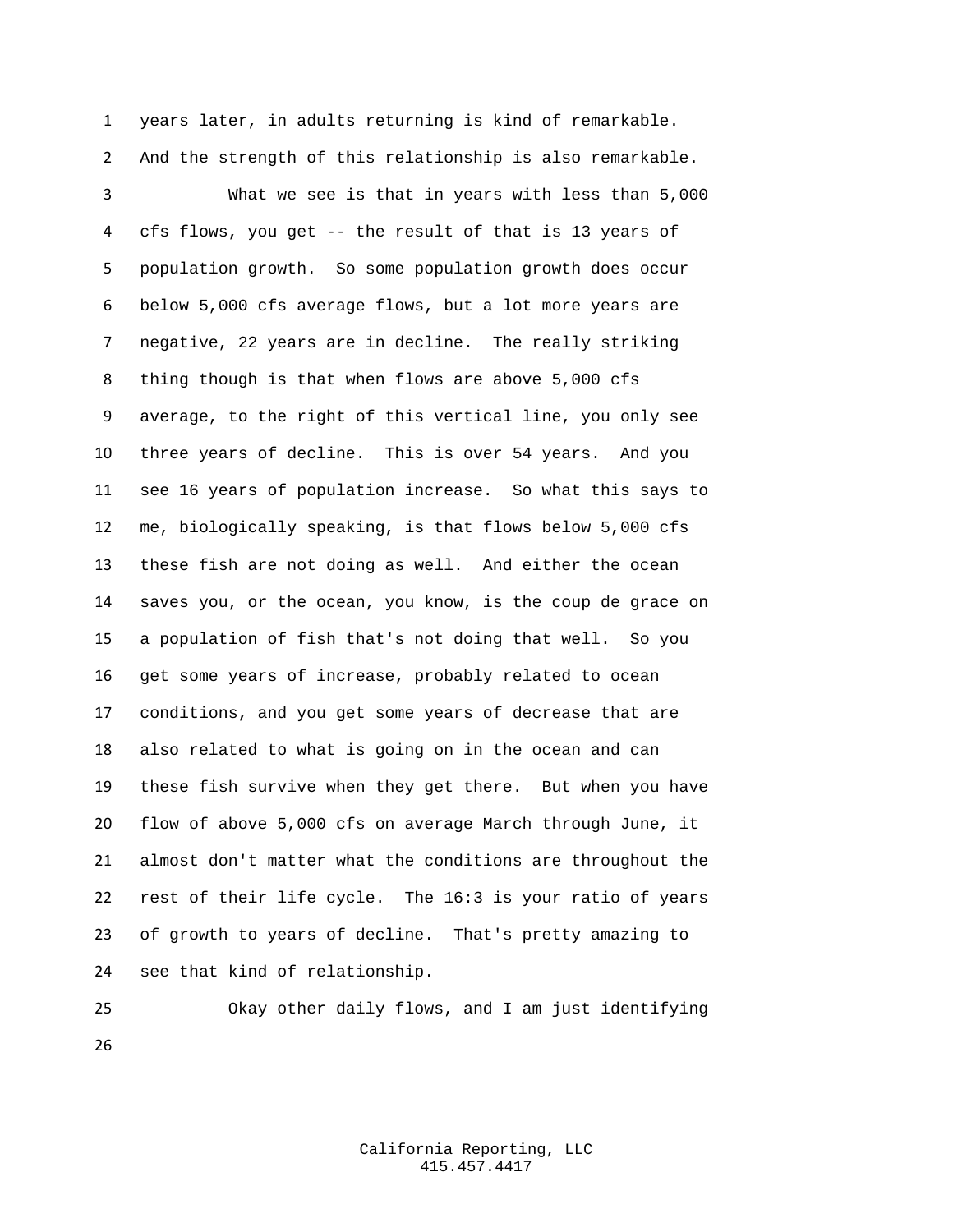the flows and we'll go back and say what the different proposals do to those flows in a minute. Other flows that are important on a daily basis are those that allow the San Joaquin River to serve as a migratory corridor for fish -- we're talking abut sturgeon, salmon, steelhead splittail, et cetera -- and have water quality barrier to migration that occur in this year of San Joaquin upstream of Stockton and in that area. One of the flows that -- flow relationships that that's related to this migratory barrier is the relationship between temperature. Daily water temperature here on the Y-axis, and daily

 stream flow measured here on the X-axis. And this is analysis done by John Cain. And this shows that is not until late May that you get flows over 5,000 cfs on a daily basis that you have temperatures, indicated by this horizontal line, that are conducive to the salmon survival. So when flows are low on a daily basis, these fish are going to experience temperatures that stress them out. And when flows are above 5,000 cfs on a daily basis, they are more likely to experience temperatures that they can handle and they can thrive in.

 Another daily -- the final flow level that I want to talk about is a daily flow of 2,000 cfs at Vernalis. Here I am showing you daily minimum dissolved oxygen in the Stockton Deepwater Ship Channel, which is downstream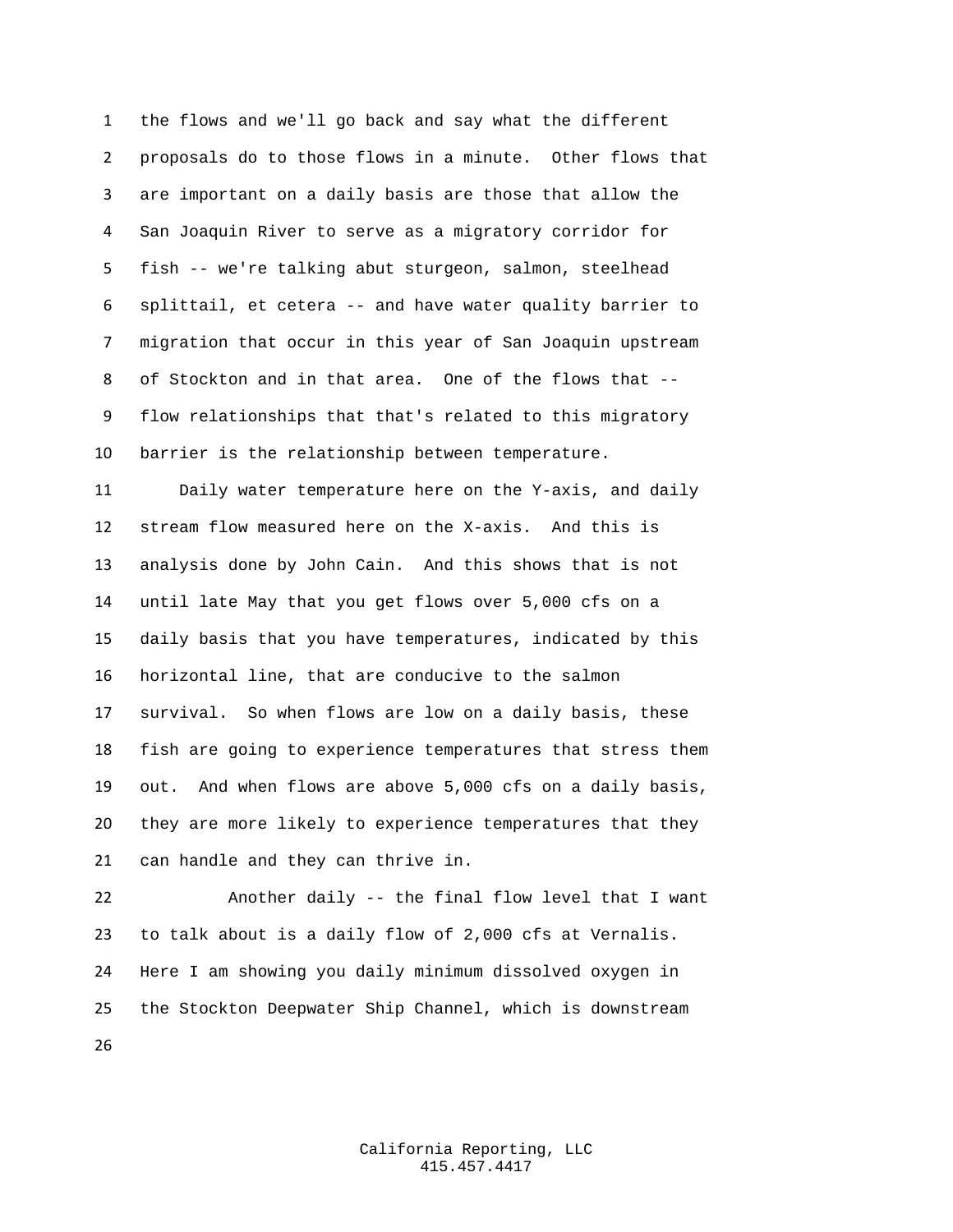from Vernalis, and flows also in Stockton Deepwater Ship Channel. And this is data after the 2006, which is after the Stockton did it's retrofit of its wastewater treatment plant. And the Y-axis is showing dissolved oxygen content in the water. The X-axis is the flow on a daily basis, the daily average. And the red line is the Clean Water Act threshold during most of the year for dissolved oxygen in this waterway. And I've dawn a vertical line at 1,000 cfs because you can see most of the violations that occur, occur at flows lower than 1,000 cfs.

 Similarly, this is now at the fall. There are September through October dissolved oxygen data. The standard is different in the fall. It's higher, 6 milligrams per liter. And again, you see most, though not all, of the violations in dissolved oxygen standards occur at flows less than 1,000 cfs at the Stockton Deepwater Ship Channel, which is downstream of Vernalis.

 This slide then shows the relationship between flows at Vernalis and flows at Garwood Bridge, which is the station nearest the Stockton Deepwater Ship Channel. The dotted blue line is the equivalence line. If flows were are equal, all the dots would fall on that dashed blue line. But the aqua points below that blue line are the actually flow relationships, and this dotted black line shows my estimate of the relationship between the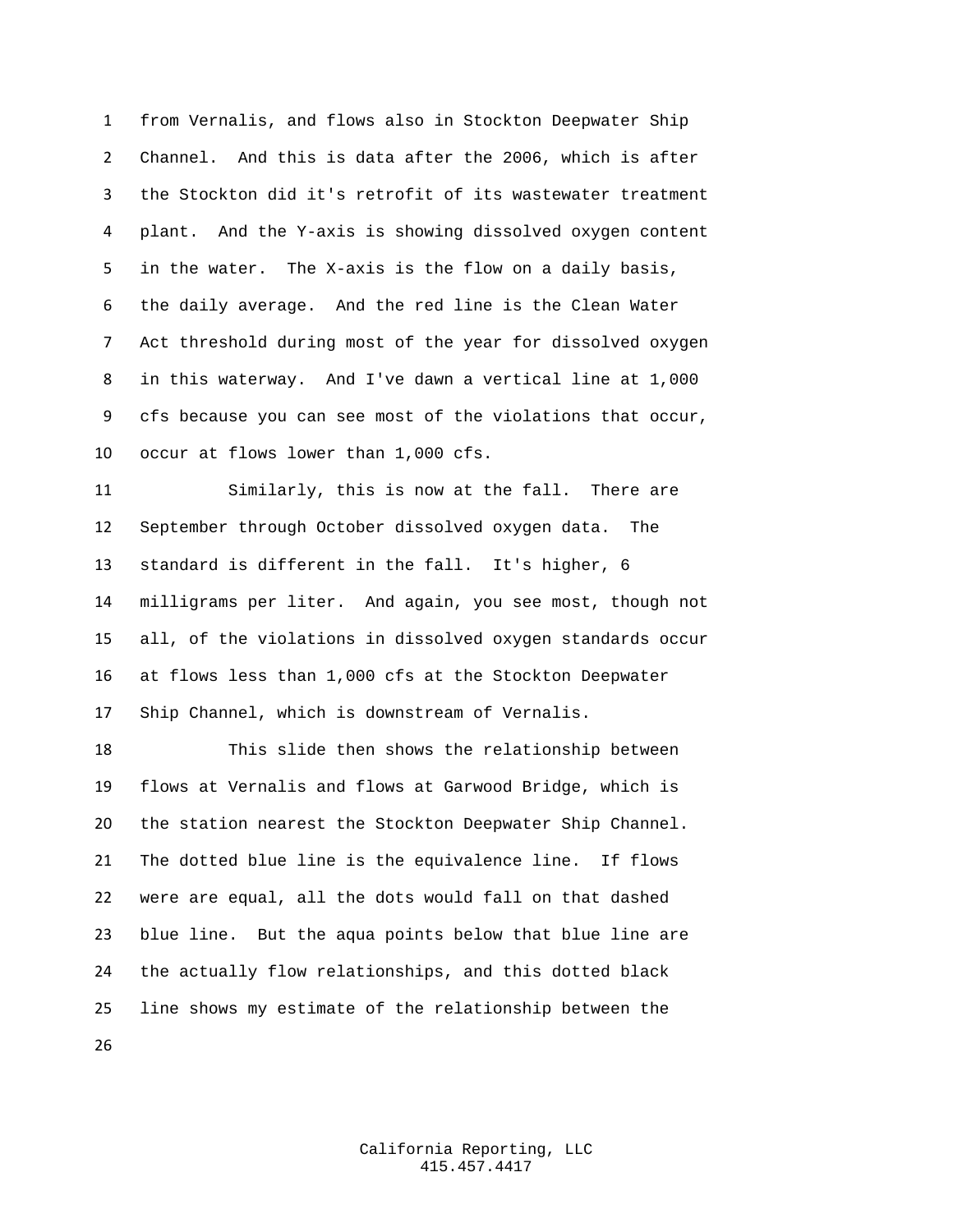two. And basically flows at Vernalis are more or less twice as what flows in the ship channel are. And that's because the Old and Middle River corridor distributes water out of the main channels between those two points. So, anyway, this is to show why we're talking about 2,000 cfs as a Vernalis standard to effect a 1,000 cfs flow recommendation in the ship channel.

 The hydrograph data we recommended previously, DFW and the Bay Institute, present fully engineered hydrographs. The water flows at a certain level, and the next day it drops 10,000 cfs. And those were based on our analysis of these critical flows and the flows we thought would be necessary to produce benefits to the public trust. The Board in it's 2010 report, generated this notion of a percentage of unimpaired flow on a 14-day moving average to recreate the natural shape of the hydrograph. And we support that notion of a proportional hydrograph because it recreates the shape of the hydrograph in this year, and that shape of the hydrograph would then mimic natural cues and processes including those for which we don't have much data. But, you know, the river flowed in a certain way in the past, and the operating assumption is that pattern of flows in time is most beneficial to the fish that evolved in that system. The percentage of unimpaired flow on a moving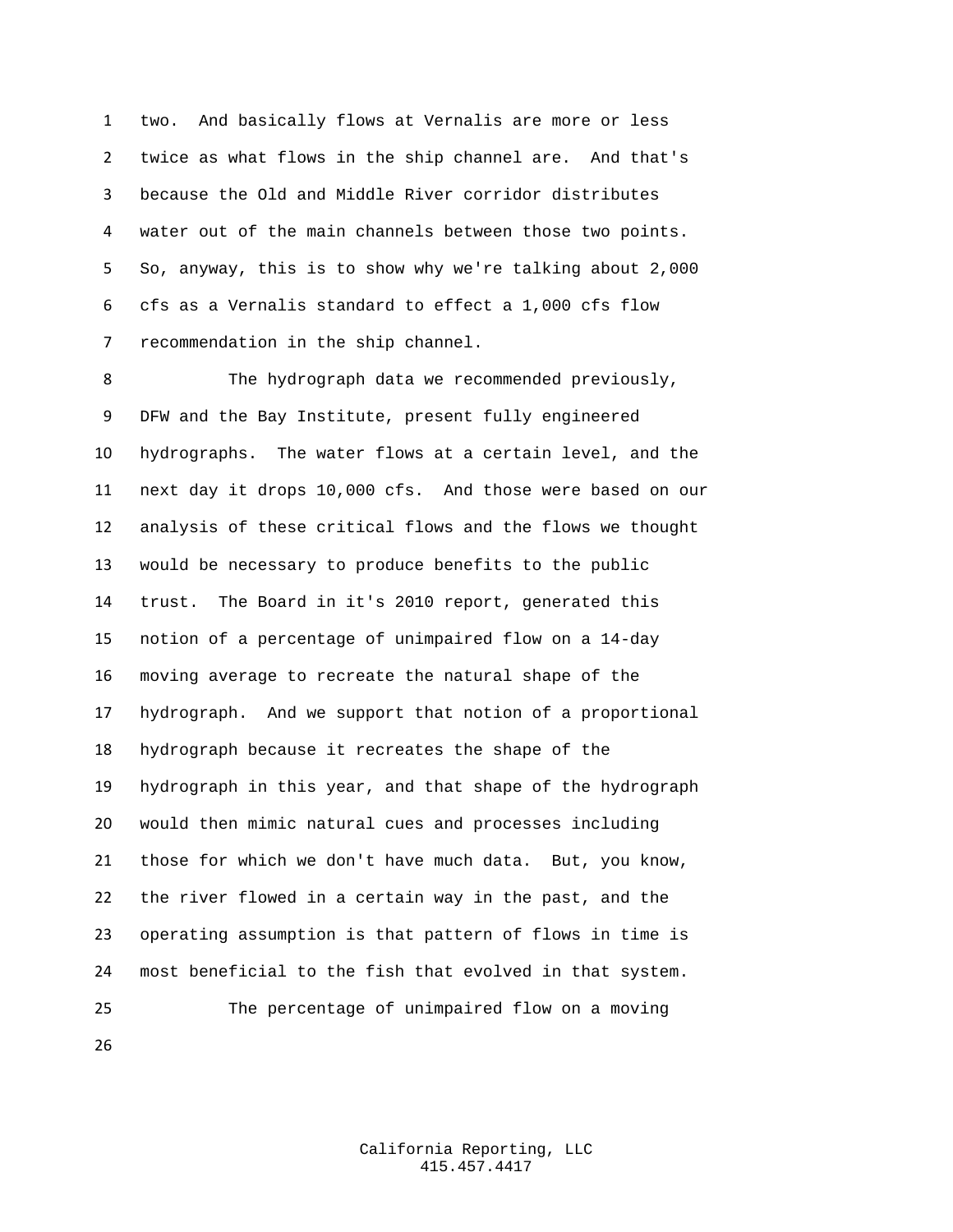average is also simple to understand and plan around. It distributes the risk more evenly between the environment and humans. If it rains, then there will be water for people and fish. And if it doesn't rain, everybody shares that risk together. It does not require advanced forecasting which is a major advance. You don't have to know how much water is going to -- you know, we're in the end of March here, and we're tying to figure out what water year it is based on what's going to happen in April and May. A 14-day running average is all about what happened in the past 14 days, so it requires no forecasting. And that we think is an advantage.

 And we're not religious about the 14-day running average. Fish And Wildlife proposed perhaps a shorter window. That might be supportable. That's something we should look at as we begin to implement. We don't think it's important that you be able to shape the hydrograph within narrow confines to achieve target flows, like floodplain inundation for instance, without worrying whether that would have happened on a 14-day average. There's some room to be flexibility to achieve the flow targets you want.

 Again these example of the hydrograph that we presented in 2010. Our recommendations are in red. This is for a critical year with dates on the X-axis and flows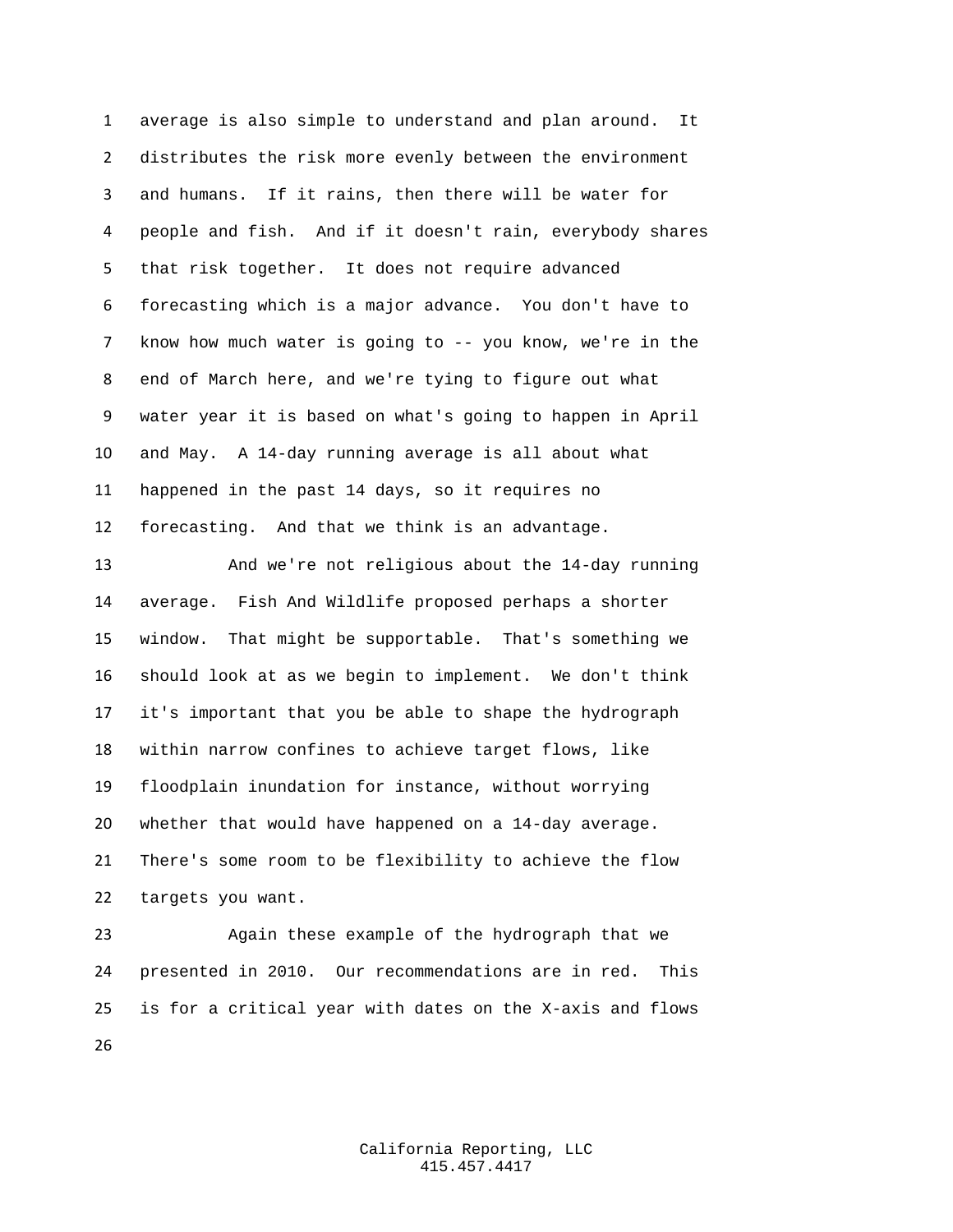at the Vernalis on the Y-axis. And the blue, for comparison, is what Department of Fish and Wildlife recommended. You look these graphs, you're going to say oh, there's differences between them. Mostly these are pretty much the same recommendations. They have slightly different flows for shorter times; we have flows for longer time. But we're working independently towards the same goal of producing minimum flows necessary, for instance for Chinook salmon, and came up with fairly similar numbers. But the point I want to make here is that these are engineered hydrographs. At this day, flows are at 2,000; the next day they are 5,000 thousand. That flow lasts exactly that level for a certain number of days and then drops.

 This is another example of our below normal recommendations versus DFW's below normal flow recommendations. That structured, engineered hydrograph is very different from what you would get with a 14-day moving average, and this is an estimate of what flows would be in two below normal years: 2003 being the driest of the below normal years in our system, and 1975 being the wettest of the below normal years. And this is what the hydrograph would look like if you were at a percentage of unimpaired on a 14-day moving average. So we support the 14-day moving average concept and wanted to then see,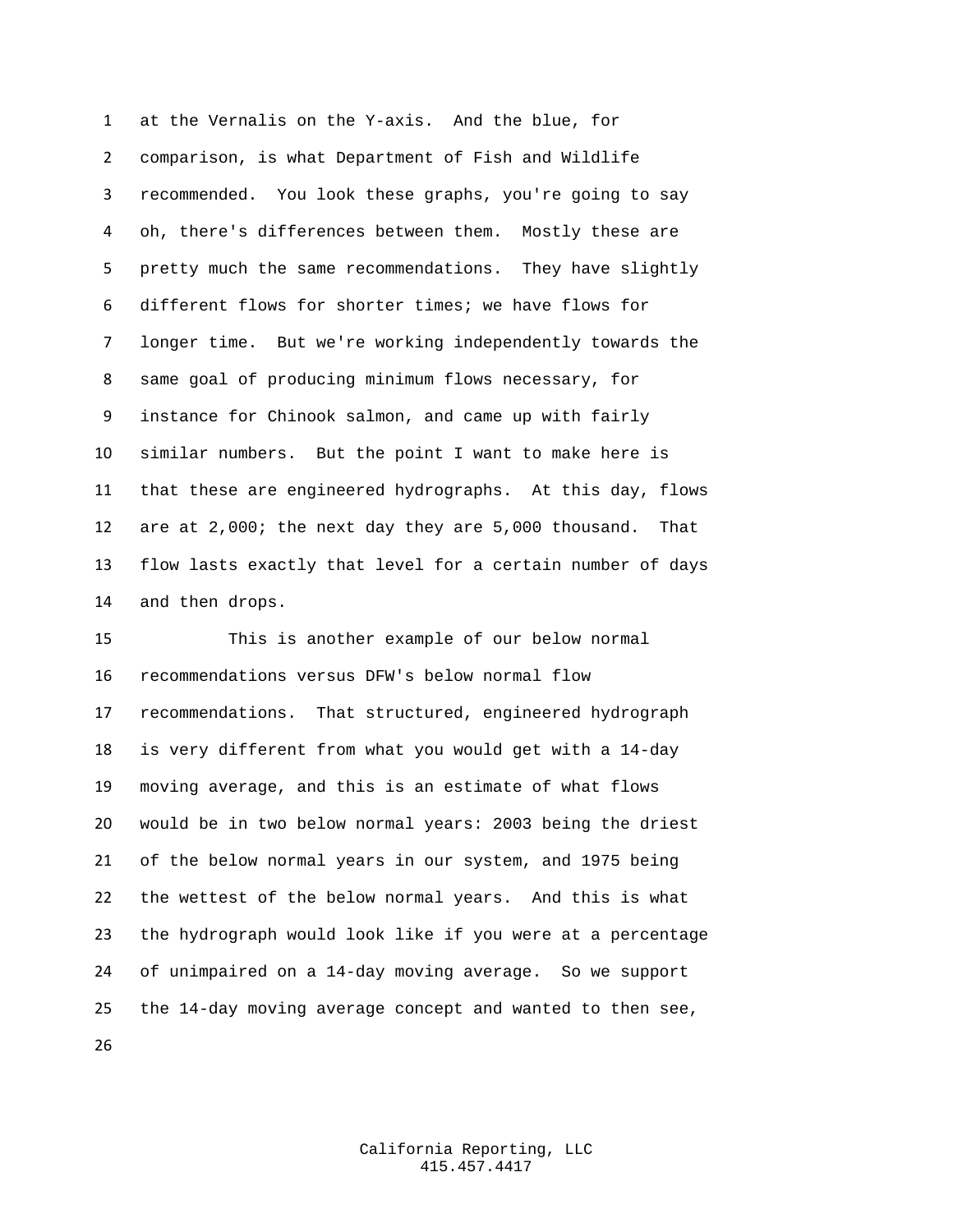under a 14-day moving average, or a different moving average, with given percentages of unimpaired, how often would you achieve the flow benefits that we were trying to achieve our engineered hydrograph. And that's what I am going to show you in a minute.

 I want to take a short amount of time to talk about how I don't think -- I think the SED was confusing in its presentation of what its preferred alternative was. Because it discusses a percentage unimpaired on a 14-day moving average, but then in it's analysis of alternatives -- this is the presentation that was given -- and this shows February through June flows as a block of the water. And the discussion around this says you can take that block of water and allocate it however you like to achieve benefits. But that's not the same as a 14-day moving average.

 And it leads to some misleading result. Here we have plotted -- you saw this plot yesterday. DFW's recommendation is this red plotted line. Again, an engineered hydrograph that changes with year types, certain amount of flows required for each year type versus the model amount of flow from each of the SED's three alternatives: 20 percent, 40 percent, 60 percent, and then this is hundred percent here for reference. And this is misleading, I think, in that it implies -- at least it's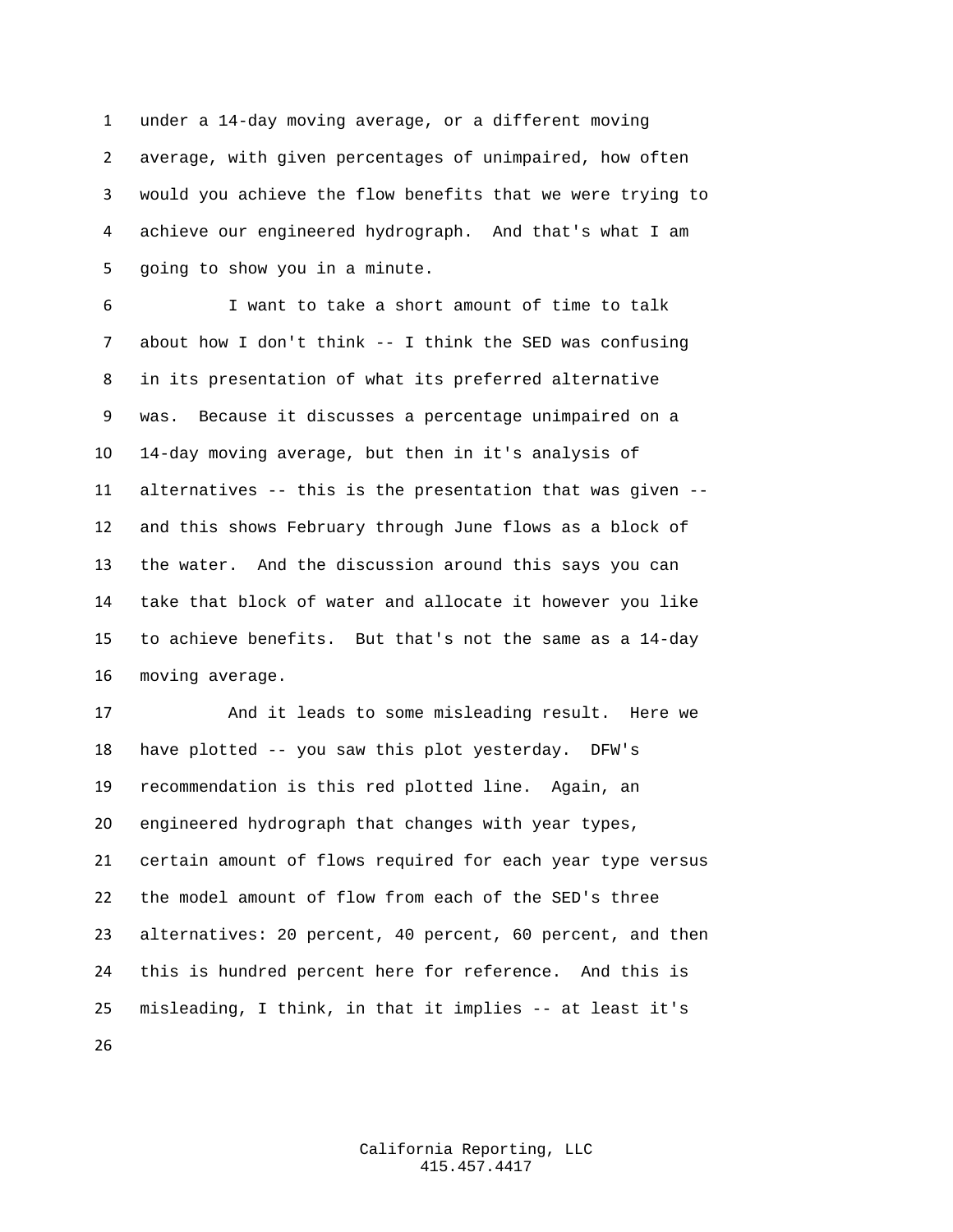implied to some folks -- that between 20 and 40 percent, between the pink and the blue line, that's where this red line is for DFW. And somewhere between 20 and 40 percent, you have enough water to meet DFW's flow recommendations. And actually I don't think that's what this graph shows, if you understand how it's put together. I think it shows the opposite of that.

 The reason is we don't have precise control over flows. The reservoirs release flows. They do their very best, but flows are coming in from different areas, sometimes a little more water shortage or a little less or it rains. And what this graph shows is that -- this red line is the exact amount of water necessary to meet flow recommendation by DFW. If on a given day you delivered less water, then you wouldn't be meeting DFW's recommendations. But if on a given day there was more water released for whatever reason, then this red line increases because the total volume of water increases. So unless you're omnipotent and can control the amount of water exactly and always meet the targets daily, it's going to require more water than is demonstrated on this red line.

 The other thing is this forecasting problem in that operators don't have -- they are not omniscient. We don't know what's coming down the road. So we're at the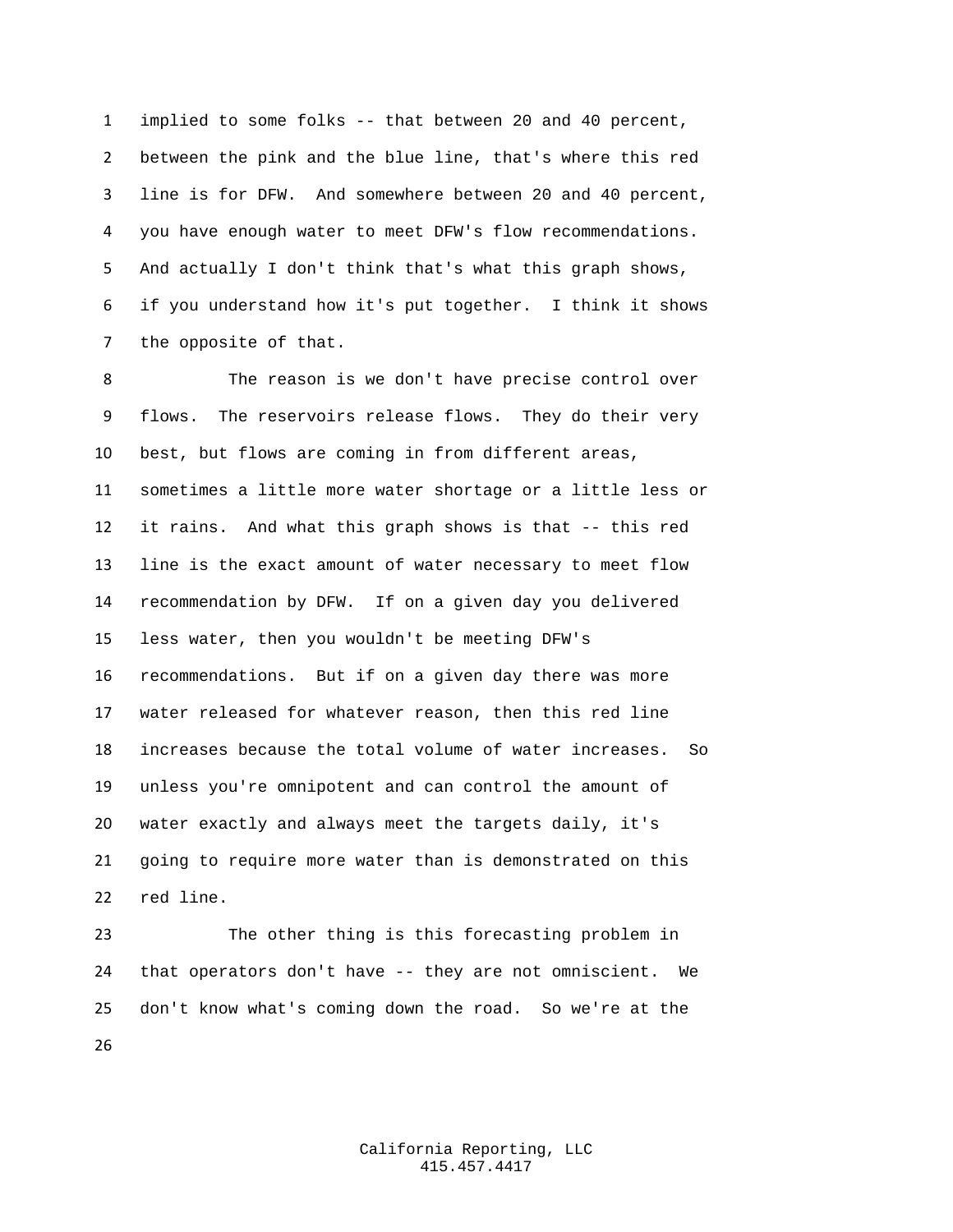end of March, and it seem like its dry, so we ought to release water more like the below normal recommendations. If it gets wet in May, that's nice. It would have changed our release patterns, but it's too late to actually to do anything about it because we already pretended it was below normal. On the flip side, if it were a wetter year and we behaved like it was a wet year but then things got dry and we didn't have that water, then no doubt we wouldn't continue to release water as if it was a wet year. We would pull back. So the environment would always get shorted in that scenario because of our inability to forecast, which is a problem we have haven't overcome yet.

 Finally I just want to note that this axis here is February through June flow as a block of water, but the DFW recommendations are for a narrower time frame, April to May. So what this says to me is that the amount of flow that DFW needs in April and May can be provided for between February and June. So it's a little bit comparing 

 apples to oranges here. The upshot is that I believe for those reasons, A, B, C and a few others, that the SED's evaluation demonstrates that flows needed to meet DFW alternatives depicted here, or the TDI alternatives, would be much greater than 30 percent of unimpaired flow.

 So now to our modeling of different unimpaired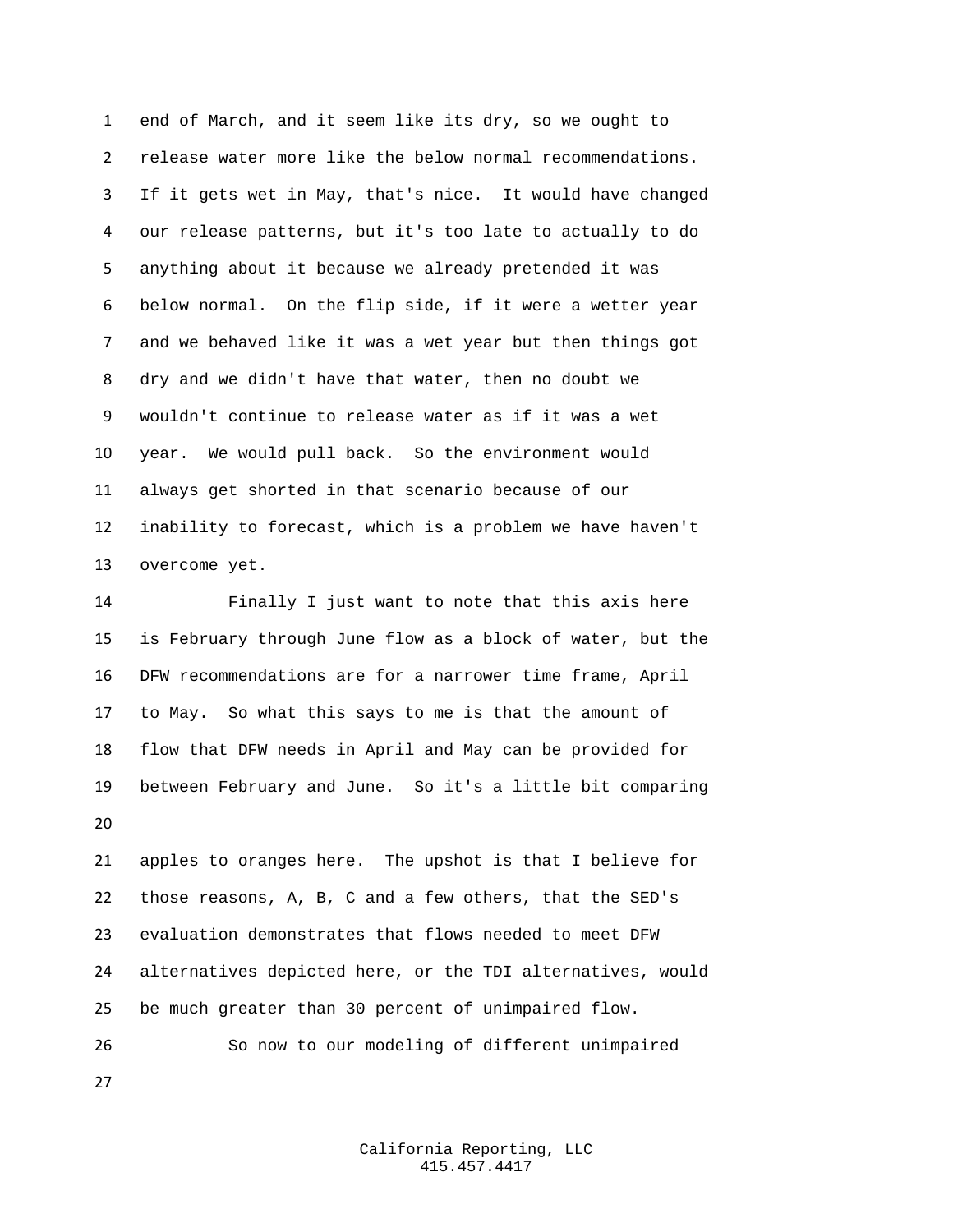flows. First I want to talk about those seasonal average flows that we talked about: 5,000 and 10,000 cfs as an average from March through June. Our model took -- we used daily flows to construct hydrographs. And the rules for that was that we applied a percentage of unimpaired only to the three tributaries and equally to the three tributaries, which is the way the Board's preferred alternative works. We also included Friant settlement flows reaching Vernalis that were just unhinging within a month because you had to make an assumption to get any of those flows or get none of those flows, and we assumed we would get some of those flows although we acknowledge that's not a requirement of the settlement and that may not happen.

 And so the results I am going to show you are a rosy image of what might happen. We also included 100 percentage of miscellaneous and valley floor flows again because you have to make an assumption about what is going to happen there. We did not include caps on the tributary flows as indicated in the SED because frankly I don't understand how we can cap flows at the tributaries at the median of their unimpaired flow. I am just recommending that not be part of the preferred alternative because it doesn't make sense waterwise or biologically. And we used 1962 to 2011 for our project.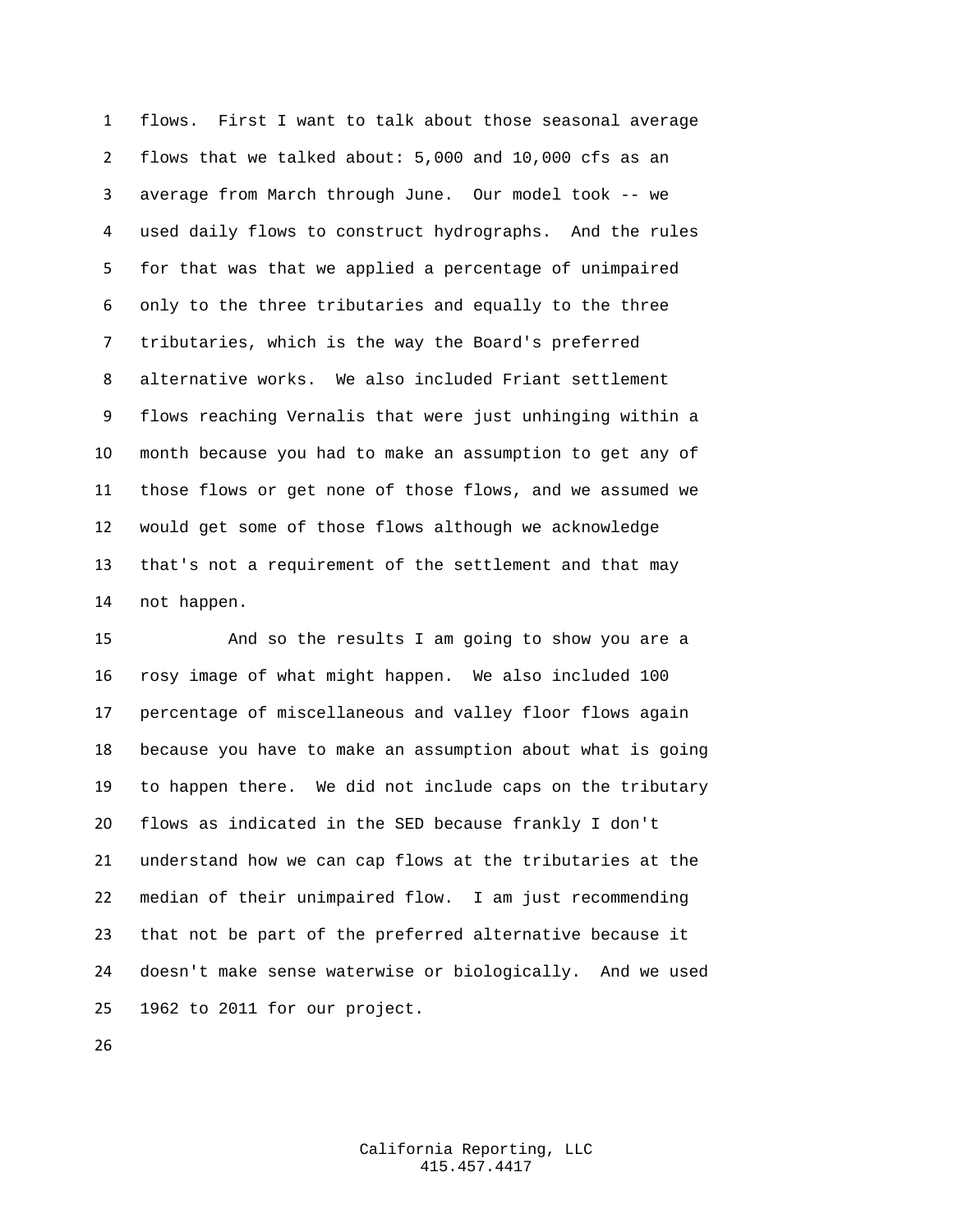So here I have a variety of unimpaired flow levels, and I am looking at how often they exceed. The exceedance is plotted on the X-axis, and average flow March through June at Vernalis. So the red line is your 35 percent unimpaired line, and the black line for reference is 100 percent of unimpaired given the assumptions of your modeling which, again, they are assumption. And I've drawn for reference the 5,000 cfs average of March through June across these. Where that average line, the grey line, intersect one of these unimpaired flow lines, if you drop down, that's the frequency at which you're going to see those flow on an annual basis.

 For 5,000 cfs, this is your status quo. This is how often we currently achieve averages of 5,000 cfs past Vernalis from March through June. And the 35 percent alternative is an increase in a that frequency, but that increase modeled against the data I showed you earlier about how frequently the population grows at above 5,000 cfs and below 5,000 cfs translates into about an extra year of growth in ten, population growth in ten. Unfortunately, that's not going to be nearly enough to recover this population. It perhaps would be enough to stabilize the population, but it's no where near enough to grow or restore the population.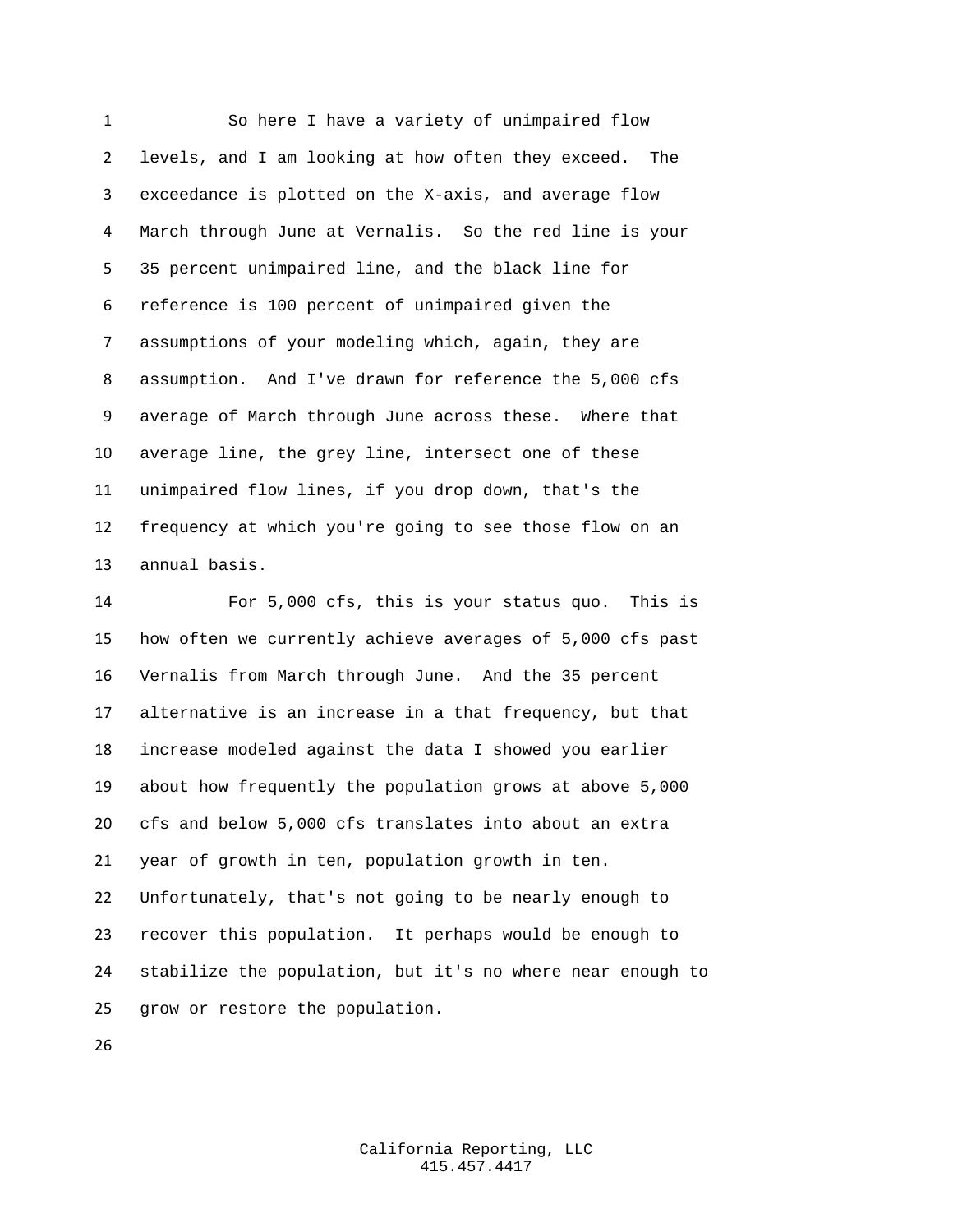In the 2010 report -- from the state board report, there was an indication there that flows -- from the limitations and caveats of that report -- that flows greater than 5,000 cfs should occur in more than 85 percent of years. Here I am setting a target of 80 percent of years, meaning all but the critically dry years there should be flows that support population growth. This level of flow which corresponds to about 55 percent of unimpaired flow -- it's over the 50 percent line and below the 60 percent line -- that would produce population growth in an additional growth in two years out of ten. And that level of population growth is what's needed to increase the population. The reason is that as you increase populations, you know, they go up a certain amount, but if you decrease them -- in the years that population are decreasing, they can address a lot or than they increase. So just achieving some balance of 50 percent years with population growth is not going to work. It's actually what we have now, and the population is declining.

 So here's that other flow level, 10,000 cfs averaged March through June, same kind of analysis. Again, the vertical dashed line is the status quo. These years occur in one of five years, an average of 10,000 cfs. Meaning when it's wet, you average 10,000 cfs, and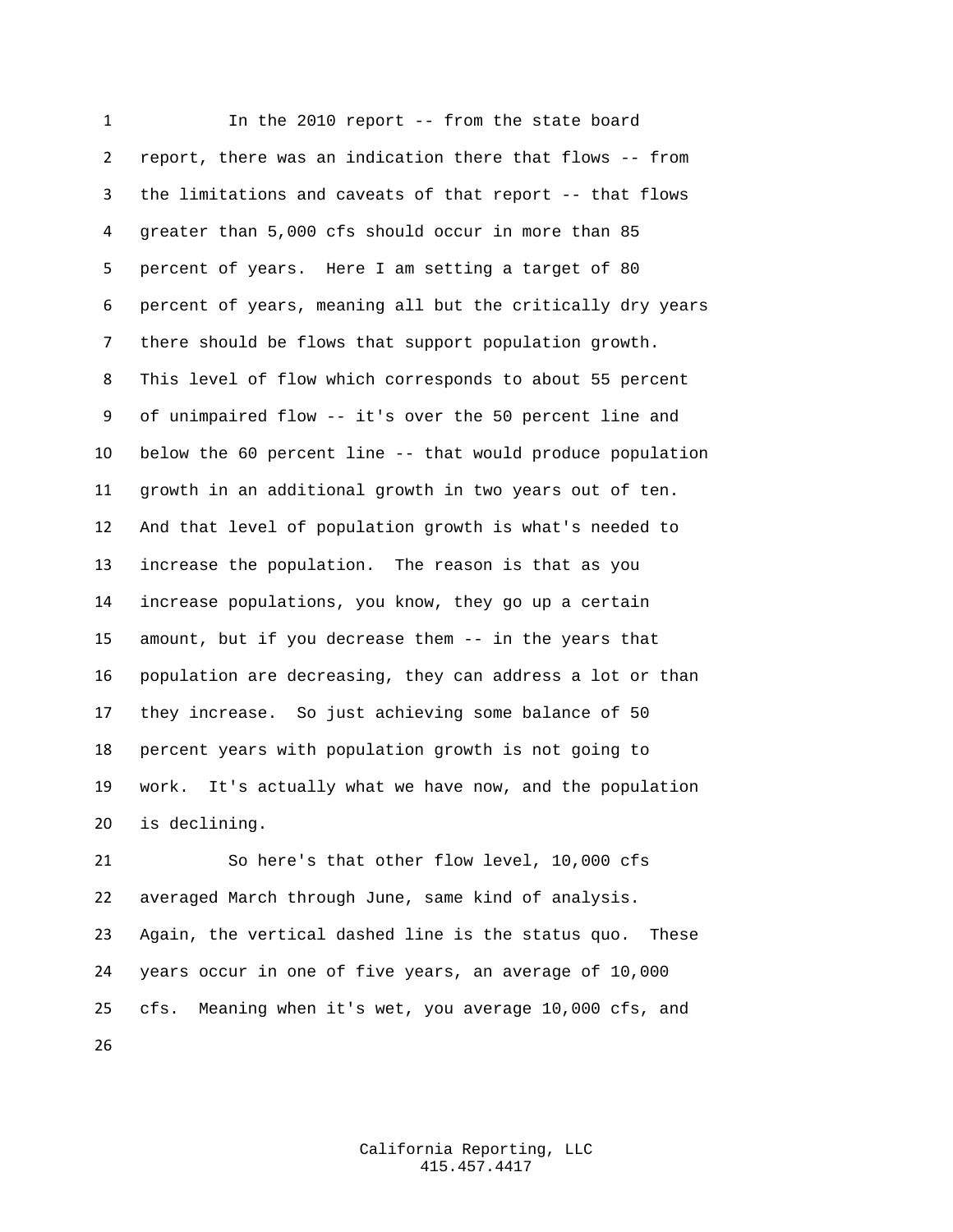that's because we can't control the flow during those wet years. A 35 percent line interpreted, you know, under the way the SED works, would represent a decline in the frequency of 10,000 cfs years. It would be about one out of every six.

 Our target for flows that support the AFR doubling goals is 50 percent of years. Because if you're able to support the AFRP targets in half of years and you're slightly below that on the other half of years, then on average you've achieved your target of doubling these populations.

 Now, I want to get to the daily attainment of flows and remind you that we've recommended a certain number of days, indicated here in a wet year on this blue line, at which certainly river flows near 15,000 would occur. And getting that out of an engineered hydrograph is different from getting it out of the propositional hydrograph. So we're trying to figure out how many days that we recommended, given flow types and given year types, do you get those flows with an unimpaired 14-day averaging, or other averaging, time hydrograph.

 A point that I want to make on this slide is to remember that in our 2010 presentation, and the Department of Fish and Wildlife's 2010 presentation, we reduced the magnitude of flows and the duration of those flows based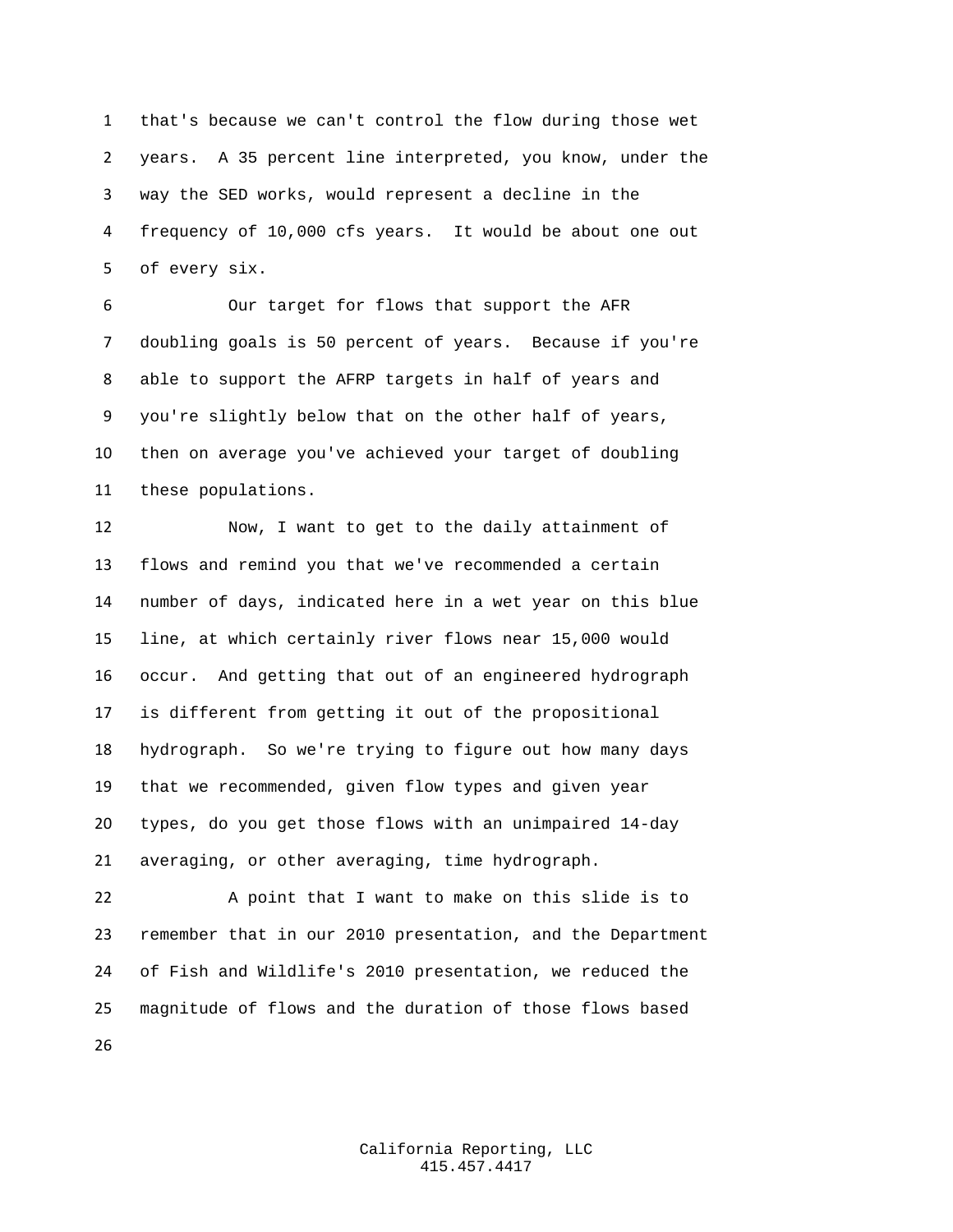on year type, so based availability of water. So in dry years, we're asking for a lot less flows than in wetter years where you can take advantage of high flows. So as look at the next slides, remember that we have already accounted for, or tried to account for, the decrease in the water availability in our previous recommendations.

 This is just an effort to have an unimpaired 14-day average hydrograph. Our assumptions here are the same as for the seasonal flow analysis. We assume that daily flows for those days and these assumptions we do that daily ramifications translate directly to Vernalis flows. There's no accretion or loss between release point and Vernalis. Again, these are unimpaired flows.

 Daily attainment of a key flow level was reflected as the number of days that the 14-day running average exceeded that flow target. And our modeling is capable of putting in a different running average if that's what we desire. Water year types that we're presenting here are 20 percent exceedance bands, so the wet years are the wettest 20 percent of years, above normal are next wettest 20 percent of years, critically dry years are the lowest 20 percent of years. And we're using a loose interpretation of flow duration here. Meaning that we recommend flows begin on a given date, and that they then end by a given date. But the unimpaired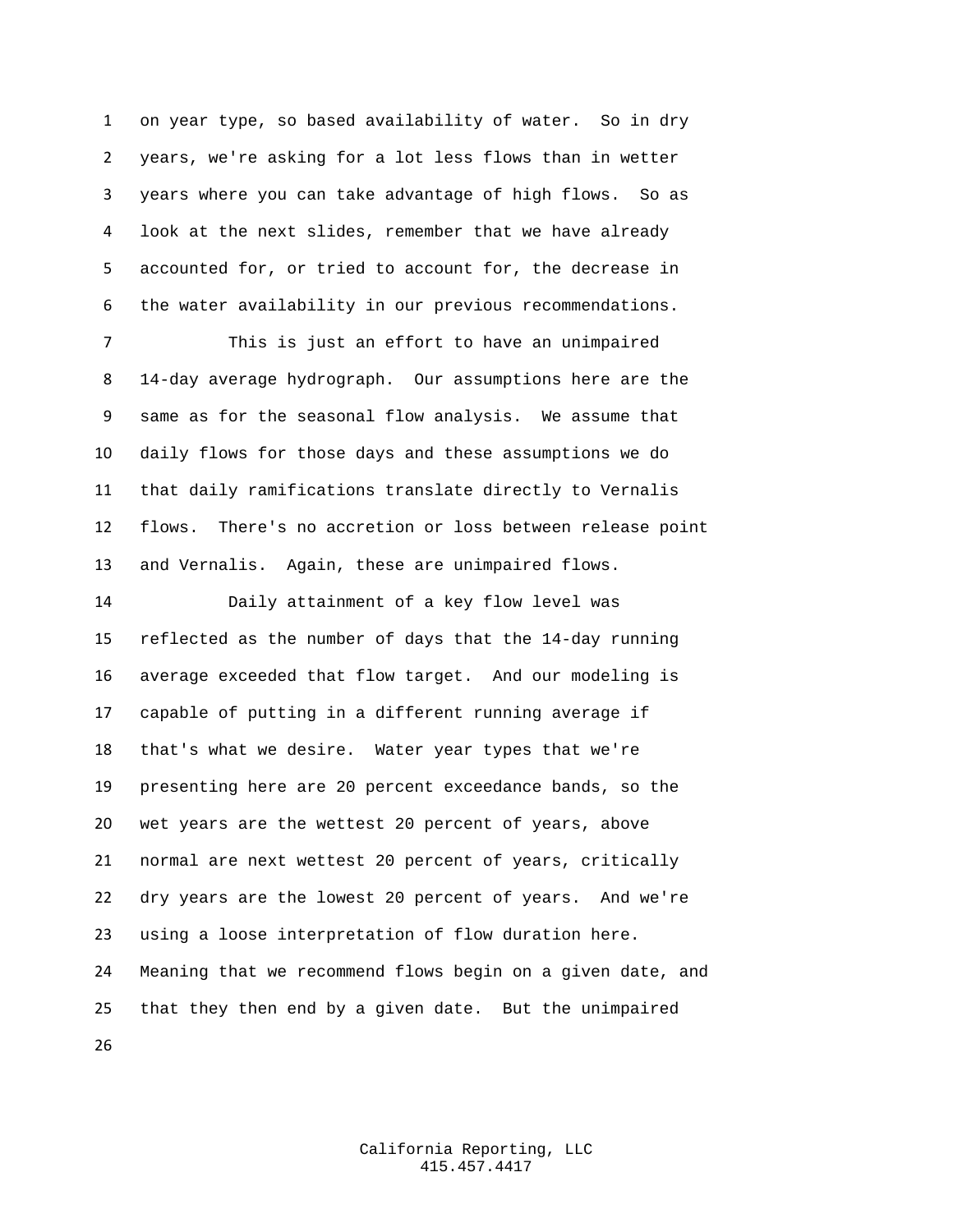hydrograph doesn't necessarily behave that way, so this loose interpretation says we want to know how many days this flow is attained from the date we said it should begin all the way through June 15th. It doesn't matter it if occurs outside of our recommended period because we wanted to be a little bit more liberal. An unimpaired hydrograph has benefits that aren't captured by an engineered diagram.

 And so this graphic shows our result boiled down. This is attainment of key daily flows at a 35 percent unimpaired flow with a 14-day running average. This reflects in the median year of these year types -- the above normal, below normal, dry, and critically dry -- in the median year, how many days of the recommended duration did you get as a percentage of what you recommended. So basically blue is good. You achieved most of the days you recommended. And black is bad. You achieved almost none or none of the days that you recommended of that key daily flow. And at 35 percent, you don't achieve that much.

 At 45 percent, things begin to improve. So now this dry year at 5,000 cfs flow on a daily basis, instead of achieving it 20 to 50 percent of the time, you're achieving it 50 to 80 percent. And you begin to achieve 10,000 cfs daily flows in below normal years. So you're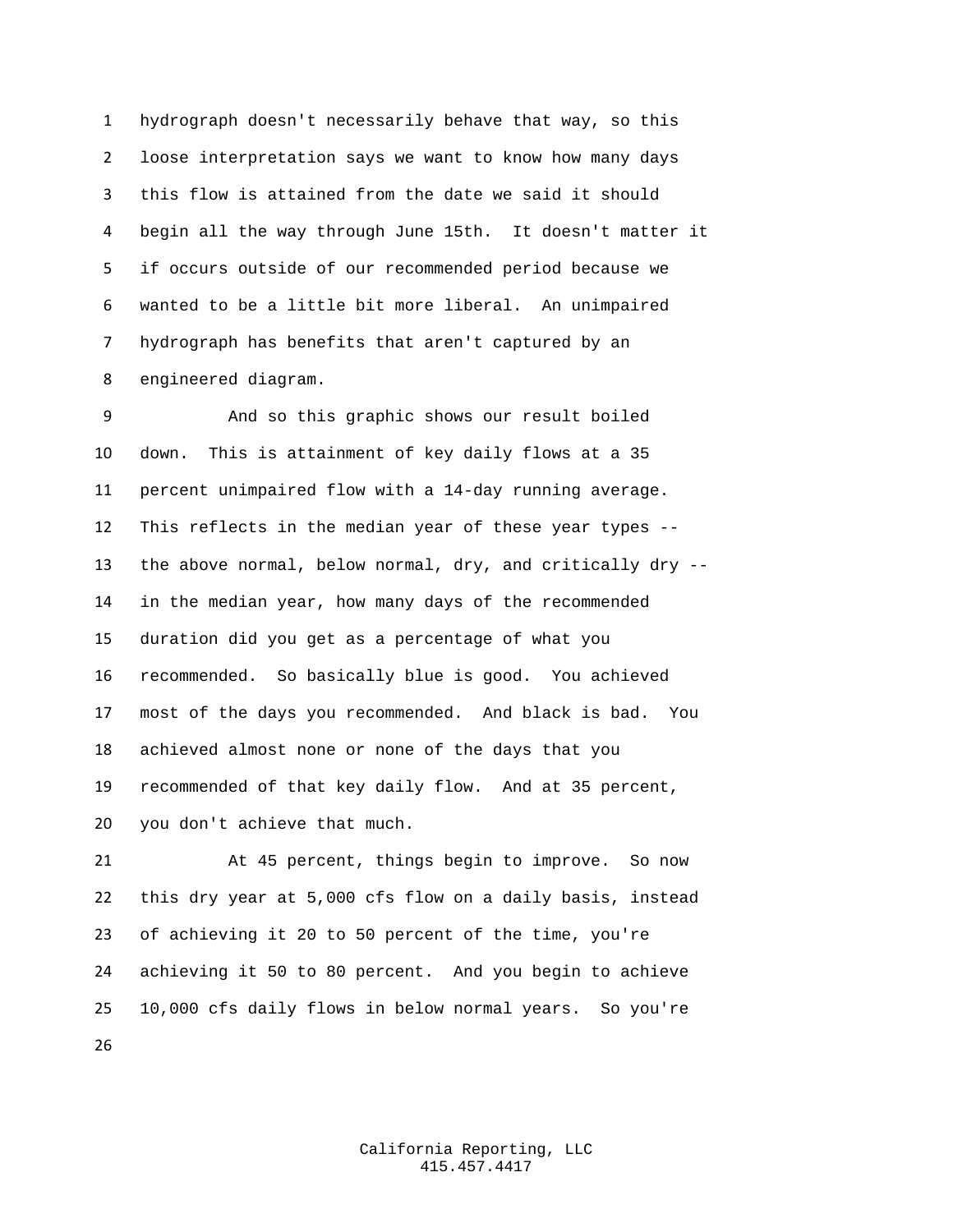making progress. But as to your question the other day, Board Member Spivy-Weber, 45 percent is not going to cut it, doesn't work.

 Here's 50 percent. You're now achieving the recommendations for 5,000 cfs in dry, below normal, and above normal years. You're achieving daily flows of 10,000 cfs in the below normal and above normal years. I haven't put wet years here because any percentage of unimpaired is below what you're going to actually achieve in wet years because most of a wet year is flood releases and runoff from the valley floor. So you achieve a lot of benefits in those years, but not due to anything based on state board rule making. It's based on the way nature allocates water.

 And finally in a 60 percent scenario, you're still not achieving all of our daily recommendations for critical flows, but your achieving a lot more than you did under 35 percent. You're beginning to open up that migration barrier at that we talked about that's related to temperature on 20 to 50 percent of days, and you even begin to get some floodplain inundation as a result of the percentage of unimpaired approach.

 And then this is my final slide where are I am summarizing the benefits that we see from various flow approaches. These are in terms of their biological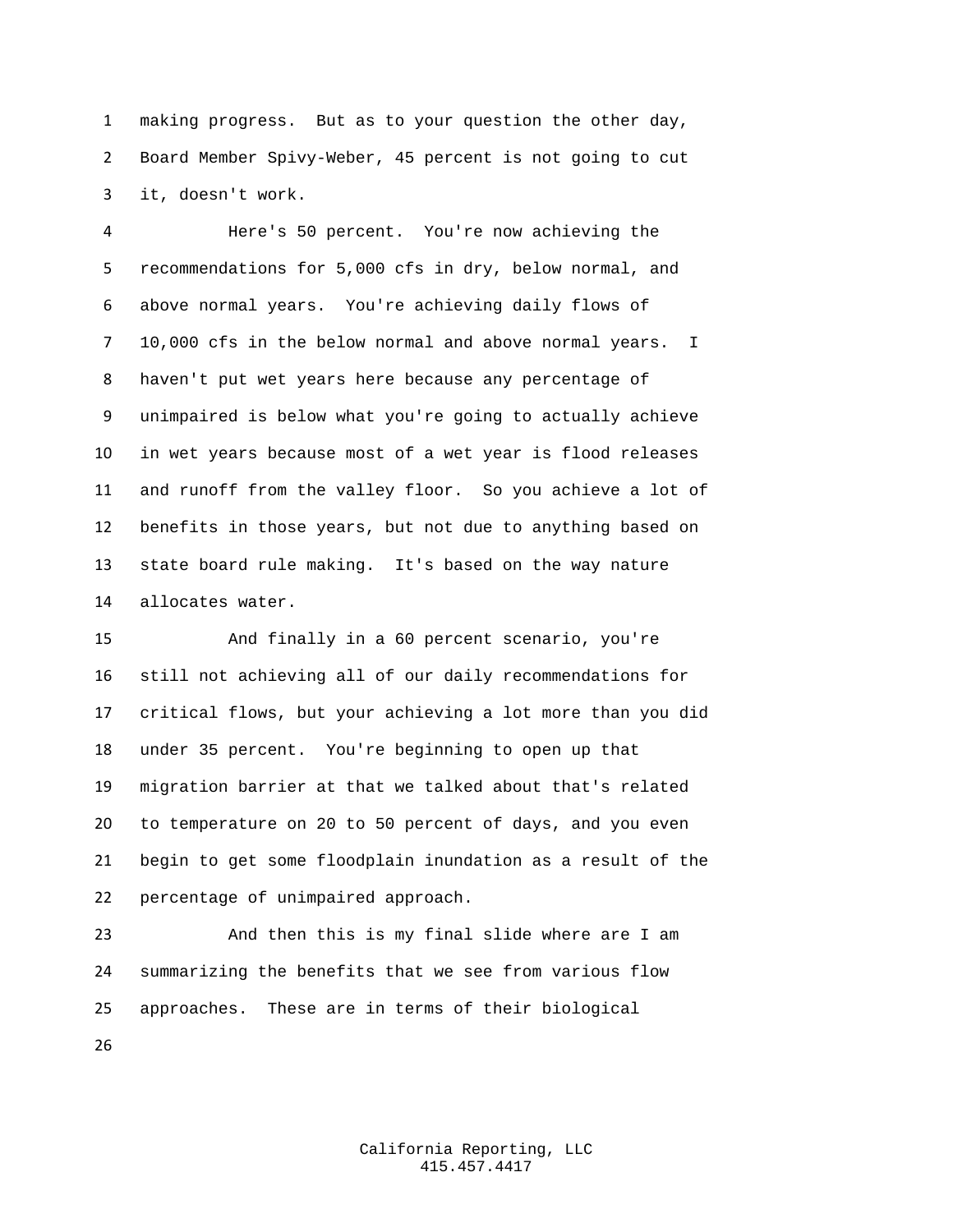purpose. So eliminating the dissolved oxygen barrier with the 2,000 cfs flow at Vernalis is something that can be achieved in most year types or all year types, depending on the percentage of unimpaired. It's not that hard to achieve this. And so they are recommending just be a minimum flow level to meet a Clean Water Act requirement 

 of 5 point -- whatever it is, 5 milligrams per liter of dissolved oxygen and 6 milligrams per liter dissolved oxygen so that fish can migrate through this area.

 Population growth rates. These are again the average. At 5,000 cfs flows, you achieve it much more frequently under a 50 percent of scenario 20 percent of years. An additional one out of five years more under a 50 percent scenario or 60 percent scenario, then you do under 35 percent. You eliminate the daily temperature barrier much better at 60 percent than you do at 35 percent. Again, this is showing that 60 percent of years are going to have very few days when fish can migrate through the river, fall run Chinook salmon based on the temperature barrier. And to achieve the AFRP production targets we achieve them in wet years and achieve in above normal years with 60 percent of unpaired flow. We're challenged to reach those levels under 50 percent, which is why I recommend the unimpaired flow level be set at above 50 percent and include 60 percent as part of it's

> California Reporting, LLC 415.457.4417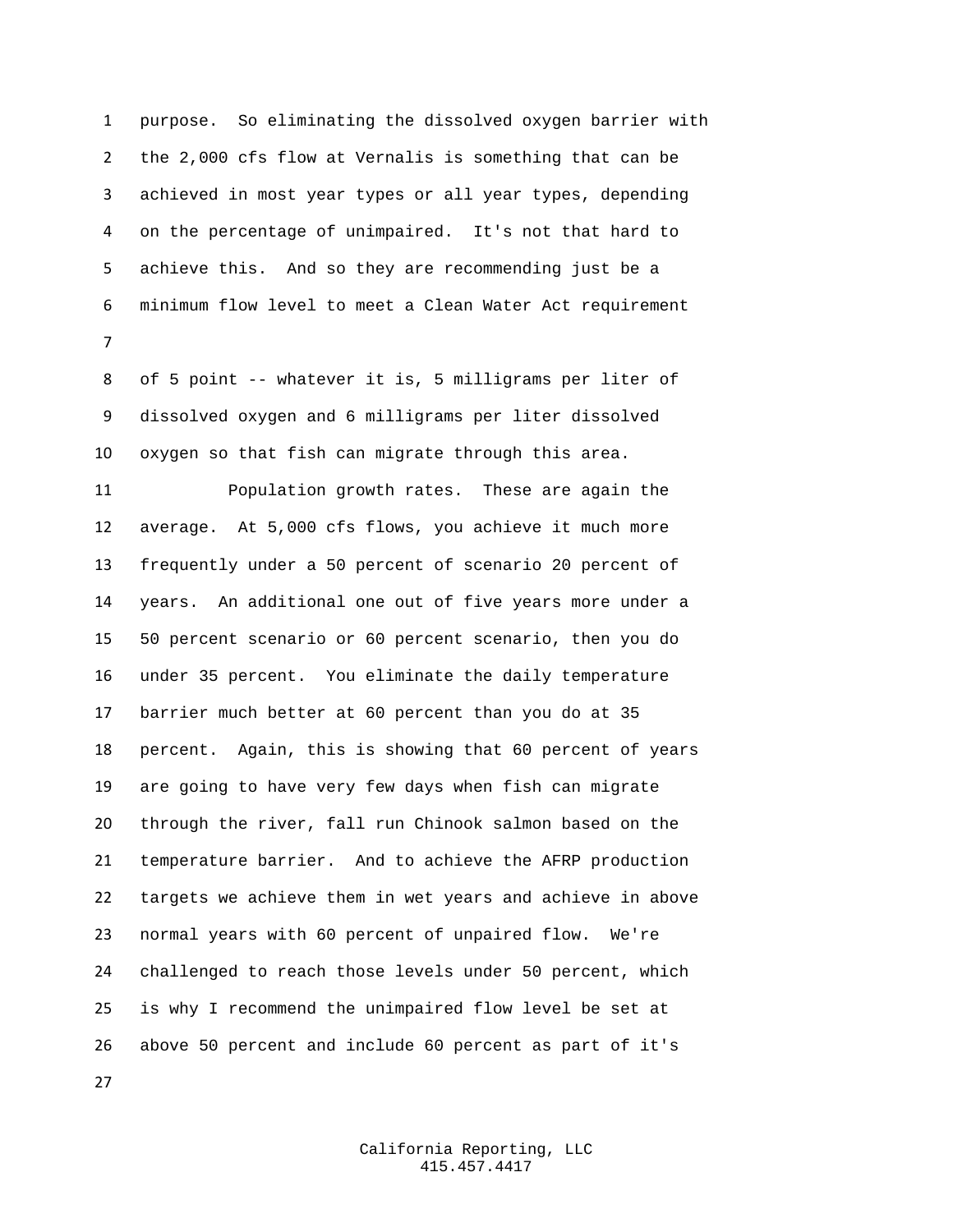adopted range. Again, wet years are not depicted here not because they don't matter but because the rules don't really control what happens in wet years.

 So to conclude, there's strong evidence for flows thresholds that will meet the restoration salmon and other fisheries. The draft SED preferred alternative will not provide the flows necessary to achieve AFRP population targets and other ecosystem improvements that we've identified as necessary. They may not halt long-term ecosystem system decline.

 Our preliminary analysis indicates that flows greater than 50 percent of unimpaired during February through June and minimum flow of 2,000 cfs at Vernalis year round are necessary to restore trust fisheries of the San Joaquin River and Bay-Delta. What I haven't mentioned here and gone into but I do want to put in the record is that the fall pulse flow, that's currently part of the SED as part of the earlier regulations, would need to be improved as well. There's not a sufficient amount of water to attract fall run Chinook salmon back to the San Joaquin basin. So those are our recommendation and analysis. Thank you.

 MR. CAIN: Hello, Members of the Board. My name is John Cain. I am the conservation director with American Rivers for our Central Valley and Bay-Delta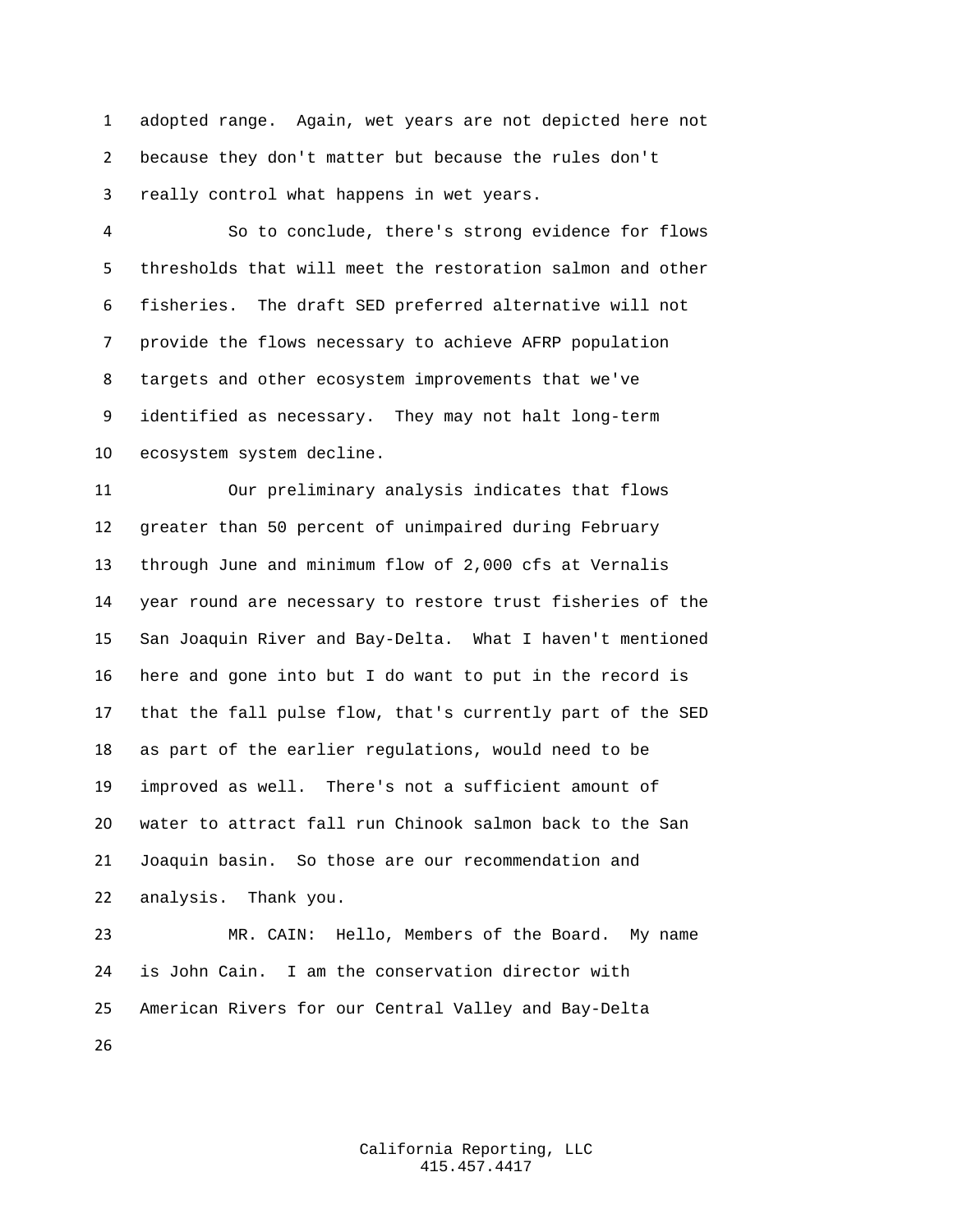program. Thank you for sitting through these hearings. Yesterday was a very interesting day. There were a lot of strong emotions, and it just made me reflect on the kind of job you have to do and how you actually get through this.

 I was impressed by Hal Candee's comments, particularly his advice to focus on the law and sciences and do the best you can. Because if you don't, you'll be having to redo it probably. I think it's doable, and I hope my presentation will help provide a framework for how to think about making decisions to balance the public trusts and beneficial uses as well as just the overall public interest, and I also hope to provide some observations and incites. Let me see if I can operate your projector here.

 So what I'm suggesting is a four-step process for the public trust balancing, and the first step is really to figure out -- based on best available science, determine how much water the fish and public trust resources really need. And this is an easier questions in the San Joaquin River, i think, than it is in the Delta as a whole. It's not quite as complicated. The second step is to determine the real water supply and economic impacts and benefits, economic benefits, of meeting the true needs of the fish. The third step is if the water supply and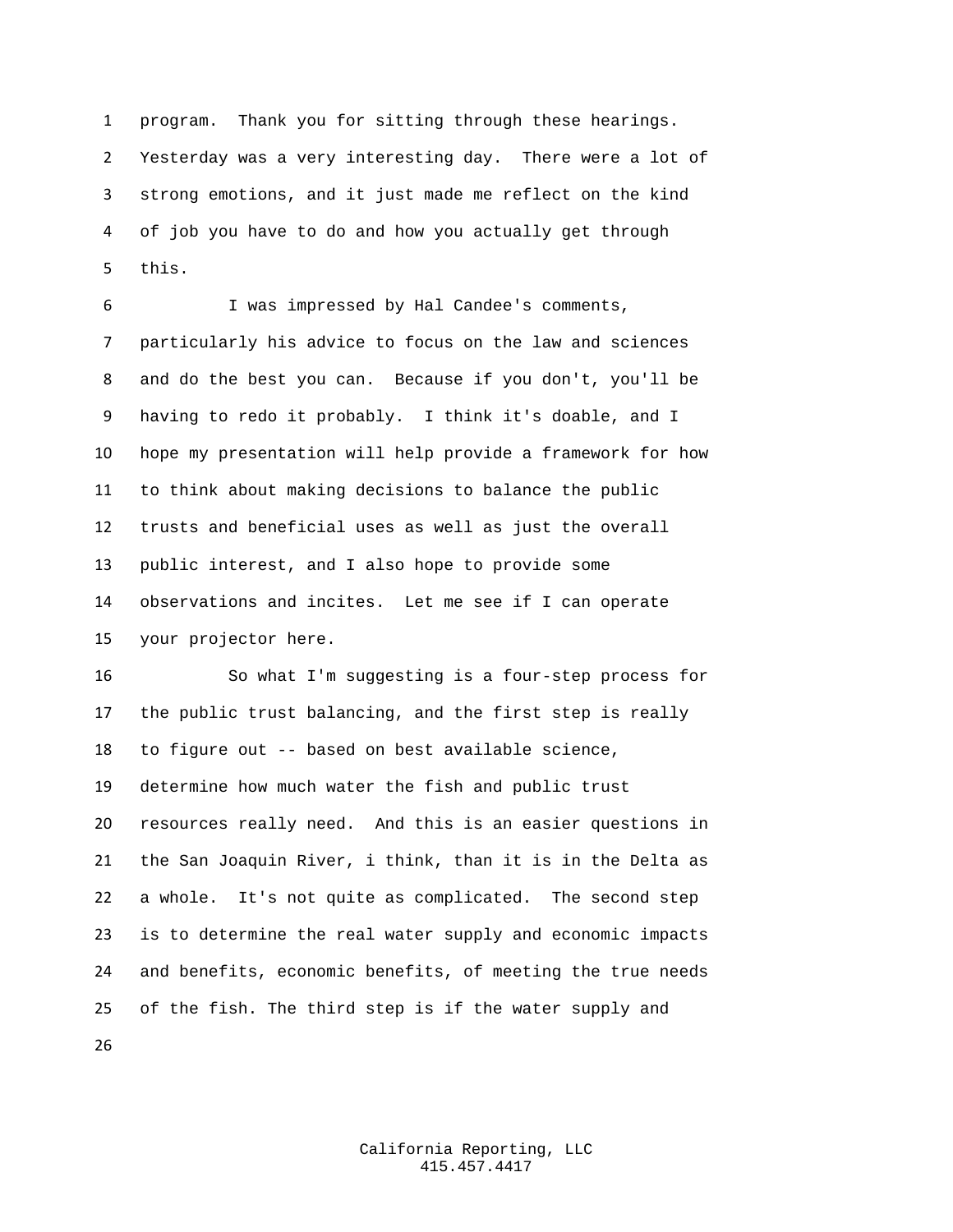economic impact are excessive, what measures could the Board or other parties take to mitigate the economic impacts. And lastly, if you can't mitigate the impact to an acceptable level -- the economic impact -- how might non-flow actions that the Board can require reduce the water supply cost on a time frame that will prevent further decline of the public trust resources.

 My presentation is organized under these four steps, and I just wanted to make it clear that the advance two the American River, NRDC, and others have submitted science-based flow estimates to this question of how much water fish need in 2009. And from my reading in the SED, it does not demonstrate these previous flow recommendations are not necessary. We've heard and seen some compelling presentations of fish -- striped bass eating salmon. It's hard not to be impressed by those. I personally need to hear an alternate explanation for the graph that John showed which shows that two years after there is a high outflow, or high flows in the river, there's a large population of fish. Can people explain to us why that relationship doesn't work. It's not good enough to say there's a lot of predators; there's loot of other problems. There's a very strong correlation there, but not only is there a correlation, John described some of these mechanisms behind the correlation: Temperature,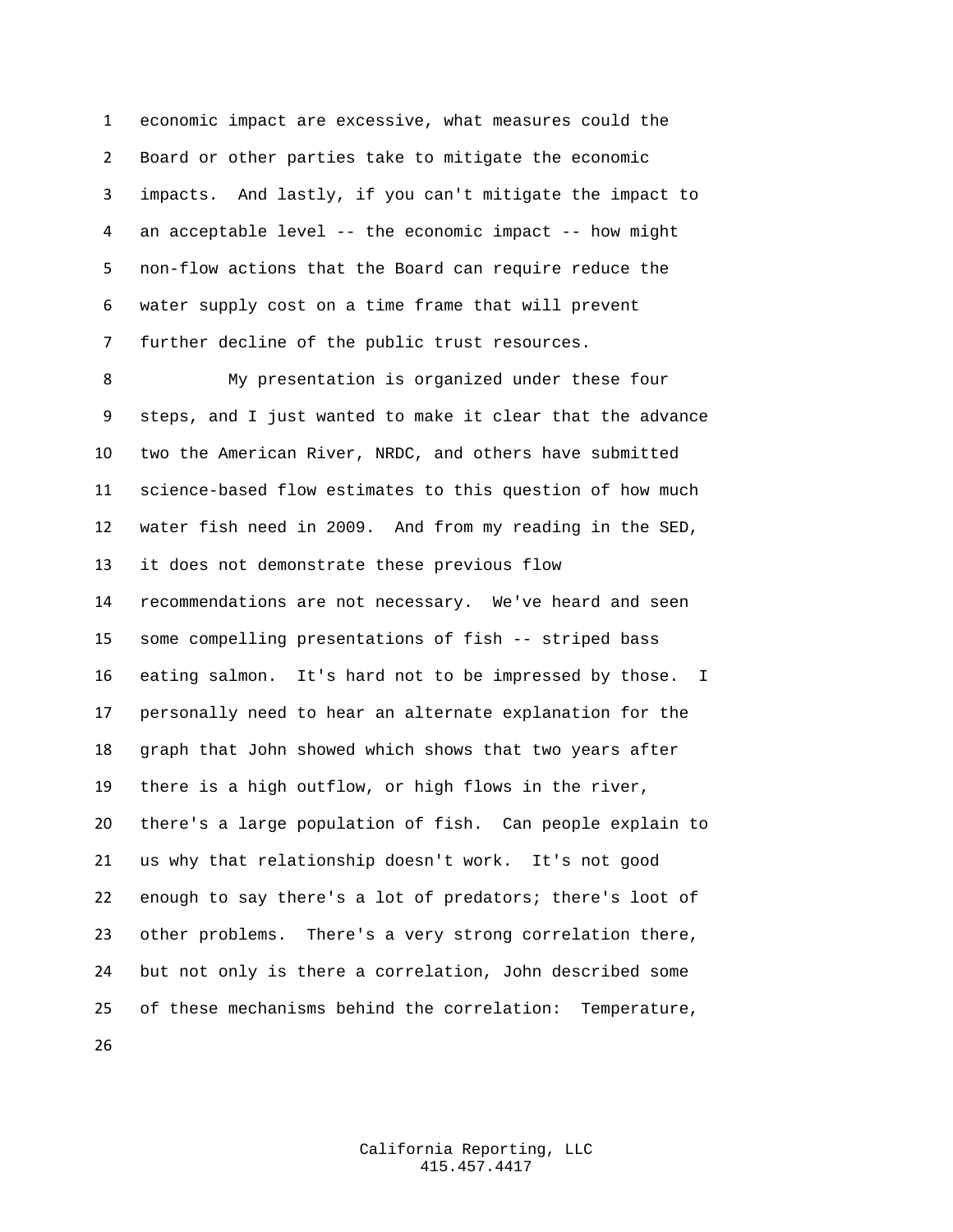floodplain inundation, dissolved oxygen. So at a minimum, the SED really needs to -- if are they going to make flow recommendations less than what we have suggested, the SED really needs to demonstrate why our flow recommendations are not necessary.

 I've spent a lot of time in the last few weeks going through the results of the model analysis that The Bay Institute put together and have come to the concussion that the 35 to 45 percent range is not sufficient to achieve the flow recommendations we've previously made. On top of that, there are these flow caps -- I'm hoping Dough Obegi will talk a little bit about this -- that limit high flow releases from the reservoirs to prevent seepage. And those flow caps are really problematic because there's a threshold we need to achieve. And if you're going to cap the releases from the reservoir, you're not going to achieve those kind of thresholds.

 So this slide here shows that 50 percent of -- I won't spend a lot of time on it, but it's the same point that John was making. We see the recommendations we previously made, and then we see a black line shows the 60 percent unimpaired flow, the lowest of the dry year class. And it doesn't quite meet our flow recommendation, and maybe in the highest of the dry year classes you'd meet it. But that's with the 60 percent unimpaired.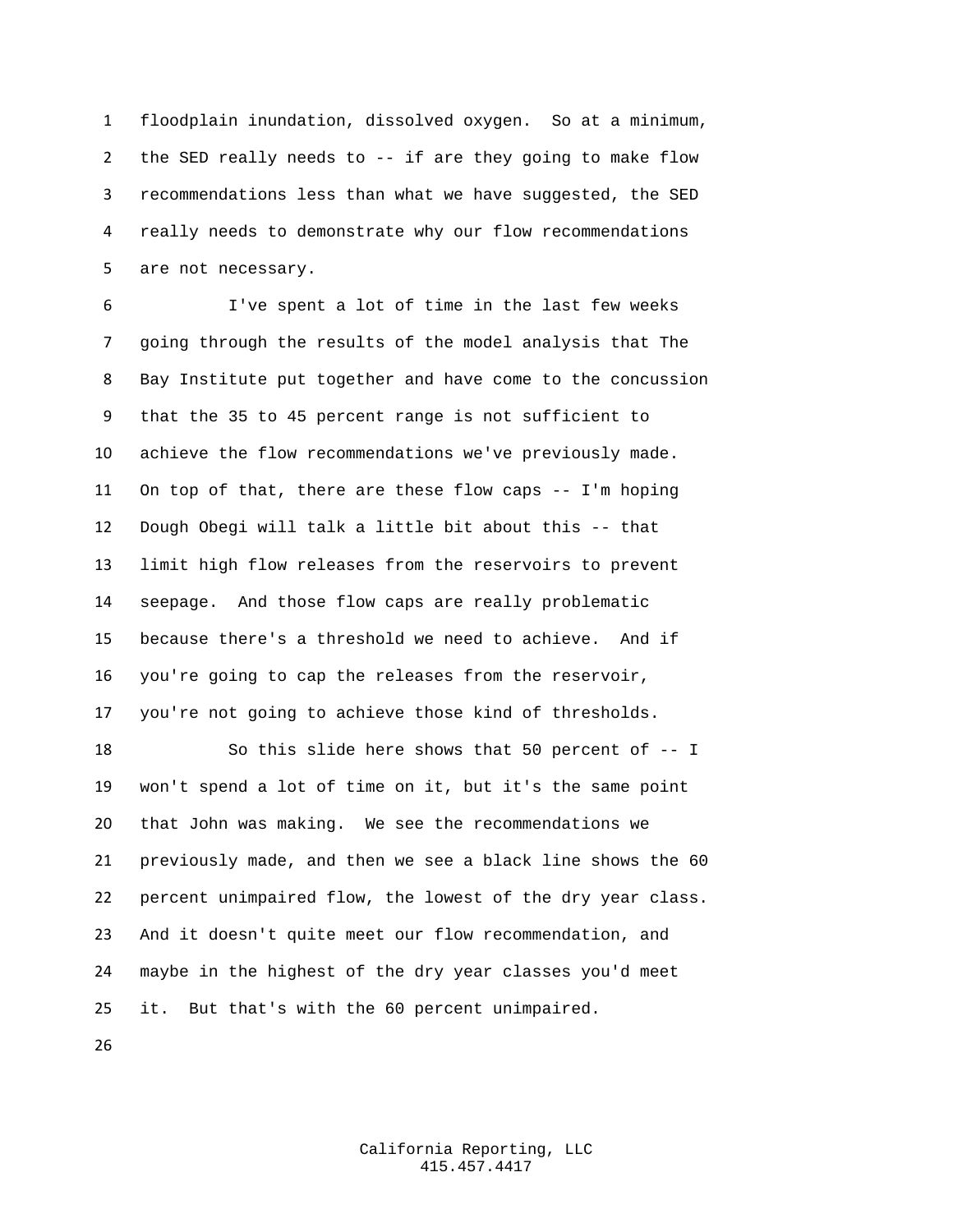So then we get into why aren't we meeting these flow requirements, and part of it has to do with the 14-day approach. And I wanted to stay by saying that the unimpaired hydrograph is generally the right approach, but not always, not in every case. There are needs to shape it. But the basic premise that we need to try to restore a more natural hydrograph absolutely is the right way for you to go. The 14-day average, however, significantly dampens important flow pulses. So some engineering and some real time operations will be necessary to achieve these threshold, but if your going to engineer the flow regime -- that is, if you're going to release from the reservoir in excess of 7 percent unimpaired, you need to have an adequate water budget to do that. And I am not convinced that 35 to 45 percent is going to be enough to do that.

 This is just shows you a median above normal year, and it compares the 14-day and the 7-day. And I was just really amazed at how much spikier the 7-day outflow is. And when the river spikes up, those are important thresholds. The water gets on the floodplain, and then it drains back off the floodplain. Or it's carrying turbidity down river, or it's carrying species down the river. And when you smooth it out and have a 14-day average, you're not going to have those important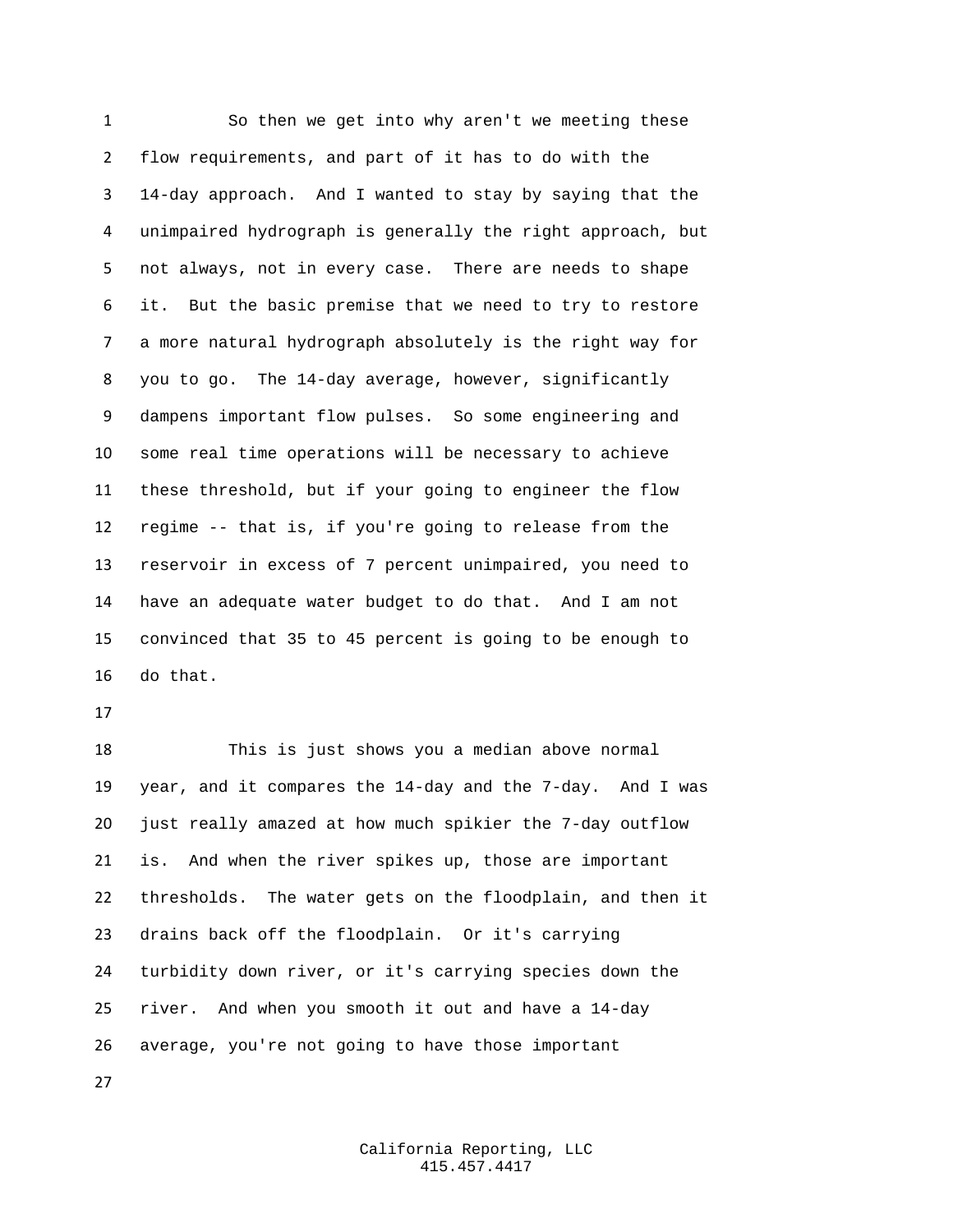thresholds

 You've probably seen this graph before, but this is put together by McBain and Trush. This one is particularly from the San Joaquin River Background Report. Lots of science and thought has gone into this idea that the natural hydrograph, that fish have tied into different aspects of natural hydrograph. What we're showing there is in gray, or the bluish gray, is the natural hydrograph for 1970. And in red is the regulated water year 1970. This is actually the San Joaquin River below Friant. You can hardly see that there's any water in the river there.

 And this is an analysis from a 2003 report that put together, and it shows on the left-hand side the hydrographs for the Merced, Tuolumne, and Stanislaus River in basically typical years. And you can see how much of the spring hydrograph has been cut off and how little of the variation there really is compared to the natural hydrograph. And on the right-hand side is changes in peak annual flow. There's been a lot of discussion -- excuse me, peak annual maximum flow. There's been a lot of discussion about senior water rights and that people have been using water on the river for a very long. Well, one thing that hasn't been on the river for a hundred years are the big dams. And after the big dams, the size of the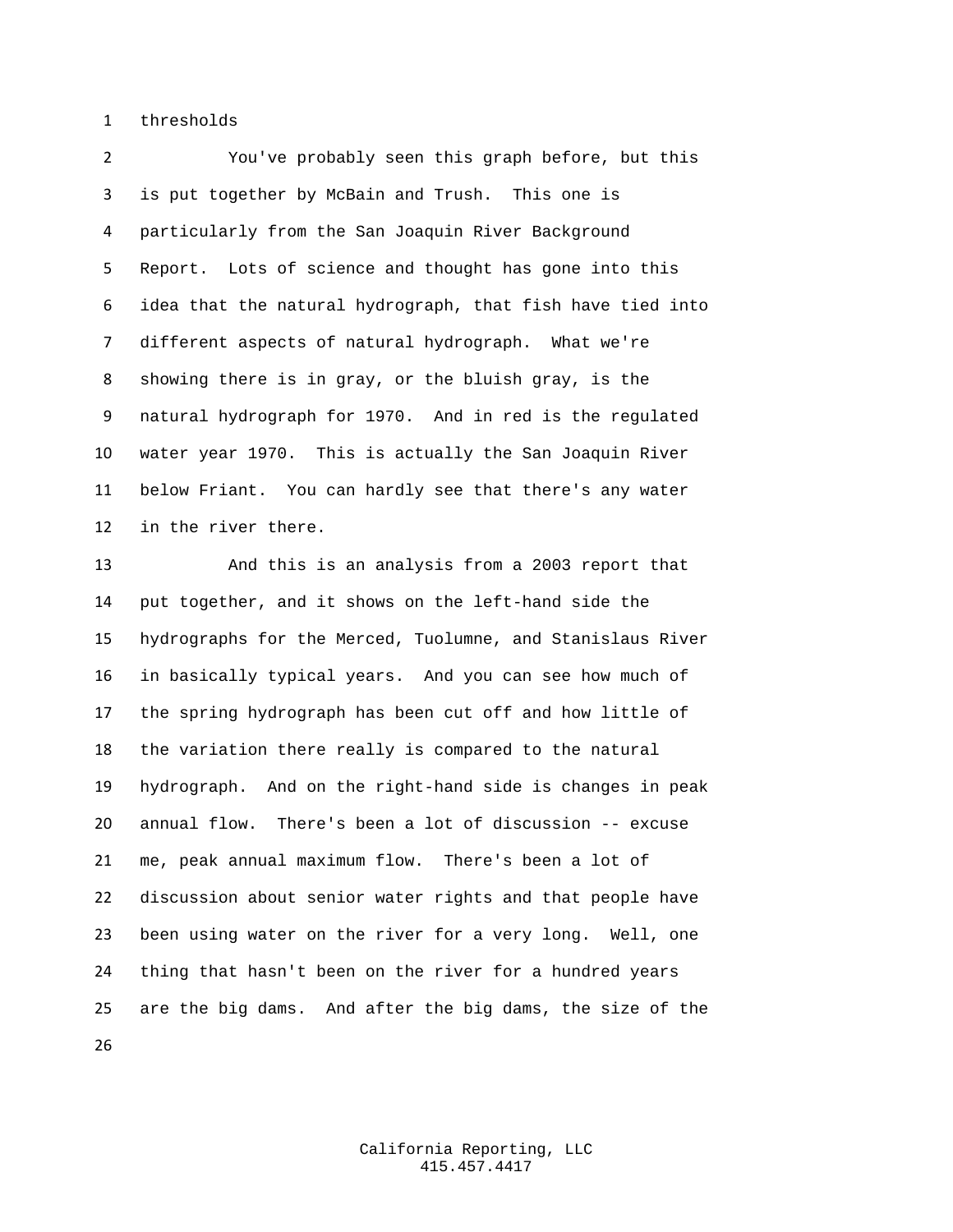peak flows diminished very substantially on all three of these rivers.

 You can see on the bottom graph there New Melones post-1979, at least on the record I have here, there's no big flows. And these big flows are really necessary to rework channel habitat and cleanse spawning gravel. So it's the presence of the dams themselves, and your, I believe, permit that you granted to store water behind the dams that is part of the reason these thresholds are not being met. It's not simply a matter of the water rights that are being used for agriculture.

 One thing that's probably desirable to think about is engineering the hydrograph within some sort of water budget. We may want to shift the timing of the peak flows earlier in the year because we don't have as much water to play with because perhaps the climate is getting warmer. Maybe it makes sense to be trying to create these high flow conditions in the April-May time period instead of the May-June time period. And that would be an example of the not going with the exact unimpaired but shifting it earlier.

 We've done some of our own thinking about whether you need 15,000 cfs or 20,000 cfs to inundate floodplains. Our earlier recommendation was 20,000 cfs. We went and did it further analysis questioning our own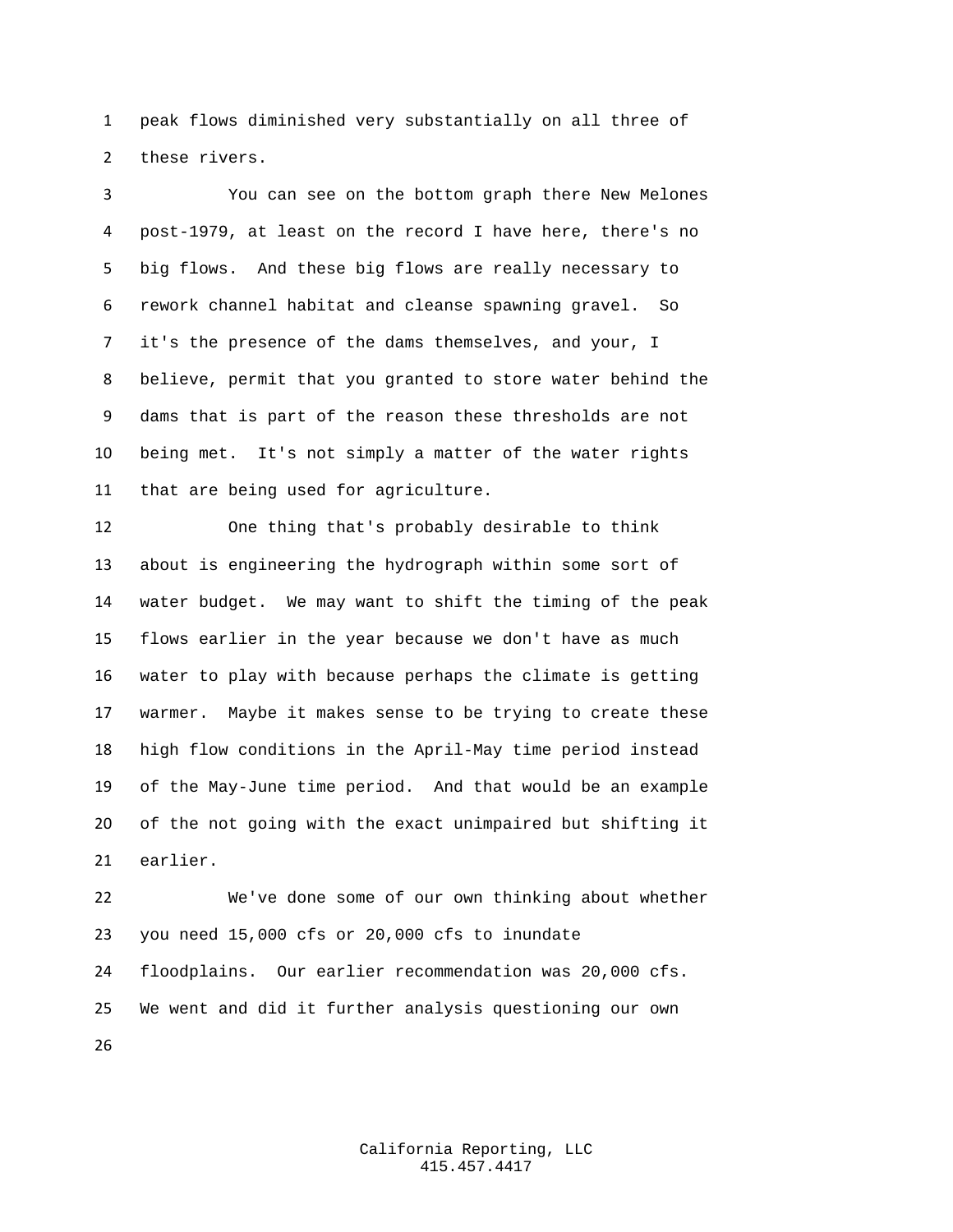assumptions about what we reported in the 2009, and based on hydraulic modeling, we came to the concussion that 15,000 cfs is much more -- is actually what you need to get water up on the floodplain, if you remove the levies downstream of Vernalis. But what we can see from these numbers here -- the blue line is for the wet years, the green line above normal years, and orange for below normal years -- is that we only achieve the desired number of inundated floodplain days once we got into the 60 to 75 percent unimpaired flows. This suggests that if that's not achievable, then we need to find some other way of getting water on to the floodplains. We need to rethink this.

 So we do still think you want to have 45 days of inundated floodplain habitat, and you want to have it on a large scale in wet years. We might not be able to get 65 percent of the unimpaired flow. It might be possible in wet years because it's not under control but in the others. In any case, there definitely are opportunities for changing the channel in a way that could cause floodplain inundation, and I'll talk about that a little late in my presentation. But still we're going to have relatively large flows, and we're going to need to engineer the hydrograph beyond the 14-day average to be hitting these thresholds.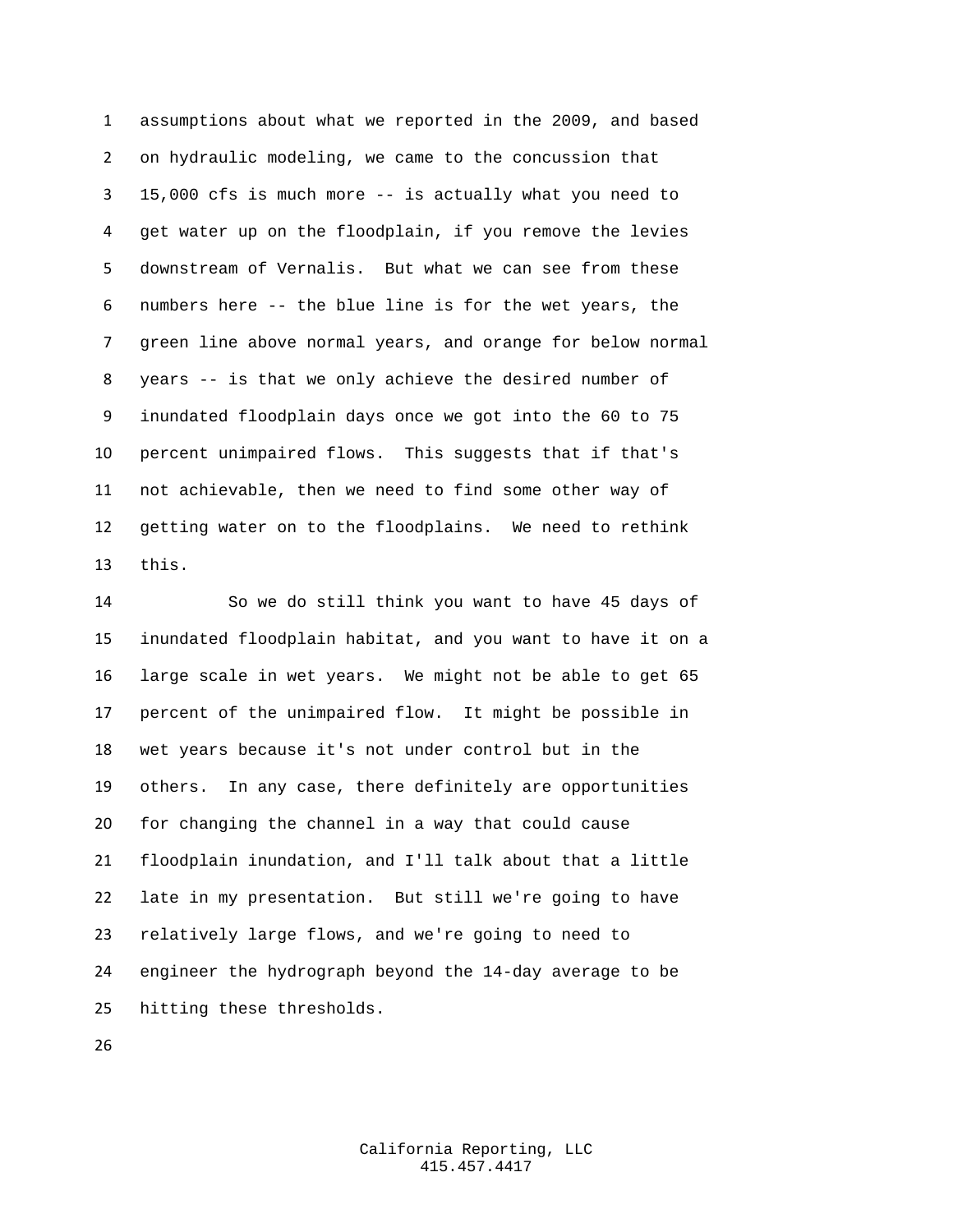So my second step is how much water do we really need and what are the economic impacts and benefits of these increased flows. And I heard a lot yesterday that I want to study up more on these things, and there's different perspectives on this certainly. But from my perspective, the SED doesn't accurately estimate the water supply and economic impacts, and it doesn't consider the economic benefits of increased flows for recreation, fisheries, water quality, and the Delta.

 And from my perspective, it under states what the economic impacts -- or overstates what the water supply impacts would be by assuming status quo reservoir levels. How did we operate in the past, and we'll assume we operate them exactly the same way in the future. And that assumes that the we've been operating the reservoirs is optimal, which given the condition of the fish doesn't seem credible to me. The reservoir are an asset, and I think even some of the presenters from the other side pointed this out. Why wouldn't use that asset to better balance the competing demands of fish and consumptive uses.

 And the SED seem to ignore the potential for active conjunctive use of groundwater and surface water. Yes, when we irrigate fields, water percolates down. If there's unlined ditches, water percolates. But is there a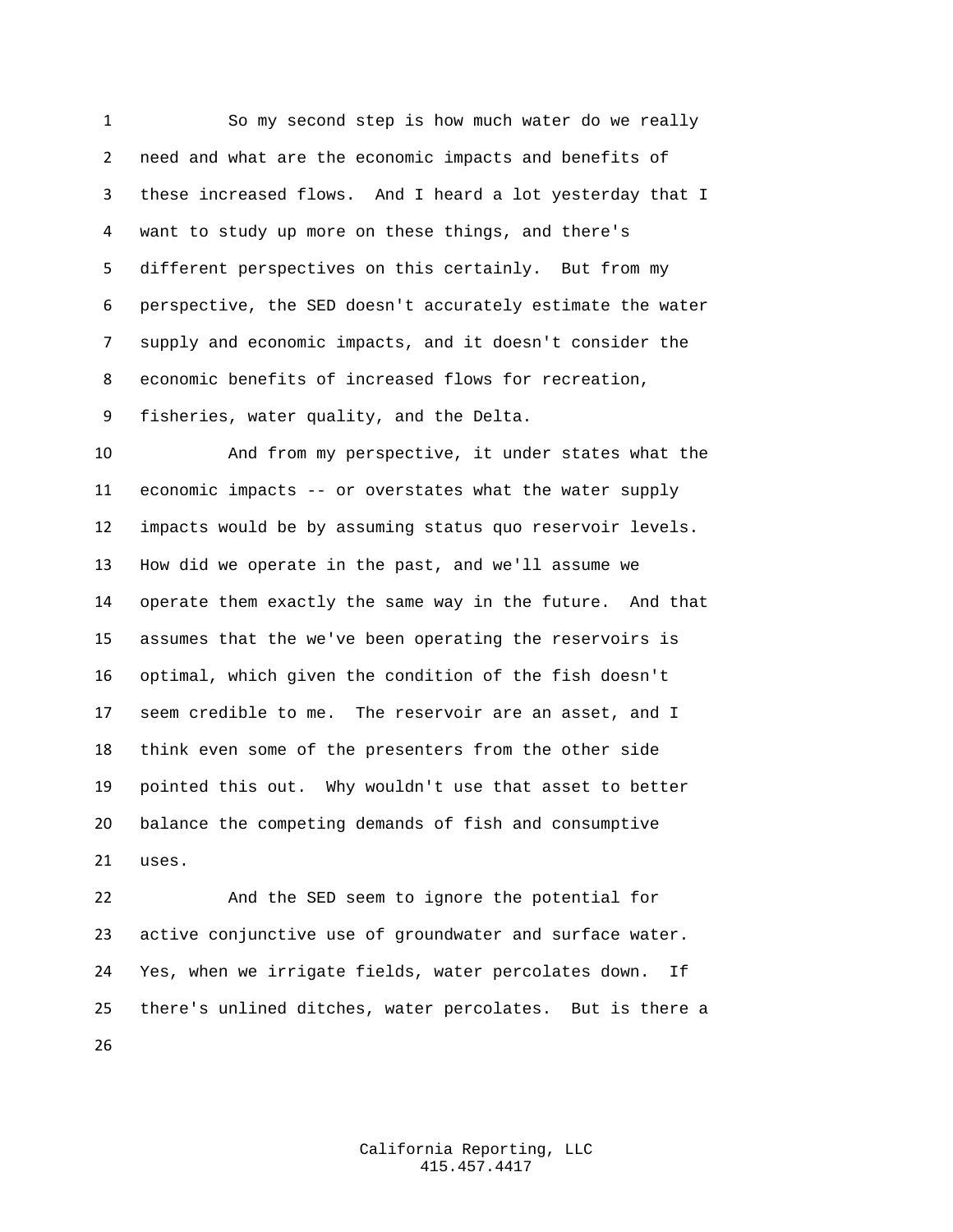potential to significantly ramp up conjunctive use in these basins, and how might that change the water supply impacts that the SED considered.

 This slide here, and I assume most of you are aware of this, but this slide is figure 7-9. It shows how much the percent changes in New Melones Reservoir in different year types. And the reservoir levels at the end of September never change by more than 2 or 3 percent, and most of the time it's a zero change. So they have modeled all of the model impacts, assuming you're meeting fish flows, the new fish flows, but you're not -- the water supply users are cut off and can't dip into the reservoir because you have to operate the reservoir the way it was operating I historically. And I think even Tim O'Laughlin said they wouldn't operate that way. Maybe I misunderstand him.

 Now, would operating the reservoirs more aggressively potentially cause problems for hydropower and cold water pool? Yes, potentially. But that would be a more realistic thing that you need to consider. In some ways it was clever that the staff set up the analysis to look at it this way because it creates, in my view, a worst case economic water supply impact. Now we need to go back and see how much could you push the boundaries of the reservoirs without pushing them too far for the cold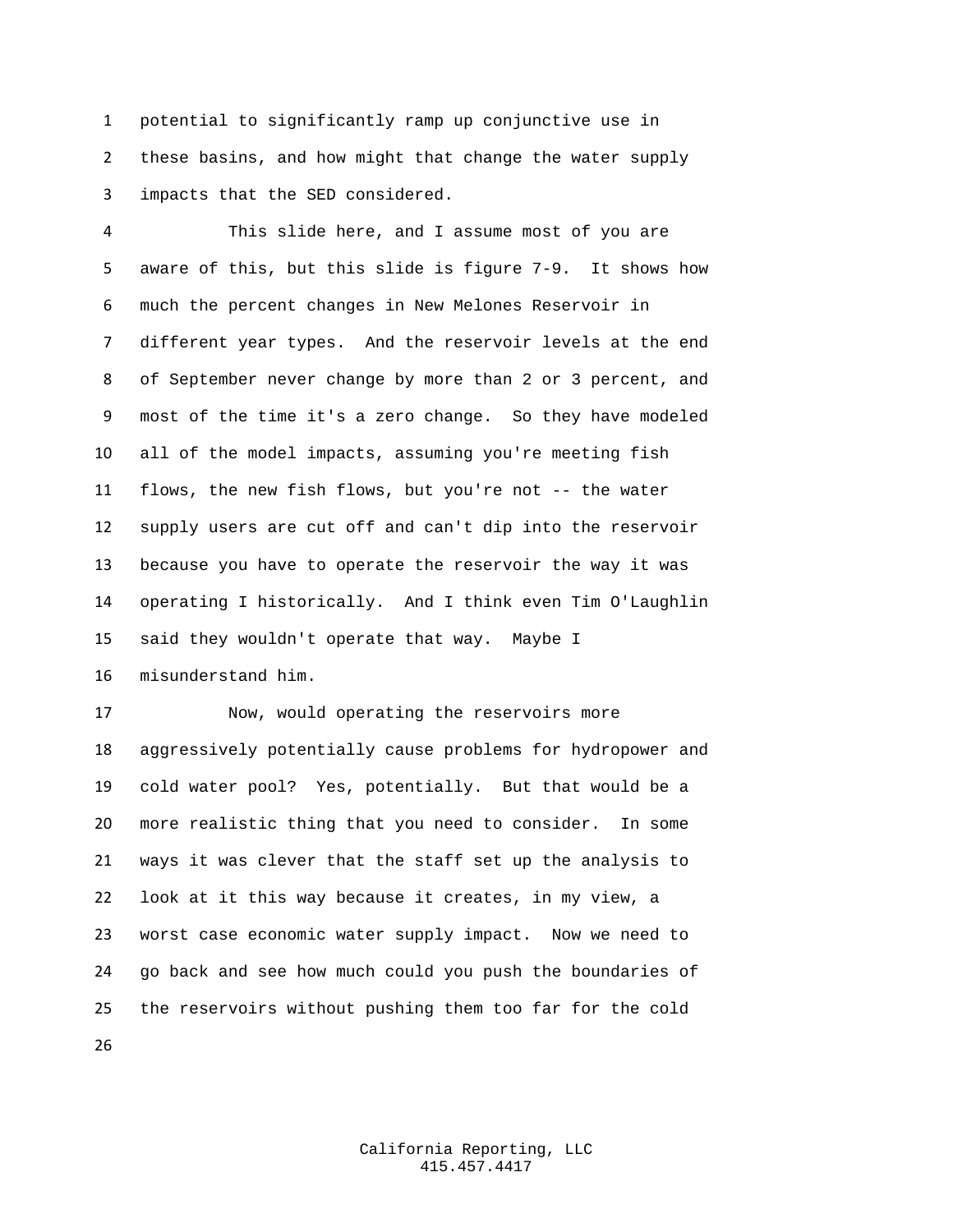water pool or hydropower beneficial uses.

 So this just shows how much reservoir storage there is on the Stanislaus. They have somewhere around 230 percent of average annual run off that they can store. That's just enormous compared to the Feather River in Oroville or the Sacramento River in Shasta. The San Joaquin basins have very large reservoir capacity compared to the average annual runoff, much more so than the other rivers in the Central Valley. Perhaps less so than the Colorado River, or definitely less so than the Colorado River. But this is a really import asset, and it's not being considered in the SED.

 Lots of storage. It's less so on the Merced. There they have about 100 percent of annual runoff they can store.

 So I am not going to spend a lot of my time on my next point, how can the month economic impacts be mitigated. But I do think that things like groundwater banking, conversation, changing the crop mix didn't get enough consideration, and I think Doug Obegi is going to talk more about these points.

 So if we conclude that there are -- if you conclude that there are very large economic impacts of meeting the needs -- the water supply needs of the fish, and you can't mitigate those impacts, then it seems like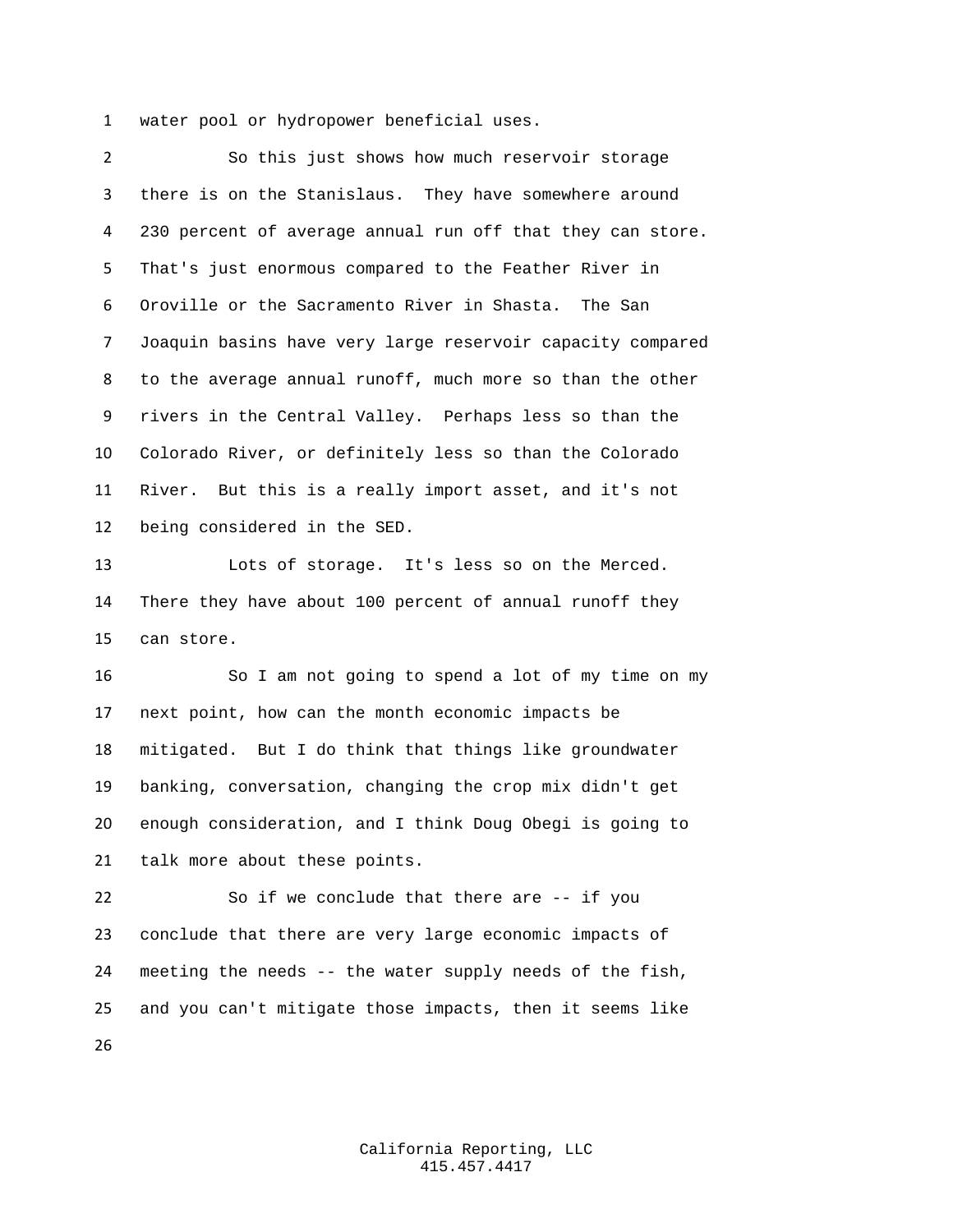it would be reasonable to consider non-flow measures to reduce the water costs. But even then, I think you need to take a stepwise approach. You can't just sort of wave your hands and say it's not the water, it's the bath, and let's go off and solve that problem. You've got to identify where and when the water supply cost are unacceptable, and I assume that's going to be mostly in dry years.

 You have to define what are the ecological impacts of reducing the fish flow in those year types. So if you can't meet the fish flows in the dry years because the economic impacts are so big, what are going to be the impacts to the fisheries. You need to identify that, and then you need to identify how a non-flow measure might address that impact. And you'd have to know how you would measure -- or whether that non-flow action was actually working. And if there's not a way if it's measuring it, it's probably not a very good action. So, there may be reasons to go to non, flow but you should do it in a very deliberate approach.

 I know hard your job is, and we heard that everything else is about money but water is about livelihoods and family. And so I think that causes it's sort of a jump to let's figure out how the non-flow measures, that will solve our problems. It's not a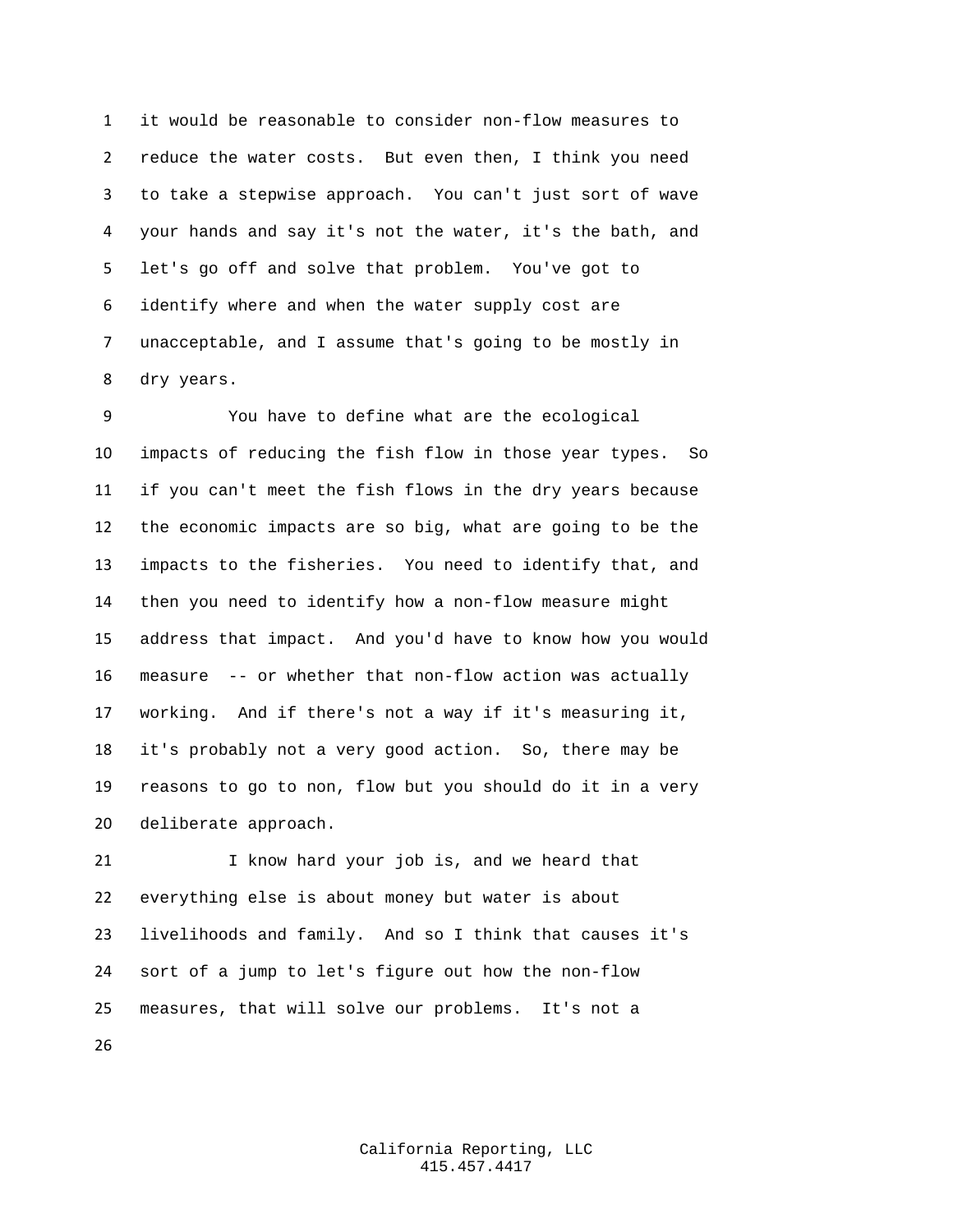panacea. First of all as you know, it's not clear you can require some of these non-flow measures. Even if you do some of the non-flow measures and they work really well, they are not going obviate the need for flows. And my current thinking on it that's not very well developed is that the non-flow measures are probably going necessary more in dry year types, and probably are going to have more benefit in dry year types. If you can create little bit of floodplain habitat by excavating floodplains in a dryer year type, you can get some floodplains without gig flows, that's going to be good. But it's not going to be thousands of acres.

 Honolulu bar is two and a half acres. And I'll say that the OID is working on actually -- and the other districts, on trying to create floodplain habitat. American Rivers is partnering with OID to try do Honolulu bar number two. And we need to move these kind of things forward as quickly as possible, but it's another two and a half acres. And to really make the populations grow, we'd

 probably need to be having a hundred or a thousand acres of floodplain habitat. Maybe we're wrong about that, but I think in wet years you're probably going to need the flow and you can afford the flow. And been in dryer years, even if you can create fish on the floodplain, you still need to solve the dissolved oxygen problem. You've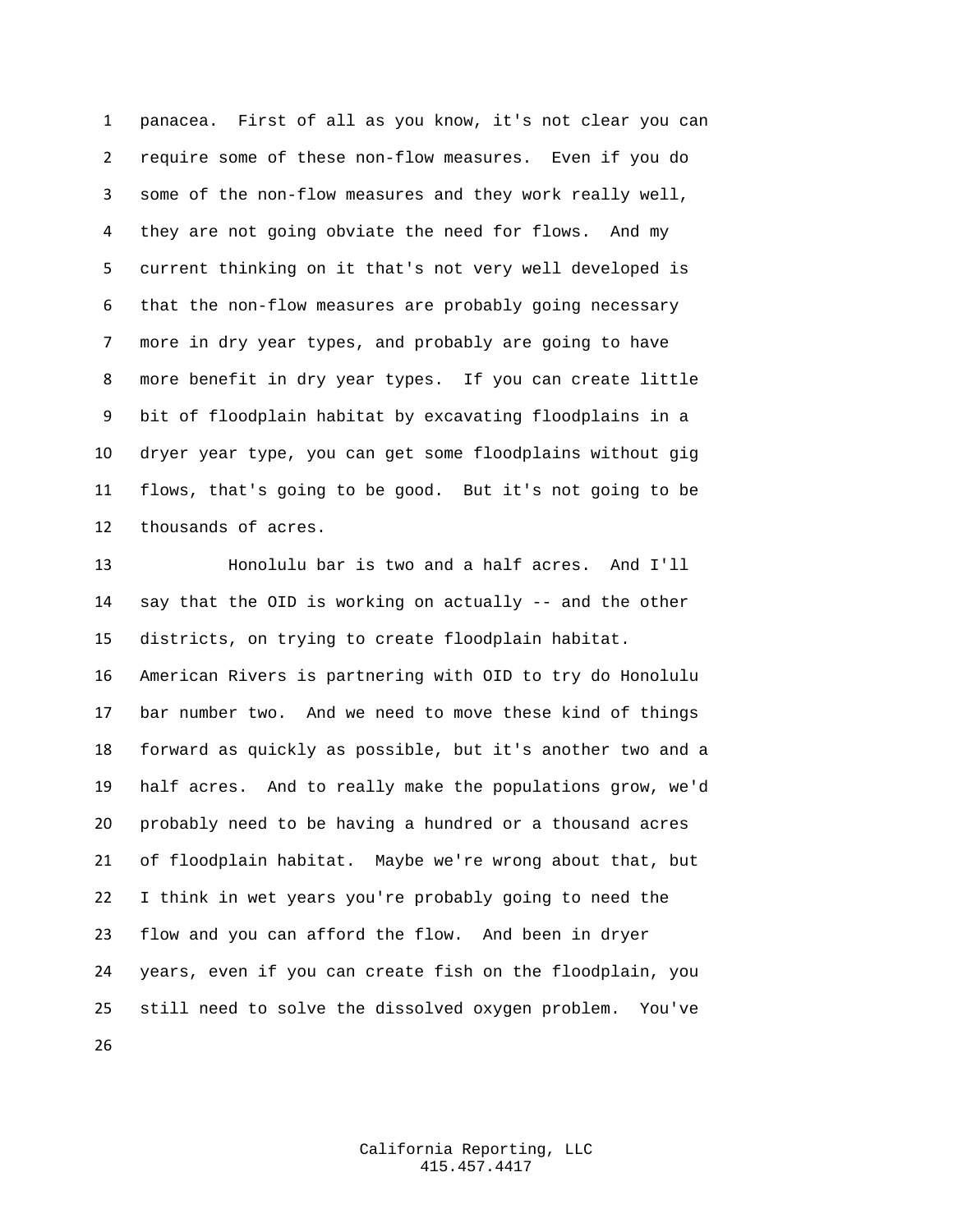still got to solve the water temperature problem. You can't just not have flow. It may reduce your water supply costs, but it's not going to eliminate them.

 Non-flow measures take time, and the most important measures can take a decade or more. I am not going to say several decades because I don't accept that it needs to take that long, but unfortunately that's how slow the bureaucracy moves sometimes. And I think I've already made the case that we can do can small scale things here. But they take a lot permits, and we've got to work a lot of things out with the flood board. And the large ones are really going to take a lot of money and a lot of time.

 So if you do go down this non-flow path after this stepwise analysis, it's very essential that it be part of an adaptive management program that's aimed at advancing specific measurable, achievable, and time bound objectives. If you go to non-flow measures and you say, you know what, we can achieve the same thing with non-flow as we can achieve with flow. You need to prove it to us. You need to tell it what it is you are trying to achieve with flow, and then we need to measure whether your actually doing with non-flow measures. The program of implementation must have metrics. Any flow measures in the program of implementation must be meaningful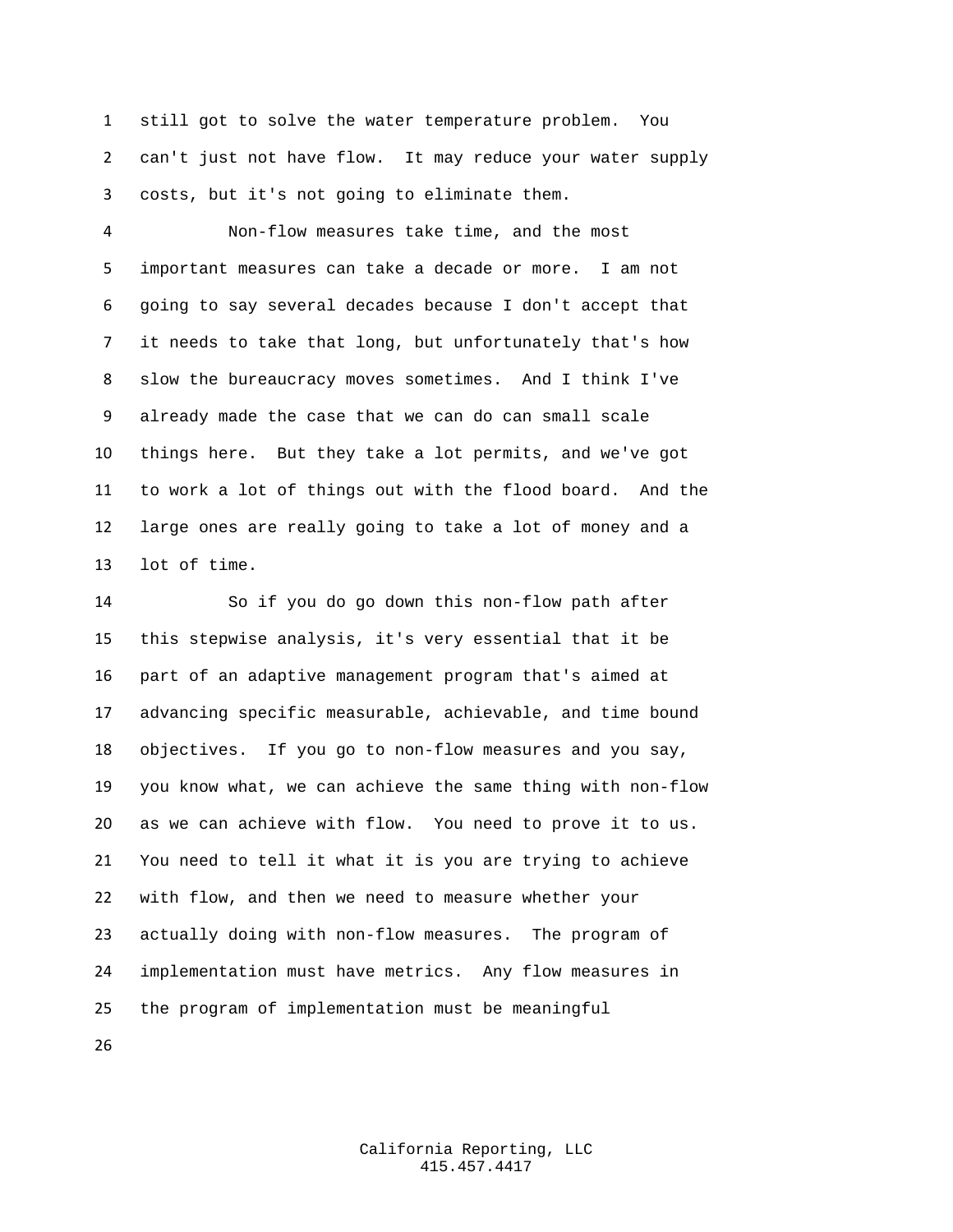commitments. As our lawyer Richard Roos-Collins says, it cannot be "woulda, coulda, shoulda." It has to bind somebody.

 And I think you're going to be in a much better position to bind other parties if go through the stepwise process and methodically demonstrate this is what we think the fish need. This is why we think there is economic impacts that can't be mitigated gated. And I am not sure that is going to be the case, and I think you have a lot of work ahead of you on really clarifying what the economic impacts are. It's not obvious to me that everything we heard yesterday is true. Certainly the people that stated it believed it, but I haven't seen enough analysis to know whether there are economic impacts that need to be mitigated. And for that reason, we are not for jumping to non-flow objectives here as a solution in lieu of water until there is that demonstration.

 Thank you very. Much and I'm sorry to say I am going to need to leave in a half hour for a family commitment, but I appreciate you staying and listening to everybody.

 MR. HENERY: I am also impressed with your stamina, and I am disappointed that Charlie is not here, but maybe he's planning his next fishing trip. I am Rene Henery. I am the California science director for Trout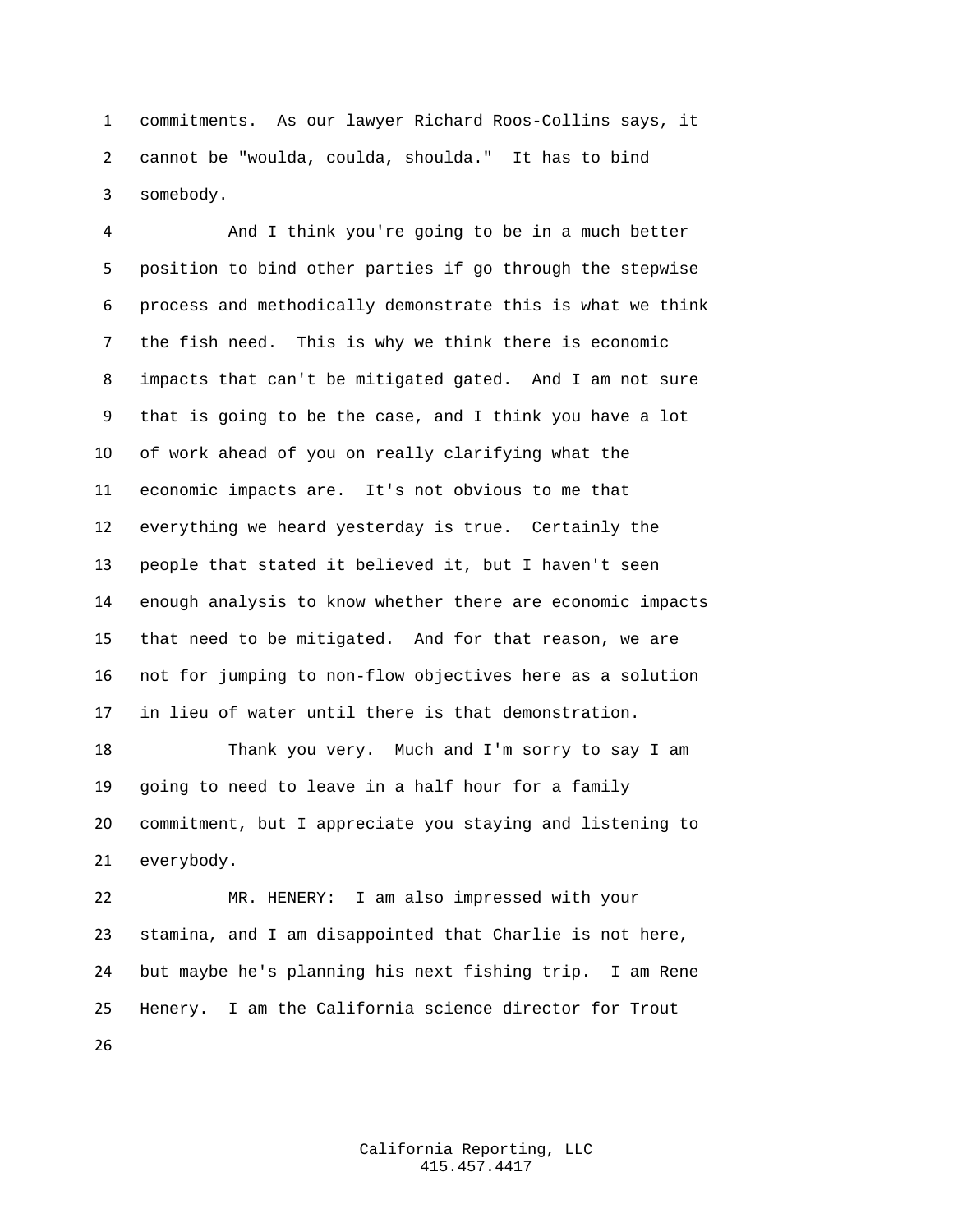Unlimited, and we've just spent some time in the forest of the details of flow and percentage of flow necessary to achieve some change in the status of fisheries and floodplain restoration opportunities. And I am going to take us take us I think a little bit above. You could say we've been in the trees, we're going to forest. We've been in the forest, and now we're going to fly above it a little bit. But I want to just focus on some big picture stuff, and then also talk a little bit about adaptive management. I also want to just credit our colleagues at the fish agencies. I thought they did a really nice job yesterday at clearly laying out what a good adaptive management framework looks like, especially the folks from Fish and Wildlife. And today I want to talk a little bit about some specific examples of criteria that we would use for adaptive management, so I'll get there hitting on a few other key points.

 I thought you said he was good. So overview of key points. Adequate flows are essential, and that's really -- I am just going to stress that. I also want to point out after yesterday I decided these slides really needed some sort of inspirational background because of the lack of natural light and inspirational background in this room, so that's there for your enjoyment to the extent you feel like using it.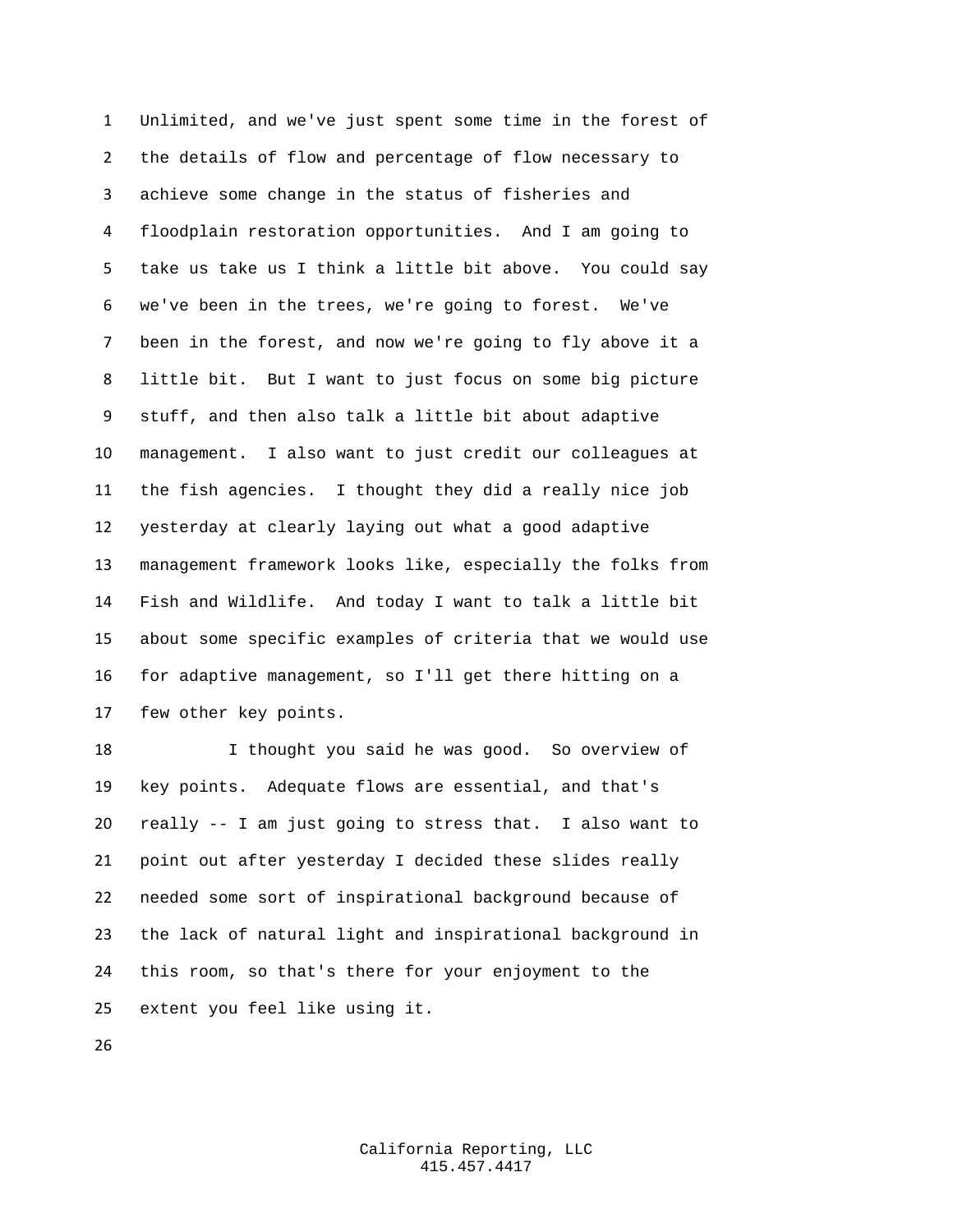Also multiple benefits are associated with more flow, so we've -- there's a popular trend in a lot of these discussion to break impacts to fish down into these component parts to make them sound like they are not associated: predation, disease. Flows is the base. It's everything. And just as it -- and I'll talk about as it can promote a lot of these negative impacts, it can also promote a lot of positive ones. It drives a lot of the a lot positives ones.

 I also am going to talk about how salmon population targets -- and I didn't put doubling goal because I don't like that expression either. Salmon population targets having a bar are really essential for achieving success. You have to have something that you're working towards. You have to know how much habitat you're trying to create. So those population targets are really key. And to echo Doug's point, the narrative objective really needs to reference the CVPIA/AFRP salmon population targets. And like I said, I am also going to talk about physical and biological indicators can help with implementation or achieving those population targets. Overall point I want to make this talk: If you don't build it, they won't come. You know, I heard the

 comments yesterday about the hope. We're doing all this for a hope we can recover. The if you build it, they will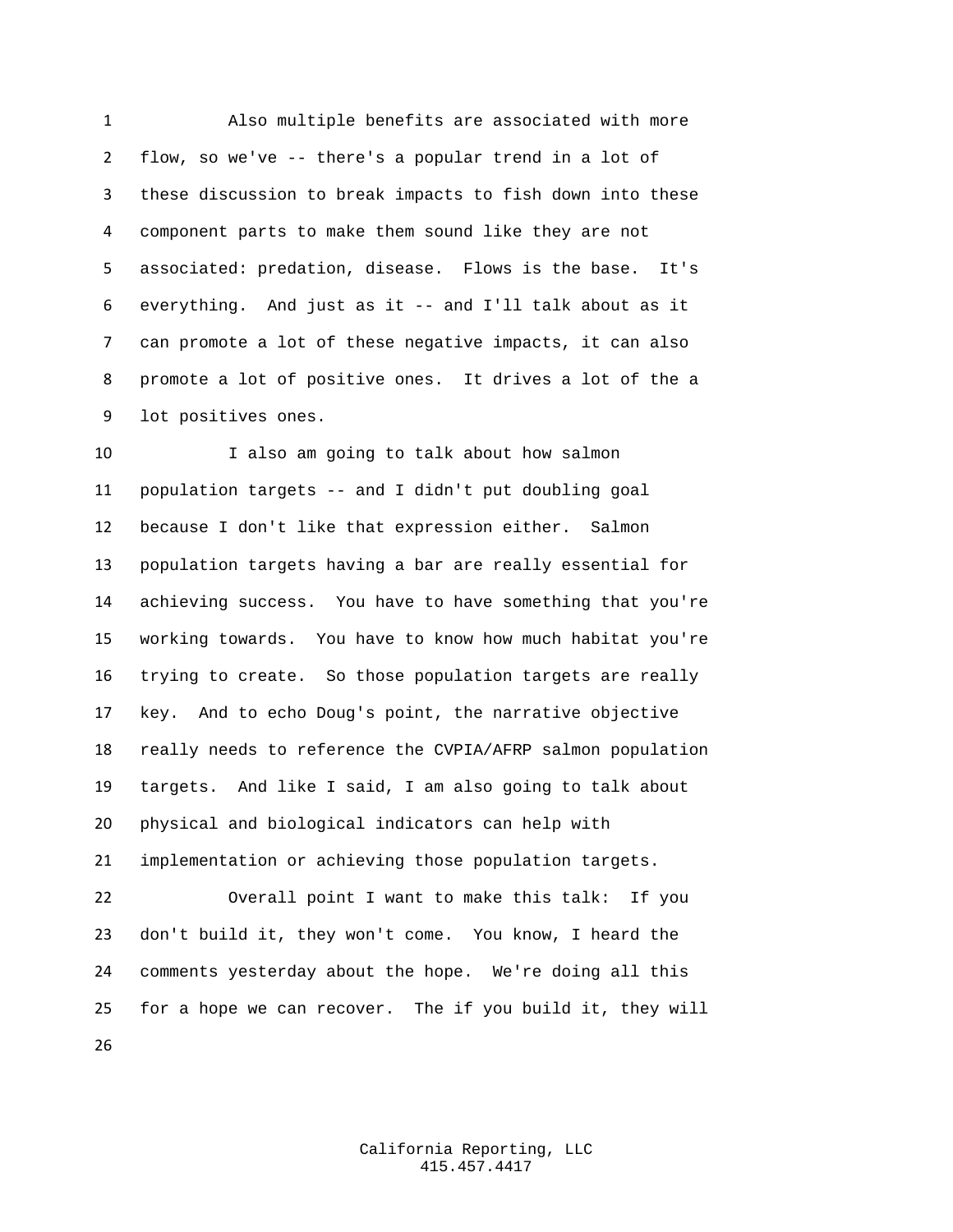come perspective is a hope. And, you know, evidence like Jacob Katz's project on Knaggs Ranch that maybe some of have read about in the papers basically has juvenile salmon of the size that appeared in our glorious past wandering out of rice fields the same way that Kevin Costner's fictional baseball characters wandered out of corn fields. But I am not going to promise that if you build it, they will come. What I will promise is if you don't build it, they won't come.

 And the one thing that we have not tested is higher flows. I mean, basically I really heard and made an effort to listen to yesterday the concerns that were expressed from the folks in the agriculture community. And in addition to digesting how real those concerns are for those folks, and should be for all of us, I came away with two other things. One of them is that in those areas agriculture has not been enough. Agriculture is on the rise, agriculture is doing well, and the yet the communities are still suffering. And maybe you guys saw the article, I think one of our constituency referenced it yesterday, about 85.4 billion in the recreation industry in California. So a we're talking about a very little, and I think perceived as much larger than it is, comprise on the part of other water use to promote an opportunity that will, I think, make the overall economy and the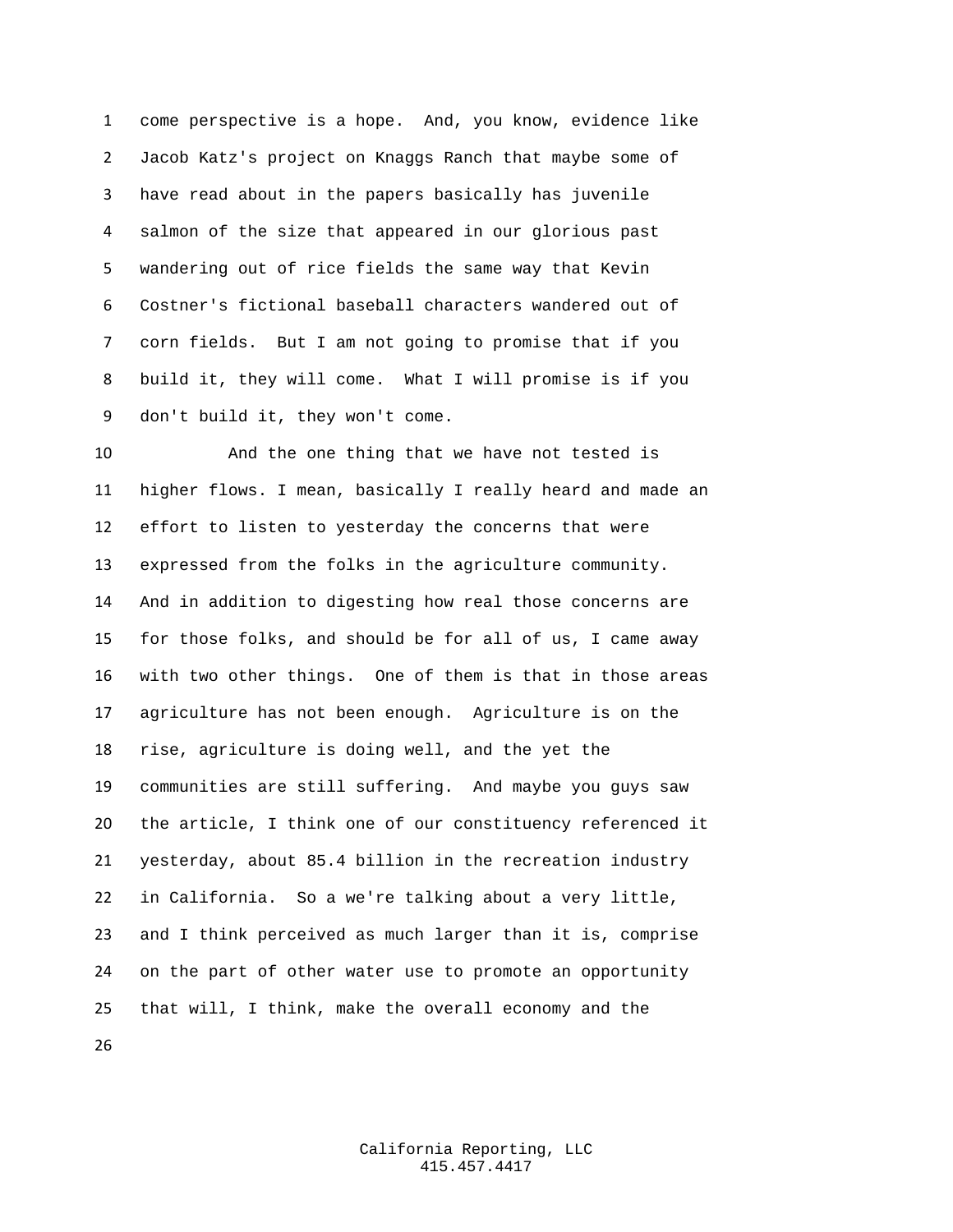impacted regions more sustainable in the long term.

 The other thing that I really came away with is just everybody's desire for assurance, you know, and the reality is there are no assurances in nature. And I'll use nature in the broadest sense. I certainly don't have any assurances of anything in my life, and I've never met anybody who does. We live in uncertain times. I also really appreciated Hal's comments yesterday that the best we can do is use the science and tools that are available to us -- and the law, the structure that we have created -- and do the best that we can. And so I encourage you to do that, and I know it's not an easy task.

 So I won't harp on this but I'm going to say it because it bears repetition. Our salmon populations are hammered. The idea that they will collapse is kind of -- you know, it's all of these terms are relative and semantic. You can make the argument that they are already in collapse, and that what we're seeing right now is their swan song. I personally don't believe that's the case because they are an extremely resilient species, but they are beat up. And the status quo is rapid decline. So if we preserve the status quo, we preserve decline. It's going to take more than the status quo to get us to stabilization as John, I think, really specifically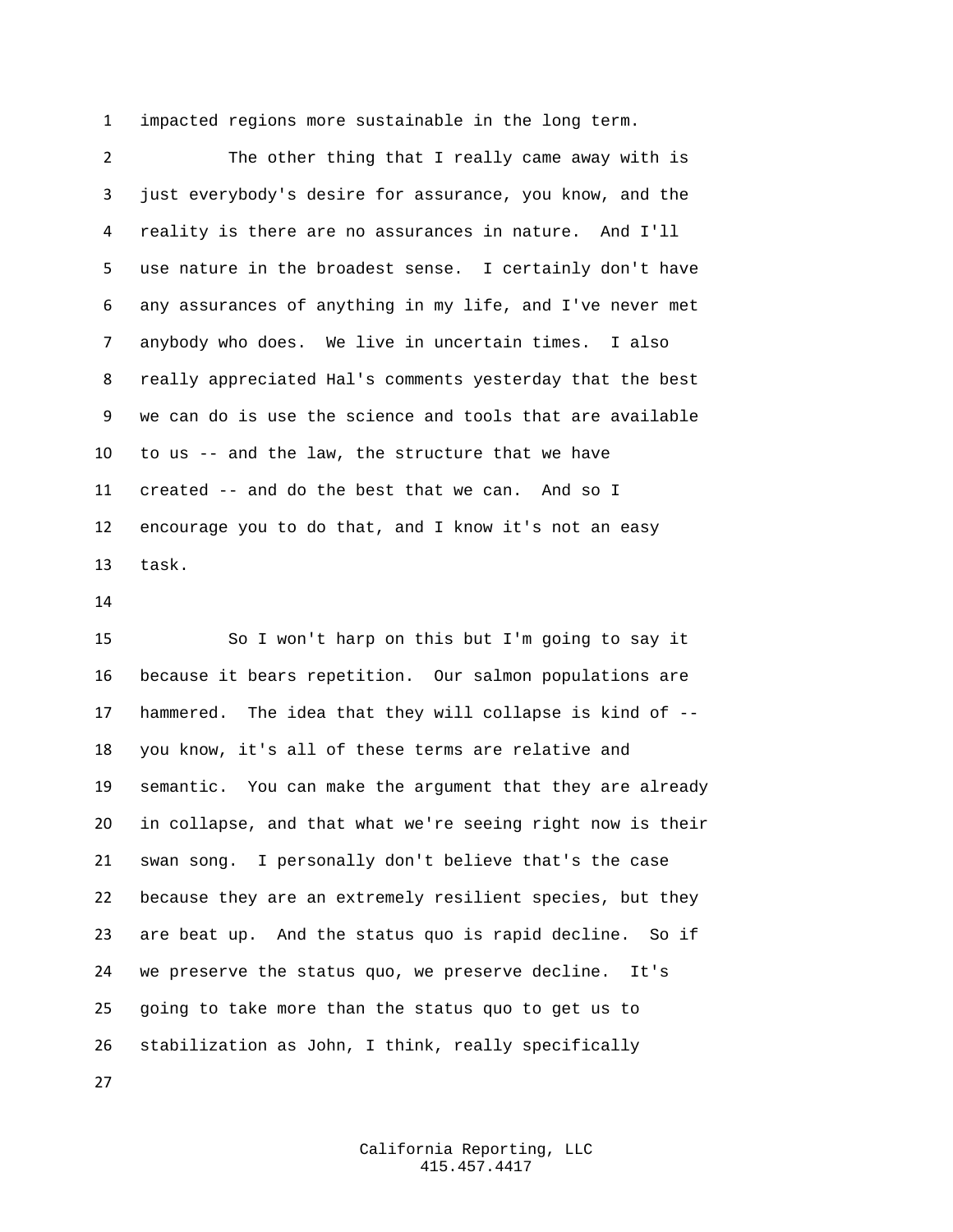pointed out. And it's going to take even more than that to move us toward recovery.

 I thought I'd keep the flowcharts simple and symmetrical with the background, but the point being flow is related to a lot of other things that people like to separate out as if they weren't related to flow. So earlier we are heard about how flow will change temperature and how temperature won't actually affect predation because the predators won't leave. And that was actually a mischaracterization of the way temperature affects predation. Fish, being cold blooded, do what their environment tells them to do. They respond to temperature. It affects their metabolic rate, and it affects their activity level. Most of our predatory fish are warm water species that have been introduced. So when you make temperatures colder, you actually lower the rate at which those predatory fish are consuming. It's not that they go away. Its that they just don't eat as much. And that's well documented. There's good science showing that.

 The other thing that happens with increase flow is that you are able to inundate more floodplain areas. Certainly you can create floodplains, and I'll talk a little bit about that. I work on the San Joaquin restoration, and I'll talk a little bit about that in a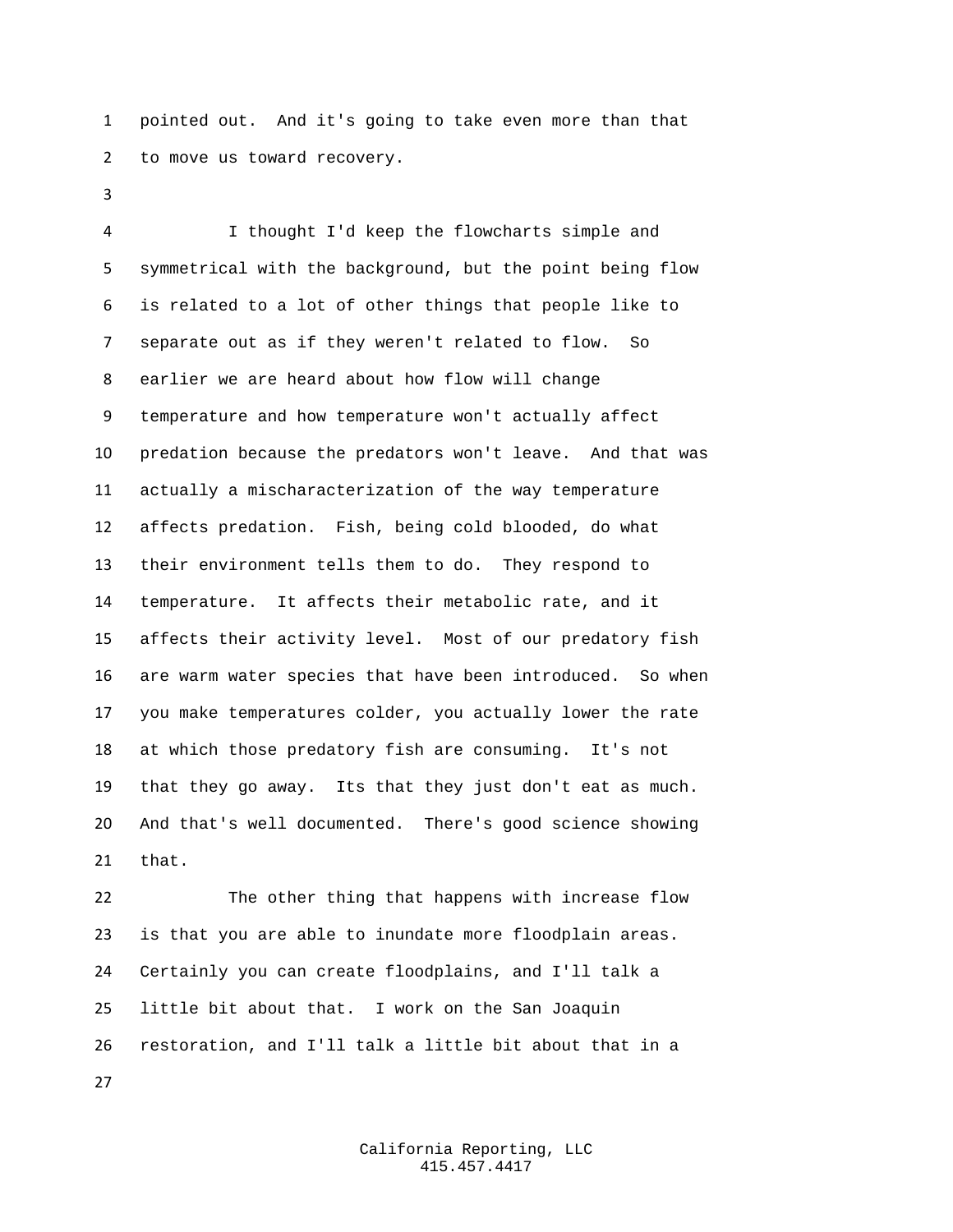few slides. But one of the things that has really come at that projective in looking at alternatives is that it's very, very, very expense to try to recreate floodplains. We have alternatives that very quickly got excluded because of the costs associated with moving that much dirt. There's also good new science. In my geeky quest to be up on floodplain literature, I just recently had a conversation with a grad student at UC Merced who's working on productive in the Merced basin and different floodplain habitat types. And she was talking about how much less productive she sees in floodplain habitats where the soil is missing. So you think about that too. When you're grading floodplains to create habitat, if you don't then replace the topsoil you could significant lower the value of that habitat in terms of the productivity that it's offering, and your cost goes up even more. That's not to say it's not a good solution and part of a portfolio of solutions that we will need in order to solve this problem in the long term, it's just to caution against looking at that as an alternative to providing more water.

 The other thing that flow does is it improves out migration. Having salmon that go out on floodplains and little salmon that get blasted through the river in the same year is a good thing because it diversifies life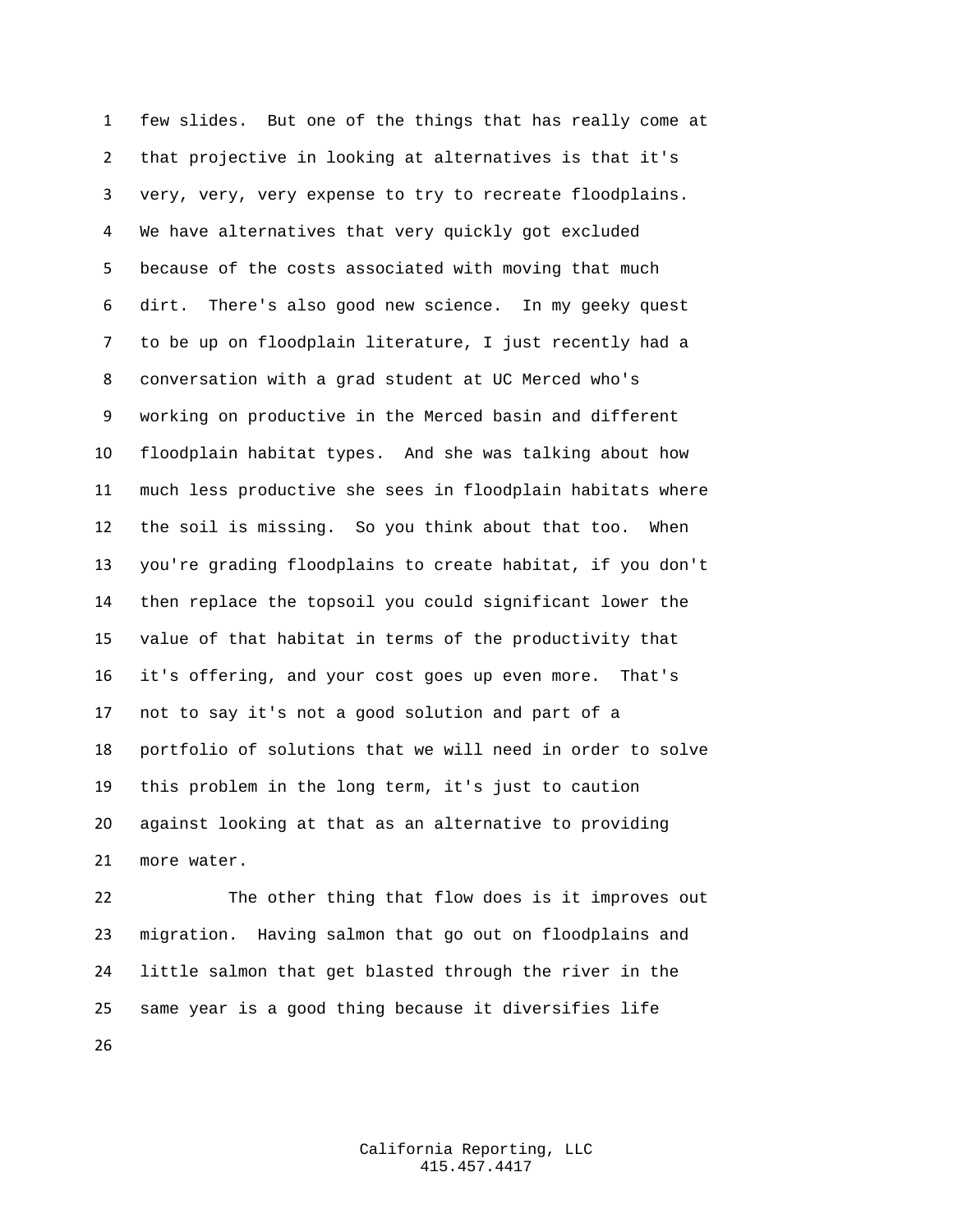history strategy. Having diverse life history strategies improves resilience. If all your kids ride to school on the same bus and the bus gets in a wreck, your kids are done to use an off color example. Done an off Court will come to order

 BOARD MEMBER SPIVY-WEBER: It's like splitting the baby.

 MR. HENERY: Absolutely. I went to boarding school and many of my classmates' parents used to send their kids on different planes because a few fear of this. Do I think if we only had two salmon we'd want to put all our eggs in the same basket? No. And we have essentially very, very few. So diversifying life history to improve resilience is a good thing.

 BOARD MEMBER MARCUS: All right. I just have a request. And usually I just ban shooting metaphors. This one is hurting babies. I think from now on, only sports metaphors. You were off on a really good start.

 MR. HENERY: I think that's totally legitimate. And so I will move away from that when I talk about predation, which I was going to do next and go to sports and say the other thing about floodplain habitats versus our current scenario is it's like taking Pee Wee footballers and throwing them into NFL against the San Francisco defensive line.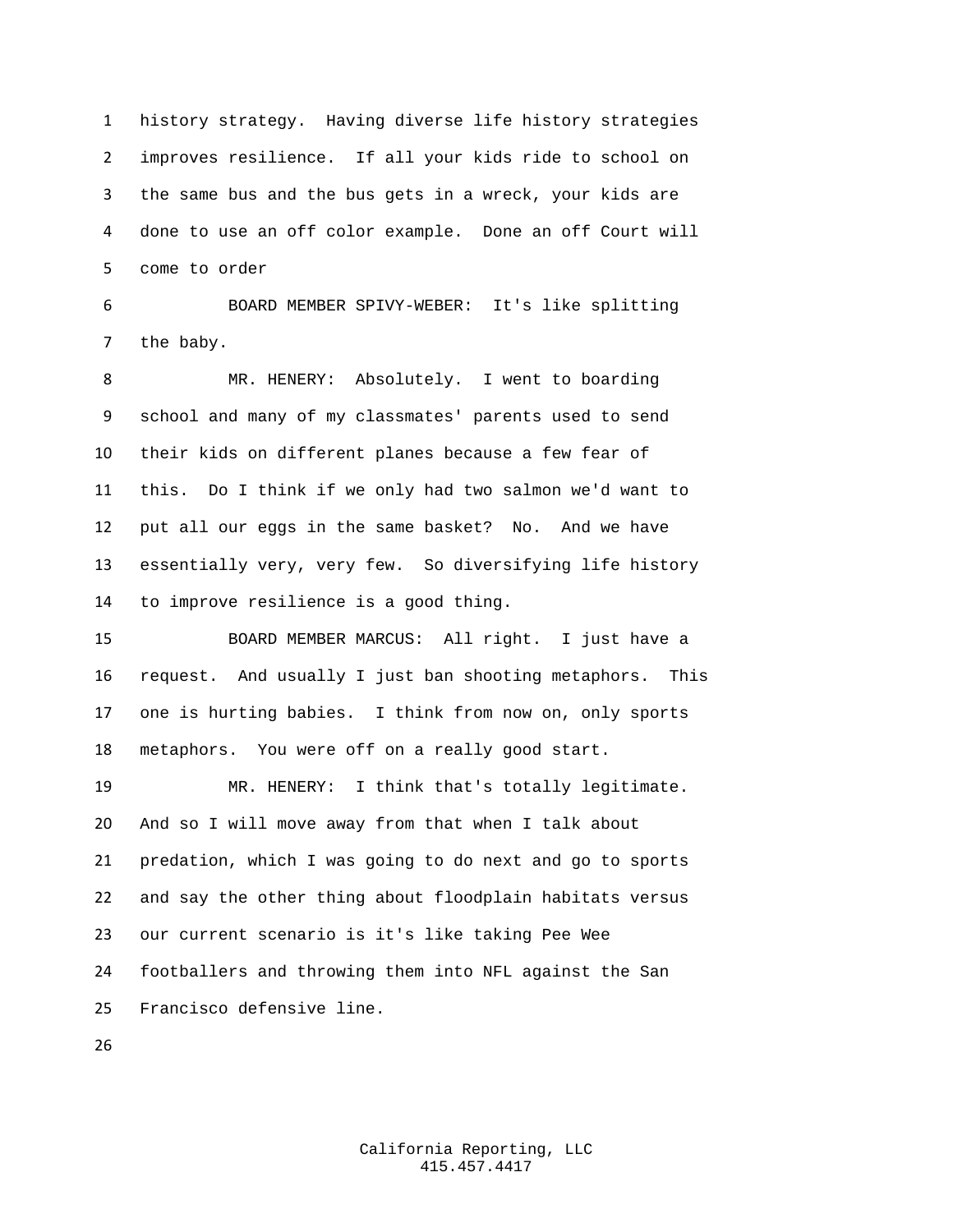BOARD MEMBER DODUC: Can I change that request from sports metaphors to Kevin Costner metaphors? MR. HENERY: I mean, I'll see what I can do.

Something with Water World maybe.

 But the point being that if your kids aren't doing well in the NFL, and they are Pee Wee-ers, you don't say we need to go out there and reduce the number of defensive linemen on the other team. You say we just need to grow our kids big and send them there when they are open prepared to play. So the predator reduction is a great thing, but if your kids aren't prepared to play in that league, it's only going to get you so far.

 Levity is a good thing in the afternoon. So with those things in mind, I want to talk about using criteria to measure progress towards the target. If we get more water and we use the targets that we have, how do we then track our progress towards those targets. How do we take those targets and ground them in something that everybody can pay attention to that's real, that's transparent, that will tell us whether we're making progress. And I really feel like echoing the comments of the agencies yesterday. This needs to be included in the SED. We want to see what the adoptive management framework looks like, and we want to see what the criteria are so we can engage on that because it matters. And it means you can meet the targets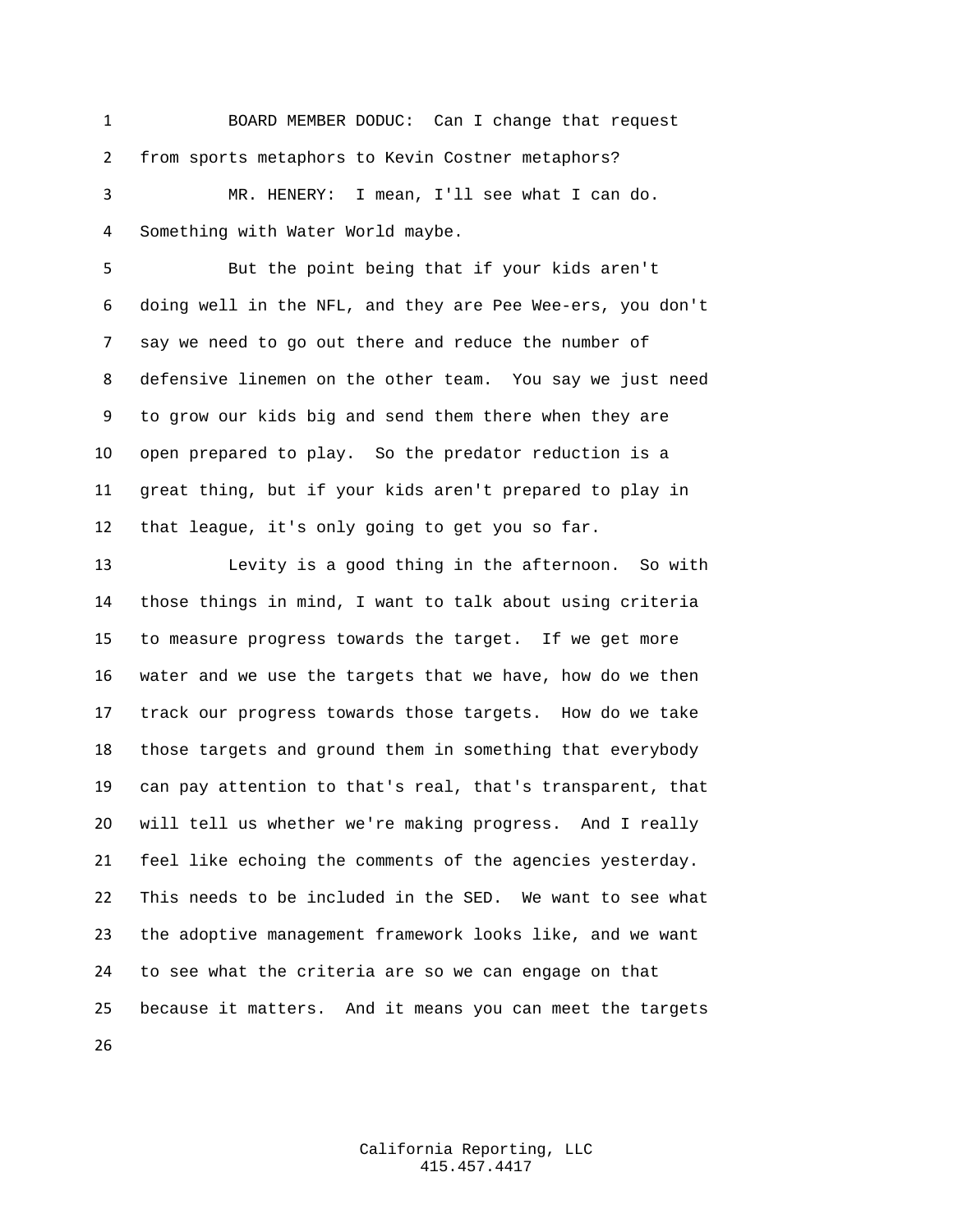more effectively.

 So physical and biological criteria provide you concrete milestones. They highlight what is and isn't happening, so you can also use more flow to incentivize other things. You can say hey, the water is here and we're not seeing fish response. But we also are inundating all the floodplain habitat we need. We also aren't hitting or temperature targets. So it really drills down on to what is being taken care of and what isn't. And it allows flow to be adaptively managed and ratcheted back. If we just have one pie in the sky target, then even when we increase flows and do the tests we need to do, we won't know if we are succeeding or not. If we have scaled targets for fish, for habitat, over years that we're adaptively managing against, if we are hitting those targets consistently, we can think about ratcheting flow levels back. I think John did a good job of pointing out that it's not just about take, take, take water. It's about let's come up with a solution that works and a process for managing towards it that's transparent, and work together to implement that in an effective way.

 BOARD MEMBER MOORE: On that point. It rings a bell in terms of a lot the information we received in terms of hitting targets. One of the targets that the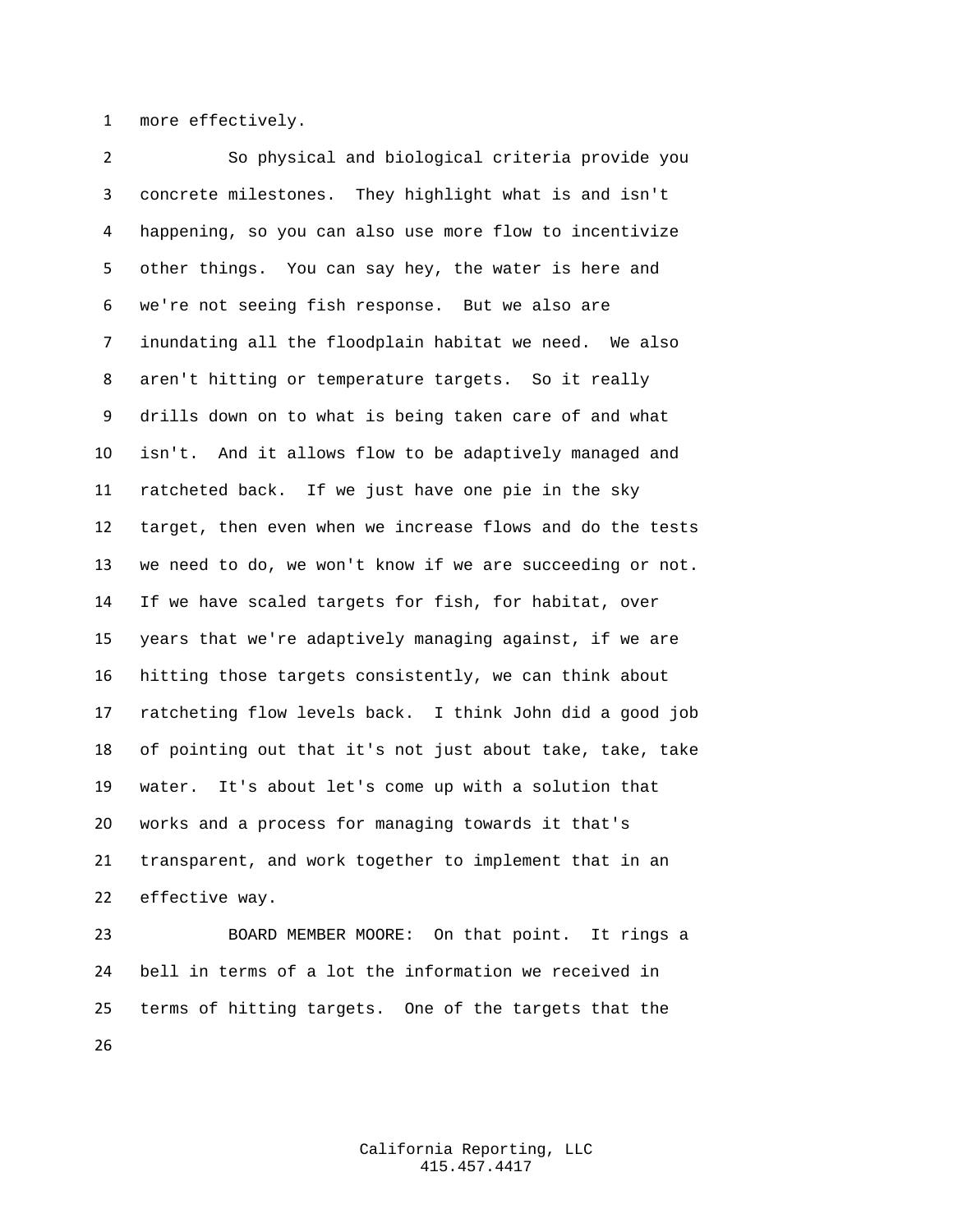biologist for the San Joaquin Tributary Authority was looking at was smelt production. The idea that within these water sheds we don't manage, what kind of biological end points do we feel we have more control over. Is that a good example of something that could be used as a target?

 MR. HENERY: That's a great example. BOARD MEMBER MOORE: In the adaptive management framework.

 MR. HENERY: That's wonderful example. And I have a side coming up. And this one, this is just highlighting the points from John's presentation and also just an opportunity to say that I think that we should really thank TBI for the attention they have given this. They have put a lot of energy into thinking really carefully about the science. And so, you know, it frees us up to have conversation around these other things. So urge you to really just look carefully at written comments that they have when they submit them, and the ones they submitted in the past.

 To your question, I have here some examples of bio-criteria and productivity down there on the bottom productivity. Productivity, abundance these are great criteria. And with juvenile out-migrants you can also have the ones that have to do with life history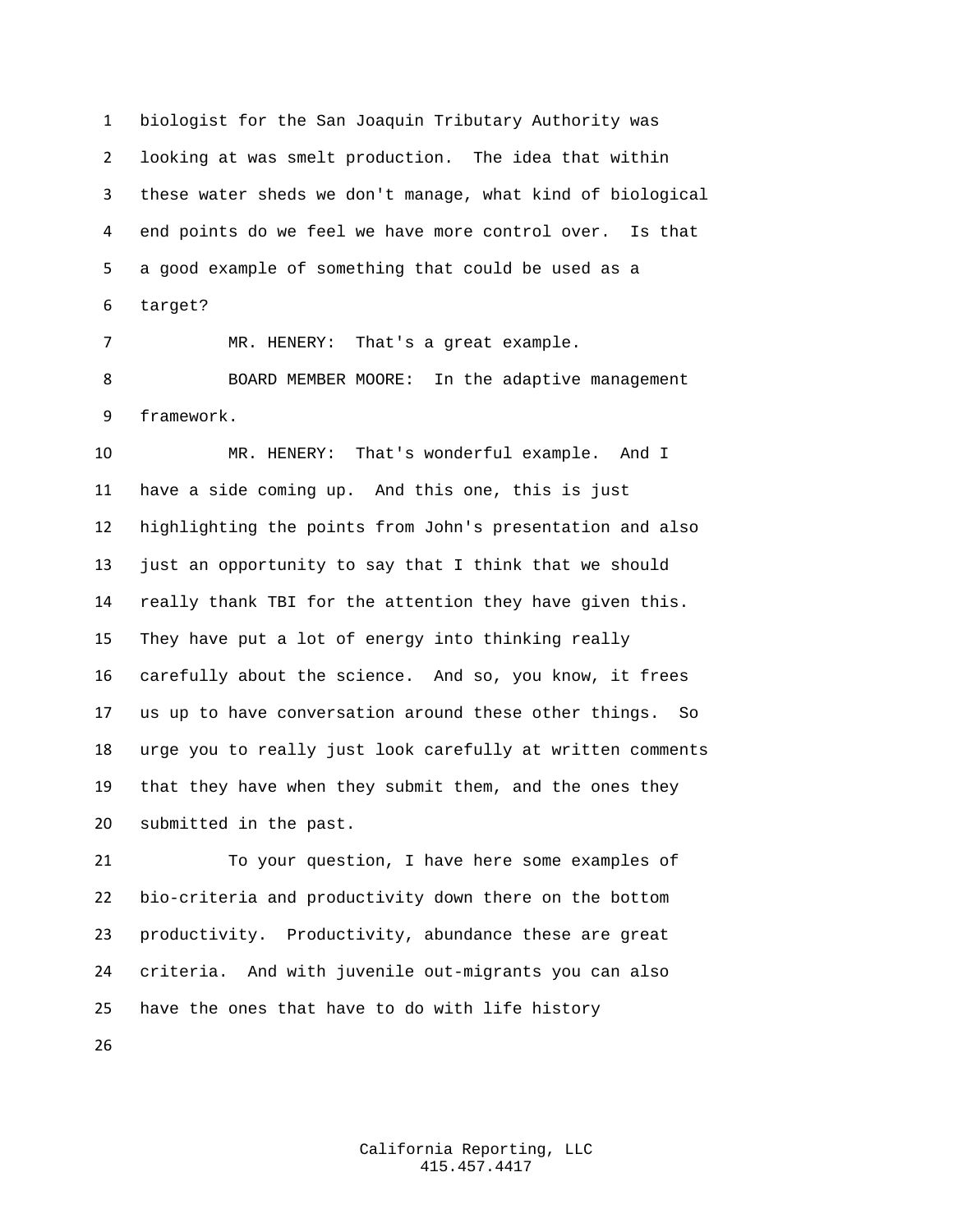diversity. So in a system where you don't much floodplain habitat in a high flow year, you'll see your fish move out really fast, really small. So you can establish -- you can approximate life history diversity in different years by looking at the relationship between size, flow, temperature, and timing of out-migration, and size relative to out-migration as an example. So in our written comments, we'll provide these and other specific suggestion about things that you can include in an adaptive management framework like the ones that the agencies talked about yesterday. But, yeah, that's the great example.

 The other thing you can do is have physical criteria to complement the biological ones. Yesterday we heard some, and today also, about how you would quantify floodplain habitat. What I haven't heard so far that I wanted to talk about is how you connected in floodplain habitat with the biological targets. And we've done some of that in the upper San Joaquin, and in my next slide I'll talk about that. But in general, you can have specific floodplain habitat targets for your target number of out-migrants. You can have temperature thresholds for your predation during specific key windows. You can have temperature thresholds for optimal growth for the fish. So all of these things should and can be -- in the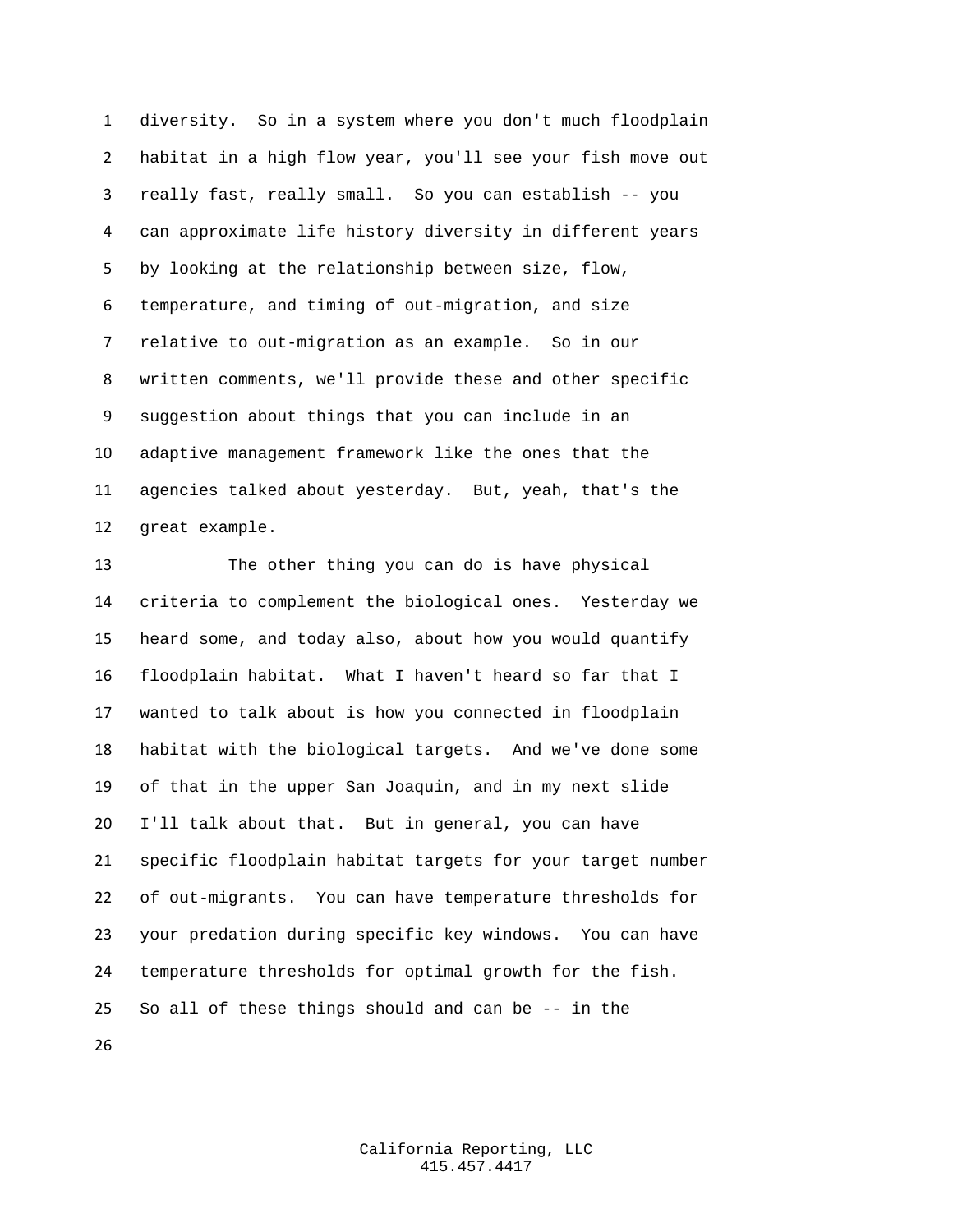opposite order -- be included in the adaptive management framework.

 So on the San Joaquin restoration we have had this exact question. So we want to figure out how much and what type of habitat do we need to build to reach our salmon targets. It's in the settlement that we have to address floodplain habitats specifically. So using that as an example, we took three different approaches. The main approach was a fish-driven approach. So we used the model that Cramer Fish Sciences developed that uses habitat size -- or territory size needs for individual fish as a function of their size and how much food is available and how much cover is available, which research shows affects how big of a territory fish need. And then we took space -- we modeled spacial and temporal distributions of fish as they are out-migrating and dying off though a river and calculated on any given day at any one spot, how much floodplain habitat do you actually need to meet those targets. So that gave us a number. Then we -- it gave us an overall number, and it also gave us a number for each individual fish.

 Then to sanity check that, we said let's do a habitat driven approach. Let's take the estimate total habitat area that used to be in the Central Valley and divide it by the estimate of total salmon adult returns in the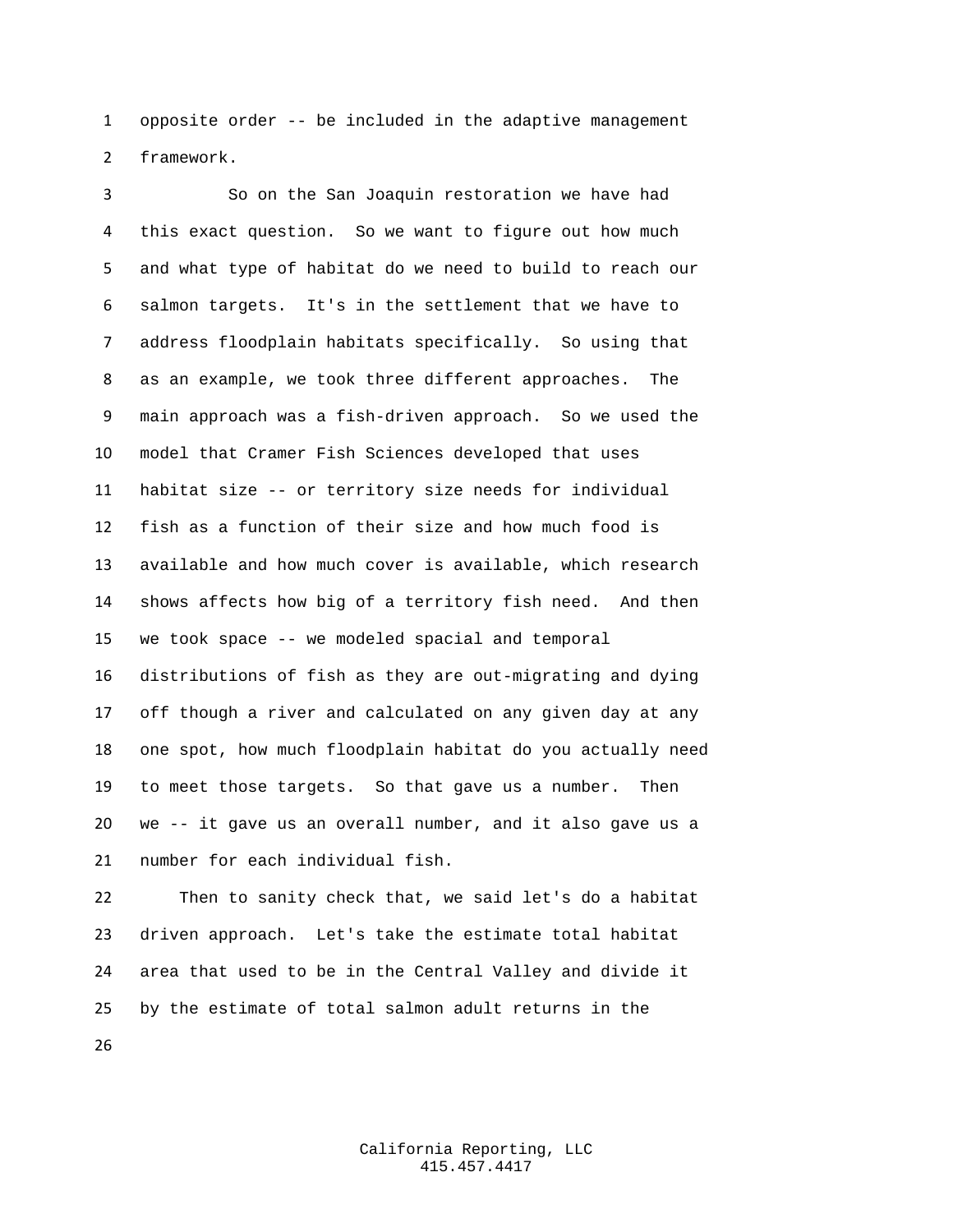Central Valley and come up with a ratio. And then if we assume a certain number of juveniles for every male and female salmon, that gives us a ratio of habitat to juvenile needs for total fish, total area. And that interestingly, we got a number from that was almost the same.

 And then we also went to the Yolo Bypass, which is still, even though it is limited, our best study floodplain in the Central Valley. And we asked Ted Sommer what has your research shown on the amount of habitat area needed for a fish based on your density estimates, and we got a number from that.

 BOARD MEMBER SPIVY-WEBER: And how did it compare?

 MR. HENERY: All of the numbers we got were between 0 and 4 square meters per individual juvenile. This plot is a graph of territory curves that we used in the modeling that Cramer Fish Sciences did. And the curve that we use is the one in the middle there, and you see that you have size on the bottom and territory size on the Y-axis. And as fish get larger, they need a bigger territory. But you can see that basically, if you look at that green middle curve, most of the fish shake out between 0 and 6 square meters. I think the Yolo one was two square meters per fish, the historic floodplain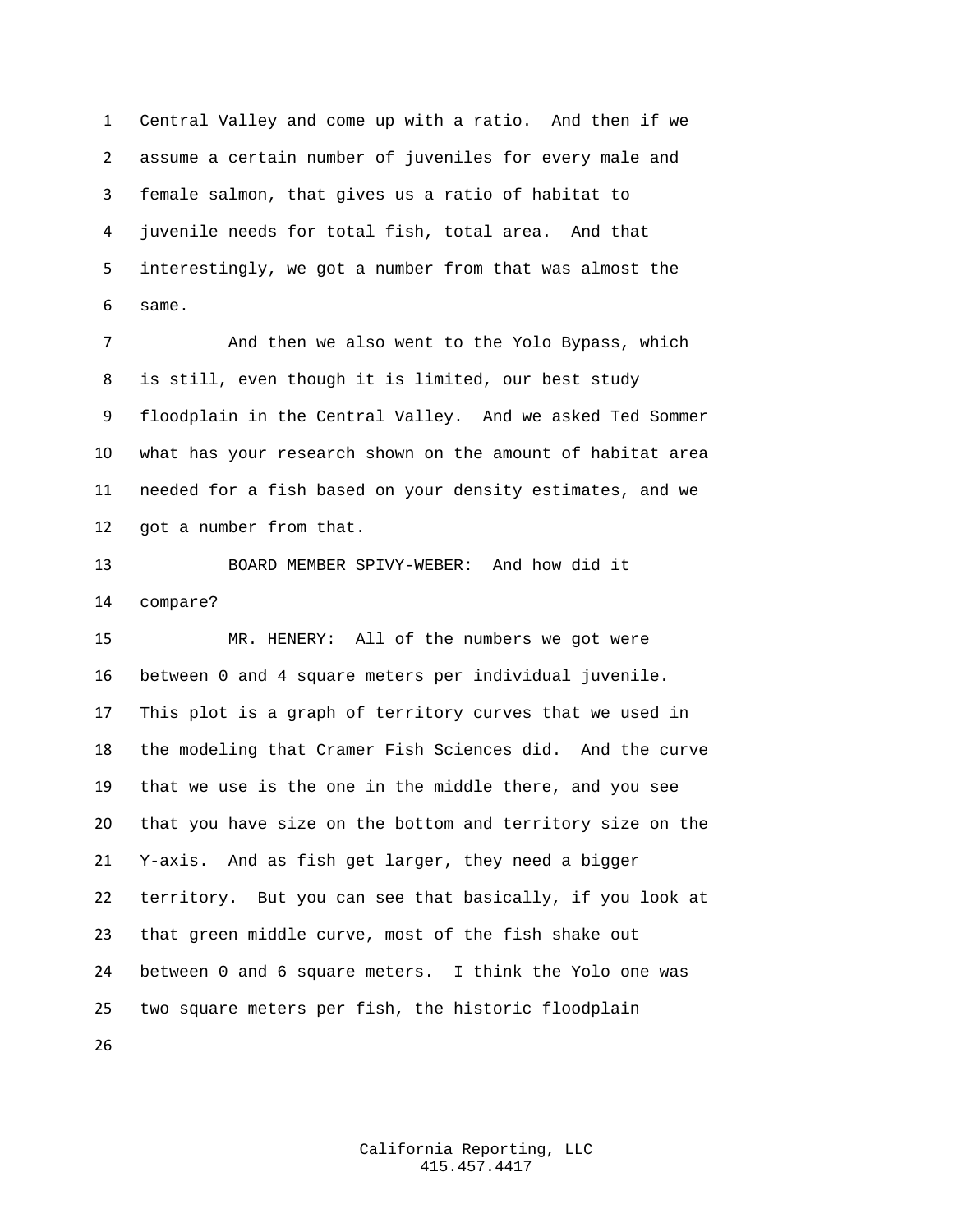estimate was somewhere around 3, and the Eshee (phonetic) model one varied by fish size, but it was between 0 and 6.

 This is not to say use those numbers. This is to say we have done a lot of this research already in other places, and it's not leading us to wildly different conclusion. It's actually aiming us toward the same place, and towards the place that allows to develop floodplain habitat estimates to meet our targets.

 And I wanted to contextualize that by saying that this is the same approach that the waterfowl folks have done a fantastic job at managing birds back almost from the brink with. They created a target based on their current target which was impacted at that time, developed habitat needs based on those targets, and then just managed the population and those habitats back. And it's the same approach that the Central Valley Joint Venture uses to establish their bird targets. It's a function of historic populations -- or historic habitat area, and their population basically like the salmon doubling target. They took I think it's like the 75 percentile based on their current, you know, population estimate.

 All of the approaches that we're talking about to manage ourselves back to healthy fishery are out there. They are not new. They are agreed on. They are tried.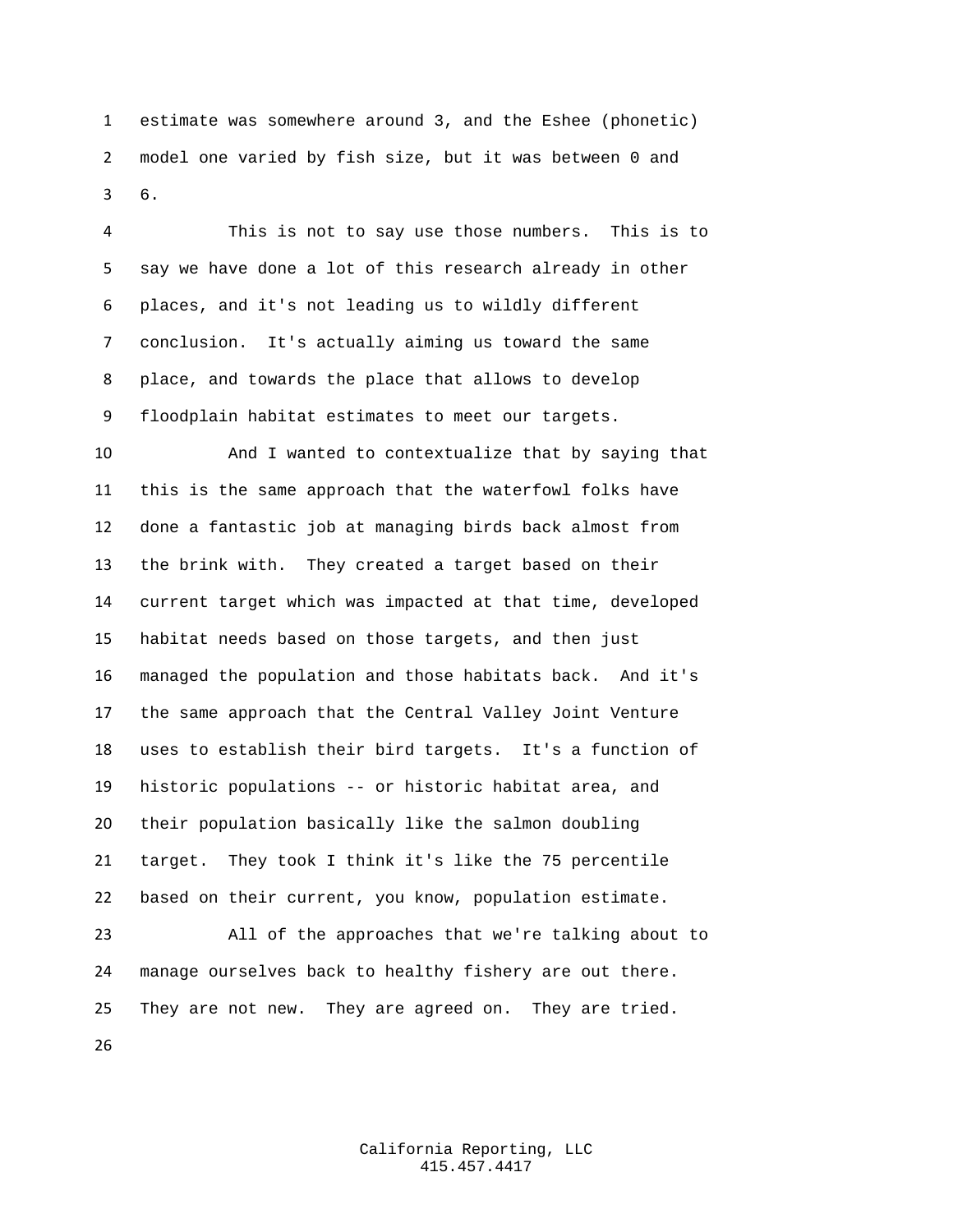And a lot of the science that's necessary to put them into effect is happening right now. And so like I said, we'll include our suggestions about what that framework looks like and what some of those specific criteria are in our written comments, but I think that there is a lot of hope for doing this in a very transparent and straightforward way.

 So just want to conclude by summarizing recommendations. First one, please include the salmon population targets in the narrative objective. They belong there. They are what will allow us to manage toward specific goals. Increase flows to a minimum of 50 percent based on the work that TBI and others have done. But again, I think 50 percent should be the bottom end of the range, and the range should extend higher. And we should start with flows that are greater than 50 percent and then ratchet them back. It's a lot harder to increase them down the road, especially given everything we're going through now, than to decrease them once we show success. And we have not tried water, which is the most intuitive and obvious thing for a scientific standpoint to try for fish. I would encourage that the range begin at 50 percent.

 Continue to expand enhancement actions to complement flow. Flow by itself will not do it. We need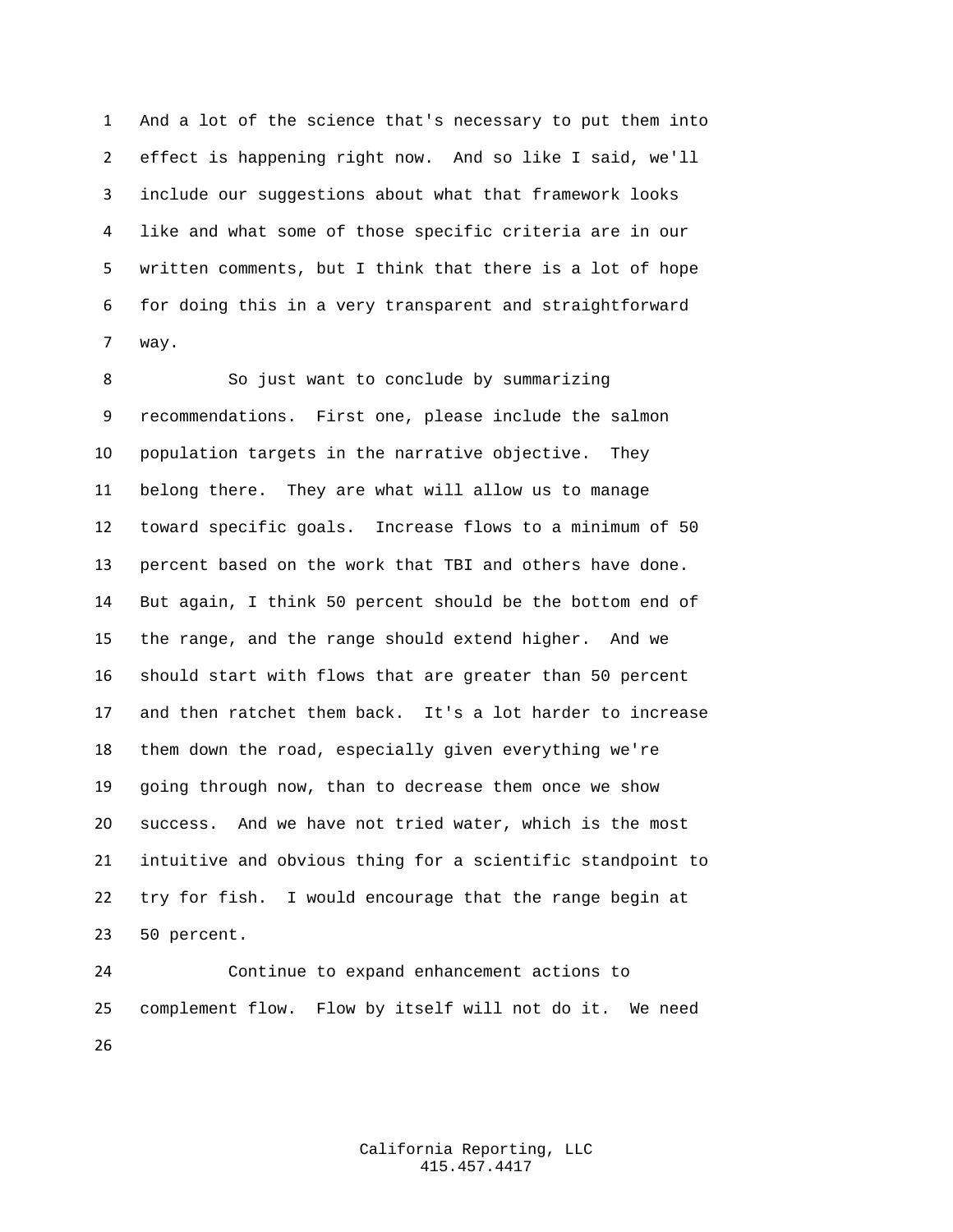| 1              | floodplain restoration for sure. We need targets for      |
|----------------|-----------------------------------------------------------|
| $\overline{2}$ | floodplain restoration. We need temperature targets. We   |
| 3              | need predator management once we already have kids that   |
| 4              | are big enough to play in the NFL. So all of those things |
| 5              | need to happen, but they need more water as a baseline.   |
| 6              | And then establish biological and physical criteria that  |
| 7              | will allow us to make specific steps toward achieving     |
| 8              | those fish targets and make those steps transparent and   |
| 9              | allow everybody to understand how we're going to manage   |
| 10             | flow adaptively in the future. Thank you.                 |
| 11             | (Reporter change.)                                        |
| 12             |                                                           |
| 13             |                                                           |
| 14             |                                                           |
| 15             |                                                           |
| 16             |                                                           |
| 17             |                                                           |
| 18             |                                                           |
| 19             |                                                           |
| 20             |                                                           |
| 21             |                                                           |
| 22             |                                                           |
| 23             |                                                           |
| 24             |                                                           |
| 25             |                                                           |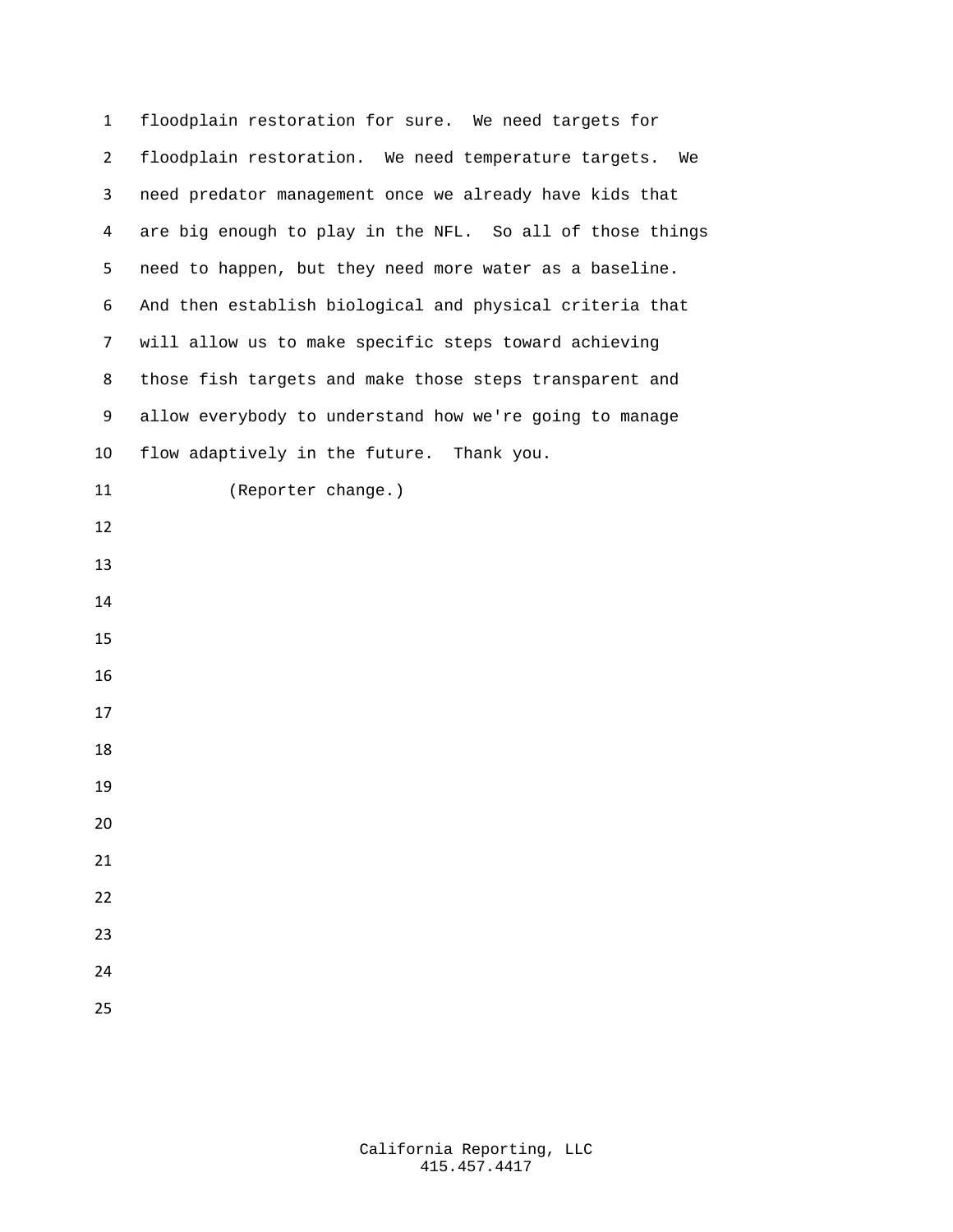MEMBER BOARD SPIVEY-WEBER: Thank you for coming.

 MR. OBEGI: I've already proven I can't manage the mouse. So I get to bat cleanup. I also batted leadoff. So I'm not what the right baseline report is there.

 Doug Obegi. I love doing science and I love getting to work with these guys who work on flows, but today I really want to talk about law. You know, I think the fish agencies and the biologists to my left have really done a good job on the science, and I want to talk about your job because it's really hard. I recognize it's a lot easier on my side of the dais than it is on yours, but I think your predecessors have laid a good path for you to follow. With some tinkering with the SED, I think you can get that.

 Three main topics I want to cover in the next 20 minutes and hopefully ten. First is just a basic premise of law from the Supreme Court that the board must protect public trust fishery resources to the extent feasible. We recognize that you're not going to be able to do that all the time and not everywhere, but you have to try and do it to the extent feasible, and that requires some certain steps that we'll talk about. Second main point is that when you are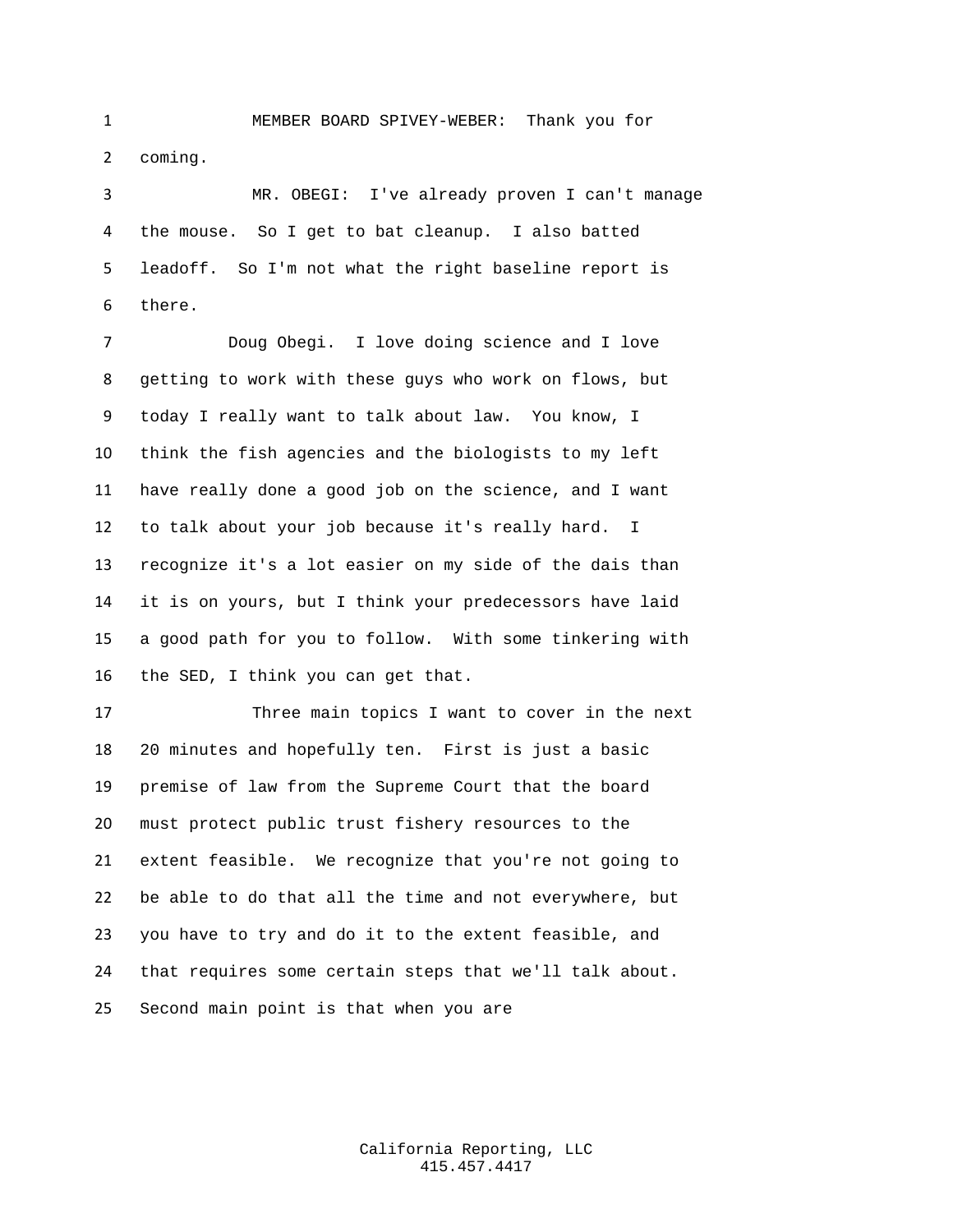balancing beneficial uses, you have to consider not just those economic impacts, but the economic benefits of reduced diversions, and you have to consider alternative water supplies and other alternatives that are available to folks who do divert water because fish don't have a choice of alternatives, and we all have been able to improve how we use water. And there is a tremendous track record for both agriculture and urban users, a real success story we all too often don't tell because it may lead to concerns that we're going to lose water in the future.

 The last point is, as I read it, the substitute environmental document really underestimates the aquatic resource impacts at baseline or 35 percent of unimpaired flows and overestimates the agricultural effects. I want to explore that because I think it sets up a bad dichotomy, a really unfair balancing.

Next slide.

 So, first, ever since the Mono Lake decision, the courts have made clear that you have to protect the public trust to the extent feasible. And in determining what's feasible, you have to consider alternative water supplies. That's been clear from the board's decision in Mono Lake, it's clear from some of the court decisions, it's also clear from the Yuba County -- the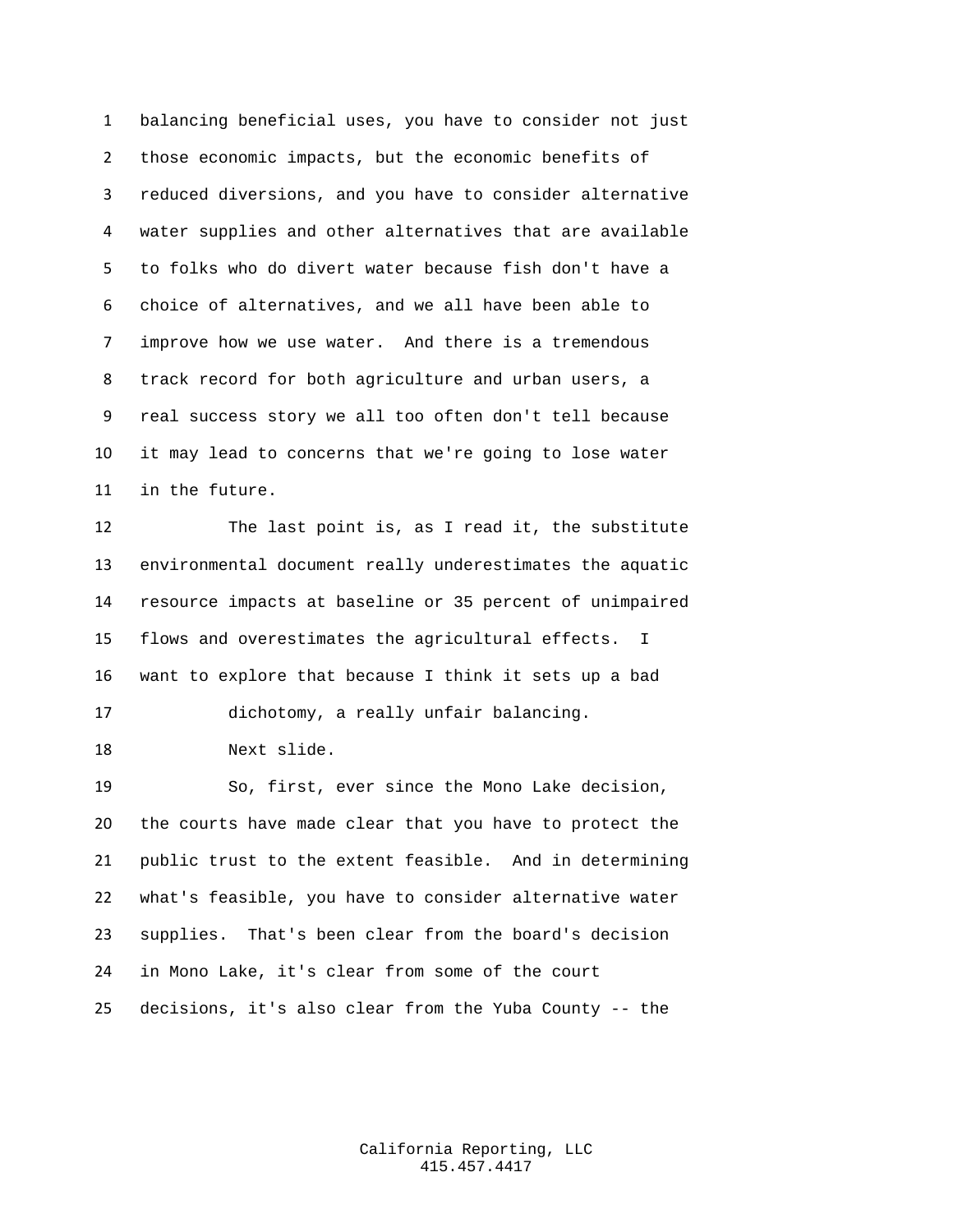Yuba decision. And we have a number of other decisions that we'll send to you in writing, but ultimately there are alternative water supplies that can reduce the impacts to diverters, and we need to also include in that program of implementation not just the flow measures, but the nonflow measures, because they do work together and it shouldn't be an either/or choice, but it's an and choice, and the Board has substantial authority to require those measures in the program of implementation.

 Third point here with respect to the public trust is that the legislature has constrained your balancing obligations to some extent. The section 5937 of the Fish and Game Code has been held by the courts to be an expression of the public trust, and the courts have said that the Board can't balance away that obligation.

 The same is true with the state and federal Endangered Species Act. The legislature has spoken and said this is a minimum that we have to do. And I would argue that the salmon doubling, be the CDPIA goals and the AFRP goals -- we won't say salmon doubling. We'll say the salmon production targets -- are another expression by the legislature of the public trust and the obligations that we owe to future generations with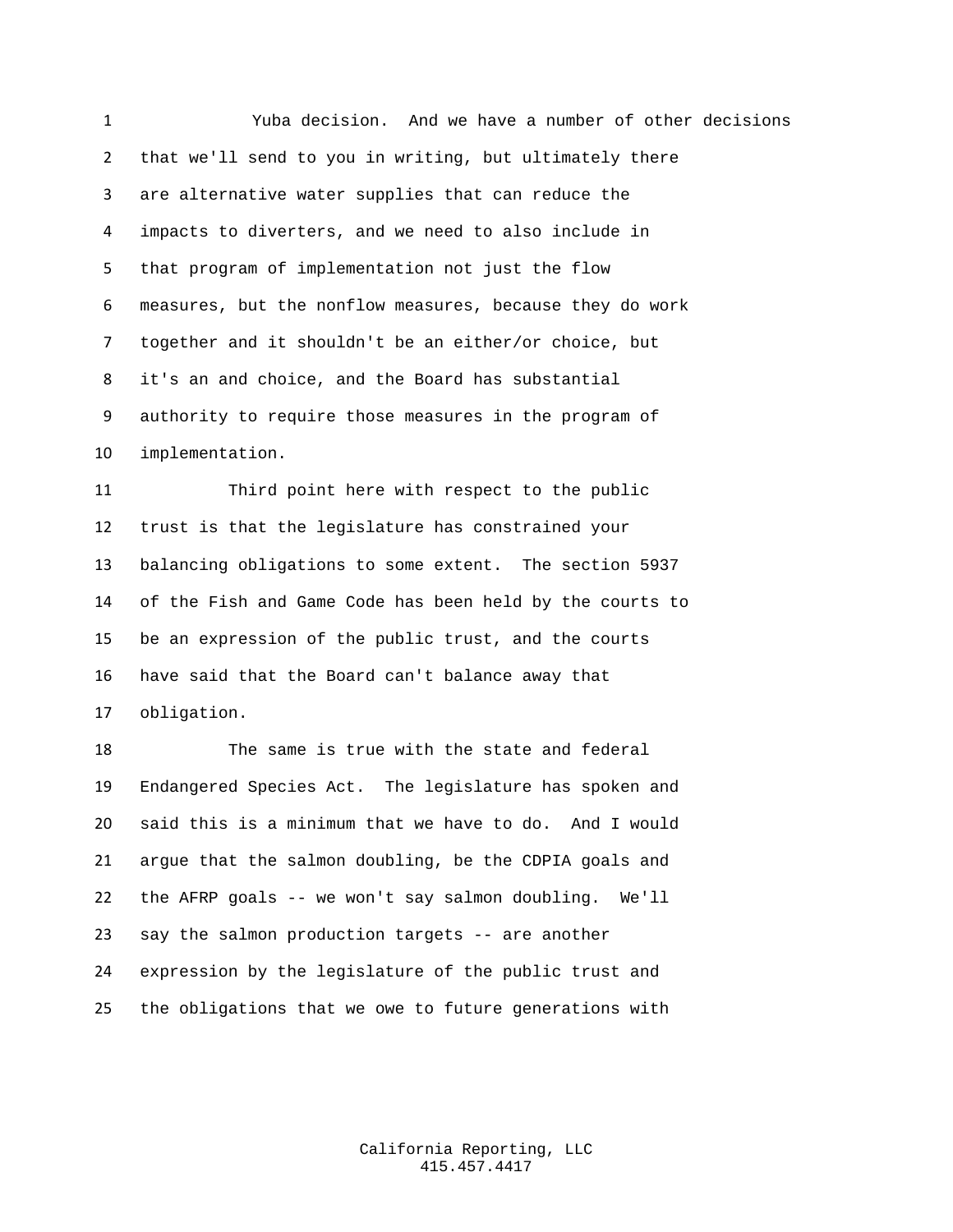respect to salmon, steelhead and other anadromous fish, and we don't get to just balance those goals away. Ultimately the Board has to demonstrate that its program of implementation and record will achieve its objectives and will protect the public trust to the extent feasible, and that means achieving the scenario of salmon doubling objective that exists in the current plan, that means achieving the language of whatever narrative objective will be which should include, in our view, both the AFRP salmon targets as well as protecting viable populations of other fish. Next slide. And when you balance beneficial uses, the legislature explicitly talks about considering alternative water supplies, including water recycling, but you also need to consider the economic and social benefits of reduced diversions, and that things like sport and commercial fisheries, that's nonmarket valuations as which was made clear in the Mono Lake decision and improved downstream water quality. There are potential benefits there. And right now the SED doesn't include a lot of that information. Next slide. Right now, as currently drafted, the SED really doesn't -- it assumes no impacts to aquatic fishery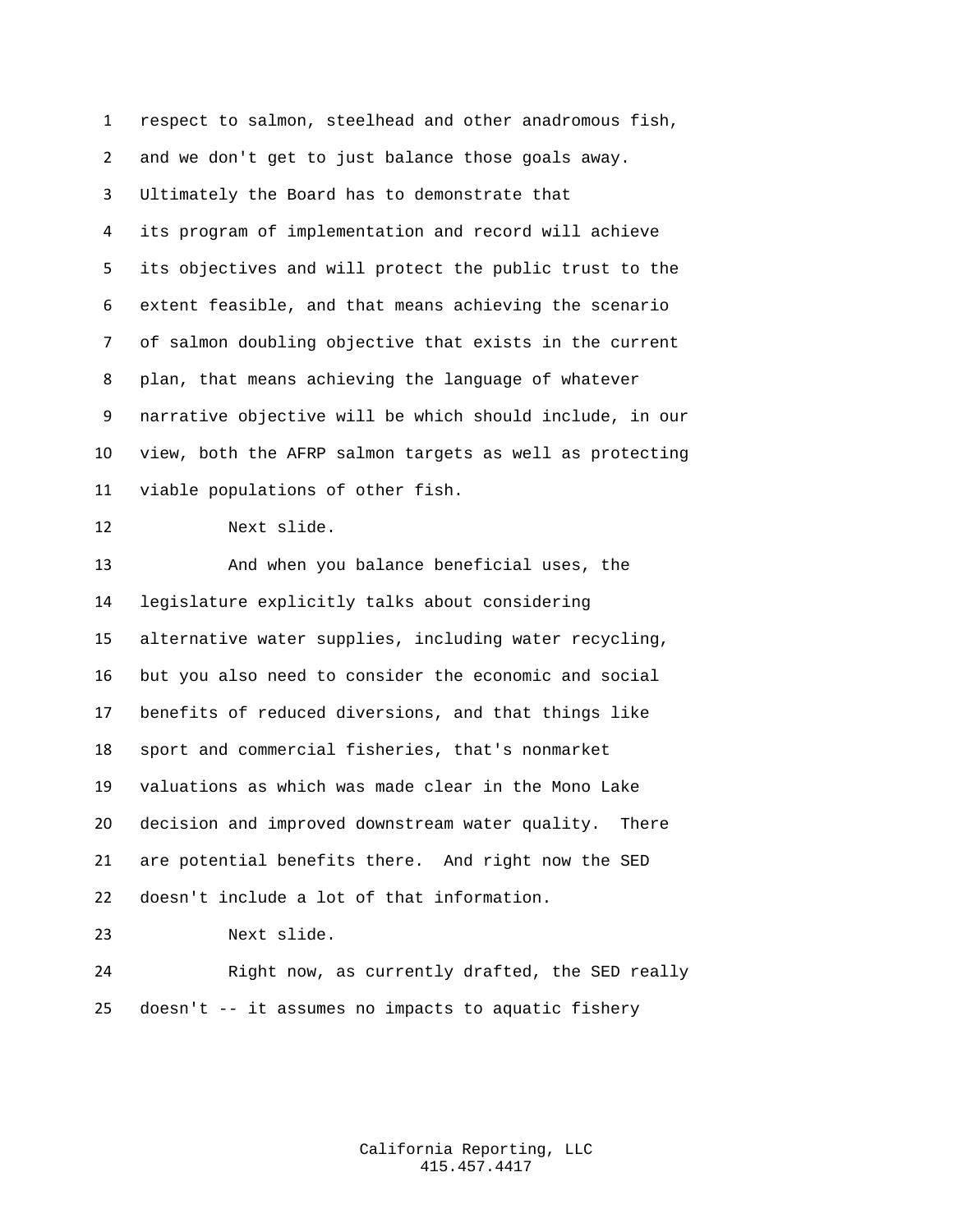resources under baseline conditions. It's a traditional CEQA analysis. We look at the changes and see does it make things worse. And as far as CEQA goes, I think you can do that. But you also have to recognize, and I think SED in particularly in the technical report recognizes that under baseline conditions we are seeing continuing declines and we are putting our salmon population at grave risk. And that's why the scientific peer reviews of the technical report all recommended the higher end of the range or even higher, found that there was a real strong scientific basis for what the board was trying to do but that our fisheries really were at risk under baseline conditions.

 And I think you also need to find a way, whether it's using the forthcoming salmon production model from California Department of Fish and Wildlife or the thresholds that TDI, et al., have worked out to assess whether you're actually going to achieve the AFRP targets and whether you are going to be able to sustain salmon through both the flow and nonflow measures, and right now we're not doing that.

 In contrast to that analysis on aquatic resources, the SED assumes significant impacts to agriculture under baseline conditions. So you're already setting up a situation where under the baseline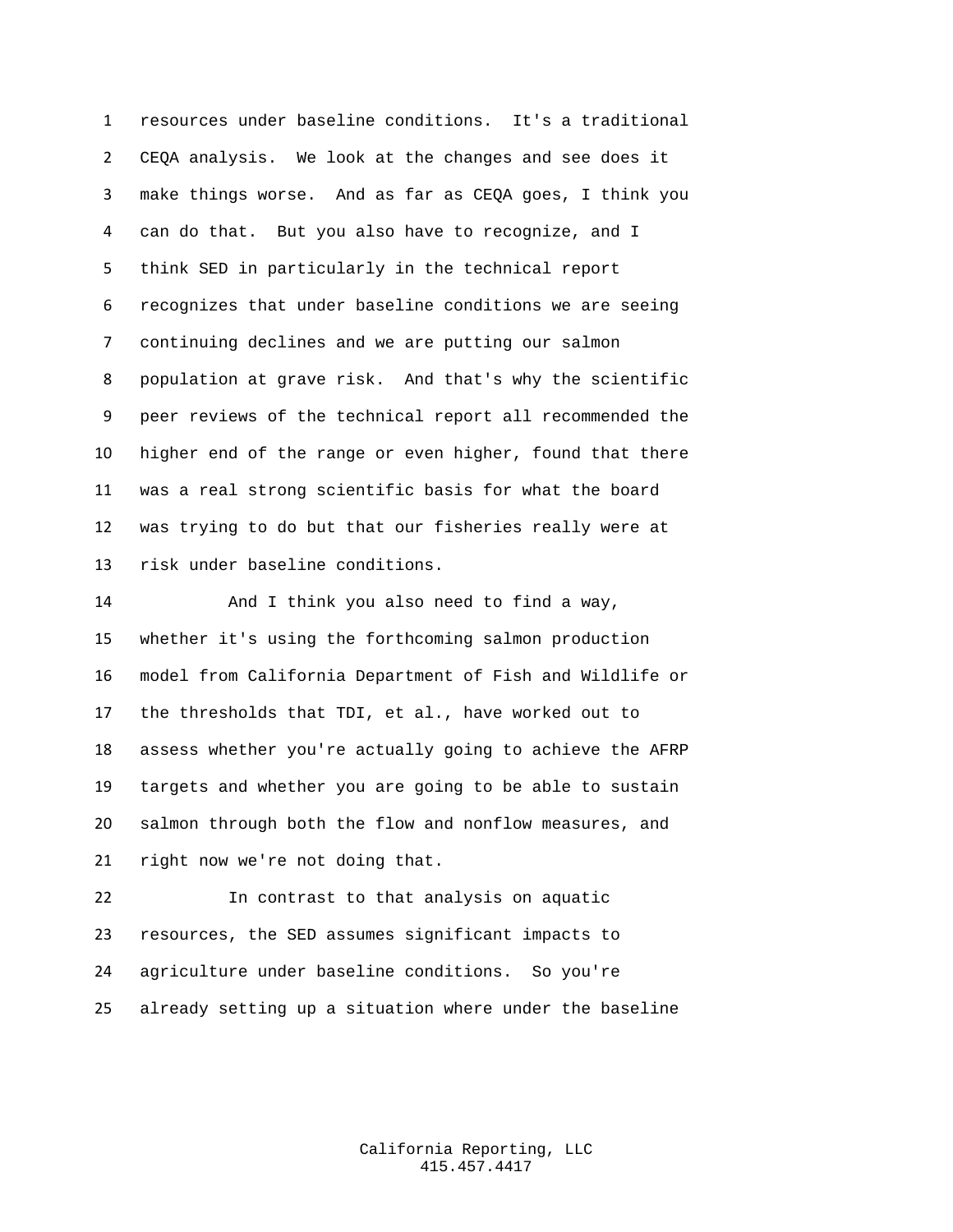the SED makes it sound like things are fine for fish, but they're bad for agricultural diverters; and the truth is under the baseline things are tough for all of us, both for fishery resources and for agriculture, and I really think you need to find a more consistent way to level that playing field.

 As expected, the majority of effects occur in drought and dry years, and as the SED recognizes but doesn't quantify, improved water use efficiency can reduce those impacts.

 The SED does include the IMPLAN model to look at how reduced diversions would change cropping patterns. It's a very well-respected model as far as it goes, but there's a couple refinements we think really need to take place.

 First the Chapter 11 does acknowledge that improved irrigation efficiency and other improved agricultural water use practices can replace or augment some of the lost surface water supply and contribute to reduced groundwater pumping. Doesn't quantify those. We decided to do so working with the Pacific Institute. The SED identifies three potential water use efficiency tools, increased use of irrigation management

services like CIMIS, the California Irrigation

Management Information Service. It's a highly technical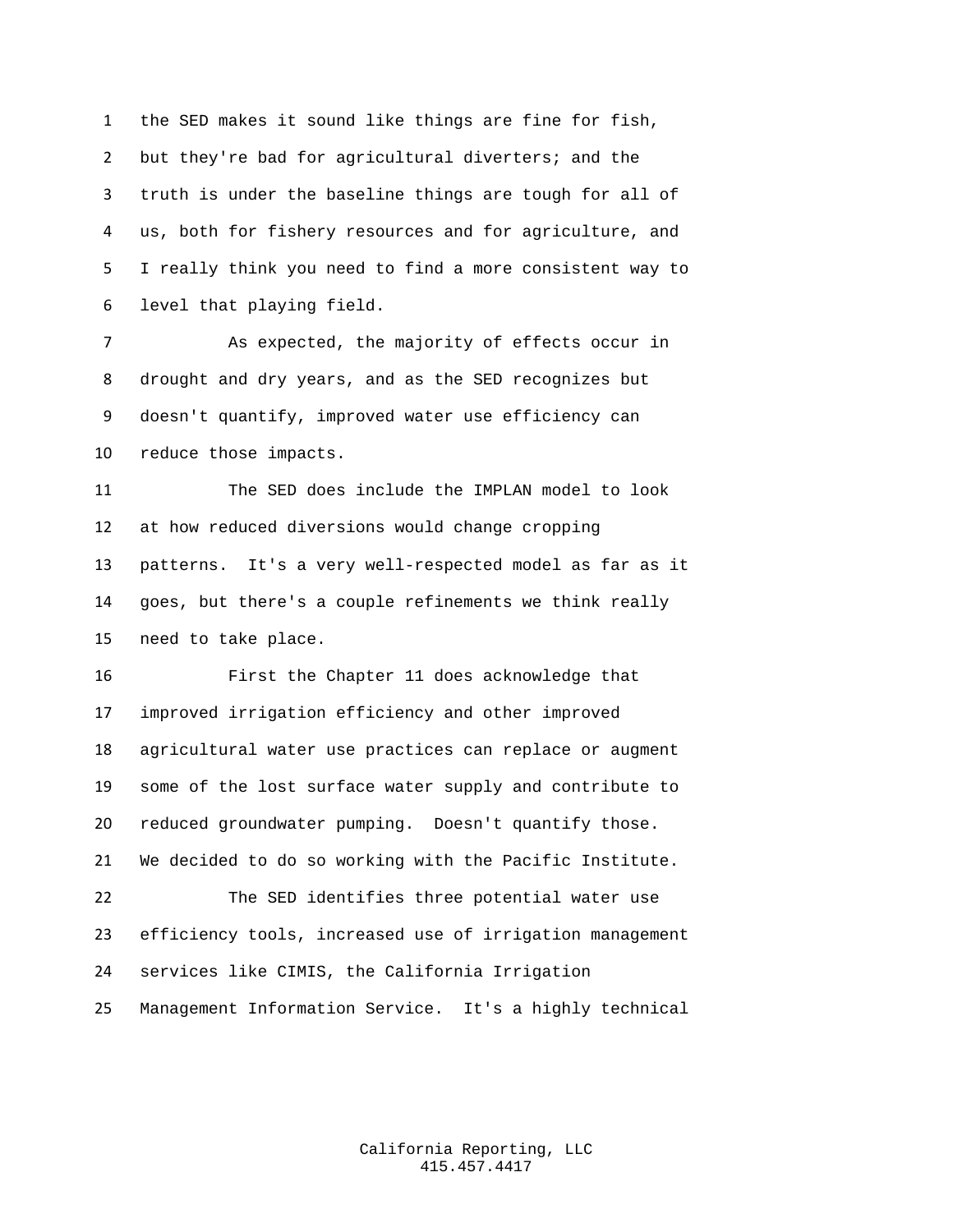methodology that uses satellites and remote sensing and local weather stations to give you precise irrigation management ability.

 Second tool the SED identifies is a conversion to more efficient irrigation systems, moving from flood irrigation to sprinklers and from sprinklers to drip and micro, and third is increased delivery flexibility.

 The SED looks at the existing types of irrigation practices. This is a slide, a graphic from the SED itself. Farmers in the basin and in these groups have made tremendous improvements in irrigation practices. That's why we can produce twice as much crop per drop as we did 30 years throughout the state, but as you can see, there is still a lot of flood irrigation that's remaining in these counties and a real potential to continue to improve our irrigation efficiency so that we're managing the water delivered to meet the crop needs.

 Pacific Institute did a report for us that we'll be submitting next Friday looking at three particular scenarios, two of which come directly from what the SED called for. One was improved irrigation efficiency, the second was expanded use of regulated deficit irrigation, and the third was expanded use of CIMIS.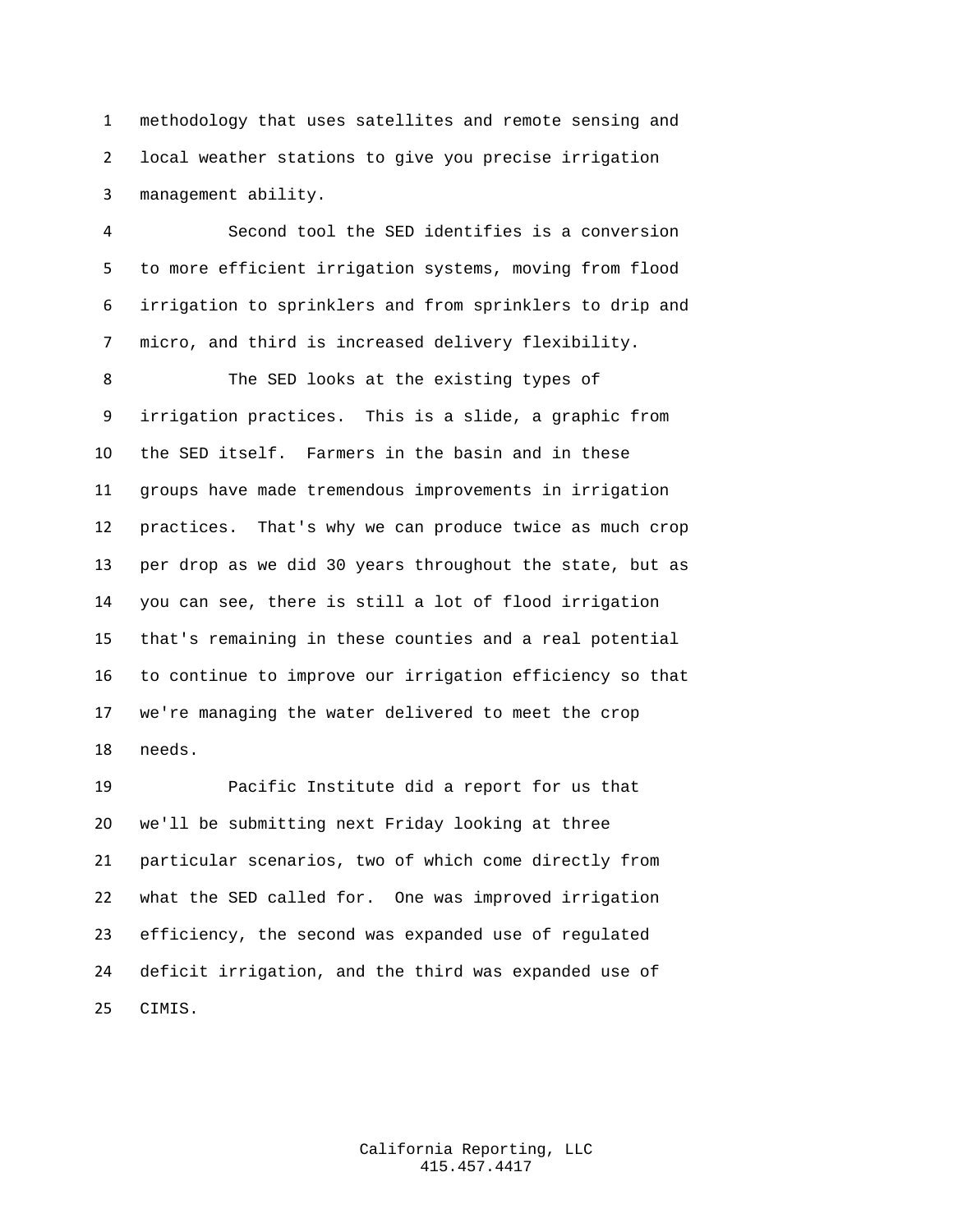1 And it's important to recognize that these scenarios are not additive. It's not like you can add these three numbers together that I'll show you and say, hey, we can save, you know, X million of acre-feet and there are tradeoffs. Flood irrigation does cause some groundwater recharge. There is no question about it, but it also loses water through evaporation, through transpiration of nonintended crops, weeds. You also have a lot of losses and you're recharging the groundwater potentially in a dry year, not necessarily when water is most scarce. The report looks at the costs and the economic benefits of developing these three tools because there are upfront costs, particularly with respect to irrigation efficiency, and there can be losses in terms of yield with regulated deficit irrigation. Over time a lot of those costs actually do balance out. So with respect to regulated deficit irrigation, California has a great track record actually of seeing that we can improve our yields or maintain our yields as compared to the amount of water we use. For some -- BOARD MEMBER MARCUS: What's the geography of this? Is it the geography of this or is it a bigger geography?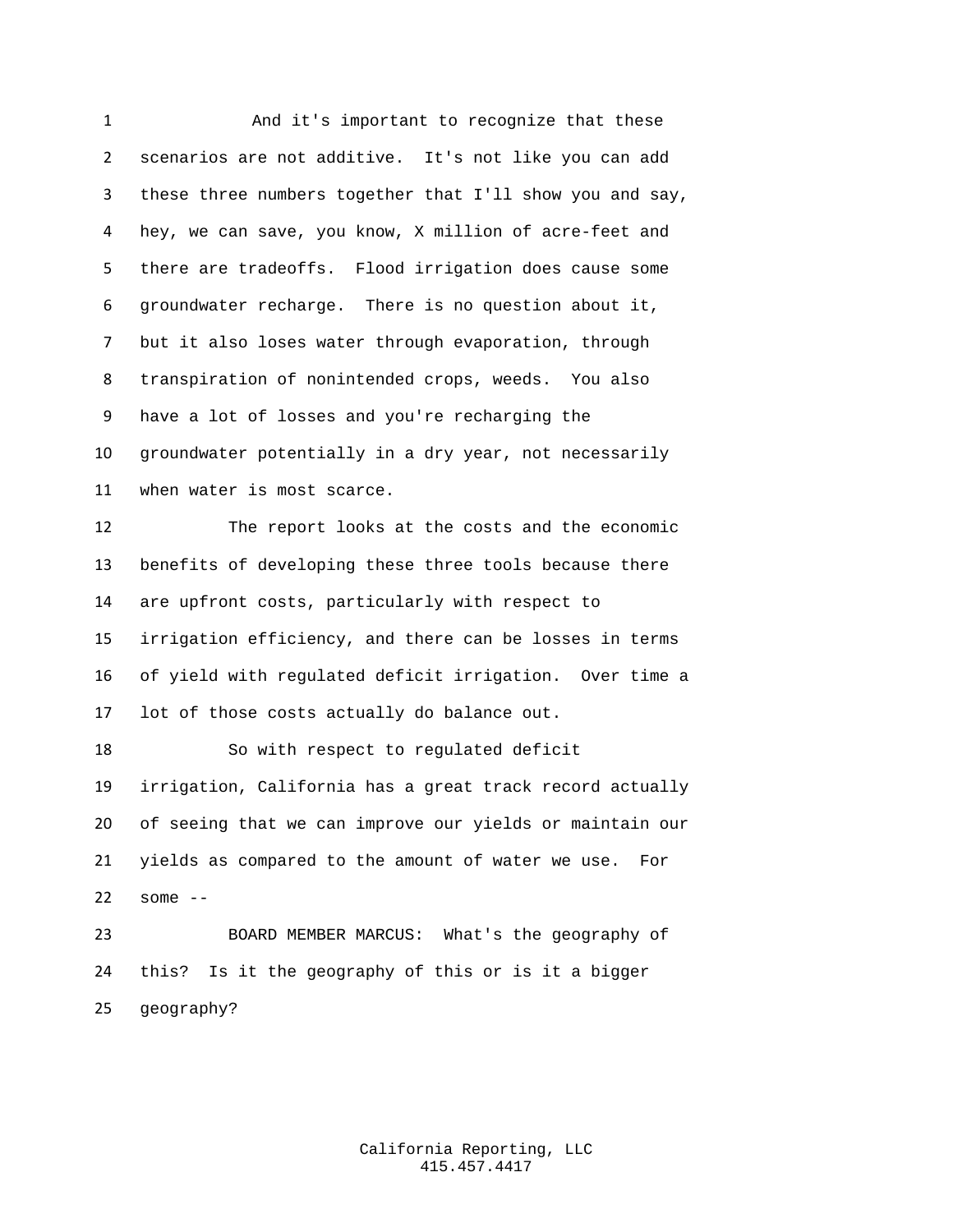MR. OBEGI: It's just the ten DAU's. It's actually smaller than the area examined in the SED. But it's primarily just the ten DAU's within these three counties. So we asked them to look at just this information and rely, whenever they could, only on the information in the SED.

 Deficit irrigation is saying basically instead of providing the exact amount of crop transpiration needs, you apply less water, but your yields go down less than the percentage reduction in water application. And for some crops, like orchard crops, we're seeing that you can do regulated deficit irrigation with minimal or no productivity losses. That particularly true with orchard crops. There's a recent study from 2011 from Sac Valley that saw that kind of results.

 For alfalfa and other crops, you do reduction in yields, but if you reduce water use by 25 percent you might see a ten percent reduction in yield. So there is a savings there and a cost.

 So this scenario assumed that applied RDI to 25 percent of the irrigated alfalfa, almond, pistachio crops and vineyard acreage within the boundaries of DAU 205 to 215, and on average you can save up to a hundred thousand acre-feet, obviously less in the wetter years and potentially a little bit more in some of the dryer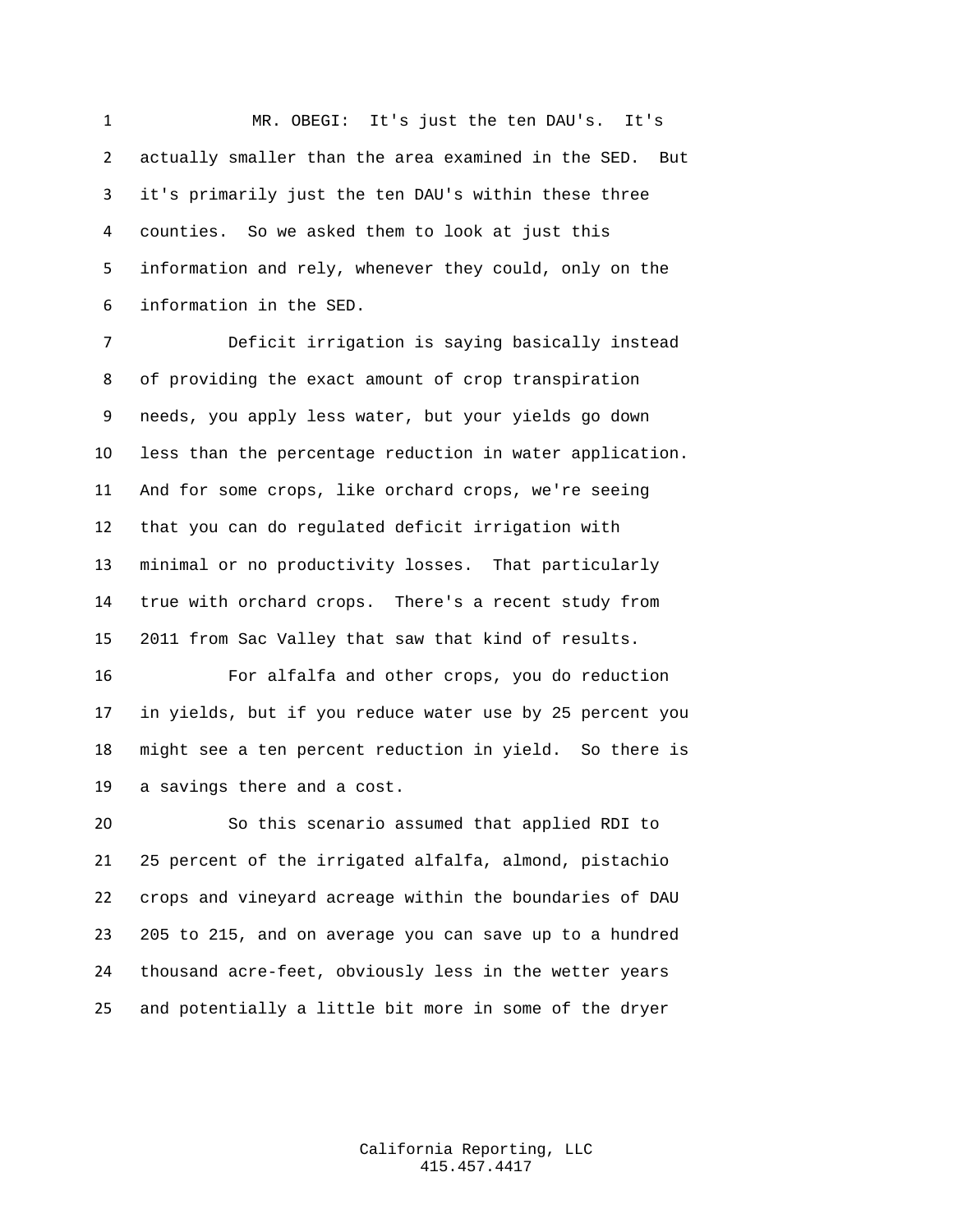years. There are costs associated with that, as much as, you know, five or ten million dollars in lost revenue, but compared to some of the costs of completely fallowing fields, there are real tradeoffs there.

 Improving irrigation efficiency, likewise, we looked -- the Pacific Institute looked at transitioning from flood to sprinkler for some crops and from sprinkler to drip for orchards in particular. And we saw that they ran a couple scenarios looking at a ten percent -- transitioning ten percent, 15 percent or 20 percent of the acreage of particular crops within these DAU's, and you could see water savings of 60,000 to 170,000 plus acre-feet per year.

 And, finally, expanded use of CIMIS, which was a real hard one for them because the only -- CIMIS is well respected and a lot of people like the tool, but there's not a lot of recent information about how much it's being used and potential water savings. So this one has a real big uncertainty bound to it.

 They looked at using it. They assumed that about 25 percent of farms use CIMIS and they looked at expanding it to another 25 percent, came up with this number, but obviously this one is one where I think we have a lot less comfort in finding the precision of the answer, but the general point remains, that improved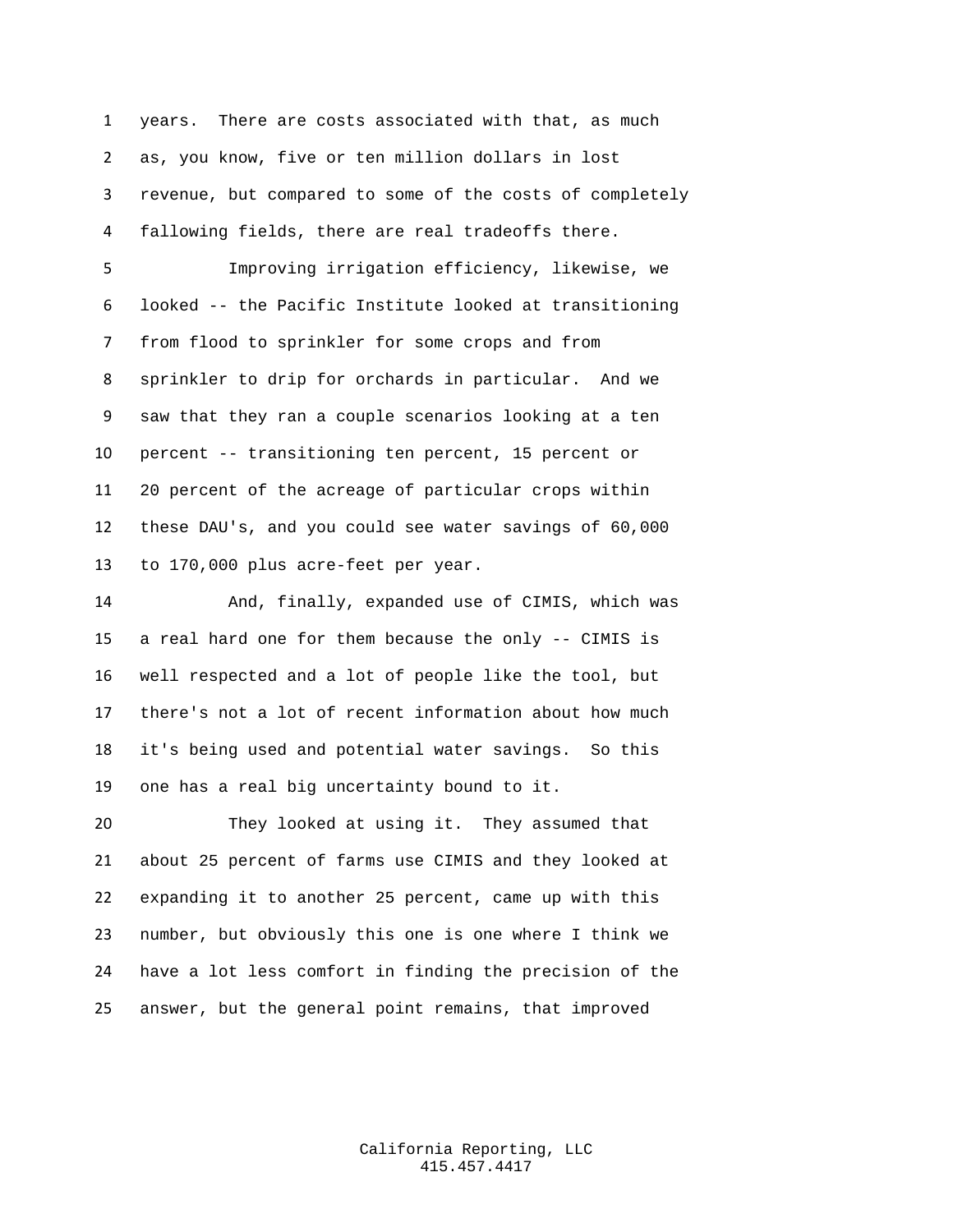efficiency with these tools can minimize some of those impacts or reduce them.

 BOARD MEMBER SPIVEY-WEBER: And CIMIS is a particular approach, but there are others -- there are other approaches that are very similar and those are being used probably more than CIMIS in that region.

 MR. OBEGI: Potentially true, and there's definitely a lot of folks that have dramatically improved their efficiency over time. There no question about it. But the notion we don't have any more gains to make is just as false as to say that no one has ever improved efficiency.

 You know, we talked about the Board, the staff did a really nice job of talking about how the SED has taken a worst case scenario approach to the agricultural effects, and it explicitly acknowledges that the IMPLAN model usually overestimates the indirect job and income losses and should be seen as sort of the upper boundary on job and income losses, and there's a number of reasons for that, you know.

 Over time, you know, particularly in the short run, it's probably better than it is in the long run because over time people do adapt, businesses come in. It doesn't account for things like improving efficiency, water transfers, water substitution, et cetera.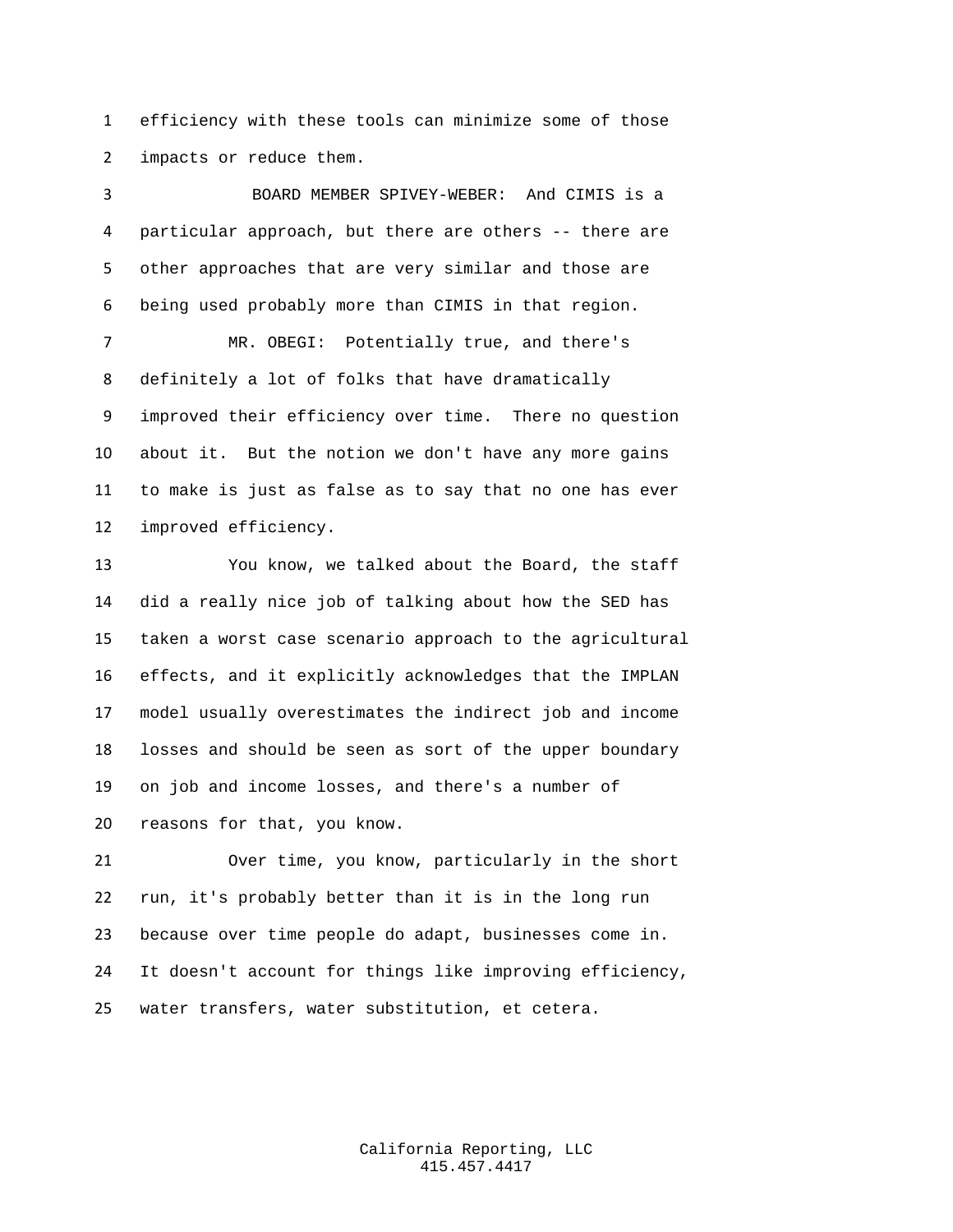But, again, we're setting up a model where the SED sort of looks at the aquatic resources and says there's no impact under baseline conditions and things might get a little bit better but you're not sure you actually meet. And I think the testimony from the scientists and from the fishery agencies have said that 35 percent won't achieve your goals and your requirements. But you don't have that information in the SED. And so it sets up this unequal playing field. SED does provide some estimates about the loss of acreage, the reductions in income and reductions in jobs, and there will be people who are affected by your decision. There will be fishermen, there will be farmers, there will be exporters. A lot of people will be affected. But I think it's important to recognize that the impacts are -- the impacts may not be as big as any of us fear, and we hope that we can minimize them through both improving efficiency in some other tools including transfers.

 You know, the 40 percent alternative talks about a 1.5 percent reduction in agriculturally related jobs in these counties and regions, and a 1.5 percent reduction in crop revenues, and I can tell you that the fishing industry would love to have had only a 1.5 percent reduction in jobs and revenues over the last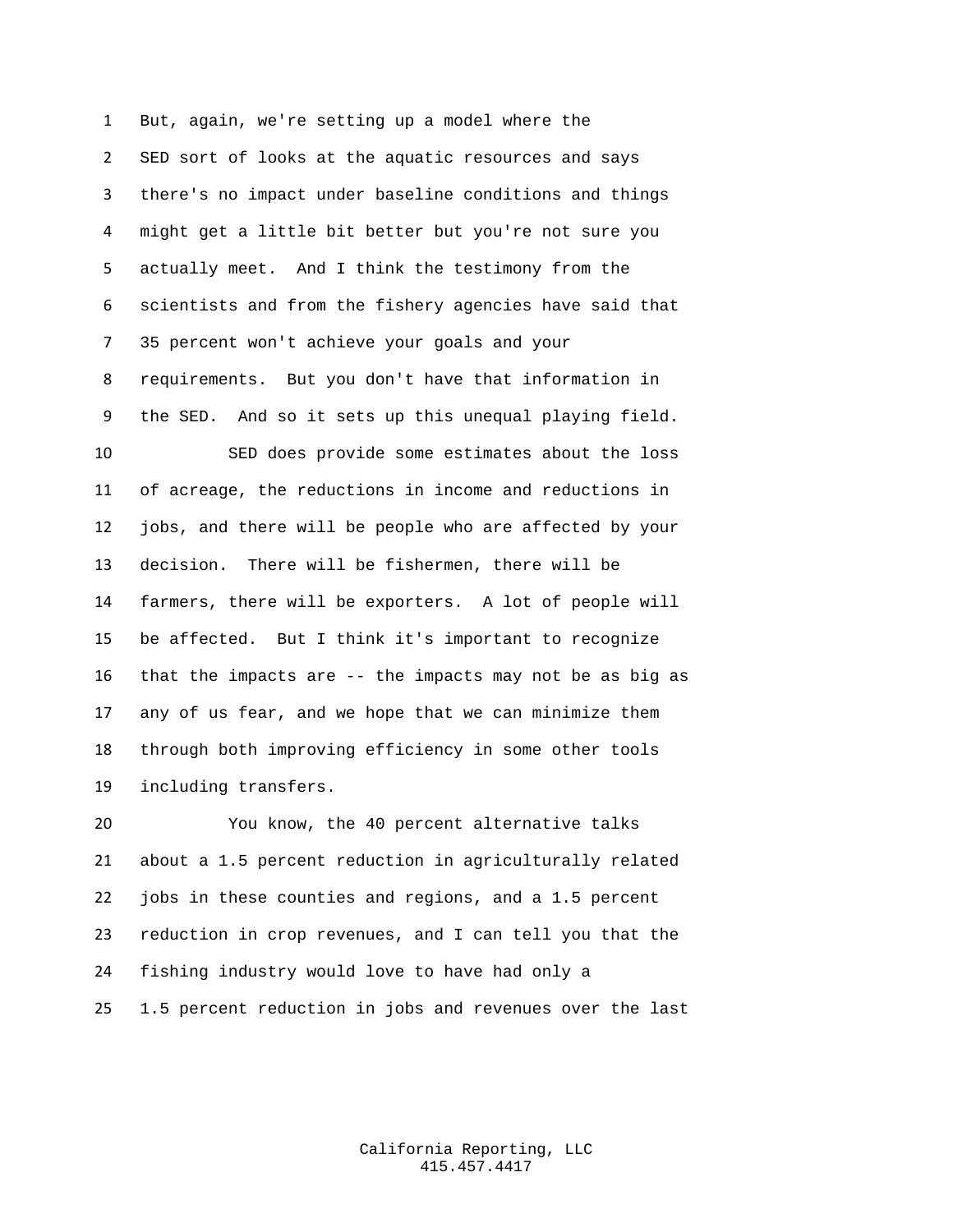20 to 30 to 40 years.

 Agriculture has been improving and has been doing really well in some of these counties. Obviously revenue is not the same as income. But there is a dramatic growth in revenue over time. I think we have to recognize that as we think about how we balance all the different interests that we're trying to protect. This one I just wanted to put up there to draw your attention to the fact that the impacts at different alternatives may not be linear, and you can see here -- this is from the SED from Appendix G and it's one of the few places where I could see a 50 percent alternative analyzed. That the impacts -- the marginal revenue loss per acre-foot is dramatically less than it is at 60 percent, similar to what it is at 45 percent, and I do think it's worth thinking about should the Board run a 50 percent alternative.

 You know, you had a lot of that information in your earlier version of the technical report on agricultural effects and some of that got taken out in the version that was included in the SED. So I didn't want to rely on those numbers because they had changed somewhat, but even just providing this kind of information I think gives you a better ability to fine tune where within the range you fall.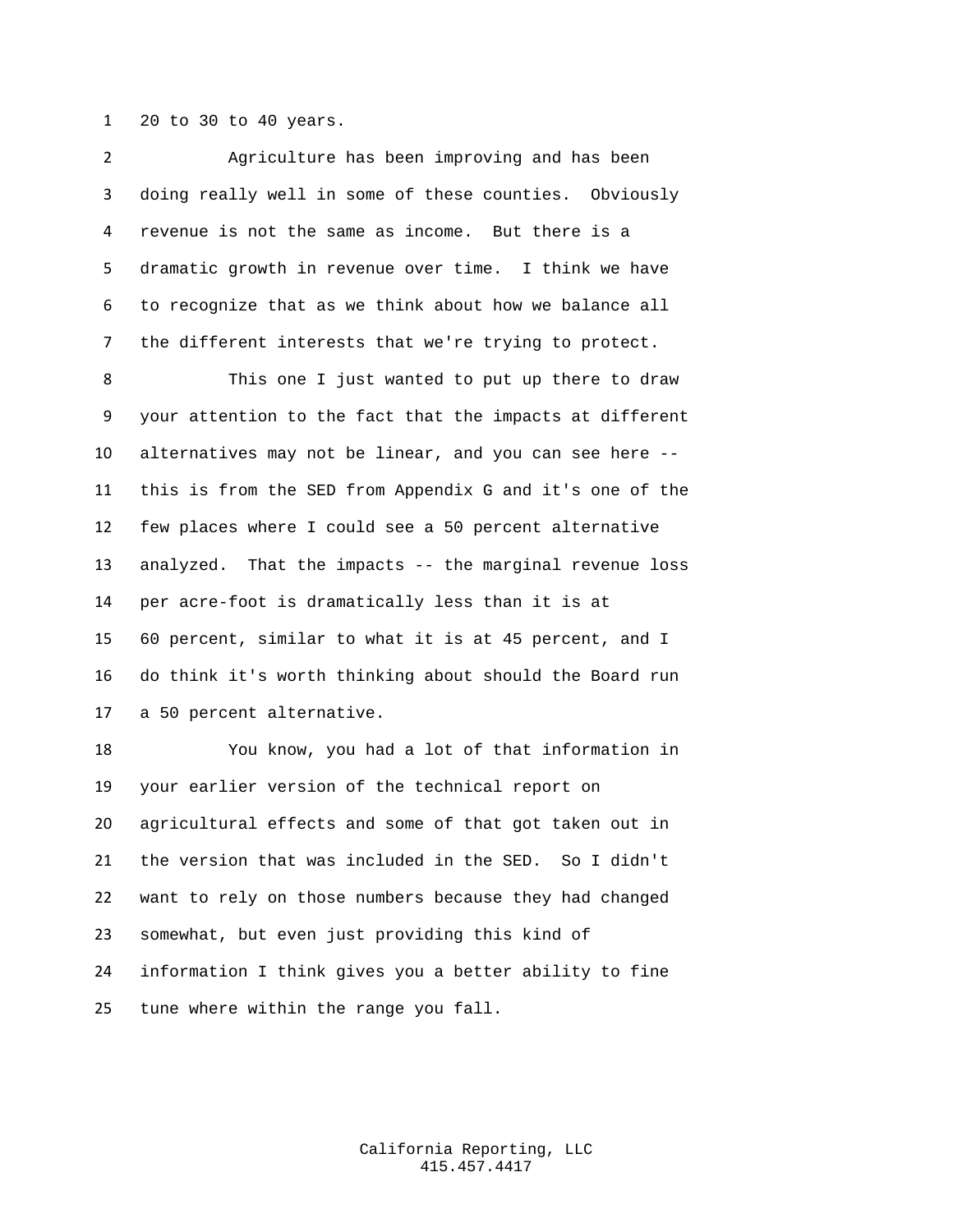So there's a couple refinements to the water supply and agricultural effects analysis that we recommend. One is that you should quantify some potential improvements in agricultural water use. You know, whether you want to use the results that we'll present to you, whether you want to talk with DWR, get some information from them, but I think you really should include some of that information.

 The second, and this is one where I think Board staff, I think, candidly acknowledged that these things can't happen at the same time, that we have some internal consistency about groundwater pumping. Right now, the SED says that we're going to -- go to the next slide -- we're going to not have any additional pumping with respect to agricultural effects, but we're going to completely offset the reduction of surface supplies with respect to groundwater effects.

18 And that may work as sort of a worst case scenario, but it doesn't give you an accurate assessment of what things are going to do, and it just feeds sort of fear on all parties that the worst case is what's going to happen. I think taking an internally consistent approach is a much better way of presenting that information to the public because ultimately this is not just for you guys, but for members of the public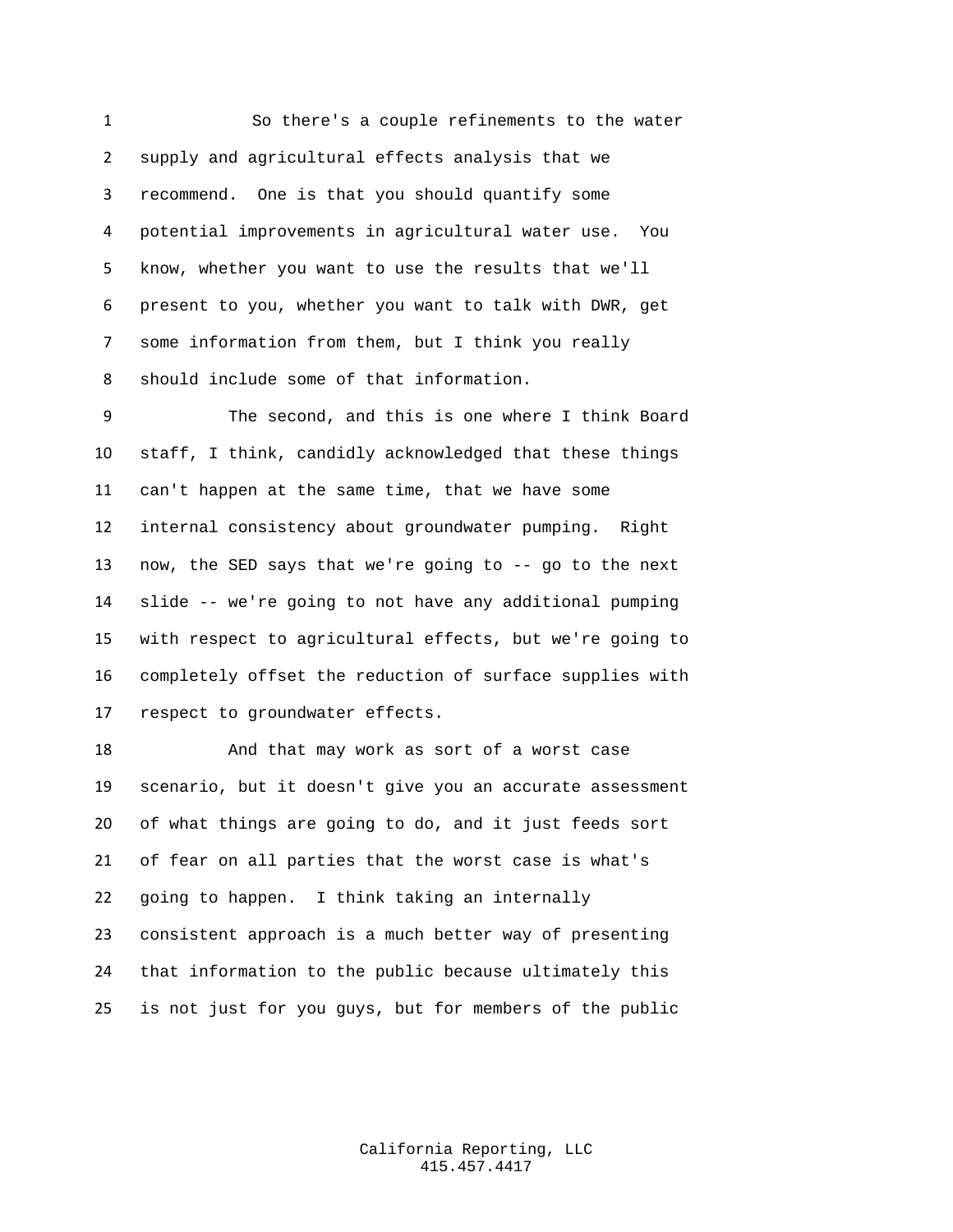to understand what really is going to happen both on the fishery side and on the agricultural side. A couple other points I wanted to make very briefly. One is that the SED also ignores water transfers, and historically that's included water transfers for the environment like the Vernalis Adaptive Management Plan where water users throughout the basin were contributing to that, and I think, you know, we're now in a situation where the Bureau is -- has a difference of opinion with the Board and ourselves with respect to what flow requirements do exist under Decision 1641 and a position where they probably can't meet them certainly in every year. So what it does by omitting those transfers is that we're -- as compared to the historic past, the

 baseline says that there's actually going to be more agricultural production because it doesn't account for the fact that people are transferring water and understates how much water was flowing in the Tuolumne and Merced because those rivers were contributing to meeting.

 Likewise, there have been a number of water transfers outside of the basin, whether to the Los Angeles Water District, to other water users, and when we ignore those, we ignore the potential to -- we again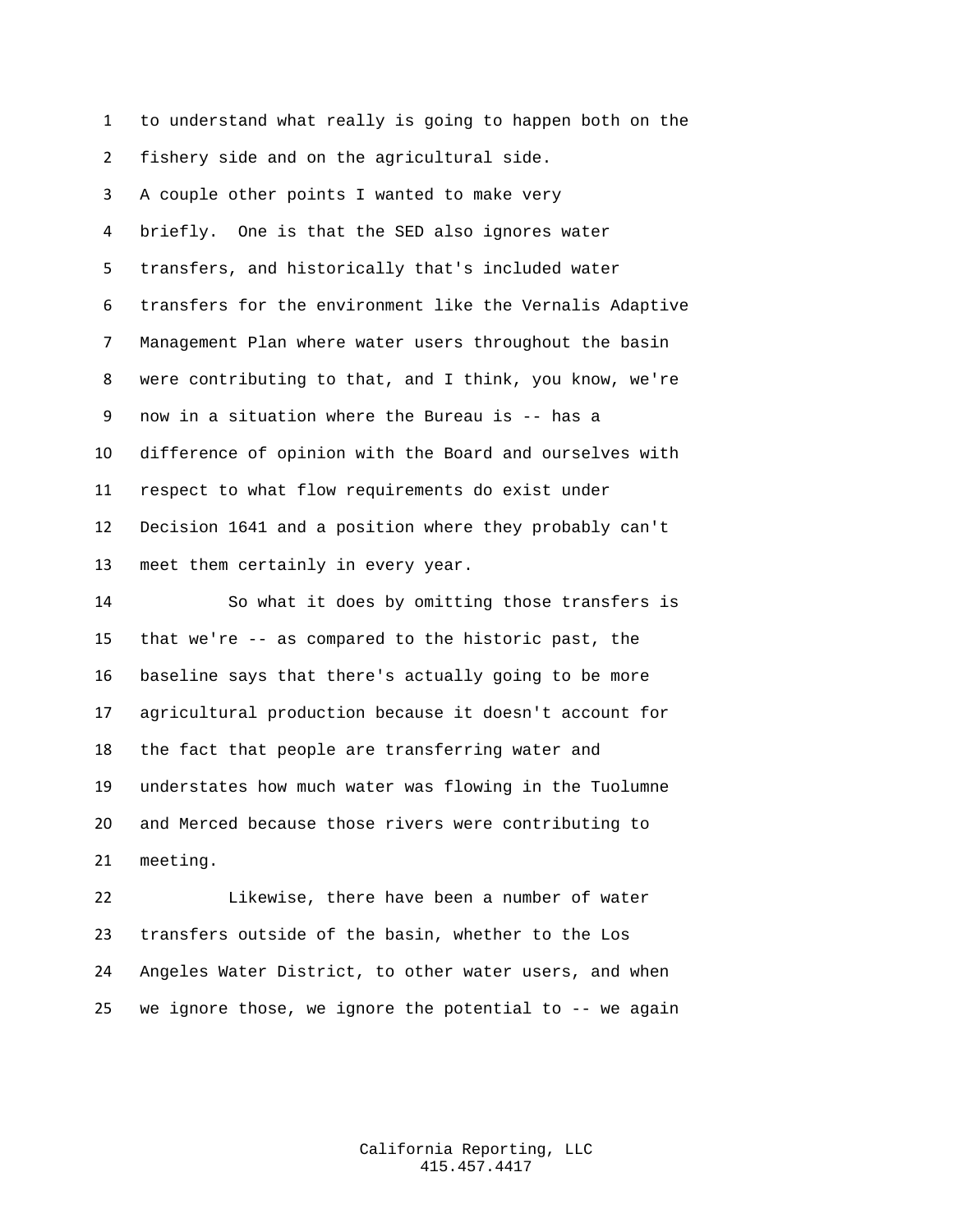may overstate the effects.

 I also want to raise one point with respect to transfers that I have made with the trib guys and the exporters -- exporters hate me anyways, but they really don't like this point. The SED assumes that increased flows may result in increased exports because exports are a function of how much water is flowing down the river in terms of meeting your hold and middle river flow requirements.

 That's fine as far as it goes, but it's also important to recognize that the trib guys can protect that flow and prevent it from being exported because it is ultimately their water, their water rights, and so they could dedicate that to instream flows under Section 1725 and that there is the potential through the implementation to reach transfer agreements and other agreements so that the exporters could export some of that water and contribute some money to the water users to fund irrigation improvements, to fund conjunctive use programs, to fund habitat restoration and the like.

 The last point I want to make is with respect to flow caps. It is one place where I think the SED may understate the water supply impacts, at least one. Right now, the SED puts in place some flow caps that are dramatically lower on each of the tributaries than the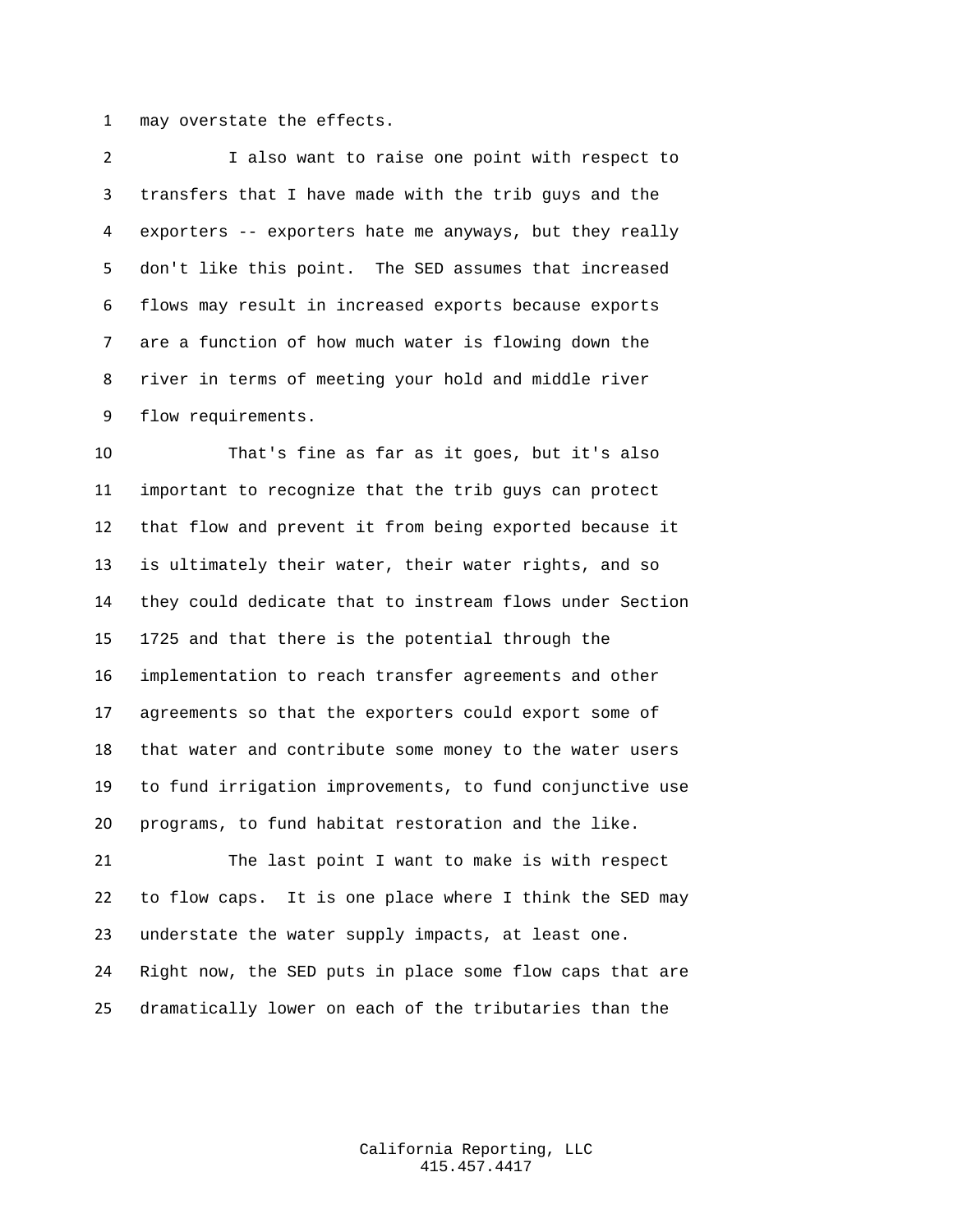flood control requirements, and there is not a really good explanation for that. But it has really problematic effects because right now with those flow caps in place, you could never achieve a monthly average of 10,000 cfs at Vernalis because the flow caps are less than that.

 And there isn't a really good legal justification for that. You're putting water that's dramatically less than the flood control requirements and dramatically less than what would be there in a state of nature, and I think the Board may have been a little overly -- staff may have been a little overly conservative in setting some of those thresholds, and I'd urge the Board to really take a hard look at that and eliminate those and recognize that there is an obligation to maintaining flood control capacity in the system. And if that obligation isn't being maintained, we need to find out about it and remedy it, but the solution is not to cut back flows and harm the ability to meet any floodplain inundation or the salmon doubling flows. And I see my time is up. Thank you.

 BOARD MEMBER SPIVEY-WEBER: Thank you. Any questions?

 BOARD MEMBER MOORE: One thing as I try to synthesize here, one of the common themes. June. You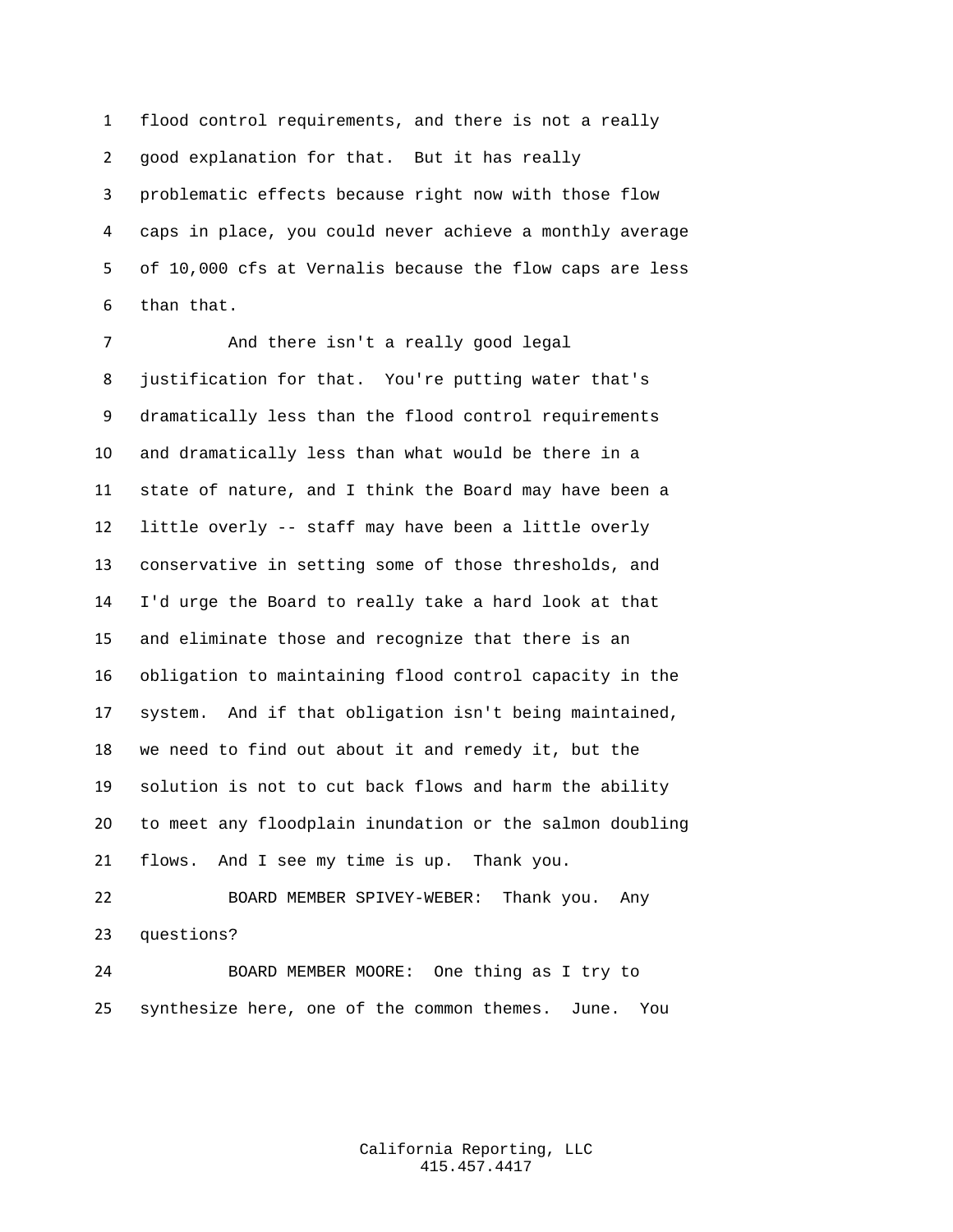know, we saw in your presentations, gee, there is kind of this April-May sweet spot and then 50 percent versus 35 and all those points and then June being problematic for other beneficial uses like hydropower.

 Do we have some ability to sort of balance, if you will, the fishery needs and the other beneficial use needs by dealing with the calendar month proposals? Do you see any opportunities there?

 MR. OBEGI: I think there is some -- I think it's worth exploring, but you also have to think back to those flow -- the flow/fishery relationships are based on monthly averages that included the month of June. And flows in June are important both for that life history diversity, the late migrants, as well as getting flows into the Delta and protecting water temperatures.

 So I think it's -- it's something that we've talked about internally, but I think there is also some real countervailing arguments as well.

 UNIDENTIFIED SPEAKER: Just following on what Doug was saying, once you get into the weeds on that, too, this is where temperature and flow relationships are really helpful. Again, as an example, on the Upper San Joaquin where we're designing our template hydrographs, we're just making up what the shape should be with the water we have available which is essentially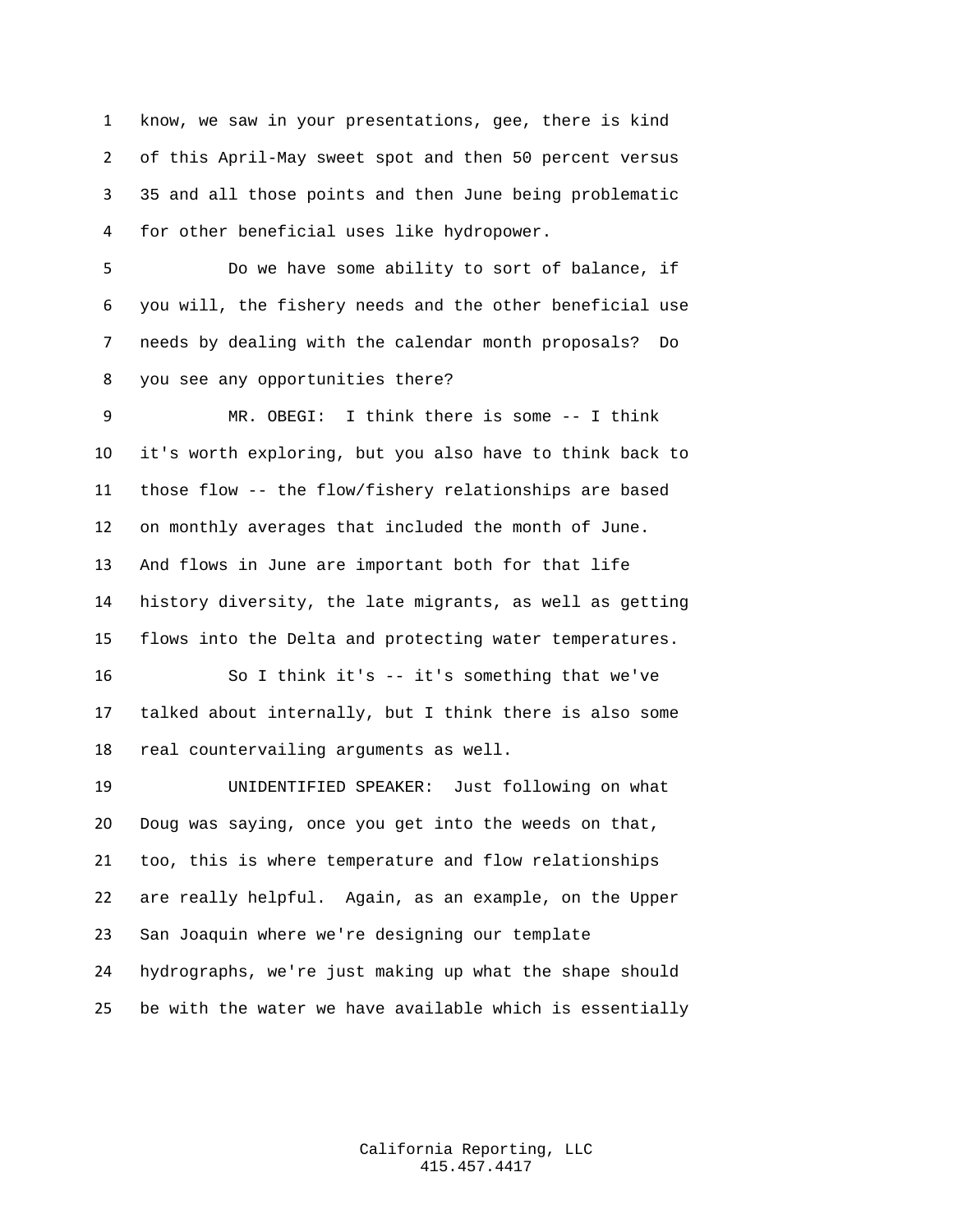the same charge, you know, that is put to you all. Looking at the temperature model gives us good information about when in what water year types a pulse flow is getting us where we need to be and where it's not.

 So that's just an addendum to say if on top of your hydrograph you also have the temperature curves and the lines that show you the important thresholds for predator reduction at a given time, for optimal growth, for just survival of juvenile salmon then you, you know, can make some smarter decisions about how much gaming latitude you have.

 BOARD MEMBER SPIVEY-WEBER: Thank you very much. Next up is South Delta Water Agency and following South Delta Water Agency, we have the Cal Spa, the California Water Network and Aqua Alliance.

MR. HERRICK: I'll go as quickly as possible.

 Thank you, Board Members. John Herrick for the South Delta Water Agency. I would just briefly like to say I didn't realize this hearing would include discussions on responsibilities for salt. Rather, it was supposed to focus on what's needed to protect agriculture. So I'll address DWR's issues later. They have some good points, but it's not all the story. I would like to say in brief, though, that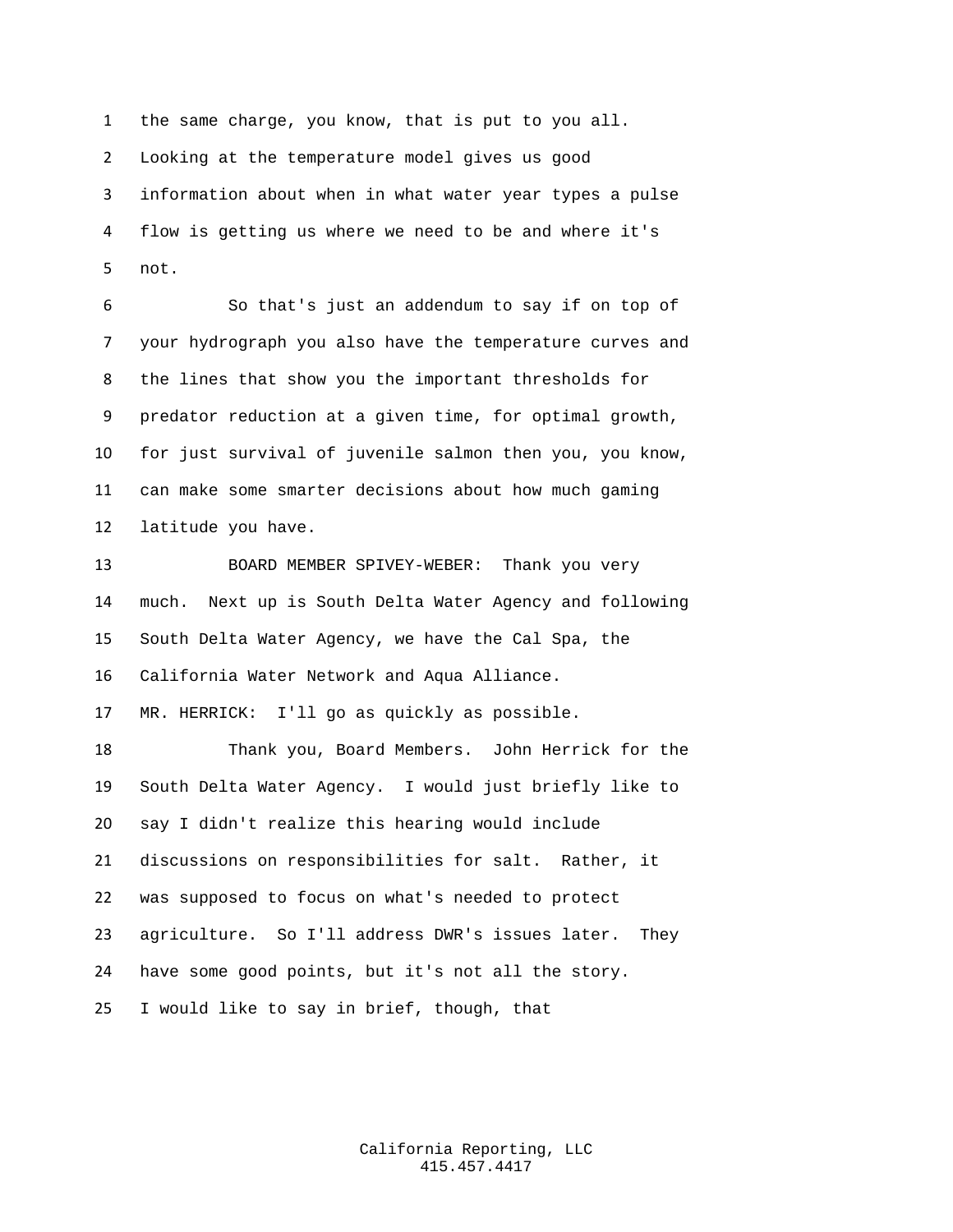comments yesterday that six- to eight-inch decrease in water levels is not significant in South Delta is incorrect. I mean, it's a function of channel depth, of four-foot-high tide and the fact you can't put siphons or pumps on the bottom of the channel to suck water up because it doesn't work that way. Anyway, with that said, I'll move on.

 Now, as you may guess, South Delta opposes the proposed changes in the standards, and I tried to make this presentation as simple as possible. Doesn't have anything to do with the Board Members' understanding. It has to do with trying to convey a very, very basic set of ideas which I think preclude you from relaxing the standard. And as you all know the current standards are .7 April, August, September, March and proposed is the one all year with the implementation plan which tries to keep the downstream situations the same. Now, as you've seen before South Delta -- I

 like to put the maps up just to give you a frame of reference. There's an arrow here somewhere. The easiest way to look at the South Delta is that straight line there is Grant Line Canal and the dip there is Old River. So we have three barriers, we have water quality monitoring stations, there's Vernalis. That's the framework.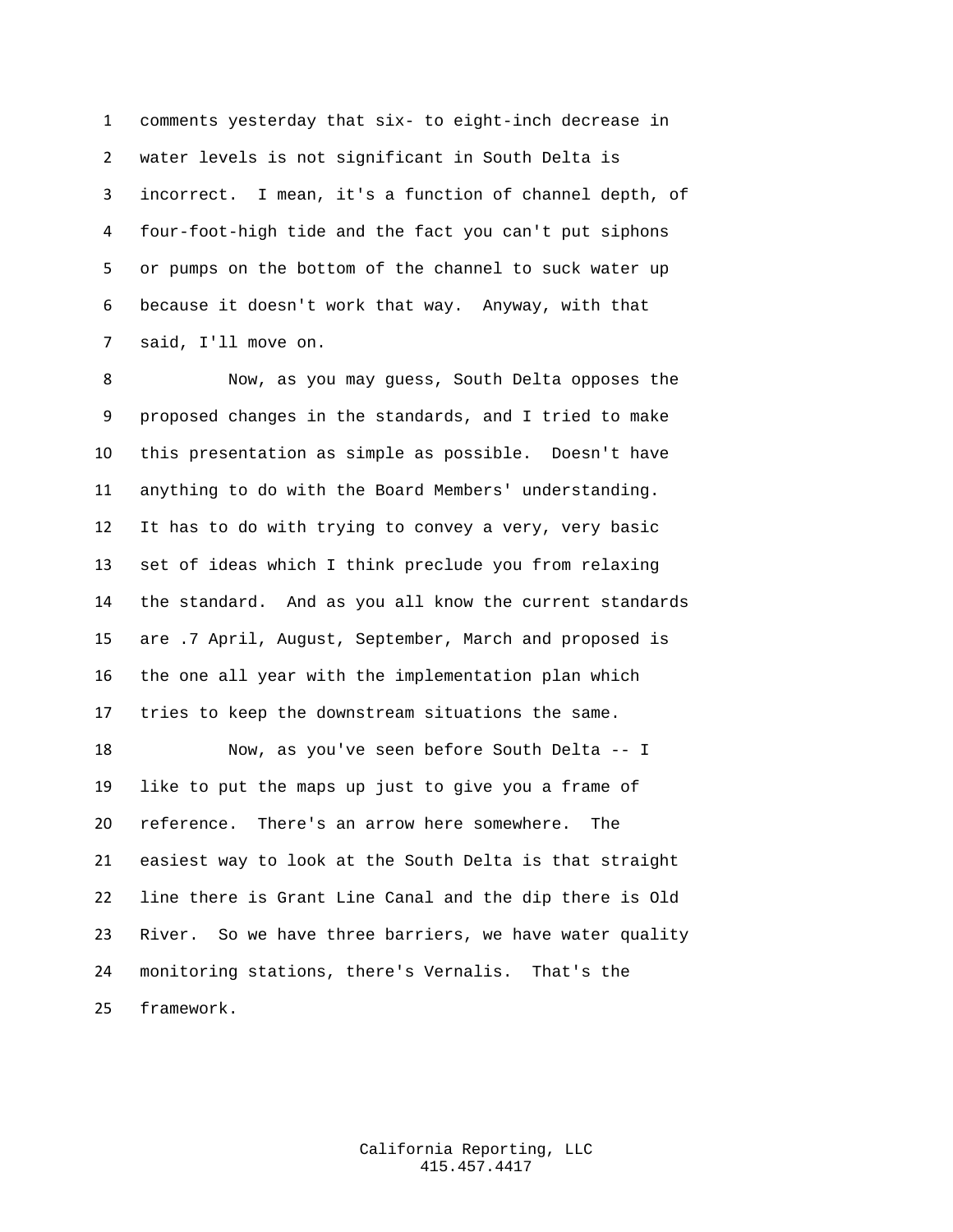Now, the other thing I wanted to say which is almost on point, not really, is this is the -- these are the reports from the Department of Water Resources on monthly EC. And if you quickly look at the Old River near Tracy, you can see that in February we had a stretch of exceedances of the 1.0. So I just want you to understand that perpetuation of the current situation will still result in these sort of exceedances.

 Now, in a year like this when it's turning out to be dry, that becomes important. If it's a wet year, there's a lot of flow and you have a spike, maybe that's not so important.

 Anyway, the proposed changes suggest that the South Delta will be protected even if the salinity standards are relaxed. This conclusion is based upon Dr. Hoffman's report that calculates a range of leaching fractions and from those leaching fractions Dr. Hoffman concludes a worse water quality still protects South Delta.

 Now, leaching is a basic issue here. There are a lot of ways to put it, but leaching means how much water of a certain quality do you have to pass through the root zone or out of the area in order to not adversely impact the crop that's growing or the plant that's growing. So it's a function of how much salt in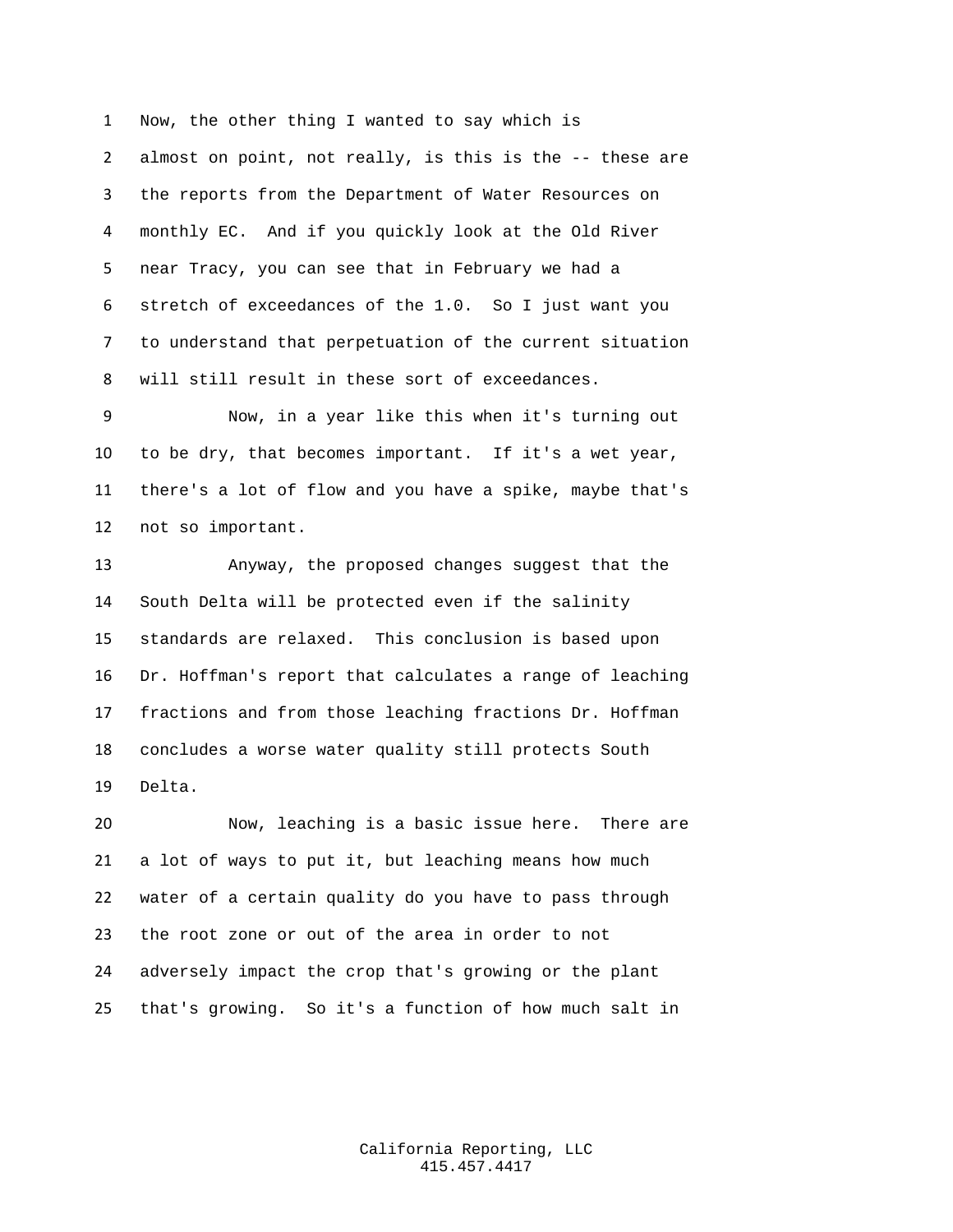and what concentrations results in an acceptable amount of salt out and not salt building up in between. That's just the basic method.

 BOARD MEMBER MARCUS: So you're protecting the soil over time, not that individual plant.

 MR. HERRICK: Correct. It's the soil profile. I apologize for being colorblind. So if this looks horrible, that's because I don't see things. Whatever the color of the big rectangle thing is, say, that's soil profile. So you have the plants on top.

 BOARD MEMBER MARCUS: That would be Tam's favorite color.

 MR. HERRICK: Really, I don't know what color that is, but it's bright.

 Anyway, if you're going to determine a leaching fraction in a lab, you look at the EC water in and then EC water out and sometimes you look at the soil. You dry it out, but you determine how much salt that went in goes out.

 Now, in the real world, and I don't mean that pejoratively, but if you go out in the field, you can't do it that simply. You can't just measure one thing and another thing and come to a conclusion because when you apply the water in the field, the EC changes and it changes significantly in South Delta. The soil may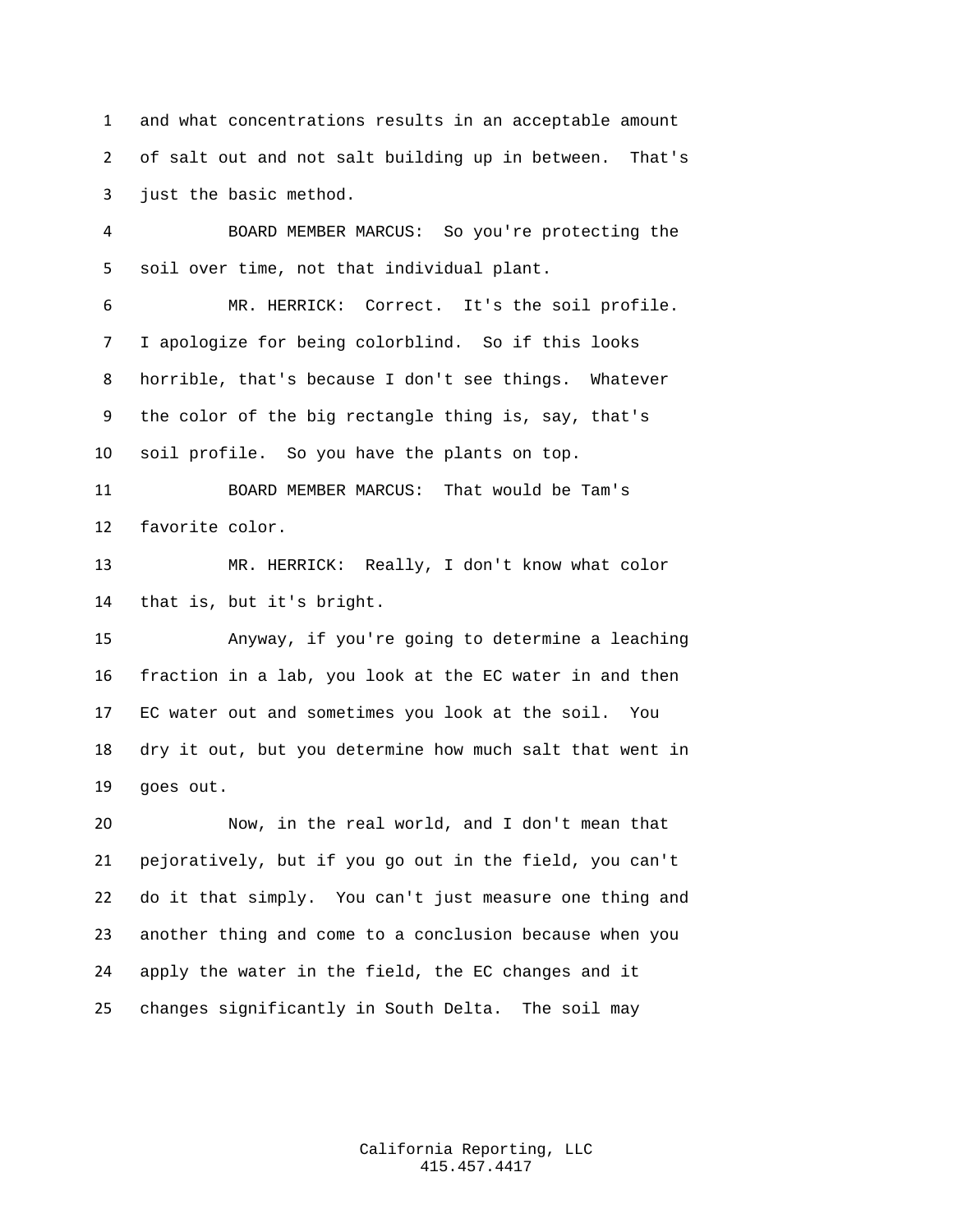already contain salt, it's difficult to measure the amount applied. Mostly they make estimations. It's impossible to measure the amount of water that went through the soils, though, because you have to have a big pan under the root zone to catch the drips so to speak. There is no method that takes only the water that passed through the soil profile. And, of course, it's difficult to measure other things, too.

 Now, the way you would determine a leaching fraction in the field -- sorry about the colors again -- but you would start by measuring the soil salinity. So you know what you start with. And the way you do that are the little squares in the left. That's what we're undertaking right now in the South Delta in cooperation with the UC Delta Cooperative Extension Service. We take soil samples at various heights at the beginning of the season, and, you know, I can't explain everything, but they dry them out, they check the soil, they get averages and then do a number of those in one field and another place in the field. Then they measure the EC, the salt that's going onto it in each irrigation. That allows them to calculate how much has been applied.

 Now, there's a lot of calculations. I don't want to say estimation. But it's not specific necessarily, but that's how they do it. And then at the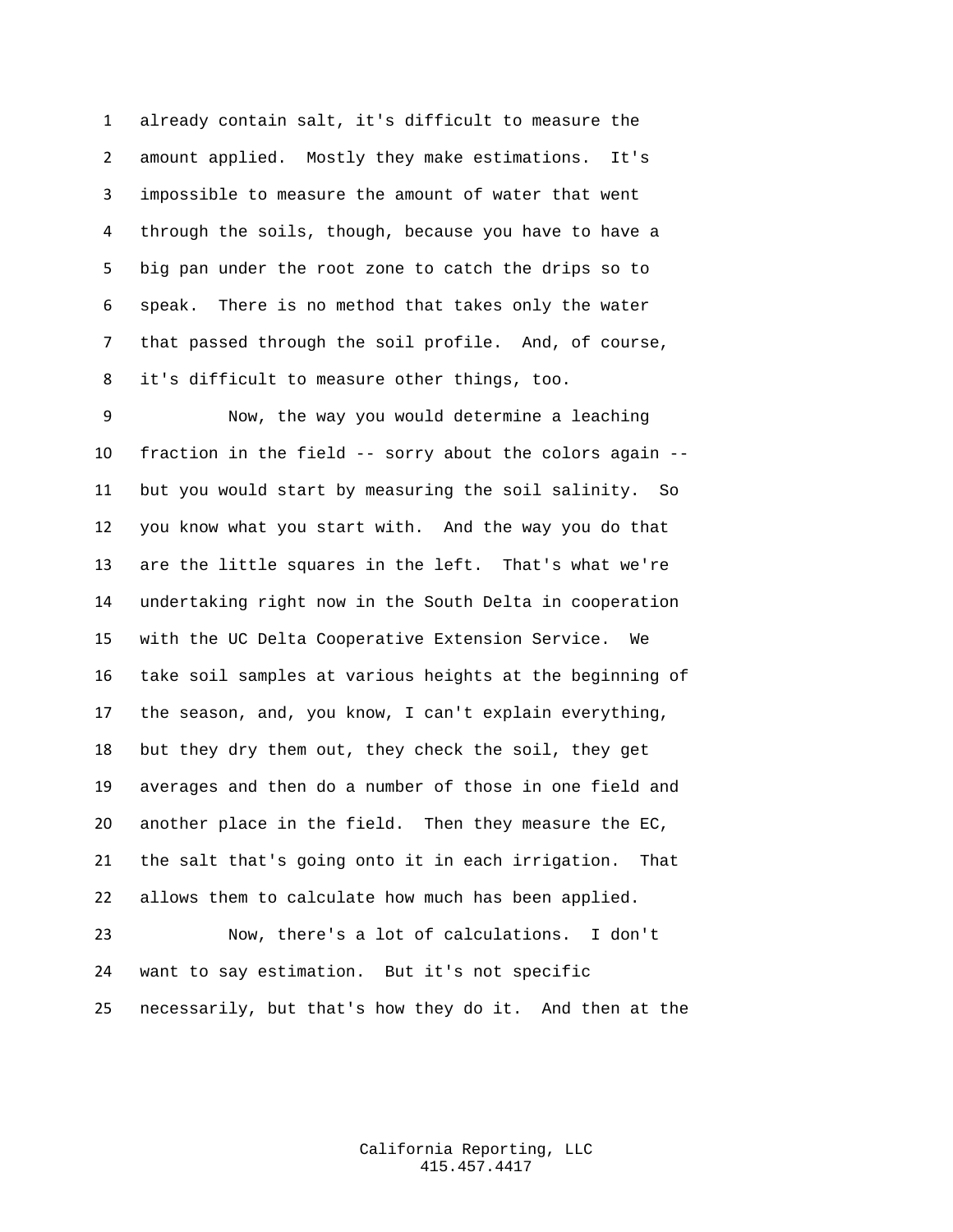end of the year after they're done irrigating, they know how much salt was applied, they know how much salt started in the root zone and then check the root zone and see how much salt was left. Then they can say, aha, we added X amount of salt and some percentage of that made its way through and/or stayed in the soil.

 So in the lab you control everything, salt that went in, what salt left, you calculate your leaching fraction. In the field you have to do a different approach, use how much salt was already in the soil because you didn't control that to begin with, and you measure how much salt you put on and then how much was in the soil at the end.

 Now, Dr. Hoffman calculated the leaching fraction by looking at an assumed applied water EC. So he made an assumption as to the salt that was applied and then he looked at the drain water EC.

 Now, the problem with that is, I don't want to overestimate, but the assumed water that's an assumption. You don't have any idea where the range or what the extreme was of the salt applied, and I'll show you why that's important.

 But the big problem and the reason that there is no evidence to support changing the standard is the tidal drain water is not the water that leaked through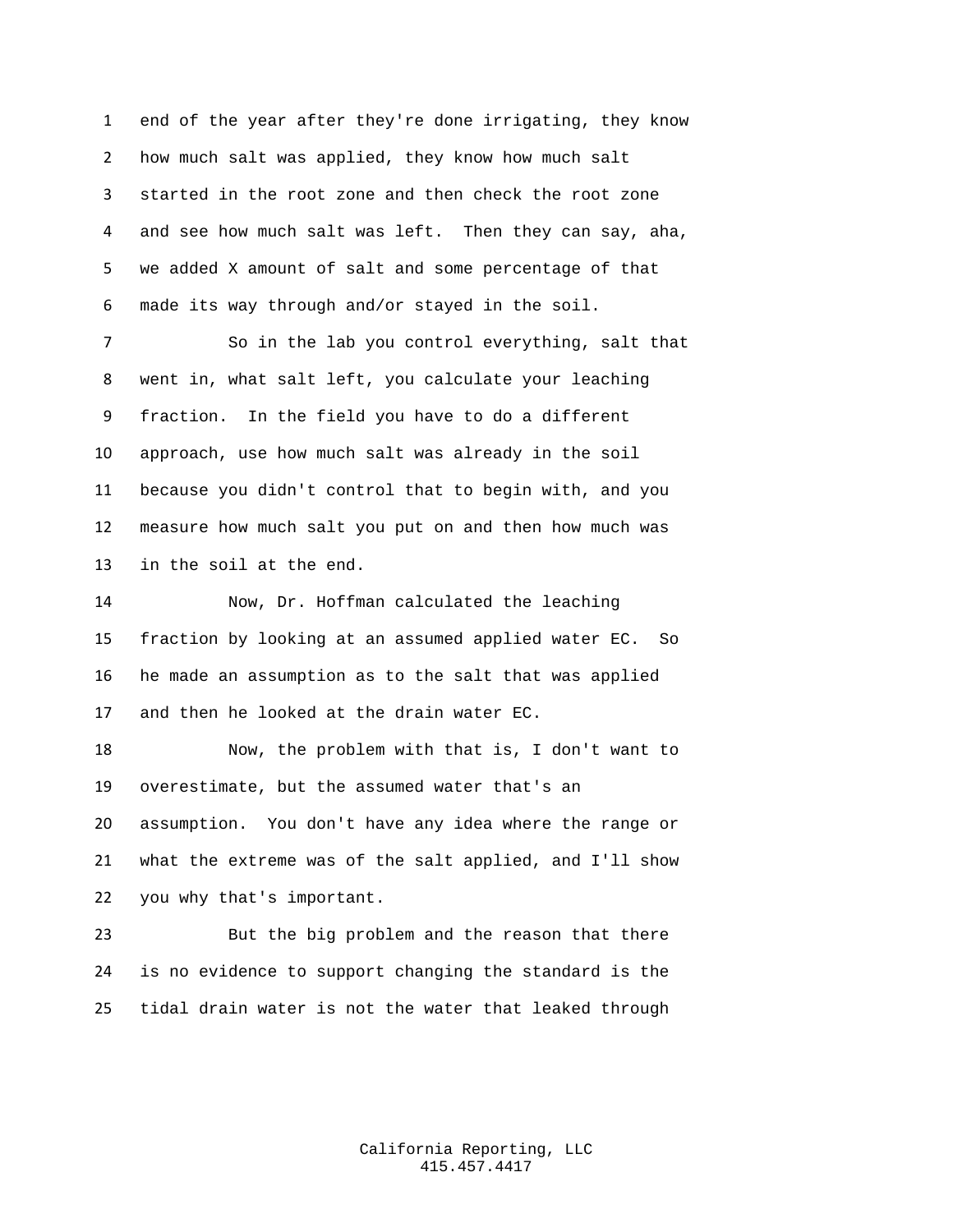the root zone. That's the accretions into the tile drain from the groundwater. So he's not measuring or didn't have any data on salt out. You can't make a calculation -- you can make a calculation, but the data is not indicative of the salt that passed through the root zone.

 So there is no -- the leaching fractions are meaningless because you looked at a salty groundwater sample, compared it to the water you applied and calculated a leaching fraction. That calculation has nothing to do with what happened in between, which is what you're looking for, the leaching.

 So, now, here are just the pages from Dr. Hoffman's report, and the reason I put those up which is the description which nobody can read. The description says what he did. Here is the assumed water quality, and in the final report there is different assumptions how about if it was this assumption rather than that one. That's fine. But each one of these, the three different reports, what he compares to the applied water is tile drain water, not the water that made it through the soil.

 Now, the tile drain water may include some amount, may not, it may include some amount, but it also includes all of that horrible groundwater that we have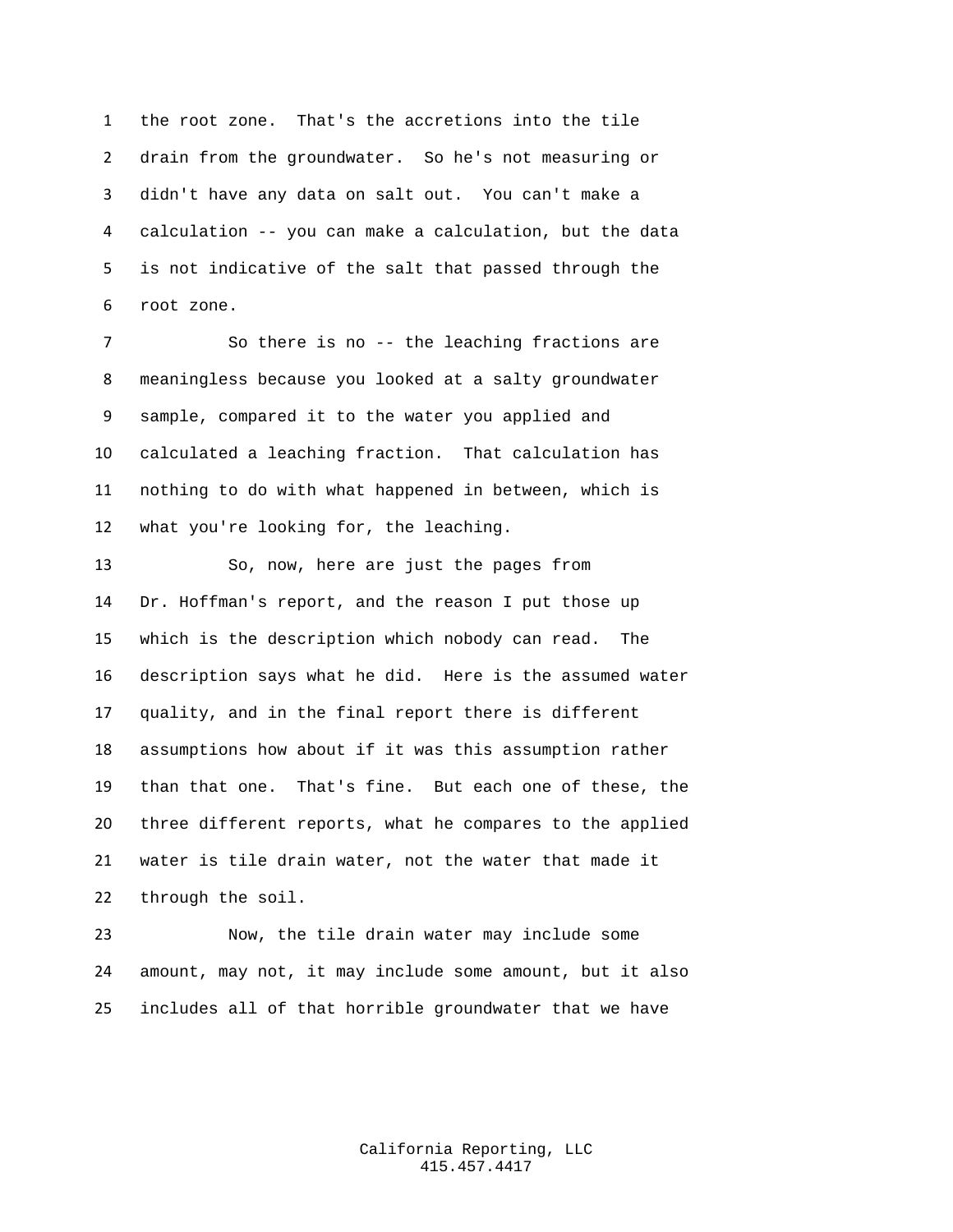in the area.

 Now, I'm just overemphasizing this. So when Dr. Hoffman calculated leaching fractions, he didn't know how much salt was in the soil to begin with, he didn't know the amount of salt applied, he doesn't know and nobody knows the amount of salt that passed through the root zone. There is no data on that anywhere. He doesn't know the amount of salt that was left in the root zone. He doesn't know the amount of groundwater that was in this sample. I think it was mostly all, but we'll have to address that later, and he doesn't know what ended up in the root zone.

 Now, if you don't know any of those things, and there isn't any doubt that he doesn't know any of those things -- I don't mean that nasty. I just mean that what he did doesn't include any data for any of those things -- then you can't calculate a leaching fraction and say, fine, we can grow crops there. It don't work. I mean, it's that clear.

 Now, I apologize. I'm just trying to explain a tile drain. People ask me what the hell's a tile drain. Sorry. A tile drain is they dig down in the field some trenches, they put a big feeder line in, and then they put these little lines in or may drain little feeder lines, and the dots are just, you know, holes in the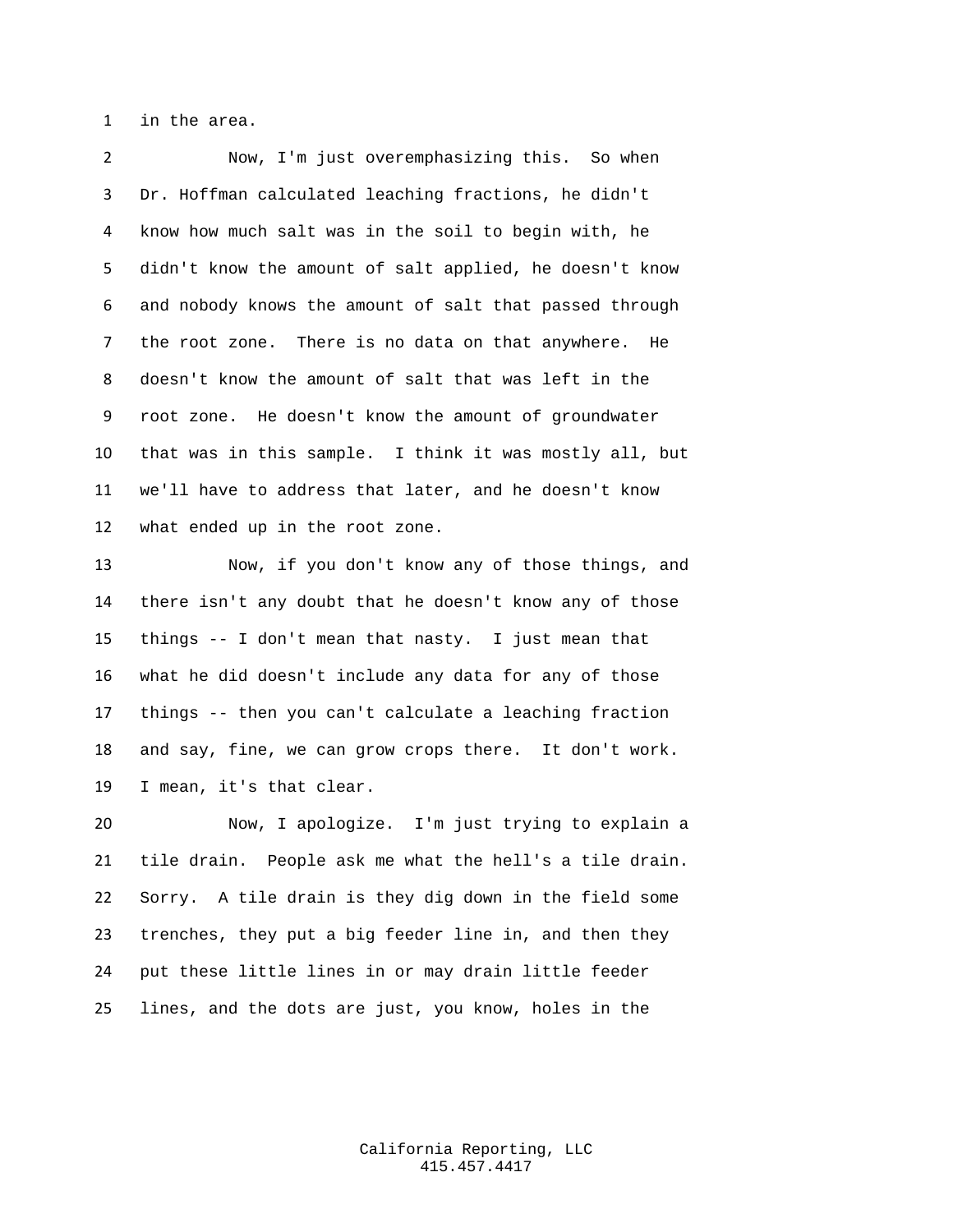pipe, they could be slots, so that as the groundwater rises or is already there, it leaks into the pipe, that pipe drains in the big pipe, and the big pipe is then pumped out somewhere and it, I'll say, artificially holds down the soil, the water, the groundwater, the shallow groundwater.

 Tile drains can be deep, they can be shallow. They can certainly collect excess water that moves in the soil, but their purpose generally is to take the water out of the ground, not to intercept every drop that goes to the root zone.

 Now, this just explanation of tile drains. I'm not trying to be overly stupid here, but I want to point out I'll be submitting declarations with my final comments, but I talked to the New Jerusalem district manager, and New Jerusalem district is one of the districts of which data was derived in the reports that Dr. Hoffman relied on. There was an examination of tile draining from New Jerusalem.

 So I called them up and I said, yeah, I don't want to sound like an idiot but, you know, don't your tile drains get groundwater and not just surface water drain, you know, that seeps through? And he said, Our tile drains don't get any surface water. So, you know, you'll have to see what the declaration said. If he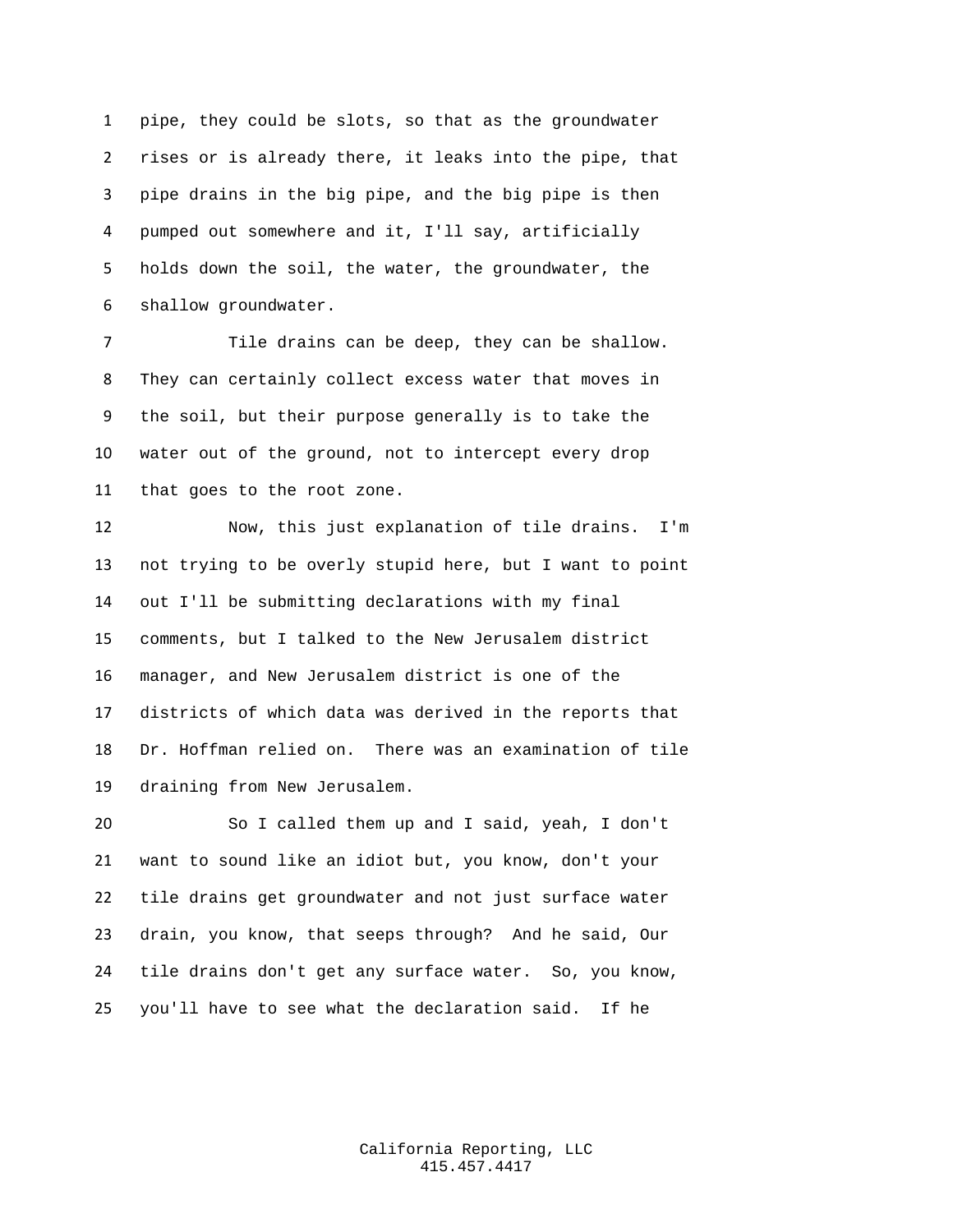changes his mind, I'll have to deal with it. So there is no surface water in some of the calculations that Dr. Hoffman made. There wasn't any indication of what passes through the soil, none.

 So he assumed applied water and data that has nothing to do with how much salt leaches through the soil, then he made a leaching fractions. Well, I submit to you, eventually in another forum probably, there isn't any data. It's not like it is unreliable. There is no data.

 Now, in South Delta the good water quality is in various places, there's medium water quality in various places, there's bad water quality in various places. You know, the export projects pull good water across the system. We have some null zones. Some of those null zones aren't bad. Some of them are horrible. But it depends on where the water comes from, and this addresses Dr. Hoffman's assumption of the water quality applied and I'm just trying to get that.

 As you can see, this is similar to DWR's map about where null zones can be. Depends on flows. But I want to highlight to you with arrows here if you can get arrows to your screen, too, this part between these arrows is the worst water quality we have right there at the bottom.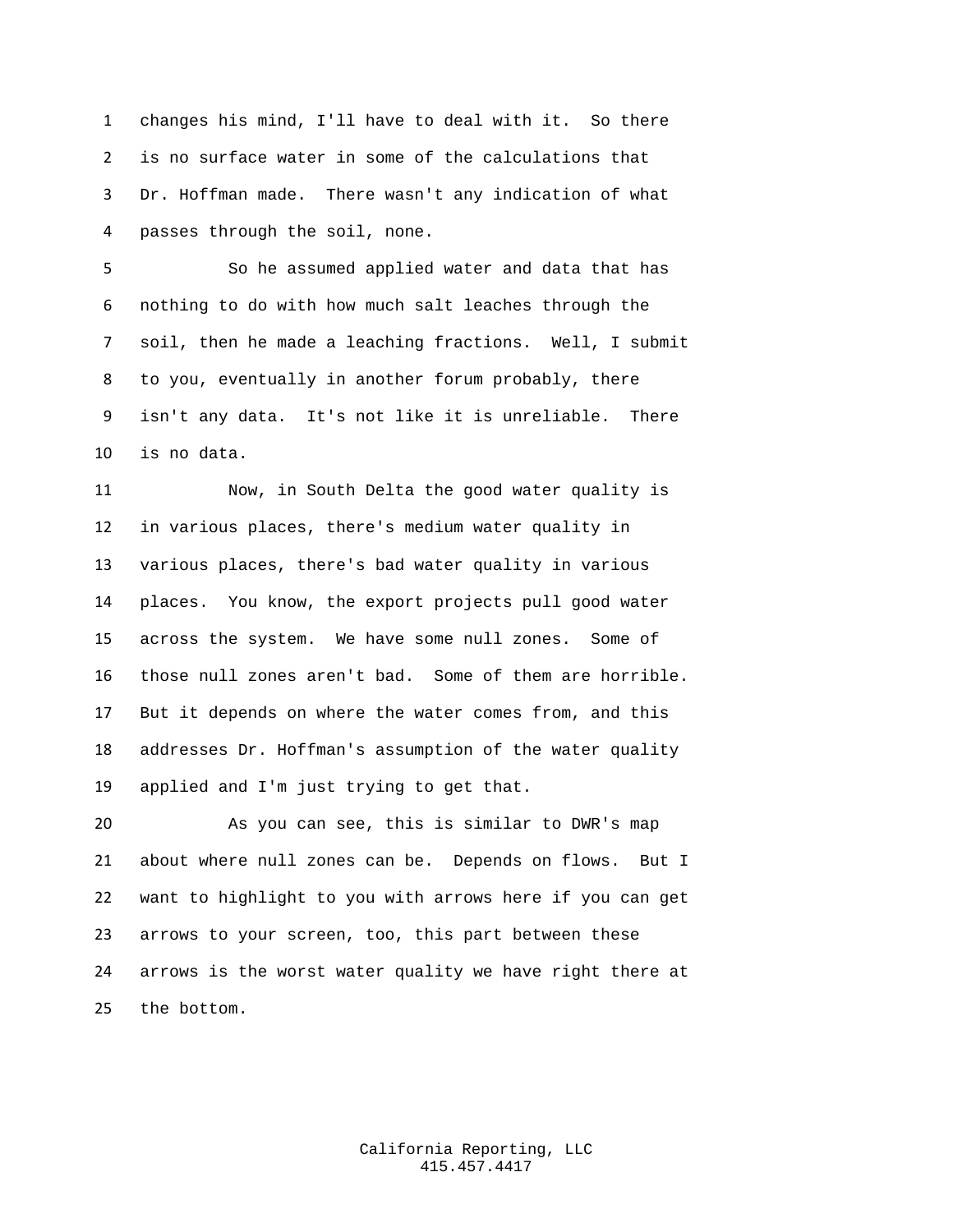Now, the area that Dr. Hoffman looked at gets water from the Delta Mendota Canal, which is good water quality here. But across the barriers it also gets water from here somewhere. Right there is the Westside Irrigation District. So we don't know when the data for his applied water he assumed .7 and he assumed .1, we don't know if it was .4, we don't know if it was 2.0. So his assumed applied water is -- I don't think you can rely on it. Other places in the South Delta is fine, but those other places are not where the data came from, not at all.

 Now, these are Dr. Hoffman's locations of tile drains that he used data for. There are three different reports. This is one of them. The rest of them aren't on the map here, but they're down lower down southeaster. Now, I don't know all the farmers, I don't know all the drains here. This one over here is on Pescadero Tract. That tile drains in the groundwater.

 I just want to try to assure you that I'm not making this up. The drain is to keep the shallow bad groundwater out of the soil profile. It's not the excess applied surface water that leached through the soil that leached salt. It's not. So if this groundwater is 2,000 or 2,500, that makes a big difference if the water that leached through the soil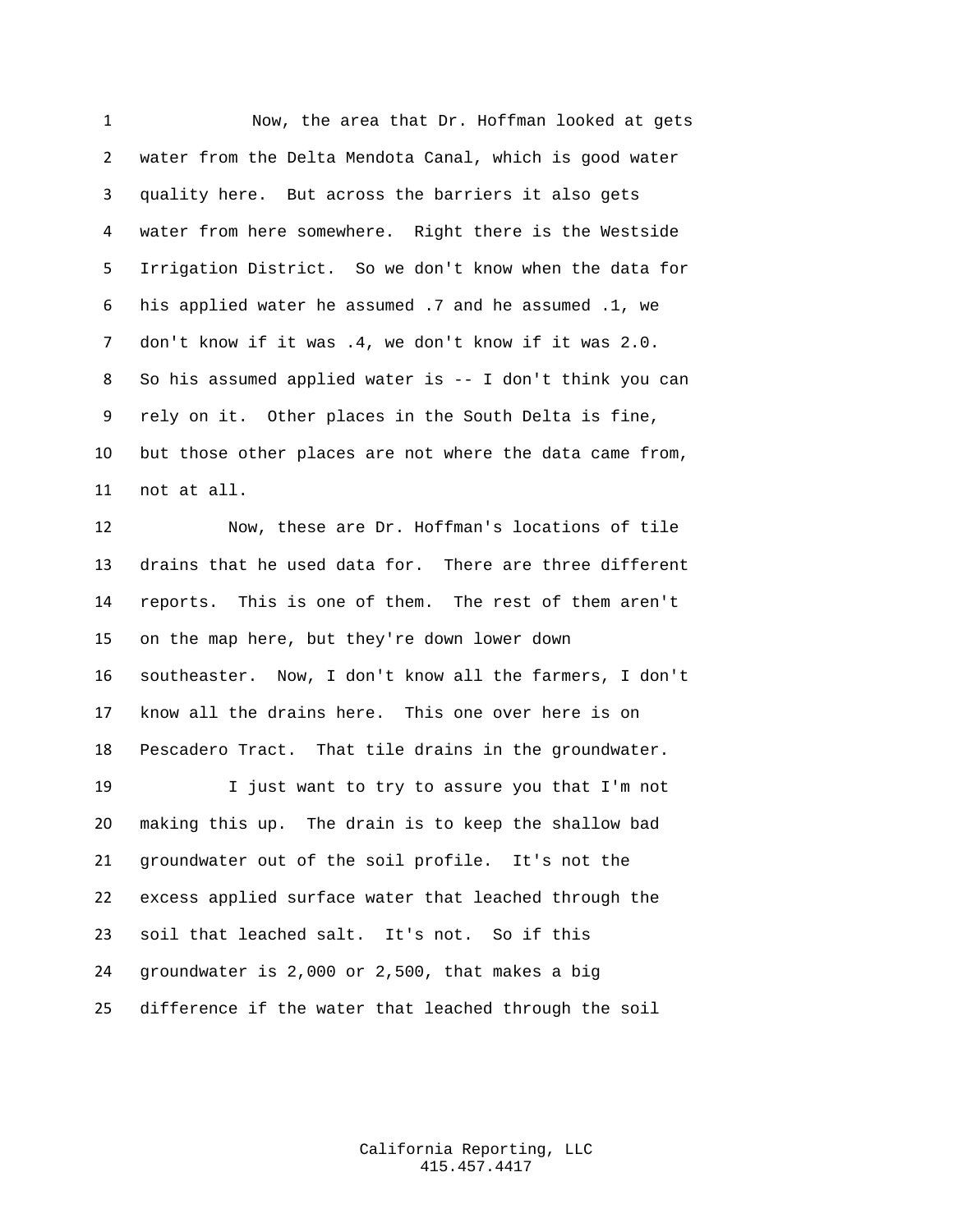was 800 or 12,000. He's getting data that doesn't mean anything.

 Now, that's not his fault maybe. He got the data he could, but there wasn't any sampling of leaching because you can't put a cup under a field and say, here's the water that leached through the soil. You can do that in a lab, but you can't do it in a field. You can only do what I was describing earlier.

 Now, here's the map of the points of all the locations of tile drains he looked at superimposed upon the South Delta, and the reason I want to bring this up is, as you can see, most of these points are over here I keep describing as west, I guess, west, northwest of Tracy and then these New Jerusalem over here. This is the area I'm circling. This is the area of the water quality issue. It's not the west side of Tracy. Now, that doesn't mean they don't want good water quality, but they're getting Delta Mendota Canal water, some of it mixed with Old River water, and we don't know what quality that is because it's not anywhere in the data, and some of it's directly from Old River not mixed. There is differing rights of people within Westside Irrigation District.

 But it's tile drain water. It's not the excess applied surface water which would give you an answer,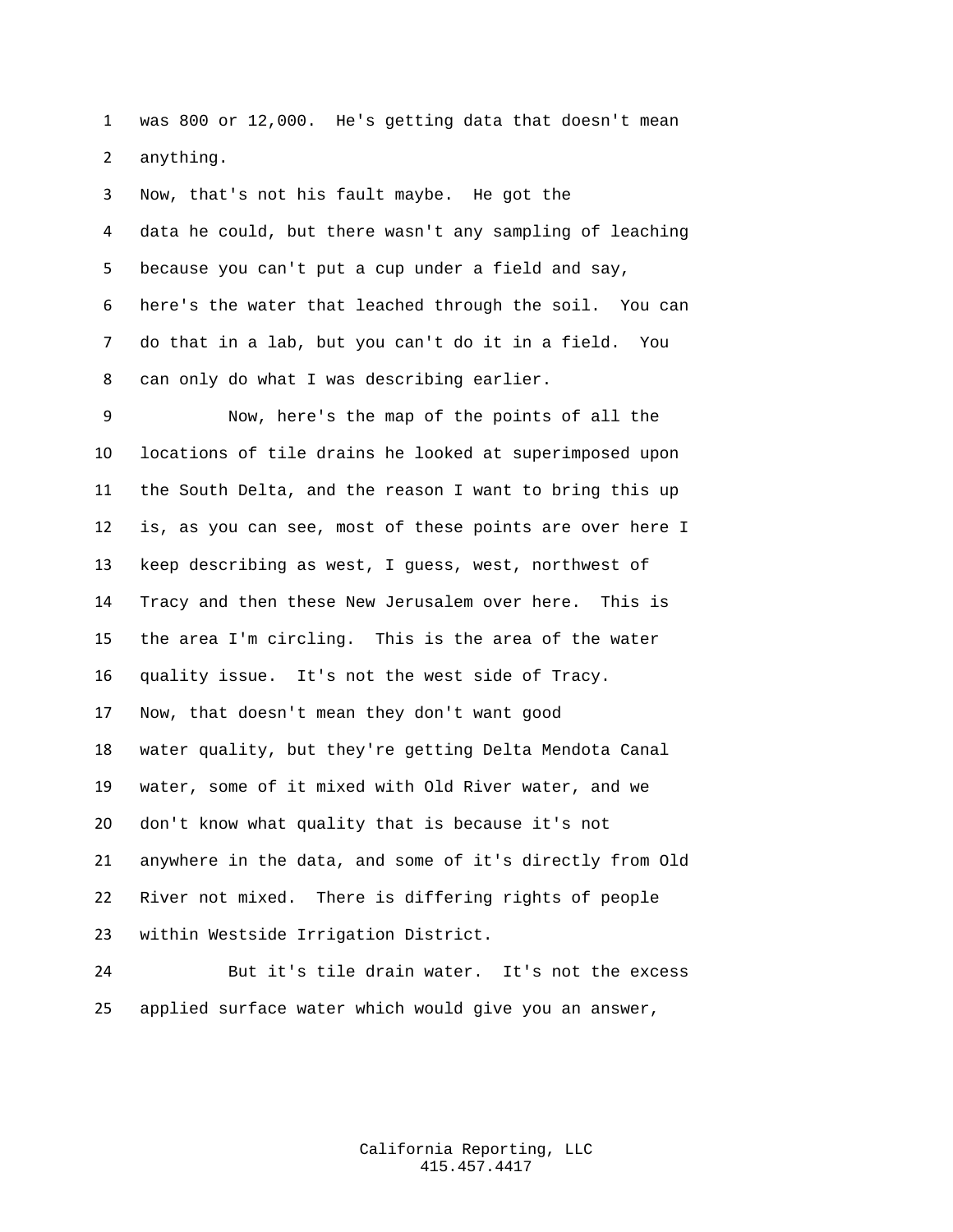but the area of concern is Fabian Tract and Stewart Tract and Pescadero and Union Island and Roberts Island. It's not west side of Tracy that gets CVP water. Even if his numbers are correct, there is no way they would apply to the rest of the area that has a problem.

 Now, I wanted to show you this real quickly -- you can yell at me this is off point. I don't think it is, but you can yell at me. This is a chart from -- you've had way to many charts -- from a 1980 report -- yeah, it's an old report -- this was an estimate of the water quality in the Delta and pre -- it's different decades, and the brief was look at pre-CVP.

 So I want to highlight. Here's February. And I just showed you those violations of the 1.0 standard in February. In February in the '40's and '30's and even the '50's, which is before the CVP got going, the water quality is down here at 200 TDS. Now, I put the two lines in for the EC, although the one EC line is a little too low. But, you know, we got 200 TDS and we're now violating the 1.0, you know, that's three times.

 Now, everybody is going to argue you're not entitled to that fresh water quality. Fine. But I want you to understand the magnitude of the impact that's going on here is that in winter when it was the best water you could imagine just before the spring, you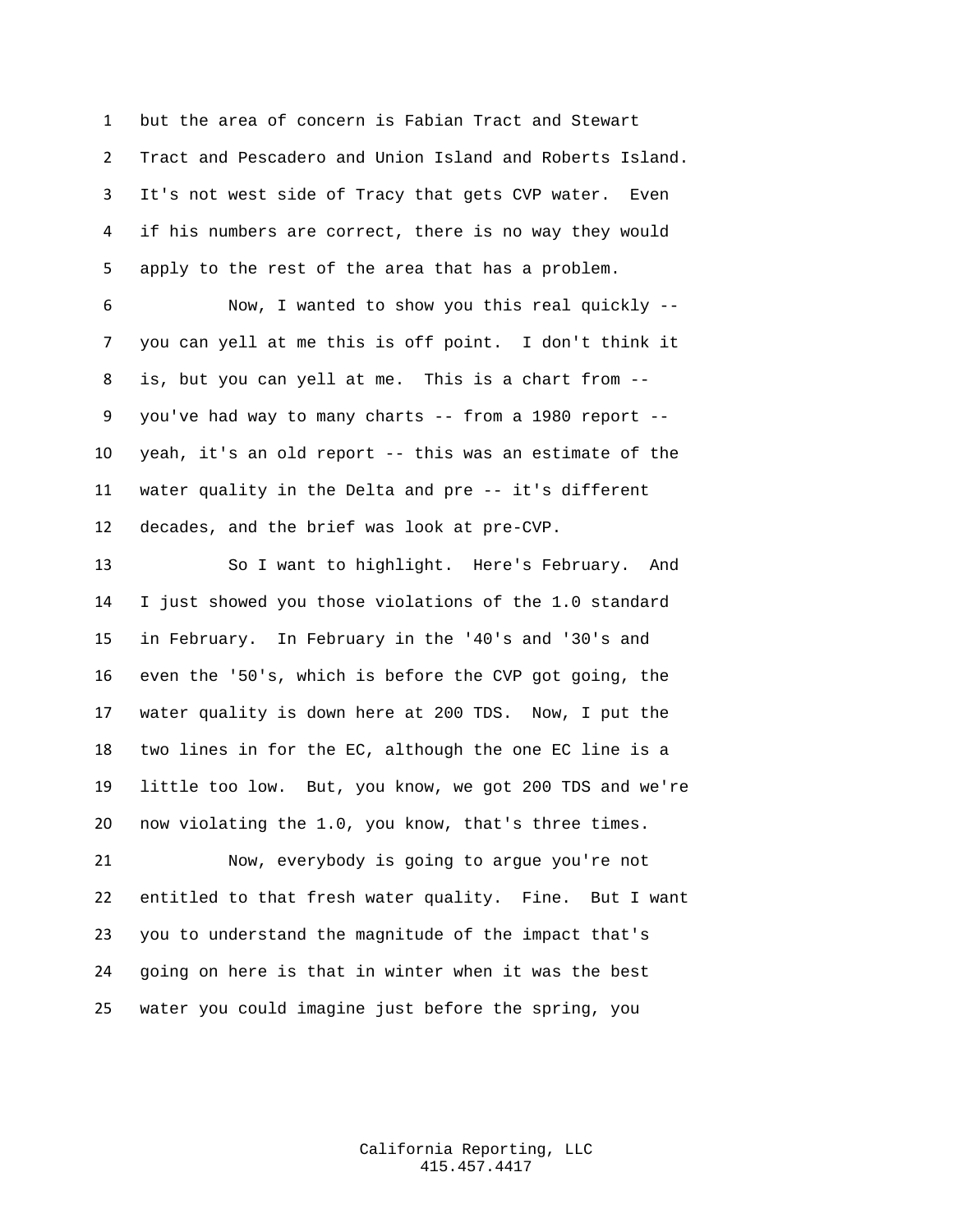know, we're now hoping that the three times worst water quality concentrations will be protected, and we see that they're not. You know, we have water quality violations, right, and what do the projects do? They send you a letter and say, It's not our fault. Literally. That's the system we have.

 Now, varying soil types in the South Delta. The reason I put this in, if you can get located again, here's Grant Line Canal, so the City of Tracy is over here-ish. You see the different soil types. Well, look at where all the samples were taken. Over here west of Tracy and down here. That's not South Delta that we have a problem with. You know, I'm not arguing for good water quality on Tracy Boulevard in the middle of town. That's not the issue. And these samples are all taken out here in areas that don't have anything to do with the problem area. The problem area is up here with these different soil types.

 Now, Dr. Hoffman many, many years ago along with Terry Pritchard and some guy named Meyer who I don't know, but I know his name, they did work on in the original development of the standards, and I want you to see what they said, including Dr. Hoffman, about the permeability of the soils in the South Delta. They're horrible, some of them. As you can see, 40 percent are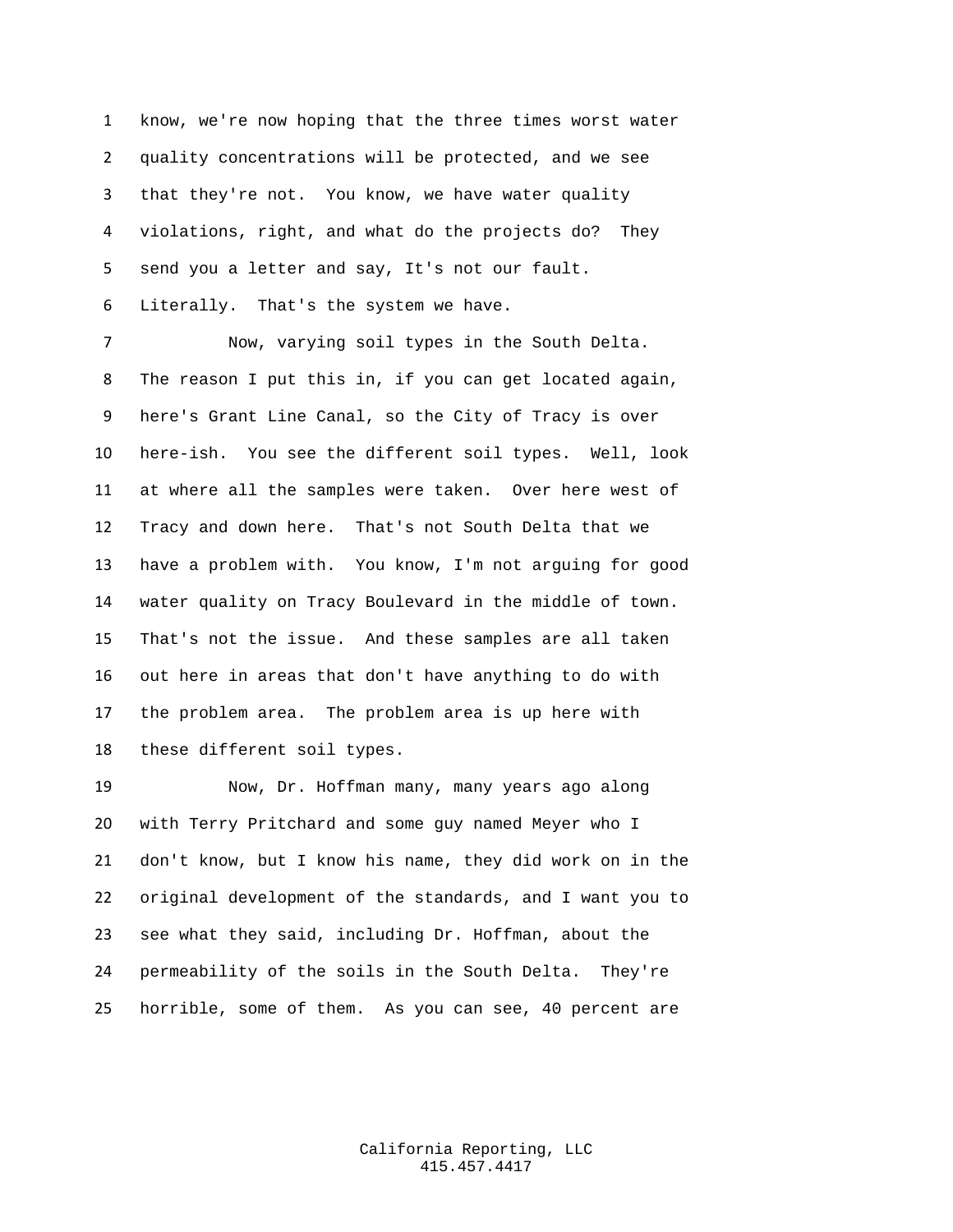slow and the permeability is, and this sounds like a nonsensical lie, but this is their data, .2 inches per hour.

 Now, if it's your intent to leach salts through a soil column where the root zone is and the root zone could be two feet, four feet, six feet, how long does it take to move that water through that soil? It takes a long time. And so the roots which have to wait for the moisture to come down have grown down into the bad water quality groundwater and are unfortunately forced to use some of that because some places you simply can't force enough water down fast enough.

 Now, why can't you force the water down fast enough? You can't put two feet of water on your field and wait for three weeks. That's not how it works. You know, crops, you get root damage and rotting and all sorts of things and you can't put more water on and wait, especially a crop like alfalfa where you harvest it regularly, you know. Alfalfa does an irrigation, then they let it dry out so you can drive on the field and they cut the alfalfa, they rake it into a row, and then they bale it and then they irrigate it. So if you have to make seven cuttings a year or something, and that's what you do because that's how you make money, we can't say, well, just leave the water on for three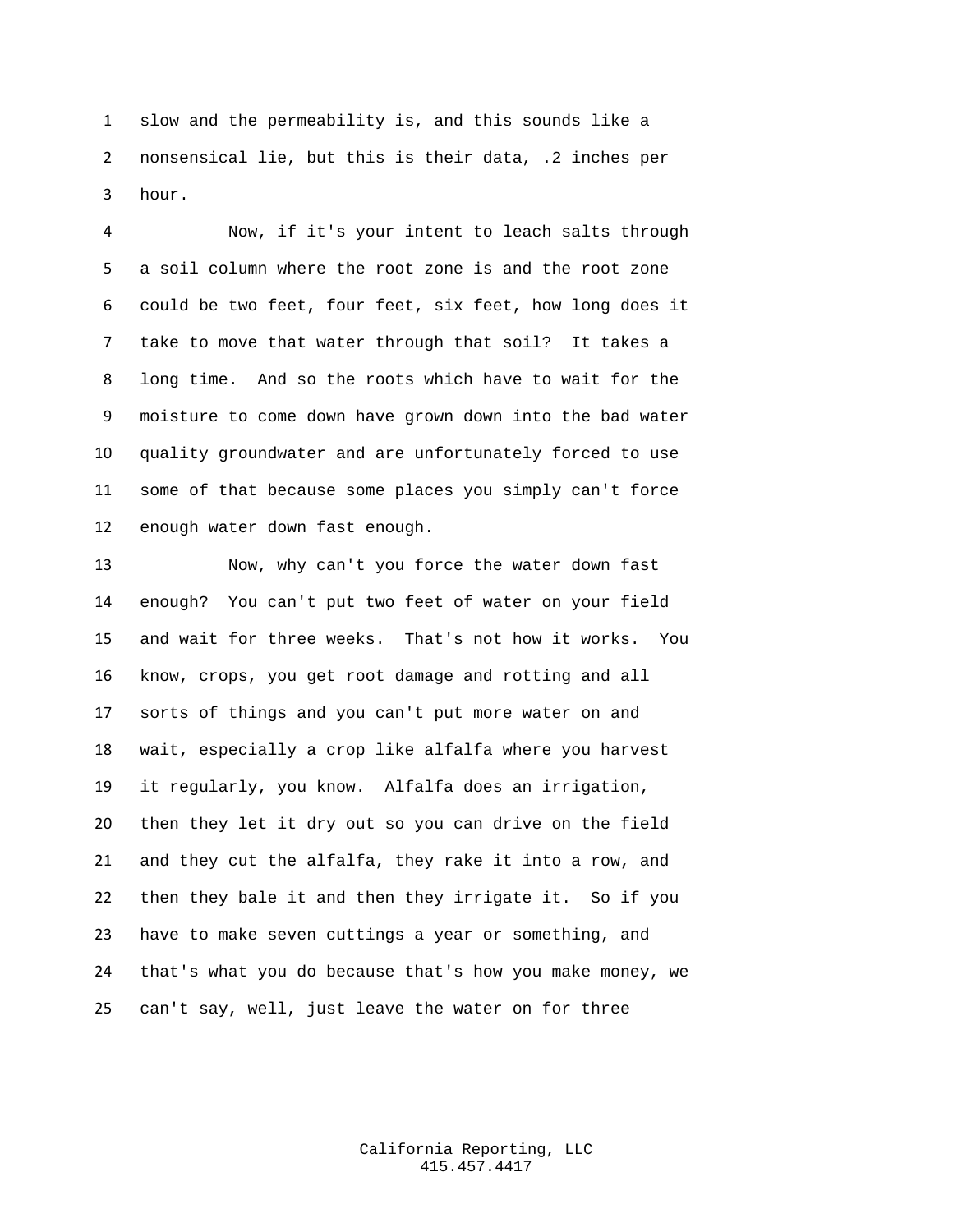months and forego, because you wouldn't grow the crop. It doesn't work. You can't get the water through the soil, and it's my assertion that Dr. Hoffman didn't address that well enough.

 He has a section on the movement of water through expansive soils. Well, you can speculate all you want, but if water goes through 40 percent of the soil at that slow rate, you're not getting any leaching because you can't move the salt because the water is not moving.

 Now, we explained this to Dr. Hoffman, especially the example I gave you about the alfalfa. There are certain things involved that prevent you from simply putting water on and forcing it through. There wasn't enough time to leach. This sounds petty. This sounds like the old John Herrick, and I apologize to Member Doduc. We said this to Dr. Hoffman.

 BOARD MEMBER DODUC: I'm sorry. You've been polite today?

 MR. HERRICK: This is my fast. I'm trying to be fast for you. It's almost polite. I can be nasty. I'd like to impugn the integrity of your staff, no.

 BOARD MEMBER MARCUS: Just don't say you hate salmon.

MR. HERRICK: Love salmon. And I'm not going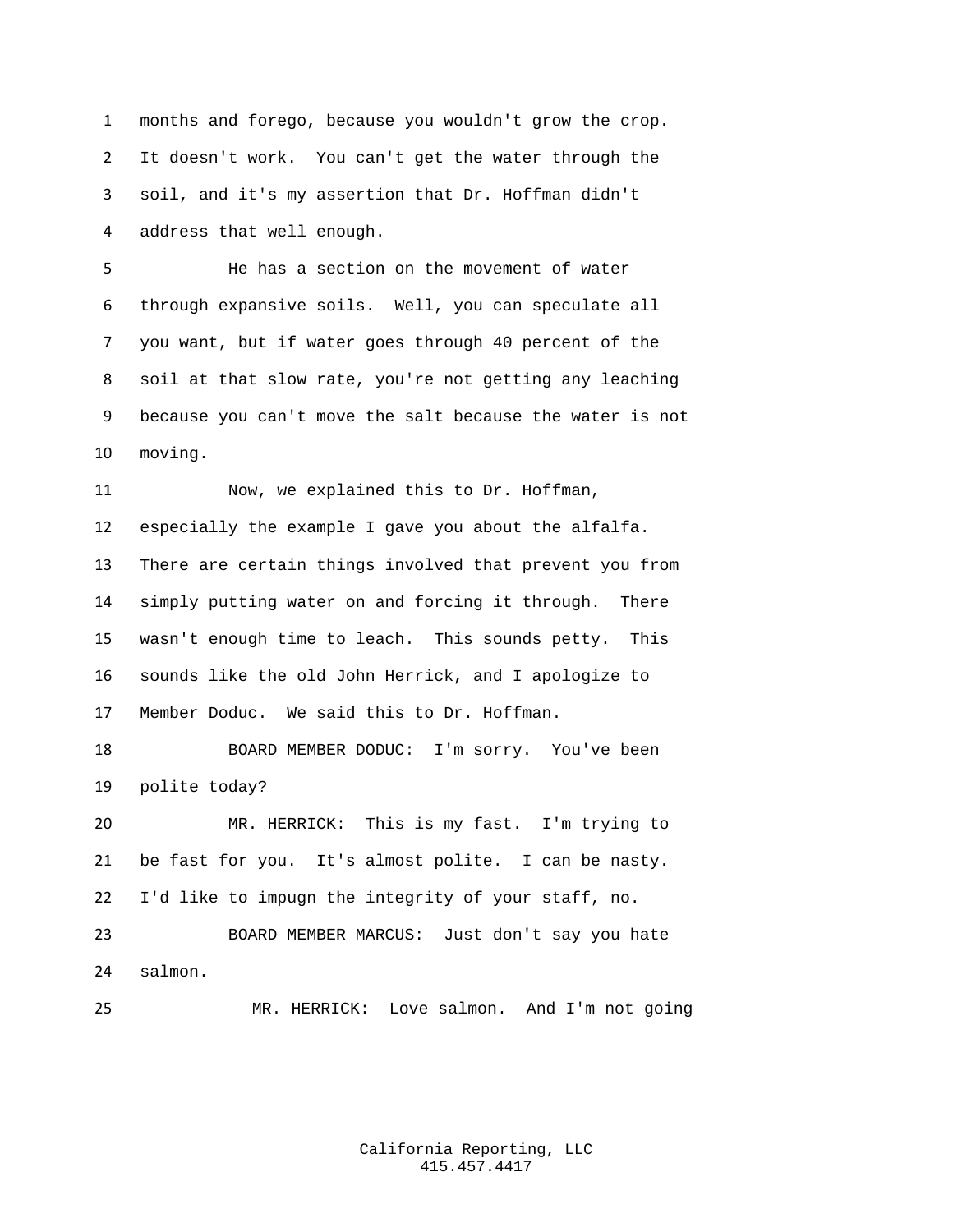to make any horrible metaphors like were made before.

 This was stated by Dr. Hoffman. No offense. Alex was there. He was the one who said it to him and Dr. Hoffman's response to these limitations on the ability to leach was, "I can't help if it you have bad management practices."

 Now, I'm not going to put anybody on the spot and ask them to confirm this on your staff, but that is what Dr. Hoffman said. So when Dr. Hoffman was confronted with an ongoing normal agricultural practice that impeded the ability to leach and thus brought into question some of his conclusions his response was, well, I can't help it if you don't know how to farm.

 Cutting, raking and baling hay is a bad management? What are we supposed to go find hover craft with laser beams or something? Anyway, that's -- that's an indication of the lack of field practice understanding that underlies the report.

 You look like you want to yell at me. I don't mind.

 BOARD MEMBER DODUC: No, I was going to point out that now you've gotten it in record staff will have to respond to it.

 MR. HERRICK: Oh, it's been submitted before. Anyway, the local groundwater. I've told you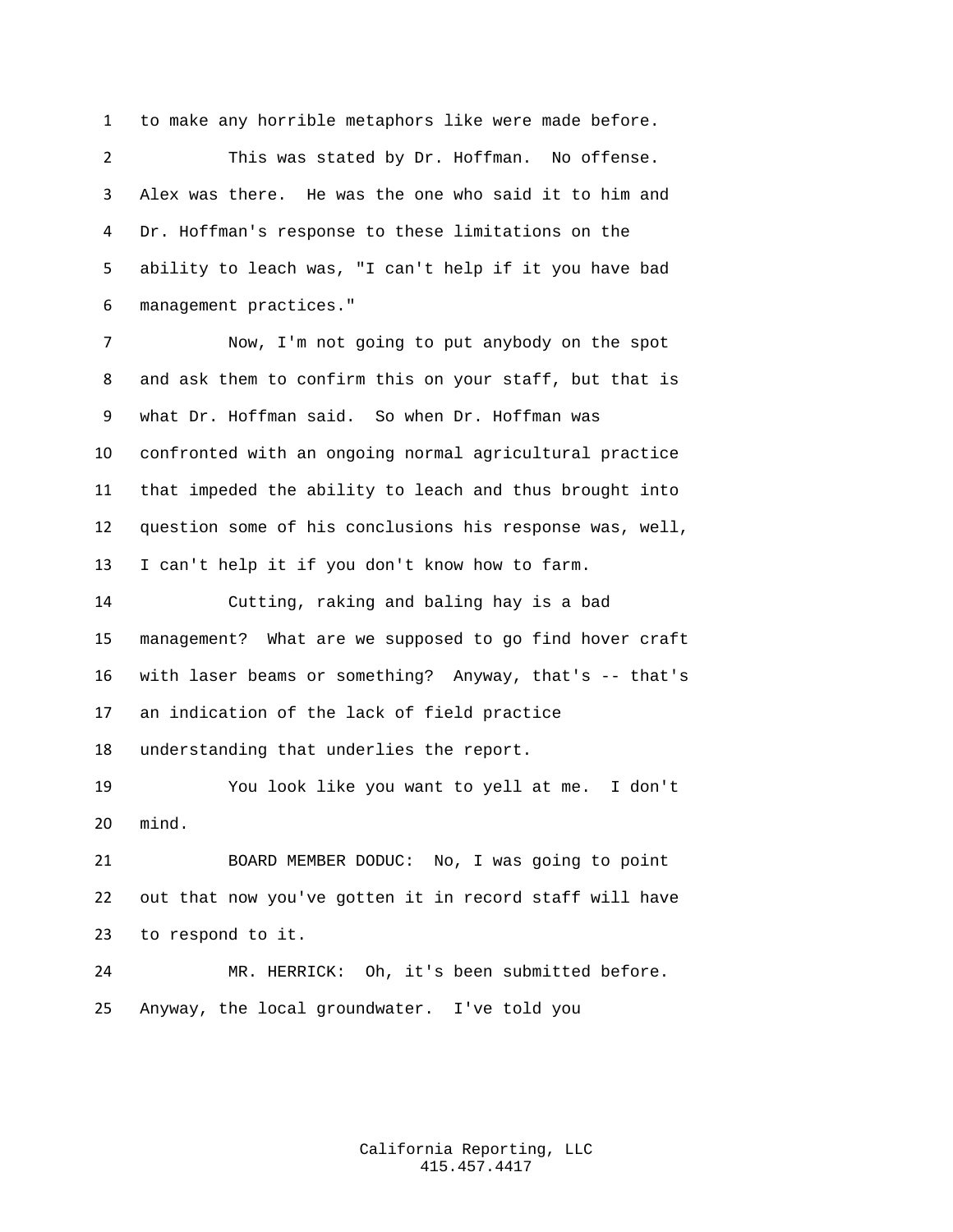about the poor groundwater. That's not my estimation. I've dug a few holes, had the farmers dig and sampled the water. We're going to submit those to you in a little bit. The two studies cited by -- there's actually four -- but two of the studies cited by Dr. Hoffman include estimations of the various water qualities from various samplings. It's a huge range. Look at the 9400 EC. That's just, you know, put your finger and it melts off or something. You know, that's bad quality. We have bad groundwater quality.

11 If I were petty, I would say, hmm, that might be a function of 50 percent of CVP salts applied to the soils, but I wouldn't say that because that would be a cheap shot.

 Now, the other study was a Montoya study. That included some surface drain water, but I can't find the data, there's references here, and the problem with the surface drain water is that a surface drain water is probably in the South Delta mostly just excess applied that didn't go through the soil, just ran it into the field and down the drain. But, anyway, you still have to know what it consists of in order to make it leaching. Anyway, I just wanted to make sure I didn't ignore the Montoya report which I would excoriate in other forums.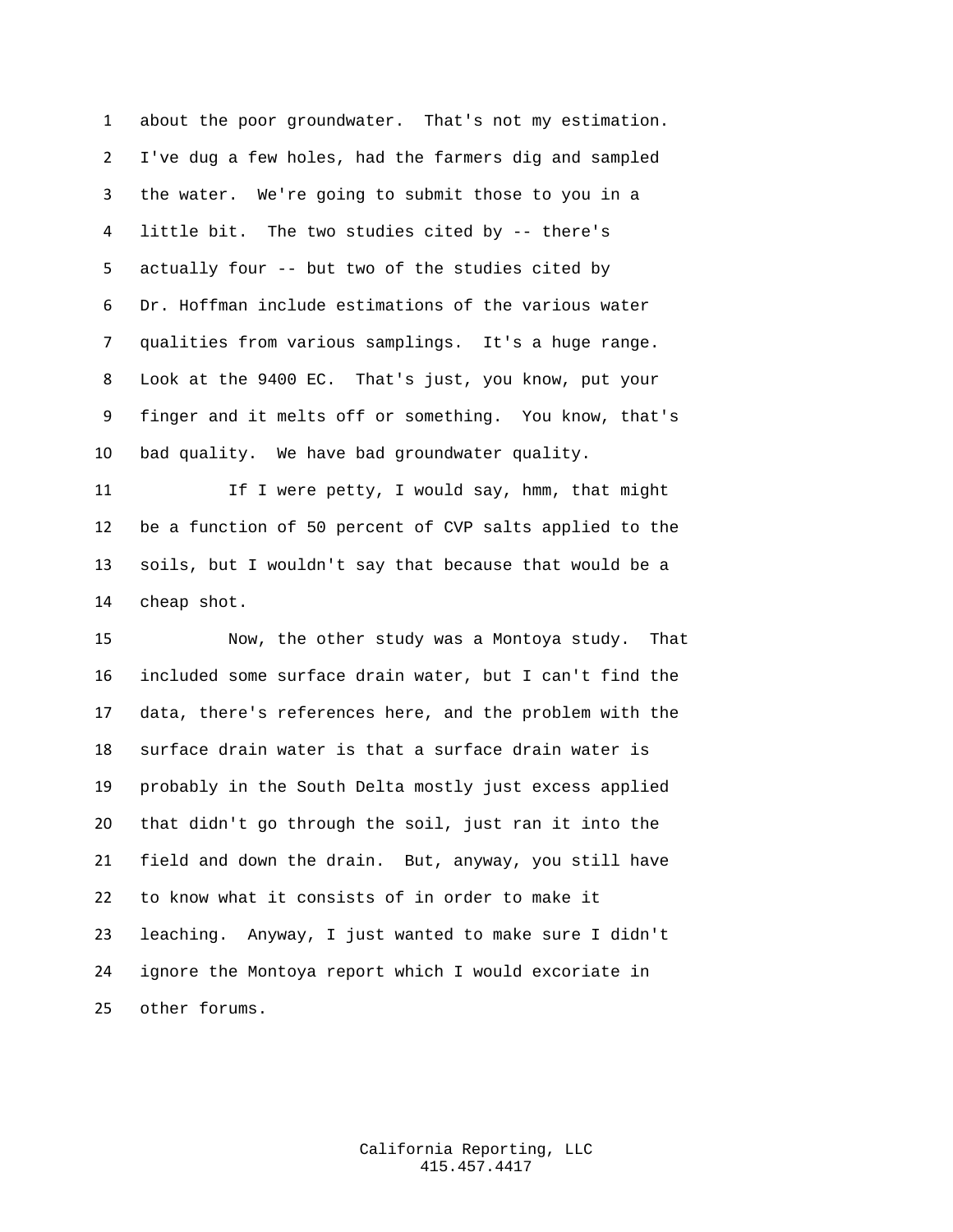The mouth of the South Delta is low. We're not the Central Delta. We're not below sea level. Okay. Some of it is at and just below sea level, but most of our lands are above sea level. So a good range for the ag purposes is that what I have up here minus five to plus ten feet. That's a good range. It's not exact for the whole area.

 And, of course, as I explained earlier if you have that bad shallow groundwater, when the tide goes up, unfortunately the groundwater goes up. It's not quite the same magnitude, but it's in sync the whole time.

 And so when any salt is leached through our soil profile, it goes down into the groundwater three feet down, and next tide it's pushed back up a certain amount of inches. So even if we're leaching, which we're probably not a lot of times, the salt's not going anywhere. It's not exiting the system. It's pushed back up the root zone twice the next day.

 Now, any particular spot would have to be examined to see how much that affects something, but when I went out and had a farmer dig a hole in the ground and we measured EC this last week -- we'll be giving declarations -- he was shocked. I mean, he's a good farmer. He said, holy mackerel, my groundwater is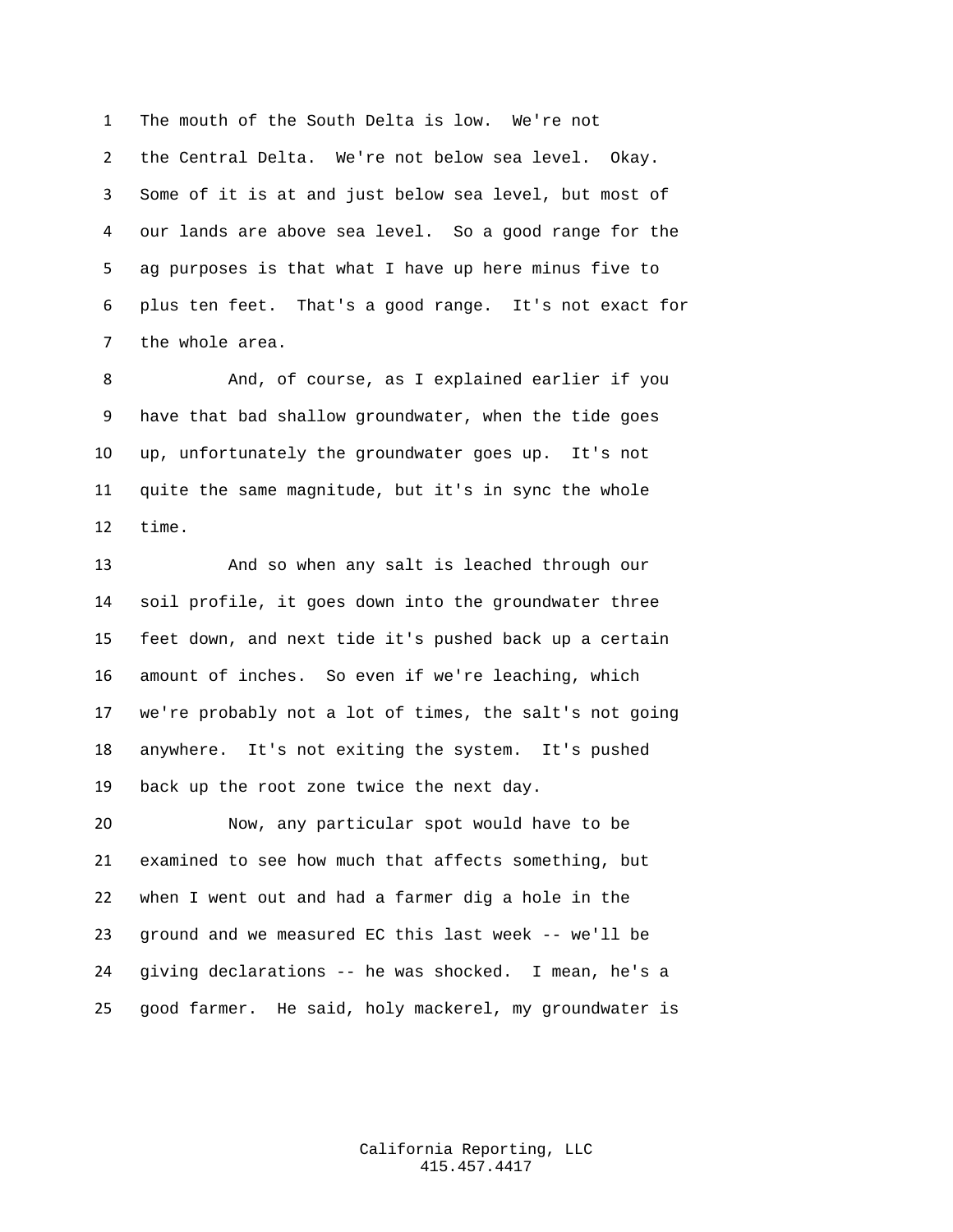three feet down with 2,000 EC groundwater.

 Now, for anybody familiar with agriculture, that shouldn't work. Who knows if we'll ever have comprehensive studies that look at all that, but it's that big of a problem when you have that shallow groundwater.

 I put this slide back up again just to remind you where those locations were that the samples that support the document come from or these dots, and here are the elevations of those various sites. Those elevations are taken off of Google Earth. I don't submit that they are down to the, you know, inch. But if you put a Google Earth cursor on the dot, it tells you the latitude, longitude and altitude, or elevation.

 So you can see from areas that are minus five to plus ten feet, we have samples from, you know, some three feet, we have all these samples from '30's and 40's and '70's, they're 109 foot above sea level. Now, if anybody thinks that anybody above 30 feet the groundwater is affected by tides, you know, I would submit that that's not true. So that means that again the data used doesn't bear any resemblance to the problem we have in the area.

 This is my summary real quick. Six minutes? Is that six minutes on 20 minutes or a half hour?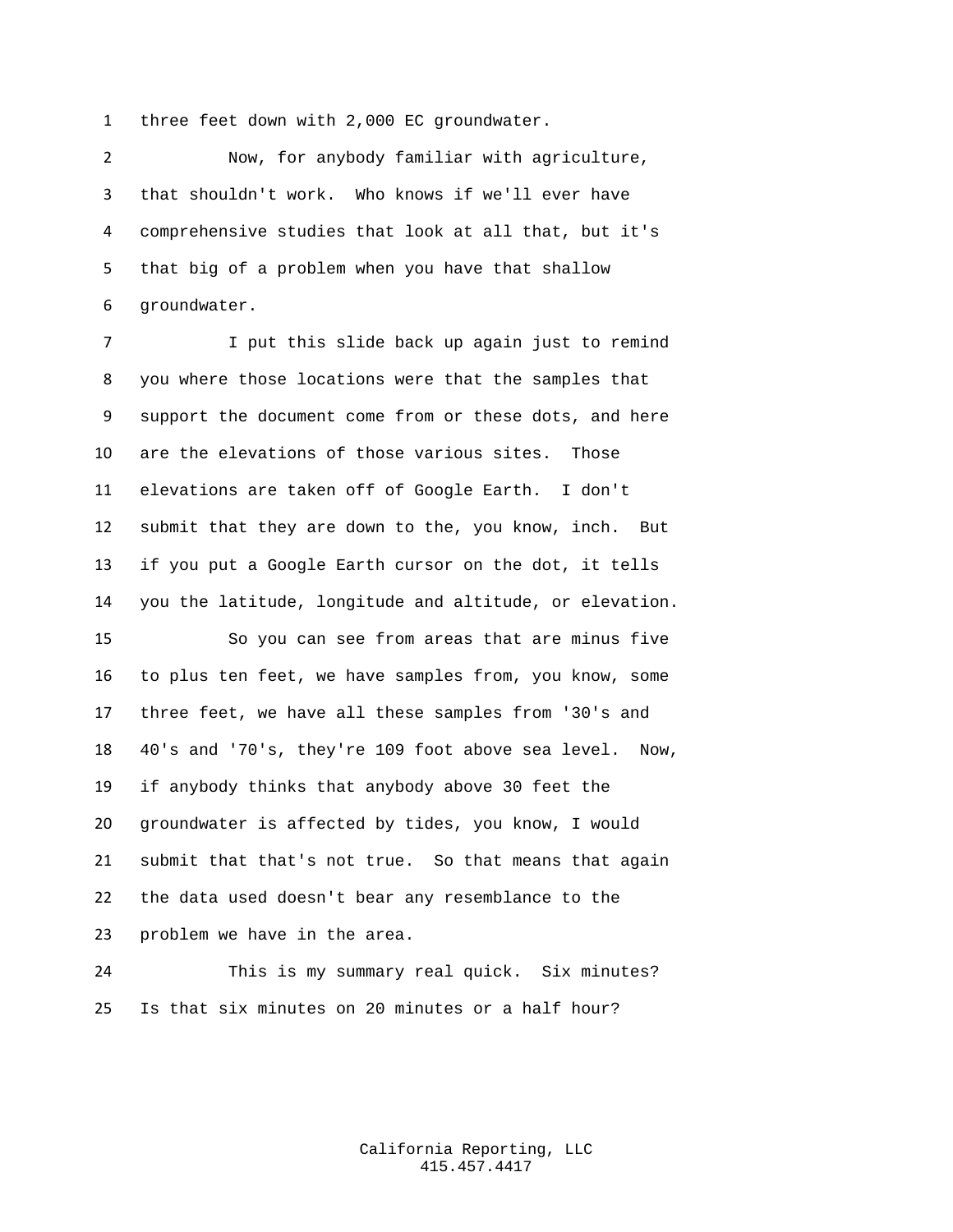BOARD MEMBER SPIVEY-WEBER: Half hour.

 MR. HERRICK: You want me to end then? I was going to touch on couple other things. Beans. We hear about beans. Any time you here somebody talk about beans can live with regard to salinity, they're approaching this all backwards. It's not a question of what a bean can put up with. It's a question of what happened in that soil, you know, so you find out what leaches and what's there, and then you say, okay, we've got X amount of salt, now what plant will live there or not, you know, have a decrease. So you don't say what do beans need. You say, well, what's the salinity of area of the water they have.

 And the reason I say that is when you do the analysis, which we think is correct, then you see the poor leaching and you see the buildup of salt in the soil and you say it doesn't matter if it's beans or kelp. It's collecting salts. That's what our soils do. They collect CVP salts until somebody tries to flush them out. Some places there might be good leaching. I don't know. Our tests will show you that. I would recommend that before you adopt a change you wait for our tests and then you have actual data. We're going to get different elevations, different water qualities, different soil types so we have some good data. Whether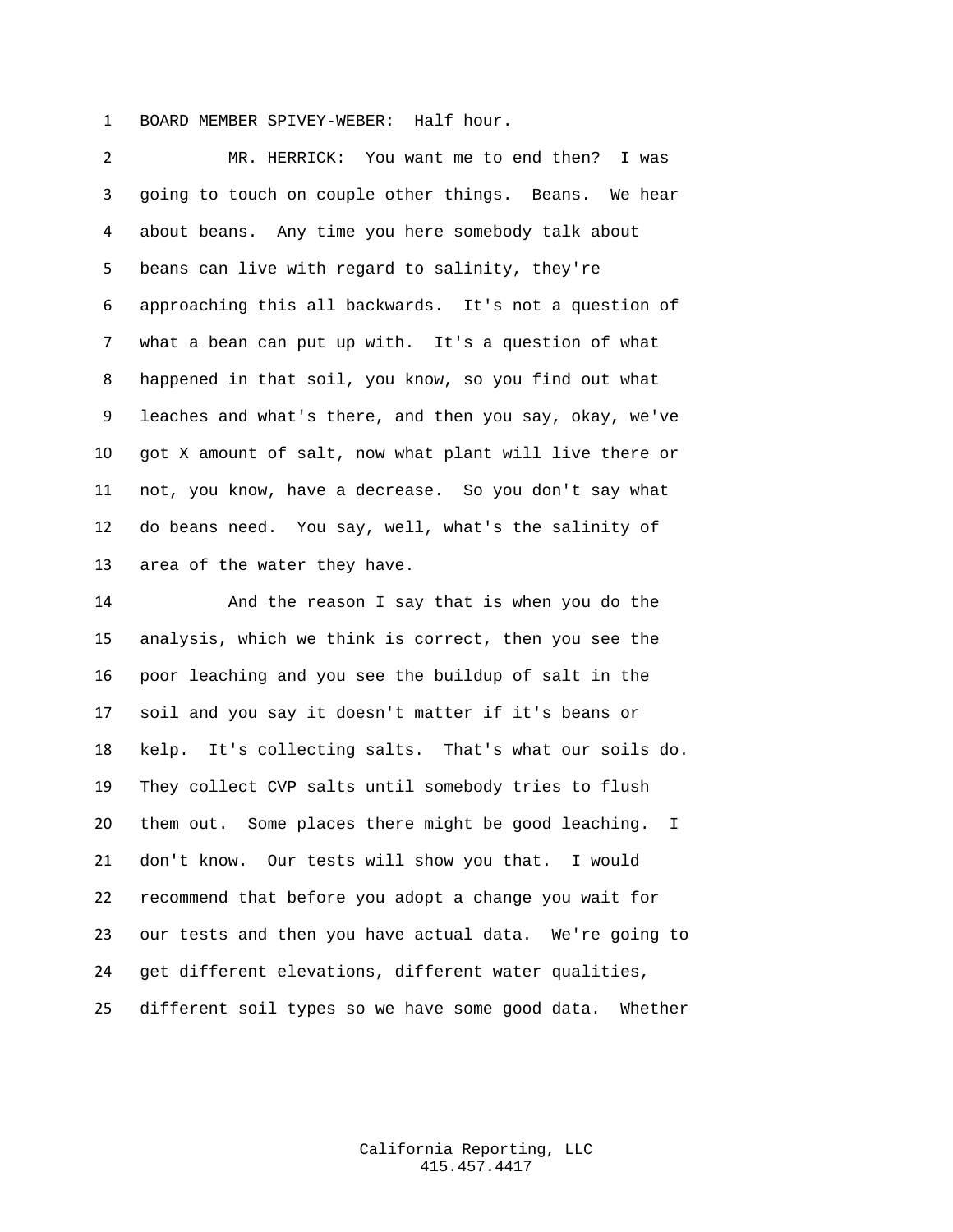that's enough for you I don't know, but that's when you should make a decision.

 I won't go to the modeling. One of the things I do want to say is, you know, we're struggling here to assign responsibilities for both salt and -- excuse me. We're struggling to find out what it takes to protect beneficial uses for salt or fish without having determined who caused the problem. I know nobody wants to do that, right, but it's one thing to say a polluter who adds millions of tons to salt over the years, that's a tough impact on him. I'm not going to make him clean up his pollution because the impact is the South Delta. That's not the balancing we're doing. Your job is a lot easier if your enforcement was directed to address these issues.

 In other words, if we quantified who impacted the fisheries, you may not have to squeeze water out of the tributaries to make up somebody else's killing of fish. If somebody were forced to stop putting salt in the river, you may not even need a standard in my area. But we're approaching it from after the harm's already been done without ascribing the responsibility for making up for that harm first instead of -- or last instead of first.

That's all I'm saying. I appreciate the time.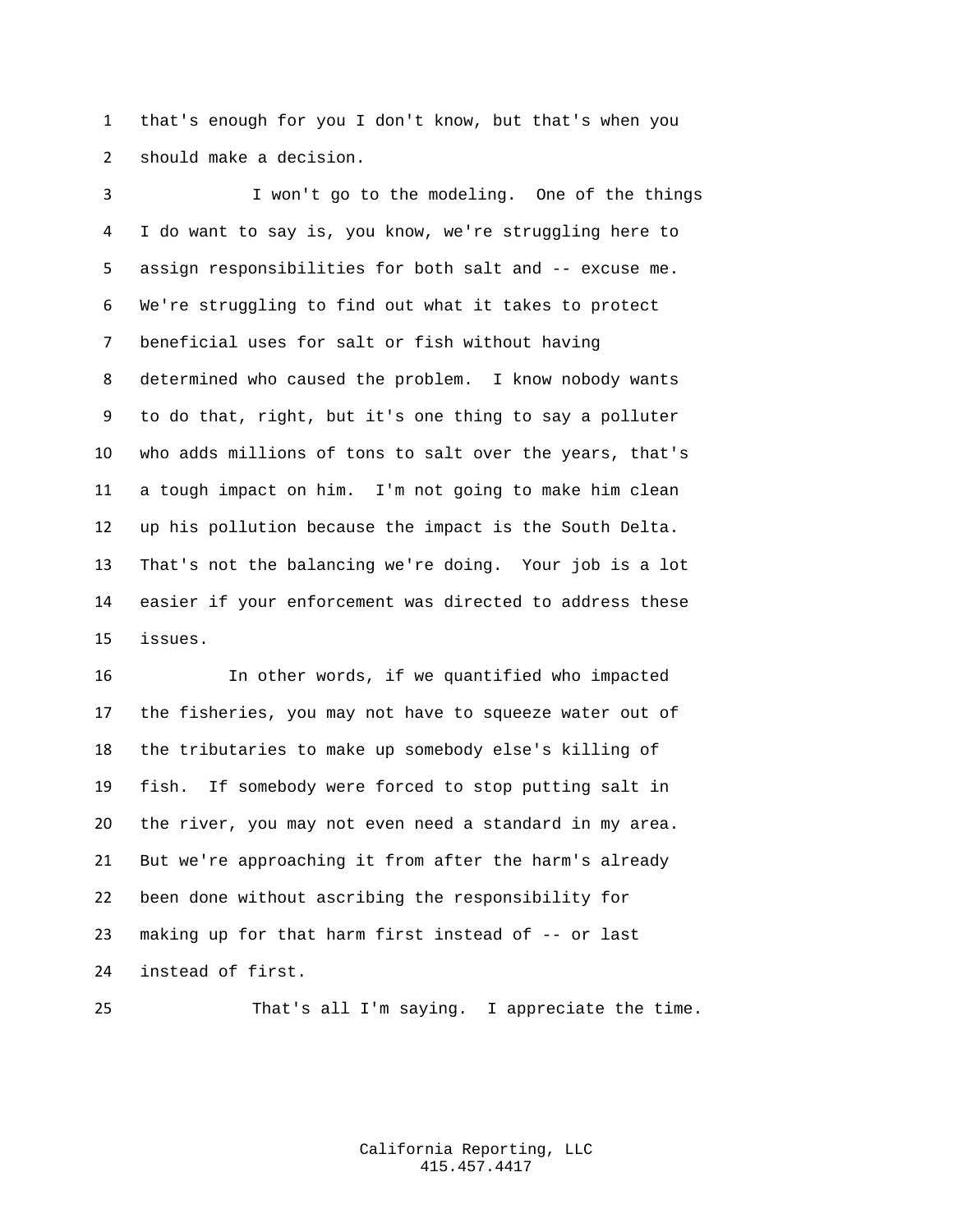I hope I didn't take too much. I just want to reiterate real quickly because the thrust of my discussion is the calculation of leaching fractions that was done has information for one of the calculations and it doesn't have information for the other part. It used tile drain, but tile drain is not the indication of how much leached through the soil. That's the question. Not how bad the groundwater is. Groundwater is horrible. So if you take a groundwater sample of 9,000 EC, right, he would have said there is not one drop of salt anywhere, they leached all that all that salt. There's no problem. Well, that's not the case. That's not the case. Anyway, that's South Delta's time. I apologize for being fast, rude and late in the day and, of course, I'll answer any questions you want. BOARD MEMBER SPIVEY-WEBER: Thank you very much. Now, we'll move to Cal Spa, California Water Impact Network and Aqua Alliance. They also have a half hour. MR. JACKSON: I'm Michael Jackson. I'm representing three organizations you just mentioned. Mr. Jennings was going to do half of this presentation. He's got a medical problem basically that doesn't enable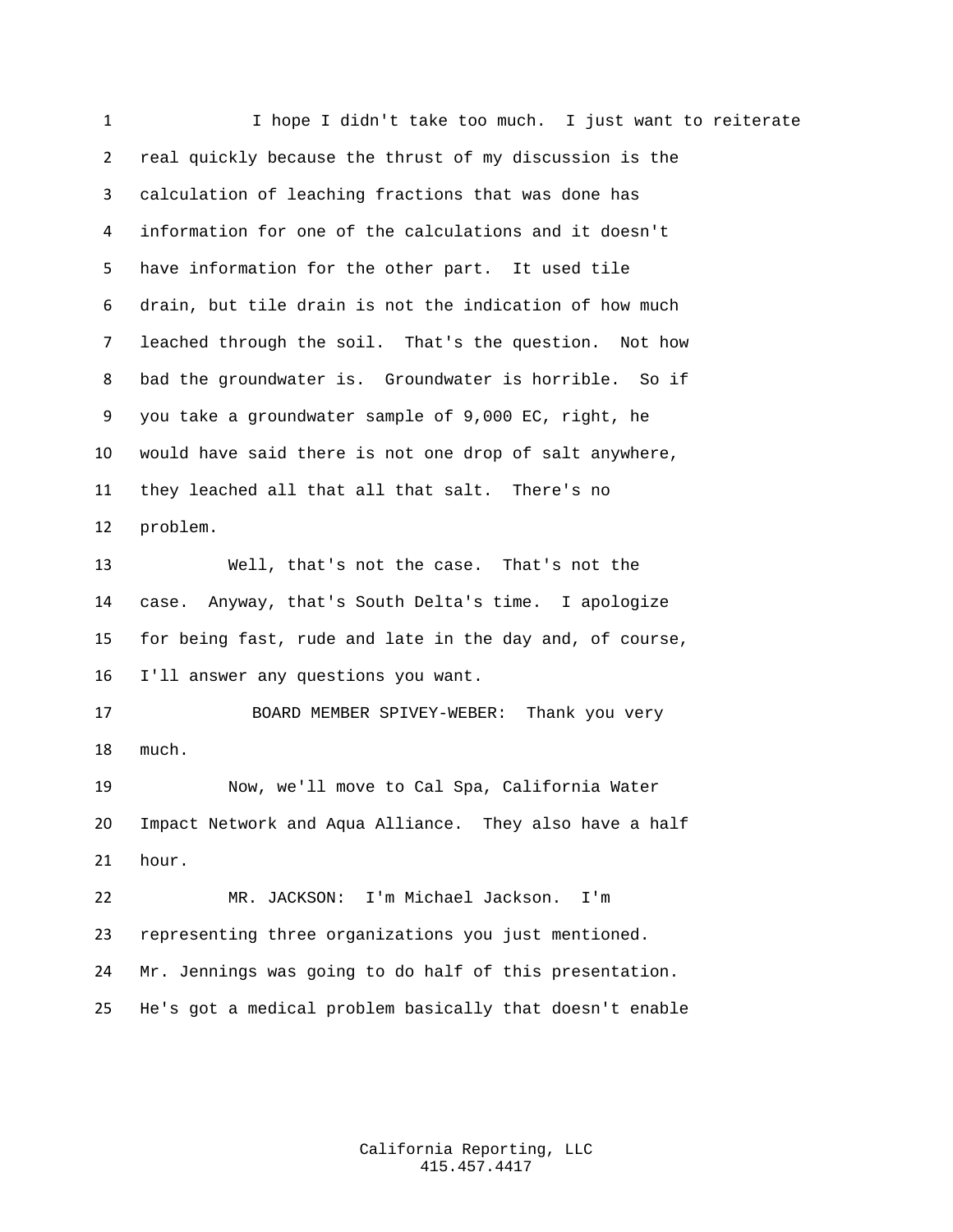him to come today. So Mr. Schutes is going to take a couple of the things that Mr. Jennings would have told you, and I'm going to try to take the rest, and finish within the time period.

 Generally when somebody makes a mistake you call that an inadequacy, and the way CEQA is designed and the way your regulations are designed, a CEQA equivalent would take a look at mistakes that were made in an environmental document. And there are many in this document and you've heard about them all pretty much with all of the people who talked in front of me.

 So we would like to shorten our presentation by simply incorporating what the Bay Institute and NRDC did. We have the same kinds of comments. What I would like to add to that is in reviewing the SED, there is a missing document that I don't see as an inadequacy. I see it more as a category of intentional actions, and I know you're not going to like it if I ascribe this intentional nature to your staff. So I'll do it the straight way and I'll ascribe it to the Board itself.

 BOARD MEMBER MARCUS: That's an improvement but hardly necessary. If you think this will make an effective point, go ahead.

MR. JACKSON: I actually do.

BOARD MEMBER MARCUS. We'll be the judge of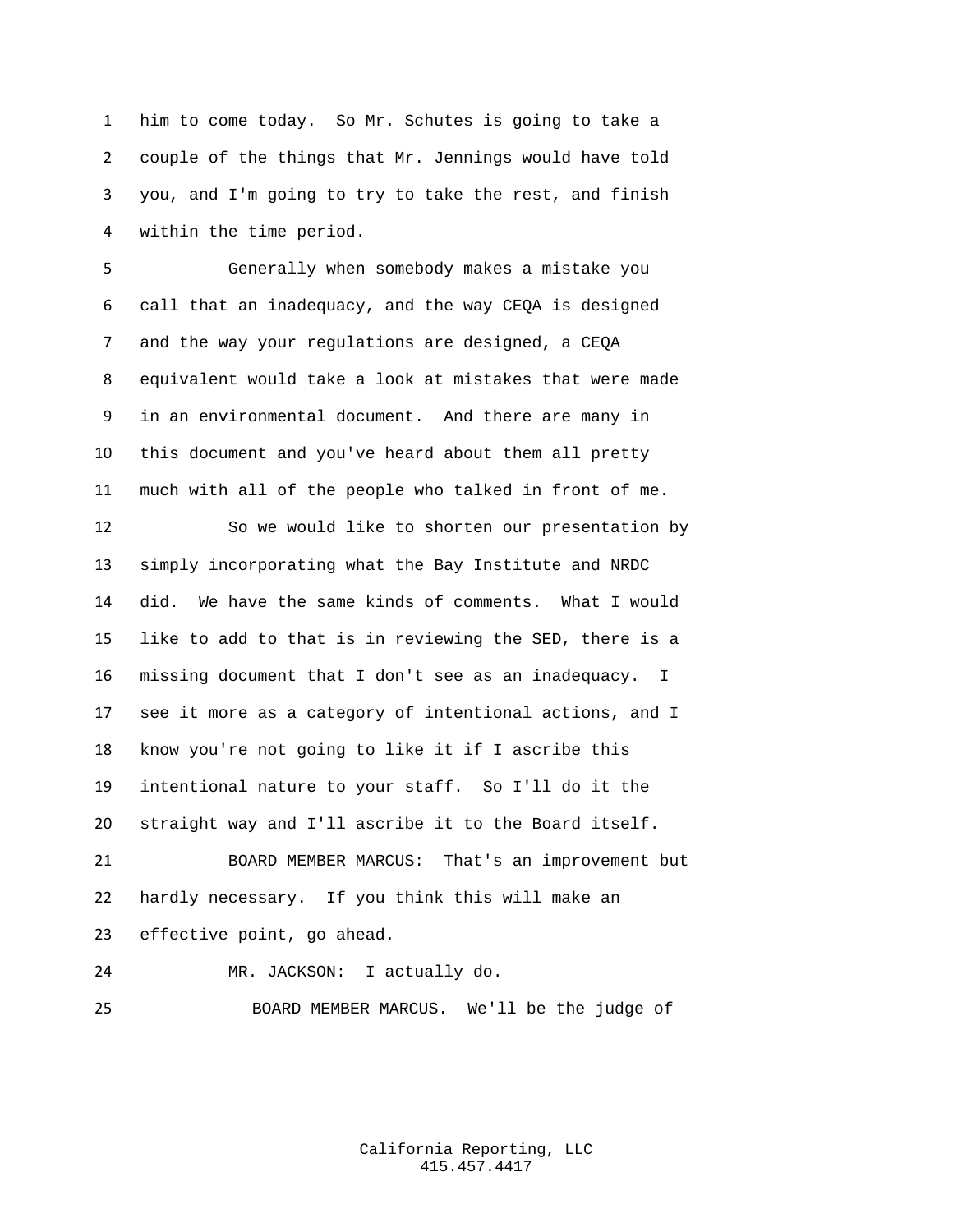that.

 MR. JACKSON: I actually do because as we're going now, the courts are the only place that I can go because this isn't getting it done. So I need to be fairly straightforward, and let me describe what I see as the original sin of this whole project.

 This is supposed to be about salinity in the Delta and the degradation of standards under the Clean Water Act, and as I understand the Clean Water Act, it contains something called an anti-degradation statute, element, and the State Board deals with anti-degradation on all kinds of different water quality cases and you have a standard which I didn't find -- I find it referred to vaguely in the document that is the SED.

 You want to change the water quality from .7 to 1.0, and you want to do that based upon, as I see it from my experience, the fact that the Bureau of Reclamation refuses to obey it.

 Some of you were here when your staff bravely tried to take on that aspect in a CDO hearing in 2006. You gave -- you found the Bureau was violating the agricultural standard and you gave the Bureau three years to clean it up. At the end of three years the Bureau told you they couldn't do it because they couldn't get permission to build barriers.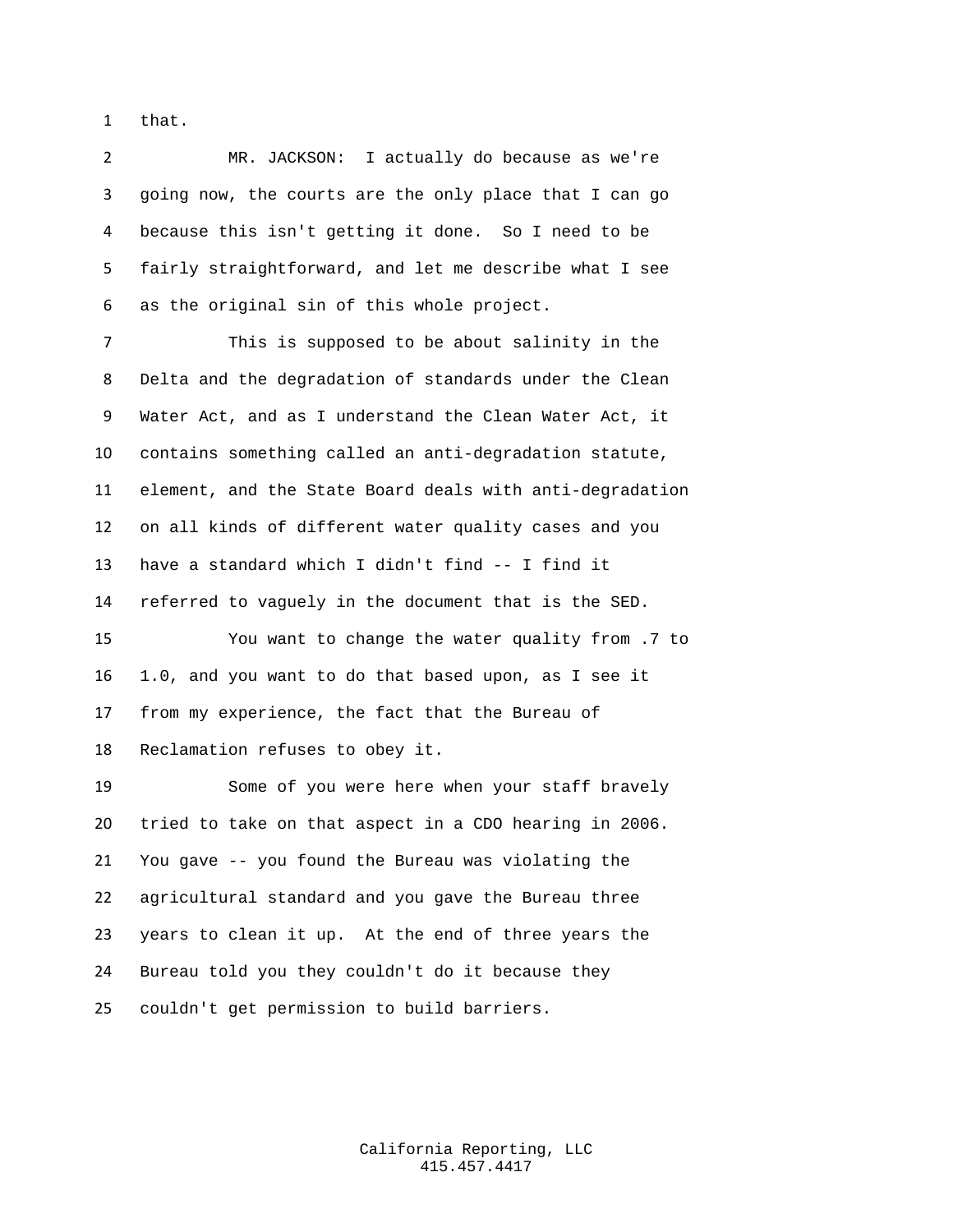You then told them, well, there are other ways you can do it, and some of those would have to do with flow in the San Joaquin River. The Bureau even did a flow study about how much flow it would take to meet the agricultural standards that you're talking about degrading in this hearing. It wasn't that much flow. It isn't in the SED. And I think it would be fair for that to be in the SED.

 As was pointed out earlier, the baseline on both flow and salinity assumes that everything is fine today and that the law is being enforced today, and that's not happening in regard to these agricultural standards. Basically what we are talking about doing at this point is because the Bureau says they can't meet them, they have contractual obligations that make them money, and your permit conditions don't seem to -- don't seem to be applicable to them -- maybe it's like banks and they're too big to fail -- but the idea here is that there is no anti-degradation analysis in the SED to deal with what your history here indicates you've known for years.

 I can't see that as an inadequacy in the SED. I can see it only as a decision by very smart people not to open up a can of worms.

In the CEQA language, that would be an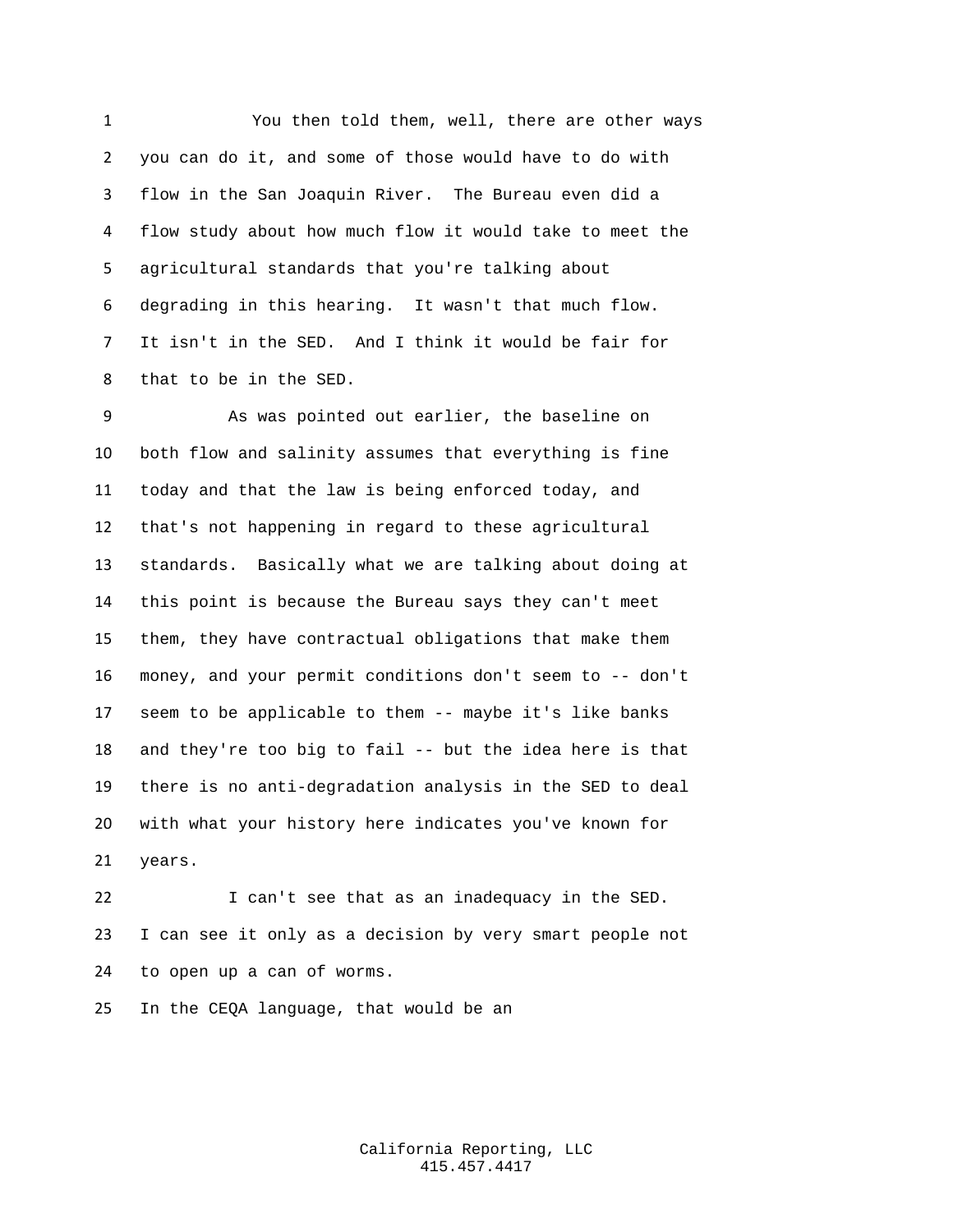environmental setting, an incorrect impact analysis, an incorrect cumulative analysis, and would keep every other part of that document from operating as a fair disclosure to the public and to the Board members who are going to make this decision. I think that's a terminal mistake, and I would encourage you to fix that.

incorrect project description, an incorrect

 Now, the whole of the project has some other problems here. The San Joaquin River flow which does have some influence on salinity in the South Delta regards a river that is 250 miles long from Devils Postpile or thereabouts in the High Sierra with the best water quality in the world. It is magnificent above an export diversion at Friant Reservoir where heretofore 90 to a hundred percent of that fresh water has been exported out of the San Joaquin Basin.

 The river is not considered until it gets to the tributaries, the first one going downstream being Merced, and then is only considered for 47 miles until it reaches Vernalis and is not considered through the Delta. That kind of piecemealing of your project seems to me to be a fatal flaw if you truly are trying to do a CEQA equivalent.

 Now, I've been here 25 years and have gone through three sets of State Water Board hearings on the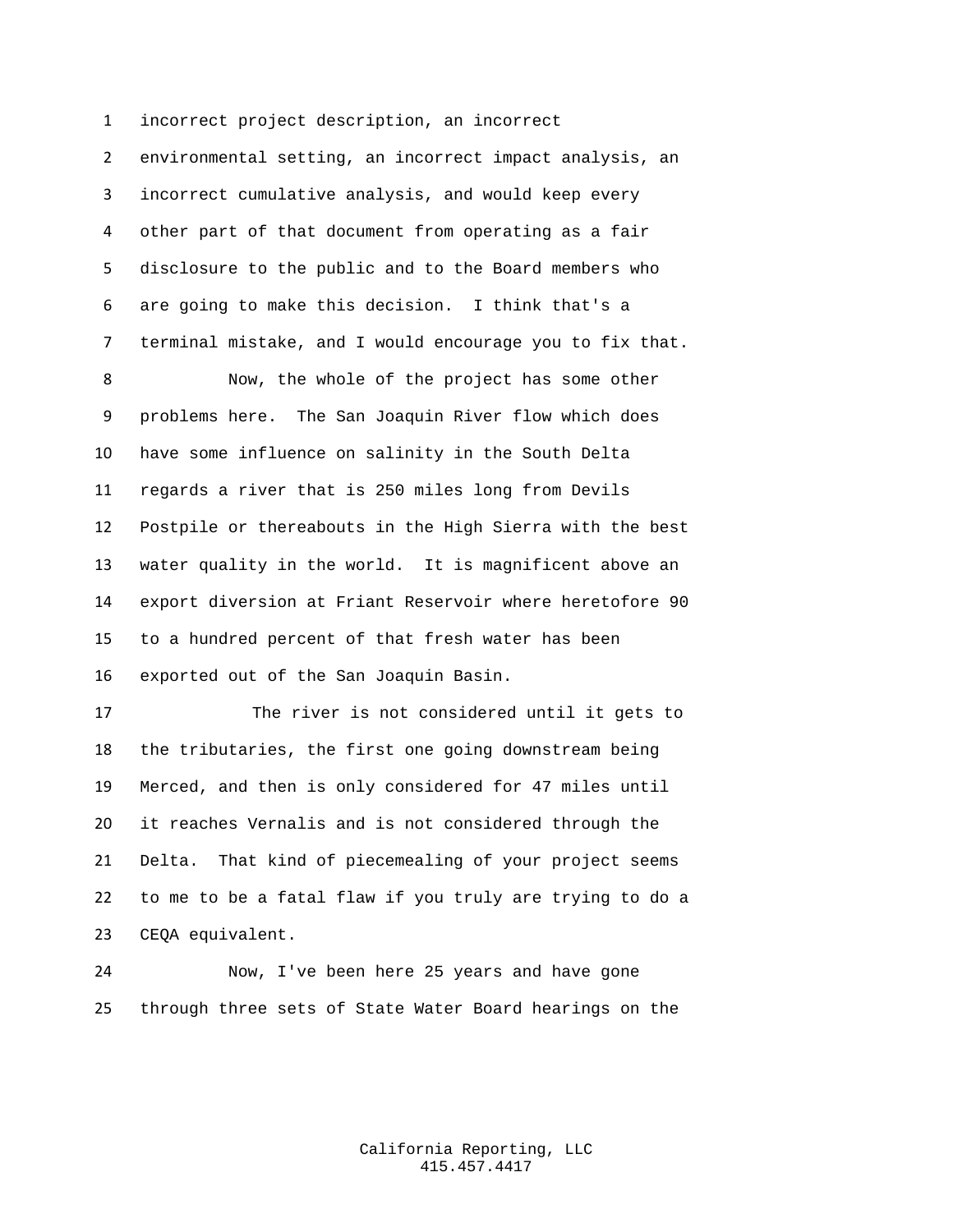Delta. The evidence has been pretty much the same, in my opinion, each time, and that evidence includes three parties who are never really present in these hearings in regard to the San Joaquin River, and there is a reason for it, I believe, and I'm going to assert that here today and I'm going to assert it in the written information that you're going to get.

 And the reason is that there is a salt cycle on the San Joaquin River system. Each time that salt cycle has been looked at in the past, the Bureau of Reclamation has been found responsible for it; and, therefore, the Bureau of Reclamation has been responsible for meeting the agricultural standard, the Vernalis standard, and none of the other senior water rights holders have ever been, after evidentiary hearings, cross-examination, you know, real live court kind of stuff, they've never found anyone else to be responsible, just the Bureau, and there's a reason for that.

 The Bureau begins the salt cycle every morning and in the evenings, too, because it's a 24-hour operation in Tracy by taking water out of the South Delta that is salty, delivering it down the Delta Mendota Canal to contractors who pay them for the salty water and put it on salty land, selenium-laden land,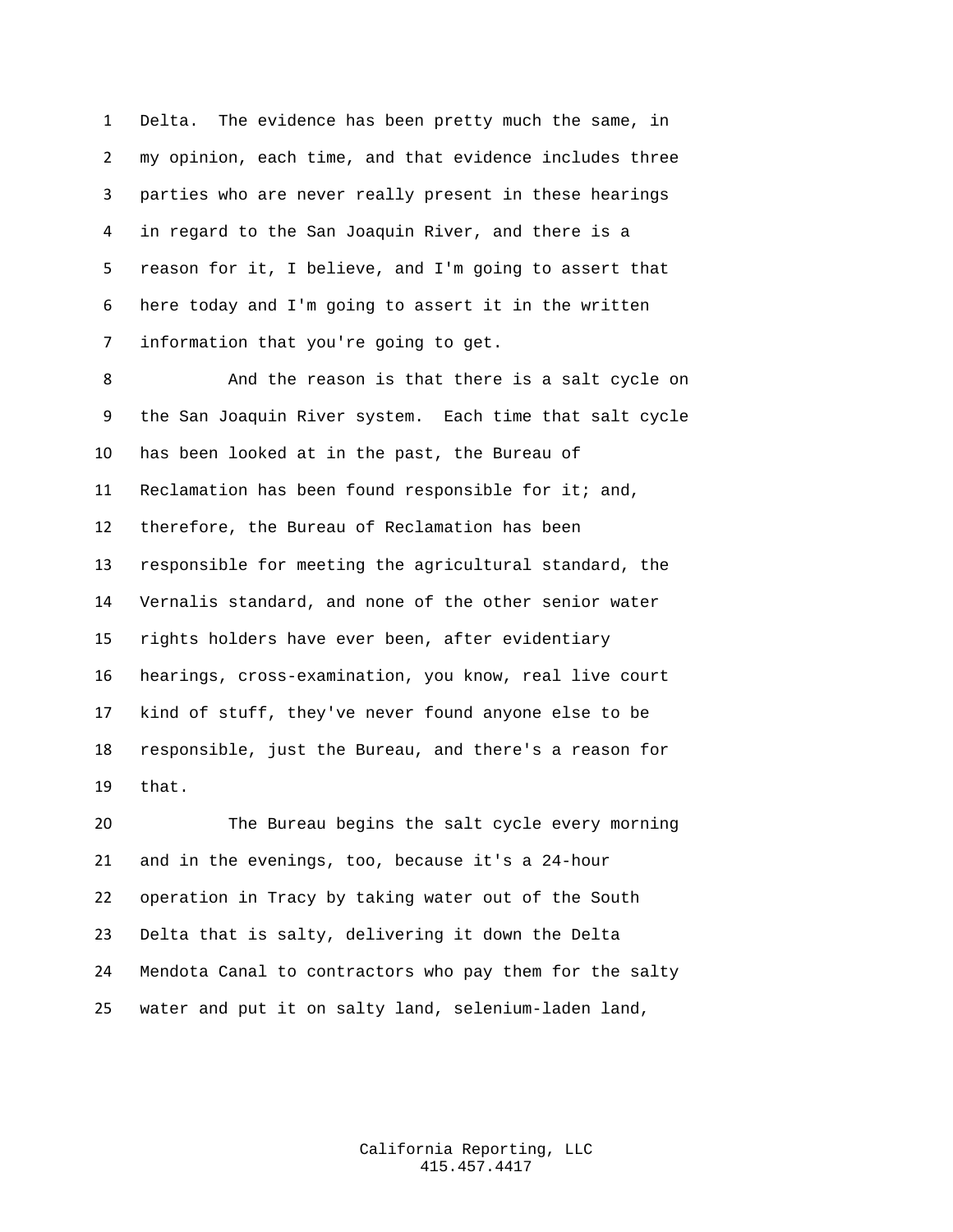boron-laden land, arsenic-laden land, and that water is redelivered through the ground and through some surface facilities, tile drains, to a place called Salt Slough. It was named long before the Bureau operation because that land is quite salty. Comes out the west side of the San Joaquin, water supplied by the Bureau under the Central Valley contracts and permits that you regulate.

 The water at Salt Slough as it enters the San Joaquin River violates your agricultural standard in the Delta at Salt Slough. There is nothing in your SED about that because Salt Slough is not part of your 47-mile piecemealing of the San Joaquin River in terms of salt and flow.

 The purpose of this hearing in some regard is to increase flows in tributaries that amongst themselves only contribute a minor portion of the salt load into the San Joaquin River, to take that fresh water from the senior water right holders and deliver it to the San Joaquin River through the tributaries.

 Now, you're going to find that we agree completely with the 60 percent flow, and I'll get to that part, but the point is that we are delivering senior water rights water to help solve a problem that isn't theirs that is coming from the Bureau's west side operations and we're not looking at that in the SED.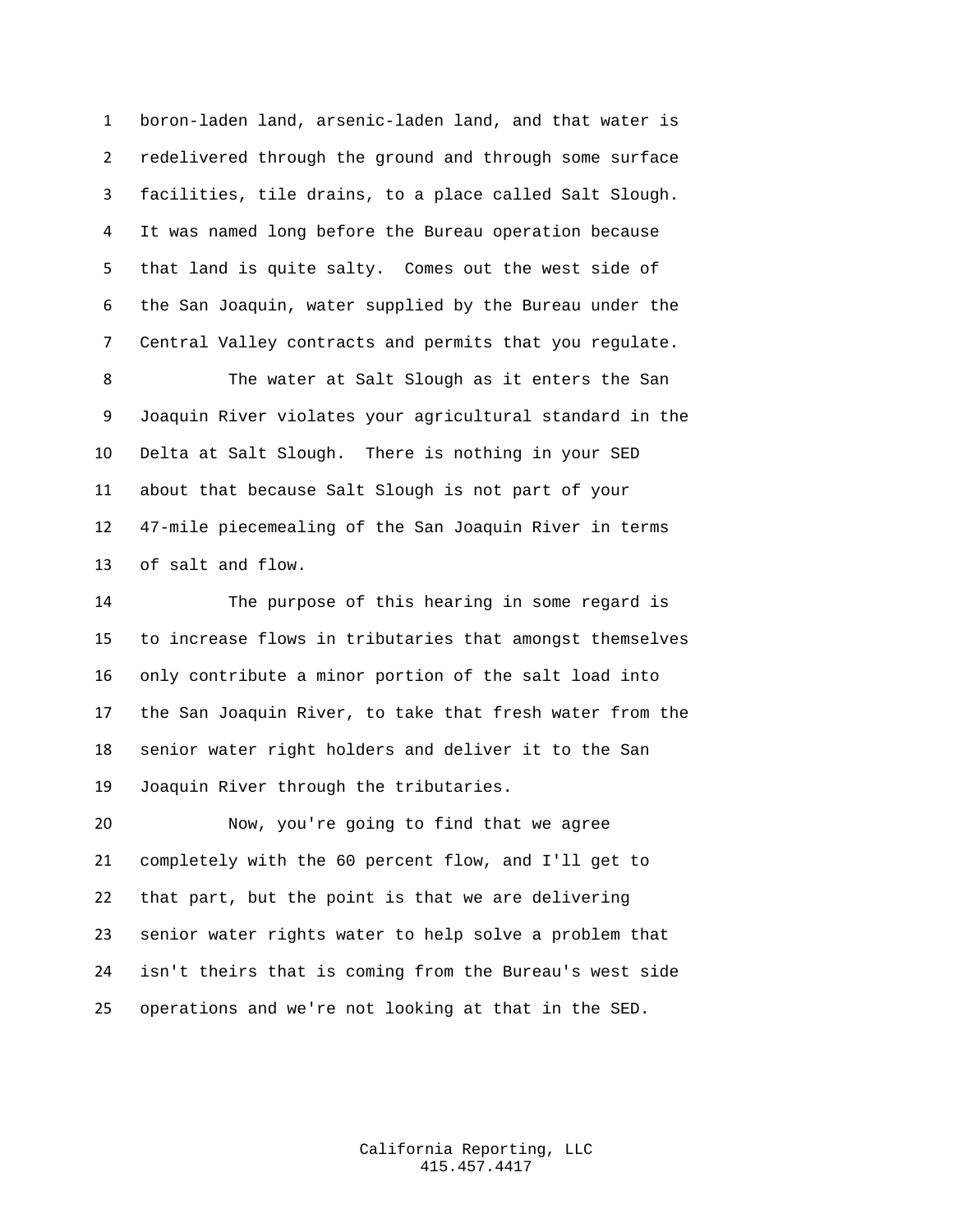Now, one of the reasons that we may not be looking at that is because above Salt Slough southerly but uphill there is an export facility at Friant that delivers pure San Joaquin water to Kern County, to Kern Friant Canal, a group of farmers who are not here because they're not part of the San Joaquin River problem evidently.

 So I don't understand how we missed the San Joaquin River portion of the San Joaquin River. If you looked at the SED, this is not the San Joaquin River. It's the Merced/Tuolumne/Stanislaus River. And in that regard I don't understand why the farmers in that area are so willing to take flow from fishery restoration and not call down the water that is approximately 30 percent of the unimpaired flow of the San Joaquin River system.

 Now, this combination of the upper river being absent, the salt load coming from the absent west side and the inexplicable absence for flow for fish and for salt for anything between Vernalis and the sea. Now, I understand that in this bifurcated set of hearings we may get to that. We may not. This SED says, and, you know, the kind of thing that could drive me crazy, is that there is no significant impact from the exclusion of the projects from this hearing because there's going to be no decline in their export water. None. We're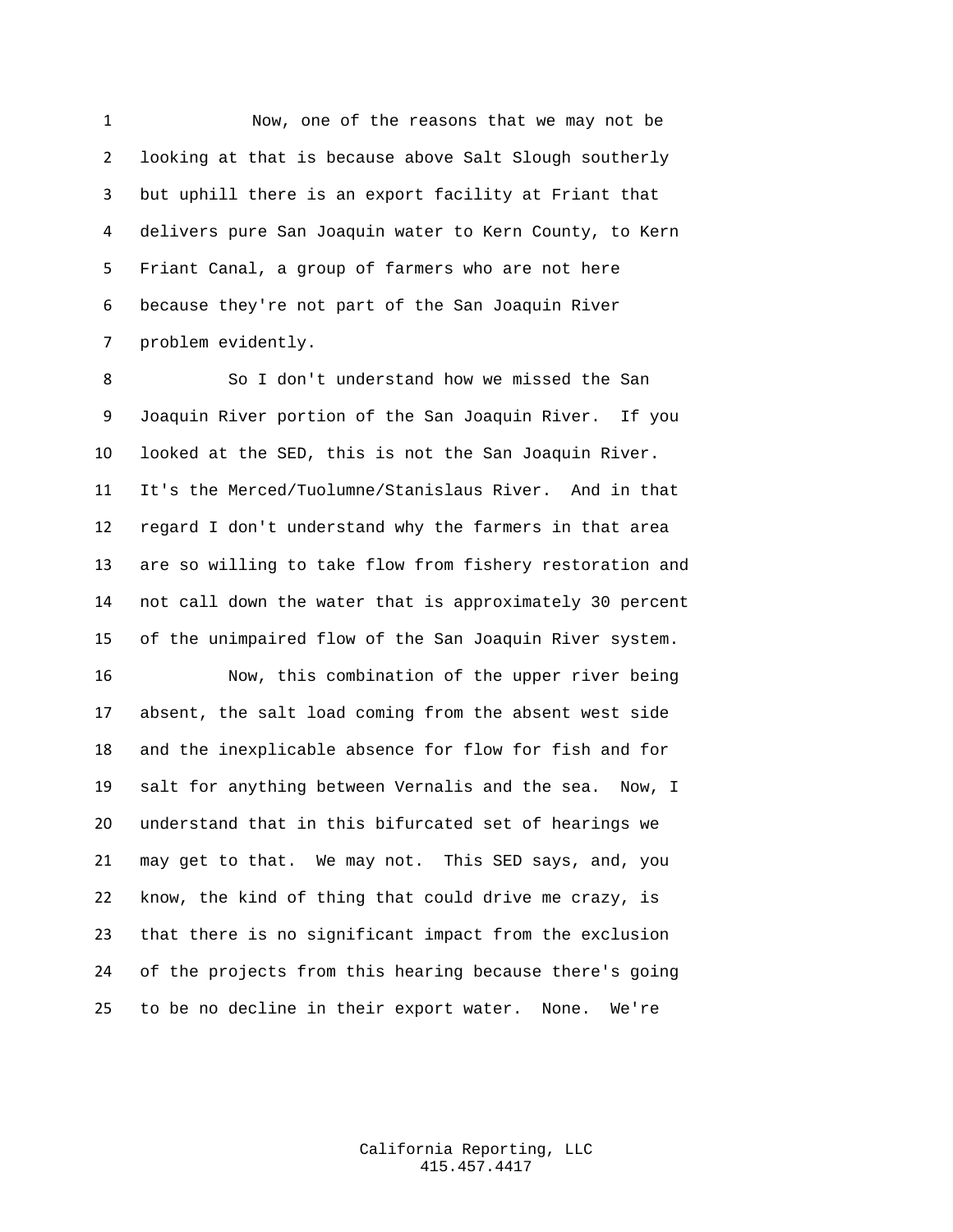going to try to determine what the salinity should be in the South Delta with the largest export operation that I know of in America operating within that boundary and completely, since it's the start of the salt cycle, since the Bureau controls the fresh water upstream, and since the Bureau puts the salty water from the Delta regularly on their own contractors -- allows the placing on their own contractors' land, then provides the loading at Salt Slough, I do not understand how this document could possibly withstand any sort of judicial review when the only 47 miles of this whole salt cycle of this whole fresh water diversion is controlled by the Bureau except this 47 miles. And in that regard I honor the work done by the tributary agencies even know I disagree with their fish stuff.

 Next, the 2010 document was ordered by the state legislature because they needed to know finally after the 25 years or so that we've already worked on this -- well, actually it's more than that since Racanelli wrote his decision, since the State Board got beat in 1978, since EPA threatened to take away the State Board's jurisdiction, in all of those years we did not, could have, but did not get an idea of what flows would be required in the State Board's opinion. The legislature ordered it and you did, and you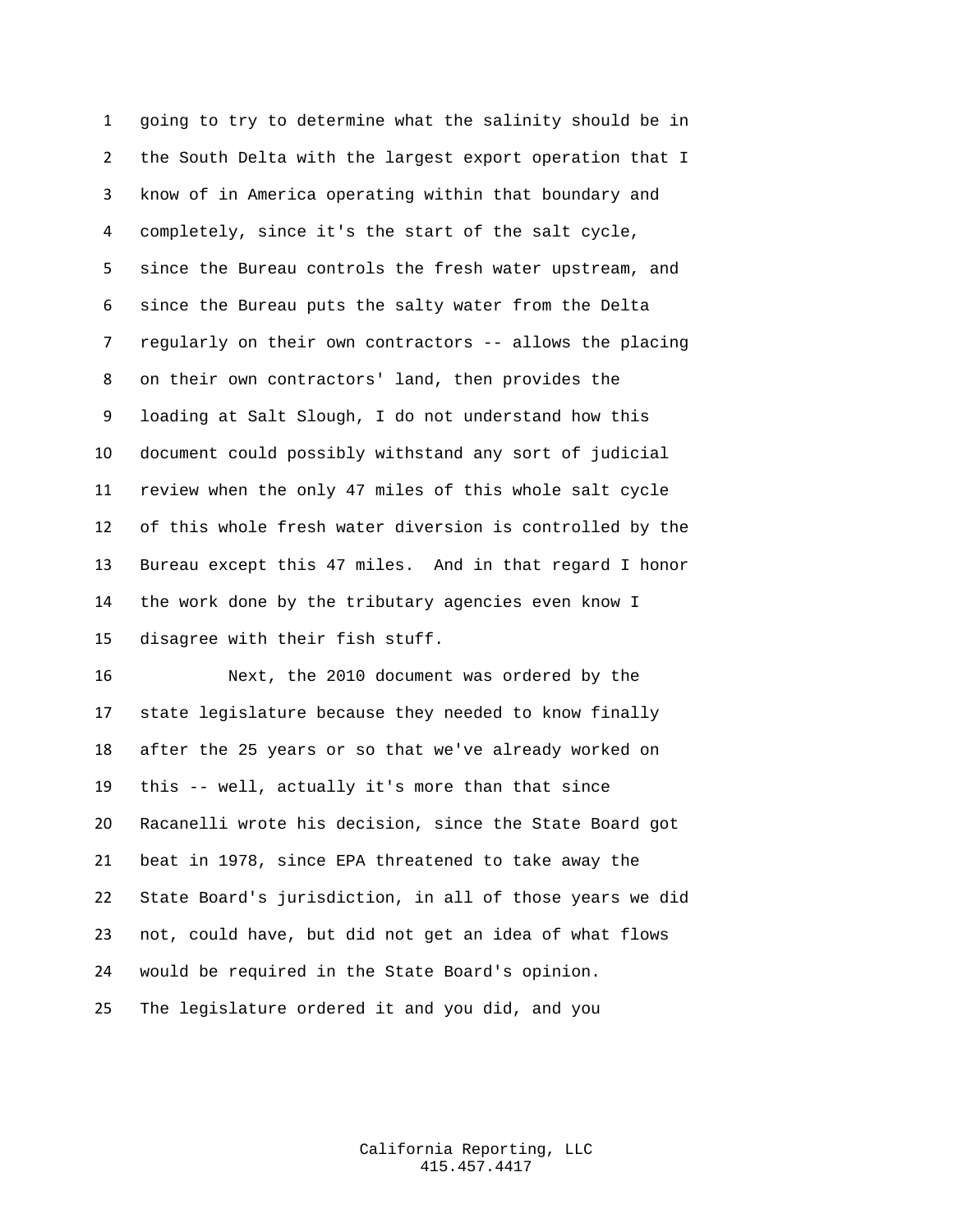did it by having multitalented group of experts from all of the agencies, from all of the academics, all of the information that was put on by the agriculturalists was put on in that set of hearings. Same stuff. Same stuff by us. Same stuff by the environmental groups that testified here earlier today, and you reached a conclusion and that conclusion was 60 percent of unimpaired flow.

 Now, it was made clear in that document that that was what the public trust would require before it was balanced. I may be wrong. I have not read every word of the 6,000 pages that are in your document. I found one reference to that report. It's not -- it should be the starting place. This 35 percent is absolutely unfounded if you know about the 2010 report.

 I was wondering until Bill evidently talked to Mark Gowdy recently whether or not that was even going to be part of your record or whether I had to go get the 2010 report and put that and everybody's testimony into this record.

 That document is excellent justification which leads me to my third major flaw. I've never been as proud of the State Water Board as I was the day they came out with the Mono Lake decision. The principles, the process, the solution, the success was absolutely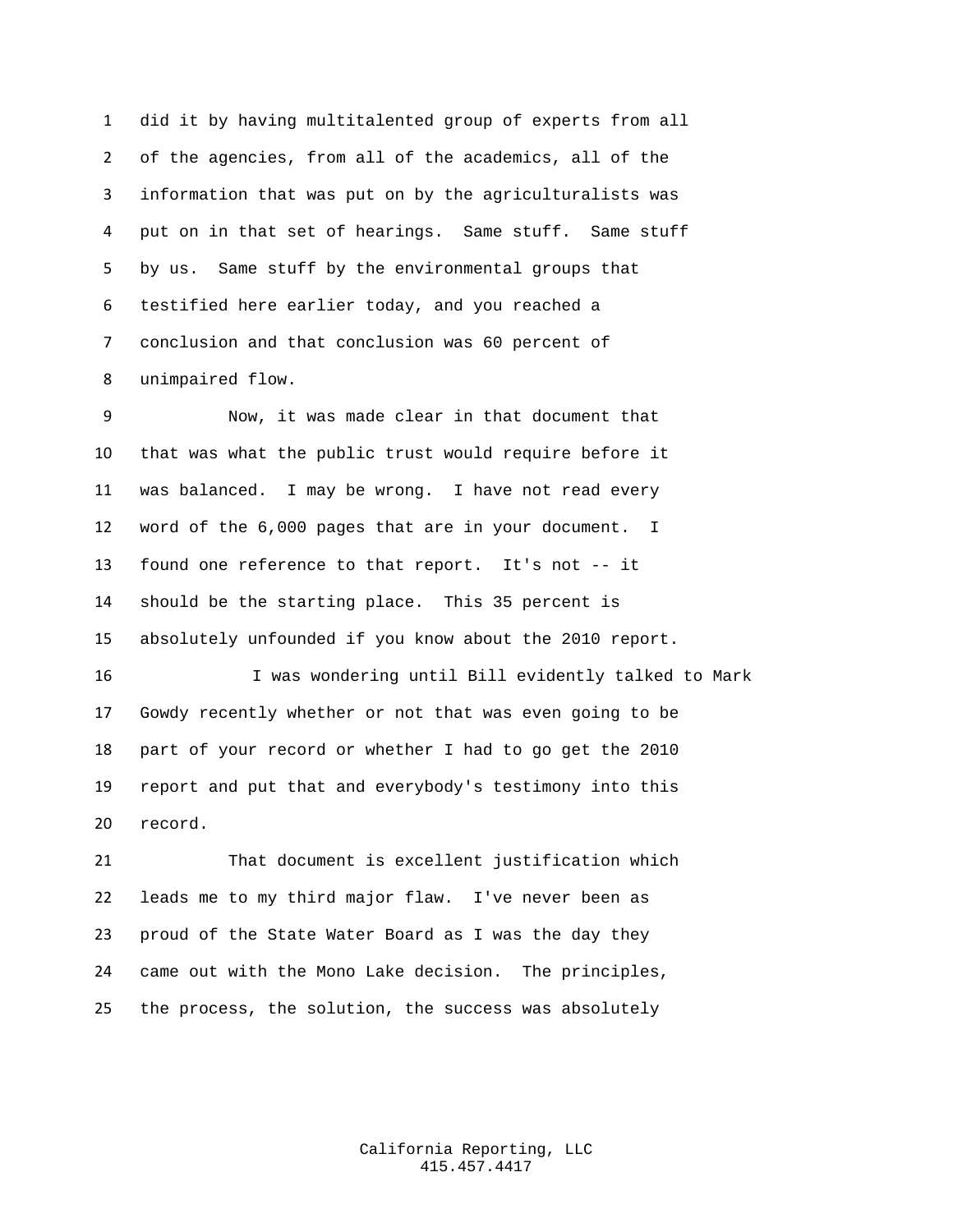astounding. I've gone up and down the east side of the -- from Quincy to Mammoth, from Quincy to Yosemite, and I love stopping there and I love seeing the improvement and I love the fact that you all -- you worked it out and did it together.

 I looked through the SED to try to find -- they use the word "balance" many times. You know, we're coming down from 60 because we're going to balance. I didn't see any of the level of effort that was in Mono Lake. The conclusion that I could come to is that Mono Lake was successful because there was only one enlightened or was made to be enlightened water exporter, and that the Delta is either not important enough as Mono Lake or too complicated for the principles and processes of Mono Lake.

 The Loomis report on Mono Lake was just astounding. I hired -- have hired -- you will get some of that information next Friday -- one of the top economics firms in the country to take a look at your document. We'll have those comments on economics. But the first thing that they reported back was how can the same agency that did Mono Lake turn in this kind of work economically?

 Because in Mono Lake there was a value established for the lake. I can look through that SED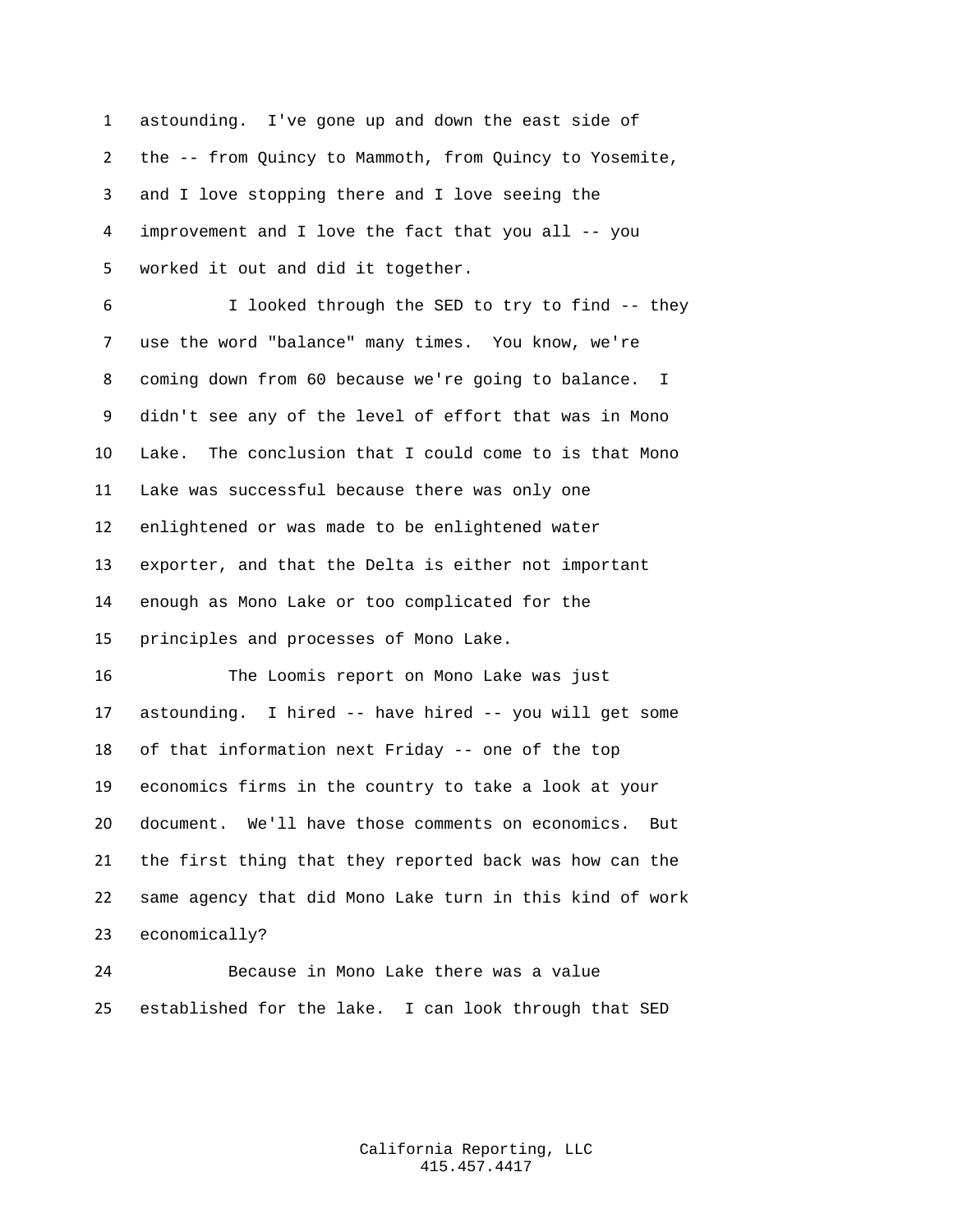in the economic section and I can't find any value to a healthy Delta. I can't find any indication of benefits to increased flow. I can't find any comparison of Delta agriculture and agriculture in the trib areas or actually in the areas that I think are junior to the trib areas and less valuable long term than either the trib area agriculture or the Delta agriculture because the salt cycle isn't there.

 So we're going to be commenting on the fact that if you came down from 60 based upon an economic balance, you haven't established that it's not feasible to protect the trust, and you have not done a fair, impartial economic analysis of costs and benefits for the people of California, and the Delta deserves it just like Mono Lake deserved it.

 Okay. There are many impact analysis failures in the document, failure of flow in regard to fish, riparian habitat, analysis of groundwater, what will happen when they have to shift if they do from surface water to groundwater.

 One of the ones that Bill Jennings wanted me to make sure I pointed out is that the agricultural standard in the Delta of .7, there was talk about beans and beans and beans and beans. On the levees adjacent to the farm land are endangered plants that are salt --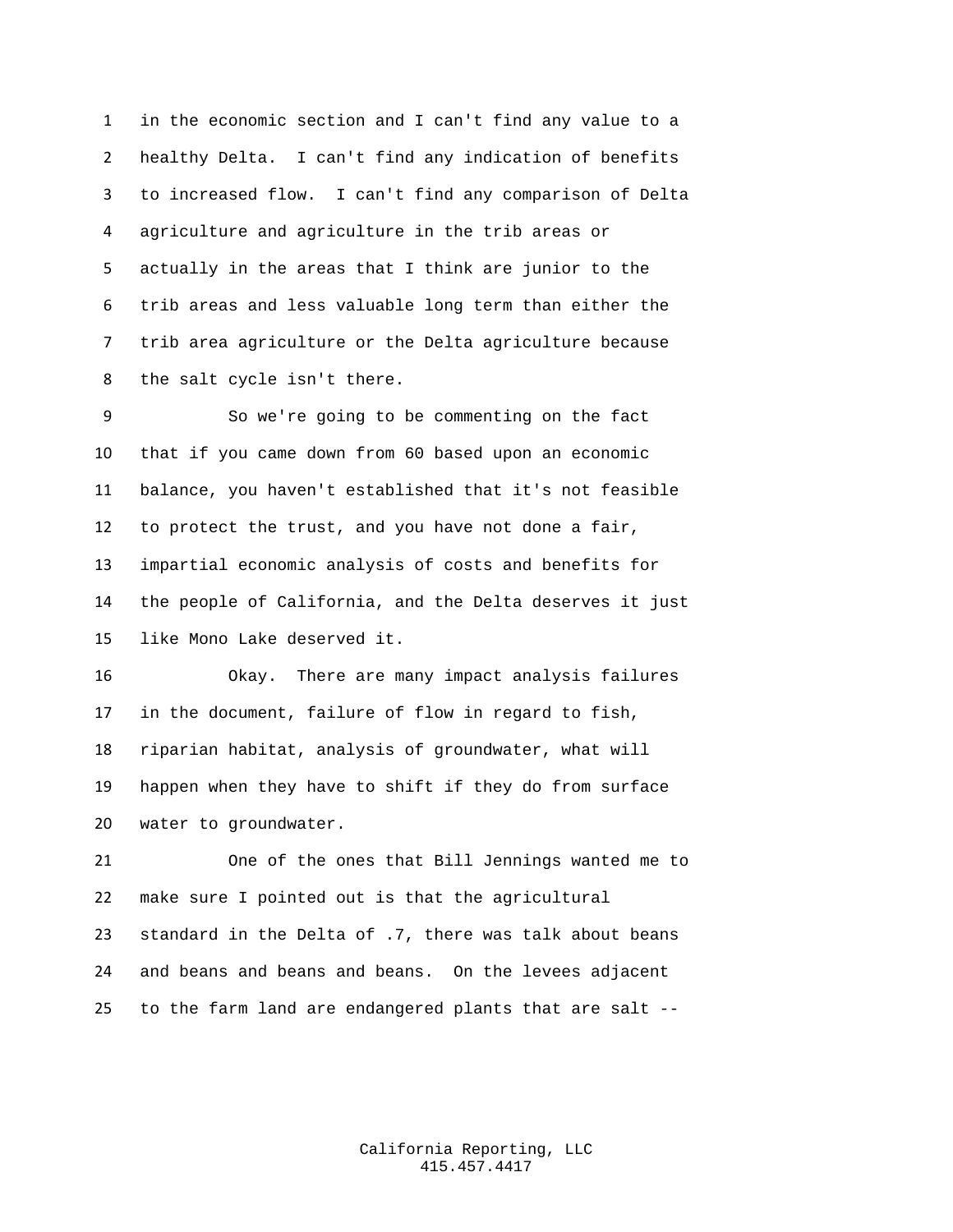that can be salt impaired. No examination at all of what such a change would do to the native ecosystem endangered species.

 All of this, in particular the salt cycle's effects, are cumulative impacts. Well, if you don't have the direct impacts in there, you can't do the cumulative impacts. And so this 47-mile segmentation is a problem.

 Now, I want to have Chris finish for me. My conclusion before I do that is everyone in the audience, everyone who testified was right about this document. We will all have to sue. My advice for you is please collapse this hearing into your comprehensive review, put this information into it, it's not bad information, and look at the Delta as the whole ecosystem it is. BOARD MEMBER DODUC: You have three minutes. MR. SCHUTES: I'll do my best to get it done. These are more specific comments. A lot of it goes back to the way that the modeling was set up and the objectives set for storage. Basically looking at the document and the modeling, reviewing both of those, the objectives in the narrative form do not set a rule for storage, but the rule for reservoir operation is set as a modeling artifact.

So you basically have a backdoor policy or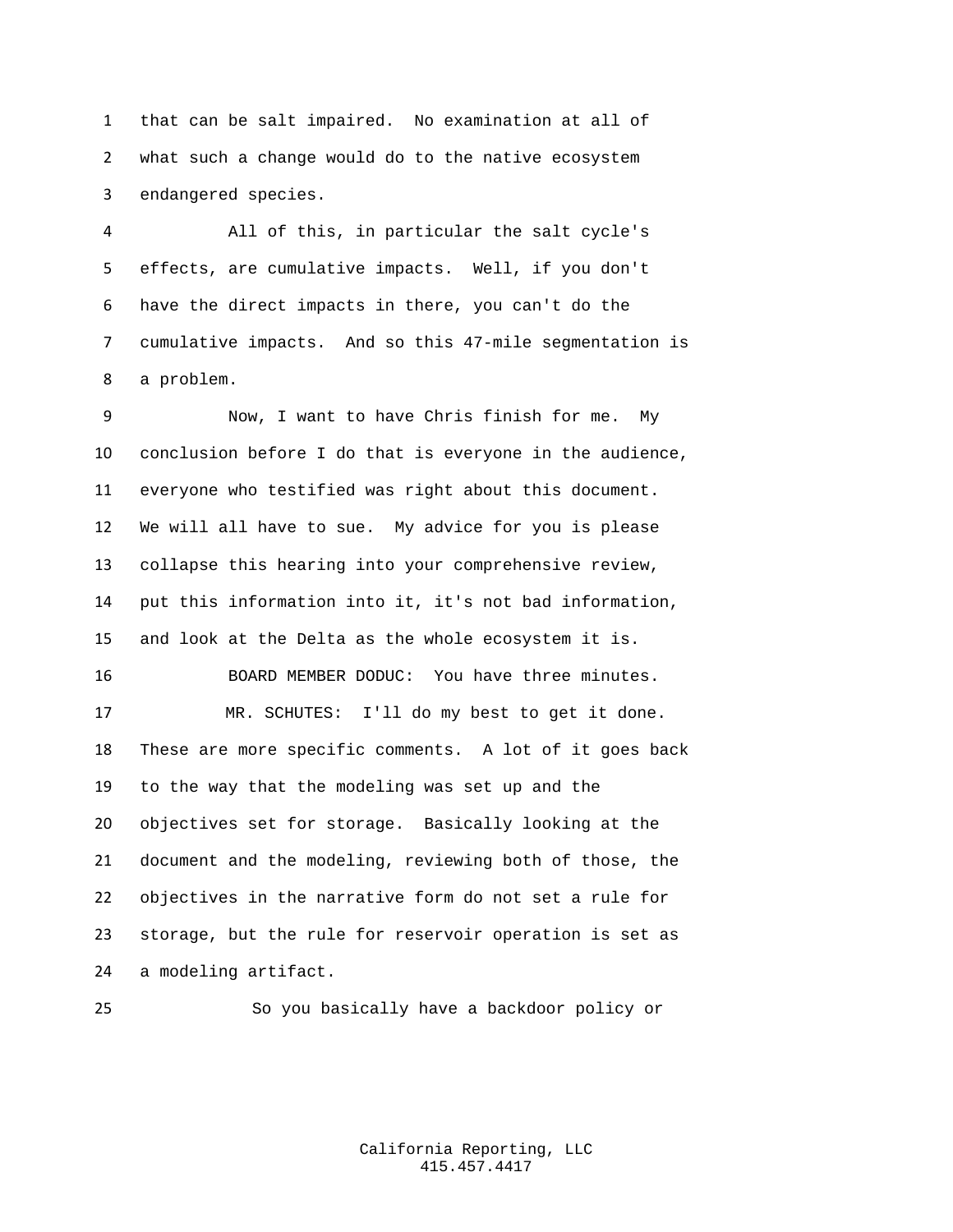objective that's embedded into your modeling exercise, and as the tributary group suggested earlier, either you need to explicitly make rules that define reservoir storage or you need to change your modeling.

 A way to approach this would be to have different operational scenarios under which different storage approaches were taken and to model those explicitly. But, instead, what happens in the SED is you push the whole question off to an implementation work group.

 So the problem with that, though, is that you're going to ask that implementation work group that's going to consist in part of tributary association folks to come up with operating rules, and the first thing they're going to say is, well, we can't operate this way. In fact, they already said that today. But your absence of fisheries impacts is dependent on existing storage -- carry-over storage from year to year. So either your -- either your storage requirement has to change or your modeling group has to be given something, but then you're going to have to go back and say, look, if we operate differently, then we have to go back and analyze all these fisheries impacts.

 What you heard from most of the tributaries folks today was almost exclusively based on impacts that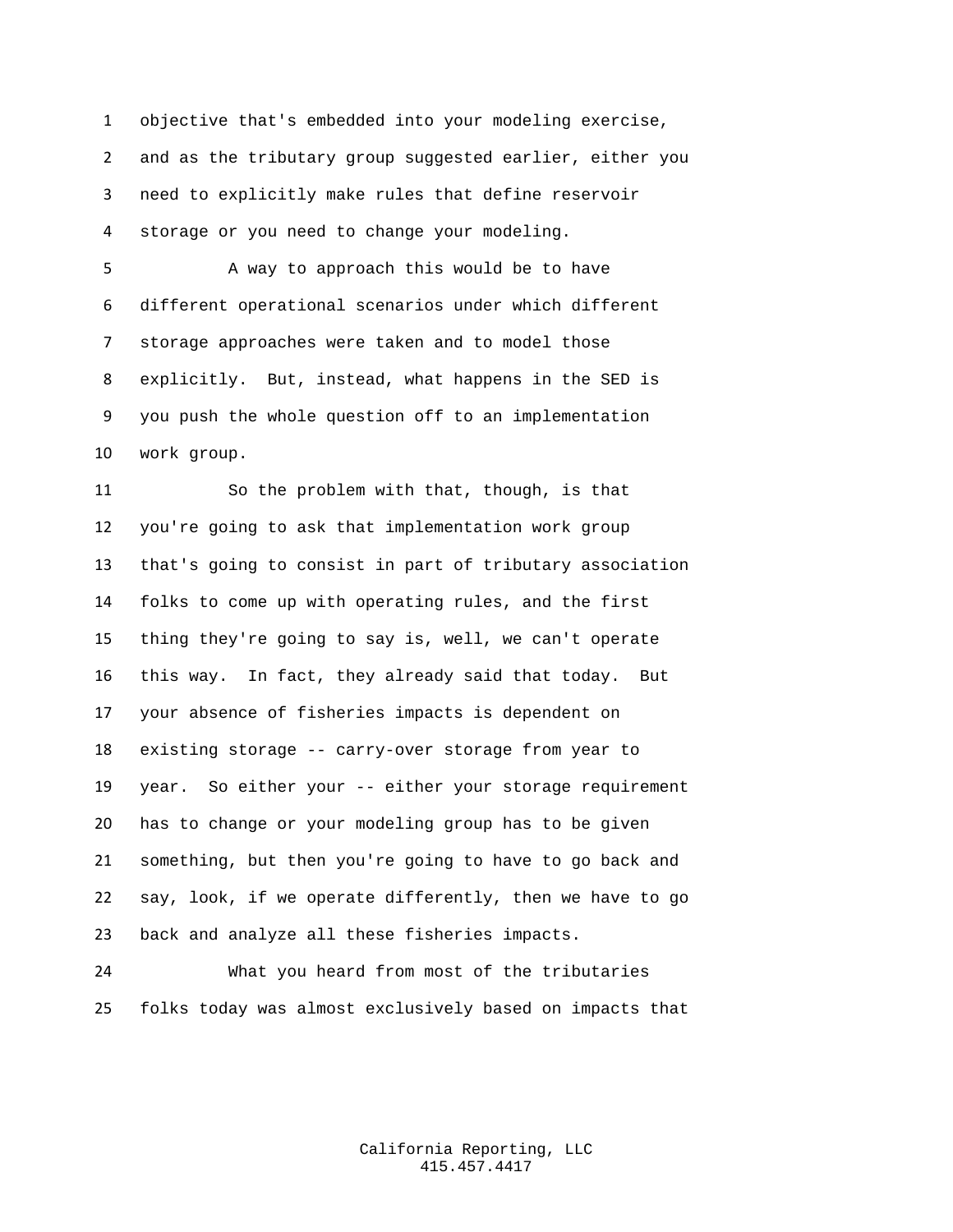stem from changes to carry-over storage. They just basically ignored the rule curve that's set up in the SED as something that's impractical, and then they went ahead and modeled it as they think they would operate.

 This is -- and I won't go so much in the technical part of this, but just sort of in the process way, in the process of doing this, you needed to establish what the operations were and the operational scenarios might be before you released the SED. You can't suggest on the one hand that we're going to have this same carry-over storage and then tell folks on the other hand to go out and figure out how to operate. That doesn't make sense.

 Something that Bill was particularly concerned about is the range and the way that in the narrative's objectives that you set up compliance. Compliance is defined extremely loosely. It's defined, first of all, as being between 25 and 45 percent, and then it says you may authorize the -- the Board may authorize modifications at its own discretion, and then it says if a plan that is developed by coordinated operations group or the implementation work group, whichever one it happens to be at that point in time, is designed to fall within that range, then it will be within compliance. So there's basically no real standard for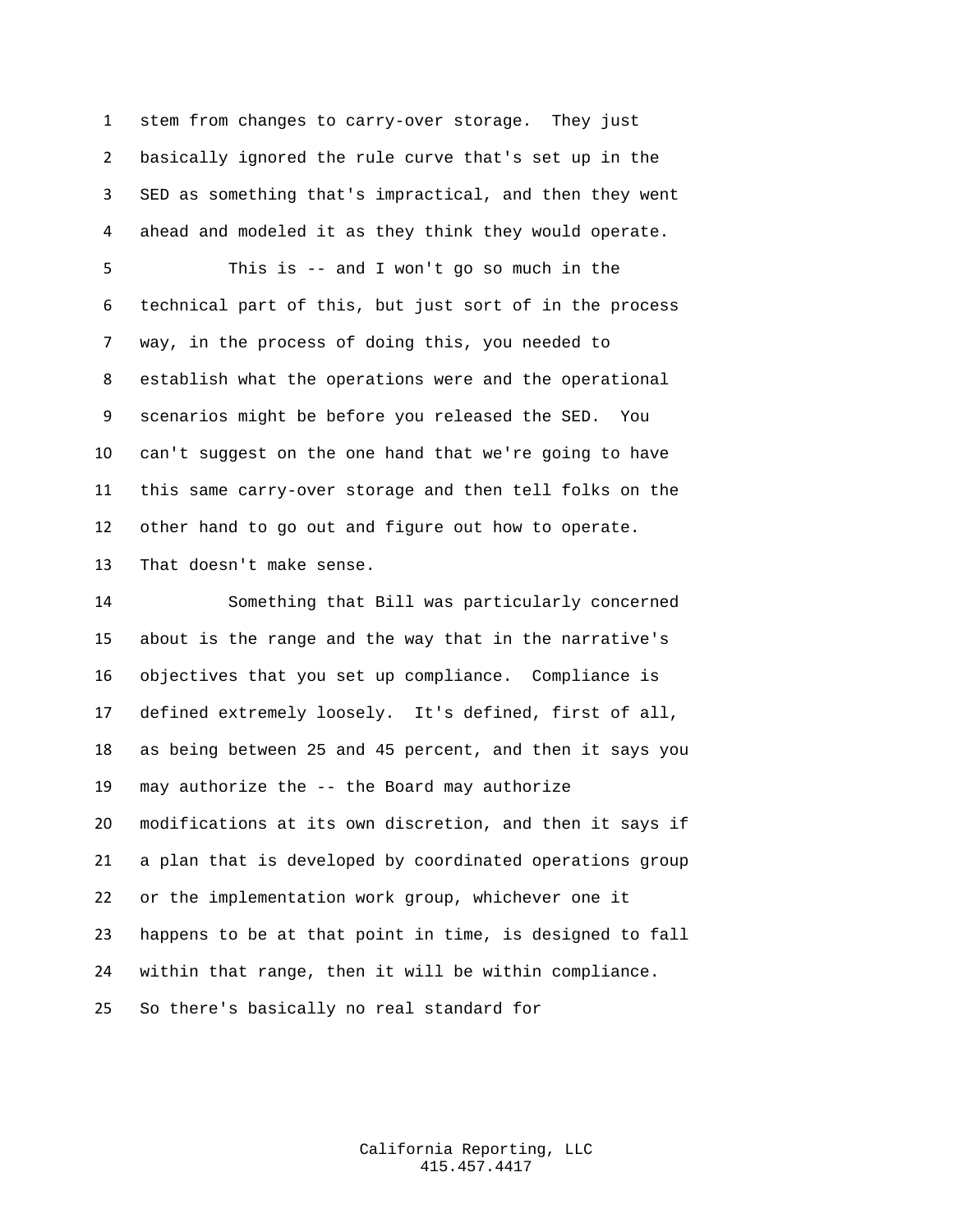compliance in this document. Granted that goes to the rules, not to the -- and to the objectives, not to the SED as such, but if you don't know what the rules are and how you're going to comply with them, you can't analyze the impacts.

 Finally, a couple of other things. Sorry. I didn't plan to do this. So going forward, I guess, what you need to do is put together realistic operation scenarios and figure out what they're going to be and then come back and model them and see what the impacts, and you may end up with very much greater fisheries impacts than those that you've analyzed. Although I agree with a lot of what Dan Steiner said, I wouldn't necessarily agree that you have to do it exactly like he said.

 And, finally, the comments from the City of San Francisco were similar to comments and testimony they presented in the 2009 special FERC proceedings, and I would say that that needs to be modeled as an alternative, not as simply something that's going to happen or not going to happen. Because the caveat at the beginning of their presentation and at the end was we don't necessarily agree with this, but this is the worst possible scenario. I am sure that Mr. Fermin will be arguing that perhaps the city's obligation to meet a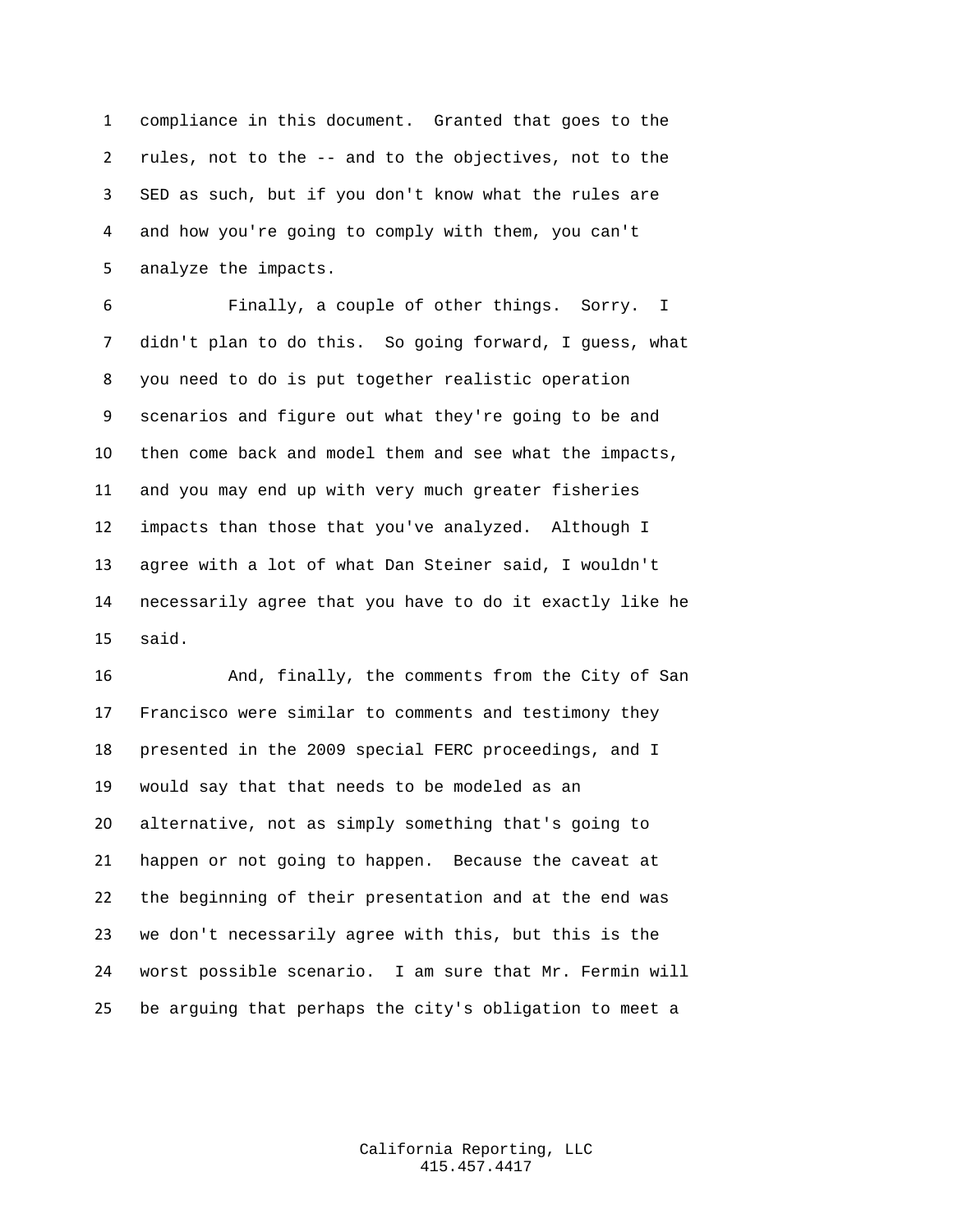Board requirement is not the same as the city's obligation to meet a FERC requirement, but I think that you can navigate the city's issues by setting up as an alternative, and frankly as far as alternatives go, I think that different carry-over storage requirements might also be set up as alternatives and that would be a way to navigate that particular problem.

 We'll have a lot of other comments relating to downstream effects and fisheries. We agree with a lot of what was said. We have some biology -- biological testimony that we'll be submitting, but we'll do all that in a written form and now I'll be quiet and hopefully everyone can go home.

 BOARD MEMBER SPIVEY-WEBER: I have one blue card of Dean Ruiz.

 Do the Board members have any comments? BOARD MEMBER MARCUS: I do. Thank you to you hardy folks, some of whom have been here both days. I may have an iron butt, but I found it helpful to sit in a focused way and listen to so many different points of view and so many -- I take them as suggestions for how we could improve the document so that it gives us a basis to make a decision of some kind.

 And obviously we had an ample expression of potential and real pain at both ends of the farm to fish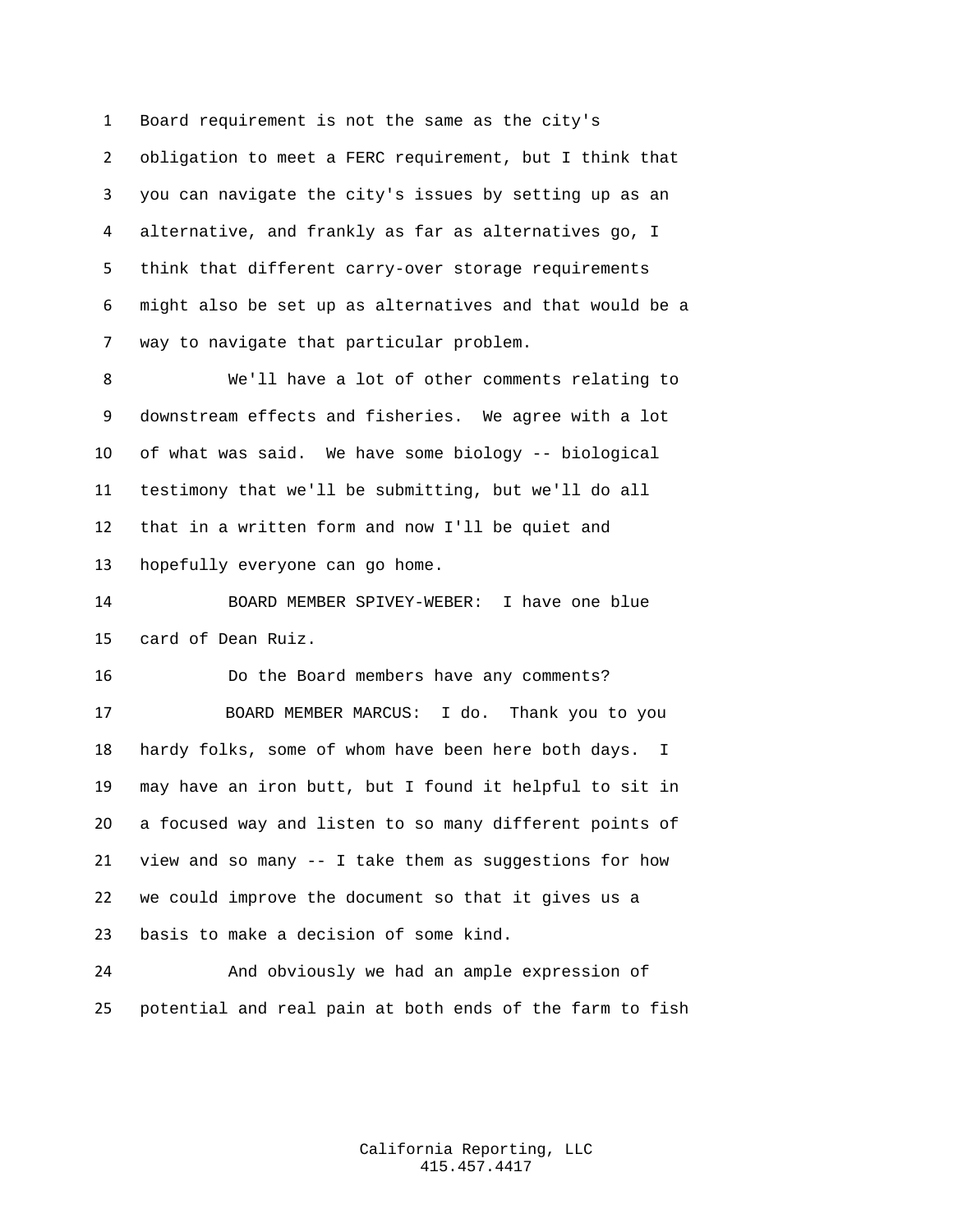spectrum and other things, energy included. Our trick is going to be to figure out how to balance all of this, and that is our job, and it is going to require a clarity of purpose and options and information and a realistic assessment of impacts.

 So I thank you for the time that you spent trying to help point us in the right direction on this, including talking about worst cases, but also talking about varieties of cases in between that and no pain.

 So I do actually -- I always like getting the ways in which we can improve and I hope the staff doesn't take any of it personally. The only time I got irritated was when people were starting to be personal. Otherwise, it's not a personal thing. So hopefully you've taken it all in and will be talking about the things we heard in addition to the things that you were writing down so that we can do our job however we do it, which is to do it in the best way possible.

 So that's all I'll say for now. Just that I really appreciate all the time that people put into it, not just sitting here, but in preparing to be here and the work they're going to be doing between now and when the comments come in on the 29th, and I can assure you we will take it all very, very seriously.

BOARD MEMBER DODUC: I definitely second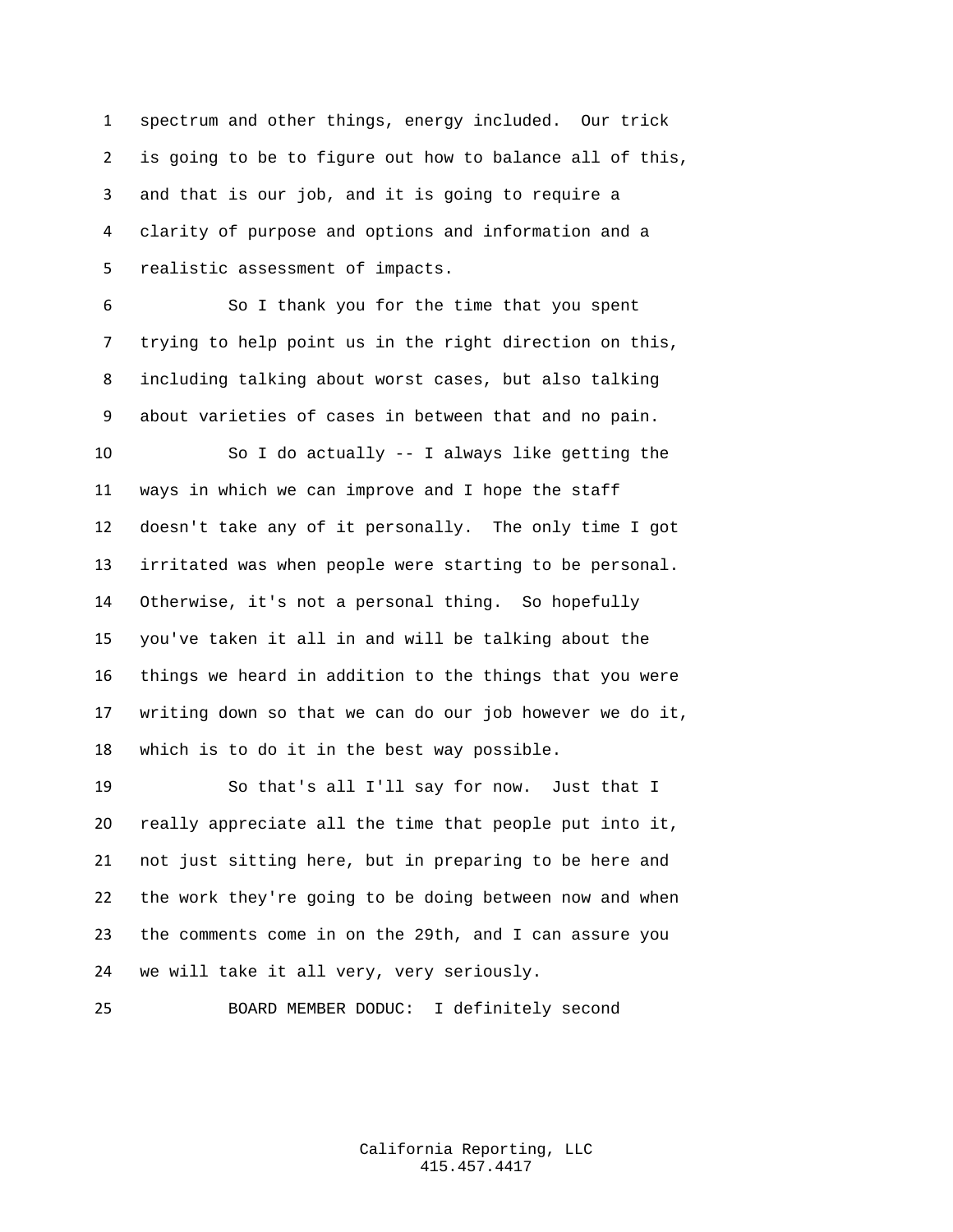Felicia's comments and thanks to all you and the Board will receive the written comments, and while Felicia alluded to it, I will just go straight out and thank the staff. We all know how incredibly hard you worked to get the draft SED document out there and it's not easy, it's never easy I've been in your shoes, actually, once working for Tom doing Bay Delta work, and it's never easy to sit there and listen to your work being criticized and dissected and all those other things, and I think everyone in this room and everyone who left recognized the hard work that you all put into this, and I think most of us recognize that the true and pure motives that all of us, especially you, given the blood, sweat, and tears that you've put into this in terms of producing a document that will go towards accomplishing the goals and objectives that we all want to accomplish. So really from the bottom of my heart, thank you for the the work that you've done and the work that you will continue to do because judging from these two

 days, hopefully you're not planning any vacation or any time off any time soon.

 BOARD MEMBER SPIVEY-WEBER: I second both of my colleagues and the silent second of Steve, but I also have some written statement I have to read at the end or the staff will kill me.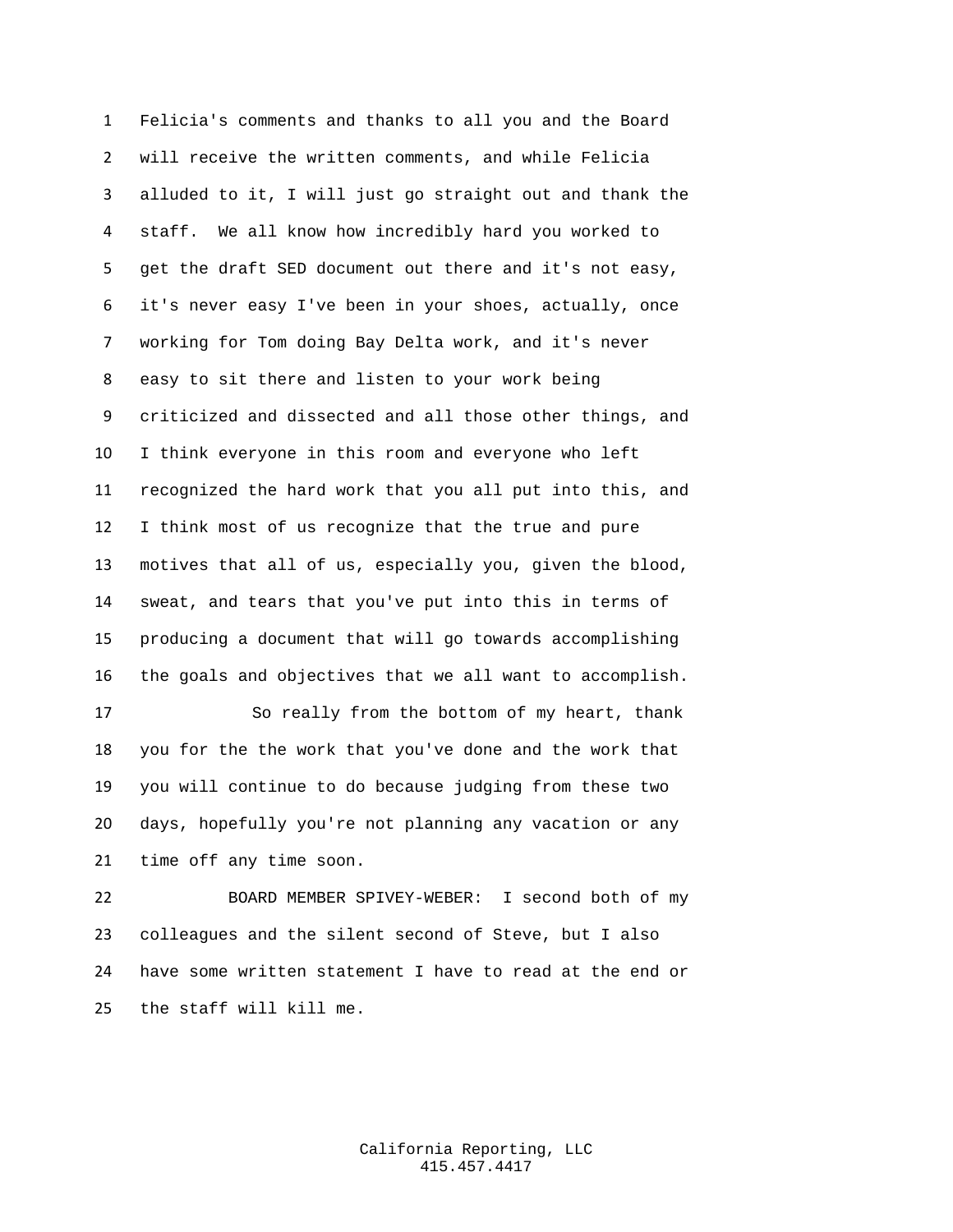The Board will --

 BOARD MEMBER DODUC: We'll protect you. BOARD MEMBER SPIVEY-WEBER: No, you can't leave. It won't take long.

 The Board will take your comments and consider them in preparation of the final SED. If you have further comments, you may submit them by noon, noon, noon on Friday, March 29th. Once we have the certified transcript from the court reporter, we will post it on our Web site. You may continue to follow this project on our Web site and all future notifications will continue to be sent to our Bay Delta e-mail distribution list. Please ask staff if you have any questions about signing up for that e-mail notice.

 The next steps in this process are for us to prepare the final SED based on comments received and a draft of the revised Bay Delta Water Quality Control Plan. Both will be released to the public for comment, but there is no date by which this will happen. So that's for our internal discussion, and if anyone has any further questions? Hearing none, the hearing is over.

(Whereupon the Hearing concluded at 5:34 p.m.)